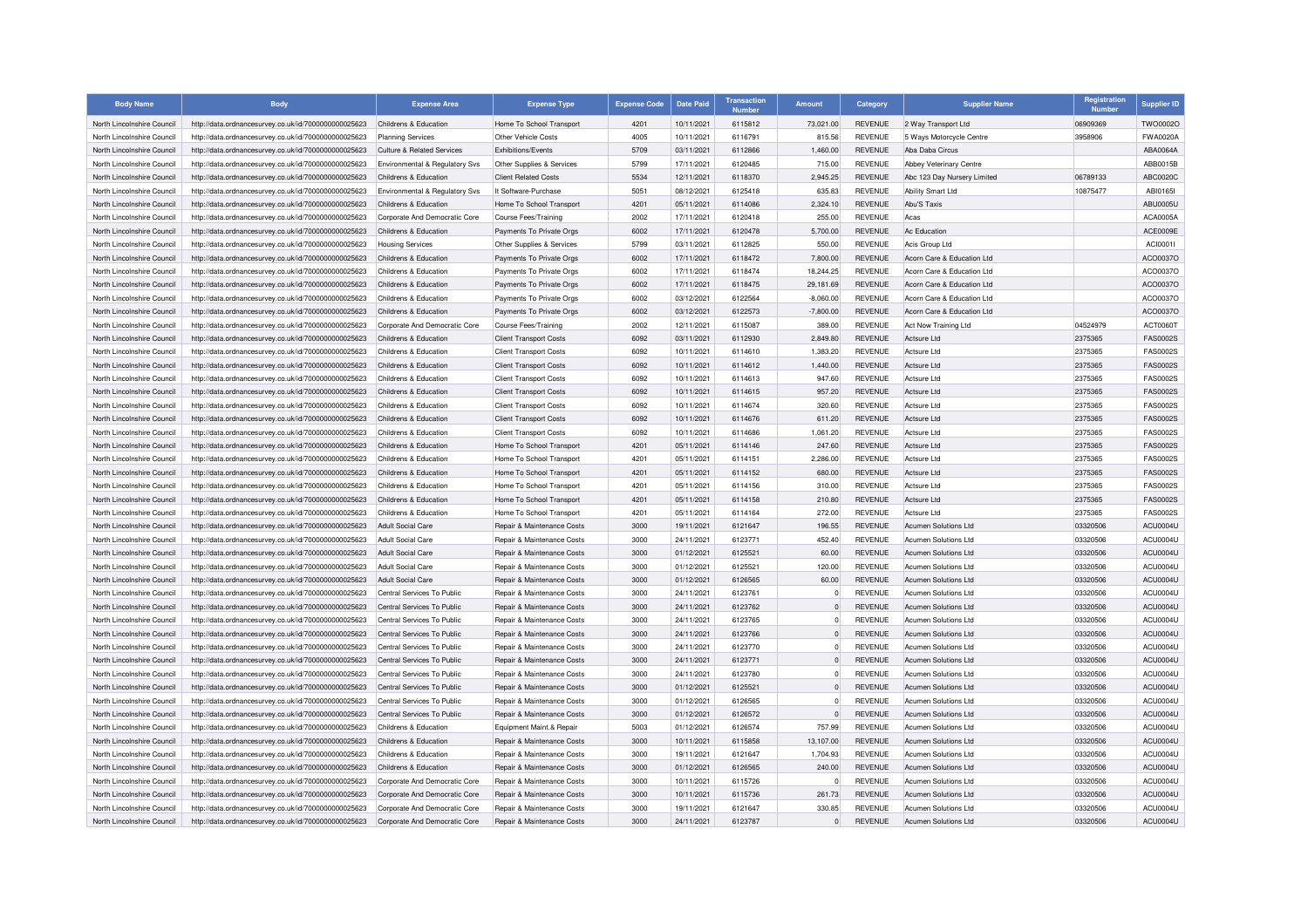| North Lincolnshire Council | http://data.ordnancesurvey.co.uk/id/7000000000025623 | Corporate And Democratic Core         | Repair & Maintenance Costs            | 3000 | 01/12/2021 | 6126565 | 240.00      | <b>REVENUE</b> | Acumen Solutions Ltd               | 03320506 | ACU0004U        |
|----------------------------|------------------------------------------------------|---------------------------------------|---------------------------------------|------|------------|---------|-------------|----------------|------------------------------------|----------|-----------------|
| North Lincolnshire Council | http://data.ordnancesurvey.co.uk/id/7000000000025623 | Corporate And Democratic Core         | Repair & Maintenance Costs            | 3000 | 01/12/2021 | 6126570 | $\mathbf 0$ | <b>REVENUE</b> | Acumen Solutions Ltd               | 03320506 | ACU0004U        |
| North Lincolnshire Council | http://data.ordnancesurvey.co.uk/id/7000000000025623 | Corporate And Democratic Core         | Repair & Maintenance Costs            | 3000 | 01/12/2021 | 6126575 | 755.99      | <b>REVENUE</b> | Acumen Solutions Ltd               | 03320506 | <b>ACU0004U</b> |
| North Lincolnshire Council | http://data.ordnancesurvey.co.uk/id/7000000000025623 | Culture, Env, Reg & Planning Cap      | <b>Building/Construction</b>          | A082 | 03/11/2021 | 6112963 | 4,764.71    | CAPITAL        | Acumen Solutions Ltd               | 03320506 | <b>ACU0004U</b> |
| North Lincolnshire Council | http://data.ordnancesurvey.co.uk/id/7000000000025623 | <b>Culture &amp; Related Services</b> | Other Supplies & Services             | 5799 | 01/12/2021 | 6126556 | 249.60      | REVENUE        | Acumen Solutions Ltd               | 03320506 | ACU0004U        |
| North Lincolnshire Council | http://data.ordnancesurvey.co.uk/id/7000000000025623 | Culture & Related Services            | Repair & Maintenance Costs            | 3000 | 10/11/2021 | 6115726 | 239.89      | <b>REVENUE</b> | <b>Acumen Solutions Ltd</b>        | 03320506 | ACU0004U        |
| North Lincolnshire Council | http://data.ordnancesurvey.co.uk/id/7000000000025623 | Culture & Related Services            | Repair & Maintenance Costs            | 3000 | 19/11/2021 | 6121647 | 1,979.16    | <b>REVENUE</b> | Acumen Solutions Ltd               | 03320506 | ACU0004L        |
| North Lincolnshire Council | http://data.ordnancesurvey.co.uk/id/7000000000025623 | <b>Culture &amp; Related Services</b> | Repair & Maintenance Costs            | 3000 | 24/11/2021 | 6123761 | 770.00      | REVENUE        | <b>Acumen Solutions Ltd</b>        | 03320506 | ACU0004U        |
| North Lincolnshire Council | http://data.ordnancesurvey.co.uk/id/7000000000025623 | <b>Culture &amp; Related Services</b> | Repair & Maintenance Costs            | 3000 | 24/11/2021 | 6123762 | 452.40      | <b>REVENUE</b> | Acumen Solutions Ltd               | 03320506 | ACU0004U        |
| North Lincolnshire Council | http://data.ordnancesurvey.co.uk/id/7000000000025623 | Culture & Related Services            | Repair & Maintenance Costs            | 3000 | 24/11/2021 | 6123765 | 452.40      | <b>REVENUE</b> | Acumen Solutions Ltd               | 03320506 | ACU0004L        |
| North Lincolnshire Council | http://data.ordnancesurvey.co.uk/id/7000000000025623 | <b>Culture &amp; Related Services</b> | Repair & Maintenance Costs            | 3000 | 24/11/2021 | 6123780 | 605.00      | REVENUE        | Acumen Solutions Ltd               | 03320506 | ACU0004U        |
| North Lincolnshire Council | http://data.ordnancesurvey.co.uk/id/7000000000025623 | Culture & Related Services            | Repair & Maintenance Costs            | 3000 | 01/12/2021 | 6125521 | 60.00       | <b>REVENUE</b> | Acumen Solutions Ltd               | 03320506 | ACU0004U        |
| North Lincolnshire Council |                                                      | <b>Culture &amp; Related Services</b> | Repair & Maintenance Costs            | 3000 | 01/12/2021 | 6126556 | 2,847.35    | <b>REVENUE</b> | <b>Acumen Solutions Ltd</b>        | 03320506 | ACU0004L        |
|                            | http://data.ordnancesurvey.co.uk/id/7000000000025623 |                                       |                                       |      |            |         |             |                |                                    |          |                 |
| North Lincolnshire Council | http://data.ordnancesurvey.co.uk/id/7000000000025623 | <b>Culture &amp; Related Services</b> | Repair & Maintenance Costs            | 3000 | 01/12/2021 | 6126565 | 1,080.00    | REVENUE        | <b>Acumen Solutions Ltd</b>        | 03320506 | ACU0004U        |
| North Lincolnshire Council | http://data.ordnancesurvey.co.uk/id/7000000000025623 | Culture & Related Services            | Repair & Maintenance Costs            | 3000 | 01/12/2021 | 6126570 | 660.00      | <b>REVENUE</b> | <b>Acumen Solutions Ltd</b>        | 03320506 | ACU0004U        |
| North Lincolnshire Council | http://data.ordnancesurvey.co.uk/id/7000000000025623 | <b>Culture &amp; Related Services</b> | Repair & Maintenance Costs            | 3000 | 01/12/2021 | 6126572 | 402.29      | <b>REVENUE</b> | <b>Acumen Solutions Ltd</b>        | 03320506 | <b>ACU0004U</b> |
| North Lincolnshire Council | http://data.ordnancesurvey.co.uk/id/7000000000025623 | <b>Culture &amp; Related Services</b> | Repair & Maintenance Costs            | 3000 | 01/12/2021 | 6126576 | 787.19      | <b>REVENUE</b> | Acumen Solutions Ltd               | 03320506 | ACU0004U        |
| North Lincolnshire Council | http://data.ordnancesurvey.co.uk/id/7000000000025623 | Environmental & Regulatory Svs        | Repair & Maintenance Costs            | 3000 | 19/11/2021 | 6121647 | 133.72      | <b>REVENUE</b> | <b>Acumen Solutions Ltd</b>        | 03320506 | ACU0004U        |
| North Lincolnshire Council | http://data.ordnancesurvey.co.uk/id/7000000000025623 | Environmental & Regulatory Svs        | Repair & Maintenance Costs            | 3000 | 01/12/2021 | 6126565 | 180.00      | <b>REVENUE</b> | Acumen Solutions Ltd               | 03320506 | ACU0004L        |
| North Lincolnshire Council | http://data.ordnancesurvey.co.uk/id/7000000000025623 | Fin&Inv I&E                           | Equipment Maint.& Repair              | 5003 | 01/12/2021 | 6125526 | 740.00      | REVENUE        | <b>Acumen Solutions Ltd</b>        | 03320506 | <b>ACU0004U</b> |
| North Lincolnshire Council | http://data.ordnancesurvey.co.uk/id/7000000000025623 | Highways & Transport                  | <b>Repair &amp; Maintenance Costs</b> | 3000 | 19/11/2021 | 6121647 | 63.96       | <b>REVENUE</b> | Acumen Solutions Ltd               | 03320506 | ACU0004U        |
| North Lincolnshire Council | http://data.ordnancesurvey.co.uk/id/7000000000025623 | Highways & Transport                  | Repair & Maintenance Costs            | 3000 | 19/11/2021 | 6121647 | 148.89      | <b>REVENUE</b> | <b>Acumen Solutions Ltd</b>        | 03320506 | ACU0004L        |
| North Lincolnshire Council | http://data.ordnancesurvey.co.uk/id/7000000000025623 | Highways & Transport                  | Repair & Maintenance Costs            | 3000 | 24/11/2021 | 6123766 | 301.60      | <b>REVENUE</b> | Acumen Solutions Ltd               | 03320506 | <b>ACU0004U</b> |
| North Lincolnshire Council | http://data.ordnancesurvey.co.uk/id/7000000000025623 | Highways & Transport                  | Repair & Maintenance Costs            | 3000 | 24/11/2021 | 6123770 | 301.60      | <b>REVENUE</b> | <b>Acumen Solutions Ltd</b>        | 03320506 | <b>ACU0004U</b> |
| North Lincolnshire Council | http://data.ordnancesurvey.co.uk/id/7000000000025623 | Highways & Transport                  | Repair & Maintenance Costs            | 3000 | 01/12/2021 | 6126565 | 120.00      | <b>REVENUE</b> | Acumen Solutions Ltd               | 03320506 | ACU0004L        |
| North Lincolnshire Council | http://data.ordnancesurvey.co.uk/id/7000000000025623 | Non Distributed Costs                 | Equipment Maint.& Repair              | 5003 | 24/11/2021 | 6123760 | 364.00      | REVENUE        | <b>Acumen Solutions Ltd</b>        | 03320506 | <b>ACU0004U</b> |
| North Lincolnshire Council | http://data.ordnancesurvey.co.uk/id/7000000000025623 | Non Distributed Costs                 | Equipment Maint.& Repair              | 5003 | 24/11/2021 | 6123782 | 364.00      | <b>REVENUE</b> | Acumen Solutions Ltd               | 03320506 | ACU0004U        |
| North Lincolnshire Council | http://data.ordnancesurvey.co.uk/id/7000000000025623 | Non Distributed Costs                 | Repair & Maintenance Costs            | 3000 | 01/12/2021 | 6126565 | 60.00       | <b>REVENUE</b> | <b>Acumen Solutions Ltd</b>        | 03320506 | ACU0004L        |
| North Lincolnshire Council | http://data.ordnancesurvey.co.uk/id/7000000000025623 | <b>Planning Services</b>              | Repair & Maintenance Costs            | 3000 | 01/12/2021 | 6126565 | 60.00       | <b>REVENUE</b> | Acumen Solutions Ltd               | 03320506 | <b>ACU0004U</b> |
| North Lincolnshire Council | http://data.ordnancesurvey.co.uk/id/7000000000025623 | Culture & Related Services            | Equipment Maint.& Repair              | 5003 | 03/11/2021 | 6111942 | 500.00      | <b>REVENUE</b> | Acumen Waste Services Ltd          | 2916087  | <b>ACU0037U</b> |
| North Lincolnshire Council | http://data.ordnancesurvey.co.uk/id/7000000000025623 | <b>Culture &amp; Related Services</b> | Other Supplies & Services             | 5799 | 03/11/2021 | 6113037 | 295.00      | <b>REVENUE</b> | Acumen Waste Services Ltd          | 2916087  | <b>ACU0037L</b> |
| North Lincolnshire Council | http://data.ordnancesurvey.co.uk/id/7000000000025623 | Corporate And Democratic Core         | Other Professional Fees               | 5829 | 10/11/2021 | 6115582 | 1,290.00    | REVENUE        | <b>Advanced Business Solutions</b> | 3214465  | CED0008D        |
| North Lincolnshire Council | http://data.ordnancesurvey.co.uk/id/7000000000025623 | Public Health                         | Payments To Health Providers          | 6019 | 12/11/2021 | 6114557 | 14,474.42   | <b>REVENUE</b> | Agencia Consulting Ltd             | 3448042  | AGE0032E        |
| North Lincolnshire Council | http://data.ordnancesurvey.co.uk/id/7000000000025623 | Children & Education Capital          | Consultants                           | A087 | 24/11/2021 | 6122439 | 6,340.05    | CAPITAL        | Ahr Building Consultancy Ltd       | 08890020 | AED0001D        |
| North Lincolnshire Council | http://data.ordnancesurvey.co.uk/id/7000000000025623 | Corporate And Democratic Core         | Repair & Maintenance Costs            | 3000 | 24/11/2021 | 6122447 | 600.00      | <b>REVENUE</b> | Ahr Building Consultancy Ltd       | 08890020 | AED0001D        |
| North Lincolnshire Council | http://data.ordnancesurvey.co.uk/id/7000000000025623 | Culture, Env, Reg & Planning Cap      | Consultants                           | A087 | 05/11/2021 | 6113778 | 71,769.65   | CAPITAL        | Ahr Building Consultancy Ltd       | 08890020 | AED0001D        |
| North Lincolnshire Council | http://data.ordnancesurvey.co.uk/id/7000000000025623 | Culture, Env, Reg & Planning Cap      | Consultants                           | A087 | 05/11/2021 | 6113779 | 14,236.81   | CAPITAL        | Ahr Building Consultancy Ltd       | 08890020 | AED0001D        |
| North Lincolnshire Council | http://data.ordnancesurvey.co.uk/id/7000000000025623 | Culture, Env, Reg & Planning Cap      | Consultants                           | A087 | 17/11/2021 | 6120909 | 13,314.00   | CAPITAL        | Ahr Building Consultancy Ltd       | 08890020 | AED0001D        |
| North Lincolnshire Council | http://data.ordnancesurvey.co.uk/id/7000000000025623 | Environmental & Regulatory Svs        | Equipment Maint.& Repair              | 5003 | 19/11/2021 | 6121087 | 2,950.00    | <b>REVENUE</b> | Ahr Building Consultancy Ltd       | 08890020 | AED0001D        |
| North Lincolnshire Council | http://data.ordnancesurvey.co.uk/id/7000000000025623 | <b>Culture &amp; Related Services</b> | Repair & Maintenance Costs            | 3000 | 24/11/2021 | 6123631 | 360.00      | <b>REVENUE</b> | Ajet Drain Services Ltd            | 5318591  | AJE0002E        |
| North Lincolnshire Council | http://data.ordnancesurvey.co.uk/id/7000000000025623 | Fin&Inv I&F                           | Repair & Maintenance Costs            | 3000 | 24/11/2021 | 6123634 | 255.00      | <b>REVENUE</b> | Ajet Drain Services Ltd            | 5318591  | AJE0002E        |
| North Lincolnshire Council | http://data.ordnancesurvey.co.uk/id/7000000000025623 | Culture & Related Services            | Exhibitions/Events                    | 5709 | 03/11/2021 | 6112873 | 416.40      | <b>REVENUE</b> | Alicia Paz                         |          | PAZ0001Z        |
| North Lincolnshire Council | http://data.ordnancesurvey.co.uk/id/7000000000025623 | <b>Adult Social Care</b>              | <b>Client Related Costs</b>           | 5534 | 26/11/2021 | 6124066 | 720.00      | REVENUE        | Allied Neuro Therapy Ltd           |          | <b>ALL0138L</b> |
| North Lincolnshire Council | http://data.ordnancesurvey.co.uk/id/7000000000025623 | Childrens & Education                 | <b>Course Fees/Training</b>           | 2002 | 10/11/2021 | 6114490 | 430.00      | <b>REVENUE</b> | Amac                               | 04779660 | AMA0120A        |
|                            |                                                      |                                       |                                       |      |            |         |             |                |                                    |          |                 |
| North Lincolnshire Council | http://data.ordnancesurvey.co.uk/id/7000000000025623 | Adult Social Care                     | Payments To Private Orgs              | 6002 | 03/11/2021 | 6113249 | 936.30      | <b>REVENUE</b> | Amara Care                         | 4459044  | AMA0002/        |
| North Lincolnshire Council | http://data.ordnancesurvey.co.uk/id/7000000000025623 | <b>Adult Social Care</b>              | Payments To Private Orgs              | 6002 | 10/11/2021 | 6116972 | 323.76      | <b>REVENUE</b> | Amara Care                         | 4459044  | AMA0002A        |
| North Lincolnshire Council | http://data.ordnancesurvey.co.uk/id/7000000000025623 | Adult Social Care                     | Payments To Private Orgs              | 6002 | 10/11/2021 | 6116973 | 1,534.63    | <b>REVENUE</b> | Amara Care                         | 4459044  | AMA0002A        |
| North Lincolnshire Council | http://data.ordnancesurvey.co.uk/id/7000000000025623 | Adult Social Care                     | Payments To Private Orgs              | 6002 | 17/11/2021 | 6120977 | 373.50      | <b>REVENUE</b> | Amara Care                         | 4459044  | AMA0002A        |
| North Lincolnshire Council | http://data.ordnancesurvey.co.uk/id/7000000000025623 | <b>Adult Social Care</b>              | Payments To Private Orgs              | 6002 | 19/11/2021 | 6121465 | 2,649.72    | <b>REVENUE</b> | Amara Care                         | 4459044  | AMA0002A        |
| North Lincolnshire Council | http://data.ordnancesurvey.co.uk/id/7000000000025623 | Adult Social Care                     | Payments To Private Orgs              | 6002 | 19/11/2021 | 6121465 | 44,227.52   | <b>REVENUE</b> | Amara Care                         | 4459044  | AMA0002A        |
| North Lincolnshire Council | http://data.ordnancesurvey.co.uk/id/7000000000025623 | Other Expenditure & Income            | Payments To Private Orgs              | 6002 | 19/11/2021 | 6121465 | 7,352.04    | <b>REVENUE</b> | Amara Care                         | 4459044  | AMA0002A        |
| North Lincolnshire Council | http://data.ordnancesurvey.co.uk/id/7000000000025623 | Childrens & Education                 | Course Fees/Training                  | 2002 | 10/11/2021 | 6116352 | 291.84      | <b>REVENUE</b> | Amazon Payments Uk Ltd             |          | AMA0016A        |
| North Lincolnshire Council | http://data.ordnancesurvey.co.uk/id/7000000000025623 | Childrens & Education                 | Equipment Purchase                    | 5001 | 01/12/2021 | 6125422 | 422.44      | <b>REVENUE</b> | Amazon Payments Uk I to            |          | AMA0016A        |
| North Lincolnshire Council | http://data.ordnancesurvey.co.uk/id/7000000000025623 | <b>Culture &amp; Related Services</b> | Exhibitions/Events                    | 5709 | 17/11/2021 | 6120867 | 326.45      | <b>REVENUE</b> | Amazon Payments Uk Ltd             |          | AMA0016/        |
| North Lincolnshire Council | http://data.ordnancesurvey.co.uk/id/7000000000025623 | Culture & Related Services            | Other Supplies & Services             | 5799 | 10/11/2021 | 6115461 | 3.641.50    | <b>REVENUE</b> | Amber Tree Care                    |          | AMB0017B        |
| North Lincolnshire Council | http://data.ordnancesurvey.co.uk/id/7000000000025623 | Adult Social Care Capital             | Other Costs                           | A085 | 03/11/2021 | 6112166 | 822.50      | CAPITAL        | Ambre-Stone Ltd                    | 11108770 | <b>AMB0080B</b> |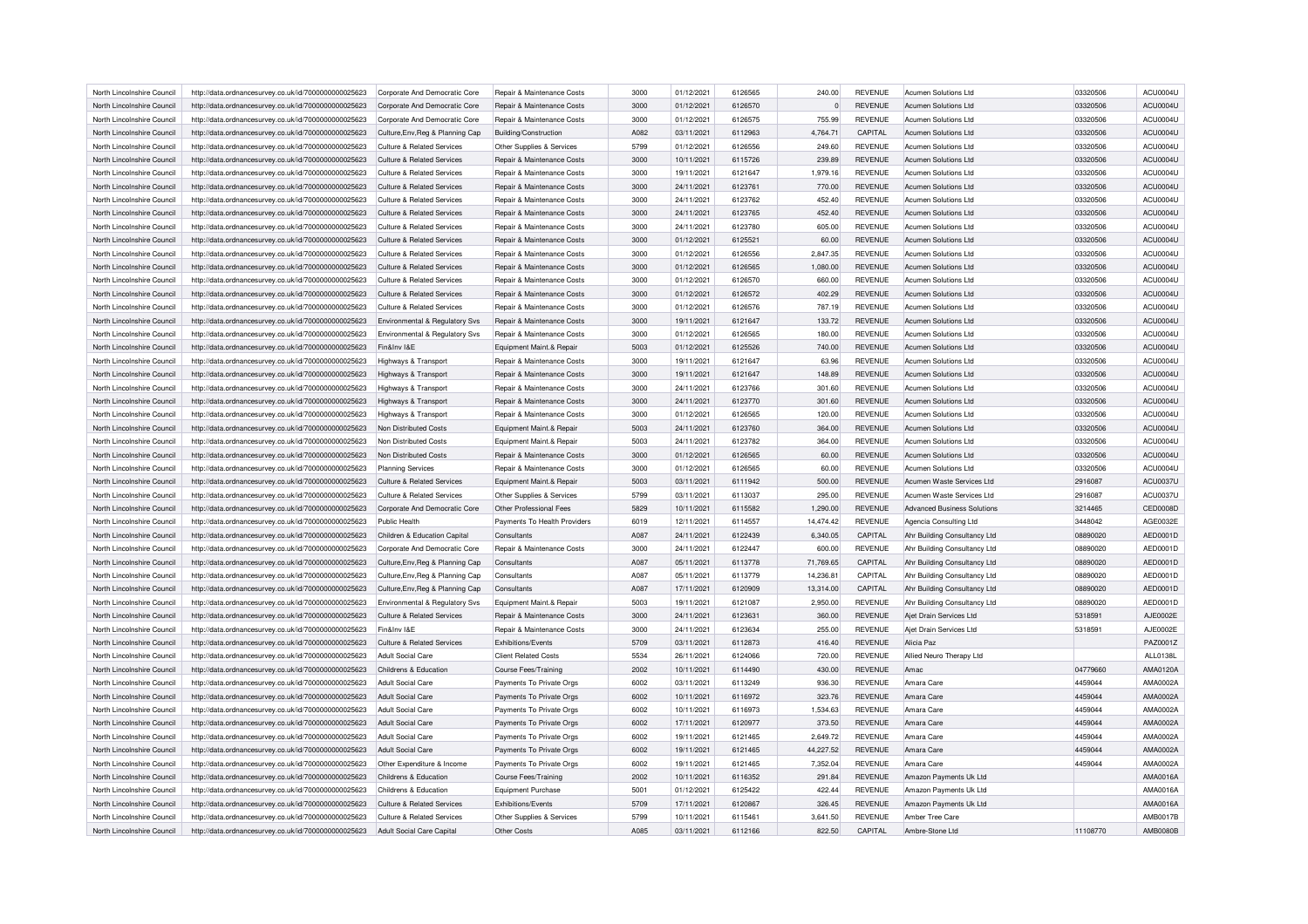| North Lincolnshire Council |                                                      |                                       |                                |              |            |                    |              |                           |                                     |          |                 |
|----------------------------|------------------------------------------------------|---------------------------------------|--------------------------------|--------------|------------|--------------------|--------------|---------------------------|-------------------------------------|----------|-----------------|
|                            | http://data.ordnancesurvey.co.uk/id/7000000000025623 | Adult Social Care Capital             | Other Costs                    | A085         | 01/12/2021 | 6125578            | 3,202.52     | CAPITAL                   | Ambre-Stone Ltd                     | 11108770 | <b>AMB0080B</b> |
| North Lincolnshire Council | http://data.ordnancesurvey.co.uk/id/7000000000025623 | Culture & Related Services            | <b>Heating Fuels</b>           | 3104         | 10/11/2021 | 6115805            | 2,150.40     | <b>REVENUE</b>            | Amp Biomass Fuels Ltd               | 5735950  | AMP0041P        |
| North Lincolnshire Council | http://data.ordnancesurvey.co.uk/id/7000000000025623 | Culture & Related Services            | <b>Heating Fuels</b>           | 3104         | 10/11/2021 | 6115826            | 3.001.11     | <b>REVENUE</b>            | Amp Biomass Fuels Ltd               | 5735950  | AMP0041P        |
| North Lincolnshire Council | http://data.ordnancesurvey.co.uk/id/7000000000025623 | <b>Culture &amp; Related Services</b> | <b>Heating Fuels</b>           | 3104         | 10/11/2021 | 6115829            | 1,853.00     | <b>REVENUE</b>            | Amp Biomass Fuels Ltd               | 5735950  | <b>AMP0041F</b> |
| North Lincolnshire Council | http://data.ordnancesurvey.co.uk/id/7000000000025623 | <b>Culture &amp; Related Services</b> | <b>Heating Fuels</b>           | 3104         | 17/11/2021 | 6120857            | 1,581.44     | <b>REVENUE</b>            | Amp Biomass Fuels Ltd               | 5735950  | <b>AMP0041P</b> |
| North Lincolnshire Council | http://data.ordnancesurvey.co.uk/id/7000000000025623 | Culture & Related Services            | <b>Heating Fuels</b>           | 3104         | 17/11/2021 | 6120862            | 2,244.48     | <b>REVENUE</b>            | Amp Biomass Fuels Ltd               | 5735950  | <b>AMP0041P</b> |
| North Lincolnshire Council | http://data.ordnancesurvey.co.uk/id/7000000000025623 | Highways & Transport                  | <b>Heating Fuels</b>           | 3104         | 10/11/2021 | 6114706            | 892.00       | <b>REVENUE</b>            | Amp Biomass Fuels Ltd               | 5735950  | <b>AMP0041F</b> |
| North Lincolnshire Council | http://data.ordnancesurvey.co.uk/id/7000000000025623 | <b>Adult Social Care</b>              | Payments To Private Orgs       | 6002         | 10/11/2021 | 6116977            | 1,564.83     | <b>REVENUE</b>            | Amphion Home Care Services Ltd      | 03480829 | <b>AMP0002P</b> |
| North Lincolnshire Council | http://data.ordnancesurvey.co.uk/id/7000000000025623 | <b>Adult Social Care</b>              | Payments To Private Orgs       | 6002         | 10/11/2021 | 6116978            | 7,417.39     | <b>REVENUE</b>            | Amphion Home Care Services Ltd      | 03480829 | <b>AMP0002P</b> |
| North Lincolnshire Council | http://data.ordnancesurvey.co.uk/id/7000000000025623 | <b>Adult Social Care</b>              | Payments To Private Orgs       | 6002         | 19/11/2021 | 6121467            | $-1, 115.56$ | <b>REVENUE</b>            | Amphion Home Care Services Ltd      | 03480829 | <b>AMP0002F</b> |
| North Lincolnshire Council | http://data.ordnancesurvey.co.uk/id/7000000000025623 | Adult Social Care                     | Payments To Private Orgs       | 6002         | 19/11/2021 | 6121468            | 755.60       | <b>REVENUE</b>            | Amphion Home Care Services Ltd      | 03480829 | <b>AMP0002P</b> |
|                            |                                                      |                                       |                                |              |            |                    |              |                           |                                     |          |                 |
| North Lincolnshire Council | http://data.ordnancesurvey.co.uk/id/7000000000025623 | <b>Adult Social Care</b>              | Payments To Private Orgs       | 6002         | 19/11/2021 | 6121468            | 112,909.86   | <b>REVENUE</b>            | Amphion Home Care Services Ltd      | 03480829 | <b>AMP0002P</b> |
| North Lincolnshire Council | http://data.ordnancesurvey.co.uk/id/7000000000025623 | Other Expenditure & Income            | Payments To Private Orgs       | 6002         | 19/11/2021 | 6121468            | 19,653.00    | <b>REVENUE</b>            | Amphion Home Care Services Ltd      | 03480829 | AMP0002F        |
| North Lincolnshire Council | http://data.ordnancesurvey.co.uk/id/7000000000025623 | Childrens & Education                 | Home To School Transport       | 4201         | 10/11/2021 | 6115724            | 2,925.00     | <b>REVENUE</b>            | <b>Amvale Coaches</b>               |          | <b>AMV0010V</b> |
| North Lincolnshire Council | http://data.ordnancesurvey.co.uk/id/7000000000025623 | Childrens & Education                 | Home To School Transport       | 4201         | 05/11/2021 | 6114142            | 20,002.50    | <b>REVENUE</b>            | Amvale Medical Transport Ltd        | 05876931 | AMV0003\        |
| North Lincolnshire Council | http://data.ordnancesurvey.co.uk/id/7000000000025623 | Childrens & Education                 | Home To School Transport       | 4201         | 19/11/2021 | 6121932            | 22,835.00    | <b>REVENUE</b>            | Amvale Medical Transport Ltd        | 05876931 | AMV0003\        |
| North Lincolnshire Council | http://data.ordnancesurvey.co.uk/id/7000000000025623 | <b>Adult Social Care</b>              | Payments To Health Providers   | 6019         | 24/11/2021 | 6122532            | 1.080.40     | <b>REVENUE</b>            | Ancora Medical Practice             |          | KEN0064N        |
| North Lincolnshire Council | http://data.ordnancesurvey.co.uk/id/7000000000025623 | Public Health                         | Payments To Health Providers   | 6019         | 24/11/2021 | 6122532            | 60.00        | <b>REVENUE</b>            | <b>Ancora Medical Practice</b>      |          | <b>KEN0064N</b> |
| North Lincolnshire Council | http://data.ordnancesurvey.co.uk/id/7000000000025623 | Childrens & Education                 | <b>Client Related Costs</b>    | 5534         | 10/11/2021 | 6115875            | 390.16       | <b>REVENUE</b>            | Anglian Water Services Ltd          |          | ANG0073G        |
| North Lincolnshire Council | http://data.ordnancesurvey.co.uk/id/7000000000025623 | Childrens & Education                 | Pay - Teachers Supply Cover    | 0111         | 01/12/2021 | 6124606            | 300.00       | <b>REVENUE</b>            | Apple Bee C Private Tutoring        |          | APP0199P        |
| North Lincolnshire Council | http://data.ordnancesurvey.co.uk/id/7000000000025623 | Culture, Env, Reg & Planning Cap      | Building/Construction          | A082         | 03/11/2021 | 6112962            | 37,956.28    | CAPITAL                   | Appleby Electrical Ltd              | 5494258  | APP0037P        |
| North Lincolnshire Council | http://data.ordnancesurvey.co.uk/id/7000000000025623 | Culture & Related Services            | Exhibitions/Events             | 5709         | 01/12/2021 | 6126520            | 750.00       | <b>REVENUE</b>            | Arnnette Farmer                     |          | <b>FAR0160R</b> |
| North Lincolnshire Council | http://data.ordnancesurvey.co.uk/id/7000000000025623 | Childrens & Education                 | Advertising & Publicity        | 5610         | 01/12/2021 | 6125421            | 300.00       | <b>REVENUE</b>            | <b>Arrow Publications Ltd</b>       | 6493387  | ARR0001R        |
| North Lincolnshire Council | http://data.ordnancesurvey.co.uk/id/7000000000025623 | <b>Housing Services</b>               | Other Supplies & Services      | 5799         | 03/11/2021 | 6112826            | 2,168.04     | <b>REVENUE</b>            | <b>Arties Mill</b>                  |          | ART0028T        |
| North Lincolnshire Council | http://data.ordnancesurvey.co.uk/id/7000000000025623 | <b>Housing Services</b>               | Other Supplies & Services      | 5799         | 03/11/2021 | 6112827            | 1,776.88     | <b>REVENUE</b>            | Arties Mill                         |          | ART0028T        |
| North Lincolnshire Council | http://data.ordnancesurvey.co.uk/id/7000000000025623 | <b>Housing Services</b>               | Other Supplies & Services      | 5799         | 19/11/2021 | 6121965            | 2.522.52     | <b>REVENUE</b>            | <b>Arties Mill</b>                  |          | <b>ART0028T</b> |
| North Lincolnshire Council |                                                      |                                       | Other Supplies & Services      | 5799         | 19/11/2021 | 6121966            | 1,933.56     | <b>REVENUE</b>            | Arties Mill                         |          | ART0028T        |
|                            | http://data.ordnancesurvey.co.uk/id/7000000000025623 | <b>Housing Services</b>               |                                |              |            |                    |              |                           |                                     |          |                 |
|                            |                                                      |                                       |                                |              |            |                    |              |                           |                                     |          |                 |
| North Lincolnshire Council | http://data.ordnancesurvey.co.uk/id/7000000000025623 | <b>Housing Services</b>               | Other Supplies & Services      | 5799         | 26/11/2021 | 6124598            | 2,664.76     | <b>REVENUE</b>            | <b>Arties Mill</b>                  |          | ART0028T        |
| North Lincolnshire Council | http://data.ordnancesurvey.co.uk/id/7000000000025623 | <b>Adult Social Care</b>              | Payments To Health Providers   | 6019         | 26/11/2021 | 6124997            | 398.49       | <b>REVENUE</b>            | Ashby Turn Primary Care Partners    |          | ASH0208H        |
| North Lincolnshire Council | http://data.ordnancesurvey.co.uk/id/7000000000025623 | Public Health                         | Payments To Health Providers   | 6019         | 26/11/2021 | 6124997            | 120.00       | <b>REVENUE</b>            | Ashby Turn Primary Care Partners    |          | ASH0208H        |
| North Lincolnshire Council | http://data.ordnancesurvey.co.uk/id/7000000000025623 | Childrens & Education                 | Home To School Transport       | 4201         | 19/11/2021 | 6121590            | $^{\circ}$   | <b>REVENUE</b>            | Ash Taxis                           |          | ASH0070H        |
| North Lincolnshire Council | http://data.ordnancesurvey.co.uk/id/7000000000025623 | Fin&Inv I&E                           | Telephone Rent/Calls           | 5403         | 03/11/2021 | 6112887            | 1.984.00     | <b>REVENUE</b>            | Ask4 Business Ltd                   | 03614661 | <b>ASK0163K</b> |
| North Lincolnshire Council | http://data.ordnancesurvey.co.uk/id/7000000000025623 | Culture & Related Services            | Books (Libraries+Schools Only) | 5005         | 05/11/2021 | 6113840            | 251.59       | <b>REVENUE</b>            | Askews & Holts Library Services Ltd |          | <b>ASK0005K</b> |
| North Lincolnshire Council | http://data.ordnancesurvey.co.uk/id/7000000000025623 | <b>Culture &amp; Related Services</b> | Books (Libraries+Schools Only) | 5005         | 12/11/2021 | 6115589            | 326.47       | <b>REVENUE</b>            | Askews & Holts Library Services Ltd |          | <b>ASK0005K</b> |
| North Lincolnshire Council | http://data.ordnancesurvey.co.uk/id/7000000000025623 | Environmental & Regulatory Svs        | It Hardware - Purchase         | 5050         | 19/11/2021 | 6121936            | 9,000.00     | <b>REVENUE</b>            | Astun Technology Ltd                | 5410695  | AST0040T        |
| North Lincolnshire Council | http://data.ordnancesurvey.co.uk/id/7000000000025623 | <b>Adult Social Care</b>              | Payments To Private Orgs       | 6002         | 10/11/2021 | 6116981            | 2,301.95     | <b>REVENUE</b>            | A.T.C.S. Ltd                        | 05057212 | ATC0006C        |
| North Lincolnshire Council | http://data.ordnancesurvey.co.uk/id/7000000000025623 | <b>Adult Social Care</b>              | Payments To Private Orgs       | 6002         | 10/11/2021 | 6116982            | 485.64       | <b>REVENUE</b>            | A.T.C.S. Ltd                        | 05057212 | ATC0006C        |
| North Lincolnshire Council | http://data.ordnancesurvey.co.uk/id/7000000000025623 | Adult Social Care                     | Payments To Private Orgs       | 6002         | 19/11/2021 | 6121470            | 40,328.50    | <b>REVENUE</b>            | A.T.C.S. Ltd                        | 05057212 | ATC0006C        |
| North Lincolnshire Council | http://data.ordnancesurvey.co.uk/id/7000000000025623 | <b>Adult Social Care</b>              | Payments To Private Orgs       | 6002         | 19/11/2021 | 6121470            | 13,415.28    | <b>REVENUE</b>            | A.T.C.S. Ltd                        | 05057212 | ATC0006C        |
|                            |                                                      |                                       |                                |              |            |                    |              |                           |                                     |          |                 |
| North Lincolnshire Council | http://data.ordnancesurvey.co.uk/id/7000000000025623 | <b>Adult Social Care</b>              | Payments To Private Orgs       | 6002         | 19/11/2021 | 6121471            | $-266.85$    | REVENUE                   | A.T.C.S. Ltd                        | 05057212 | ATC0006C        |
| North Lincolnshire Council | http://data.ordnancesurvey.co.uk/id/7000000000025623 | Other Expenditure & Income            | Payments To Private Orgs       | 6002<br>A098 | 19/11/2021 | 6121470<br>6114015 | 10,306.52    | <b>REVENUE</b><br>CAPITAL | A.T.C.S. Ltd<br>Atomwide Ltd        | 05057212 | ATC0006C        |
| North Lincolnshire Council | http://data.ordnancesurvey.co.uk/id/7000000000025623 | Adult Social Care Capital             | It Equipment                   |              | 10/11/2021 |                    | 3,538.00     |                           |                                     | 3876023  | ACS0022S        |
| North Lincolnshire Council | http://data.ordnancesurvey.co.uk/id/7000000000025623 | Corporate And Democratic Core         | Repair & Maintenance Costs     | 3000         | 03/11/2021 | 6111896            | 6,250.00     | REVENUE                   | Auditel Rental & Service Ltd        | 6746577  | AUD0074D        |
| North Lincolnshire Council | http://data.ordnancesurvey.co.uk/id/7000000000025623 | Childrens & Education                 | Other Supplies & Services      | 5799         | 10/11/2021 | 6115605            | 1,261.22     | <b>REVENUE</b>            | Authors Aloud Uk                    |          | AUT0009T        |
| North Lincolnshire Council | http://data.ordnancesurvey.co.uk/id/7000000000025623 | <b>Adult Social Care</b>              | Materials                      | 5004         | 10/11/2021 | 6116747            | 621.41       | REVENUE                   | Automech Motor Engineers            |          | AUT0040T        |
| North Lincolnshire Council | http://data.ordnancesurvey.co.uk/id/7000000000025623 | Childrens & Education                 | Materials                      | 5004         | 10/11/2021 | 6116742            | 738.49       | REVENUE                   | Automech Motor Engineers            |          | <b>AUT0040T</b> |
| North Lincolnshire Council | http://data.ordnancesurvey.co.uk/id/7000000000025623 | Childrens & Education                 | Materials                      | 5004         | 10/11/2021 | 6116744            | 1,275.00     | <b>REVENUE</b>            | Automech Motor Engineers            |          | <b>AUT0040T</b> |
| North Lincolnshire Council | http://data.ordnancesurvey.co.uk/id/7000000000025623 | Childrens & Education                 | Materials                      | 5004         | 10/11/2021 | 6116746            | 785.00       | <b>REVENUE</b>            | Automech Motor Engineers            |          | AUT0040T        |
| North Lincolnshire Council | http://data.ordnancesurvey.co.uk/id/7000000000025623 | Childrens & Education                 | Materials                      | 5004         | 19/11/2021 | 6122006            | 249.53       | <b>REVENUE</b>            | Automech Motor Engineers            |          | <b>AUT0040T</b> |
| North Lincolnshire Council | http://data.ordnancesurvey.co.uk/id/7000000000025623 | Culture & Related Services            | Materials                      | 5004         | 10/11/2021 | 6116743            | 425.01       | <b>REVENUE</b>            | Automech Motor Engineers            |          | <b>AUT0040T</b> |
| North Lincolnshire Council | http://data.ordnancesurvey.co.uk/id/7000000000025623 | Environmental & Regulatory Svs        | Materials                      | 5004         | 10/11/2021 | 6116741            | 559.85       | <b>REVENUE</b>            | Automech Motor Engineers            |          | AUT0040T        |
| North Lincolnshire Council | http://data.ordnancesurvey.co.uk/id/7000000000025623 | Childrens & Education                 | Home To School Transport       | 4201         | 03/11/2021 | 6112814            | 640.00       | REVENUE                   | <b>Axholme Taxis</b>                |          | GLE0073E        |
| North Lincolnshire Council | http://data.ordnancesurvey.co.uk/id/7000000000025623 | Childrens & Education                 | Home To School Transport       | 4201         | 03/11/2021 | 6112816            | 800.00       | <b>REVENUE</b>            | <b>Axholme Taxis</b>                |          | GLE0073E        |
| North Lincolnshire Council | http://data.ordnancesurvey.co.uk/id/7000000000025623 | Childrens & Education                 | Home To School Transport       | 4201         | 03/11/2021 | 6112818            | 560.00       | <b>REVENUE</b>            | <b>Axholme Taxis</b>                |          | GLE0073E        |
| North Lincolnshire Council | http://data.ordnancesurvey.co.uk/id/7000000000025623 | Culture & Related Services            | It Software-Maintenance        | 5053         | 19/11/2021 | 6121646            | 250.00       | <b>REVENUE</b>            | Axiell Ltd                          | 07680482 | CAR0323F        |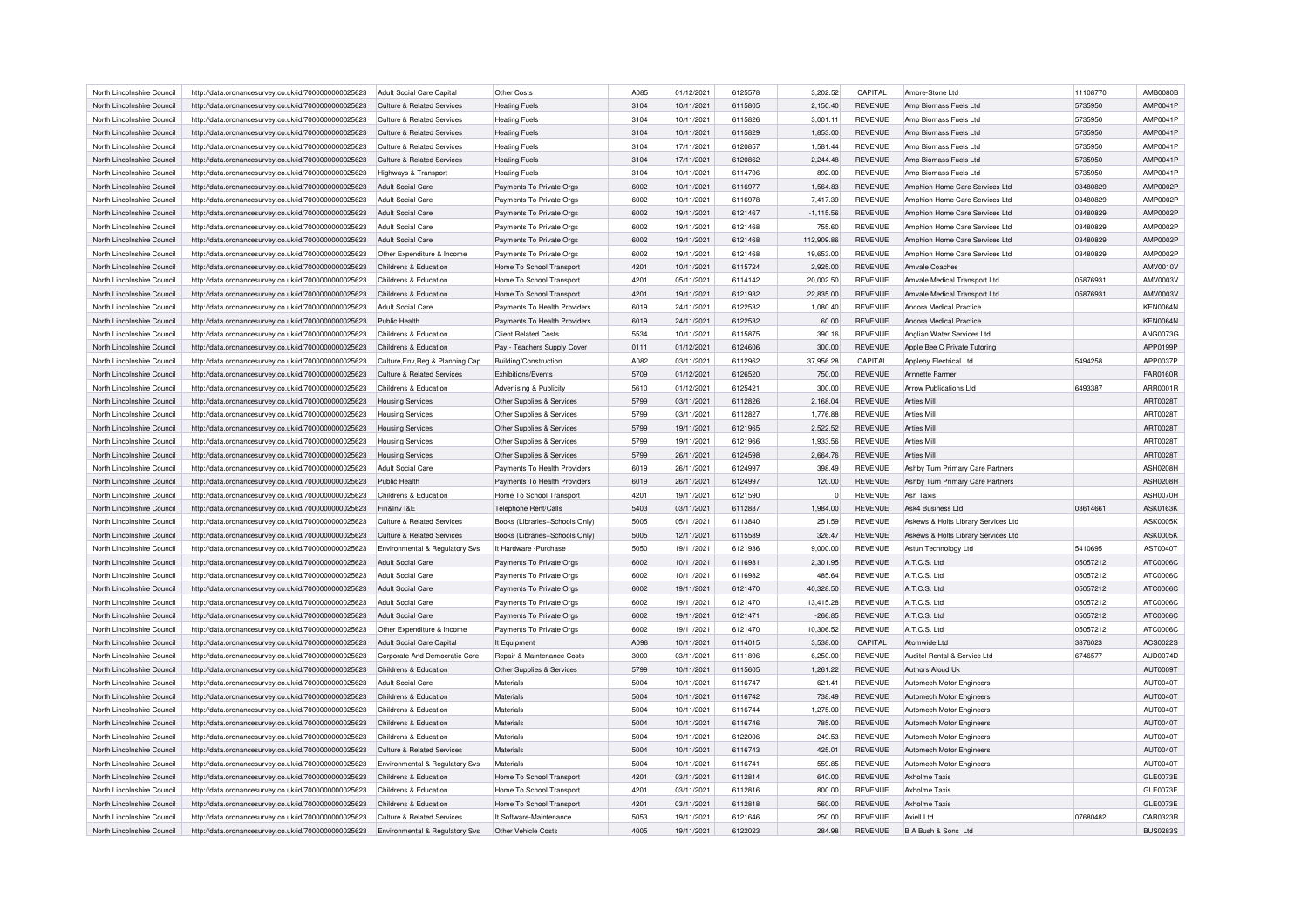| North Lincolnshire Council | http://data.ordnancesurvey.co.uk/id/7000000000025623 | Environmental & Regulatory Svs        | Other Vehicle Costs                                                 | 4005 | 19/11/2021 | 6122029 | 516.14          | <b>REVENUE</b> | B A Bush & Sons Ltd             |          | <b>BUS0283S</b> |
|----------------------------|------------------------------------------------------|---------------------------------------|---------------------------------------------------------------------|------|------------|---------|-----------------|----------------|---------------------------------|----------|-----------------|
| North Lincolnshire Council | http://data.ordnancesurvey.co.uk/id/7000000000025623 | Environmental & Regulatory Svs        | Other Vehicle Costs                                                 | 4005 | 19/11/2021 | 6122030 | 372.00          | <b>REVENUE</b> | B A Bush & Sons Ltd             |          | <b>BUS0283S</b> |
| North Lincolnshire Council | http://data.ordnancesurvey.co.uk/id/7000000000025623 | Highways & Transport                  | Other Vehicle Costs                                                 | 4005 | 19/11/2021 | 6122021 | 520.22          | <b>REVENUE</b> | B A Bush & Sons Ltd             |          | <b>BUS0283S</b> |
| North Lincolnshire Council | http://data.ordnancesurvey.co.uk/id/7000000000025623 | Highways & Transport                  | Other Vehicle Costs                                                 | 4005 | 19/11/2021 | 6122022 | 584.30          | <b>REVENUE</b> | B A Bush & Sons Ltd             |          | <b>BUS0283S</b> |
| North Lincolnshire Council | http://data.ordnancesurvey.co.uk/id/7000000000025623 | Childrens & Education                 | Payments To Private Orgs                                            | 6002 | 17/11/2021 | 6120466 | 6,499.80        | <b>REVENUE</b> | Barnardo Services Ltd           | 1227919  | <b>BAR0182R</b> |
| North Lincolnshire Council | http://data.ordnancesurvey.co.uk/id/7000000000025623 | Childrens & Education                 | Payments To Private Orgs                                            | 6002 | 17/11/2021 | 6120477 | 12,999.60       | <b>REVENUE</b> | Barnardo Services Ltd           | 1227919  | <b>BAR0182R</b> |
| North Lincolnshire Council | http://data.ordnancesurvey.co.uk/id/7000000000025623 | Childrens & Education                 | Payments To Private Orgs                                            | 6002 | 24/11/2021 | 6123742 | $\Omega$        | <b>REVENUE</b> | Barnardo Services Ltd           | 1227919  | <b>BAR0182F</b> |
| North Lincolnshire Council | http://data.ordnancesurvey.co.uk/id/7000000000025623 | <b>Adult Social Care</b>              | Repair & Maintenance Costs                                          | 3000 | 05/11/2021 | 6113776 | 22.71           | <b>REVENUE</b> | <b>Barrier Security</b>         |          | <b>BAR0421R</b> |
| North Lincolnshire Council | http://data.ordnancesurvey.co.uk/id/7000000000025623 | <b>Adult Social Care</b>              | <b>Benair &amp; Maintenance Costs</b>                               | 3000 | 05/11/2021 | 6113776 | 113.55          | <b>REVENUE</b> | <b>Barrier Security</b>         |          | <b>BAR0421F</b> |
| North Lincolnshire Council |                                                      | Adult Social Care                     |                                                                     | 3000 | 05/11/2021 | 6113787 |                 | <b>REVENUE</b> |                                 |          | <b>BAR0421F</b> |
| North Lincolnshire Council | http://data.ordnancesurvey.co.uk/id/7000000000025623 | <b>Adult Social Care</b>              | Repair & Maintenance Costs<br><b>Benair &amp; Maintenance Costs</b> | 3000 | 24/11/2021 | 6123779 | 69.50<br>302.35 | <b>REVENUE</b> | <b>Barrier Security</b>         |          | <b>BAR0421F</b> |
|                            | http://data.ordnancesurvey.co.uk/id/7000000000025623 |                                       |                                                                     |      |            |         |                 |                | <b>Barrier Security</b>         |          |                 |
| North Lincolnshire Council | http://data.ordnancesurvey.co.uk/id/7000000000025623 | Central Services To Public            | Repair & Maintenance Costs                                          | 3000 | 05/11/2021 | 6113776 | $\Omega$        | <b>REVENUE</b> | <b>Barrier Security</b>         |          | <b>BAR0421F</b> |
| North Lincolnshire Council | http://data.ordnancesurvey.co.uk/id/7000000000025623 | Central Services To Public            | Repair & Maintenance Costs                                          | 3000 | 10/11/2021 | 6115871 | $\Omega$        | <b>REVENUE</b> | <b>Barrier Security</b>         |          | <b>BAR0421F</b> |
| North Lincolnshire Council | http://data.ordnancesurvey.co.uk/id/7000000000025623 | Central Services To Public            | Repair & Maintenance Costs                                          | 3000 | 24/11/2021 | 6123779 | $\Omega$        | <b>REVENUE</b> | <b>Barrier Security</b>         |          | <b>BAR0421R</b> |
| North Lincolnshire Council | http://data.ordnancesurvey.co.uk/id/7000000000025623 | Central Services To Public            | Repair & Maintenance Costs                                          | 3000 | 24/11/2021 | 6123784 |                 | <b>REVENUE</b> | <b>Barrier Security</b>         |          | <b>BAR0421F</b> |
| North Lincolnshire Council | http://data.ordnancesurvey.co.uk/id/7000000000025623 | Central Services To Public            | Repair & Maintenance Costs                                          | 3000 | 26/11/2021 | 6124936 | $\Omega$        | <b>REVENUE</b> | <b>Barrier Security</b>         |          | <b>BAR0421F</b> |
| North Lincolnshire Council | http://data.ordnancesurvey.co.uk/id/7000000000025623 | Central Services To Public            | Repair & Maintenance Costs                                          | 3000 | 26/11/2021 | 6124937 | $\Omega$        | <b>REVENUE</b> | <b>Barrier Security</b>         |          | <b>BAR0421R</b> |
| North Lincolnshire Council | http://data.ordnancesurvey.co.uk/id/7000000000025623 | Central Services To Public            | Repair & Maintenance Costs                                          | 3000 | 26/11/2021 | 6124944 |                 | <b>REVENUE</b> | <b>Barrier Security</b>         |          | <b>BAR0421R</b> |
| North Lincolnshire Council | http://data.ordnancesurvey.co.uk/id/7000000000025623 | Childrens & Education                 | Repair & Maintenance Costs                                          | 3000 | 05/11/2021 | 6113776 | 817.56          | <b>REVENUE</b> | <b>Barrier Security</b>         |          | <b>BAR0421F</b> |
| North Lincolnshire Council | http://data.ordnancesurvey.co.uk/id/7000000000025623 | Childrens & Education                 | Repair & Maintenance Costs                                          | 3000 | 05/11/2021 | 6113787 | 11.60           | <b>REVENUE</b> | <b>Barrier Security</b>         |          | <b>BAR0421R</b> |
| North Lincolnshire Council | http://data.ordnancesurvey.co.uk/id/7000000000025623 | Childrens & Education                 | Repair & Maintenance Costs                                          | 3000 | 26/11/2021 | 6124642 | 736.00          | <b>REVENUE</b> | <b>Barrier Security</b>         |          | <b>BAR0421F</b> |
| North Lincolnshire Council | http://data.ordnancesurvey.co.uk/id/7000000000025623 | Corporate And Democratic Core         | Repair & Maintenance Costs                                          | 3000 | 05/11/2021 | 6113776 | 295.23          | <b>REVENUE</b> | <b>Barrier Security</b>         |          | <b>BAR0421F</b> |
| North Lincolnshire Council | http://data.ordnancesurvey.co.uk/id/7000000000025623 | Corporate And Democratic Core         | <b>Benair &amp; Maintenance Costs</b>                               | 3000 | 05/11/2021 | 6113787 | $\overline{0}$  | <b>REVENUE</b> | <b>Barrier Security</b>         |          | <b>BAR0421F</b> |
| North Lincolnshire Council | http://data.ordnancesurvey.co.uk/id/7000000000025623 | Corporate And Democratic Core         | Repair & Maintenance Costs                                          | 3000 | 10/11/2021 | 6115865 | 410.90          | <b>REVENUE</b> | <b>Barrier Security</b>         |          | <b>BAR0421F</b> |
| North Lincolnshire Council | http://data.ordnancesurvey.co.uk/id/7000000000025623 | Corporate And Democratic Core         | Repair & Maintenance Costs                                          | 3000 | 26/11/2021 | 6124943 | $\Omega$        | <b>REVENUE</b> | <b>Barrier Security</b>         |          | <b>BAR0421F</b> |
| North Lincolnshire Council | http://data.ordnancesurvey.co.uk/id/7000000000025623 | Culture & Related Services            | <b>Benair &amp; Maintenance Costs</b>                               | 3000 | 05/11/2021 | 6113776 | 2,243.01        | <b>REVENUE</b> | <b>Barrier Security</b>         |          | <b>BAR0421R</b> |
| North Lincolnshire Council |                                                      | Culture & Related Services            | <b>Benair &amp; Maintenance Costs</b>                               | 3000 | 05/11/2021 | 6113787 |                 | <b>REVENUE</b> |                                 |          | <b>BAR0421F</b> |
|                            | http://data.ordnancesurvey.co.uk/id/7000000000025623 |                                       |                                                                     |      |            |         | 162.50          |                | <b>Barrier Security</b>         |          |                 |
| North Lincolnshire Council | http://data.ordnancesurvey.co.uk/id/7000000000025623 | Culture & Related Services            | Repair & Maintenance Costs                                          | 3000 | 10/11/2021 | 6115867 | 655.00          | <b>REVENUE</b> | <b>Barrier Security</b>         |          | <b>BAR0421F</b> |
| North Lincolnshire Council | http://data.ordnancesurvey.co.uk/id/7000000000025623 | Culture & Related Services            | <b>Benair &amp; Maintenance Costs</b>                               | 3000 | 26/11/2021 | 6124644 | 589.00          | <b>REVENUE</b> | <b>Barrier Security</b>         |          | <b>BAR0421F</b> |
| North Lincolnshire Council | http://data.ordnancesurvey.co.uk/id/7000000000025623 | Culture & Related Services            | Repair & Maintenance Costs                                          | 3000 | 26/11/2021 | 6124936 | 382.10          | <b>REVENUE</b> | <b>Barrier Security</b>         |          | <b>BAR0421F</b> |
| North Lincolnshire Council | http://data.ordnancesurvey.co.uk/id/7000000000025623 | Culture & Related Services            | Repair & Maintenance Costs                                          | 3000 | 26/11/2021 | 6124937 | 277.61          | <b>REVENUE</b> | <b>Barrier Security</b>         |          | <b>BAR0421F</b> |
| North Lincolnshire Council | http://data.ordnancesurvey.co.uk/id/7000000000025623 | Culture & Related Services            | Repair & Maintenance Costs                                          | 3000 | 26/11/2021 | 6124943 | 266.00          | <b>REVENUE</b> | <b>Barrier Security</b>         |          | <b>BAR0421R</b> |
| North Lincolnshire Council | http://data.ordnancesurvey.co.uk/id/7000000000025623 | Culture & Related Services            | Repair & Maintenance Costs                                          | 3000 | 26/11/2021 | 6124944 | 243.50          | <b>REVENUE</b> | <b>Barrier Security</b>         |          | <b>BAR0421F</b> |
| North Lincolnshire Council | http://data.ordnancesurvey.co.uk/id/7000000000025623 | Environmental & Regulatory Svs        | Equipment Maint.& Repair                                            | 5003 | 26/11/2021 | 6124643 | 275.87          | <b>REVENUE</b> | <b>Barrier Security</b>         |          | <b>BAR0421F</b> |
| North Lincolnshire Council | http://data.ordnancesurvey.co.uk/id/7000000000025623 | Environmental & Regulatory Svs        | <b>Equipment Purchase</b>                                           | 5001 | 17/11/2021 | 6114479 | 2,400.00        | <b>REVENUE</b> | <b>Barrier Security</b>         |          | <b>BAR0421F</b> |
| North Lincolnshire Council | http://data.ordnancesurvey.co.uk/id/7000000000025623 | Environmental & Regulatory Svs        | Repair & Maintenance Costs                                          | 3000 | 05/11/2021 | 6113776 | 908.40          | <b>REVENUE</b> | <b>Barrier Security</b>         |          | <b>BAR0421F</b> |
| North Lincolnshire Council | http://data.ordnancesurvey.co.uk/id/7000000000025623 | Environmental & Regulatory Svs        | Repair & Maintenance Costs                                          | 3000 | 10/11/2021 | 6115871 | 442.15          | <b>REVENUE</b> | <b>Barrier Security</b>         |          | <b>BAR0421F</b> |
| North Lincolnshire Council | http://data.ordnancesurvey.co.uk/id/7000000000025623 | Fin&Inv I&E                           | Repair & Maintenance Costs                                          | 3000 | 24/11/2021 | 6123773 | 1,425.00        | REVENUE        | <b>Barrier Security</b>         |          | <b>BAR0421R</b> |
| North Lincolnshire Council | http://data.ordnancesurvey.co.uk/id/7000000000025623 | Fin&Inv I&F                           | Repair & Maintenance Costs                                          | 3000 | 24/11/2021 | 6123784 | 444.00          | <b>REVENUE</b> | <b>Barrier Security</b>         |          | <b>BAR0421F</b> |
| North Lincolnshire Council | http://data.ordnancesurvey.co.uk/id/7000000000025623 | <b>Highways &amp; Transport</b>       | Repair & Maintenance Costs                                          | 3000 | 05/11/2021 | 6113776 | 446.62          | <b>REVENUE</b> | <b>Barrier Security</b>         |          | <b>BAR0421F</b> |
| North Lincolnshire Council | http://data.ordnancesurvey.co.uk/id/7000000000025623 | Highways & Transport                  | <b>Benair &amp; Maintenance Costs</b>                               | 3000 | 05/11/2021 | 6113776 | 249.81          | <b>REVENUE</b> | <b>Barrier Security</b>         |          | <b>BAR0421F</b> |
| North Lincolnshire Council |                                                      |                                       | Repair & Maintenance Costs                                          | 3000 | 24/11/2021 | 6123785 | 4,295.00        | <b>REVENUE</b> | <b>Barrier Security</b>         |          | <b>BAR0421F</b> |
|                            | http://data.ordnancesurvey.co.uk/id/7000000000025623 | Highways & Transport                  |                                                                     |      |            |         |                 |                |                                 |          |                 |
| North Lincolnshire Council | http://data.ordnancesurvey.co.uk/id/7000000000025623 | Non Distributed Costs                 | Repair & Maintenance Costs                                          | 3000 | 05/11/2021 | 6113776 | 22.71           | <b>REVENUE</b> | <b>Barrier Security</b>         |          | <b>BAR0421F</b> |
| North Lincolnshire Council | http://data.ordnancesurvey.co.uk/id/7000000000025623 | Childrens & Education                 | <b>Client Transport Costs</b>                                       | 6092 | 10/11/2021 | 6114704 | 10.282.20       | REVENUE        | Barton Tt Taxis Ltd             | 07405760 | <b>BAR0888F</b> |
| North Lincolnshire Council | http://data.ordnancesurvey.co.uk/id/7000000000025623 | Childrens & Education                 | <b>Client Transport Costs</b>                                       | 6092 | 12/11/2021 | 6118405 | $\Omega$        | <b>REVENUE</b> | Barton Tt Taxis Ltd             | 07405760 | <b>BAR0888F</b> |
| North Lincolnshire Council | http://data.ordnancesurvey.co.uk/id/7000000000025623 | Childrens & Education                 | Home To School Transport                                            | 4201 | 05/11/2021 | 6114087 | 1,280.00        | <b>REVENUE</b> | Barton Tt Taxis Ltd             | 07405760 | <b>BAR0888F</b> |
| North Lincolnshire Council | http://data.ordnancesurvey.co.uk/id/7000000000025623 | Environmental & Regulatory Svs        | Other Supplies & Services                                           | 5799 | 26/11/2021 | 6124887 | 1,260.01        | <b>REVENUE</b> | <b>Barton Veterinary Centre</b> |          | <b>BVC0001C</b> |
| North Lincolnshire Council | http://data.ordnancesurvey.co.uk/id/7000000000025623 | Corporate And Democratic Core         | Licenses. Subs & Memberships                                        | 5510 | 01/12/2021 | 6125317 | 2.050.00        | <b>REVENUE</b> | Bois I td                       |          | <b>BCI0001I</b> |
| North Lincolnshire Council | http://data.ordnancesurvey.co.uk/id/7000000000025623 | Childrens & Education                 | <b>Examination Fees</b>                                             | 5730 | 03/11/2021 | 6112850 | 500.00          | REVENUE        | Bcs Learning & Development Ltd  | 1005485  | <b>BRI06641</b> |
| North Lincolnshire Council | http://data.ordnancesurvey.co.uk/id/7000000000025623 | <b>Culture &amp; Related Services</b> | Exhibitions/Events                                                  | 5709 | 10/11/2021 | 6116421 | 445.00          | <b>REVENUE</b> | Bee3d Ltd                       |          | LIG0007G        |
| North Lincolnshire Council | http://data.ordnancesurvey.co.uk/id/7000000000025623 | <b>Culture &amp; Related Services</b> | Exhibitions/Events                                                  | 5709 | 24/11/2021 | 6122598 | 540.00          | <b>REVENUE</b> | Bee3d Ltd                       |          | <b>LIG0007G</b> |
| North Lincolnshire Council | http://data.ordnancesurvey.co.uk/id/7000000000025623 | Culture & Related Services            | Exhibitions/Events                                                  | 5709 | 03/11/2021 | 6112896 | 300.00          | <b>REVENUE</b> | Belton Parochial Church Council |          | <b>BEL0149L</b> |
| North Lincolnshire Council | http://data.ordnancesurvey.co.uk/id/7000000000025623 | Culture, Env, Reg & Planning Cap      | Other Costs                                                         | A085 | 17/11/2021 | 6120424 | 10,000.00       | CAPITAL        | Belton Village Christmas Lights |          | BEL0048L        |
| North Lincolnshire Council | http://data.ordnancesurvey.co.uk/id/7000000000025623 | Highways & Transport                  | Equipment Purchase                                                  | 5001 | 05/11/2021 | 6112844 | 3.342.00        | <b>REVENUE</b> | Bemrose Booth Ltd               | 04891375 | <b>HEN0031N</b> |
| North Lincolnshire Council | http://data.ordnancesurvey.co.uk/id/7000000000025623 | Highways & Transport                  | Equipment Purchase                                                  | 5001 | 10/11/2021 | 6116437 | 1.624.00        | <b>REVENUE</b> | Bemrose Booth Ltd               | 04891375 | <b>HEN0031N</b> |
| North Lincolnshire Council | http://data.ordnancesurvey.co.uk/id/7000000000025623 | Childrens & Education                 | <b>Client Related Costs</b>                                         | 5534 | 26/11/2021 | 6123490 | 450.00          | <b>REVENUE</b> | <b>Bentley Fielden Limited</b>  |          | <b>BEN0048N</b> |
|                            |                                                      |                                       |                                                                     |      |            |         |                 |                |                                 |          |                 |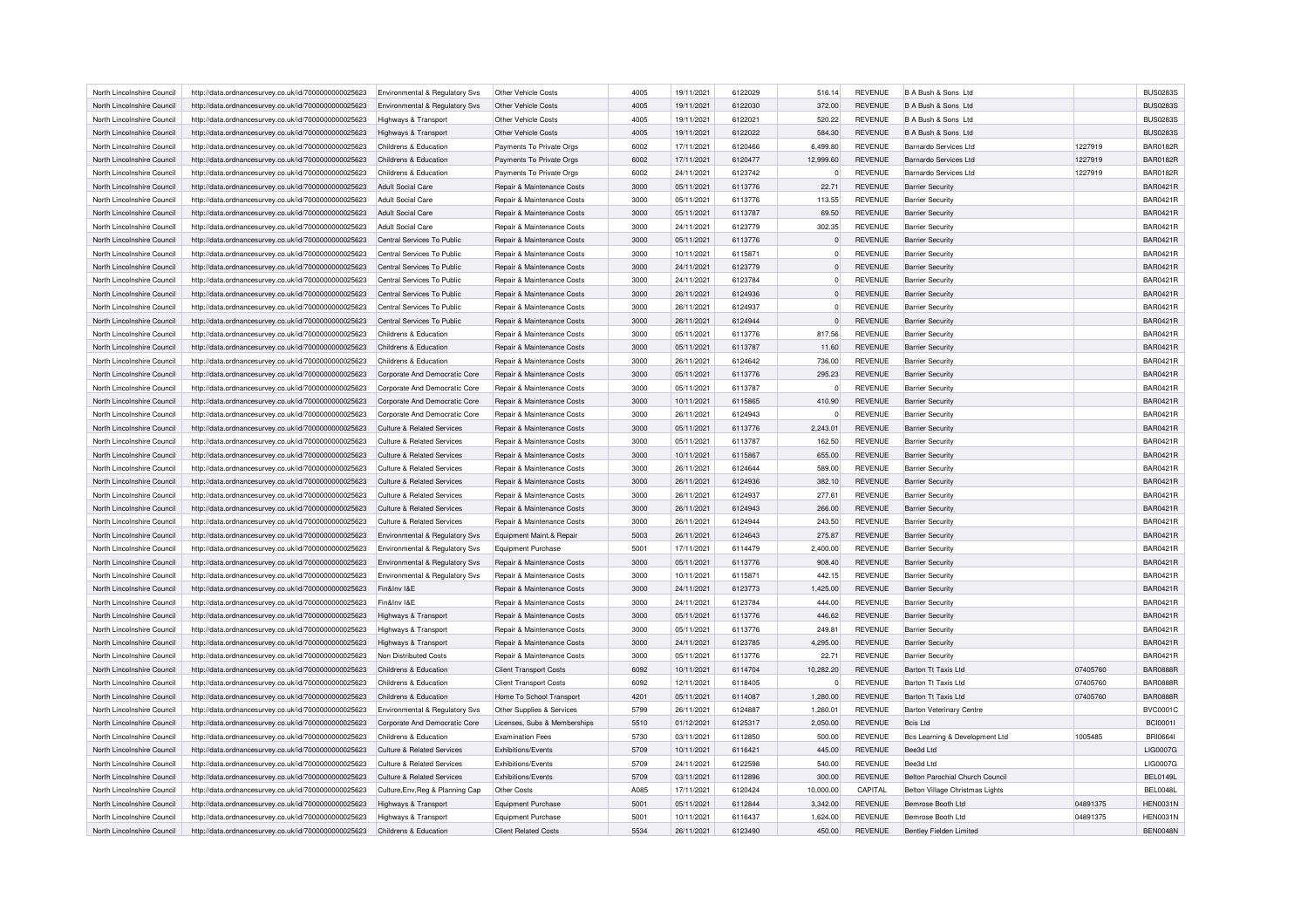| North Lincolnshire Council                               | http://data.ordnancesurvey.co.uk/id/7000000000025623 | Corporate And Democratic Core                  | Recruitment Costs And Dbs                                  | 2004 | 19/11/2021               | 6121594 | 8,333.34         | <b>REVENUE</b> | <b>Berwick Partners</b>                       | OC354226 | <b>BER0093F</b> |
|----------------------------------------------------------|------------------------------------------------------|------------------------------------------------|------------------------------------------------------------|------|--------------------------|---------|------------------|----------------|-----------------------------------------------|----------|-----------------|
| North Lincolnshire Council                               | http://data.ordnancesurvey.co.uk/id/7000000000025623 | <b>Planning Services</b>                       | <b>Legal Fees</b>                                          | 5823 | 05/11/2021               | 6113781 | 463.90           | <b>REVENUE</b> | Bevan Brittan Llp Client Account              |          | <b>BEV0120V</b> |
| North Lincolnshire Council                               | http://data.ordnancesurvey.co.uk/id/7000000000025623 | Culture, Env, Reg & Planning Cap               | Other Costs                                                | A085 | 10/11/2021               | 6115823 | 4.365.00         | CAPITAL        | <b>Bibliotheca Ltd</b>                        | 02983151 | <b>INT0169T</b> |
| North Lincolnshire Council                               | http://data.ordnancesurvey.co.uk/id/7000000000025623 | Environmental & Regulatory Svs                 | Payments To Private Orgs                                   | 6002 | 03/11/2021               | 6112920 | 54,418.82        | <b>REVENUE</b> | Biowise I td                                  | 04305295 | <b>BIO0014O</b> |
| North Lincolnshire Council                               | http://data.ordnancesurvey.co.uk/id/7000000000025623 | Environmental & Regulatory Svs                 | Payments To Private Orgs                                   | 6002 | 05/11/2021               | 6113999 | 55,244.50        | <b>REVENUE</b> | <b>Biowise Ltd</b>                            | 04305295 | BIO0014O        |
| North Lincolnshire Council                               | http://data.ordnancesurvey.co.uk/id/7000000000025623 | Environmental & Regulatory Svs                 | Payments To Private Orgs                                   | 6002 | 17/11/2021               | 6114261 | 38,201.76        | <b>REVENUE</b> | <b>Biowise Ltd</b>                            | 04305295 | <b>BIO0014O</b> |
| North Lincolnshire Council                               | http://data.ordnancesurvey.co.uk/id/7000000000025623 | Environmental & Regulatory Svs                 | Payments To Private Orgs                                   | 6002 | 01/12/2021               | 6124874 | 1,011.75         | <b>REVENUE</b> | Biowise I td                                  | 04305295 | <b>BIO0014O</b> |
| North Lincolnshire Council                               | http://data.ordnancesurvey.co.uk/id/7000000000025623 | Environmental & Regulatory Svs                 | Payments To Private Orgs                                   | 6002 | 01/12/2021               | 6126579 | $-947.85$        | <b>REVENUE</b> | <b>Biowise Ltd</b>                            | 04305295 | <b>BIO0014O</b> |
| North Lincolnshire Council                               | http://data.ordnancesurvey.co.uk/id/7000000000025623 | Childrens & Education                          | Course Fees/Training                                       | 2002 | 03/11/2021               | 6112931 | 375.00           | <b>REVENUE</b> | Birkbeck University Of London                 |          | <b>BIR0117R</b> |
| North Lincolnshire Council                               | http://data.ordnancesurvey.co.uk/id/7000000000025623 | Childrens & Education                          | Course Fees/Training                                       | 2002 | 03/11/2021               | 6113074 | 375.00           | <b>REVENUE</b> | Birkbeck University Of London                 |          | <b>BIR0117R</b> |
| North Lincolnshire Council                               | http://data.ordnancesurvey.co.uk/id/7000000000025623 | <b>Planning Services</b>                       | Other Supplies & Services                                  | 5799 | 12/11/2021               | 6118409 | 1,200.00         | <b>REVENUE</b> | Birtwhistle Landscaping Ltd                   | 4573946  | <b>BIR0077R</b> |
| North Lincolnshire Council                               | http://data.ordnancesurvey.co.uk/id/7000000000025623 | <b>Planning Services</b>                       | Other Supplies & Services                                  | 5799 | 12/11/2021               | 6118410 | 3,600.00         | <b>REVENUE</b> | Birtwhistle Landscaping Ltd                   | 4573946  | <b>BIR0077R</b> |
|                                                          |                                                      |                                                |                                                            | 5799 |                          |         |                  |                |                                               |          | <b>BIR0077R</b> |
| North Lincolnshire Council                               | http://data.ordnancesurvey.co.uk/id/7000000000025623 | <b>Planning Services</b>                       | Other Supplies & Services                                  |      | 17/11/2021               | 6120295 | 1,200.00         | <b>REVENUE</b> | Birtwhistle Landscaping Ltd                   | 4573946  |                 |
| North Lincolnshire Council                               | http://data.ordnancesurvey.co.uk/id/7000000000025623 | <b>Planning Services</b>                       | Other Supplies & Services                                  | 5799 | 26/11/2021               | 6124682 | 1,200.00         | <b>REVENUE</b> | Birtwhistle Landscaping Ltd                   | 4573946  | <b>BIR0077R</b> |
| North Lincolnshire Council                               | http://data.ordnancesurvey.co.uk/id/7000000000025623 | Childrens & Education                          | Home To School Transport                                   | 4201 | 05/11/2021               | 6114088 | 2,520.00         | <b>REVENUE</b> | <b>Black &amp; White Coaches</b>              |          | <b>BLA0209A</b> |
| North Lincolnshire Council                               | http://data.ordnancesurvey.co.uk/id/7000000000025623 | Childrens & Education                          | Home To School Transport                                   | 4201 | 05/11/2021               | 6114089 | 1,320.00         | <b>REVENUE</b> | <b>Black &amp; White Coaches</b>              |          | <b>BLA0209A</b> |
| North Lincolnshire Council                               | http://data.ordnancesurvey.co.uk/id/7000000000025623 | Childrens & Education                          | Home To School Transport                                   | 4201 | 05/11/2021               | 6114090 | 4,160.00         | <b>REVENUE</b> | <b>Black &amp; White Coaches</b>              |          | <b>BLA0209A</b> |
| North Lincolnshire Council                               | http://data.ordnancesurvey.co.uk/id/7000000000025623 | Childrens & Education                          | Home To School Transport                                   | 4201 | 05/11/2021               | 6114093 | 2,384.00         | <b>REVENUE</b> | <b>Black &amp; White Coaches</b>              |          | <b>BLA0209A</b> |
| North Lincolnshire Council                               | http://data.ordnancesurvey.co.uk/id/7000000000025623 | Childrens & Education                          | Home To School Transport                                   | 4201 | 05/11/2021               | 6114095 | 1,077.23         | <b>REVENUE</b> | <b>Black &amp; White Coaches</b>              |          | <b>BLA0209A</b> |
| North Lincolnshire Council                               | http://data.ordnancesurvey.co.uk/id/7000000000025623 | Childrens & Education                          | Home To School Transport                                   | 4201 | 05/11/2021               | 6114099 | 2,464.00         | <b>REVENUE</b> | <b>Black &amp; White Coaches</b>              |          | <b>BLA0209A</b> |
| North Lincolnshire Council                               | http://data.ordnancesurvey.co.uk/id/7000000000025623 | Childrens & Education                          | Home To School Transport                                   | 4201 | 05/11/2021               | 611410  | 2,700.00         | <b>REVENUE</b> | <b>Black &amp; White Coaches</b>              |          | <b>BLA0209A</b> |
| North Lincolnshire Council                               | http://data.ordnancesurvey.co.uk/id/7000000000025623 | Childrens & Education                          | Home To School Transport                                   | 4201 | 12/11/2021               | 6118334 | 4,620.00         | <b>REVENUE</b> | <b>Black &amp; White Coaches</b>              |          | <b>BLA0209A</b> |
| North Lincolnshire Council                               | http://data.ordnancesurvey.co.uk/id/7000000000025623 | Childrens & Education                          | Home To School Transport                                   | 4201 | 12/11/2021               | 6118335 | 3,780.00         | <b>REVENUE</b> | <b>Black &amp; White Coaches</b>              |          | <b>BLA0209A</b> |
| North Lincolnshire Council                               | http://data.ordnancesurvey.co.uk/id/7000000000025623 | Childrens & Education                          | Home To School Transport                                   | 4201 | 12/11/2021               | 6118336 | 2,926.00         | <b>REVENUE</b> | <b>Black &amp; White Coaches</b>              |          | <b>BLA0209A</b> |
| North Lincolnshire Council                               | http://data.ordnancesurvey.co.uk/id/7000000000025623 | Childrens & Education                          | Home To School Transport                                   | 4201 | 12/11/2021               | 6118337 | 2,923.91         | <b>REVENUE</b> | <b>Black &amp; White Coaches</b>              |          | <b>BLA0209A</b> |
| North Lincolnshire Council                               | http://data.ordnancesurvey.co.uk/id/7000000000025623 | Childrens & Education                          | Home To School Transport                                   | 4201 | 12/11/2021               | 6118338 | 2,831.00         | <b>REVENUE</b> | <b>Black &amp; White Coaches</b>              |          | <b>BLA0209A</b> |
| North Lincolnshire Council                               | http://data.ordnancesurvey.co.uk/id/7000000000025623 | Childrens & Education                          | Home To School Transport                                   | 4201 | 12/11/2021               | 6118339 | 3,192.00         | <b>REVENUE</b> | <b>Black &amp; White Coaches</b>              |          | <b>BLA0209A</b> |
| North Lincolnshire Council                               | http://data.ordnancesurvey.co.uk/id/7000000000025623 | Childrens & Education                          | Home To School Transport                                   | 4201 | 12/11/2021               | 6118340 | 4,940.00         | <b>REVENUE</b> | <b>Black &amp; White Coaches</b>              |          | <b>BLA0209A</b> |
| North Lincolnshire Council                               | http://data.ordnancesurvey.co.uk/id/7000000000025623 | <b>Culture &amp; Related Services</b>          | Passenger Transport                                        | 6011 | 10/11/2021               | 6114505 | 882.00           | <b>REVENUE</b> | <b>Black &amp; White Coaches</b>              |          | <b>BLA0209A</b> |
| North Lincolnshire Council                               | http://data.ordnancesurvey.co.uk/id/7000000000025623 | Public Health                                  | Payments To Private Orgs                                   | 6002 | 26/11/2021               | 6124600 | 20,133.33        | <b>REVENUE</b> | Blue Door Support Service Cic                 | 12409042 | <b>BLU0033U</b> |
| North Lincolnshire Council                               | http://data.ordnancesurvey.co.uk/id/7000000000025623 | Public Health                                  | Payments To Private Orgs (Inv)                             | 6026 | 26/11/2021               | 6124601 | 6,666.66         | <b>REVENUE</b> | Blue Door Support Service Cic                 | 12409042 | <b>BLU0033L</b> |
| North Lincolnshire Council                               | http://data.ordnancesurvey.co.uk/id/7000000000025623 | Childrens & Education                          | Course Fees/Training                                       | 2002 | 24/11/2021               | 6123537 | 1,650.00         | <b>REVENUE</b> | Bond Solon Training Ltd                       |          | <b>BON0032N</b> |
| North Lincolnshire Council                               | http://data.ordnancesurvey.co.uk/id/7000000000025623 | Highways & Transport                           | Stock Purchases & Adjustments                              | 5030 | 05/11/2021               | 6111948 | 6,500.00         | <b>REVENUE</b> | <b>Bonus Electrical Ltd</b>                   | 1191139  | BON0006N        |
| North Lincolnshire Council                               | http://data.ordnancesurvey.co.uk/id/7000000000025623 | Environmental & Regulatory Svs                 | Repair & Maintenance Costs                                 | 3000 | 10/11/2021               | 6114699 | 492.50           | <b>REVENUE</b> | <b>Brendeck Ltd</b>                           | 01606185 | <b>BRE0027E</b> |
| North Lincolnshire Council                               | http://data.ordnancesurvey.co.uk/id/7000000000025623 | Environmental & Regulatory Svs                 | Repair & Maintenance Costs                                 | 3000 | 10/11/2021               | 6115816 | 1,510.00         | <b>REVENUE</b> | <b>Brendeck I to</b>                          | 01606185 | <b>BRE0027E</b> |
| North Lincolnshire Council                               | http://data.ordnancesurvey.co.uk/id/7000000000025623 | Fin&Inv I&E                                    | Pay - Agency                                               | 0131 | 03/11/2021               | 6112842 | 1,237.50         | <b>REVENUE</b> | <b>Brg Interim Solutions Ltd</b>              | 7903007  | <b>BRG0002G</b> |
| North Lincolnshire Council                               | http://data.ordnancesurvey.co.uk/id/7000000000025623 | Fin&Inv I&E                                    | Pay - Agency                                               | 0131 | 17/11/2021               | 6120963 | 1,338.30         | <b>REVENUE</b> | <b>Brg Interim Solutions Ltd</b>              | 7903007  | <b>BRG0002G</b> |
| North Lincolnshire Council                               | http://data.ordnancesurvey.co.uk/id/7000000000025623 | Fin&Inv I&F                                    |                                                            | 0131 | 01/12/2021               | 6125269 | 1,320.00         | <b>REVENUE</b> | Bra Interim Solutions Ltd                     | 7903007  | <b>BRG0002G</b> |
| North Lincolnshire Council                               |                                                      |                                                | Pay - Agency                                               | A082 |                          | 6123404 |                  | CAPITAL        |                                               |          | <b>BRI0098</b>  |
|                                                          | http://data.ordnancesurvey.co.uk/id/7000000000025623 | Adult Social Care Capital                      | Building/Construction                                      | 5534 | 24/11/2021<br>12/11/2021 | 6118406 | 8,550.00         | <b>REVENUE</b> | <b>Bridge Window Systems Ltd</b>              |          | <b>BRI05691</b> |
| North Lincolnshire Council<br>North Lincolnshire Council | http://data.ordnancesurvey.co.uk/id/7000000000025623 | Childrens & Education<br>Childrens & Education | <b>Client Related Costs</b><br><b>Client Related Costs</b> | 5534 | 01/12/2021               | 6126506 | 275.00<br>412.50 | <b>REVENUE</b> | <b>Brigg Beds</b>                             |          | <b>BRI05691</b> |
|                                                          | http://data.ordnancesurvey.co.uk/id/7000000000025623 |                                                |                                                            |      |                          |         |                  |                | <b>Brigg Beds</b>                             |          |                 |
| North Lincolnshire Council                               | http://data.ordnancesurvey.co.uk/id/7000000000025623 | Corporate And Democratic Core                  | Other Premises Costs                                       | 3390 | 12/11/2021               | 6118134 | 2,816.00         | <b>REVENUE</b> | <b>Brigg Heritage Centre</b>                  |          | <b>BRI09361</b> |
| North Lincolnshire Council                               | http://data.ordnancesurvey.co.uk/id/7000000000025623 | <b>Culture &amp; Related Services</b>          | Other Premises Costs                                       | 3390 | 12/11/2021               | 6118134 | 1,331.20         | <b>REVENUE</b> | <b>Brigg Heritage Centre</b>                  |          | <b>BRI0936</b>  |
| North Lincolnshire Council                               | http://data.ordnancesurvey.co.uk/id/7000000000025623 | Highways & Transport                           | Other Professional Fees                                    | 5829 | 10/11/2021               | 6115722 | 1,252.00         | <b>REVENUE</b> | British Parking Association Safer Parking Sch |          | <b>BRI0590</b>  |
| North Lincolnshire Council                               | http://data.ordnancesurvey.co.uk/id/7000000000025623 | Corporate And Democratic Core                  | Telephone Rent/Calls                                       | 5403 | 10/11/2021               | 6114184 | 392.61           | <b>REVENUE</b> | British Telecom Plo                           | 1800000  | <b>BRI00201</b> |
| North Lincolnshire Council                               | http://data.ordnancesurvey.co.uk/id/7000000000025623 | Childrens & Education                          | <b>Repair &amp; Maintenance Costs</b>                      | 3000 | 10/11/2021               | 6115881 | 1,235.37         | <b>REVENUE</b> | Brook & Mayo Ltd                              | 4625674  | <b>BRO0686C</b> |
| North Lincolnshire Council                               | http://data.ordnancesurvey.co.uk/id/7000000000025623 | Childrens & Education                          | <b>Repair &amp; Maintenance Costs</b>                      | 3000 | 19/11/2021               | 6121515 | 1,456.05         | <b>REVENUE</b> | Brook & Mayo Ltd                              | 4625674  | <b>BRO0686O</b> |
| North Lincolnshire Council                               | http://data.ordnancesurvey.co.uk/id/7000000000025623 | Culture & Related Services                     | Repair & Maintenance Costs                                 | 3000 | 10/11/2021               | 6115885 | 538.44           | <b>REVENUE</b> | Brook & Mayo Ltd                              | 4625674  | <b>BRO0686C</b> |
| North Lincolnshire Council                               | http://data.ordnancesurvey.co.uk/id/7000000000025623 | Culture & Related Services                     | <b>Benair &amp; Maintenance Costs</b>                      | 3000 | 19/11/2021               | 6121515 | 8,108.20         | <b>REVENUE</b> | Brook & Mayo Ltd                              | 4625674  | <b>BRO0686O</b> |
| North Lincolnshire Council                               | http://data.ordnancesurvey.co.uk/id/7000000000025623 | Environmental & Regulatory Svs                 | Repair & Maintenance Costs                                 | 3000 | 19/11/2021               | 6121515 | 354.72           | <b>REVENUE</b> | Brook & Mayo Ltd                              | 4625674  | <b>BRO0686O</b> |
| North Lincolnshire Council                               | http://data.ordnancesurvey.co.uk/id/7000000000025623 | Non Distributed Costs                          | Repair & Maintenance Costs                                 | 3000 | 19/11/2021               | 6121515 | 87.89            | <b>REVENUE</b> | Brook & Mayo Ltd                              | 4625674  | <b>BRO0686C</b> |
| North Lincolnshire Council                               | http://data.ordnancesurvey.co.uk/id/7000000000025623 | Corporate And Democratic Core                  | <b>Legal Fees</b>                                          | 5823 | 12/11/2021               | 6114809 | 4,380.00         | <b>REVENUE</b> | Browne Jacobson Llp                           |          | <b>BRO0050O</b> |
| North Lincolnshire Council                               | http://data.ordnancesurvey.co.uk/id/7000000000025623 | Highways & Transport                           | <b>Equipment Purchase</b>                                  | 5001 | 03/11/2021               | 6092765 | 1,177.12         | <b>REVENUE</b> | Builders' Merchant Company Ltd                | 5256255  | <b>HAR0019R</b> |
| North Lincolnshire Council                               | http://data.ordnancesurvey.co.uk/id/7000000000025623 | Adult Social Care                              | Repair & Maintenance Costs                                 | 3000 | 19/11/2021               | 6121867 | $\mathbf 0$      | <b>REVENUE</b> | Cadent Gas Ltd                                |          | CAD0136D        |
| North Lincolnshire Council                               | http://data.ordnancesurvey.co.uk/id/7000000000025623 | Children & Education Capital                   | Building/Construction                                      | A082 | 19/11/2021               | 6121867 | 1.470.00         | CAPITAL        | Cadent Gas Ltd                                |          | CAD0136D        |
| North Lincolnshire Council                               | http://data.ordnancesurvey.co.uk/id/7000000000025623 | Children & Education Capital                   | Other Costs                                                | A085 | 19/11/2021               | 6121867 | $\Omega$         | CAPITAL        | Cadent Gas Ltd                                |          | CAD0136D        |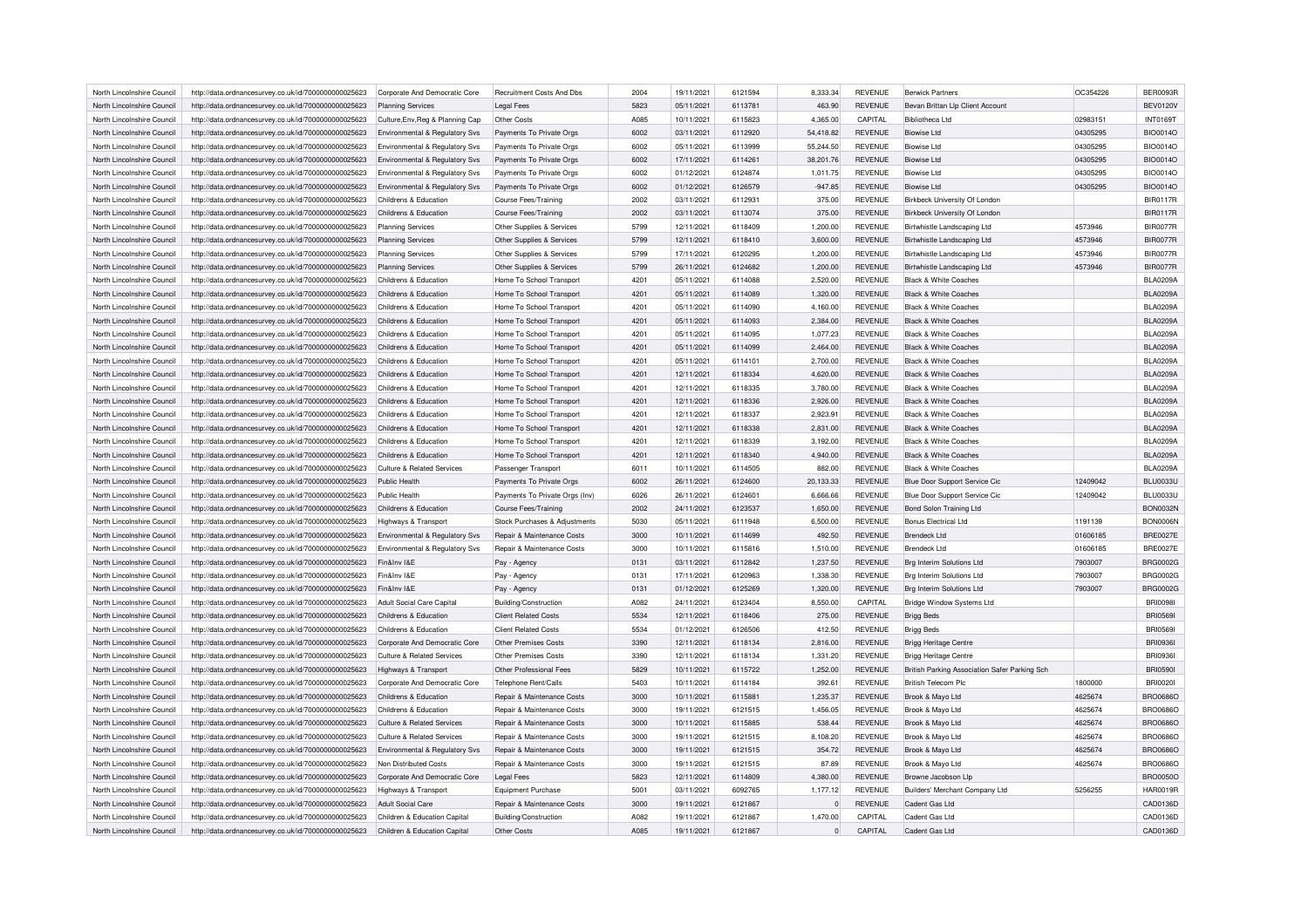| North Lincolnshire Council | http://data.ordnancesurvey.co.uk/id/7000000000025623                                                         | Corporate And Democratic Core             | It Software-Purchase             | 5051 | 24/11/2021 | 6122445 | 1,500.00    | <b>REVENUE</b> | Cadline Ltd                     | 2486719  | CAD0197D        |
|----------------------------|--------------------------------------------------------------------------------------------------------------|-------------------------------------------|----------------------------------|------|------------|---------|-------------|----------------|---------------------------------|----------|-----------------|
| North Lincolnshire Council | http://data.ordnancesurvey.co.uk/id/7000000000025623                                                         | <b>Culture &amp; Related Services</b>     | Repair & Maintenance Costs       | 3000 | 26/11/2021 | 6124650 | 756.00      | <b>REVENUE</b> | Calandine Lifts Ltd             | 5541807  | <b>CAL0008L</b> |
| North Lincolnshire Council | http://data.ordnancesurvey.co.uk/id/7000000000025623                                                         | Culture & Related Services                | Repair & Maintenance Costs       | 3000 | 26/11/2021 | 6124955 | 436.60      | <b>REVENUE</b> | Calandine Lifts Ltd             | 5541807  | <b>CAL0008L</b> |
| North Lincolnshire Council | http://data.ordnancesurvey.co.uk/id/7000000000025623                                                         | Culture & Related Services                | Gas                              | 3101 | 15/09/2021 | 6121914 | $-1,451.25$ | <b>REVENUE</b> | Calor Gas Ltd                   | 303703   | CAL0063L        |
| North Lincolnshire Council | http://data.ordnancesurvey.co.uk/id/7000000000025623                                                         | <b>Adult Social Care</b>                  | Payments To Health Providers     | 6019 | 10/11/2021 | 6114566 | 887.82      | <b>REVENUE</b> | Cambridge Avenue Medical Centre |          | CAM0007M        |
| North Lincolnshire Council | http://data.ordnancesurvey.co.uk/id/7000000000025623                                                         | Childrens & Education                     | Payments To Private Orgs         | 6002 | 12/11/2021 | 6118476 | 2,533.00    | <b>REVENUE</b> | Cambridge Park Academy          |          | CAM0127M        |
| North Lincolnshire Council | http://data.ordnancesurvey.co.uk/id/7000000000025623                                                         | Corporate And Democratic Core             | <b>Recruitment Costs And Dbs</b> | 2004 | 19/11/2021 | 6121654 | 586.00      | <b>REVENUE</b> | Cantium Business Solutions Ltd  | 11242115 | <b>CAN0085N</b> |
| North Lincolnshire Council | http://data.ordnancesurvey.co.uk/id/7000000000025623                                                         | Corporate And Democratic Core             | <b>Recruitment Costs And Dbs</b> | 2004 | 19/11/2021 | 6121655 | 394.00      | <b>REVENUE</b> | Cantium Business Solutions Ltd  | 11242115 | <b>CAN0085N</b> |
| North Lincolnshire Council | http://data.ordnancesurvey.co.uk/id/7000000000025623                                                         | Corporate And Democratic Core             | <b>Recruitment Costs And Dbs</b> | 2004 | 19/11/2021 | 6121656 | 340.00      | <b>REVENUE</b> | Cantium Business Solutions Ltd  | 11242115 | <b>CAN0085N</b> |
| North Lincolnshire Council | http://data.ordnancesurvey.co.uk/id/7000000000025623                                                         | Corporate And Democratic Core             | Recruitment Costs And Dbs        | 2004 | 19/11/2021 | 6121657 | 463.50      | <b>REVENUE</b> | Cantium Business Solutions Ltd  | 11242115 | <b>CAN0085N</b> |
| North Lincolnshire Council | http://data.ordnancesurvey.co.uk/id/7000000000025623                                                         | Corporate And Democratic Core             | Gen Office Exp (Incl Postage)    | 5603 | 10/11/2021 | 6114508 | 3.547.08    | <b>REVENUE</b> | Capita Business Services Ltd    | 2299747  | CAP0021P        |
| North Lincolnshire Council | http://data.ordnancesurvey.co.uk/id/7000000000025623                                                         | <b>Planning Services</b>                  | Pay - Agency                     | 0131 | 10/11/2021 | 6115455 | 12,128.00   | <b>REVENUE</b> | Capita Business Services Ltd    | 2299747  | CAP0021P        |
| North Lincolnshire Council | http://data.ordnancesurvey.co.uk/id/7000000000025623                                                         | <b>Planning Services</b>                  | Pay - Agency                     | 0131 | 24/11/2021 | 6123555 | 9,634.00    | <b>REVENUE</b> | Capita Business Services Ltd    | 2299747  | CAP0021P        |
| North Lincolnshire Council | http://data.ordnancesurvey.co.uk/id/7000000000025623                                                         | <b>Housing Services</b>                   | Payments To Private Orgs         | 6002 | 03/11/2021 | 6112884 | 4,893.06    | <b>REVENUE</b> | Care Housing Associatiion Ltd   |          | CAR0291R        |
| North Lincolnshire Council | http://data.ordnancesurvey.co.uk/id/7000000000025623                                                         | <b>Housing Services</b>                   | Payments To Private Orgs         | 6002 | 03/11/2021 | 6112885 | 3,848.38    | <b>REVENUE</b> | Care Housing Associatiion Ltd   |          | CAR0291R        |
| North Lincolnshire Council |                                                                                                              | <b>Adult Social Care</b>                  | Payments To Private Orgs         | 6002 | 10/11/2021 | 6116998 | 1,688.10    | <b>REVENUE</b> | Care Plus Care Ltd              |          | CAR0337R        |
| North Lincolnshire Council | http://data.ordnancesurvey.co.uk/id/7000000000025623<br>http://data.ordnancesurvey.co.uk/id/7000000000025623 | <b>Adult Social Care</b>                  | Payments To Private Orgs         | 6002 | 10/11/2021 | 6116999 | 356.13      | <b>REVENUE</b> | Care Plus Care Ltd              |          | <b>CAR0337R</b> |
|                            |                                                                                                              |                                           |                                  |      |            |         |             |                |                                 |          |                 |
| North Lincolnshire Council | http://data.ordnancesurvey.co.uk/id/7000000000025623                                                         | <b>Adult Social Care</b>                  | Payments To Private Orgs         | 6002 | 19/11/2021 | 6121473 | 11,871.47   | <b>REVENUE</b> | Care Plus Care Ltd              |          | CAR0337R        |
| North Lincolnshire Council | http://data.ordnancesurvey.co.uk/id/7000000000025623                                                         | <b>Adult Social Care</b>                  | Payments To Private Orgs         | 6002 | 10/11/2021 | 6117000 | 571.97      | <b>REVENUE</b> | Care Plus Care (Uk) Ltd (Isle)  |          | CAR0542R        |
| North Lincolnshire Council | http://data.ordnancesurvey.co.uk/id/7000000000025623                                                         | <b>Adult Social Care</b>                  | Payments To Private Orgs         | 6002 | 10/11/2021 | 6117001 | 2,711.19    | <b>REVENUE</b> | Care Plus Care (Uk) Ltd (Isle)  |          | CAR0542R        |
| North Lincolnshire Council | http://data.ordnancesurvey.co.uk/id/7000000000025623                                                         | Adult Social Care                         | Payments To Private Orgs         | 6002 | 19/11/2021 | 6121474 | 2.382.80    | <b>REVENUE</b> | Care Plus Care (Uk) Ltd (Isle)  |          | CAR0542R        |
| North Lincolnshire Council | http://data.ordnancesurvey.co.uk/id/7000000000025623                                                         | <b>Adult Social Care</b>                  | Payments To Private Orgs         | 6002 | 19/11/2021 | 6121472 | 304.00      | <b>REVENUE</b> | Carers' Support Centre          |          | CAR0131R        |
| North Lincolnshire Council | http://data.ordnancesurvey.co.uk/id/7000000000025623                                                         | <b>Culture &amp; Related Services</b>     | Exhibitions/Events               | 5709 | 24/11/2021 | 6122597 | 300.00      | <b>REVENUE</b> | Caroline Jackson                |          | <b>JAC0054C</b> |
| North Lincolnshire Council | http://data.ordnancesurvey.co.uk/id/7000000000025623                                                         | Childrens & Education                     | <b>Client Related Costs</b>      | 5534 | 24/11/2021 | 6121991 | 508.33      | <b>REVENUE</b> | Carpet Kingdom                  | 10270871 | <b>CAR0496R</b> |
| North Lincolnshire Council | http://data.ordnancesurvey.co.uk/id/7000000000025623                                                         | <b>Adult Social Care</b>                  | Water (Meter/Rate) & Sewerage    | 3221 | 17/11/2021 | 6119674 | 349.41      | <b>REVENUE</b> | Castle Water Ltd                | SC475583 | CAS0200S        |
| North Lincolnshire Council | http://data.ordnancesurvey.co.uk/id/7000000000025623                                                         | Adult Social Care                         | Water (Meter/Rate) & Sewerage    | 3221 | 17/11/2021 | 6119918 | 292.13      | <b>REVENUE</b> | Castle Water Ltd                | SC475583 | CAS0200S        |
| North Lincolnshire Council | http://data.ordnancesurvey.co.uk/id/7000000000025623                                                         | Childrens & Education                     | Water (Meter/Rate) & Sewerage    | 3221 | 17/11/2021 | 6119762 | 316.52      | <b>REVENUE</b> | Castle Water Ltd                | SC475583 | CAS0200S        |
| North Lincolnshire Council | http://data.ordnancesurvey.co.uk/id/7000000000025623                                                         | Childrens & Education                     | Water (Meter/Rate) & Sewerage    | 3221 | 17/11/2021 | 6120018 | 370.07      | <b>REVENUE</b> | Castle Water Ltd                | SC475583 | CAS0200S        |
| North Lincolnshire Council | http://data.ordnancesurvey.co.uk/id/7000000000025623                                                         | Corporate And Democratic Core             | Water (Meter/Rate) & Sewerage    | 3221 | 17/11/2021 | 6119742 | 513.71      | <b>REVENUE</b> | Castle Water Ltd                | SC475583 | CAS0200S        |
| North Lincolnshire Council | http://data.ordnancesurvey.co.uk/id/7000000000025623                                                         | Corporate And Democratic Core             | Water (Meter/Rate) & Sewerage    | 3221 | 17/11/2021 | 6119992 | 510.58      | <b>REVENUE</b> | Castle Water Ltd                | SC475583 | CAS0200S        |
| North Lincolnshire Council | http://data.ordnancesurvey.co.uk/id/7000000000025623                                                         | Corporate And Democratic Core             | Water (Meter/Rate) & Sewerage    | 3221 | 17/11/2021 | 6120062 | 1,089.83    | <b>REVENUE</b> | Castle Water Ltd                | SC475583 | CAS0200S        |
| North Lincolnshire Council | http://data.ordnancesurvey.co.uk/id/7000000000025623                                                         | Culture & Related Services                | Water (Meter/Rate) & Sewerage    | 3221 | 17/11/2021 | 6116938 | 304.58      | <b>REVENUE</b> | Castle Water Ltd                | SC475583 | CAS0200S        |
| North Lincolnshire Council | http://data.ordnancesurvey.co.uk/id/7000000000025623                                                         | Culture & Related Services                | Water (Meter/Rate) & Sewerage    | 3221 | 17/11/2021 | 6116959 | 364.79      | <b>REVENUE</b> | Castle Water Ltd                | SC475583 | CAS0200S        |
|                            |                                                                                                              |                                           |                                  |      |            |         |             |                |                                 |          |                 |
| North Lincolnshire Council | http://data.ordnancesurvey.co.uk/id/7000000000025623                                                         | <b>Culture &amp; Related Services</b>     | Water (Meter/Rate) & Sewerage    | 3221 | 17/11/2021 | 6119759 | 518.17      | <b>REVENUE</b> | Castle Water Ltd                | SC475583 | CAS0200S        |
| North Lincolnshire Council | http://data.ordnancesurvey.co.uk/id/7000000000025623                                                         | Culture & Related Services                | Water (Meter/Rate) & Sewerage    | 3221 | 17/11/2021 | 6119945 | 6,935.84    | <b>REVENUE</b> | Castle Water Ltd                | SC475583 | CAS0200S        |
| North Lincolnshire Council | http://data.ordnancesurvey.co.uk/id/7000000000025623                                                         | Culture & Related Services                | Water (Meter/Rate) & Sewerage    | 3221 | 17/11/2021 | 6120012 | 508.99      | <b>REVENUE</b> | Castle Water Ltd                | SC475583 | CAS0200S        |
| North Lincolnshire Council | http://data.ordnancesurvey.co.uk/id/7000000000025623                                                         | Culture & Related Services                | Water (Meter/Rate) & Sewerage    | 3221 | 17/11/2021 | 6120030 | 509.69      | <b>REVENUE</b> | Castle Water Ltd                | SC475583 | CAS0200S        |
| North Lincolnshire Council | http://data.ordnancesurvey.co.uk/id/7000000000025623                                                         | Culture & Related Services                | Water (Meter/Rate) & Sewerage    | 3221 | 19/11/2021 | 6121591 | 735.39      | <b>REVENUE</b> | Castle Water Ltd                | SC475583 | CAS0200S        |
| North Lincolnshire Council | http://data.ordnancesurvey.co.uk/id/7000000000025623                                                         | Environmental & Regulatory Svs            | Water (Meter/Rate) & Sewerage    | 3221 | 17/11/2021 | 6116941 | 1,174.74    | <b>REVENUE</b> | Castle Water Ltd                | SC475583 | CAS0200S        |
| North Lincolnshire Council | http://data.ordnancesurvey.co.uk/id/7000000000025623                                                         | Environmental & Regulatory Svs            | Water (Meter/Rate) & Sewerage    | 3221 | 17/11/2021 | 6119683 | 457.49      | <b>REVENUE</b> | Castle Water Ltd                | SC475583 | CAS0200S        |
| North Lincolnshire Council | http://data.ordnancesurvey.co.uk/id/7000000000025623                                                         | <b>Environmental &amp; Requiatory Sys</b> | Water (Meter/Rate) & Sewerage    | 3221 | 17/11/2021 | 6119761 | 1.174.18    | <b>REVENUE</b> | Castle Water Ltd                | SC475583 | CAS0200S        |
| North Lincolnshire Council | http://data.ordnancesurvey.co.uk/id/7000000000025623                                                         | Environmental & Regulatory Svs            | Water (Meter/Rate) & Sewerage    | 3221 | 17/11/2021 | 6119779 | 1,337.58    | <b>REVENUE</b> | Castle Water Ltd                | SC475583 | CAS0200S        |
| North Lincolnshire Council | http://data.ordnancesurvey.co.uk/id/7000000000025623                                                         | Environmental & Regulatory Svs            | Water (Meter/Rate) & Sewerage    | 3221 | 17/11/2021 | 6120106 | 472.75      | <b>REVENUE</b> | Castle Water Ltd                | SC475583 | CAS0200S        |
| North Lincolnshire Council | http://data.ordnancesurvey.co.uk/id/7000000000025623                                                         | <b>Environmental &amp; Regulatory Svs</b> | Water (Meter/Rate) & Sewerage    | 3221 | 19/11/2021 | 6121588 | 373.25      | <b>REVENUE</b> | Castle Water Ltd                | SC475583 | CAS0200S        |
| North Lincolnshire Council | http://data.ordnancesurvey.co.uk/id/7000000000025623                                                         | Highways & Transport                      | Water (Meter/Rate) & Sewerage    | 3221 | 17/11/2021 | 6116950 | 282.03      | <b>REVENUE</b> | Castle Water Ltd                | SC475583 | CAS0200S        |
| North Lincolnshire Council | http://data.ordnancesurvey.co.uk/id/7000000000025623                                                         | Highways & Transport                      | Water (Meter/Rate) & Sewerage    | 3221 | 17/11/2021 | 6119654 | 311.15      | <b>REVENUE</b> | Castle Water Ltd                | SC475583 | CAS0200S        |
| North Lincolnshire Council | http://data.ordnancesurvey.co.uk/id/7000000000025623                                                         | <b>Highways &amp; Transport</b>           | Water (Meter/Rate) & Sewerage    | 3221 | 17/11/2021 | 6119717 | 311.15      | <b>REVENUE</b> | Castle Water Ltd                | SC475583 | CAS0200S        |
| North Lincolnshire Council | http://data.ordnancesurvey.co.uk/id/7000000000025623                                                         | <b>Highways &amp; Transport</b>           | Water (Meter/Rate) & Sewerage    | 3221 | 17/11/2021 | 6119749 | 301.11      | <b>REVENUE</b> | Castle Water Ltd                | SC475583 | CAS0200S        |
| North Lincolnshire Council | http://data.ordnancesurvey.co.uk/id/7000000000025623                                                         | Highways & Transport                      | Water (Meter/Rate) & Sewerage    | 3221 | 17/11/2021 | 6119755 | 260.46      | <b>REVENUE</b> | Castle Water Ltd                | SC475583 | CAS0200S        |
| North Lincolnshire Council | http://data.ordnancesurvey.co.uk/id/7000000000025623                                                         | Highways & Transport                      | Water (Meter/Rate) & Sewerage    | 3221 | 17/11/2021 | 6119760 | 301.11      | <b>REVENUE</b> | Castle Water Ltd                | SC475583 | CAS0200S        |
| North Lincolnshire Council |                                                                                                              |                                           |                                  |      |            | 6119833 |             | <b>REVENUE</b> | Castle Water Ltd                |          | CAS0200S        |
|                            | http://data.ordnancesurvey.co.uk/id/7000000000025623                                                         | Highways & Transport                      | Water (Meter/Rate) & Sewerage    | 3221 | 17/11/2021 |         | 421.64      |                |                                 | SC475583 |                 |
| North Lincolnshire Council | http://data.ordnancesurvey.co.uk/id/7000000000025623                                                         | Highways & Transport                      | Water (Meter/Rate) & Sewerage    | 3221 | 17/11/2021 | 6119849 | 301.11      | <b>REVENUE</b> | Castle Water Ltd                | SC475583 | CAS0200S        |
| North Lincolnshire Council | http://data.ordnancesurvey.co.uk/id/7000000000025623                                                         | Highways & Transport                      | Water (Meter/Rate) & Sewerage    | 3221 | 17/11/2021 | 6120005 | 377.75      | <b>REVENUE</b> | Castle Water Ltd                | SC475583 | CAS0200S        |
| North Lincolnshire Council | http://data.ordnancesurvey.co.uk/id/7000000000025623                                                         | Highways & Transport                      | Water (Meter/Rate) & Sewerage    | 3221 | 17/11/2021 | 6120073 | 311.15      | <b>REVENUE</b> | Castle Water Ltd                | SC475583 | CAS0200S        |
| North Lincolnshire Council | http://data.ordnancesurvey.co.uk/id/7000000000025623                                                         | Highways & Transport                      | Water (Meter/Rate) & Sewerage    | 3221 | 19/11/2021 | 6118496 | 351.29      | <b>REVENUE</b> | Castle Water Ltd                | SC475583 | CAS0200S        |
| North Lincolnshire Council | http://data.ordnancesurvey.co.uk/id/7000000000025623                                                         | Highways & Transport                      | Water (Meter/Rate) & Sewerage    | 3221 | 19/11/2021 | 6121585 | 400.79      | <b>REVENUE</b> | Castle Water Ltd                | SC475583 | CAS0200S        |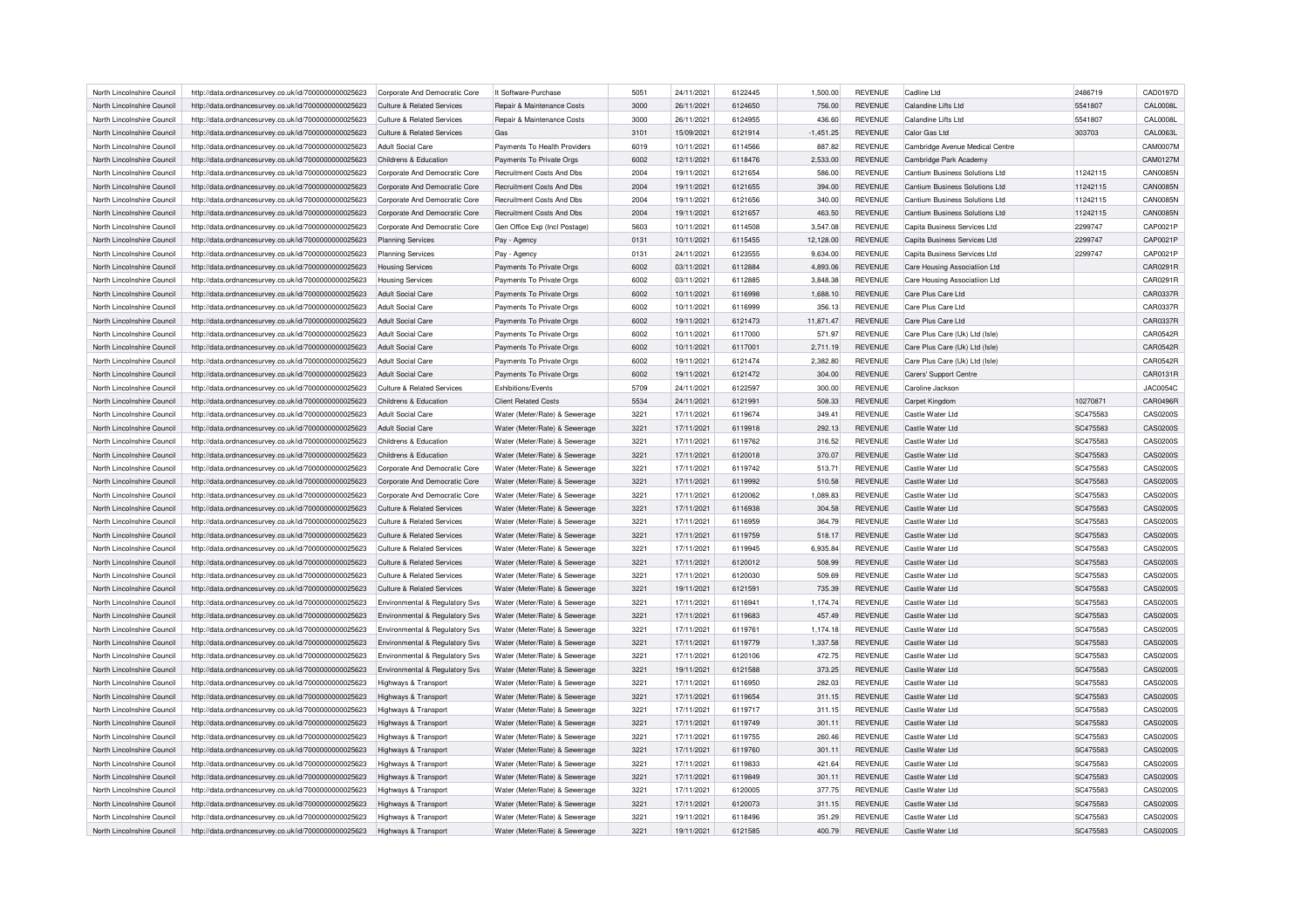| North Lincolnshire Council | http://data.ordnancesurvey.co.uk/id/7000000000025623 | Highways & Transport                  | Water (Meter/Rate) & Sewerage  | 3221             | 19/11/2021 | 6121596 | 611.45              | <b>REVENUE</b> | Castle Water Ltd                     | SC475583 | CAS0200S        |
|----------------------------|------------------------------------------------------|---------------------------------------|--------------------------------|------------------|------------|---------|---------------------|----------------|--------------------------------------|----------|-----------------|
| North Lincolnshire Council | http://data.ordnancesurvey.co.uk/id/7000000000025623 | Non Distributed Costs                 | Water (Meter/Rate) & Sewerage  | 3221             | 17/11/2021 | 6117170 | 478.32              | <b>REVENUE</b> | Castle Water Ltd                     | SC475583 | CAS0200S        |
| North Lincolnshire Council | http://data.ordnancesurvey.co.uk/id/7000000000025623 | Non Distributed Costs                 | Water (Meter/Rate) & Sewerage  | 3221             | 17/11/2021 | 6119672 | 301.11              | <b>REVENUE</b> | Castle Water Ltd                     | SC475583 | CAS0200S        |
| North Lincolnshire Council | http://data.ordnancesurvey.co.uk/id/7000000000025623 | Non Distributed Costs                 | Water (Meter/Rate) & Sewerage  | 3221             | 17/11/2021 | 6119700 | 266.47              | <b>REVENUE</b> | Castle Water Ltd                     | SC475583 | CAS0200S        |
| North Lincolnshire Council | http://data.ordnancesurvey.co.uk/id/7000000000025623 | Non Distributed Costs                 | Water (Meter/Rate) & Sewerage  | 3221             | 17/11/2021 | 6119948 | 258.72              | <b>REVENUE</b> | Castle Water I to                    | SC475583 | CAS0200S        |
| North Lincolnshire Council | http://data.ordnancesurvey.co.uk/id/7000000000025623 | Non Distributed Costs                 | Water (Meter/Rate) & Sewerage  | 3221             | 17/11/2021 | 6120105 | 311.15              | <b>REVENUE</b> | Castle Water Ltd                     | SC475583 | CAS0200S        |
| North Lincolnshire Council | http://data.ordnancesurvey.co.uk/id/7000000000025623 | Non Distributed Costs                 | Water (Meter/Rate) & Sewerage  | 3221             | 19/11/2021 | 6121556 | 1,598.68            | <b>REVENUE</b> | Castle Water Ltd                     | SC475583 | CAS0200S        |
| North Lincolnshire Council | http://data.ordnancesurvey.co.uk/id/7000000000025623 | <b>Planning Services</b>              | Water (Meter/Rate) & Sewerage  | 3221             | 17/11/2021 | 6119824 | 319.27              | REVENUE        | Castle Water Ltd                     | SC475583 | CAS0200S        |
| North Lincolnshire Council | http://data.ordnancesurvey.co.uk/id/7000000000025623 | <b>Planning Services</b>              | Water (Meter/Rate) & Sewerage  | 3221             | 17/11/2021 | 6120008 | 250.64              | <b>REVENUE</b> | Castle Water Ltd                     | SC475583 | CAS0200S        |
| North Lincolnshire Council | http://data.ordnancesurvey.co.uk/id/7000000000025623 | <b>Adult Social Care Capital</b>      | It Equipment                   | A098             | 17/11/2021 | 6115363 | 4,980.00            | CAPITAL        | Cbc Computer Systems Ltd             | 01973600 | CBC0002C        |
| North Lincolnshire Council | http://data.ordnancesurvey.co.uk/id/7000000000025623 | Culture & Related Services            | Materials                      | 5004             | 10/11/2021 | 6114722 | 265.00              | REVENUE        | Ccr                                  |          | CCR0001R        |
| North Lincolnshire Council | http://data.ordnancesurvey.co.uk/id/7000000000025623 | Culture & Related Services            | Materials                      | 5004             | 26/11/2021 | 6124625 | 655.00              | <b>REVENUE</b> | Ccr                                  |          | CCR0001R        |
|                            |                                                      |                                       |                                |                  |            |         |                     |                |                                      |          |                 |
| North Lincolnshire Council | http://data.ordnancesurvey.co.uk/id/7000000000025623 | Childrens & Education                 | Rents                          | 3201             | 17/11/2021 | 6118925 | 520.00              | REVENUE        | Central Community Centre Association |          | CEN0034N        |
| North Lincolnshire Council | http://data.ordnancesurvey.co.uk/id/7000000000025623 | <b>Adult Social Care</b>              | Payments To Health Providers   | 6019             | 24/11/2021 | 6122530 | 1,079.73            | <b>REVENUE</b> | Central Surgery                      |          | <b>DIC0005C</b> |
| North Lincolnshire Council | http://data.ordnancesurvey.co.uk/id/7000000000025623 | <b>Culture &amp; Related Services</b> | Fuel                           | 4001             | 17/11/2021 | 6118153 | 1,134.53            | <b>REVENUE</b> | Certas Energy                        | 04168225 | <b>CAR0127F</b> |
| North Lincolnshire Council | http://data.ordnancesurvey.co.uk/id/7000000000025623 | <b>Culture &amp; Related Services</b> | Fuel                           | 4001             | 17/11/2021 | 6118154 | 1,019.38            | <b>REVENUE</b> | Certas Energy                        | 04168225 | <b>CAR0127F</b> |
| North Lincolnshire Council | http://data.ordnancesurvey.co.uk/id/7000000000025623 | Culture & Related Services            | Fuel                           | 4001             | 26/11/2021 | 6109632 | 1,087.64            | <b>REVENUE</b> | Certas Energy                        | 04168225 | <b>CAR0127R</b> |
| North Lincolnshire Council | http://data.ordnancesurvey.co.uk/id/7000000000025623 | Culture & Related Services            | Fuel                           | 4001             | 26/11/2021 | 6115569 | 1,249.92            | <b>REVENUE</b> | Certas Energy                        | 04168225 | <b>CAR0127R</b> |
| North Lincolnshire Council | http://data.ordnancesurvey.co.uk/id/7000000000025623 | Highways & Transport                  | Fuel                           | 4001             | 19/11/2021 | 6122036 | 36,296.47           | <b>REVENUE</b> | Certas Energy                        | 04168225 | <b>CAR0127F</b> |
| North Lincolnshire Council | http://data.ordnancesurvey.co.uk/id/7000000000025623 | Other Expenditure & Income            | <b>Client Related Costs</b>    | 5534             | 19/11/2021 | 6121899 | 360.00              | <b>REVENUE</b> | <b>Changing Lives</b>                | 10624046 | <b>CHA0547A</b> |
| North Lincolnshire Council | http://data.ordnancesurvey.co.uk/id/7000000000025623 | Other Expenditure & Income            | <b>Client Related Costs</b>    | 5534             | 19/11/2021 | 6121906 | 260.00              | <b>REVENUE</b> | <b>Changing Lives</b>                | 10624046 | <b>CHA0547A</b> |
| North Lincolnshire Council | http://data.ordnancesurvey.co.uk/id/7000000000025623 | Other Expenditure & Income            | <b>Client Related Costs</b>    | 5534             | 19/11/2021 | 6121907 | 700.00              | <b>REVENUE</b> | <b>Changing Lives</b>                | 10624046 | CHA0547A        |
| North Lincolnshire Council | http://data.ordnancesurvey.co.uk/id/7000000000025623 | Other Expenditure & Income            | <b>Client Related Costs</b>    | 5534             | 19/11/2021 | 6121910 | 300.00              | <b>REVENUE</b> | <b>Changing Lives</b>                | 10624046 | CHA0547A        |
| North Lincolnshire Council | http://data.ordnancesurvey.co.uk/id/7000000000025623 | Other Expenditure & Income            | <b>Client Related Costs</b>    | 5534             | 19/11/2021 | 6121927 | 700.00              | <b>REVENUE</b> | Changing Lives                       | 10624046 | CHA0547A        |
| North Lincolnshire Council | http://data.ordnancesurvey.co.uk/id/7000000000025623 | Other Expenditure & Income            | <b>Client Related Costs</b>    | 5534             | 19/11/2021 | 6121954 | 1,500.00            | <b>REVENUE</b> | <b>Changing Lives</b>                | 10624046 | CHA0547A        |
| North Lincolnshire Council | http://data.ordnancesurvey.co.uk/id/7000000000025623 | Other Expenditure & Income            | <b>Client Related Costs</b>    | 5534             | 01/12/2021 | 6125396 | 640.00              | <b>REVENUE</b> | <b>Changing Lives</b>                | 10624046 | <b>CHA0547A</b> |
| North Lincolnshire Council | http://data.ordnancesurvey.co.uk/id/7000000000025623 | Other Expenditure & Income            | Client Related Costs           | 5534             | 01/12/2021 | 6125427 | 1,260.00            | <b>REVENUE</b> | Changing Lives                       | 10624046 | CHA0547A        |
| North Lincolnshire Council | http://data.ordnancesurvey.co.uk/id/7000000000025623 | Other Expenditure & Income            | <b>Client Related Costs</b>    | 5534             | 01/12/2021 | 6125428 | 560.00              | <b>REVENUE</b> | <b>Changing Lives</b>                | 10624046 | CHA0547A        |
| North Lincolnshire Council | http://data.ordnancesurvey.co.uk/id/7000000000025623 | Other Expenditure & Income            | <b>Client Related Costs</b>    | 5534             | 01/12/2021 | 6125429 | 1,035.00            | <b>REVENUE</b> | <b>Changing Lives</b>                | 10624046 | CHA0547A        |
| North Lincolnshire Council | http://data.ordnancesurvey.co.uk/id/7000000000025623 | Other Expenditure & Income            | <b>Client Related Costs</b>    | 5534             | 01/12/2021 | 6125431 | 300.00              | <b>REVENUE</b> | Changing Lives                       | 10624046 | CHA0547A        |
| North Lincolnshire Council | http://data.ordnancesurvey.co.uk/id/7000000000025623 | Other Expenditure & Income            | <b>Client Related Costs</b>    | 5534             | 01/12/2021 | 6126382 | 1,580.00            | <b>REVENUE</b> | <b>Changing Lives</b>                | 10624046 | CHA0547A        |
| North Lincolnshire Council | http://data.ordnancesurvey.co.uk/id/7000000000025623 | Highways & Transport                  | Stock Purchases & Adjustments  | 5030             | 05/11/2021 | 6102587 | 1,618.00            | <b>REVENUE</b> | <b>Charles Endirect Ltd</b>          | 01855059 | CHA0183A        |
| North Lincolnshire Council | http://data.ordnancesurvey.co.uk/id/7000000000025623 | <b>Adult Social Care</b>              | Payments To Private Orgs       | 6002             | 10/11/2021 | 6117011 | 2,199.64            | <b>REVENUE</b> | Chestnut Homecare Ltd                | 06793399 | CHE0222E        |
|                            |                                                      | <b>Adult Social Care</b>              |                                | 6002             | 10/11/2021 | 6117012 |                     | <b>REVENUE</b> | Chestnut Homecare Ltd                | 06793399 | CHE0222E        |
| North Lincolnshire Council | http://data.ordnancesurvey.co.uk/id/7000000000025623 |                                       | Payments To Private Orgs       |                  | 19/11/2021 | 6121475 | 464.05<br>14,077.37 | <b>REVENUE</b> | Chestnut Homecare I to               |          | CHE0222E        |
| North Lincolnshire Council | http://data.ordnancesurvey.co.uk/id/7000000000025623 | <b>Adult Social Care</b>              | Payments To Private Orgs       | 6002             |            |         |                     |                |                                      | 06793399 |                 |
| North Lincolnshire Council | http://data.ordnancesurvey.co.uk/id/7000000000025623 | Other Expenditure & Income            | Payments To Private Orgs       | 6002             | 19/11/2021 | 6121475 | 6,322.39            | <b>REVENUE</b> | Chestnut Homecare Ltd                | 06793399 | CHE0222E        |
| North Lincolnshire Council | http://data.ordnancesurvey.co.uk/id/7000000000025623 | Childrens & Education                 | Other Premises Costs           | 3390             | 03/11/2021 | 6111908 | 317.00              | <b>REVENUE</b> | Chevington Finance & Leasing Ltd     | 06157103 | CHE0162E        |
| North Lincolnshire Council | http://data.ordnancesurvey.co.uk/id/7000000000025623 | Childrens & Education                 | Other Premises Costs           | 3390             | 17/11/2021 | 6120856 | 317.00              | <b>REVENUE</b> | Chevington Finance & Leasing Ltd     | 06157103 | CHE0162E        |
| North Lincolnshire Council | http://data.ordnancesurvey.co.uk/id/7000000000025623 | Disbursements To Businesses           | <b>Business Support Grants</b> | 6090             | 19/11/2021 | 6122536 | 1,000.00            | <b>REVENUE</b> | Chicken Run Scu Ltd T/A Chicken Run  |          | CD069780        |
| North Lincolnshire Council | http://data.ordnancesurvey.co.uk/id/7000000000025623 | <b>Highways &amp; Transport</b>       | Other Professional Fees        | 5829             | 17/11/2021 | 6120971 | 269.69              | <b>REVENUE</b> | Chipside Ltd                         | 04049461 | CHI01341        |
| North Lincolnshire Council | http://data.ordnancesurvey.co.uk/id/7000000000025623 | Highways & Transport                  | Other Professional Fees        | 5829             | 24/11/2021 | 6123429 | 326.63              | <b>REVENUE</b> | Chipside Ltd                         | 04049461 | CHI01341        |
| North Lincolnshire Council | http://data.ordnancesurvey.co.uk/id/7000000000025623 | Childrens & Education                 | Other Professional Fees        | 5829             | 17/11/2021 | 6120348 | 266.50              | <b>REVENUE</b> | Christopher Barton                   |          | <b>BAR0895F</b> |
| North Lincolnshire Council | http://data.ordnancesurvey.co.uk/id/7000000000025623 | Childrens & Education                 | Payments To Private Orgs       | 6002             | 10/11/2021 | 6114511 | 5,314.33            | <b>REVENUE</b> | Chrysalis Consortium                 |          | CHR0024F        |
| North Lincolnshire Council | http://data.ordnancesurvey.co.uk/id/7000000000025623 | Central Services To Public            | Repair & Maintenance Costs     | 3000             | 03/11/2021 | 6111680 | $\Omega$            | <b>REVENUE</b> | Chubb Fire & Security Ltd            | 524469   | SHO0001O        |
| North Lincolnshire Council | http://data.ordnancesurvey.co.uk/id/7000000000025623 | Culture & Related Services            | Repair & Maintenance Costs     | 3000             | 10/11/2021 | 6115856 | 881.52              | <b>REVENUE</b> | Chubb Fire & Security Ltd            | 524469   | SHO0001O        |
| North Lincolnshire Council | http://data.ordnancesurvey.co.uk/id/7000000000025623 | <b>Adult Social Care</b>              | Payments To Health Providers   | 6019             | 24/11/2021 | 6122531 | 511.25              | <b>REVENUE</b> | Church Lane Medical Centre           |          | CHU0022L        |
| North Lincolnshire Council | http://data.ordnancesurvey.co.uk/id/7000000000025623 | Disbursements To Businesses           | <b>Business Support Grants</b> | 6090             | 05/11/2021 | 6114183 | 1,000.00            | <b>REVENUE</b> | Cincai (Asian Persuasion Ltd)        |          | CD069740        |
| North Lincolnshire Council | http://data.ordnancesurvey.co.uk/id/7000000000025623 | Public Health                         | Payments To Private Orgs       | 6002             | 01/12/2021 | 6126386 | 43,992.03           | <b>REVENUE</b> | Citizens Advice Bureau               |          | CIT0008T        |
| North Lincolnshire Council | http://data.ordnancesurvey.co.uk/id/7000000000025623 | <b>Culture &amp; Related Services</b> | Other Premises Costs           | 3390             | 03/11/2021 | 6111682 | 402.62              | <b>REVENUE</b> | Citron Hygiene Ltd                   | 3056469  | CAN0001N        |
| North Lincolnshire Council | http://data.ordnancesurvey.co.uk/id/7000000000025623 | <b>Culture &amp; Related Services</b> | <b>Other Premises Costs</b>    | 3390             | 24/11/2021 | 6123615 | 402.62              | <b>REVENUE</b> | Citron Hygiene Ltd                   | 3056469  | CAN0001N        |
| North Lincolnshire Council | http://data.ordnancesurvey.co.uk/id/7000000000025623 | <b>Adult Social Care</b>              | Payments To Health Providers   | 601 <sup>C</sup> | 26/11/2021 | 6124989 | 1.301.00            | <b>REVENUE</b> | City Health Care Partnership Cic     |          | <b>HUL0022L</b> |
| North Lincolnshire Council | http://data.ordnancesurvey.co.uk/id/7000000000025623 | <b>Culture &amp; Related Services</b> | Repair & Maintenance Costs     | 3000             | 10/11/2021 | 6115860 | 395.00              | <b>REVENUE</b> | Clearway Environmental Services Ltd  | 01609587 | <b>CLE0018E</b> |
| North Lincolnshire Council | http://data.ordnancesurvey.co.uk/id/7000000000025623 | <b>Highways &amp; Transport</b>       | Other Supplies & Services      | 5799             | 17/11/2021 | 6105114 | 894.00              | <b>REVENUE</b> | Clearway Environmental Services Ltd  | 01609587 | <b>CLE0018E</b> |
| North Lincolnshire Council | http://data.ordnancesurvey.co.uk/id/7000000000025623 | Highways & Transport                  | Other Supplies & Services      | 5799             | 17/11/2021 | 6105916 | 2,236.00            | <b>REVENUE</b> | Clearway Environmental Services Ltd  | 01609587 | <b>CLE0018E</b> |
| North Lincolnshire Council | http://data.ordnancesurvey.co.uk/id/7000000000025623 | Highways & Transport                  | Other Supplies & Services      | 5799             | 24/11/2021 | 6079124 | 900.00              | <b>REVENUE</b> | Clearway Environmental Services Ltd  | 01609587 | <b>CLE0018E</b> |
| North Lincolnshire Council | http://data.ordnancesurvey.co.uk/id/7000000000025623 | Childrens & Education                 | Other Supplies & Services      | 5799             | 03/11/2021 | 6112856 | 400.00              | <b>REVENUE</b> | Click Cms Ltd                        | 12785486 | CLI0174I        |
|                            |                                                      |                                       |                                |                  |            |         |                     |                |                                      |          |                 |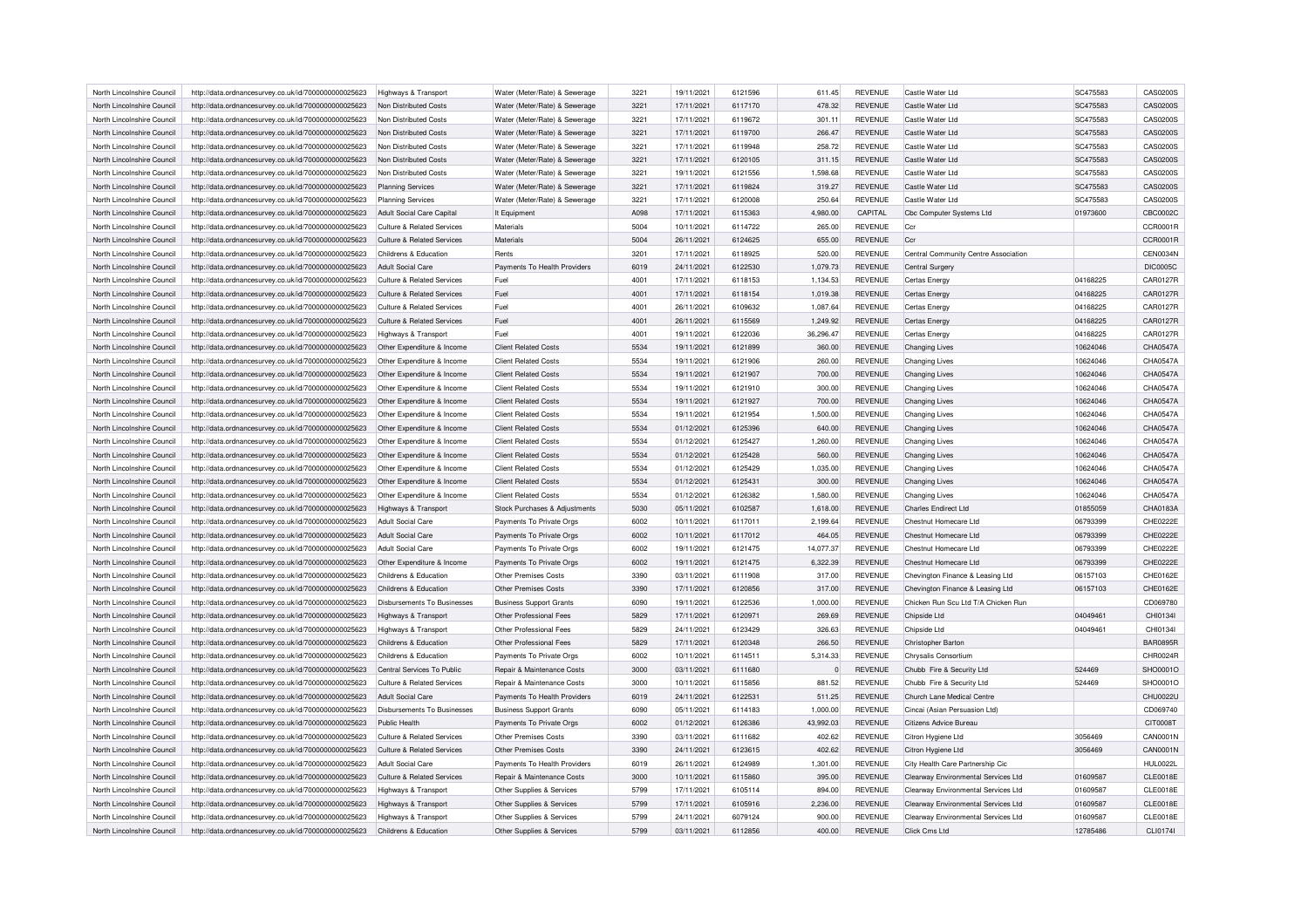| North Lincolnshire Council                               | http://data.ordnancesurvey.co.uk/id/7000000000025623                                                         | Adult Social Care                                                 | Car And Travel Allowances                  | 4306 | 10/11/2021               | 6115905            | 27.20              | <b>REVENUE</b>     | <b>Click Travel Limited</b>                                                  | 03770815           | CLI00151        |
|----------------------------------------------------------|--------------------------------------------------------------------------------------------------------------|-------------------------------------------------------------------|--------------------------------------------|------|--------------------------|--------------------|--------------------|--------------------|------------------------------------------------------------------------------|--------------------|-----------------|
| North Lincolnshire Council                               | http://data.ordnancesurvey.co.uk/id/7000000000025623                                                         | Adult Social Care                                                 | <b>Client Transport Costs</b>              | 6092 | 10/11/2021               | 6115905            | 397.18             | <b>REVENUE</b>     | <b>Click Travel Limited</b>                                                  | 03770815           | CLI0015I        |
|                                                          |                                                                                                              |                                                                   |                                            | 4311 |                          |                    | 324.00             |                    |                                                                              |                    |                 |
| North Lincolnshire Council                               | http://data.ordnancesurvey.co.uk/id/7000000000025623                                                         | Adult Social Care                                                 | Other Incidental Travel Costs              |      | 10/11/2021               | 6115905            |                    | <b>REVENUE</b>     | <b>Click Travel Limited</b>                                                  | 03770815           | CLI00151        |
| North Lincolnshire Council                               | http://data.ordnancesurvey.co.uk/id/7000000000025623                                                         | Adult Social Care                                                 | Rail & Other Fares                         | 4121 | 10/11/2021               | 6115905            | 603.40             | <b>REVENUE</b>     | <b>Click Travel Limited</b>                                                  | 03770815           | CLI0015I        |
| North Lincolnshire Council                               | http://data.ordnancesurvey.co.uk/id/7000000000025623                                                         | <b>Adult Social Care</b>                                          | Rail & Other Fares                         | 4121 | 10/11/2021               | 6115905            | 520.20             | <b>REVENUE</b>     | <b>Click Travel Limited</b>                                                  | 03770815           | CLI0015I        |
| North Lincolnshire Council                               | http://data.ordnancesurvey.co.uk/id/7000000000025623                                                         | Adult Social Care                                                 | Subsistence & Expenses (Staff)             | 5720 | 10/11/2021               | 6115905            | 60.79              | <b>REVENUE</b>     | Click Travel Limited                                                         | 03770815           | <b>CLI0015I</b> |
| North Lincolnshire Council                               | http://data.ordnancesurvey.co.uk/id/7000000000025623                                                         | Childrens & Education                                             | <b>Client Related Costs</b>                | 5534 | 10/11/2021               | 6115905            | 432.29             | <b>REVENUE</b>     | <b>Click Travel Limited</b>                                                  | 03770815           | CLI0015I        |
| North Lincolnshire Council                               | http://data.ordnancesurvey.co.uk/id/7000000000025623                                                         | Childrens & Education                                             | <b>Client Transport Costs</b>              | 6092 | 10/11/2021               | 6115905            | 262.00             | <b>REVENUE</b>     | Click Travel Limited                                                         | 03770815           | CLI0015I        |
| North Lincolnshire Council                               | http://data.ordnancesurvey.co.uk/id/7000000000025623                                                         | Childrens & Education                                             | <b>Course Fees/Training</b>                | 2002 | 10/11/2021               | 6115905            | 153.93             | <b>REVENUE</b>     | <b>Click Travel Limited</b>                                                  | 03770815           | <b>CLI0015I</b> |
| North Lincolnshire Council                               | http://data.ordnancesurvey.co.uk/id/7000000000025623                                                         | Childrens & Education                                             | Other Supplies & Services                  | 5799 | 10/11/2021               | 6115905            | 1,464.90           | REVENUE            | <b>Click Travel Limited</b>                                                  | 03770815           | <b>CLI0015I</b> |
| North Lincolnshire Council                               | http://data.ordnancesurvey.co.uk/id/7000000000025623                                                         | Childrens & Education                                             | Rail & Other Fares                         | 4121 | 10/11/2021               | 6115905            | 40.00              | <b>REVENUE</b>     | Click Travel Limited                                                         | 03770815           | CLI0015I        |
| North Lincolnshire Council                               | http://data.ordnancesurvey.co.uk/id/7000000000025623                                                         | Corporate And Democratic Core                                     | Car And Travel Allowances                  | 4306 | 10/11/2021               | 6115905            | 77.90              | <b>REVENUE</b>     | Click Travel Limited                                                         | 03770815           | CLI0015I        |
| North Lincolnshire Council                               | http://data.ordnancesurvey.co.uk/id/7000000000025623                                                         | Corporate And Democratic Core                                     | Course Fees/Training                       | 2002 | 10/11/2021               | 6115905            | 176.71             | REVENUE            | <b>Click Travel Limited</b>                                                  | 03770815           | <b>CLI0015I</b> |
| North Lincolnshire Council                               | http://data.ordnancesurvey.co.uk/id/7000000000025623                                                         | Corporate And Democratic Core                                     | Other Supplies & Services                  | 5799 | 10/11/2021               | 6115905            | 173.00             | <b>REVENUE</b>     | <b>Click Travel Limited</b>                                                  | 03770815           | CLI0015I        |
| North Lincolnshire Council                               |                                                                                                              | Corporate And Democratic Core                                     | Rail & Other Fares                         | 4121 | 10/11/2021               | 6115905            | 278.80             | <b>REVENUE</b>     | <b>Click Travel Limited</b>                                                  | 03770815           | CLI0015I        |
|                                                          | http://data.ordnancesurvey.co.uk/id/7000000000025623                                                         |                                                                   |                                            |      |                          |                    |                    |                    |                                                                              |                    |                 |
| North Lincolnshire Council                               | http://data.ordnancesurvey.co.uk/id/7000000000025623                                                         | <b>Culture &amp; Related Services</b>                             | Car And Travel Allowances                  | 4306 | 10/11/2021               | 6115905            | 126.80             | REVENUE            | <b>Click Travel Limited</b>                                                  | 03770815           | CLI0015I        |
| North Lincolnshire Council                               | http://data.ordnancesurvey.co.uk/id/7000000000025623                                                         | <b>Culture &amp; Related Services</b>                             | Exhibitions/Events                         | 5709 | 10/11/2021               | 6115905            | 55.89              | <b>REVENUE</b>     | <b>Click Travel Limited</b>                                                  | 03770815           | CLI0015I        |
| North Lincolnshire Council                               | http://data.ordnancesurvey.co.uk/id/7000000000025623                                                         | <b>Culture &amp; Related Services</b>                             | Other Incidental Travel Costs              | 4311 | 10/11/2021               | 6115905            | 41.20              | <b>REVENUE</b>     | Click Travel Limited                                                         | 03770815           | CLI0015I        |
| North Lincolnshire Council                               | http://data.ordnancesurvey.co.uk/id/7000000000025623                                                         | Environmental & Regulatory Svs                                    | Car And Travel Allowances                  | 4306 | 10/11/2021               | 6115905            | 179.20             | <b>REVENUE</b>     | <b>Click Travel Limited</b>                                                  | 03770815           | CLI0015I        |
| North Lincolnshire Council                               | http://data.ordnancesurvey.co.uk/id/7000000000025623                                                         | Environmental & Regulatory Svs                                    | Subsistence & Expenses (Staff)             | 5720 | 10/11/2021               | 6115905            | 171.20             | <b>REVENUE</b>     | <b>Click Travel Limited</b>                                                  | 03770815           | CLI0015I        |
| North Lincolnshire Council                               | http://data.ordnancesurvey.co.uk/id/7000000000025623                                                         | <b>Planning Services</b>                                          | Car And Travel Allowances                  | 4306 | 10/11/2021               | 6115905            | 108.95             | <b>REVENUE</b>     | <b>Click Travel Limited</b>                                                  | 03770815           | <b>CLI0015I</b> |
| North Lincolnshire Council                               | http://data.ordnancesurvey.co.uk/id/7000000000025623                                                         | <b>Planning Services</b>                                          | Subsistence & Expenses (Staff)             | 5720 | 10/11/2021               | 6115905            | 218.71             | <b>REVENUE</b>     | <b>Click Travel Limited</b>                                                  | 03770815           | CLI0015I        |
| North Lincolnshire Council                               | http://data.ordnancesurvey.co.uk/id/7000000000025623                                                         | <b>Adult Social Care</b>                                          | Payments To Private Orgs                   | 6002 | 12/11/2021               | 6118078            | 2,283.33           | <b>REVENUE</b>     | Cloverleaf Advocacy 2000 Ltd                                                 | 3790911            | CLO0137O        |
| North Lincolnshire Council                               | http://data.ordnancesurvey.co.uk/id/7000000000025623                                                         | Adult Social Care                                                 | Payments To Private Orgs                   | 6002 | 26/11/2021               | 6124603            | 10,563.21          | <b>REVENUE</b>     | Cloverleaf Advocacy 2000 Ltd                                                 | 3790911            | CLO0101O        |
| North Lincolnshire Council                               | http://data.ordnancesurvey.co.uk/id/7000000000025623                                                         | Environmental & Regulatory Svs                                    | Materials                                  | 5004 | 10/11/2021               | 6116756            | 456.06             | <b>REVENUE</b>     | <b>Clugston Distribution Services Ltd</b>                                    | 5517733            | CLU0013U        |
| North Lincolnshire Council                               | http://data.ordnancesurvey.co.uk/id/7000000000025623                                                         | Environmental & Regulatory Svs                                    | Materials                                  | 5004 | 10/11/2021               | 6116758            | 211.37             | <b>REVENUE</b>     | <b>Clugston Distribution Services Ltd</b>                                    | 5517733            | <b>CLU0013U</b> |
| North Lincolnshire Council                               | http://data.ordnancesurvey.co.uk/id/7000000000025623                                                         | Highways & Transport                                              | Materials                                  | 5004 | 19/11/2021               | 6122039            | 256.80             | <b>REVENUE</b>     | Clugston Distribution Services Ltd                                           | 5517733            | <b>CLU0013U</b> |
| North Lincolnshire Council                               | http://data.ordnancesurvey.co.uk/id/7000000000025623                                                         | Environmental & Regulatory Svs                                    | Vehicle Hire                               | 4101 | 19/11/2021               | 6122040            | 3,360.00           | <b>REVENUE</b>     | Cms Hire Ltd                                                                 | 04633375           | COO0073C        |
|                                                          |                                                                                                              |                                                                   |                                            |      |                          |                    |                    |                    |                                                                              |                    |                 |
| North Lincolnshire Council                               | http://data.ordnancesurvey.co.uk/id/7000000000025623                                                         | <b>Culture &amp; Related Services</b>                             | <b>Equipment Purchase</b>                  | 5001 | 12/11/2021               | 6114604            | 299.97             | <b>REVENUE</b>     | <b>Combined Precision Components Plc</b>                                     | 860093             | <b>PRE0028E</b> |
| North Lincolnshire Council                               |                                                                                                              | Adult Social Care                                                 |                                            | 0131 | 05/11/2021               | 6114025            | 20,383.22          | <b>REVENUE</b>     | Comensura Ltd                                                                | 04085767           | COM0313M        |
|                                                          | http://data.ordnancesurvey.co.uk/id/7000000000025623                                                         |                                                                   | Pay - Agency                               |      |                          |                    |                    |                    |                                                                              |                    |                 |
| North Lincolnshire Council                               | http://data.ordnancesurvey.co.uk/id/7000000000025623                                                         | <b>Adult Social Care</b>                                          | Pay - Agency                               | 0131 | 05/11/2021               | 6114025            | 5,291.85           | <b>REVENUE</b>     | Comensura Ltd                                                                | 04085767           | COM0313M        |
| North Lincolnshire Council                               | http://data.ordnancesurvey.co.uk/id/7000000000025623                                                         | <b>Adult Social Care</b>                                          | Pay - Agency                               | 0131 | 12/11/2021               | 6118196            | 19,583.25          | <b>REVENUE</b>     | Comensura Ltd                                                                | 04085767           | COM0313M        |
| North Lincolnshire Council                               | http://data.ordnancesurvey.co.uk/id/7000000000025623                                                         | <b>Adult Social Care</b>                                          | Pay - Agency                               | 0131 | 12/11/2021               | 6118196            | 4,088.18           | <b>REVENUE</b>     | Comensura Ltd                                                                | 04085767           | COM0313M        |
| North Lincolnshire Council                               | http://data.ordnancesurvey.co.uk/id/7000000000025623                                                         | <b>Adult Social Care</b>                                          | Pay - Agency                               | 0131 | 19/11/2021               | 6121658            | 20,652.73          | REVENUE            | Comensura Ltd                                                                | 04085767           | COM0313M        |
| North Lincolnshire Council                               | http://data.ordnancesurvey.co.uk/id/7000000000025623                                                         | <b>Adult Social Care</b>                                          | Pay - Agency                               | 0131 | 19/11/2021               | 6121658            | 3,352.31           | <b>REVENUE</b>     | Comensura Ltd                                                                | 04085767           | COM0313M        |
| North Lincolnshire Council                               | http://data.ordnancesurvey.co.uk/id/7000000000025623                                                         | <b>Adult Social Care</b>                                          | Pay - Agency                               | 0131 | 01/12/2021               | 6125475            | 17,846.06          | <b>REVENUE</b>     | Comensura Ltd                                                                | 04085767           | COM0313M        |
| North Lincolnshire Council                               | http://data.ordnancesurvey.co.uk/id/7000000000025623                                                         | Adult Social Care                                                 | Pay - Agency                               | 0131 | 01/12/2021               | 6125475            | 2,035.69           | REVENUE            | Comensura Ltd                                                                | 04085767           | COM0313M        |
| North Lincolnshire Council                               | http://data.ordnancesurvey.co.uk/id/7000000000025623                                                         | Childrens & Education                                             | Pay - Agency                               | 0131 | 05/11/2021               | 6114025            | 488.40             | <b>REVENUE</b>     | Comensura I td                                                               | 04085767           | COM0313M        |
| North Lincolnshire Council                               | http://data.ordnancesurvey.co.uk/id/7000000000025623                                                         | Childrens & Education                                             | Pay - Agency                               | 0131 | 12/11/2021               | 6118196            | 488.40             | <b>REVENUE</b>     | Comensura Ltd                                                                | 04085767           | COM0313M        |
| North Lincolnshire Council                               | http://data.ordnancesurvey.co.uk/id/7000000000025623                                                         | Childrens & Education                                             | Pay - Agency                               | 0131 | 19/11/2021               | 6121658            | 488.40             | REVENUE            | Comensura Ltd                                                                | 04085767           | COM0313M        |
| North Lincolnshire Council                               | http://data.ordnancesurvey.co.uk/id/7000000000025623                                                         | Childrens & Education                                             | Pay - Agency                               | 0131 | 01/12/2021               | 6125475            | 488.40             | <b>REVENUE</b>     | Comensura I td                                                               | 04085767           | COM0313M        |
| North Lincolnshire Council                               | http://data.ordnancesurvey.co.uk/id/7000000000025623                                                         | Corporate And Democratic Core                                     | Pay - Agency                               | 0131 | 05/11/2021               | 6114025            | 6,751.99           | <b>REVENUE</b>     | Comensura Ltd                                                                | 04085767           | COM0313M        |
| North Lincolnshire Council                               | http://data.ordnancesurvey.co.uk/id/7000000000025623                                                         | Corporate And Democratic Core                                     | Pay - Agency                               | 0131 | 12/11/2021               | 6118196            | 5,687.91           | <b>REVENUE</b>     | Comensura Ltd                                                                | 04085767           | COM0313M        |
| North Lincolnshire Council                               | http://data.ordnancesurvey.co.uk/id/7000000000025623                                                         | Corporate And Democratic Core                                     | Pay - Agency                               | 0131 | 19/11/2021               | 6121658            | 4,610.45           | <b>REVENUE</b>     | Comensura Ltd                                                                | 04085767           | COM0313M        |
| North Lincolnshire Council                               | http://data.ordnancesurvey.co.uk/id/7000000000025623                                                         | Corporate And Democratic Core                                     | Pay - Agency                               | 0131 | 01/12/2021               | 6125475            | 6,021.90           | <b>REVENUE</b>     | Comensura Ltd                                                                | 04085767           | COM0313M        |
| North Lincolnshire Council                               | http://data.ordnancesurvey.co.uk/id/7000000000025623                                                         | Environmental & Regulatory Svs                                    | Pay - Agency                               | 0131 | 05/11/2021               | 6114025            | 1,887.72           | <b>REVENUE</b>     | Comensura Ltd                                                                | 04085767           | COM0313M        |
| North Lincolnshire Council                               | http://data.ordnancesurvey.co.uk/id/7000000000025623                                                         | Environmental & Regulatory Sys                                    | Pay - Agency                               | 0131 | 05/11/2021               | 6114025            | 6,772.09           | <b>REVENUE</b>     | Comensura Ltd                                                                | 04085767           | COM0313M        |
| North Lincolnshire Council                               | http://data.ordnancesurvey.co.uk/id/7000000000025623                                                         | Environmental & Regulatory Svs                                    | Pay - Agency                               | 0131 | 12/11/2021               | 6118196            | 5,803.90           | <b>REVENUE</b>     | Comensura I td                                                               | 04085767           | COM0313M        |
| North Lincolnshire Council                               | http://data.ordnancesurvey.co.uk/id/7000000000025623                                                         | Environmental & Regulatory Svs                                    | Pay - Agency                               | 0131 | 12/11/2021               | 6118196            | 1,647.18           | <b>REVENUE</b>     | Comensura Ltd                                                                | 04085767           | COM0313M        |
| North Lincolnshire Council                               | http://data.ordnancesurvey.co.uk/id/7000000000025623                                                         | Environmental & Regulatory Svs                                    | Pay - Agency                               | 0131 | 19/11/2021               | 6121658            | 1,989.00           | <b>REVENUE</b>     | Comensura Ltd                                                                | 04085767           | COM0313M        |
| North Lincolnshire Council                               | http://data.ordnancesurvey.co.uk/id/7000000000025623                                                         |                                                                   | Pay - Agency                               | 0131 | 19/11/2021               | 6121658            | 5.145.58           | <b>REVENUE</b>     | Comensura Ltd                                                                | 04085767           | COM0313M        |
| North Lincolnshire Council                               | http://data.ordnancesurvey.co.uk/id/7000000000025623                                                         | Environmental & Regulatory Svs<br>Environmental & Regulatory Svs  | Pay - Agency                               | 0131 | 01/12/2021               | 6125475            | 4,215.78           | <b>REVENUE</b>     | Comensura Ltd                                                                | 04085767           | COM0313M        |
| North Lincolnshire Council                               | http://data.ordnancesurvey.co.uk/id/7000000000025623                                                         | Environmental & Regulatory Svs                                    |                                            | 0131 | 01/12/2021               | 6125475            | 1,896.87           | REVENUE            | Comensura Ltd                                                                | 04085767           | COM0313M        |
| North Lincolnshire Council                               |                                                                                                              | <b>Public Health</b>                                              | Pay - Agency                               | 0131 | 05/11/2021               | 6114025            | 2,899.23           | <b>REVENUE</b>     | Comensura Ltd                                                                | 04085767           | COM0313M        |
|                                                          | http://data.ordnancesurvey.co.uk/id/7000000000025623                                                         |                                                                   | Pay - Agency                               | 5001 |                          |                    |                    |                    |                                                                              |                    | AQU0001U        |
| North Lincolnshire Council<br>North Lincolnshire Council | http://data.ordnancesurvey.co.uk/id/7000000000025623<br>http://data.ordnancesurvey.co.uk/id/7000000000025623 | Corporate And Democratic Core<br>Culture, Env, Reg & Planning Cap | Equipment Purchase<br>Furniture & Fittings | A097 | 19/11/2021<br>17/11/2021 | 6121876<br>6120950 | 249.50<br>2.284.80 | REVENUE<br>CAPITAL | Complete Busness Solutions Group Ltd<br>Complete Busness Solutions Group Ltd | 3045607<br>3045607 | AQU0001U        |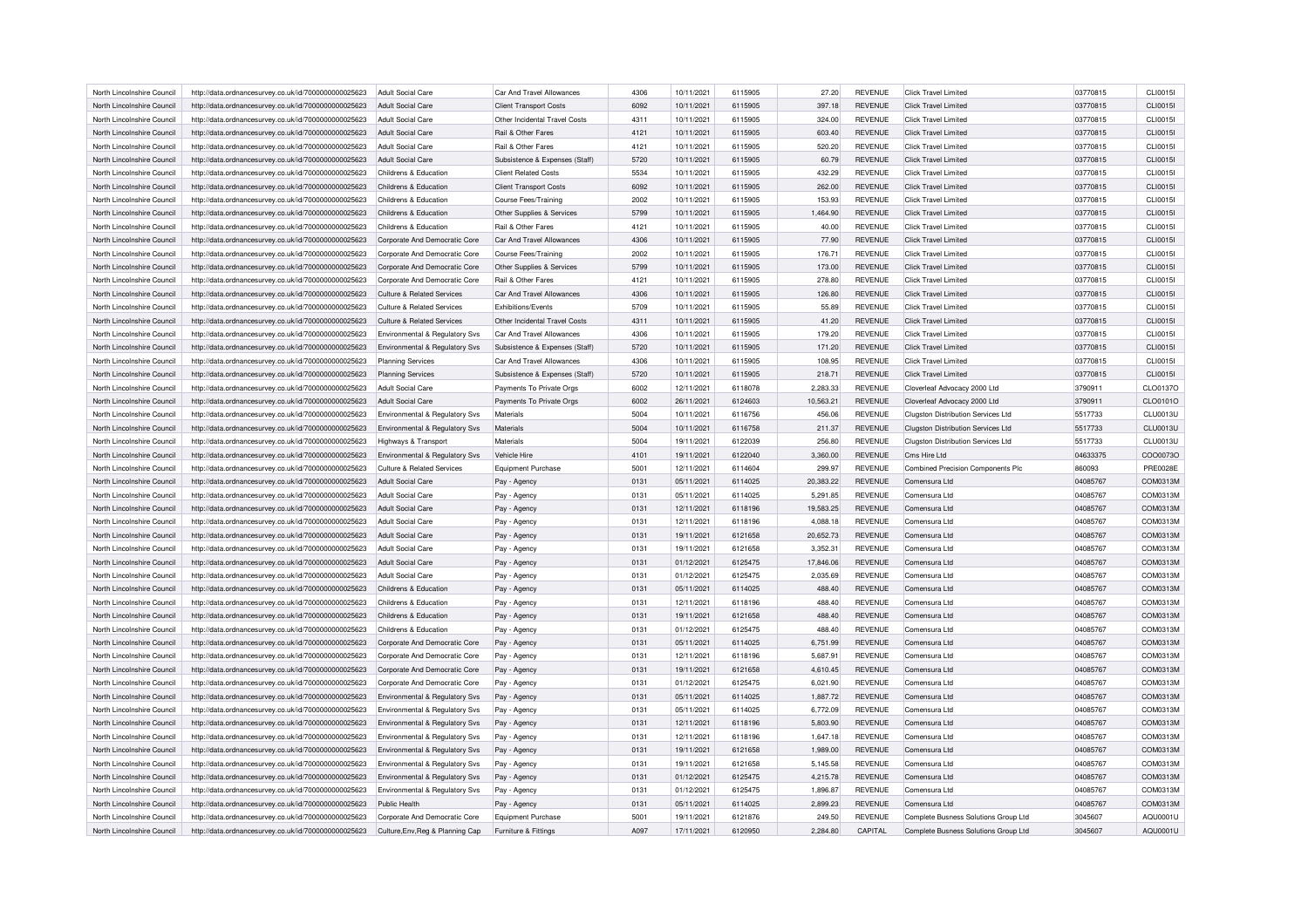| North Lincolnshire Council | http://data.ordnancesurvey.co.uk/id/7000000000025623 | Public Health                         | Equipment Purchase            | 5001         | 17/11/2021 | 6120949            | 691.20     | <b>REVENUE</b> | Complete Busness Solutions Group Ltd | 3045607  | AQU0001U        |
|----------------------------|------------------------------------------------------|---------------------------------------|-------------------------------|--------------|------------|--------------------|------------|----------------|--------------------------------------|----------|-----------------|
| North Lincolnshire Council | http://data.ordnancesurvey.co.uk/id/7000000000025623 | Childrens & Education                 | Payments To Private Orgs      | 6002         | 05/11/2021 | 6113739            | 1,811.85   | <b>REVENUE</b> | Coneygarth Farm Day Nursery          |          | CON0013N        |
| North Lincolnshire Council | http://data.ordnancesurvey.co.uk/id/7000000000025623 | Childrens & Education                 | <b>Equipment Purchase</b>     | 5001         | 24/11/2021 | 6118455            | 560.00     | <b>REVENUE</b> | <b>Connevans Limited</b>             | 707484   | <b>CON0120N</b> |
| North Lincolnshire Council | http://data.ordnancesurvey.co.uk/id/7000000000025623 | <b>Culture &amp; Related Services</b> | Exhibitions/Events            | 5709         | 17/11/2021 | 6120488            | 340.00     | <b>REVENUE</b> | Containerking Ltd                    | 3402386  | CON0338N        |
| North Lincolnshire Council | http://data.ordnancesurvey.co.uk/id/7000000000025623 | <b>Culture &amp; Related Services</b> | Equipment Maint.& Repair      | 5003         | 03/11/2021 | 6111934            | 344.00     | <b>REVENUE</b> | Continental Sports Ltd               | 00830200 | CON0010N        |
| North Lincolnshire Council | http://data.ordnancesurvey.co.uk/id/7000000000025623 | Culture & Related Services            | Materials                     | 5004         | 17/11/2021 | 6119091            | 748.80     | <b>REVENUE</b> | Corden Company Ltd                   | 1001319  | <b>COR0060R</b> |
| North Lincolnshire Council | http://data.ordnancesurvey.co.uk/id/7000000000025623 | Childrens & Education                 | Payments To Private Orgs      | 6002         | 10/11/2021 | 6115700            | 400.00     | <b>REVENUE</b> | Coritani Academy                     |          | COR0137F        |
| North Lincolnshire Council | http://data.ordnancesurvey.co.uk/id/7000000000025623 | <b>Adult Social Care</b>              | Gas                           | 3101         | 03/12/2021 | 6126457            | 637.77     | <b>REVENUE</b> | Corona Energy Retail 4 Ltd           | 2798334  | COR0300R        |
| North Lincolnshire Council | http://data.ordnancesurvey.co.uk/id/7000000000025623 | <b>Adult Social Care</b>              | Gas                           | 3101         | 03/12/2021 | 6126481            | 678.46     | <b>REVENUE</b> | Corona Energy Retail 4 Ltd           | 2798334  | COR0300R        |
| North Lincolnshire Council | http://data.ordnancesurvey.co.uk/id/7000000000025623 | Childrens & Education                 | Gas                           | 3101         | 03/12/2021 | 6126394            | 383.06     | <b>REVENUE</b> | Corona Energy Retail 4 Ltd           | 2798334  | COR0300F        |
| North Lincolnshire Council | http://data.ordnancesurvey.co.uk/id/7000000000025623 | Childrens & Education                 | Gas                           | 3101         | 03/12/2021 | 6126471            | 281.41     | <b>REVENUE</b> | Corona Energy Retail 4 Ltd           | 2798334  | COR0300R        |
| North Lincolnshire Council | http://data.ordnancesurvey.co.uk/id/7000000000025623 | Childrens & Education                 | Gas                           | 3101         | 03/12/2021 | 6126484            | 240.53     | <b>REVENUE</b> | Corona Energy Retail 4 Ltd           | 2798334  | COR0300R        |
| North Lincolnshire Council | http://data.ordnancesurvey.co.uk/id/7000000000025623 | Childrens & Education                 | Gas                           | 3101         | 03/12/2021 | 6126491            | 286.40     | <b>REVENUE</b> | Corona Energy Retail 4 Ltd           | 2798334  | COR0300F        |
| North Lincolnshire Council | http://data.ordnancesurvey.co.uk/id/7000000000025623 | Corporate And Democratic Core         | Gas                           | 3101         | 03/12/2021 | 6126441            | 1,676.80   | REVENUE        | Corona Energy Retail 4 Ltd           | 2798334  | COR0300R        |
| North Lincolnshire Council | http://data.ordnancesurvey.co.uk/id/7000000000025623 | Corporate And Democratic Core         | Gas                           | 3101         | 03/12/2021 | 6126462            | 687.02     | <b>REVENUE</b> | Corona Energy Retail 4 Ltd           | 2798334  | COR0300R        |
| North Lincolnshire Council | http://data.ordnancesurvey.co.uk/id/7000000000025623 | Corporate And Democratic Core         | Gas                           | 3101         | 03/12/2021 | 6126486            | 539.21     | <b>REVENUE</b> | Corona Energy Retail 4 Ltd           | 2798334  | COR0300R        |
| North Lincolnshire Council | http://data.ordnancesurvey.co.uk/id/7000000000025623 | <b>Culture &amp; Related Services</b> | Gas                           | 3101         | 03/12/2021 | 6126397            | 250.78     | <b>REVENUE</b> | Corona Energy Retail 4 Ltd           | 2798334  | COR0300R        |
|                            |                                                      |                                       |                               |              |            |                    |            |                |                                      |          |                 |
| North Lincolnshire Council | http://data.ordnancesurvey.co.uk/id/7000000000025623 | Culture & Related Services            | Gas                           | 3101         | 03/12/2021 | 6126417            | 1,243.38   | <b>REVENUE</b> | Corona Energy Retail 4 Ltd           | 2798334  | COR0300R        |
| North Lincolnshire Council | http://data.ordnancesurvey.co.uk/id/7000000000025623 | <b>Culture &amp; Related Services</b> | Gas                           | 3101         | 03/12/2021 | 6126433            | 1,468.28   | <b>REVENUE</b> | Corona Energy Retail 4 Ltd           | 2798334  | COR0300R        |
| North Lincolnshire Council | http://data.ordnancesurvey.co.uk/id/7000000000025623 | <b>Culture &amp; Related Services</b> | Gas                           | 3101         | 03/12/2021 | 6126435            | 953.82     | <b>REVENUE</b> | Corona Energy Retail 4 Ltd           | 2798334  | COR0300R        |
| North Lincolnshire Council | http://data.ordnancesurvey.co.uk/id/7000000000025623 | <b>Culture &amp; Related Services</b> | Gas                           | 3101         | 03/12/2021 | 6126437            | 215.28     | REVENUE        | Corona Energy Retail 4 Ltd           | 2798334  | COR0300R        |
| North Lincolnshire Council | http://data.ordnancesurvey.co.uk/id/7000000000025623 | <b>Culture &amp; Related Services</b> | Gas                           | 3101         | 03/12/2021 | 6126438            | 503.23     | <b>REVENUE</b> | Corona Energy Retail 4 Ltd           | 2798334  | COR0300F        |
| North Lincolnshire Council | http://data.ordnancesurvey.co.uk/id/7000000000025623 | <b>Culture &amp; Related Services</b> | Gas                           | 3101         | 03/12/2021 | 6126463            | 221.42     | <b>REVENUE</b> | Corona Energy Retail 4 Ltd           | 2798334  | COR0300R        |
| North Lincolnshire Council | http://data.ordnancesurvey.co.uk/id/7000000000025623 | <b>Culture &amp; Related Services</b> | Gas                           | 3101         | 03/12/2021 | 6126473            | 630.60     | <b>REVENUE</b> | Corona Energy Retail 4 Ltd           | 2798334  | COR0300R        |
| North Lincolnshire Council | http://data.ordnancesurvey.co.uk/id/7000000000025623 | <b>Culture &amp; Related Services</b> | Gas                           | 3101         | 03/12/2021 | 6126477            | 225.84     | <b>REVENUE</b> | Corona Energy Retail 4 Ltd           | 2798334  | COR0300F        |
| North Lincolnshire Council | http://data.ordnancesurvey.co.uk/id/7000000000025623 | <b>Culture &amp; Related Services</b> | Gas                           | 3101         | 03/12/2021 | 6126483            | 275.71     | <b>REVENUE</b> | Corona Energy Retail 4 Ltd           | 2798334  | COR0300R        |
| North Lincolnshire Council | http://data.ordnancesurvey.co.uk/id/7000000000025623 | Culture & Related Services            | Gas                           | 3101         | 03/12/2021 | 6126487            | 1,618.32   | <b>REVENUE</b> | Corona Energy Retail 4 Ltd           | 2798334  | COR0300R        |
| North Lincolnshire Council | http://data.ordnancesurvey.co.uk/id/7000000000025623 | Environmental & Regulatory Svs        | Gas                           | 3101         | 03/12/2021 | 6126478            | 396.04     | <b>REVENUE</b> | Corona Energy Retail 4 Ltd           | 2798334  | COR0300F        |
| North Lincolnshire Council | http://data.ordnancesurvey.co.uk/id/7000000000025623 | Environmental & Regulatory Svs        | Gas                           | 3101         | 03/12/2021 | 6126488            | 384.78     | <b>REVENUE</b> | Corona Energy Retail 4 Ltd           | 2798334  | COR0300R        |
| North Lincolnshire Council | http://data.ordnancesurvey.co.uk/id/7000000000025623 | Environmental & Regulatory Svs        | Gas                           | 3101         | 03/12/2021 | 6126489            | 1,805.31   | <b>REVENUE</b> | Corona Energy Retail 4 Ltd           | 2798334  | COR0300R        |
| North Lincolnshire Council | http://data.ordnancesurvey.co.uk/id/7000000000025623 | Fin&Inv I&E                           | Gas                           | 3101         | 03/12/2021 | 6126492            | 240.96     | <b>REVENUE</b> | Corona Energy Retail 4 Ltd           | 2798334  | COR0300F        |
| North Lincolnshire Council | http://data.ordnancesurvey.co.uk/id/7000000000025623 | Highways & Transport                  | Gas                           | 3101         | 03/12/2021 | 6126469            | 294.97     | REVENUE        | Corona Energy Retail 4 Ltd           | 2798334  | COR0300R        |
| North Lincolnshire Council | http://data.ordnancesurvey.co.uk/id/7000000000025623 | Non Distributed Costs                 | Gas                           | 3101         | 03/12/2021 | 6126447            | 240.25     | <b>REVENUE</b> | Corona Energy Retail 4 Ltd           | 2798334  | COR0300R        |
| North Lincolnshire Council | http://data.ordnancesurvey.co.uk/id/7000000000025623 | Non Distributed Costs                 | Gas                           | 3101         | 03/12/2021 | 6126468            | 319.05     | <b>REVENUE</b> | Corona Energy Retail 4 Ltd           | 2798334  | COR0300R        |
| North Lincolnshire Council | http://data.ordnancesurvey.co.uk/id/7000000000025623 | Non Distributed Costs                 | Gas                           | 3101         | 03/12/2021 | 6126475            | 639.70     | <b>REVENUE</b> | Corona Energy Retail 4 Ltd           | 2798334  | COR0300R        |
| North Lincolnshire Council | http://data.ordnancesurvey.co.uk/id/7000000000025623 | <b>Planning Services</b>              | Other Supplies & Services     | 5799         | 05/11/2021 | 6113983            | 716.39     | <b>REVENUE</b> | Cosgrove Cafe Ltd                    | 11507983 | COS0037S        |
| North Lincolnshire Council | http://data.ordnancesurvey.co.uk/id/7000000000025623 | <b>Planning Services</b>              | Other Supplies & Services     | 5799         | 12/11/2021 | 6118527            | 1,882.32   | <b>REVENUE</b> | Cosgrove Cafe Ltd                    | 11507983 | COS00375        |
| North Lincolnshire Council | http://data.ordnancesurvey.co.uk/id/7000000000025623 | <b>Culture &amp; Related Services</b> | Materials                     | 5004         | 01/12/2021 | 6124985            | 256.96     | REVENUE        | County Turf Ltd                      |          | COU0170U        |
| North Lincolnshire Council | http://data.ordnancesurvey.co.uk/id/7000000000025623 | <b>Culture &amp; Related Services</b> | Materials                     | 5004         | 01/12/2021 | 6125064            | 720.00     | <b>REVENUE</b> | Cpa Horticulture Ltd                 |          | CPA0004A        |
| North Lincolnshire Council | http://data.ordnancesurvey.co.uk/id/7000000000025623 | <b>Culture &amp; Related Services</b> | Other Supplies & Services     | 5799         | 12/11/2021 | 6118086            | 250.00     | <b>REVENUE</b> | Craig Jackson                        |          | <b>JAC0090C</b> |
|                            |                                                      |                                       |                               |              |            |                    |            |                |                                      |          |                 |
| North Lincolnshire Council | http://data.ordnancesurvey.co.uk/id/7000000000025623 | <b>Adult Social Care</b>              | Payments To Private Orgs      | 6002<br>6002 | 10/11/2021 | 6117018<br>6117019 | 777.02     | <b>REVENUE</b> | <b>Creative Support</b>              |          | CRE0144E        |
| North Lincolnshire Council | http://data.ordnancesurvey.co.uk/id/7000000000025623 | <b>Adult Social Care</b>              | Payments To Private Orgs      |              | 10/11/2021 |                    | 3,683.12   | <b>REVENUE</b> | <b>Creative Support</b>              |          | CRE0144E        |
| North Lincolnshire Council | http://data.ordnancesurvey.co.uk/id/7000000000025623 | Adult Social Care                     | Payments To Private Orgs      | 6002         | 19/11/2021 | 6121479            | 121,404.40 | <b>REVENUE</b> | <b>Creative Support</b>              |          | CRE0144E        |
| North Lincolnshire Council | http://data.ordnancesurvey.co.uk/id/7000000000025623 | <b>Adult Social Care</b>              | Payments To Private Orgs      | 6002         | 19/11/2021 | 6121479            | 12,717.12  | <b>REVENUE</b> | <b>Creative Support</b>              |          | CRE0144E        |
| North Lincolnshire Council | http://data.ordnancesurvey.co.uk/id/7000000000025623 | Other Expenditure & Income            | Payments To Private Orgs      | 6002         | 19/11/2021 | 6121479            | 31,529.52  | <b>REVENUE</b> | <b>Creative Support</b>              |          | <b>CRE0144E</b> |
| North Lincolnshire Council | http://data.ordnancesurvey.co.uk/id/7000000000025623 | Childrens & Education                 | Payments To Private Orgs      | 6002         | 26/11/2021 | 6120969            | 400.00     | <b>REVENUE</b> | Creative Therapy                     |          | CRE0136E        |
| North Lincolnshire Council | http://data.ordnancesurvey.co.uk/id/7000000000025623 | Culture & Related Services            | Stock Purchases & Adjustments | 5030         | 17/11/2021 | 6118973            | 226.69     | <b>REVENUE</b> | Creme D'Or                           |          | CRE0082E        |
| North Lincolnshire Council | http://data.ordnancesurvey.co.uk/id/7000000000025623 | Environmental & Regulatory Svs        | Materials                     | 5004         | 05/11/2021 | 6099342            | 722.40     | <b>REVENUE</b> | Cromwell Polythene Ltd               | 2230104  | CRO0048O        |
| North Lincolnshire Council | http://data.ordnancesurvey.co.uk/id/7000000000025623 | Childrens & Education                 | Home To School Transport      | 4201         | 10/11/2021 | 6116412            | 934.83     | REVENUE        | Crosby Cabz                          |          | CRO0242O        |
| North Lincolnshire Council | http://data.ordnancesurvey.co.uk/id/7000000000025623 | Childrens & Education                 | Home To School Transport      | 4201         | 10/11/2021 | 6116413            | 600.00     | REVENUE        | Crosby Cabz                          |          | CRO0242O        |
| North Lincolnshire Council | http://data.ordnancesurvey.co.uk/id/7000000000025623 | Childrens & Education                 | Home To School Transport      | 4201         | 10/11/2021 | 6116414            | 928.00     | <b>REVENUE</b> | Crosby Cabz                          |          | CRO0242O        |
| North Lincolnshire Council | http://data.ordnancesurvey.co.uk/id/7000000000025623 | Childrens & Education                 | Home To School Transport      | 4201         | 10/11/2021 | 6116415            | 1,760.00   | <b>REVENUE</b> | Crosby Cabz                          |          | CRO0242O        |
| North Lincolnshire Council | http://data.ordnancesurvey.co.uk/id/7000000000025623 | Childrens & Education                 | Home To School Transport      | 4201         | 10/11/2021 | 6116416            | 1,360.00   | <b>REVENUE</b> | Crosby Cabz                          |          | CRO0242O        |
| North Lincolnshire Council | http://data.ordnancesurvey.co.uk/id/7000000000025623 | Childrens & Education                 | Home To School Transport      | 4201         | 10/11/2021 | 6116417            | 1.568.00   | <b>REVENUE</b> | Crosby Cabz                          |          | CRO0242O        |
| North Lincolnshire Council | http://data.ordnancesurvey.co.uk/id/7000000000025623 | Childrens & Education                 | Home To School Transport      | 4201         | 10/11/2021 | 6116419            | 640.00     | <b>REVENUE</b> | Crosby Cabz                          |          | CRO0242O        |
| North Lincolnshire Council | http://data.ordnancesurvey.co.uk/id/7000000000025623 | Childrens & Education                 | Home To School Transport      | 4201         | 10/11/2021 | 6116423            | 1,760.00   | <b>REVENUE</b> | Crosby Cabz                          |          | CRO0242O        |
|                            |                                                      |                                       |                               |              |            |                    |            |                |                                      |          |                 |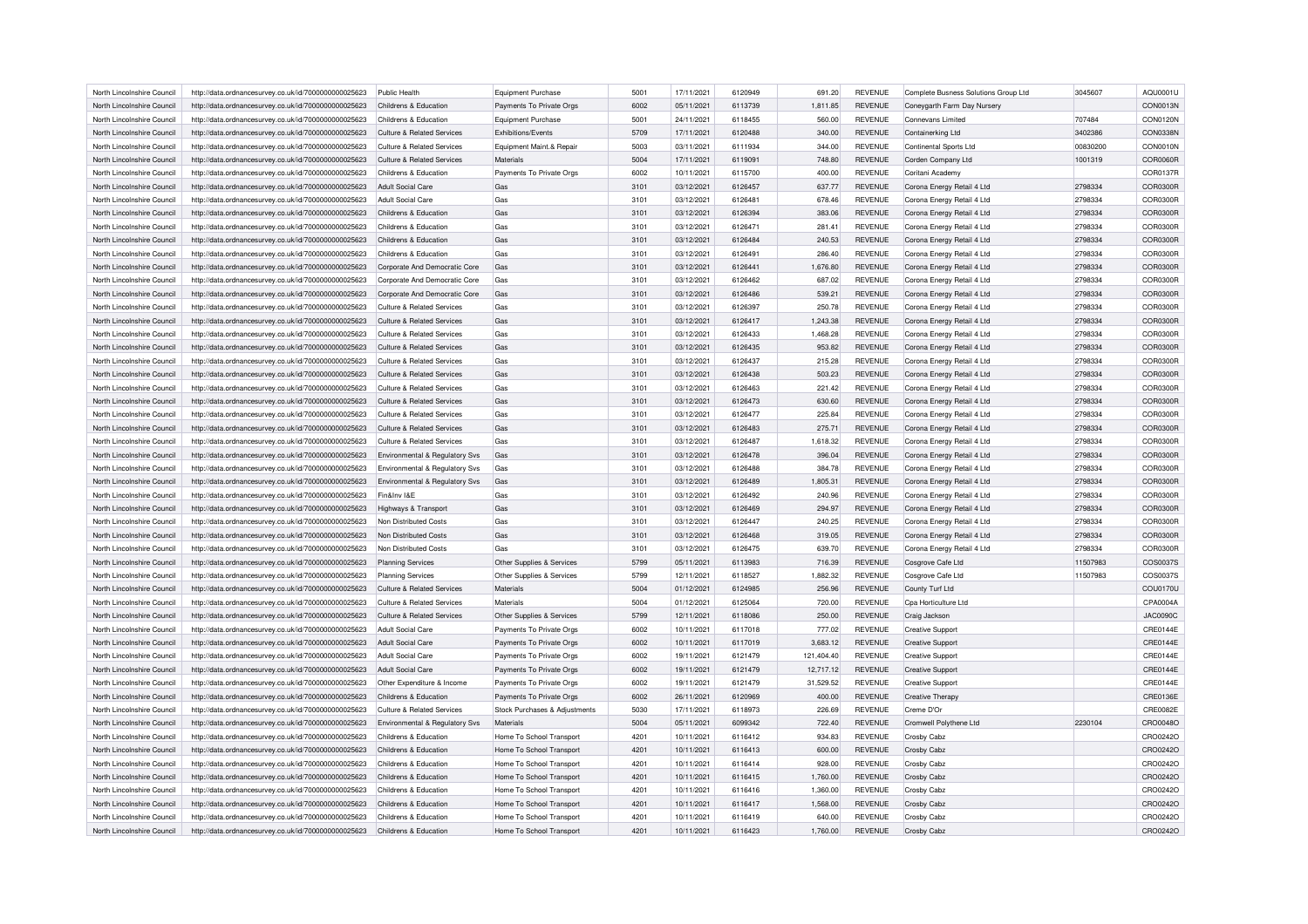| North Lincolnshire Council | http://data.ordnancesurvey.co.uk/id/7000000000025623 | Childrens & Education                     | Home To School Transport      | 4201        | 10/11/2021 | 6116426 | 1,280.00   | <b>REVENUE</b> | Crosby Cabz                               |          | CRO0242O        |
|----------------------------|------------------------------------------------------|-------------------------------------------|-------------------------------|-------------|------------|---------|------------|----------------|-------------------------------------------|----------|-----------------|
| North Lincolnshire Council | http://data.ordnancesurvey.co.uk/id/7000000000025623 | Childrens & Education                     | Home To School Transport      | 4201        | 10/11/2021 | 6116427 | 1,140.00   | <b>REVENUE</b> | Crosby Cabz                               |          | CRO0242O        |
| North Lincolnshire Council | http://data.ordnancesurvey.co.uk/id/7000000000025623 | Childrens & Education                     | Home To School Transport      | 4201        | 10/11/2021 | 6116429 | 1,140.00   | <b>REVENUE</b> | Crosby Cabz                               |          | CRO0242O        |
| North Lincolnshire Council | http://data.ordnancesurvey.co.uk/id/7000000000025623 | Childrens & Education                     | Home To School Transport      | 4201        | 10/11/2021 | 6116431 | 1,120.00   | <b>REVENUE</b> | Crosby Cabz                               |          | CRO0242O        |
| North Lincolnshire Council | http://data.ordnancesurvey.co.uk/id/7000000000025623 | Childrens & Education                     | Home To School Transport      | 4201        | 10/11/2021 | 6116432 | 480.00     | <b>REVENUE</b> | Crosby Cabz                               |          | CRO0242O        |
| North Lincolnshire Council | http://data.ordnancesurvey.co.uk/id/7000000000025623 | Childrens & Education                     | Home To School Transport      | 4201        | 10/11/2021 | 6116433 | 2,080.00   | <b>REVENUE</b> | Crosby Cabz                               |          | CRO0242O        |
| North Lincolnshire Council | http://data.ordnancesurvey.co.uk/id/7000000000025623 | <b>Planning Services</b>                  | Payments To Voluntary Orgs    | 6001        | 17/11/2021 | 6120560 | 9,000.00   | <b>REVENUE</b> | Crowle & Ealand Playing Field Assocn      |          | CRO0184O        |
| North Lincolnshire Council | http://data.ordnancesurvey.co.uk/id/7000000000025623 | <b>Planning Services</b>                  | Payments To Voluntary Orgs    | 6001        | 17/11/2021 | 6120444 | 729.52     | <b>REVENUE</b> | Crowle & Ealand Regeneration Group        |          | CRO0001C        |
| North Lincolnshire Council | http://data.ordnancesurvey.co.uk/id/7000000000025623 | Culture & Related Services                | Other Supplies & Services     | 5799        | 10/11/2021 | 6115667 | 900.00     | <b>REVENUE</b> | <b>Crowle Peatland Railway</b>            |          | CRO0463O        |
| North Lincolnshire Council | http://data.ordnancesurvey.co.uk/id/7000000000025623 | Central Services To Public                | Repair & Maintenance Costs    | 3000        | 03/11/2021 | 6111895 | $\Omega$   | <b>REVENUE</b> | C S L (Dualcom) Ltd                       | 03155883 | <b>CSL0003L</b> |
| North Lincolnshire Council | http://data.ordnancesurvey.co.uk/id/7000000000025623 | Central Services To Public                | Repair & Maintenance Costs    | 3000        | 05/11/2021 | 6113720 | $\Omega$   | REVENUE        | C S L (Dualcom) Ltd                       | 03155883 | <b>CSL0003L</b> |
| North Lincolnshire Council | http://data.ordnancesurvey.co.uk/id/7000000000025623 | Childrens & Education                     | Repair & Maintenance Costs    | 3000        | 03/11/2021 | 6111895 | 129.00     | <b>REVENUE</b> | C S L (Dualcom) Ltd                       | 03155883 | <b>CSL0003L</b> |
| North Lincolnshire Council | http://data.ordnancesurvey.co.uk/id/7000000000025623 | Childrens & Education                     | Repair & Maintenance Costs    | 3000        | 05/11/2021 | 6113720 | 258.00     | <b>REVENUE</b> | C S L (Dualcom) Ltd                       | 03155883 | <b>CSL0003L</b> |
| North Lincolnshire Council | http://data.ordnancesurvey.co.uk/id/7000000000025623 | Corporate And Democratic Core             | Repair & Maintenance Costs    | 3000        | 03/11/2021 | 6111895 | 129.00     | <b>REVENUE</b> | C S L (Dualcom) Ltd                       | 03155883 | <b>CSL0003L</b> |
|                            |                                                      |                                           |                               | 3000        |            | 6113720 |            |                |                                           |          | <b>CSL0003L</b> |
| North Lincolnshire Council | http://data.ordnancesurvey.co.uk/id/7000000000025623 | Corporate And Democratic Core             | Repair & Maintenance Costs    |             | 05/11/2021 |         |            | <b>REVENUE</b> | C S L (Dualcom) Ltd                       | 03155883 |                 |
| North Lincolnshire Council | http://data.ordnancesurvey.co.uk/id/7000000000025623 | <b>Culture &amp; Related Services</b>     | Repair & Maintenance Costs    | 3000        | 03/11/2021 | 6111895 | 387.00     | REVENUE        | C S L (Dualcom) Ltd                       | 03155883 | <b>CSL0003L</b> |
| North Lincolnshire Council | http://data.ordnancesurvey.co.uk/id/7000000000025623 | <b>Fnvironmental &amp; Requiatory Sys</b> | Repair & Maintenance Costs    | 3000        | 05/11/2021 | 6113720 | 387.00     | <b>REVENUE</b> | C S L (Dualcom) Ltd                       | 03155883 | <b>CSL0003L</b> |
| North Lincolnshire Council | http://data.ordnancesurvey.co.uk/id/7000000000025623 | Fin&Inv I&E                               | Repair & Maintenance Costs    | 3000        | 03/11/2021 | 6111895 | 258.00     | <b>REVENUE</b> | C S L (Dualcom) Ltd                       | 03155883 | <b>CSL0003L</b> |
| North Lincolnshire Council | http://data.ordnancesurvey.co.uk/id/7000000000025623 | <b>Culture &amp; Related Services</b>     | Course Fees/Training          | 2002        | 10/11/2021 | 6114607 | 287.80     | <b>REVENUE</b> | <b>Cube Training Services</b>             |          | <b>CUB0032E</b> |
| North Lincolnshire Council | http://data.ordnancesurvey.co.uk/id/7000000000025623 | Childrens & Education                     | Payments To Private Orgs      | 6002        | 10/11/2021 | 6115597 | 2,145.00   | <b>REVENUE</b> | Cygnet (Nw) Ltd                           | 4059699  | CYG0006G        |
| North Lincolnshire Council | http://data.ordnancesurvey.co.uk/id/7000000000025623 | Support Servs Capital                     | Other Costs                   | <b>A085</b> | 10/11/2021 | 6116335 | 20,820.13  | CAPITAL        | Daisy Communications Ltd                  | 4145329  | <b>DAI0009I</b> |
| North Lincolnshire Council | http://data.ordnancesurvey.co.uk/id/7000000000025623 | <b>Culture &amp; Related Services</b>     | <b>Equipment Purchase</b>     | 5001        | 10/11/2021 | 6116398 | 749.97     | <b>REVENUE</b> | <b>Davies Sports</b>                      | 1135827  | DAV0195V        |
| North Lincolnshire Council | http://data.ordnancesurvey.co.uk/id/7000000000025623 | Environmental & Regulatory Svs            | Other Vehicle Costs           | 4005        | 10/11/2021 | 6116763 | 2,856.00   | REVENUE        | Dawson Rentals Sweepers                   |          | DAW0036W        |
| North Lincolnshire Council | http://data.ordnancesurvey.co.uk/id/7000000000025623 | <b>Highways &amp; Transport</b>           | Vehicle Hire                  | 4101        | 10/11/2021 | 6116764 | 2,856.00   | <b>REVENUE</b> | Dawson Rentals Sweepers                   |          | DAW0036W        |
| North Lincolnshire Council | http://data.ordnancesurvey.co.uk/id/7000000000025623 | Highways & Transport                      | Vehicle Hire                  | 4101        | 10/11/2021 | 6116765 | 3,150.00   | <b>REVENUE</b> | Dawson Rentals Sweepers                   |          | DAW0036W        |
| North Lincolnshire Council | http://data.ordnancesurvey.co.uk/id/7000000000025623 | Highways & Transport                      | Materials                     | 5004        | 24/11/2021 | 6122446 | 2,304.00   | <b>REVENUE</b> | D B Aggregates                            |          | <b>DBA0004A</b> |
| North Lincolnshire Council | http://data.ordnancesurvey.co.uk/id/7000000000025623 | Culture & Related Services                | Other Professional Fees       | 5829        | 17/11/2021 | 6120523 | 1,987.44   | <b>REVENUE</b> | Debit Finance Collections Plc             | 3422873  | <b>DEB0189B</b> |
| North Lincolnshire Council | http://data.ordnancesurvey.co.uk/id/7000000000025623 | Environmental & Regulatory Svs            | Other Professional Fees       | 5829        | 17/11/2021 | 6120523 | 41.44      | <b>REVENUE</b> | Debit Finance Collections Plc             | 3422873  | <b>DEB0189B</b> |
| North Lincolnshire Council | http://data.ordnancesurvey.co.uk/id/7000000000025623 | <b>Culture &amp; Related Services</b>     | Payments To Private Orgs      | 6002        | 01/12/2021 | 6121014 | 500.00     | REVENUE        | Deborah Frith                             |          | FRI00601        |
| North Lincolnshire Council |                                                      | Children & Education Capital              | Building/Construction         | A082        | 17/11/2021 | 6120861 | 3,046.00   | CAPITAL        | Delta Security Systems Ltd                | 06373017 | <b>DEL0004L</b> |
|                            | http://data.ordnancesurvey.co.uk/id/7000000000025623 |                                           |                               |             |            |         |            |                |                                           | 06373017 | <b>DEL0004L</b> |
| North Lincolnshire Council | http://data.ordnancesurvey.co.uk/id/7000000000025623 | Culture, Env, Reg & Planning Cap          | Other Costs                   | A085        | 26/11/2021 | 6124647 | 907.00     | CAPITAL        | Delta Security Systems Ltd                |          |                 |
| North Lincolnshire Council | http://data.ordnancesurvey.co.uk/id/7000000000025623 | <b>Culture &amp; Related Services</b>     | Equipment Purchase            | 5001        | 26/11/2021 | 6124633 | 3,238.00   | <b>REVENUE</b> | Delta Security Systems Ltd                | 06373017 | <b>DEL0004L</b> |
| North Lincolnshire Council | http://data.ordnancesurvey.co.uk/id/7000000000025623 | Environmental & Regulatory Svs            | Materials                     | 5004        | 10/11/2021 | 6116767 | 573.61     | <b>REVENUE</b> | Dennis Eagle Ltd                          | 3794455  | <b>DNE0001E</b> |
| North Lincolnshire Council | http://data.ordnancesurvey.co.uk/id/7000000000025623 | Culture, Env, Reg & Planning Cap          | Other Costs                   | A085        | 26/11/2021 | 6124619 | $\Omega$   | CAPITAL        | Department For Culture, Media & Sport     |          | DEP0058P        |
| North Lincolnshire Council | http://data.ordnancesurvey.co.uk/id/7000000000025623 | Culture, Env, Reg & Planning Cap          | Other Costs                   | A085        | 26/11/2021 | 6124619 | 320,676.00 | CAPITAL        | Department For Culture, Media & Sport     |          | <b>DEP0058F</b> |
| North Lincolnshire Council | http://data.ordnancesurvey.co.uk/id/7000000000025623 | Culture, Env, Reg & Planning Cap          | Other Costs                   | A085        | 26/11/2021 | 6124620 | $\epsilon$ | CAPITAL        | Department For Culture, Media & Sport     |          | <b>DEP0058F</b> |
| North Lincolnshire Council | http://data.ordnancesurvey.co.uk/id/7000000000025623 | Culture, Env, Reg & Planning Cap          | Other Costs                   | A085        | 26/11/2021 | 6124620 | 482,374.00 | CAPITAL        | Department For Culture, Media & Sport     |          | DEP0058P        |
| North Lincolnshire Council | http://data.ordnancesurvey.co.uk/id/7000000000025623 | Adult Social Care                         | Payments To Voluntary Orgs    | 6001        | 24/11/2021 | 6123332 | 8.913.84   | <b>REVENUE</b> | Department Of Health & Social Care        |          | <b>HSC0001C</b> |
| North Lincolnshire Council | http://data.ordnancesurvey.co.uk/id/7000000000025623 | <b>Adult Social Care</b>                  | Payments To Voluntary Orgs    | 6001        | 24/11/2021 | 6123335 | 41,063.30  | <b>REVENUE</b> | Department Of Health & Social Care        |          | <b>HSC0001C</b> |
| North Lincolnshire Council | http://data.ordnancesurvey.co.uk/id/7000000000025623 | Environmental & Regulatory Svs            | Materials                     | 5004        | 10/11/2021 | 6116766 | 286.25     | REVENUE        | Direct Commercial Veh.Serv.Ltd            | 2267244  | DIR0001R        |
| North Lincolnshire Council | http://data.ordnancesurvey.co.uk/id/7000000000025623 | Culture & Related Services                | Equipment Maint.& Repair      | 5003        | 10/11/2021 | 6114694 | 860.00     | <b>REVENUE</b> | Direct Parts Supply Ltd                   | 07135327 | DIR0026R        |
| North Lincolnshire Council | http://data.ordnancesurvey.co.uk/id/7000000000025623 | Corporate And Democratic Core             | Course Fees/Training          | 2002        | 17/11/2021 | 6121013 | 300.00     | <b>REVENUE</b> | Distance Learning Courses Ltd             | 9972793  | <b>DIS0132S</b> |
| North Lincolnshire Council | http://data.ordnancesurvey.co.uk/id/7000000000025623 | Adult Social Care                         | Payments To Private Orgs      | 6002        | 24/11/2021 | 6123511 | 400.00     | <b>REVENUE</b> | Dizions Ltd                               | SC340502 | DIZ0130Z        |
| North Lincolnshire Council | http://data.ordnancesurvey.co.uk/id/7000000000025623 | Fin&Inv I&E                               | Grounds Maintenance           | 3010        | 10/11/2021 | 6114713 | 375.00     | <b>REVENUE</b> | Djm Consultancy                           | 4539626  | DJM0002M        |
| North Lincolnshire Council | http://data.ordnancesurvey.co.uk/id/7000000000025623 | Fin&Inv I&F                               | Grounds Maintenance           | 3010        | 01/12/2021 | 6125457 | 375.00     | <b>REVENUE</b> | <b>Dim Consultancy</b>                    | 4539626  | <b>DJM0002M</b> |
|                            |                                                      |                                           |                               |             |            |         |            |                |                                           |          |                 |
| North Lincolnshire Council | http://data.ordnancesurvey.co.uk/id/7000000000025623 | <b>Planning Services</b>                  | <b>Legal Fees</b>             | 5823        | 10/11/2021 | 6114503 | 8,913.50   | <b>REVENUE</b> | Dla Piper Uk Ltd                          |          | <b>DLA0130A</b> |
| North Lincolnshire Council | http://data.ordnancesurvey.co.uk/id/7000000000025623 | Public Health                             | <b>Equipment Purchase</b>     | 5001        | 03/11/2021 | 6105915 | 2,750.00   | <b>REVENUE</b> | Dn Colleges Group                         |          | <b>NOR0007R</b> |
| North Lincolnshire Council | http://data.ordnancesurvey.co.uk/id/7000000000025623 | Childrens & Education                     | Payments To Private Orgs      | 6002        | 10/11/2021 | 6115749 | 300.00     | <b>REVENUE</b> | Dock & Tee                                | 6506286  | DOC0083C        |
| North Lincolnshire Council | http://data.ordnancesurvey.co.uk/id/7000000000025623 | Adult Social Care                         | Payments To Health Providers  | 6019        | 24/11/2021 | 6122533 | 343.00     | <b>REVENUE</b> | Doncaster & Bassetlaw Hospitals Nhs Trust |          | <b>DON0232M</b> |
| North Lincolnshire Council | http://data.ordnancesurvey.co.uk/id/7000000000025623 | Corporate And Democratic Core             | Gen Office Exp (Incl Postage) | 5603        | 05/11/2021 | 6113866 | 319.93     | <b>REVENUE</b> | Doncaster Metropolitan B C                |          | <b>DON0001N</b> |
| North Lincolnshire Council | http://data.ordnancesurvey.co.uk/id/7000000000025623 | Corporate And Democratic Core             | Gen Office Exp (Incl Postage) | 5603        | 17/11/2021 | 6118916 | 329.18     | <b>REVENUE</b> | Doncaster Metropolitan B C                |          | <b>DON0001N</b> |
| North Lincolnshire Council | http://data.ordnancesurvey.co.uk/id/7000000000025623 | Corporate And Democratic Core             | Gen Office Exp (Incl Postage) | 5603        | 01/12/2021 | 6125335 | 557.76     | <b>REVENUE</b> | Doncaster Metropolitan B C                |          | DON0001N        |
| North Lincolnshire Council | http://data.ordnancesurvey.co.uk/id/7000000000025623 | <b>Culture &amp; Related Services</b>     | Repair & Maintenance Costs    | 3000        | 10/11/2021 | 6114748 | 240.00     | REVENUE        | Drainmaster (Uk) Ltd                      | 3802760  | DRA0028A        |
| North Lincolnshire Council | http://data.ordnancesurvey.co.uk/id/7000000000025623 | Culture & Related Services                | Repair & Maintenance Costs    | 3000        | 01/12/2021 | 6125596 | 240.00     | <b>REVENUE</b> | Drainmaster (Uk) Ltd                      | 3802760  | DRA0028A        |
| North Lincolnshire Council | http://data.ordnancesurvey.co.uk/id/7000000000025623 | Adult Social Care                         | Payments To Health Providers  | 6019        | 12/11/2021 | 6114567 | 470.41     | <b>REVENUE</b> | Dr A Muraleedharan                        |          | MUR0020F        |
| North Lincolnshire Council | http://data.ordnancesurvey.co.uk/id/7000000000025623 | Adult Social Care                         | Materials                     | 5004        | 10/11/2021 | 6116768 | 564.99     | <b>REVENUE</b> | <b>Draytons Auto Centre</b>               |          | <b>DRA0300A</b> |
|                            |                                                      |                                           |                               |             |            |         |            |                |                                           |          |                 |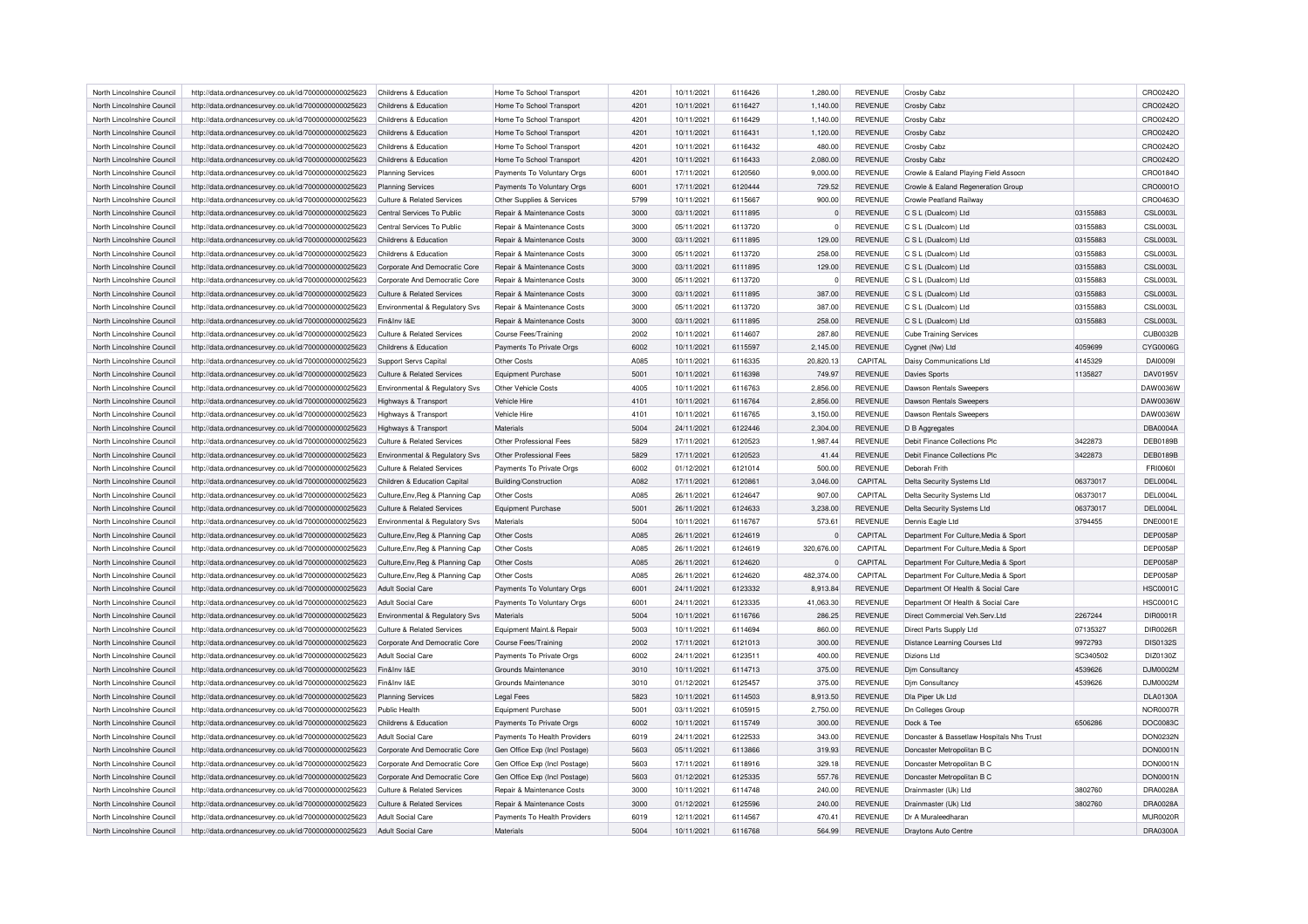| North Lincolnshire Council | http://data.ordnancesurvey.co.uk/id/7000000000025623 | Adult Social Care                     | Other Professional Fees            | 5829 | 12/11/2021 | 6118203 | 1,274.40   | <b>REVENUE</b> | Dr Chandrashekar Rao                   |                  | RAO0032O        |
|----------------------------|------------------------------------------------------|---------------------------------------|------------------------------------|------|------------|---------|------------|----------------|----------------------------------------|------------------|-----------------|
| North Lincolnshire Council | http://data.ordnancesurvey.co.uk/id/7000000000025623 | Adult Social Care                     | Other Professional Fees            | 5829 | 12/11/2021 | 6118204 | 1,663.20   | <b>REVENUE</b> | Dr Chandrashekar Rao                   |                  | RAO0032O        |
| North Lincolnshire Council | http://data.ordnancesurvey.co.uk/id/7000000000025623 | Adult Social Care                     | Other Professional Fees            | 5829 | 17/11/2021 | 6118205 | 361.60     | <b>REVENUE</b> | Dr Chandrashekar Ran                   |                  | RAO0032O        |
| North Lincolnshire Council | http://data.ordnancesurvey.co.uk/id/7000000000025623 | <b>Adult Social Care</b>              | Other Professional Fees            | 5829 | 24/11/2021 | 6122545 | 546.00     | <b>REVENUE</b> | Dr Chandrashekar Rao                   |                  | RAO0032O        |
| North Lincolnshire Council | http://data.ordnancesurvey.co.uk/id/7000000000025623 | <b>Adult Social Care</b>              | Other Professional Fees            | 5829 | 24/11/2021 | 6122546 | 548.00     | REVENUE        | Dr Chandrashekar Rao                   |                  | RAO0032O        |
| North Lincolnshire Council | http://data.ordnancesurvey.co.uk/id/7000000000025623 | <b>Adult Social Care Capital</b>      | Other Costs                        | A085 | 10/11/2021 | 6112173 | 596.80     | CAPITAI        | Drive Devilbiss Healthcare Limited     | 4301005          | <b>DRI0008I</b> |
| North Lincolnshire Council | http://data.ordnancesurvey.co.uk/id/7000000000025623 | Adult Social Care Capital             | Other Costs                        | A085 | 17/11/2021 | 6120367 | 691.75     | CAPITAL        | Drive Devilbiss Healthcare Limited     | 4301005          | DRI0008I        |
| North Lincolnshire Council | http://data.ordnancesurvey.co.uk/id/7000000000025623 | Adult Social Care Capital             | Other Costs                        | A085 | 24/11/2021 | 6120364 | 482.70     | CAPITAL        | Drive Devilbiss Healthcare Limited     | 4301005          | <b>DRI0008I</b> |
| North Lincolnshire Council | http://data.ordnancesurvey.co.uk/id/7000000000025623 | Adult Social Care Capital             | Other Costs                        | A085 | 24/11/2021 | 6120368 | 1,658.90   | CAPITAL        | Drive Devilhiss Healthcare Limited     | 4301005          | <b>DRI0008I</b> |
| North Lincolnshire Council | http://data.ordnancesurvey.co.uk/id/7000000000025623 | Adult Social Care Capital             | Other Costs                        | A085 | 24/11/2021 | 6120369 | 3,777.60   | CAPITAL        | Drive Devilbiss Healthcare Limited     | 4301005          | <b>DRI0008I</b> |
| North Lincolnshire Council | http://data.ordnancesurvey.co.uk/id/7000000000025623 | Adult Social Care Capital             | Other Costs                        | A085 | 24/11/2021 | 6120370 | 2,518.40   | CAPITAL        | Drive Devilbiss Healthcare Limited     | 4301005          | <b>DRI0008I</b> |
| North Lincolnshire Council | http://data.ordnancesurvey.co.uk/id/7000000000025623 | Highways & Transport                  | Other Supplies & Services          | 5799 | 10/11/2021 | 6116770 | 2,591.60   | <b>REVENUE</b> | Drivercheck                            | SC292381         | <b>DRI0078I</b> |
| North Lincolnshire Council | http://data.ordnancesurvey.co.uk/id/7000000000025623 | <b>Adult Social Care</b>              | Payments To Health Providers       | 6019 | 12/11/2021 | 6114568 | 486.18     | <b>REVENUE</b> | Dr M J Dwyer & Partners                |                  | DWY0001Y        |
| North Lincolnshire Council | http://data.ordnancesurvey.co.uk/id/7000000000025623 | Childrens & Education                 | <b>Legal Fees</b>                  | 5823 | 26/11/2021 | 6124859 | 306.00     | REVENUE        | Dr Russell D Keenar                    |                  | <b>RUS0111S</b> |
|                            |                                                      |                                       |                                    |      |            |         |            |                |                                        |                  |                 |
| North Lincolnshire Council | http://data.ordnancesurvey.co.uk/id/7000000000025623 | Environmental & Regulatory Svs        | Other Professional Fees            | 5829 | 12/11/2021 | 6115706 | 525.00     | <b>REVENUE</b> | Dr Sanjeev Jalihal                     |                  | JAL0004L        |
| North Lincolnshire Council | http://data.ordnancesurvey.co.uk/id/7000000000025623 | Environmental & Regulatory Svs        | Other Professional Fees            | 5829 | 10/11/2021 | 6115703 | 1,380.00   | <b>REVENUE</b> | Dr T Mahmood Anwar                     |                  | MAH0003H        |
| North Lincolnshire Council | http://data.ordnancesurvey.co.uk/id/7000000000025623 | Environmental & Regulatory Svs        | Repair & Maintenance Costs         | 3000 | 26/11/2021 | 6124645 | 3,359.60   | <b>REVENUE</b> | Dryden Line Marking                    |                  | DRY0013Y        |
| North Lincolnshire Council | http://data.ordnancesurvey.co.uk/id/7000000000025623 | Environmental & Regulatory Svs        | Consultancy                        | 5830 | 17/11/2021 | 6115669 | 350.00     | <b>REVENUE</b> | Dta Publications Ltd                   | 08194426         | DTA0006A        |
| North Lincolnshire Council | http://data.ordnancesurvey.co.uk/id/7000000000025623 | Highways & Transport                  | Equipment Maint.& Repair           | 5003 | 19/11/2021 | 6112988 | 14,010.59  | <b>REVENUE</b> | Dynniq Uk Ltd                          |                  | DYN0017N        |
| North Lincolnshire Council | http://data.ordnancesurvey.co.uk/id/7000000000025623 | Culture & Related Services            | Other Supplies & Services          | 5799 | 19/11/2021 | 6113689 | 800.00     | <b>REVENUE</b> | E A Littlewood                         |                  | LIT0008T        |
| North Lincolnshire Council | http://data.ordnancesurvey.co.uk/id/7000000000025623 | <b>Culture &amp; Related Services</b> | Other Supplies & Services          | 5799 | 24/11/2021 | 6115579 | 2,950.00   | <b>REVENUE</b> | E A Littlewood                         |                  | <b>LIT0008T</b> |
| North Lincolnshire Council | http://data.ordnancesurvey.co.uk/id/7000000000025623 | <b>Planning Services</b>              | Other Professional Fees            | 5829 | 12/11/2021 | 6114650 | 2,831.83   | <b>REVENUE</b> | Easters & Son Commercial Services Ltd  |                  | <b>EAS0590S</b> |
| North Lincolnshire Council | http://data.ordnancesurvey.co.uk/id/7000000000025623 | <b>Planning Services</b>              | Other Supplies & Services          | 5799 | 12/11/2021 | 6114650 | $\Omega$   | <b>REVENUE</b> | Easters & Son Commercial Services Ltd  |                  | <b>EAS0590S</b> |
| North Lincolnshire Council | http://data.ordnancesurvey.co.uk/id/7000000000025623 | <b>Planning Services</b>              | Other Supplies & Services          | 5799 | 12/11/2021 | 6114653 | 1,520.00   | <b>REVENUE</b> | Easters & Son Commercial Services Ltd  |                  | <b>EAS0590S</b> |
| North Lincolnshire Council | http://data.ordnancesurvey.co.uk/id/7000000000025623 | <b>Planning Services</b>              | Other Supplies & Services          | 5799 | 12/11/2021 | 6114655 | 1,583.33   | REVENUE        | Easters & Son Commercial Services Ltd  |                  | <b>EAS0590S</b> |
| North Lincolnshire Council | http://data.ordnancesurvey.co.uk/id/7000000000025623 | Fin&Inv I&F                           | Other Professional Fees            | 5829 | 12/11/2021 | 6118379 | 1,200,00   | <b>REVENUE</b> | Eastob Ltd                             | 5467831          | EAS0265S        |
| North Lincolnshire Council | http://data.ordnancesurvey.co.uk/id/7000000000025623 | <b>Culture &amp; Related Services</b> | Materials                          | 5004 | 17/11/2021 | 6120489 | 330.00     | <b>REVENUE</b> | East Riding Horticulture Ltd           | 02332205         | EAS0166S        |
| North Lincolnshire Council | http://data.ordnancesurvey.co.uk/id/7000000000025623 | Highways & Transport                  | <b>Retirement Additional Costs</b> | 2007 | 19/11/2021 | 6121649 | 6,541.93   | <b>REVENUE</b> | East Riding Of Yorkshire Council       |                  | EAS0126S        |
| North Lincolnshire Council | http://data.ordnancesurvey.co.uk/id/7000000000025623 | Non Distributed Costs                 | <b>Retirement Additional Costs</b> | 2007 | 01/12/2021 | 6126638 | 152.170.00 | <b>REVENUE</b> | East Riding Pension Fund               |                  | EAS0381S        |
| North Lincolnshire Council | http://data.ordnancesurvey.co.uk/id/7000000000025623 | Highways & Transport                  | Equipment Maint.& Repair           | 5003 | 10/11/2021 | 6116771 | 809.00     | <b>REVENUE</b> | <b>Eastwick Engineering Services</b>   |                  | EAS0014S        |
| North Lincolnshire Council | http://data.ordnancesurvey.co.uk/id/7000000000025623 | Highways & Transport                  | <b>Concessionary Fares</b>         | 6010 | 17/11/2021 | 6121011 | 4,000.00   | <b>REVENUE</b> | East Yorkshire Motor Services Ltd      | 216628           | EAS0120S        |
| North Lincolnshire Council | http://data.ordnancesurvey.co.uk/id/7000000000025623 | Highways & Transport                  | Equipment Maint.& Repair           | 5003 | 01/12/2021 | 6109636 | 2.169.70   | <b>REVENUE</b> | Econ Engineering Limited               | 00644062         | ECO0008O        |
| North Lincolnshire Council | http://data.ordnancesurvey.co.uk/id/7000000000025623 | Corporate And Democratic Core         | Course Fees/Training               | 2002 | 10/11/2021 | 6113628 | 550.00     | <b>REVENUE</b> | Edge Training & Consultancy Ltd        | 3086220          | EDG0130G        |
| North Lincolnshire Council |                                                      | Corporate And Democratic Core         | Course Fees/Training               | 2002 | 10/11/2021 | 6113629 | 550.00     | REVENUE        |                                        | 3086220          | EDG0130G        |
|                            | http://data.ordnancesurvey.co.uk/id/7000000000025623 |                                       |                                    |      |            |         |            |                | Edge Training & Consultancy Ltd        |                  |                 |
| North Lincolnshire Council | http://data.ordnancesurvey.co.uk/id/7000000000025623 | Corporate And Democratic Core         | Course Fees/Training               | 2002 | 10/11/2021 | 6113630 | 875.00     | REVENUE        | Edge Training & Consultancy Ltd        | 3086220          | EDG0130G        |
| North Lincolnshire Council | http://data.ordnancesurvey.co.uk/id/7000000000025623 | Corporate And Democratic Core         | Course Fees/Training               | 2002 | 10/11/2021 | 6113633 | 875.00     | <b>REVENUE</b> | Edge Training & Consultancy Ltd        | 3086220          | EDG0130G        |
| North Lincolnshire Council | http://data.ordnancesurvey.co.uk/id/7000000000025623 | Adult Social Care Capital             | It Equipment                       | A098 | 12/11/2021 | 6116385 | 4,103.92   | CAPITAL        | <b>Education Lincs Ltd</b>             | 03640750         | EDU0004L        |
| North Lincolnshire Council | http://data.ordnancesurvey.co.uk/id/7000000000025623 | Childrens & Education                 | Other Supplies & Services          | 5799 | 03/11/2021 | 6112863 | 900.00     | <b>REVENUE</b> | <b>Education With A Cic</b>            | 11381036         | EDU0091U        |
| North Lincolnshire Council | http://data.ordnancesurvey.co.uk/id/7000000000025623 | Childrens & Education                 | Other Supplies & Services          | 5799 | 03/11/2021 | 6112864 | 525.00     | <b>REVENUE</b> | <b>Education With A Cic</b>            | 11381036         | EDU0091U        |
| North Lincolnshire Council | http://data.ordnancesurvey.co.uk/id/7000000000025623 | <b>Planning Services</b>              | Other Supplies & Services          | 5799 | 05/11/2021 | 6113936 | 1,010.75   | REVENUE        | <b>Education With A Cic</b>            | 11381036         | EDU0091U        |
| North Lincolnshire Council | http://data.ordnancesurvey.co.uk/id/7000000000025623 | <b>Planning Services</b>              | Other Supplies & Services          | 5799 | 24/11/2021 | 6123233 | 941.16     | <b>REVENUE</b> | <b>Education With A Cic</b>            | 11381036         | EDU0091U        |
| North Lincolnshire Council | http://data.ordnancesurvey.co.uk/id/7000000000025623 | <b>Planning Services</b>              | Other Supplies & Services          | 5799 | 24/11/2021 | 6123239 | 716.39     | <b>REVENUE</b> | <b>Education With A Cic</b>            | 11381036         | EDU0091U        |
| North Lincolnshire Council | http://data.ordnancesurvey.co.uk/id/7000000000025623 | Environmental & Regulatory Svs        | Materials                          | 5004 | 10/11/2021 | 611552  | 690.00     | <b>REVENUE</b> | Electronic Temperature Instruments Ltd | 1746462          | <b>ELE0008E</b> |
| North Lincolnshire Council | http://data.ordnancesurvey.co.uk/id/7000000000025623 | Adult Social Care                     | Clothing, Uniforms & Laundry       | 5301 | 12/11/2021 | 6113862 | 1,017.20   | <b>REVENUE</b> | <b>Flis</b>                            | 228604           | ELI0037I        |
| North Lincolnshire Council | http://data.ordnancesurvey.co.uk/id/7000000000025623 | Adult Social Care                     | Payments To Private Orgs           | 6002 | 17/11/2021 | 6121487 | 2,447.20   | <b>REVENUE</b> | Elite Care Solutions Ltd               | 07128156         | ISF0009F        |
| North Lincolnshire Council | http://data.ordnancesurvey.co.uk/id/7000000000025623 | Adult Social Care                     | Payments To Private Orgs           | 6002 | 17/11/2021 | 6121487 | 134.40     | <b>REVENUE</b> | Elite Care Solutions Ltd               | 07128156         | ISF0009F        |
| North Lincolnshire Council | http://data.ordnancesurvey.co.uk/id/7000000000025623 | Environmental & Regulatory Svs        | Other Professional Fees            | 5829 | 17/11/2021 | 6120299 | 3,209.35   | <b>REVENUE</b> | Ellgia Scunthorpe                      | 860123           | <b>BEL0170L</b> |
| North Lincolnshire Council | http://data.ordnancesurvey.co.uk/id/7000000000025623 | Environmental & Regulatory Svs        | Payments To Private Orgs           | 6002 | 05/11/2021 | 6113952 | 466.00     | <b>REVENUE</b> | Ellgia Scunthorpe                      | 860123           | <b>BEL0170L</b> |
| North Lincolnshire Council | http://data.ordnancesurvey.co.uk/id/7000000000025623 | Environmental & Regulatory Svs        | Payments To Private Orgs           | 6002 | 05/11/2021 | 6113954 | 6,280.00   | REVENUE        | Ellgia Scunthorpe                      | 860123           | <b>BEL0170L</b> |
| North Lincolnshire Council | http://data.ordnancesurvey.co.uk/id/7000000000025623 | Environmental & Regulatory Svs        | Payments To Private Orgs           | 6002 | 17/11/2021 | 6120298 | 15,172.06  | <b>REVENUE</b> | Ellgia Scunthorpe                      | 860123           | <b>BEL0170L</b> |
| North Lincolnshire Council | http://data.ordnancesurvey.co.uk/id/7000000000025623 | Environmental & Regulatory Svs        | Payments To Private Orgs           | 6002 | 17/11/2021 | 6120302 | 29,072.92  | <b>REVENUE</b> | Ellgia Scunthorpe                      | 860123           | <b>BEL0170L</b> |
| North Lincolnshire Council | http://data.ordnancesurvey.co.uk/id/7000000000025623 | Environmental & Regulatory Svs        | Payments To Private Orgs           | 6002 | 19/11/2021 | 6121098 | 29,665.52  | <b>REVENUE</b> | <b>Ellgia Scunthorpe</b>               | 860123           | <b>BEL0170L</b> |
| North Lincolnshire Council | http://data.ordnancesurvey.co.uk/id/7000000000025623 | Environmental & Regulatory Svs        | Payments To Private Orgs           | 6002 | 24/11/2021 | 6116476 | 1,449.42   | <b>REVENUE</b> | Ellgia Scunthorpe                      | 860123           | <b>BEL0170L</b> |
| North Lincolnshire Council |                                                      |                                       |                                    | 6002 | 24/11/2021 | 6116477 | 1.569.40   | <b>REVENUE</b> |                                        |                  | <b>BEL0170L</b> |
| North Lincolnshire Council | http://data.ordnancesurvey.co.uk/id/7000000000025623 | Environmental & Regulatory Svs        | Payments To Private Orgs           | 6002 | 24/11/2021 | 6116479 | 2.725.00   | REVENUE        | Ellgia Scunthorpe                      | 860123<br>860123 | <b>BEL0170L</b> |
|                            | http://data.ordnancesurvey.co.uk/id/7000000000025623 | Environmental & Regulatory Svs        | Payments To Private Orgs           |      |            |         |            |                | Ellgia Scunthorpe                      |                  |                 |
| North Lincolnshire Council | http://data.ordnancesurvey.co.uk/id/7000000000025623 | Environmental & Regulatory Svs        | Payments To Private Orgs           | 6002 | 24/11/2021 | 6116480 | 614.00     | <b>REVENUE</b> | Ellgia Scunthorpe                      | 860123           | <b>BEL0170L</b> |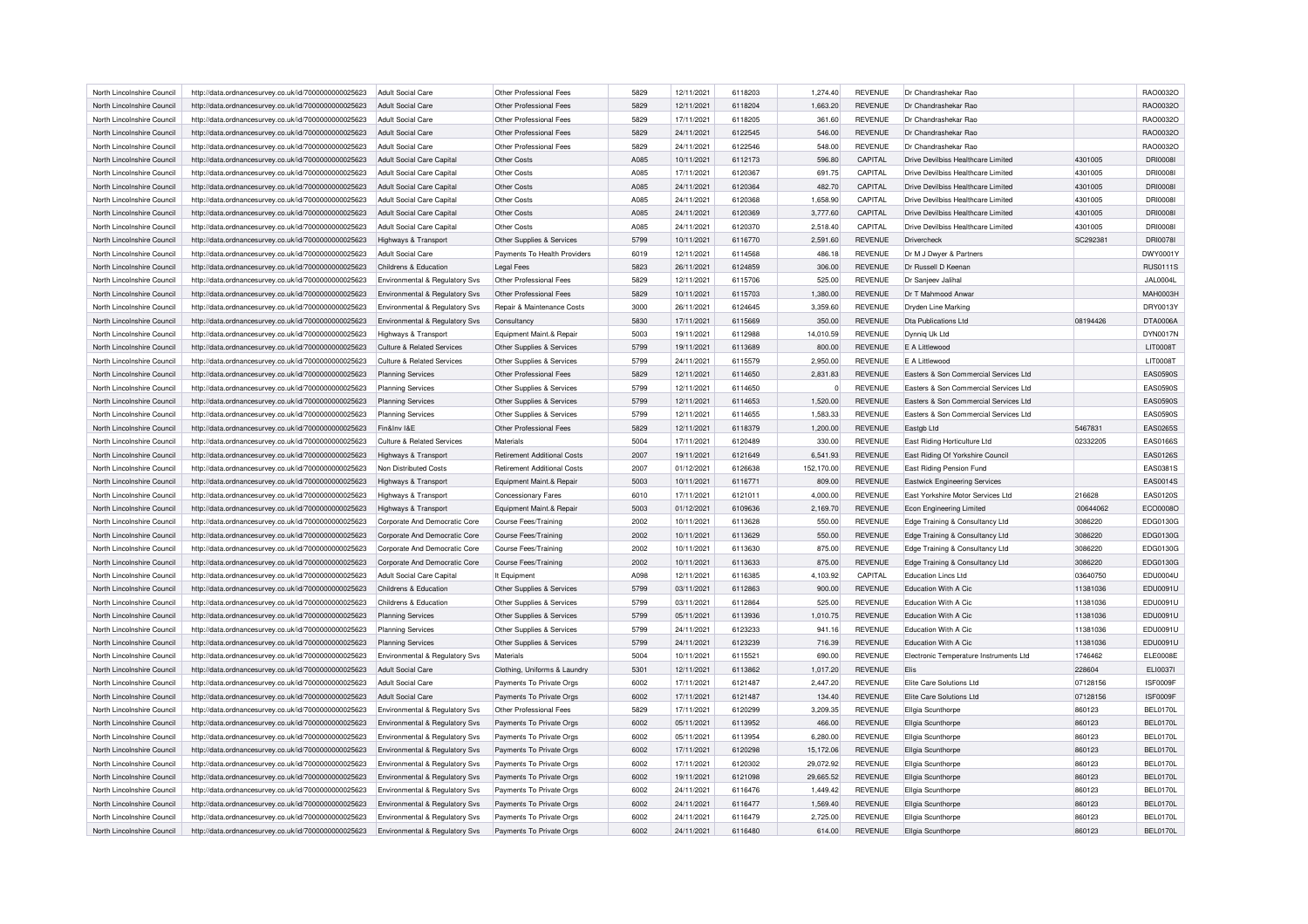| North Lincolnshire Council | http://data.ordnancesurvey.co.uk/id/7000000000025623 | Environmental & Regulatory Svs        | Payments To Private Orgs              | 6002 | 01/12/2021 | 6124881 | 316.54      | REVENUE        | Ellgia Scunthorpe                       | 860123   | BEL0170L        |
|----------------------------|------------------------------------------------------|---------------------------------------|---------------------------------------|------|------------|---------|-------------|----------------|-----------------------------------------|----------|-----------------|
| North Lincolnshire Council | http://data.ordnancesurvey.co.uk/id/7000000000025623 | Environmental & Regulatory Svs        | Payments To Private Orgs              | 6002 | 01/12/2021 | 6124883 | 497.40      | <b>REVENUE</b> | Ellgia Scunthorpe                       | 860123   | <b>BEL0170L</b> |
| North Lincolnshire Council | http://data.ordnancesurvey.co.uk/id/7000000000025623 | Environmental & Regulatory Sys        | Payments To Private Orgs              | 6002 | 01/12/2021 | 6126662 | 999.60      | <b>REVENUE</b> | Ellgia Scunthorpe                       | 860123   | <b>BEL0170L</b> |
| North Lincolnshire Council | http://data.ordnancesurvey.co.uk/id/7000000000025623 | Adult Social Care                     | Other Supplies & Services             | 5799 | 01/12/2021 | 6124593 | 930.00      | <b>REVENUE</b> | Emap Publishing Ltd                     |          | EMA0020A        |
| North Lincolnshire Council | http://data.ordnancesurvey.co.uk/id/7000000000025623 | <b>Support Servs Capital</b>          | It Equipment                          | A098 | 05/11/2021 | 6113644 | 3,018.75    | <b>CAPITAL</b> | Embridge Consulting (Uk) Ltd            | 9600193  | <b>EMB0033E</b> |
| North Lincolnshire Council | http://data.ordnancesurvey.co.uk/id/7000000000025623 | Support Servs Capital                 | It Equipment                          | A098 | 24/11/2021 | 6123503 | 11.600.00   | CAPITAL        | Embridge Consulting (Uk) Ltd            | 9600193  | <b>EMB0033B</b> |
| North Lincolnshire Council | http://data.ordnancesurvey.co.uk/id/7000000000025623 | Adult Social Care                     | Payments To Private Orgs              | 6002 | 10/11/2021 | 6117028 | 1,348.99    | <b>REVENUE</b> | Emerald Care Services (North Lincs) Ltd | 08136830 | <b>EME0032E</b> |
| North Lincolnshire Council | http://data.ordnancesurvey.co.uk/id/7000000000025623 | <b>Adult Social Care</b>              | Payments To Private Orgs              | 6002 | 10/11/2021 | 6117029 | 6,394.30    | <b>REVENUE</b> | Emerald Care Services (North Lincs) Ltd | 08136830 | <b>EME0032E</b> |
| North Lincolnshire Council | http://data.ordnancesurvey.co.uk/id/7000000000025623 | <b>Adult Social Care</b>              | Payments To Private Orgs              | 6002 | 19/11/2021 | 6121483 | 2,036.08    | <b>REVENUE</b> | Emerald Care Services (North Lincs) Ltd | 08136830 | <b>EME0032E</b> |
| North Lincolnshire Council | http://data.ordnancesurvey.co.uk/id/7000000000025623 | Adult Social Care                     | Payments To Private Orgs              | 6002 | 19/11/2021 | 6121483 | 69,924.19   | <b>REVENUE</b> | Emerald Care Services (North Lincs) Ltd | 08136830 | <b>EME0032E</b> |
| North Lincolnshire Council | http://data.ordnancesurvey.co.uk/id/7000000000025623 | Childrens & Education                 | Payments To Private Orgs              | 6002 | 17/11/2021 | 6120975 | 418.00      | <b>REVENUE</b> | Emerald Care Services (North Lincs) Ltd | 08136830 | <b>EME0032E</b> |
| North Lincolnshire Council | http://data.ordnancesurvey.co.uk/id/7000000000025623 | Other Expenditure & Income            | Payments To Private Orgs              | 6002 | 19/11/2021 | 6121483 | 8,523.88    | <b>REVENUE</b> | Emerald Care Services (North Lincs) Ltd | 08136830 | <b>EME0032E</b> |
| North Lincolnshire Council | http://data.ordnancesurvey.co.uk/id/7000000000025623 | <b>Adult Social Care</b>              | Gen Office Exp (Incl Postage)         | 5603 | 10/11/2021 | 6115471 | 40.00       | <b>REVENUE</b> | <b>Emergency Finfour</b>                |          | <b>NOR2003F</b> |
| North Lincolnshire Council | http://data.ordnancesurvey.co.uk/id/7000000000025623 | <b>Adult Social Care</b>              | Gen Office Exp (Incl Postage)         | 5603 | 10/11/2021 | 6115471 | 207.88      | <b>REVENUE</b> | <b>Emergency Finfour</b>                |          | <b>NOR2003R</b> |
| North Lincolnshire Council | http://data.ordnancesurvey.co.uk/id/7000000000025623 | Childrens & Education                 | Gen Office Exp (Incl Postage)         | 5603 | 10/11/2021 | 6115471 | 34.25       | <b>REVENUE</b> | <b>Emergency Finfour</b>                |          | <b>NOR2003R</b> |
| North Lincolnshire Council | http://data.ordnancesurvey.co.uk/id/7000000000025623 | <b>Culture &amp; Related Services</b> | Gen Office Exp (Incl Postage)         | 5603 | 10/11/2021 | 6115471 | 40.00       | <b>REVENUE</b> | <b>Emergency Finfour</b>                |          | <b>NOR2003F</b> |
| North Lincolnshire Council | http://data.ordnancesurvey.co.uk/id/7000000000025623 | Environmental & Regulatory Svs        | Gen Office Exp (Incl Postage)         | 5603 | 10/11/2021 | 6115471 | 162.55      | REVENUE        | <b>Emergency Finfour</b>                |          | <b>NOR2003R</b> |
|                            |                                                      | Public Health                         |                                       |      |            | 6115471 |             | <b>REVENUE</b> |                                         |          | <b>NOR2003R</b> |
| North Lincolnshire Council | http://data.ordnancesurvey.co.uk/id/7000000000025623 |                                       | Gen Office Exp (Incl Postage)         | 5603 | 10/11/2021 |         | 255.60      |                | <b>Emergency Finfour</b>                |          |                 |
| North Lincolnshire Council | http://data.ordnancesurvey.co.uk/id/7000000000025623 | Adult Social Care                     | Equipment Purchase                    | 5001 | 01/12/2021 | 6125663 | 78.60       | <b>REVENUE</b> | <b>Emergency Finthree</b>               |          | <b>NOR2002F</b> |
| North Lincolnshire Council | http://data.ordnancesurvey.co.uk/id/7000000000025623 | Adult Social Care                     | Provisions                            | 5201 | 01/12/2021 | 6125663 | 182.43      | <b>REVENUE</b> | <b>Emergency Finthree</b>               |          | <b>NOR2002R</b> |
| North Lincolnshire Council | http://data.ordnancesurvey.co.uk/id/7000000000025623 | Childrens & Education                 | Payments To Private Orgs              | 6002 | 24/11/2021 | 6123463 | 2,400.00    | <b>REVENUE</b> | Emma Elletson                           |          | <b>ELL0095L</b> |
| North Lincolnshire Council | http://data.ordnancesurvey.co.uk/id/7000000000025623 | Support Servs Capital                 | It Equipment                          | A098 | 10/11/2021 | 6113718 | 1,165.00    | CAPITAL        | <b>End2end Services Limited</b>         |          | <b>END0042D</b> |
| North Lincolnshire Council | http://data.ordnancesurvey.co.uk/id/7000000000025623 | Childrens & Education                 | Payments To Private Orgs              | 6002 | 10/11/2021 | 6115566 | 5,716.67    | <b>REVENUE</b> | Engineering Utc Northern Lincolnshire   |          | <b>ENG0084G</b> |
| North Lincolnshire Council | http://data.ordnancesurvey.co.uk/id/7000000000025623 | Environmental & Regulatory Svs        | Other Supplies & Services             | 5799 | 17/11/2021 | 6120467 | 1,050.00    | <b>REVENUE</b> | Enitial                                 | 02589078 | <b>ENI0002I</b> |
| North Lincolnshire Council | http://data.ordnancesurvey.co.uk/id/7000000000025623 | Fin&Inv I&E                           | Grounds Maintenance                   | 3010 | 10/11/2021 | 6115498 | 17,632.00   | REVENUE        | <b>Environment Agency</b>               |          | <b>ENV0080V</b> |
| North Lincolnshire Council | http://data.ordnancesurvey.co.uk/id/7000000000025623 | Environmental & Regulatory Svs        | Equipment Maint.& Repair              | 5003 | 17/11/2021 | 6118919 | 225.00      | REVENUE        | Enviro Technology Services Plc          |          | <b>ENV0009V</b> |
| North Lincolnshire Council | http://data.ordnancesurvey.co.uk/id/7000000000025623 | Environmental & Regulatory Svs        | Payments To Private Orgs              | 6002 | 24/11/2021 | 6116481 | 334.65      | <b>REVENUE</b> | Envirotyre Uk Ltd                       | 04521597 | <b>ENV0014V</b> |
| North Lincolnshire Council | http://data.ordnancesurvey.co.uk/id/7000000000025623 | Central Services To Public            | Repair & Maintenance Costs            | 3000 | 05/11/2021 | 6113743 | $\mathbf 0$ | <b>REVENUE</b> | E.On Control Solutions Ltd              |          | MAT0002T        |
| North Lincolnshire Council | http://data.ordnancesurvey.co.uk/id/7000000000025623 | Corporate And Democratic Core         | <b>Benair &amp; Maintenance Costs</b> | 3000 | 05/11/2021 | 6113740 | 900.00      | <b>REVENUE</b> | E.On Control Solutions Ltd              |          | MAT0002T        |
| North Lincolnshire Council | http://data.ordnancesurvey.co.uk/id/7000000000025623 | Culture & Related Services            | Repair & Maintenance Costs            | 3000 | 05/11/2021 | 6113743 | 1.150.00    | <b>REVENUE</b> | E.On Control Solutions Ltd              |          | MAT0002T        |
| North Lincolnshire Council | http://data.ordnancesurvey.co.uk/id/7000000000025623 | <b>Culture &amp; Related Services</b> | Repair & Maintenance Costs            | 3000 | 05/11/2021 | 6113760 | 300.00      | <b>REVENUE</b> | E.On Control Solutions Ltd              |          | MAT0002T        |
| North Lincolnshire Council | http://data.ordnancesurvey.co.uk/id/7000000000025623 | Childrens & Education                 | Payments To Private Orgs              | 6002 | 26/11/2021 | 6120965 | 400.00      | <b>REVENUE</b> | Epworth Primary Academy                 |          | <b>EPW0006W</b> |
| North Lincolnshire Council | http://data.ordnancesurvey.co.uk/id/7000000000025623 | Childrens & Education                 | <b>Client Transport Costs</b>         | 6092 | 10/11/2021 | 6114681 | 500.00      | <b>REVENUE</b> | Epworth Taxis Ltd                       | 8601067  | EPW0003W        |
| North Lincolnshire Council | http://data.ordnancesurvey.co.uk/id/7000000000025623 | Childrens & Education                 | Home To School Transport              | 4201 | 05/11/2021 | 6114102 | 606.24      | <b>REVENUE</b> | Epworth Taxis Ltd                       | 8601067  | EPW0003W        |
| North Lincolnshire Council | http://data.ordnancesurvey.co.uk/id/7000000000025623 | Childrens & Education                 | Home To School Transport              | 4201 | 05/11/2021 | 6114104 | 1,187.20    | <b>REVENUE</b> | Epworth Taxis Ltd                       | 8601067  | EPW0003W        |
| North Lincolnshire Council | http://data.ordnancesurvey.co.uk/id/7000000000025623 | Childrens & Education                 | Home To School Transport              | 4201 | 05/11/2021 | 6114114 | 748.80      | <b>REVENUE</b> | Epworth Taxis Ltd                       | 8601067  | EPW0003W        |
| North Lincolnshire Council | http://data.ordnancesurvey.co.uk/id/7000000000025623 | Childrens & Education                 | Home To School Transport              | 4201 | 05/11/2021 | 6114117 | 434.50      | <b>REVENUE</b> | Epworth Taxis Ltd                       | 8601067  | EPW0003W        |
| North Lincolnshire Council | http://data.ordnancesurvey.co.uk/id/7000000000025623 | Childrens & Education                 | Home To School Transport              | 4201 | 05/11/2021 | 6114123 | 488.46      | <b>REVENUE</b> | Epworth Taxis Ltd                       | 8601067  | EPW0003W        |
| North Lincolnshire Council | http://data.ordnancesurvey.co.uk/id/7000000000025623 | Childrens & Education                 | Home To School Transport              | 4201 | 05/11/2021 | 6114127 | 973.50      | <b>REVENUE</b> | Epworth Taxis Ltd                       | 8601067  | EPW0003W        |
| North Lincolnshire Council | http://data.ordnancesurvey.co.uk/id/7000000000025623 | Highways & Transport                  | It Software-Maintenance               | 5053 | 10/11/2021 | 6114502 | 963.90      | <b>REVENUE</b> | <b>Euclid Limited</b>                   | 2248713  | <b>EUC0003C</b> |
| North Lincolnshire Council | http://data.ordnancesurvey.co.uk/id/7000000000025623 | <b>Highways &amp; Transport</b>       | Other Supplies & Services             | 5799 | 19/11/2021 | 6116935 | 5,500.00    | <b>REVENUE</b> | Exactrak                                |          | EXA0014A        |
| North Lincolnshire Council | http://data.ordnancesurvey.co.uk/id/7000000000025623 | Highways & Transport                  | Other Supplies & Services             | 5799 | 19/11/2021 | 6116936 | 960.00      | <b>REVENUE</b> | Exactrak                                |          | EXA0014A        |
| North Lincolnshire Council | http://data.ordnancesurvey.co.uk/id/7000000000025623 | Environmental & Regulatory Svs        | Other Premises Costs                  | 3390 | 10/11/2021 | 6115819 | 2,440.00    | <b>REVENUE</b> | Eye Watch Security Ltd                  | 04480210 | EYE0006E        |
| North Lincolnshire Council | http://data.ordnancesurvey.co.uk/id/7000000000025623 | Environmental & Regulatory Svs        | <b>Other Premises Costs</b>           | 3390 | 10/11/2021 | 6115820 | 600.00      | <b>REVENUE</b> | Eye Watch Security Ltd                  | 04480210 | <b>EYE0006E</b> |
| North Lincolnshire Council | http://data.ordnancesurvey.co.uk/id/7000000000025623 | Fin&Inv I&E                           | Other Supplies & Services             | 5799 | 10/11/2021 | 6115655 | 509.25      | <b>REVENUE</b> | Eye Watch Security Ltd                  | 04480210 | EYE0006E        |
| North Lincolnshire Council | http://data.ordnancesurvey.co.uk/id/7000000000025623 | Childrens & Education                 | Home To School Transport              | 4201 | 10/11/2021 | 6115832 | 16,691.00   | <b>REVENUE</b> | Fab Cab                                 |          | RAH0120H        |
| North Lincolnshire Council | http://data.ordnancesurvey.co.uk/id/7000000000025623 | Childrens & Education                 | <b>Client Related Costs</b>           | 5534 | 10/11/2021 | 6115687 | 410.00      | <b>REVENUE</b> | Factory Direct Furniture Co.            |          | FAC0004C        |
| North Lincolnshire Council | http://data.ordnancesurvey.co.uk/id/7000000000025623 | Childrens & Education                 | <b>Client Related Costs</b>           | 5534 | 10/11/2021 | 6116323 | 1,135.00    | <b>REVENUE</b> | Factory Direct Furniture Co             |          | FAC0004C        |
| North Lincolnshire Council | http://data.ordnancesurvey.co.uk/id/7000000000025623 | <b>Housing Services</b>               | Other Supplies & Services             | 5799 | 10/11/2021 | 6114570 | 265.00      | <b>REVENUE</b> | Factory Direct Furniture Co.            |          | FAC0004C        |
| North Lincolnshire Council | http://data.ordnancesurvey.co.uk/id/7000000000025623 | <b>Housing Services</b>               | Other Supplies & Services             | 5799 | 26/11/2021 | 6121887 | 265.00      | <b>REVENUE</b> | Factory Direct Furniture Co             |          | <b>FAC0004C</b> |
| North Lincolnshire Council | http://data.ordnancesurvey.co.uk/id/7000000000025623 | Environmental & Regulatory Svs        | Equipment Maint.& Repair              | 5003 | 10/11/2021 | 611633  | 7,589.50    | <b>REVENUE</b> | Facultatieve Technologies Ltd           | 633222   | FAC0013C        |
| North Lincolnshire Council | http://data.ordnancesurvey.co.uk/id/7000000000025623 | <b>Culture &amp; Related Services</b> | Exhibitions/Events                    | 5709 | 01/12/2021 | 6125351 | 410.40      | <b>REVENUE</b> | <b>Felicity Tattersall</b>              |          | <b>FEL0007L</b> |
| North Lincolnshire Council | http://data.ordnancesurvey.co.uk/id/7000000000025623 | <b>Culture &amp; Related Services</b> | Equipment Hire/Rent                   | 5002 | 05/11/2021 | 6099325 | 4,900.00    | REVENUE        | F G Adamson & Son                       |          | ADA0002A        |
| North Lincolnshire Council | http://data.ordnancesurvey.co.uk/id/7000000000025623 | <b>Culture &amp; Related Services</b> | Equipment Maint.& Repair              | 5003 | 01/12/2021 | 6124628 | 543.78      | <b>REVENUE</b> | F G Adamson & Son                       |          | ADA0002A        |
| North Lincolnshire Council | http://data.ordnancesurvey.co.uk/id/7000000000025623 | <b>Culture &amp; Related Services</b> | Equipment Purchase                    | 5001 | 03/11/2021 | 6110010 | 1,208.40    | <b>REVENUE</b> | F G Adamson & Son                       |          | ADA0002A        |
| North Lincolnshire Council | http://data.ordnancesurvey.co.uk/id/7000000000025623 | Highways & Transport                  | Equipment Purchase                    | 5001 | 05/11/2021 | 6112995 | 439.00      | REVENUE        | F G Adamson & Son                       |          | ADA0002A        |
|                            |                                                      |                                       |                                       |      |            |         |             |                |                                         |          |                 |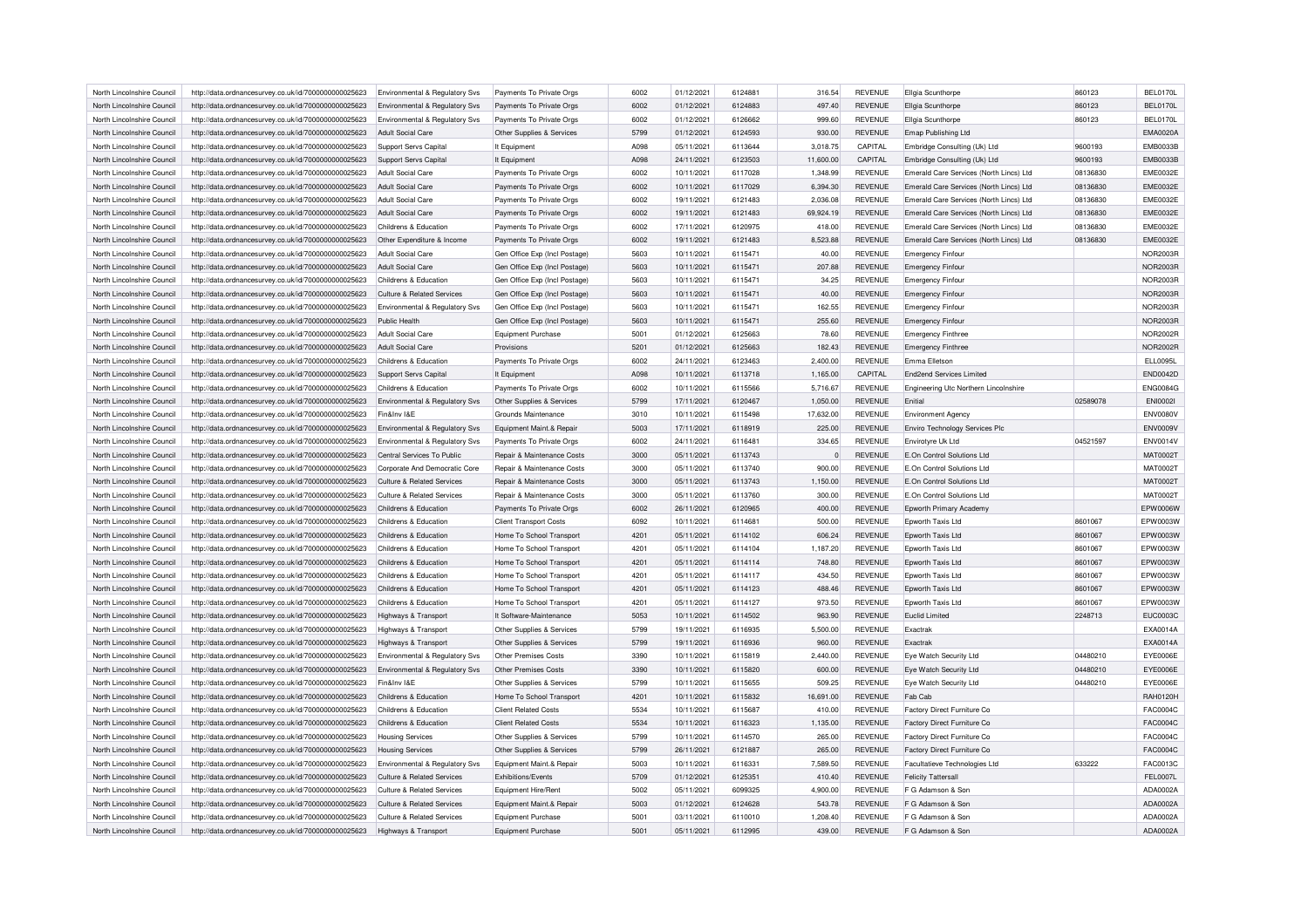| North Lincolnshire Council | http://data.ordnancesurvey.co.uk/id/7000000000025623                                                         | Disbursements To Businesses                           | <b>Business Support Grants</b> | 6090 | 19/11/2021 | 6122537 | 1,000.00 | <b>REVENUE</b> | Fielder Ellis Formal Wear          |          | CD069790        |
|----------------------------|--------------------------------------------------------------------------------------------------------------|-------------------------------------------------------|--------------------------------|------|------------|---------|----------|----------------|------------------------------------|----------|-----------------|
| North Lincolnshire Council | http://data.ordnancesurvey.co.uk/id/7000000000025623                                                         | <b>Culture &amp; Related Services</b>                 | Other Professional Fees        | 5829 | 17/11/2021 | 6120939 | 618.00   | <b>REVENUE</b> | Fillingham Christmas Trees         | 1839386  | FIL0029L        |
| North Lincolnshire Council | http://data.ordnancesurvey.co.uk/id/7000000000025623                                                         | Childrens & Education                                 | Payments To Private Orgs       | 6002 | 10/11/2021 | 6114569 | 718.00   | <b>REVENUE</b> | First Class Tailored Solutions Ltd | 07819183 | FIR0124R        |
| North Lincolnshire Council | http://data.ordnancesurvey.co.uk/id/7000000000025623                                                         | Childrens & Education                                 | Payments To Private Orgs       | 6002 | 10/11/2021 | 6115560 | 550.00   | <b>REVENUE</b> | First Class Tailored Solutions Ltd | 07819183 | FIR0124R        |
| North Lincolnshire Council | http://data.ordnancesurvey.co.uk/id/7000000000025623                                                         | Childrens & Education                                 | Payments To Private Orgs       | 6002 | 12/11/2021 | 6116923 | 252.00   | <b>REVENUE</b> | First Class Tailored Solutions Ltd | 07819183 | FIR0124R        |
| North Lincolnshire Council | http://data.ordnancesurvey.co.uk/id/7000000000025623                                                         | Childrens & Education                                 | Payments To Private Orgs       | 6002 | 12/11/2021 | 6116925 | 364.00   | <b>REVENUE</b> | First Class Tailored Solutions Ltd | 07819183 | FIR0124R        |
| North Lincolnshire Council | http://data.ordnancesurvey.co.uk/id/7000000000025623                                                         | Childrens & Education                                 | Payments To Private Orgs       | 6002 | 17/11/2021 | 6120964 | 252.00   | <b>REVENUE</b> | First Class Tailored Solutions Ltd | 07819183 | FIR0124R        |
| North Lincolnshire Council | http://data.ordnancesurvey.co.uk/id/7000000000025623                                                         | Childrens & Education                                 | Payments To Private Orgs       | 6002 | 17/11/2021 | 6120970 | 364.00   | <b>REVENUE</b> | First Class Tailored Solutions Ltd | 07819183 | FIR0124R        |
| North Lincolnshire Council | http://data.ordnancesurvey.co.uk/id/7000000000025623                                                         | Childrens & Education                                 | Payments To Private Orgs       | 6002 | 26/11/2021 | 6124615 | 386.00   | <b>REVENUE</b> | First Class Tailored Solutions Ltd | 07819183 | FIR0124R        |
| North Lincolnshire Council | http://data.ordnancesurvey.co.uk/id/7000000000025623                                                         | Childrens & Education                                 | Payments To Private Orgs       | 6002 | 26/11/2021 | 6124616 | 252.00   | <b>REVENUE</b> | First Class Tailored Solutions Ltd | 07819183 | FIR0124R        |
| North Lincolnshire Council | http://data.ordnancesurvey.co.uk/id/7000000000025623                                                         | Highways & Transport                                  | Passenger Transport            | 6011 | 10/11/2021 | 6114500 | 1,089.92 | <b>REVENUE</b> | First South Yorkshire Ltd          | 2332529  | FIR0041R        |
| North Lincolnshire Council | http://data.ordnancesurvey.co.uk/id/7000000000025623                                                         | Childrens & Education                                 | Materials                      | 5004 | 03/11/2021 | 6112865 | 768.00   | <b>REVENUE</b> | First Step Sports Ltd              | 06866257 | FIR0143R        |
| North Lincolnshire Council |                                                                                                              |                                                       | Other Supplies & Services      | 5799 | 19/11/2021 | 6118324 | 336.00   | <b>REVENUE</b> | First Step Sports Ltd              | 06866257 | FIR0143R        |
| North Lincolnshire Council | http://data.ordnancesurvey.co.uk/id/7000000000025623<br>http://data.ordnancesurvey.co.uk/id/7000000000025623 | Highways & Transport<br>Corporate And Democratic Core | It Software-Purchase           | 5051 | 05/11/2021 | 6113648 | 3,937.50 | <b>REVENUE</b> | <b>Fivium Limited</b>              | 5775733  | FIV0008V        |
|                            |                                                                                                              |                                                       |                                |      |            |         |          |                |                                    |          |                 |
| North Lincolnshire Council | http://data.ordnancesurvey.co.uk/id/7000000000025623                                                         | Corporate And Democratic Core                         | Other Supplies & Services      | 5799 | 17/11/2021 | 6114805 | 1,500.00 | <b>REVENUE</b> | Fivium I imited                    | 5775733  | FIV0008V        |
| North Lincolnshire Council | http://data.ordnancesurvey.co.uk/id/7000000000025623                                                         | Highways & Transport                                  | Equipment Hire/Rent            | 5002 | 19/11/2021 | 6122042 | 368.25   | <b>REVENUE</b> | Fleetclean Ltd                     | 01381865 | <b>FLE0007E</b> |
| North Lincolnshire Council | http://data.ordnancesurvey.co.uk/id/7000000000025623                                                         | <b>Adult Social Care</b>                              | Materials                      | 5004 | 03/11/2021 | 6111981 | 236.93   | REVENUE        | <b>Fleet Factors Ltd</b>           | 01231325 | <b>FLE0026E</b> |
| North Lincolnshire Council | http://data.ordnancesurvey.co.uk/id/7000000000025623                                                         | <b>Adult Social Care</b>                              | Materials                      | 5004 | 03/11/2021 | 6112015 | 241.25   | <b>REVENUE</b> | <b>Fleet Factors Ltd</b>           | 01231325 | <b>FLE0026E</b> |
| North Lincolnshire Council | http://data.ordnancesurvey.co.uk/id/7000000000025623                                                         | Adult Social Care                                     | Materials                      | 5004 | 03/11/2021 | 6112069 | 319.51   | REVENUE        | <b>Fleet Factors Ltd</b>           | 01231325 | <b>FLE0026E</b> |
| North Lincolnshire Council | http://data.ordnancesurvey.co.uk/id/7000000000025623                                                         | Adult Social Care                                     | Materials                      | 5004 | 03/11/2021 | 6112122 | 367.71   | <b>REVENUE</b> | Fleet Factors Ltd                  | 01231325 | <b>FLE0026E</b> |
| North Lincolnshire Council | http://data.ordnancesurvey.co.uk/id/7000000000025623                                                         | Adult Social Care                                     | Materials                      | 5004 | 03/11/2021 | 6112148 | 227.53   | <b>REVENUE</b> | <b>Fleet Factors Ltd</b>           | 01231325 | <b>FLE0026E</b> |
| North Lincolnshire Council | http://data.ordnancesurvey.co.uk/id/7000000000025623                                                         | Adult Social Care                                     | Other Vehicle Costs            | 4005 | 03/11/2021 | 6112018 | 387.17   | REVENUE        | <b>Fleet Factors Ltd</b>           | 01231325 | <b>FLE0026E</b> |
| North Lincolnshire Council | http://data.ordnancesurvey.co.uk/id/7000000000025623                                                         | Central Services To Public                            | Materials                      | 5004 | 03/11/2021 | 6112109 | 895.00   | REVENUE        | Fleet Factors Ltd                  | 01231325 | <b>FLE0026E</b> |
| North Lincolnshire Council | http://data.ordnancesurvey.co.uk/id/7000000000025623                                                         | Childrens & Education                                 | Materials                      | 5004 | 03/11/2021 | 6112017 | 414.92   | <b>REVENUE</b> | <b>Fleet Factors Ltd</b>           | 01231325 | <b>FLE0026E</b> |
| North Lincolnshire Council | http://data.ordnancesurvey.co.uk/id/7000000000025623                                                         | Childrens & Education                                 | Materials                      | 5004 | 03/11/2021 | 6112031 | 395.41   | REVENUE        | <b>Fleet Factors Ltd</b>           | 01231325 | <b>FLE0026E</b> |
| North Lincolnshire Council | http://data.ordnancesurvey.co.uk/id/7000000000025623                                                         | Childrens & Education                                 | Materials                      | 5004 | 19/11/2021 | 6120272 | 1,087.11 | <b>REVENUE</b> | <b>Fleet Factors Ltd</b>           | 01231325 | <b>FLE0026E</b> |
| North Lincolnshire Council | http://data.ordnancesurvey.co.uk/id/7000000000025623                                                         | Childrens & Education                                 | Materials                      | 5004 | 24/11/2021 | 6122059 | 437.24   | <b>REVENUE</b> | <b>Fleet Factors Ltd</b>           | 01231325 | <b>FLE0026E</b> |
| North Lincolnshire Council | http://data.ordnancesurvey.co.uk/id/7000000000025623                                                         | Childrens & Education                                 | Materials                      | 5004 | 26/11/2021 | 6122085 | 324.26   | <b>REVENUE</b> | <b>Fleet Factors Ltd</b>           | 01231325 | <b>FLE0026E</b> |
| North Lincolnshire Council | http://data.ordnancesurvey.co.uk/id/7000000000025623                                                         | Childrens & Education                                 | Materials                      | 5004 | 26/11/2021 | 6122086 | 320.48   | <b>REVENUE</b> | Fleet Factors I to                 | 01231325 | <b>FLE0026E</b> |
| North Lincolnshire Council | http://data.ordnancesurvey.co.uk/id/7000000000025623                                                         | Childrens & Education                                 | Other Vehicle Costs            | 4005 | 03/11/2021 | 6112013 | 242.38   | <b>REVENUE</b> | <b>Fleet Factors Ltd</b>           | 01231325 | <b>FLE0026E</b> |
| North Lincolnshire Council | http://data.ordnancesurvey.co.uk/id/7000000000025623                                                         | Childrens & Education                                 | Other Vehicle Costs            | 4005 | 03/11/2021 | 6112014 | 329.30   | <b>REVENUE</b> | <b>Fleet Factors Ltd</b>           | 01231325 | <b>FLE0026E</b> |
| North Lincolnshire Council | http://data.ordnancesurvey.co.uk/id/7000000000025623                                                         | Childrens & Education                                 | Other Vehicle Costs            | 4005 | 03/11/2021 | 6112020 | 344.95   | <b>REVENUE</b> | <b>Fleet Factors Ltd</b>           | 01231325 | <b>FLE0026E</b> |
| North Lincolnshire Council | http://data.ordnancesurvey.co.uk/id/7000000000025623                                                         | Corporate And Democratic Core                         | Other Vehicle Costs            | 4005 | 03/11/2021 | 6112082 | 237.92   | <b>REVENUE</b> | <b>Fleet Factors Ltd</b>           | 01231325 | <b>FLE0026E</b> |
| North Lincolnshire Council | http://data.ordnancesurvey.co.uk/id/7000000000025623                                                         | Culture & Related Services                            | Materials                      | 5004 | 03/11/2021 | 6112080 | 520.08   | <b>REVENUE</b> | <b>Fleet Factors Ltd</b>           | 01231325 | <b>FLE0026E</b> |
| North Lincolnshire Council | http://data.ordnancesurvey.co.uk/id/7000000000025623                                                         | Culture & Related Services                            | Materials                      | 5004 | 03/11/2021 | 6112134 | 260.15   | <b>REVENUE</b> | <b>Fleet Factors Ltd</b>           | 01231325 | <b>FLE0026E</b> |
| North Lincolnshire Council | http://data.ordnancesurvey.co.uk/id/7000000000025623                                                         | Culture & Related Services                            | Materials                      | 5004 | 03/11/2021 | 6112147 | 238.23   | <b>REVENUE</b> | <b>Fleet Factors Ltd</b>           | 01231325 | <b>FLE0026E</b> |
| North Lincolnshire Council | http://data.ordnancesurvey.co.uk/id/7000000000025623                                                         | <b>Culture &amp; Related Services</b>                 | Materials                      | 5004 | 17/11/2021 | 6120215 | 397.14   | <b>REVENUE</b> | <b>Fleet Factors Ltd</b>           | 01231325 | <b>FLE0026E</b> |
| North Lincolnshire Council | http://data.ordnancesurvey.co.uk/id/7000000000025623                                                         | <b>Culture &amp; Related Services</b>                 | Materials                      | 5004 | 17/11/2021 | 6120227 | 489.15   | <b>REVENUE</b> | <b>Fleet Factors Ltd</b>           | 01231325 | <b>FLE0026E</b> |
| North Lincolnshire Council | http://data.ordnancesurvey.co.uk/id/7000000000025623                                                         | Culture & Related Services                            | Materials                      | 5004 | 17/11/2021 | 6120232 | 1,218.35 | <b>REVENUE</b> | Fleet Factors Ltd                  | 01231325 | <b>FLE0026E</b> |
| North Lincolnshire Council | http://data.ordnancesurvey.co.uk/id/7000000000025623                                                         | <b>Culture &amp; Related Services</b>                 | Materials                      | 5004 | 17/11/2021 | 6120254 | 895.78   | <b>REVENUE</b> | <b>Fleet Factors Ltd</b>           | 01231325 | <b>FLE0026E</b> |
| North Lincolnshire Council | http://data.ordnancesurvey.co.uk/id/7000000000025623                                                         | <b>Culture &amp; Related Services</b>                 | Materials                      | 5004 | 19/11/2021 | 6120267 | 2,450.00 | <b>REVENUE</b> | <b>Fleet Factors Ltd</b>           | 01231325 | <b>FLE0026E</b> |
| North Lincolnshire Council | http://data.ordnancesurvey.co.uk/id/7000000000025623                                                         | Culture & Related Services                            | Materials                      | 5004 | 19/11/2021 | 6120274 | 549.76   | <b>REVENUE</b> | Fleet Factors Ltd                  | 01231325 | <b>FLE0026E</b> |
| North Lincolnshire Council | http://data.ordnancesurvey.co.uk/id/7000000000025623                                                         | <b>Culture &amp; Related Services</b>                 | Materials                      | 5004 | 24/11/2021 | 6122060 | 528.74   | <b>REVENUE</b> | <b>Fleet Factors Ltd</b>           | 01231325 | <b>FLE0026E</b> |
| North Lincolnshire Council | http://data.ordnancesurvey.co.uk/id/7000000000025623                                                         | <b>Culture &amp; Related Services</b>                 | Other Vehicle Costs            | 4005 | 03/11/2021 | 6112044 | 535.00   | <b>REVENUE</b> | <b>Fleet Factors Ltd</b>           | 01231325 | <b>FLE0026E</b> |
| North Lincolnshire Council |                                                                                                              | <b>Culture &amp; Related Services</b>                 | Other Vehicle Costs            | 4005 | 03/11/2021 | 6112048 | 1.340.12 | <b>REVENUE</b> | <b>Fleet Factors Ltd</b>           | 01231325 | <b>FLE0026E</b> |
|                            | http://data.ordnancesurvey.co.uk/id/7000000000025623                                                         |                                                       |                                |      |            |         |          |                |                                    |          |                 |
| North Lincolnshire Council | http://data.ordnancesurvey.co.uk/id/7000000000025623                                                         | <b>Culture &amp; Related Services</b>                 | Other Vehicle Costs            | 4005 | 03/11/2021 | 6112058 | 210.00   | <b>REVENUE</b> | <b>Fleet Factors Ltd</b>           | 01231325 | <b>FLE0026E</b> |
| North Lincolnshire Council | http://data.ordnancesurvey.co.uk/id/7000000000025623                                                         | <b>Culture &amp; Related Services</b>                 | Other Vehicle Costs            | 4005 | 03/11/2021 | 6112097 | 695.96   | REVENUE        | <b>Fleet Factors Ltd</b>           | 01231325 | <b>FLE0026E</b> |
| North Lincolnshire Council | http://data.ordnancesurvey.co.uk/id/7000000000025623                                                         | Culture & Related Services                            | Other Vehicle Costs            | 4005 | 17/11/2021 | 6120197 | 281.64   | <b>REVENUE</b> | <b>Fleet Factors Ltd</b>           | 01231325 | <b>FLE0026E</b> |
| North Lincolnshire Council | http://data.ordnancesurvey.co.uk/id/7000000000025623                                                         | <b>Culture &amp; Related Services</b>                 | Other Vehicle Costs            | 4005 | 17/11/2021 | 6120228 | 1,024.93 | <b>REVENUE</b> | <b>Fleet Factors Ltd</b>           | 01231325 | <b>FLE0026E</b> |
| North Lincolnshire Council | http://data.ordnancesurvey.co.uk/id/7000000000025623                                                         | <b>Culture &amp; Related Services</b>                 | Other Vehicle Costs            | 4005 | 19/11/2021 | 6120271 | 219.96   | <b>REVENUE</b> | <b>Fleet Factors Ltd</b>           | 01231325 | <b>FLE0026E</b> |
| North Lincolnshire Council | http://data.ordnancesurvey.co.uk/id/7000000000025623                                                         | Culture & Related Services                            | Other Vehicle Costs            | 4005 | 26/11/2021 | 6122074 | 610.00   | <b>REVENUE</b> | <b>Fleet Factors Ltd</b>           | 01231325 | <b>FLE0026E</b> |
| North Lincolnshire Council | http://data.ordnancesurvey.co.uk/id/7000000000025623                                                         | Environmental & Regulatory Svs                        | Materials                      | 5004 | 03/11/2021 | 6111967 | 559.05   | <b>REVENUE</b> | Fleet Factors Ltd                  | 01231325 | <b>FLE0026E</b> |
| North Lincolnshire Council | http://data.ordnancesurvey.co.uk/id/7000000000025623                                                         | Environmental & Regulatory Svs                        | Materials                      | 5004 | 03/11/2021 | 6111968 | 545.25   | REVENUE        | <b>Fleet Factors Ltd</b>           | 01231325 | <b>FLE0026E</b> |
| North Lincolnshire Council | http://data.ordnancesurvey.co.uk/id/7000000000025623                                                         | Environmental & Regulatory Svs                        | Materials                      | 5004 | 03/11/2021 | 6111997 | 600.02   | <b>REVENUE</b> | <b>Fleet Factors Ltd</b>           | 01231325 | <b>FLE0026E</b> |
| North Lincolnshire Council | http://data.ordnancesurvey.co.uk/id/7000000000025623                                                         | Environmental & Regulatory Svs                        | Materials                      | 5004 | 03/11/2021 | 6112021 | 739.05   | REVENUE        | <b>Fleet Factors Ltd</b>           | 01231325 | <b>FLE0026E</b> |
| North Lincolnshire Council | http://data.ordnancesurvey.co.uk/id/7000000000025623                                                         | Environmental & Regulatory Svs                        | Materials                      | 5004 | 03/11/2021 | 6112025 | 464.72   | <b>REVENUE</b> | Fleet Factors Ltd                  | 01231325 | <b>FLE0026E</b> |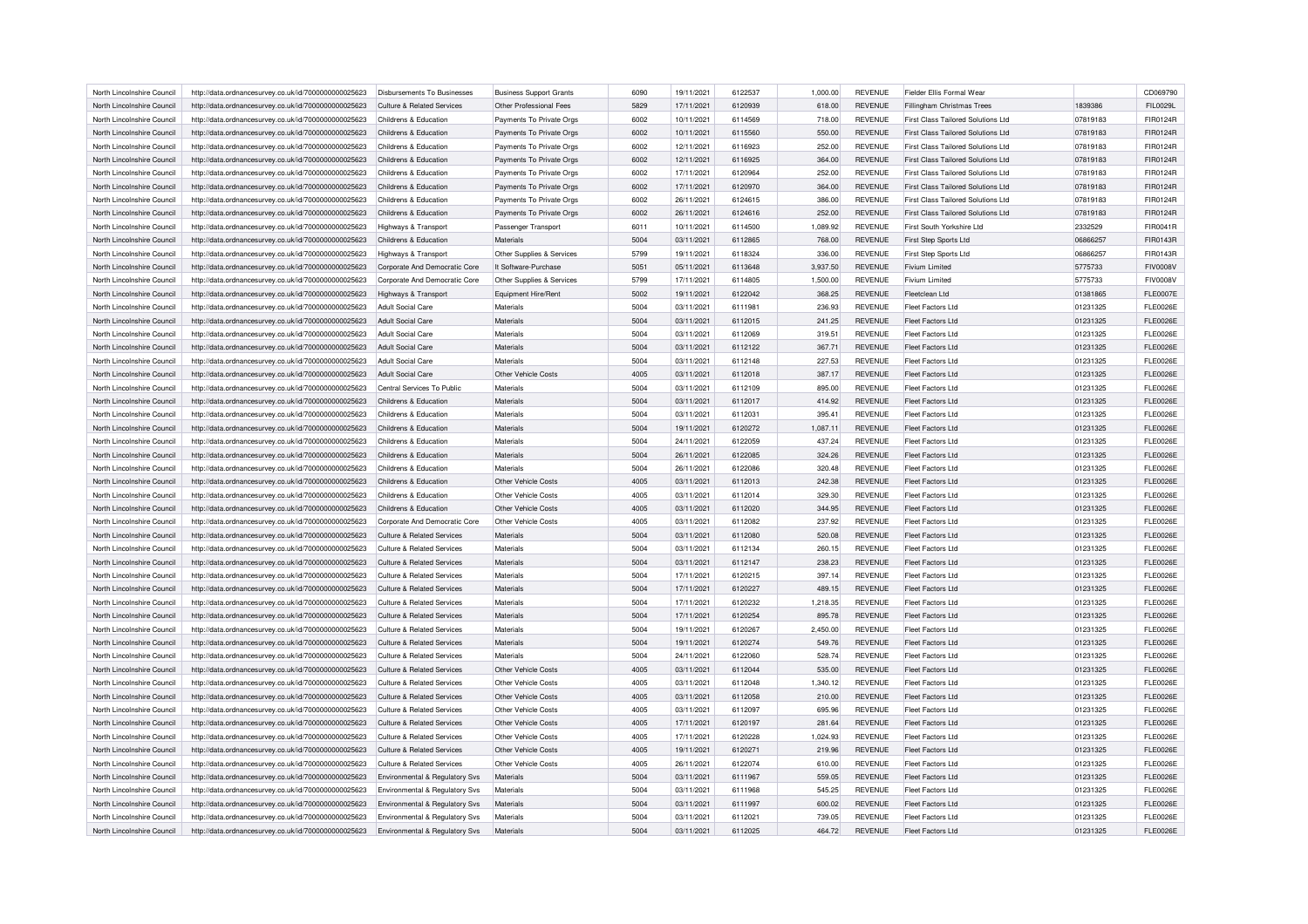| North Lincolnshire Council | http://data.ordnancesurvey.co.uk/id/7000000000025623                                                         | Environmental & Regulatory Svs                                              | Materials                  | 5004 | 03/11/2021 | 6112092            | 388.74   | <b>REVENUE</b>                   | <b>Fleet Factors Ltd</b> | 01231325 | <b>FLE0026E</b> |
|----------------------------|--------------------------------------------------------------------------------------------------------------|-----------------------------------------------------------------------------|----------------------------|------|------------|--------------------|----------|----------------------------------|--------------------------|----------|-----------------|
| North Lincolnshire Council | http://data.ordnancesurvey.co.uk/id/7000000000025623                                                         | Environmental & Regulatory Svs                                              | Materials                  | 5004 | 03/11/2021 | 6112095            | 825.40   | <b>REVENUE</b>                   | Fleet Factors Ltd        | 01231325 | <b>FLE0026E</b> |
| North Lincolnshire Council | http://data.ordnancesurvey.co.uk/id/7000000000025623                                                         | Environmental & Regulatory Svs                                              | Materials                  | 5004 | 03/11/2021 | 6112123            | 483.64   | <b>REVENUE</b>                   | Fleet Factors Ltd        | 01231325 | <b>FLE0026E</b> |
| North Lincolnshire Council | http://data.ordnancesurvey.co.uk/id/7000000000025623                                                         | Environmental & Regulatory Svs                                              | Materials                  | 5004 | 03/11/2021 | 6112125            | 612.74   | <b>REVENUE</b>                   | <b>Fleet Factors Ltd</b> | 01231325 | <b>FLE0026E</b> |
| North Lincolnshire Council | http://data.ordnancesurvey.co.uk/id/7000000000025623                                                         | Environmental & Regulatory Svs                                              | Materials                  | 5004 | 03/11/2021 | 6112133            | 355.78   | <b>REVENUE</b>                   | Fleet Factors Ltd        | 01231325 | <b>FLE0026E</b> |
| North Lincolnshire Council | http://data.ordnancesurvey.co.uk/id/7000000000025623                                                         | Environmental & Regulatory Svs                                              | Materials                  | 5004 | 03/11/2021 | 6112145            | 208.74   | <b>REVENUE</b>                   | Fleet Factors Ltd        | 01231325 | <b>FLE0026E</b> |
| North Lincolnshire Council | http://data.ordnancesurvey.co.uk/id/7000000000025623                                                         | Environmental & Regulatory Svs                                              | Materials                  | 5004 | 03/11/2021 | 6112150            | 275.68   | <b>REVENUE</b>                   | <b>Fleet Factors Ltd</b> | 01231325 | <b>FLE0026E</b> |
| North Lincolnshire Council | http://data.ordnancesurvey.co.uk/id/7000000000025623                                                         | Environmental & Regulatory Svs                                              | Materials                  | 5004 | 03/11/2021 | 6112152            | 374.56   | REVENUE                          | Fleet Factors Ltd        | 01231325 | <b>FLE0026E</b> |
| North Lincolnshire Council | http://data.ordnancesurvey.co.uk/id/7000000000025623                                                         | Environmental & Regulatory Svs                                              | Materials                  | 5004 | 03/11/2021 | 6112153            | 284.21   | <b>REVENUE</b>                   | Fleet Factors Ltd        | 01231325 | <b>FLE0026E</b> |
| North Lincolnshire Council | http://data.ordnancesurvey.co.uk/id/7000000000025623                                                         | Environmental & Regulatory Svs                                              | Materials                  | 5004 | 17/11/2021 | 6120135            | 1,140.76 | <b>REVENUE</b>                   | <b>Fleet Factors Ltd</b> | 01231325 | <b>FLE0026E</b> |
| North Lincolnshire Council | http://data.ordnancesurvey.co.uk/id/7000000000025623                                                         | Environmental & Regulatory Svs                                              | Materials                  | 5004 | 17/11/2021 | 6120154            | 734.90   | REVENUE                          | Fleet Factors Ltd        | 01231325 | <b>FLE0026E</b> |
| North Lincolnshire Council | http://data.ordnancesurvey.co.uk/id/7000000000025623                                                         | Environmental & Regulatory Svs                                              | Materials                  | 5004 | 17/11/2021 | 6120157            | 614.00   | <b>REVENUE</b>                   | Fleet Factors Ltd        | 01231325 | <b>FLE0026E</b> |
| North Lincolnshire Council |                                                                                                              |                                                                             | Materials                  | 5004 | 17/11/2021 | 6120163            | 289.47   | <b>REVENUE</b>                   | <b>Fleet Factors Ltd</b> | 01231325 | <b>FLE0026E</b> |
| North Lincolnshire Council | http://data.ordnancesurvey.co.uk/id/7000000000025623<br>http://data.ordnancesurvey.co.uk/id/7000000000025623 | Environmental & Regulatory Svs<br><b>Environmental &amp; Regulatory Sys</b> | Materials                  | 5004 | 17/11/2021 | 6120164            | 291.20   | <b>REVENUE</b>                   | Fleet Factors Ltd        | 01231325 | <b>FLE0026E</b> |
|                            |                                                                                                              |                                                                             |                            |      |            |                    |          |                                  |                          |          |                 |
| North Lincolnshire Council | http://data.ordnancesurvey.co.uk/id/7000000000025623                                                         | Environmental & Regulatory Svs                                              | Materials                  | 5004 | 17/11/2021 | 6120183            | 623.41   | <b>REVENUE</b>                   | Fleet Factors Ltd        | 01231325 | <b>FLE0026E</b> |
| North Lincolnshire Council | http://data.ordnancesurvey.co.uk/id/7000000000025623                                                         | Environmental & Regulatory Svs                                              | Materials                  | 5004 | 17/11/2021 | 6120193            | 355.51   | <b>REVENUE</b>                   | Fleet Factors Ltd        | 01231325 | <b>FLE0026E</b> |
| North Lincolnshire Council | http://data.ordnancesurvey.co.uk/id/7000000000025623                                                         | Environmental & Regulatory Svs                                              | Materials                  | 5004 | 17/11/2021 | 6120201            | 1,547.95 | REVENUE                          | <b>Fleet Factors Ltd</b> | 01231325 | <b>FLE0026E</b> |
| North Lincolnshire Council | http://data.ordnancesurvey.co.uk/id/7000000000025623                                                         | Environmental & Regulatory Svs                                              | Materials                  | 5004 | 17/11/2021 | 6120213            | 714.09   | <b>REVENUE</b>                   | Fleet Factors Ltd        | 01231325 | <b>FLE0026E</b> |
| North Lincolnshire Council | http://data.ordnancesurvey.co.uk/id/7000000000025623                                                         | Environmental & Regulatory Svs                                              | Materials                  | 5004 | 17/11/2021 | 6120237            | 714.09   | <b>REVENUE</b>                   | Fleet Factors Ltd        | 01231325 | <b>FLE0026E</b> |
| North Lincolnshire Council | http://data.ordnancesurvey.co.uk/id/7000000000025623                                                         | Environmental & Regulatory Svs                                              | Materials                  | 5004 | 17/11/2021 | 6120239            | 1,373.50 | REVENUE                          | Fleet Factors Ltd        | 01231325 | <b>FLE0026E</b> |
| North Lincolnshire Council | http://data.ordnancesurvey.co.uk/id/7000000000025623                                                         | Environmental & Regulatory Svs                                              | Materials                  | 5004 | 17/11/2021 | 6120246            | 296.99   | <b>REVENUE</b>                   | Fleet Factors Ltd        | 01231325 | <b>FLE0026E</b> |
| North Lincolnshire Council | http://data.ordnancesurvey.co.uk/id/7000000000025623                                                         | Environmental & Regulatory Svs                                              | Materials                  | 5004 | 17/11/2021 | 6120247            | 607.04   | <b>REVENUE</b>                   | Fleet Factors Ltd        | 01231325 | <b>FLE0026E</b> |
| North Lincolnshire Council | http://data.ordnancesurvey.co.uk/id/7000000000025623                                                         | Environmental & Regulatory Svs                                              | Materials                  | 5004 | 17/11/2021 | 6120251            | 414.74   | <b>REVENUE</b>                   | Fleet Factors Ltd        | 01231325 | <b>FLE0026E</b> |
| North Lincolnshire Council | http://data.ordnancesurvey.co.uk/id/7000000000025623                                                         | Environmental & Regulatory Svs                                              | Materials                  | 5004 | 17/11/2021 | 6120255            | 210.08   | <b>REVENUE</b>                   | Fleet Factors Ltd        | 01231325 | <b>FLE0026E</b> |
| North Lincolnshire Council | http://data.ordnancesurvey.co.uk/id/7000000000025623                                                         | Environmental & Regulatory Svs                                              | Materials                  | 5004 | 24/11/2021 | 6120281            | 274.71   | <b>REVENUE</b>                   | Fleet Factors Ltd        | 01231325 | <b>FLE0026E</b> |
| North Lincolnshire Council | http://data.ordnancesurvey.co.uk/id/7000000000025623                                                         | Environmental & Regulatory Svs                                              | Materials                  | 5004 | 26/11/2021 | 6122067            | 630.42   | REVENUE                          | Fleet Factors Ltd        | 01231325 | <b>FLE0026E</b> |
| North Lincolnshire Council | http://data.ordnancesurvey.co.uk/id/7000000000025623                                                         | Environmental & Regulatory Svs                                              | Materials                  | 5004 | 26/11/2021 | 6122068            | 713.12   | <b>REVENUE</b>                   | Fleet Factors Ltd        | 01231325 | <b>FLE0026E</b> |
| North Lincolnshire Council | http://data.ordnancesurvey.co.uk/id/7000000000025623                                                         | Environmental & Regulatory Svs                                              | Materials                  | 5004 | 26/11/2021 | 6122069            | 515.76   | <b>REVENUE</b>                   | <b>Fleet Factors Ltd</b> | 01231325 | <b>FLE0026E</b> |
| North Lincolnshire Council | http://data.ordnancesurvey.co.uk/id/7000000000025623                                                         | Environmental & Regulatory Svs                                              | Materials                  | 5004 | 26/11/2021 | 6122078            | 260.25   | REVENUE                          | Fleet Factors I td       | 01231325 | <b>FLE0026E</b> |
| North Lincolnshire Council | http://data.ordnancesurvey.co.uk/id/7000000000025623                                                         | Environmental & Regulatory Svs                                              | Materials                  | 5004 | 26/11/2021 | 6122082            | 351.95   | <b>REVENUE</b>                   | <b>Fleet Factors Ltd</b> | 01231325 | <b>FLE0026E</b> |
| North Lincolnshire Council | http://data.ordnancesurvey.co.uk/id/7000000000025623                                                         | Environmental & Regulatory Svs                                              | Other Vehicle Costs        | 4005 | 03/11/2021 | 6111974            | 408.56   | <b>REVENUE</b>                   | <b>Fleet Factors Ltd</b> | 01231325 | <b>FLE0026E</b> |
| North Lincolnshire Council | http://data.ordnancesurvey.co.uk/id/7000000000025623                                                         | <b>Environmental &amp; Regulatory Svs</b>                                   | Other Vehicle Costs        | 4005 | 03/11/2021 | 6111976            | 572.12   | <b>REVENUE</b>                   | Fleet Factors Ltd        | 01231325 | <b>FLE0026E</b> |
| North Lincolnshire Council | http://data.ordnancesurvey.co.uk/id/7000000000025623                                                         | Environmental & Regulatory Svs                                              | Other Vehicle Costs        | 4005 | 03/11/2021 | 6111978            | 1.174.38 | <b>REVENUE</b>                   | <b>Fleet Factors Ltd</b> | 01231325 | <b>FLE0026E</b> |
| North Lincolnshire Council | http://data.ordnancesurvey.co.uk/id/7000000000025623                                                         | Environmental & Regulatory Svs                                              | <b>Other Vehicle Costs</b> | 4005 | 03/11/2021 | 6111979            | 802.78   | <b>REVENUE</b>                   | <b>Fleet Factors Ltd</b> | 01231325 | <b>FLE0026E</b> |
| North Lincolnshire Council | http://data.ordnancesurvey.co.uk/id/7000000000025623                                                         | Environmental & Regulatory Svs                                              | Other Vehicle Costs        | 4005 | 03/11/2021 | 6111986            | 616.62   | REVENUE                          | Fleet Factors I td       | 01231325 | <b>FLE0026E</b> |
| North Lincolnshire Council | http://data.ordnancesurvey.co.uk/id/7000000000025623                                                         | Environmental & Regulatory Svs                                              | Other Vehicle Costs        | 4005 | 03/11/2021 | 6112054            | 1,518.48 | <b>REVENUE</b>                   | Fleet Factors Ltd        | 01231325 | <b>FLE0026E</b> |
| North Lincolnshire Council | http://data.ordnancesurvey.co.uk/id/7000000000025623                                                         | Environmental & Regulatory Svs                                              | <b>Other Vehicle Costs</b> | 4005 | 03/11/2021 | 6112075            | 531.48   | <b>REVENUE</b>                   | Fleet Factors Ltd        | 01231325 | <b>FLE0026E</b> |
| North Lincolnshire Council | http://data.ordnancesurvey.co.uk/id/7000000000025623                                                         | Environmental & Regulatory Sys                                              | Other Vehicle Costs        | 4005 | 03/11/2021 | 6112101            | 1,625.71 | <b>REVENUE</b>                   | <b>Fleet Factors Ltd</b> | 01231325 | <b>FLE0026E</b> |
| North Lincolnshire Council | http://data.ordnancesurvey.co.uk/id/7000000000025623                                                         | Environmental & Regulatory Svs                                              | Other Vehicle Costs        | 4005 | 03/11/2021 | 6112103            | 325.13   | <b>REVENUE</b>                   | <b>Fleet Factors Ltd</b> | 01231325 | <b>FLE0026E</b> |
| North Lincolnshire Council | http://data.ordnancesurvey.co.uk/id/7000000000025623                                                         | Environmental & Regulatory Svs                                              | Other Vehicle Costs        | 4005 | 03/11/2021 | 6112114            | 331.01   | <b>REVENUE</b>                   | Fleet Factors Ltd        | 01231325 | <b>FLE0026E</b> |
| North Lincolnshire Council | http://data.ordnancesurvey.co.uk/id/7000000000025623                                                         | Environmental & Regulatory Sys                                              | Other Vehicle Costs        | 4005 | 03/11/2021 | 6112131            | 448.00   | <b>REVENUE</b>                   | <b>Fleet Factors Ltd</b> | 01231325 | <b>FLE0026E</b> |
| North Lincolnshire Council | http://data.ordnancesurvey.co.uk/id/7000000000025623                                                         | Environmental & Regulatory Svs                                              | Other Vehicle Costs        | 4005 | 10/11/2021 | 6116778            | 702.81   | <b>REVENUE</b>                   | Fleet Factors I td       | 01231325 | <b>FLE0026E</b> |
| North Lincolnshire Council | http://data.ordnancesurvey.co.uk/id/7000000000025623                                                         | Environmental & Regulatory Svs                                              | Other Vehicle Costs        | 4005 | 17/11/2021 | 6120200            | 255.00   | <b>REVENUE</b>                   | Fleet Factors Ltd        | 01231325 | <b>FLE0026E</b> |
| North Lincolnshire Council | http://data.ordnancesurvey.co.uk/id/7000000000025623                                                         | Environmental & Regulatory Sys                                              | Other Vehicle Costs        | 4005 | 17/11/2021 | 6120202            | 1,032.80 | <b>REVENUE</b>                   | <b>Fleet Factors Ltd</b> | 01231325 | <b>FLE0026E</b> |
| North Lincolnshire Council | http://data.ordnancesurvey.co.uk/id/7000000000025623                                                         | Environmental & Regulatory Svs                                              | Other Vehicle Costs        | 4005 | 17/11/2021 | 6120203            | 2.085.84 | <b>REVENUE</b>                   | <b>Fleet Factors Ltd</b> | 01231325 | <b>FLE0026E</b> |
| North Lincolnshire Council | http://data.ordnancesurvey.co.uk/id/7000000000025623                                                         | Environmental & Regulatory Svs                                              | Other Vehicle Costs        | 4005 | 17/11/2021 | 6120205            | 885.40   | <b>REVENUE</b>                   | Fleet Factors Ltd        | 01231325 | <b>FLE0026E</b> |
| North Lincolnshire Council | http://data.ordnancesurvey.co.uk/id/7000000000025623                                                         | Environmental & Regulatory Sys                                              | Other Vehicle Costs        | 4005 | 17/11/2021 | 6120226            | 368.88   | <b>REVENUE</b>                   | <b>Fleet Factors Ltd</b> | 01231325 | <b>FLE0026E</b> |
| North Lincolnshire Council |                                                                                                              |                                                                             | Other Vehicle Costs        | 4005 |            | 6120244            |          | <b>REVENUE</b>                   | Fleet Factors Ltd        |          | <b>FLE0026E</b> |
|                            | http://data.ordnancesurvey.co.uk/id/7000000000025623                                                         | Environmental & Regulatory Svs                                              |                            |      | 17/11/2021 |                    | 1,325.54 |                                  |                          | 01231325 |                 |
| North Lincolnshire Council | http://data.ordnancesurvey.co.uk/id/7000000000025623                                                         | Environmental & Regulatory Svs                                              | Other Vehicle Costs        | 4005 | 17/11/2021 | 6120245            | 980.20   | <b>REVENUE</b>                   | Fleet Factors Ltd        | 01231325 | <b>FLE0026E</b> |
| North Lincolnshire Council | http://data.ordnancesurvey.co.uk/id/7000000000025623                                                         | Environmental & Regulatory Svs                                              | Other Vehicle Costs        | 4005 | 17/11/2021 | 6120248<br>6120264 | 541.76   | <b>REVENUE</b><br><b>REVENUE</b> | <b>Fleet Factors Ltd</b> | 01231325 | <b>FLE0026E</b> |
| North Lincolnshire Council | http://data.ordnancesurvey.co.uk/id/7000000000025623                                                         | Environmental & Regulatory Svs                                              | Other Vehicle Costs        | 4005 | 19/11/2021 |                    | 259.68   |                                  | Fleet Factors Ltd        | 01231325 | <b>FLE0026E</b> |
| North Lincolnshire Council | http://data.ordnancesurvey.co.uk/id/7000000000025623                                                         | Environmental & Regulatory Svs                                              | Other Vehicle Costs        | 4005 | 19/11/2021 | 6120269            | 1,244.85 | <b>REVENUE</b>                   | Fleet Factors Ltd        | 01231325 | <b>FLE0026E</b> |
| North Lincolnshire Council | http://data.ordnancesurvey.co.uk/id/7000000000025623                                                         | Environmental & Regulatory Svs                                              | Other Vehicle Costs        | 4005 | 19/11/2021 | 6120276            | 462.88   | REVENUE                          | <b>Fleet Factors Ltd</b> | 01231325 | <b>FLE0026E</b> |
| North Lincolnshire Council | http://data.ordnancesurvey.co.uk/id/7000000000025623                                                         | Environmental & Regulatory Svs                                              | Other Vehicle Costs        | 4005 | 26/11/2021 | 6122075            | 438.10   | <b>REVENUE</b>                   | Fleet Factors Ltd        | 01231325 | <b>FLE0026E</b> |
| North Lincolnshire Council | http://data.ordnancesurvey.co.uk/id/7000000000025623                                                         | Fin&Inv I&E                                                                 | Other Vehicle Costs        | 4005 | 03/11/2021 | 6112105            | 315.98   | <b>REVENUE</b>                   | Fleet Factors Ltd        | 01231325 | <b>FLE0026E</b> |
| North Lincolnshire Council | http://data.ordnancesurvey.co.uk/id/7000000000025623                                                         | Highways & Transport                                                        | <b>Equipment Purchase</b>  | 5001 | 03/11/2021 | 6112043            | 1,195.90 | REVENUE                          | Fleet Factors I td       | 01231325 | <b>FLE0026E</b> |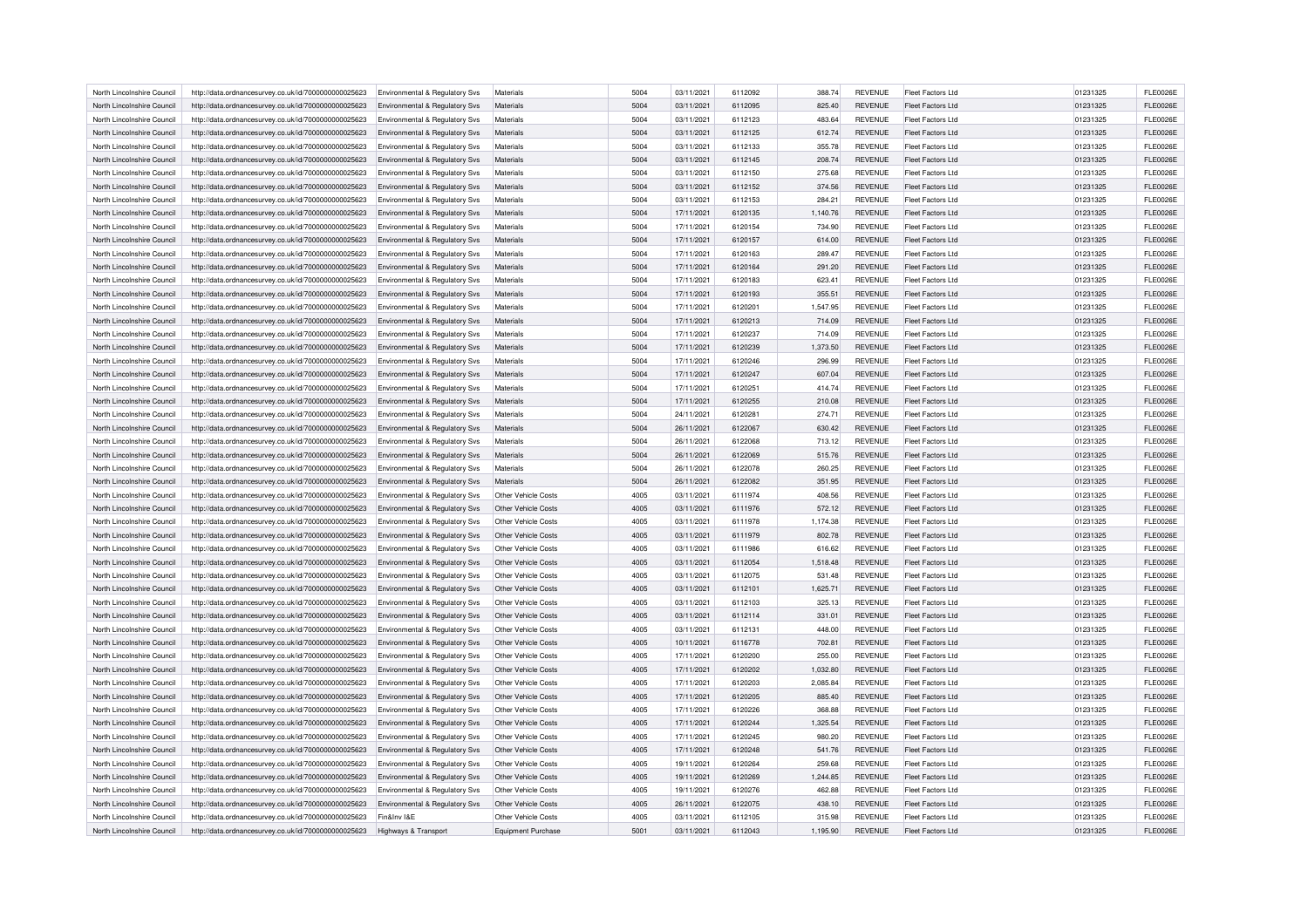| North Lincolnshire Council | http://data.ordnancesurvey.co.uk/id/7000000000025623 | Highways & Transport                  | Fuel                          | 4001 | 19/11/2021 | 6120268 | 910.00      | <b>REVENUE</b> | Fleet Factors Ltd              | 01231325 | <b>FLE0026E</b> |
|----------------------------|------------------------------------------------------|---------------------------------------|-------------------------------|------|------------|---------|-------------|----------------|--------------------------------|----------|-----------------|
| North Lincolnshire Council | http://data.ordnancesurvey.co.uk/id/7000000000025623 | Highways & Transport                  | Materials                     | 5004 | 03/11/2021 | 6112008 | 501.95      | <b>REVENUE</b> | Fleet Factors Ltd              | 01231325 | <b>FLE0026E</b> |
| North Lincolnshire Council | http://data.ordnancesurvey.co.uk/id/7000000000025623 | Highways & Transport                  | Materials                     | 5004 | 03/11/2021 | 6112084 | 360.06      | <b>REVENUE</b> | Fleet Factors Ltd              | 01231325 | <b>FLE0026E</b> |
| North Lincolnshire Council | http://data.ordnancesurvey.co.uk/id/7000000000025623 | Highways & Transport                  | Materials                     | 5004 | 03/11/2021 | 6112128 | 1,896.81    | <b>REVENUE</b> | Fleet Factors Ltd              | 01231325 | <b>FLE0026E</b> |
| North Lincolnshire Council | http://data.ordnancesurvey.co.uk/id/7000000000025623 | <b>Highways &amp; Transport</b>       | Materials                     | 5004 | 17/11/2021 | 6120126 | 853.60      | <b>REVENUE</b> | <b>Fleet Factors Ltd</b>       | 01231325 | <b>FLE0026E</b> |
| North Lincolnshire Council | http://data.ordnancesurvey.co.uk/id/7000000000025623 | Highways & Transport                  | Materials                     | 5004 | 17/11/2021 | 6120128 | 552.31      | <b>REVENUE</b> | Fleet Factors Ltd              | 01231325 | <b>FLE0026E</b> |
| North Lincolnshire Council | http://data.ordnancesurvey.co.uk/id/7000000000025623 | Highways & Transport                  | Materials                     | 5004 | 17/11/2021 | 6120155 | 1,703.11    | <b>REVENUE</b> | Fleet Factors Ltd              | 01231325 | <b>FLE0026E</b> |
| North Lincolnshire Council | http://data.ordnancesurvey.co.uk/id/7000000000025623 | Highways & Transport                  | Materials                     | 5004 | 17/11/2021 | 6120156 | 212.79      | <b>REVENUE</b> | Fleet Factors Ltd              | 01231325 | <b>FLE0026E</b> |
| North Lincolnshire Council | http://data.ordnancesurvey.co.uk/id/7000000000025623 | Highways & Transport                  | Materials                     | 5004 | 17/11/2021 | 6120160 | 353.35      | <b>REVENUE</b> | Fleet Factors Ltd              | 01231325 | <b>FLE0026E</b> |
| North Lincolnshire Council | http://data.ordnancesurvey.co.uk/id/7000000000025623 | Highways & Transport                  | Materials                     | 5004 | 17/11/2021 | 6120161 | 414.00      | <b>REVENUE</b> | Fleet Factors Ltd              | 01231325 | <b>FLE0026E</b> |
|                            |                                                      |                                       | Materials                     |      | 17/11/2021 | 6120176 |             | <b>REVENUE</b> | Fleet Factors Ltd              |          | <b>FLE0026E</b> |
| North Lincolnshire Council | http://data.ordnancesurvey.co.uk/id/7000000000025623 | Highways & Transport                  |                               | 5004 |            |         | 518.53      |                |                                | 01231325 |                 |
| North Lincolnshire Council | http://data.ordnancesurvey.co.uk/id/7000000000025623 | Highways & Transport                  | Materials                     | 5004 | 17/11/2021 | 6120177 | 1,223.77    | <b>REVENUE</b> | Fleet Factors Ltd              | 01231325 | <b>FLE0026E</b> |
| North Lincolnshire Council | http://data.ordnancesurvey.co.uk/id/7000000000025623 | Highways & Transport                  | Materials                     | 5004 | 17/11/2021 | 6120181 | 306.90      | <b>REVENUE</b> | Fleet Factors Ltd              | 01231325 | <b>FLE0026E</b> |
| North Lincolnshire Council | http://data.ordnancesurvey.co.uk/id/7000000000025623 | Highways & Transport                  | Materials                     | 5004 | 17/11/2021 | 6120206 | 1,106.92    | <b>REVENUE</b> | Fleet Factors Ltd              | 01231325 | <b>FLE0026E</b> |
| North Lincolnshire Council | http://data.ordnancesurvey.co.uk/id/7000000000025623 | Highways & Transport                  | Materials                     | 5004 | 17/11/2021 | 6120214 | 309.04      | <b>REVENUE</b> | Fleet Factors Ltd              | 01231325 | <b>FLE0026E</b> |
| North Lincolnshire Council | http://data.ordnancesurvey.co.uk/id/7000000000025623 | Highways & Transport                  | Materials                     | 5004 | 17/11/2021 | 6120221 | 211.08      | <b>REVENUE</b> | Fleet Factors I td             | 01231325 | <b>FLE0026E</b> |
| North Lincolnshire Council | http://data.ordnancesurvey.co.uk/id/7000000000025623 | Highways & Transport                  | Materials                     | 5004 | 17/11/2021 | 6120242 | 312.64      | <b>REVENUE</b> | Fleet Factors Ltd              | 01231325 | <b>FLE0026E</b> |
| North Lincolnshire Council | http://data.ordnancesurvey.co.uk/id/7000000000025623 | Highways & Transport                  | Materials                     | 5004 | 19/11/2021 | 6120262 | 1,026.00    | <b>REVENUE</b> | <b>Fleet Factors Ltd</b>       | 01231325 | <b>FLE0026E</b> |
| North Lincolnshire Council | http://data.ordnancesurvey.co.uk/id/7000000000025623 | Highways & Transport                  | Other Vehicle Costs           | 4005 | 03/11/2021 | 6111969 | 492.73      | <b>REVENUE</b> | Fleet Factors I td             | 01231325 | <b>FLE0026E</b> |
| North Lincolnshire Council | http://data.ordnancesurvey.co.uk/id/7000000000025623 | Highways & Transport                  | Other Vehicle Costs           | 4005 | 03/11/2021 | 6111972 | 346.38      | <b>REVENUE</b> | Fleet Factors Ltd              | 01231325 | <b>FLE0026E</b> |
| North Lincolnshire Council | http://data.ordnancesurvey.co.uk/id/7000000000025623 | Highways & Transport                  | Other Vehicle Costs           | 4005 | 03/11/2021 | 6111994 | 221.36      | <b>REVENUE</b> | <b>Fleet Factors Ltd</b>       | 01231325 | <b>FLE0026E</b> |
| North Lincolnshire Council | http://data.ordnancesurvey.co.uk/id/7000000000025623 | Highways & Transport                  | Other Vehicle Costs           | 4005 | 03/11/2021 | 6112035 | 276.80      | <b>REVENUE</b> | <b>Fleet Factors Ltd</b>       | 01231325 | <b>FLE0026E</b> |
| North Lincolnshire Council | http://data.ordnancesurvey.co.uk/id/7000000000025623 | <b>Highways &amp; Transport</b>       | Other Vehicle Costs           | 4005 | 03/11/2021 | 6112053 | 382.02      | <b>REVENUE</b> | <b>Fleet Factors Ltd</b>       | 01231325 | <b>FLE0026E</b> |
| North Lincolnshire Council | http://data.ordnancesurvey.co.uk/id/7000000000025623 | Highways & Transport                  | Other Vehicle Costs           | 4005 | 03/11/2021 | 6112059 | 385.12      | <b>REVENUE</b> | Fleet Factors Ltd              | 01231325 | <b>FLE0026E</b> |
| North Lincolnshire Council | http://data.ordnancesurvey.co.uk/id/7000000000025623 | Highways & Transport                  | Other Vehicle Costs           | 4005 | 19/11/2021 | 6120265 | 358.52      | REVENUE        | <b>Fleet Factors Ltd</b>       | 01231325 | <b>FLE0026E</b> |
| North Lincolnshire Council | http://data.ordnancesurvey.co.uk/id/7000000000025623 |                                       | Other Vehicle Costs           | 4005 | 24/11/2021 | 6120286 | 1.437.93    | <b>REVENUE</b> | Fleet Factors Ltd              | 01231325 | <b>FLE0026E</b> |
|                            |                                                      | <b>Highways &amp; Transport</b>       |                               |      |            |         |             |                |                                |          |                 |
| North Lincolnshire Council | http://data.ordnancesurvey.co.uk/id/7000000000025623 | Highways & Transport                  | Stock Purchases & Adjustments | 5030 | 03/11/2021 | 6112024 | 1,411.05    | <b>REVENUE</b> | <b>Fleet Factors Ltd</b>       | 01231325 | <b>FLE0026E</b> |
| North Lincolnshire Council | http://data.ordnancesurvey.co.uk/id/7000000000025623 | Highways & Transport                  | Stock Purchases & Adjustments | 5030 | 03/11/2021 | 6112090 | 627.68      | <b>REVENUE</b> | Fleet Factors Ltd              | 01231325 | <b>FLE0026E</b> |
| North Lincolnshire Council | http://data.ordnancesurvey.co.uk/id/7000000000025623 | Highways & Transport                  | Stock Purchases & Adiustments | 5030 | 24/11/2021 | 6120287 | 777.92      | <b>REVENUE</b> | <b>Fleet Factors Ltd</b>       | 01231325 | <b>FLE0026E</b> |
| North Lincolnshire Council | http://data.ordnancesurvey.co.uk/id/7000000000025623 | Highways & Transport                  | Vehicle Repairs               | 4004 | 17/11/2021 | 6120139 | 1,151.32    | <b>REVENUE</b> | <b>Fleet Factors Ltd</b>       | 01231325 | <b>FLE0026E</b> |
| North Lincolnshire Council | http://data.ordnancesurvey.co.uk/id/7000000000025623 | <b>Culture &amp; Related Services</b> | Materials                     | 5004 | 01/12/2021 | 6124790 | 702.50      | <b>REVENUE</b> | Fleet (Line Markers) Ltd       | 588668   | <b>FLE0103E</b> |
| North Lincolnshire Council | http://data.ordnancesurvey.co.uk/id/7000000000025623 | Childrens & Education                 | Home To School Transport      | 4201 | 10/11/2021 | 6115563 | 800.00      | <b>REVENUE</b> | Flourish With Us Ltd           | 12005316 | FLO0013O        |
| North Lincolnshire Council | http://data.ordnancesurvey.co.uk/id/7000000000025623 | Culture & Related Services            | Repair & Maintenance Costs    | 3000 | 01/12/2021 | 6125528 | 1.243.00    | <b>REVENUE</b> | Flow Mech Products Ltd         | 2726033  | <b>FLO0050O</b> |
| North Lincolnshire Council | http://data.ordnancesurvey.co.uk/id/7000000000025623 | N Lincs Gf Balance Sheet              | Insurance-Combined Liability  | L493 | 12/11/2021 | 6118193 | $\mathbf 0$ | CAPITAL        | <b>Forbes Solicitors</b>       |          | <b>FOR0452F</b> |
| North Lincolnshire Council | http://data.ordnancesurvey.co.uk/id/7000000000025623 | N Lincs Gf Balance Sheet              | Insurance-Combined Liability  | L493 | 24/11/2021 | 6122571 | $\Omega$    | CAPITAL        | <b>Forbes Solicitors</b>       |          | <b>FOR0452R</b> |
| North Lincolnshire Council | http://data.ordnancesurvey.co.uk/id/7000000000025623 | Childrens & Education                 | Course Fees/Training          | 2002 | 24/11/2021 | 6123504 | 480.00      | <b>REVENUE</b> | Forefront Training Ltd         | 7200153  | <b>FOR0084R</b> |
| North Lincolnshire Council | http://data.ordnancesurvey.co.uk/id/7000000000025623 | Childrens & Education                 | <b>Course Fees/Training</b>   | 2002 | 24/11/2021 | 6123507 | 600.00      | <b>REVENUE</b> | Forefront Training Ltd         | 7200153  | FOR0084R        |
| North Lincolnshire Council | http://data.ordnancesurvey.co.uk/id/7000000000025623 | Adult Social Care                     | Payments To Private Orgs      | 6002 | 03/11/2021 | 6113027 | 310.00      | <b>REVENUE</b> | Foresight Ne Lincs Ltd         | 1095120  | FOR0192R        |
| North Lincolnshire Council | http://data.ordnancesurvey.co.uk/id/7000000000025623 | <b>Adult Social Care</b>              | Payments To Private Orgs      | 6002 | 03/11/2021 | 6113030 | 341.00      | <b>REVENUE</b> | Foresight Ne Lincs Ltd         | 1095120  | FOR0192R        |
| North Lincolnshire Council | http://data.ordnancesurvey.co.uk/id/7000000000025623 | <b>Adult Social Care</b>              | Payments To Private Orgs      | 6002 | 03/11/2021 | 6113032 | 465.00      | <b>REVENUE</b> | Foresight Ne Lincs Ltd         | 1095120  | FOR0192R        |
| North Lincolnshire Council |                                                      |                                       |                               |      | 03/11/2021 | 6113034 |             | REVENUE        |                                |          | FOR0192R        |
|                            | http://data.ordnancesurvey.co.uk/id/7000000000025623 | Adult Social Care                     | Payments To Private Orgs      | 6002 |            |         | 341.00      |                | Foresight Ne Lincs Ltd         | 1095120  |                 |
| North Lincolnshire Council | http://data.ordnancesurvey.co.uk/id/7000000000025623 | Adult Social Care                     | Payments To Private Orgs      | 6002 | 03/11/2021 | 6113036 | 341.00      | <b>REVENUE</b> | Foresight Ne Lincs Ltd         | 1095120  | FOR0192R        |
| North Lincolnshire Council | http://data.ordnancesurvey.co.uk/id/7000000000025623 | <b>Adult Social Care</b>              | Payments To Private Orgs      | 6002 | 03/11/2021 | 6113038 | 372.00      | <b>REVENUE</b> | Foresight Ne Lincs Ltd         | 1095120  | FOR0192R        |
| North Lincolnshire Council | http://data.ordnancesurvey.co.uk/id/7000000000025623 | Adult Social Care                     | Payments To Private Orgs      | 6002 | 03/11/2021 | 6113039 | 465.00      | <b>REVENUE</b> | Foresight Ne Lincs Ltd         | 1095120  | FOR0192R        |
| North Lincolnshire Council | http://data.ordnancesurvey.co.uk/id/7000000000025623 | Adult Social Care                     | Payments To Private Orgs      | 6002 | 03/11/2021 | 6113041 | 341.00      | <b>REVENUE</b> | Foresight Ne Lincs Ltd         | 1095120  | FOR0192R        |
| North Lincolnshire Council | http://data.ordnancesurvey.co.uk/id/7000000000025623 | <b>Adult Social Care</b>              | Payments To Private Orgs      | 6002 | 03/11/2021 | 6113042 | $-434.00$   | <b>REVENUE</b> | Foresight Ne Lincs Ltd         | 1095120  | FOR0192R        |
| North Lincolnshire Council | http://data.ordnancesurvey.co.uk/id/7000000000025623 | Adult Social Care                     | Payments To Private Orgs      | 6002 | 03/11/2021 | 6113081 | 369.00      | <b>REVENUE</b> | Foresight Ne Lincs Ltd         | 1095120  | FOR0192R        |
| North Lincolnshire Council | http://data.ordnancesurvey.co.uk/id/7000000000025623 | Childrens & Education                 | Payments To Private Orgs      | 6002 | 12/11/2021 | 6118452 | 1,891.50    | <b>REVENUE</b> | Forest Pines Hotel             | 10921354 | FOR0245F        |
| North Lincolnshire Council | http://data.ordnancesurvey.co.uk/id/7000000000025623 | Childrens & Education                 | Payments To Private Orgs      | 6002 | 17/11/2021 | 6118432 | 1,338.00    | <b>REVENUE</b> | <b>Forest Pines Hotel</b>      | 10921354 | FOR0245R        |
| North Lincolnshire Council | http://data.ordnancesurvey.co.uk/id/7000000000025623 | Environmental & Regulatory Svs        | Vehicle Hire                  | 4101 | 10/11/2021 | 6116779 | 261.05      | <b>REVENUE</b> | Forktruck Solutions Ltd        | 4032332  | <b>FOR0059R</b> |
| North Lincolnshire Council | http://data.ordnancesurvey.co.uk/id/7000000000025623 | Childrens & Education                 | <b>Client Related Costs</b>   | 5534 | 01/12/2021 | 6125388 | 595.00      | <b>REVENUE</b> | Fortis Therapy & Training Ltd  | 8148553  | <b>MEN0061N</b> |
| North Lincolnshire Council | http://data.ordnancesurvey.co.uk/id/7000000000025623 | Childrens & Education                 | <b>Client Related Costs</b>   | 5534 | 01/12/2021 | 612539  | 255.00      | <b>REVENUE</b> | Fortis Therapy & Training Ltd  | 8148553  | <b>MEN0061N</b> |
| North Lincolnshire Council | http://data.ordnancesurvey.co.uk/id/7000000000025623 | Childrens & Education                 | <b>Client Related Costs</b>   | 5534 | 01/12/2021 | 6125394 | 850.00      | <b>REVENUE</b> | Fortis Therapy & Training Ltd  | 8148553  | <b>MEN0061N</b> |
| North Lincolnshire Council | http://data.ordnancesurvey.co.uk/id/7000000000025623 | Childrens & Education                 | Payments To Private Orgs      | 6002 | 10/11/2021 | 6114512 | 3.299.02    | <b>REVENUE</b> | Foster Care Associates Limited | 08273494 | FOS0030S        |
| North Lincolnshire Council | http://data.ordnancesurvey.co.uk/id/7000000000025623 | Childrens & Education                 | Payments To Private Orgs      | 6002 | 10/11/2021 | 6114711 | 2.821.69    | <b>REVENUE</b> | <b>Fostering People Ltd</b>    |          | FOS0214S        |
| North Lincolnshire Council | http://data.ordnancesurvey.co.uk/id/7000000000025623 | Childrens & Education                 | Payments To Private Orgs      | 6002 | 10/11/2021 | 6114712 | 3.798.71    | <b>REVENUE</b> | Fostering People Ltd           |          | FOS0214S        |
|                            |                                                      |                                       |                               |      |            |         |             |                |                                |          |                 |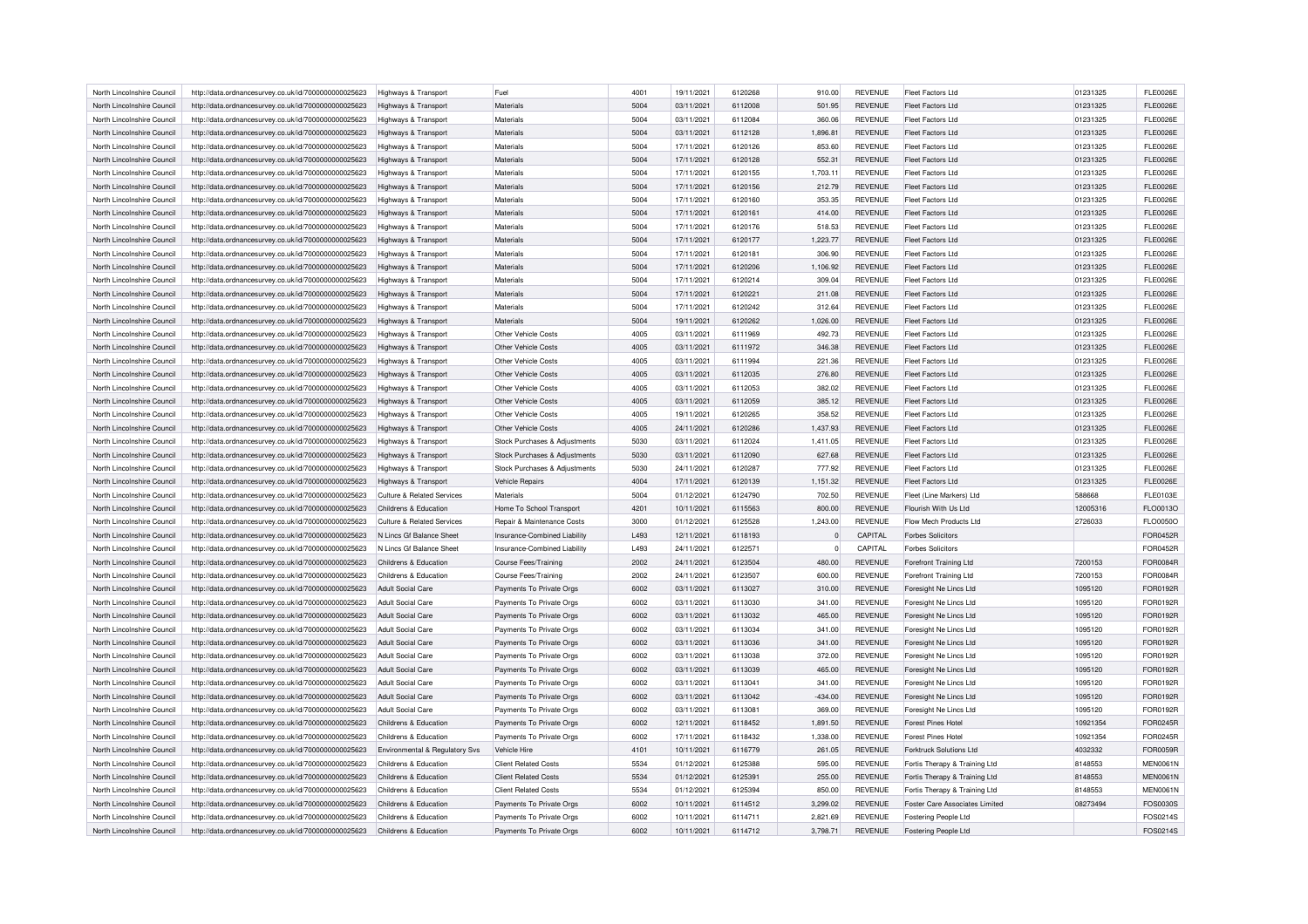| North Lincolnshire Council | http://data.ordnancesurvey.co.uk/id/7000000000025623 | <b>Culture &amp; Related Services</b> | Other Supplies & Services      | 5799 | 12/11/2021 | 6118137 | 508.00     | <b>REVENUE</b> | Fountains & Features Ltd                 |          | <b>FEA0065A</b> |
|----------------------------|------------------------------------------------------|---------------------------------------|--------------------------------|------|------------|---------|------------|----------------|------------------------------------------|----------|-----------------|
| North Lincolnshire Council | http://data.ordnancesurvey.co.uk/id/7000000000025623 | Childrens & Education                 | Materials                      | 5004 | 10/11/2021 | 6116784 | 749.91     | <b>REVENUE</b> | Fox Auto Electrical Ltd                  | 7903391  | FOX0061X        |
| North Lincolnshire Council | http://data.ordnancesurvey.co.uk/id/7000000000025623 | Culture & Related Services            | Materials                      | 5004 | 10/11/2021 | 6116782 | 300.50     | <b>REVENUE</b> | Fox Auto Electrical Ltd                  | 7903391  | FOX0061X        |
| North Lincolnshire Council | http://data.ordnancesurvey.co.uk/id/7000000000025623 | <b>Culture &amp; Related Services</b> | Materials                      | 5004 | 10/11/2021 | 6116785 | 921.50     | <b>REVENUE</b> | Fox Auto Electrical Ltd                  | 7903391  | FOX0061X        |
| North Lincolnshire Council | http://data.ordnancesurvey.co.uk/id/7000000000025623 | Environmental & Regulatory Svs        | Materials                      | 5004 | 19/11/2021 | 6122091 | 323.50     | <b>REVENUE</b> | Fox Auto Electrical Ltd                  | 7903391  | FOX0061X        |
| North Lincolnshire Council | http://data.ordnancesurvey.co.uk/id/7000000000025623 | Highways & Transport                  | Materials                      | 5004 | 10/11/2021 | 6116781 | 304.70     | <b>REVENUE</b> | Fox Auto Electrical Ltd                  | 7903391  | FOX0061X        |
| North Lincolnshire Council | http://data.ordnancesurvey.co.uk/id/7000000000025623 | Childrens & Education                 | <b>Client Related Costs</b>    | 5534 | 24/11/2021 | 6123541 | 1,431.92   | <b>REVENUE</b> | Framework Housing Association            |          | <b>FRA0017A</b> |
| North Lincolnshire Council | http://data.ordnancesurvey.co.uk/id/7000000000025623 | Public Health                         | Payments To Private Orgs       | 6002 | 17/11/2021 | 6120470 | 21,400.00  | <b>REVENUE</b> | Framework Housing Association            |          | <b>FRA0017A</b> |
| North Lincolnshire Council | http://data.ordnancesurvey.co.uk/id/7000000000025623 | Public Health                         | Payments To Private Orgs       | 6002 | 17/11/2021 | 6120471 | 21,400.00  | <b>REVENUE</b> | Framework Housing Association            |          | <b>FRA0017A</b> |
| North Lincolnshire Council | http://data.ordnancesurvey.co.uk/id/7000000000025623 | Highways & Transport                  | Stock Purchases & Adjustments  | 5030 | 10/11/2021 | 6116790 | 2,776.85   | <b>REVENUE</b> | Fuchs Lubricants (Uk) Plc                |          | <b>FUC0001C</b> |
| North Lincolnshire Council | http://data.ordnancesurvey.co.uk/id/7000000000025623 | Fin&Inv I&F                           | Grounds Maintenance            | 3010 | 10/11/2021 | 6115470 | 3,646.83   | <b>REVENUE</b> | F W S Consultants Ltd                    | 3944252  | <b>FWS0001S</b> |
| North Lincolnshire Council |                                                      | Fin&Inv I&F                           |                                | 0131 |            | 6112840 |            | <b>REVENUE</b> | <b>G2 Recruitment Solutions</b>          |          | G2R0001F        |
|                            | http://data.ordnancesurvey.co.uk/id/7000000000025623 |                                       | Pay - Agency                   |      | 10/11/2021 |         | 1,000.00   |                |                                          | 08067630 |                 |
| North Lincolnshire Council | http://data.ordnancesurvey.co.uk/id/7000000000025623 | Fin&Inv I&E                           | Pay - Agency                   | 0131 | 10/11/2021 | 6112841 | 600.00     | <b>REVENUE</b> | <b>G2 Recruitment Solutions</b>          | 08067630 | G2R0001F        |
| North Lincolnshire Council | http://data.ordnancesurvey.co.uk/id/7000000000025623 | Fin&Inv I&E                           | Pay - Agency                   | 0131 | 17/11/2021 | 6118069 | 1,000.00   | <b>REVENUE</b> | <b>G2 Recruitment Solutions</b>          | 08067630 | G2R0001R        |
| North Lincolnshire Council | http://data.ordnancesurvey.co.uk/id/7000000000025623 | Fin&Inv I&F                           | Pay - Agency                   | 0131 | 17/11/2021 | 6118072 | 800.00     | <b>REVENUE</b> | <b>G2 Recruitment Solutions</b>          | 08067630 | G2R0001F        |
| North Lincolnshire Council | http://data.ordnancesurvey.co.uk/id/7000000000025623 | Fin&Inv I&F                           | Pay - Agency                   | 0131 | 24/11/2021 | 6120961 | 1,000.00   | <b>REVENUE</b> | <b>G2 Recruitment Solutions</b>          | 08067630 | G2R0001R        |
| North Lincolnshire Council | http://data.ordnancesurvey.co.uk/id/7000000000025623 | Fin&Inv I&F                           | Pay - Agency                   | 0131 | 24/11/2021 | 6120962 | 1,000.00   | <b>REVENUE</b> | <b>G2 Recruitment Solutions</b>          | 08067630 | G2R0001R        |
| North Lincolnshire Council | http://data.ordnancesurvey.co.uk/id/7000000000025623 | Fin&Inv I&E                           | Pay - Agency                   | 0131 | 01/12/2021 | 6126513 | 1,000.00   | <b>REVENUE</b> | <b>G2 Recruitment Solutions</b>          | 08067630 | G2R0001F        |
| North Lincolnshire Council | http://data.ordnancesurvey.co.uk/id/7000000000025623 | <b>Planning Services</b>              | Pay - Agency                   | 0131 | 10/11/2021 | 6114510 | 1,295.00   | <b>REVENUE</b> | <b>G2 Recruitment Solutions</b>          | 08067630 | G2R0001R        |
| North Lincolnshire Council | http://data.ordnancesurvey.co.uk/id/7000000000025623 | <b>Planning Services</b>              | Pay - Agency                   | 0131 | 01/12/2021 | 6123556 | 1,295.00   | <b>REVENUE</b> | <b>G2 Recruitment Solutions</b>          | 08067630 | G2R0001R        |
| North Lincolnshire Council | http://data.ordnancesurvey.co.uk/id/7000000000025623 | Environmental & Regulatory Svs        | Materials                      | 5004 | 19/11/2021 | 6122099 | 240.00     | <b>REVENUE</b> | Gallows Wood Service Station Ltd         |          | GAL0001L        |
| North Lincolnshire Council | http://data.ordnancesurvey.co.uk/id/7000000000025623 | <b>Culture &amp; Related Services</b> | Materials                      | 5004 | 05/11/2021 | 6106613 | 1,323.70   | <b>REVENUE</b> | Gb Sport & Leisure Uk Ltd                | 7524601  | GBS0004S        |
| North Lincolnshire Council | http://data.ordnancesurvey.co.uk/id/7000000000025623 | Public Health                         | Materials                      | 5004 | 17/11/2021 | 6120356 | 508.03     | REVENUE        | G Empson & Sons Limited                  | 1434924  | <b>EMP0019F</b> |
| North Lincolnshire Council | http://data.ordnancesurvey.co.uk/id/7000000000025623 | Public Health                         | Materials                      | 5004 | 17/11/2021 | 6120361 | 424.80     | <b>REVENUE</b> | G Empson & Sons Limited                  | 1434924  | <b>EMP0019F</b> |
| North Lincolnshire Council | http://data.ordnancesurvey.co.uk/id/7000000000025623 | Non Distributed Costs                 | Other Professional Fees        | 5829 | 17/11/2021 | 6120956 | 37,000.00  | <b>REVENUE</b> | Gerald Eve                               |          | <b>GER0010R</b> |
| North Lincolnshire Council | http://data.ordnancesurvey.co.uk/id/7000000000025623 | Childrens & Education                 | <b>Client Related Costs</b>    | 5534 | 26/11/2021 | 6124594 | 281.67     | <b>REVENUE</b> | Gibala & Son Ltd                         |          | GIB0037B        |
|                            |                                                      |                                       |                                |      |            |         |            |                |                                          |          |                 |
| North Lincolnshire Council | http://data.ordnancesurvey.co.uk/id/7000000000025623 | Public Health                         | <b>Equipment Purchase</b>      | 5001 | 19/11/2021 | 6111166 | 1,200.00   | <b>REVENUE</b> | <b>Gladiator Ltd</b>                     | 5730335  | GLA0185A        |
| North Lincolnshire Council | http://data.ordnancesurvey.co.uk/id/7000000000025623 | Childrens & Education                 | Other Supplies & Services      | 5799 | 10/11/2021 | 6114130 | 1,035.30   | <b>REVENUE</b> | Glasdon Uk I td                          | 2160576  | GLA0002A        |
| North Lincolnshire Council | http://data.ordnancesurvey.co.uk/id/7000000000025623 | Disbursements To Businesses           | <b>Business Support Grants</b> | 6090 | 05/11/2021 | 6114181 | 1,000.00   | <b>REVENUE</b> | <b>Glowing Mummas</b>                    |          | CD069720        |
| North Lincolnshire Council | http://data.ordnancesurvey.co.uk/id/7000000000025623 | Corporate And Democratic Core         | Fees & Charges Income          | 9002 | 10/11/2021 | 611589  | $-37.82$   | <b>REVENUE</b> | GMB                                      |          | GMB0003E        |
| North Lincolnshire Council | http://data.ordnancesurvey.co.uk/id/7000000000025623 | <b>Adult Social Care</b>              | Payments To Private Orgs       | 6002 | 17/11/2021 | 6121490 | 1,864.68   | <b>REVENUE</b> | Gray Healthcare Ltd                      | 06382591 | <b>ISF0032F</b> |
| North Lincolnshire Council | http://data.ordnancesurvey.co.uk/id/7000000000025623 | Adult Social Care                     | Payments To Private Orgs       | 6002 | 17/11/2021 | 6120948 | 20,480.00  | <b>REVENUE</b> | Greenacres Care Home                     |          | <b>GRE0274E</b> |
| North Lincolnshire Council | http://data.ordnancesurvey.co.uk/id/7000000000025623 | Adult Social Care                     | Payments To Private Orgs       | 6002 | 24/11/2021 | 6123508 | 21,028.58  | <b>REVENUE</b> | Greenacres Care Home                     |          | GRE0274E        |
| North Lincolnshire Council | http://data.ordnancesurvey.co.uk/id/7000000000025623 | Highways & Transport                  | Other Supplies & Services      | 5799 | 19/11/2021 | 6116342 | 3,300.00   | <b>REVENUE</b> | Green Cuts Ltd                           |          | <b>GRE0500E</b> |
| North Lincolnshire Council | http://data.ordnancesurvey.co.uk/id/7000000000025623 | <b>Culture &amp; Related Services</b> | Materials                      | 5004 | 26/11/2021 | 6124629 | 907.00     | REVENUE        | <b>Growing Solutions Ltd</b>             |          | GRO0150C        |
| North Lincolnshire Council | http://data.ordnancesurvey.co.uk/id/7000000000025623 | Children & Education Capital          | <b>Building/Construction</b>   | A082 | 03/11/2021 | 6112989 | 9,199.62   | CAPITAL        | G S Kelsey Construction Ltd              | 3136550  | <b>KEL0002L</b> |
| North Lincolnshire Council | http://data.ordnancesurvey.co.uk/id/7000000000025623 | Children & Education Capital          | Building/Construction          | A082 | 19/11/2021 | 612198  | 109,800.17 | CAPITAL        | G S Kelsey Construction Ltd              | 3136550  | <b>KEL0002L</b> |
| North Lincolnshire Council | http://data.ordnancesurvey.co.uk/id/7000000000025623 | Fin&Inv I&E                           | <b>Equipment Purchase</b>      | 5001 | 12/11/2021 | 6118380 | 3,302.00   | <b>REVENUE</b> | G T Cleaning Machines Ltd                | 04194750 | GTC0001C        |
| North Lincolnshire Council | http://data.ordnancesurvey.co.uk/id/7000000000025623 | Adult Social Care                     | Payments To Private Orgs       | 6002 | 10/11/2021 | 6116967 | 2,590.06   | <b>REVENUE</b> | Hales Group Ltd                          | 04738023 | ABB0054B        |
|                            |                                                      |                                       |                                |      |            |         |            |                |                                          |          |                 |
| North Lincolnshire Council | http://data.ordnancesurvey.co.uk/id/7000000000025623 | <b>Adult Social Care</b>              | Payments To Private Orgs       | 6002 | 10/11/2021 | 6116968 | 12,277.07  | <b>REVENUE</b> | Hales Group Ltd                          | 04738023 | ABB0054B        |
| North Lincolnshire Council | http://data.ordnancesurvey.co.uk/id/7000000000025623 | Adult Social Care                     | Payments To Private Orgs       | 6002 | 19/11/2021 | 6121464 | 4,014.12   | <b>REVENUE</b> | Hales Group Ltd                          | 04738023 | ABB0054B        |
| North Lincolnshire Council | http://data.ordnancesurvey.co.uk/id/7000000000025623 | Adult Social Care                     | Payments To Private Orgs       | 6002 | 19/11/2021 | 6121464 | 110,441.92 | <b>REVENUE</b> | Hales Group Ltd                          | 04738023 | ABB0054B        |
| North Lincolnshire Council | http://data.ordnancesurvey.co.uk/id/7000000000025623 | Adult Social Care                     | Payments To Private Orgs (Inv) | 6026 | 05/11/2021 | 6113584 | 6.540.80   | <b>REVENUE</b> | Hales Group Ltd                          | 03756814 | <b>HAL0160L</b> |
| North Lincolnshire Council | http://data.ordnancesurvey.co.uk/id/7000000000025623 | Adult Social Care                     | Payments To Private Orgs (Inv) | 6026 | 10/11/2021 | 6114173 | 6,540.80   | <b>REVENUE</b> | Hales Group Ltd                          | 03756814 | <b>HAL0160L</b> |
| North Lincolnshire Council | http://data.ordnancesurvey.co.uk/id/7000000000025623 | Other Expenditure & Income            | Payments To Private Orgs       | 6002 | 19/11/2021 | 6121464 | 6,593.68   | <b>REVENUE</b> | Hales Group Ltd                          | 04738023 | ABB0054B        |
| North Lincolnshire Council | http://data.ordnancesurvey.co.uk/id/7000000000025623 | Disbursements To Businesses           | <b>Business Support Grants</b> | 6090 | 19/11/2021 | 6122538 | 1.000.00   | <b>REVENUE</b> | Halls Valeting                           |          | CD069800        |
| North Lincolnshire Council | http://data.ordnancesurvey.co.uk/id/7000000000025623 | Childrens & Education                 | Payments To Private Orgs       | 6002 | 05/11/2021 | 6113741 | 1,787.31   | <b>REVENUE</b> | Happy Stars Day Nursery                  |          | <b>HAP0006P</b> |
| North Lincolnshire Council | http://data.ordnancesurvey.co.uk/id/7000000000025623 | <b>Culture &amp; Related Services</b> | Payments To Private Orgs       | 6002 | 03/11/2021 | 6112886 | 1,320.00   | <b>REVENUE</b> | Harris Quarries Stonecraft Yorkshire     |          | <b>HAR0308F</b> |
| North Lincolnshire Council | http://data.ordnancesurvey.co.uk/id/7000000000025623 | <b>Culture &amp; Related Services</b> | Provisions                     | 5201 | 19/11/2021 | 6121845 | 252.40     | <b>REVENUE</b> | Hartnoll I td                            | 01581953 | <b>HAR0354F</b> |
| North Lincolnshire Council | http://data.ordnancesurvey.co.uk/id/7000000000025623 | Highways & Transport                  | Other Supplies & Services      | 5799 | 03/11/2021 | 6062984 | 1,294.00   | <b>REVENUE</b> | Hatton Traffic Management Limited        | 1272806  | <b>HAT0008T</b> |
| North Lincolnshire Council | http://data.ordnancesurvey.co.uk/id/7000000000025623 | Highways & Transport                  | Other Supplies & Services      | 5799 | 03/11/2021 | 6106148 | 301.10     | <b>REVENUE</b> | Hatton Traffic Management Limited        | 1272806  | <b>HAT0008T</b> |
| North Lincolnshire Council | http://data.ordnancesurvey.co.uk/id/7000000000025623 | Highways & Transport                  | Other Supplies & Services      | 5799 | 03/11/2021 | 6106151 | 562.00     | <b>REVENUE</b> | <b>Hatton Traffic Management Limited</b> | 1272806  | <b>HAT0008T</b> |
| North Lincolnshire Council | http://data.ordnancesurvey.co.uk/id/7000000000025623 | Highways & Transport                  | Other Supplies & Services      | 5799 | 17/11/2021 | 6084261 | 399.00     | <b>REVENUE</b> | Hatton Traffic Management Limited        | 1272806  | <b>HAT0008T</b> |
| North Lincolnshire Council | http://data.ordnancesurvey.co.uk/id/7000000000025623 |                                       | Other Supplies & Services      | 5799 | 17/11/2021 | 6110005 | 572.00     | <b>REVENUE</b> | Hatton Traffic Management Limited        | 1272806  | <b>HAT0008T</b> |
|                            |                                                      | Highways & Transport                  |                                |      |            |         |            |                |                                          |          |                 |
| North Lincolnshire Council | http://data.ordnancesurvey.co.uk/id/7000000000025623 | Environmental & Regulatory Sys        | Other Supplies & Services      | 5799 | 24/11/2021 | 6123718 | 625.00     | <b>REVENUE</b> | <b>Healthcare Media</b>                  |          | <b>HEA0281A</b> |
| North Lincolnshire Council | http://data.ordnancesurvey.co.uk/id/7000000000025623 | Environmental & Regulatory Svs        | Materials                      | 5004 | 10/11/2021 | 6116777 | 507.00     | <b>REVENUE</b> | Heil Farid European Company Limited      | SC053003 | <b>FAR0008R</b> |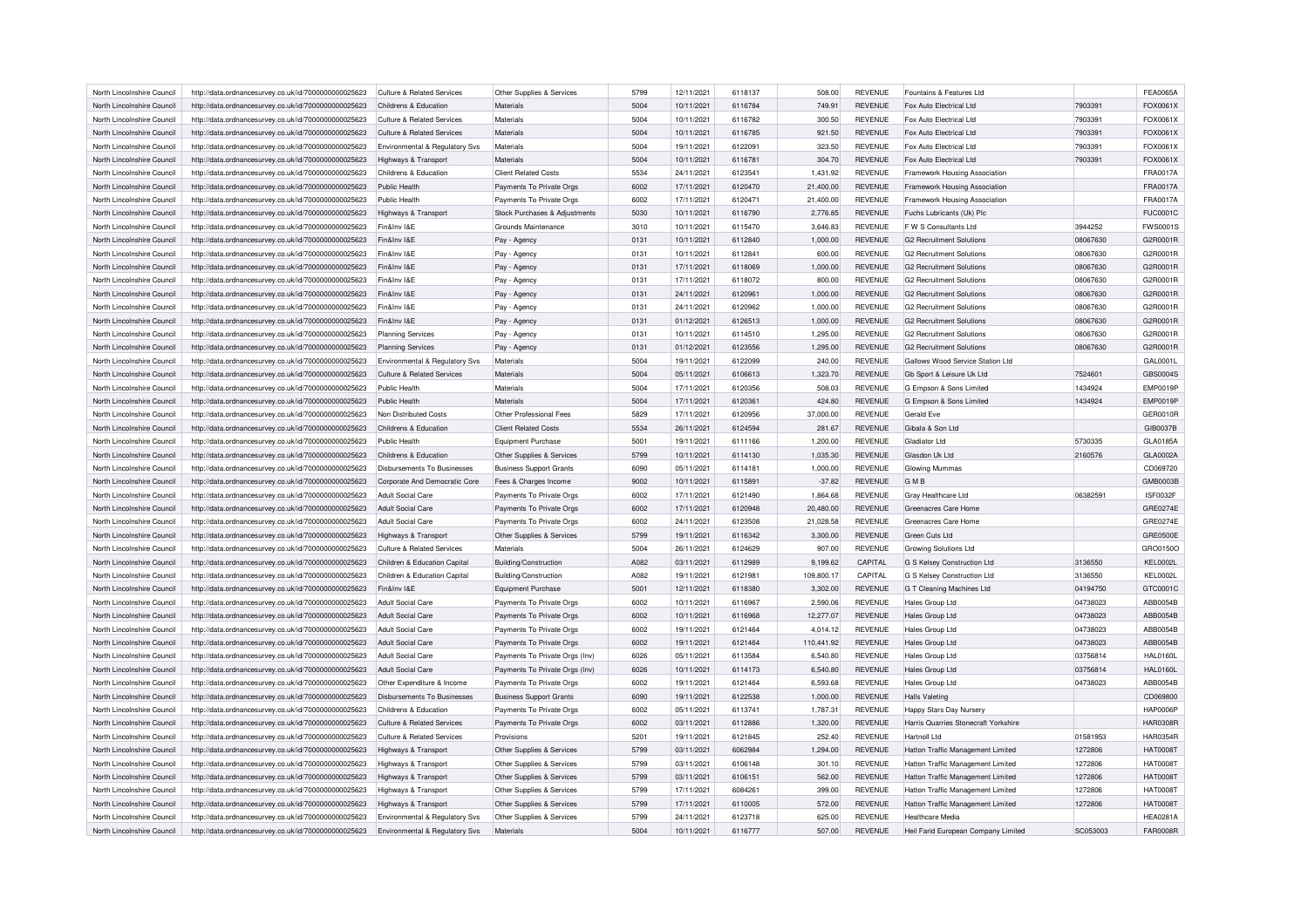| North Lincolnshire Council | http://data.ordnancesurvey.co.uk/id/7000000000025623 | Childrens & Education                 | Other Supplies & Services             | 5799         | 03/11/2021 | 6113043            | 533.52    | <b>REVENUE</b> | He Words Ltd                    | 03464388 | <b>HEW0030W</b> |
|----------------------------|------------------------------------------------------|---------------------------------------|---------------------------------------|--------------|------------|--------------------|-----------|----------------|---------------------------------|----------|-----------------|
| North Lincolnshire Council | http://data.ordnancesurvey.co.uk/id/7000000000025623 | Childrens & Education                 | Other Supplies & Services             | 5799         | 03/11/2021 | 6113048            | 238.03    | <b>REVENUE</b> | He Words Ltd                    | 03464388 | <b>HEW0030W</b> |
| North Lincolnshire Council | http://data.ordnancesurvey.co.uk/id/7000000000025623 | <b>Planning Services</b>              | Other Supplies & Services             | 5799         | 12/11/2021 | 6118528            | 1.200.00  | <b>REVENUE</b> | <b>H&amp;H Equestrian</b>       | 12272162 | HHE0002E        |
| North Lincolnshire Council | http://data.ordnancesurvey.co.uk/id/7000000000025623 | <b>Planning Services</b>              | Other Supplies & Services             | 5799         | 26/11/2021 | 6124677            | 716.39    | <b>REVENUE</b> | <b>H&amp;H</b> Equestrian       | 12272162 | HHE0002E        |
|                            |                                                      |                                       |                                       |              |            |                    | 1,727.14  |                |                                 |          | HHE0002E        |
| North Lincolnshire Council | http://data.ordnancesurvey.co.uk/id/7000000000025623 | <b>Planning Services</b>              | Other Supplies & Services             | 5799<br>6002 | 26/11/2021 | 6124681<br>6121488 |           | <b>REVENUE</b> | <b>H&amp;H Equestrian</b>       | 12272162 |                 |
| North Lincolnshire Council | http://data.ordnancesurvey.co.uk/id/7000000000025623 | Adult Social Care                     | Payments To Private Orgs              |              | 17/11/2021 |                    | 1,382.56  | <b>REVENUE</b> | Hica I td                       |          | <b>ISF0010F</b> |
| North Lincolnshire Council | http://data.ordnancesurvey.co.uk/id/7000000000025623 | Childrens & Education                 | Repair & Maintenance Costs            | 3000         | 19/11/2021 | 6120825            | 3,265.28  | REVENUE        | Hill Builders (Humberside) Ltd  | 1876857  | HIL0003L        |
| North Lincolnshire Council | http://data.ordnancesurvey.co.uk/id/7000000000025623 | Corporate And Democratic Core         | Repair & Maintenance Costs            | 3000         | 19/11/2021 | 6120825            | 58.63     | REVENUE        | Hill Builders (Humberside) Ltd  | 1876857  | <b>HIL0003L</b> |
| North Lincolnshire Council | http://data.ordnancesurvey.co.uk/id/7000000000025623 | Culture, Env, Reg & Planning Cap      | Building/Construction                 | A082         | 17/11/2021 | 6118651            | 18,430.14 | CAPITAL        | Hill Builders (Humberside) Ltd  | 1876857  | HIL0003L        |
| North Lincolnshire Council | http://data.ordnancesurvey.co.uk/id/7000000000025623 | Culture, Env, Reg & Planning Cap      | Building/Construction                 | A082         | 26/11/2021 | 6124646            | 5,994.57  | CAPITAL        | Hill Builders (Humberside) Ltd  | 1876857  | <b>HIL0003L</b> |
| North Lincolnshire Council | http://data.ordnancesurvey.co.uk/id/7000000000025623 | <b>Culture &amp; Related Services</b> | Equipment Maint.& Repair              | 5003         | 19/11/2021 | 6120825            | 76.11     | <b>REVENUE</b> | Hill Builders (Humberside) Ltd  | 1876857  | HIL0003L        |
| North Lincolnshire Council | http://data.ordnancesurvey.co.uk/id/7000000000025623 | <b>Culture &amp; Related Services</b> | Equipment Maint.& Repair              | 5003         | 26/11/2021 | 6124656            | 1,510.15  | <b>REVENUE</b> | Hill Builders (Humberside) Ltd  | 1876857  | <b>HIL0003L</b> |
| North Lincolnshire Council | http://data.ordnancesurvey.co.uk/id/7000000000025623 | <b>Culture &amp; Related Services</b> | Repair & Maintenance Costs            | 3000         | 03/11/2021 | 6111909            | 3,324.17  | <b>REVENUE</b> | Hill Builders (Humberside) Ltd  | 1876857  | HIL0003L        |
| North Lincolnshire Council | http://data.ordnancesurvey.co.uk/id/7000000000025623 | <b>Culture &amp; Related Services</b> | Repair & Maintenance Costs            | 3000         | 19/11/2021 | 6120825            | 8,050.60  | <b>REVENUE</b> | Hill Builders (Humberside) Ltd  | 1876857  | <b>HIL0003L</b> |
| North Lincolnshire Council | http://data.ordnancesurvey.co.uk/id/7000000000025623 | Environmental & Regulatory Svs        | Repair & Maintenance Costs            | 3000         | 17/11/2021 | 6118656            | 40,895.00 | <b>REVENUE</b> | Hill Builders (Humberside) Ltd  | 1876857  | <b>HIL0003L</b> |
| North Lincolnshire Council | http://data.ordnancesurvey.co.uk/id/7000000000025623 | Environmental & Regulatory Svs        | Repair & Maintenance Costs            | 3000         | 19/11/2021 | 6120825            | 2,907.40  | <b>REVENUE</b> | Hill Builders (Humberside) Ltd  | 1876857  | <b>HIL0003L</b> |
| North Lincolnshire Council | http://data.ordnancesurvey.co.uk/id/7000000000025623 | Fin&Inv I&E                           | <b>Benair &amp; Maintenance Costs</b> | 3000         | 19/11/2021 | 6120825            | 3,716.15  | <b>REVENUE</b> | Hill Builders (Humberside) Ltd  | 1876857  | <b>HIL0003L</b> |
| North Lincolnshire Council | http://data.ordnancesurvey.co.uk/id/7000000000025623 | Highways & Transport                  | Repair & Maintenance Costs            | 3000         | 19/11/2021 | 6120825            | 1,403.75  | <b>REVENUE</b> | Hill Builders (Humberside) Ltd  | 1876857  | <b>HIL0003L</b> |
| North Lincolnshire Council | http://data.ordnancesurvey.co.uk/id/7000000000025623 | Highways & Transport                  | Repair & Maintenance Costs            | 3000         | 24/11/2021 | 6123763            | 220.00    | REVENUE        | Hill Builders (Humberside) I td | 1876857  | HIL0003L        |
| North Lincolnshire Council | http://data.ordnancesurvey.co.uk/id/7000000000025623 | Non Distributed Costs                 | Repair & Maintenance Costs            | 3000         | 19/11/2021 | 6120825            | 657.62    | <b>REVENUE</b> | Hill Builders (Humberside) Ltd  | 1876857  | <b>HIL0003L</b> |
|                            |                                                      |                                       |                                       | 5799         |            | 6120960            |           | <b>REVENUE</b> |                                 |          |                 |
| North Lincolnshire Council | http://data.ordnancesurvey.co.uk/id/7000000000025623 | <b>Planning Services</b>              | Other Supplies & Services             |              | 17/11/2021 |                    | 750.00    |                | Hill Builders (Humberside) Ltd  | 1876857  | HIL0003L        |
| North Lincolnshire Council | http://data.ordnancesurvey.co.uk/id/7000000000025623 | <b>Adult Social Care</b>              | Payments To Private Orgs              | 6002         | 17/11/2021 | 6120346            | 1,065.96  | REVENUE        | Holdall Self Storage Ltd        | 9689822  | <b>SCU0218U</b> |
| North Lincolnshire Council | http://data.ordnancesurvey.co.uk/id/7000000000025623 | <b>Adult Social Care</b>              | Repair & Maintenance Costs            | 3000         | 03/11/2021 | 6111913            | 155.41    | <b>REVENUE</b> | <b>Holls Electrical Ltd</b>     | 1421429  | <b>HOL0021L</b> |
| North Lincolnshire Council | http://data.ordnancesurvey.co.uk/id/7000000000025623 | Adult Social Care                     | Repair & Maintenance Costs            | 3000         | 19/11/2021 | 6120828            | 288.80    | <b>REVENUE</b> | <b>Holls Electrical Ltd</b>     | 1421429  | <b>HOL0021L</b> |
| North Lincolnshire Council | http://data.ordnancesurvey.co.uk/id/7000000000025623 | <b>Adult Social Care</b>              | Repair & Maintenance Costs            | 3000         | 19/11/2021 | 6120828            | 58.63     | <b>REVENUE</b> | <b>Holls Electrical Ltd</b>     | 1421429  | <b>HOL0021L</b> |
| North Lincolnshire Council | http://data.ordnancesurvey.co.uk/id/7000000000025623 | Central Services To Public            | Repair & Maintenance Costs            | 3000         | 03/11/2021 | 6111913            | $\Omega$  | <b>REVENUE</b> | <b>Holls Electrical Ltd</b>     | 1421429  | <b>HOL0021L</b> |
| North Lincolnshire Council | http://data.ordnancesurvey.co.uk/id/7000000000025623 | Children & Education Capital          | Building/Construction                 | A082         | 10/11/2021 | 6115864            | 1,480.80  | CAPITAL        | <b>Holls Electrical Ltd</b>     | 1421429  | <b>HOL0021L</b> |
| North Lincolnshire Council | http://data.ordnancesurvey.co.uk/id/7000000000025623 | Childrens & Education                 | Repair & Maintenance Costs            | 3000         | 03/11/2021 | 6111913            | 769.94    | REVENUE        | <b>Holls Electrical Ltd</b>     | 1421429  | <b>HOL0021L</b> |
| North Lincolnshire Council | http://data.ordnancesurvey.co.uk/id/7000000000025623 | Childrens & Education                 | Repair & Maintenance Costs            | 3000         | 03/11/2021 | 6111913            | 103.85    | <b>REVENUE</b> | <b>Holls Electrical Ltd</b>     | 1421429  | <b>HOL0021L</b> |
| North Lincolnshire Council | http://data.ordnancesurvey.co.uk/id/7000000000025623 | Childrens & Education                 | Repair & Maintenance Costs            | 3000         | 19/11/2021 | 6120828            | 554.38    | <b>REVENUE</b> | <b>Holls Electrical Ltd</b>     | 1421429  | <b>HOL0021L</b> |
| North Lincolnshire Council | http://data.ordnancesurvey.co.uk/id/7000000000025623 | Corporate And Democratic Core         | Repair & Maintenance Costs            | 3000         | 03/11/2021 | 6111913            | 183.51    | REVENUE        | <b>Holls Electrical Ltd</b>     | 1421429  | <b>HOL0021L</b> |
| North Lincolnshire Council | http://data.ordnancesurvey.co.uk/id/7000000000025623 | Corporate And Democratic Core         | Repair & Maintenance Costs            | 3000         | 03/11/2021 | 6111916            | $\Omega$  | <b>REVENUE</b> | <b>Holls Electrical Ltd</b>     | 1421429  | <b>HOL0021L</b> |
| North Lincolnshire Council | http://data.ordnancesurvey.co.uk/id/7000000000025623 | Corporate And Democratic Core         | Repair & Maintenance Costs            | 3000         | 19/11/2021 | 6120828            | 1,068.53  | <b>REVENUE</b> | <b>Holls Electrical Ltd</b>     | 1421429  | <b>HOL0021L</b> |
| North Lincolnshire Council | http://data.ordnancesurvey.co.uk/id/7000000000025623 | Culture, Env, Reg & Planning Cap      | <b>Building/Construction</b>          | A082         | 03/11/2021 | 6112958            | 3,307.58  | CAPITAL        | <b>Holls Electrical Ltd</b>     | 1421429  | <b>HOL0021L</b> |
| North Lincolnshire Council | http://data.ordnancesurvey.co.uk/id/7000000000025623 | <b>Culture &amp; Related Services</b> | Repair & Maintenance Costs            | 3000         | 03/11/2021 | 6111913            | 1,106.92  | <b>REVENUE</b> | <b>Holls Electrical Ltd</b>     | 1421429  | <b>HOL0021L</b> |
| North Lincolnshire Council |                                                      |                                       | <b>Benair &amp; Maintenance Costs</b> | 3000         |            | 6120828            |           | <b>REVENUE</b> | <b>Holls Electrical Ltd</b>     |          |                 |
|                            | http://data.ordnancesurvey.co.uk/id/7000000000025623 | <b>Culture &amp; Related Services</b> |                                       |              | 19/11/2021 |                    | 1,290.73  |                |                                 | 1421429  | <b>HOL0021L</b> |
| North Lincolnshire Council | http://data.ordnancesurvey.co.uk/id/7000000000025623 | Environmental & Regulatory Svs        | Repair & Maintenance Costs            | 3000         | 03/11/2021 | 6111913            | 130.06    | REVENUE        | <b>Holls Electrical Ltd</b>     | 1421429  | <b>HOL0021L</b> |
| North Lincolnshire Council | http://data.ordnancesurvey.co.uk/id/7000000000025623 | Environmental & Regulatory Sys        | Repair & Maintenance Costs            | 3000         | 19/11/2021 | 6120828            | 406.84    | <b>REVENUE</b> | <b>Holls Electrical Ltd</b>     | 1421429  | <b>HOL0021L</b> |
| North Lincolnshire Council | http://data.ordnancesurvey.co.uk/id/7000000000025623 | Fin&Inv I&F                           | Repair & Maintenance Costs            | 3000         | 03/11/2021 | 6111916            | 82.56     | REVENUE        | Holls Electrical Ltd            | 1421429  | <b>HOL0021L</b> |
| North Lincolnshire Council | http://data.ordnancesurvey.co.uk/id/7000000000025623 | Fin&Inv I&F                           | Repair & Maintenance Costs            | 3000         | 19/11/2021 | 6120828            | 34.65     | <b>REVENUE</b> | <b>Holls Electrical Ltd</b>     | 1421429  | <b>HOL0021L</b> |
| North Lincolnshire Council | http://data.ordnancesurvey.co.uk/id/7000000000025623 | Highways & Transport                  | Repair & Maintenance Costs            | 3000         | 03/11/2021 | 6111913            | 41.54     | <b>REVENUE</b> | <b>Holls Electrical Ltd</b>     | 1421429  | <b>HOL0021L</b> |
| North Lincolnshire Council | http://data.ordnancesurvey.co.uk/id/7000000000025623 | Highways & Transport                  | Repair & Maintenance Costs            | 3000         | 03/11/2021 | 6111913            | 81.76     | <b>REVENUE</b> | <b>Holls Electrical Ltd</b>     | 1421429  | <b>HOL0021L</b> |
| North Lincolnshire Council | http://data.ordnancesurvey.co.uk/id/7000000000025623 | Highways & Transport                  | Repair & Maintenance Costs            | 3000         | 19/11/2021 | 6120828            | 2,129.02  | REVENUE        | <b>Holls Electrical Ltd</b>     | 1421429  | <b>HOL0021L</b> |
| North Lincolnshire Council | http://data.ordnancesurvey.co.uk/id/7000000000025623 | Non Distributed Costs                 | Repair & Maintenance Costs            | 3000         | 03/11/2021 | 6111913            | 24.94     | <b>REVENUE</b> | Holls Flectrical I td           | 1421429  | <b>HOL0021L</b> |
| North Lincolnshire Council | http://data.ordnancesurvey.co.uk/id/7000000000025623 | <b>Planning Services</b>              | Repair & Maintenance Costs            | 3000         | 03/11/2021 | 6111916            | 133.65    | REVENUE        | <b>Holls Electrical Ltd</b>     | 1421429  | HOL0021L        |
| North Lincolnshire Council | http://data.ordnancesurvey.co.uk/id/7000000000025623 | <b>Planning Services</b>              | Repair & Maintenance Costs            | 3000         | 19/11/2021 | 6120828            | 469.63    | REVENUE        | Holls Flectrical I td           | 1421429  | <b>HOL0021L</b> |
| North Lincolnshire Council | http://data.ordnancesurvey.co.uk/id/7000000000025623 | <b>Culture &amp; Related Services</b> | Provisions                            | 5201         | 10/11/2021 | 6112954            | 270.26    | <b>REVENUE</b> | Honwells I imited               | 01404481 | <b>HOP0104P</b> |
| North Lincolnshire Council | http://data.ordnancesurvey.co.uk/id/7000000000025623 | Culture & Related Services            | Provisions                            | 5201         | 17/11/2021 | 6120491            | 425.61    | <b>REVENUE</b> | <b>Hopwells Limited</b>         | 01404481 | <b>HOP0104P</b> |
| North Lincolnshire Council | http://data.ordnancesurvey.co.uk/id/7000000000025623 | <b>Culture &amp; Related Services</b> | Provisions                            | 5201         | 26/11/2021 | 6121839            | 257.98    | REVENUE        | Honwells I imited               | 01404481 | <b>HOP0104P</b> |
| North Lincolnshire Council | http://data.ordnancesurvey.co.uk/id/7000000000025623 | Fin&Inv I&F                           | Provisions                            | 5201         | 10/11/2021 | 6116507            | 294.04    | <b>REVENUE</b> | Honwells I imited               | 01404481 | <b>HOP0104P</b> |
|                            |                                                      |                                       |                                       |              |            |                    |           |                |                                 |          |                 |
| North Lincolnshire Council | http://data.ordnancesurvey.co.uk/id/7000000000025623 | Fin&Inv I&E                           | Provisions                            | 5201         | 10/11/2021 | 6116590            | 304.43    | REVENUE        | <b>Hopwells Limited</b>         | 01404481 | <b>HOP0104P</b> |
| North Lincolnshire Council | http://data.ordnancesurvey.co.uk/id/7000000000025623 | Fin&Inv I&F                           | Provisions                            | 5201         | 17/11/2021 | 6120592            | 308.03    | <b>REVENUE</b> | <b>Hopwells Limited</b>         | 01404481 | <b>HOP0104P</b> |
| North Lincolnshire Council | http://data.ordnancesurvey.co.uk/id/7000000000025623 | Fin&Inv I&E                           | Provisions                            | 5201         | 17/11/2021 | 6120620            | 373.78    | <b>REVENUE</b> | Honwells I imited               | 01404481 | <b>HOP0104P</b> |
| North Lincolnshire Council | http://data.ordnancesurvey.co.uk/id/7000000000025623 | Fin&Inv I&E                           | Provisions                            | 5201         | 17/11/2021 | 6120639            | 554.27    | <b>REVENUE</b> | <b>Hopwells Limited</b>         | 01404481 | <b>HOP0104P</b> |
| North Lincolnshire Council | http://data.ordnancesurvey.co.uk/id/7000000000025623 | Fin&Inv I&F                           | Provisions                            | 5201         | 17/11/2021 | 6120646            | 282.07    | REVENUE        | Honwells Limited                | 01404481 | <b>HOP0104P</b> |
| North Lincolnshire Council | http://data.ordnancesurvey.co.uk/id/7000000000025623 | Fin&Inv I&E                           | Provisions                            | 5201         | 17/11/2021 | 6120696            | $-282.07$ | <b>REVENUE</b> | Honwells I imited               | 01404481 | <b>HOP0104P</b> |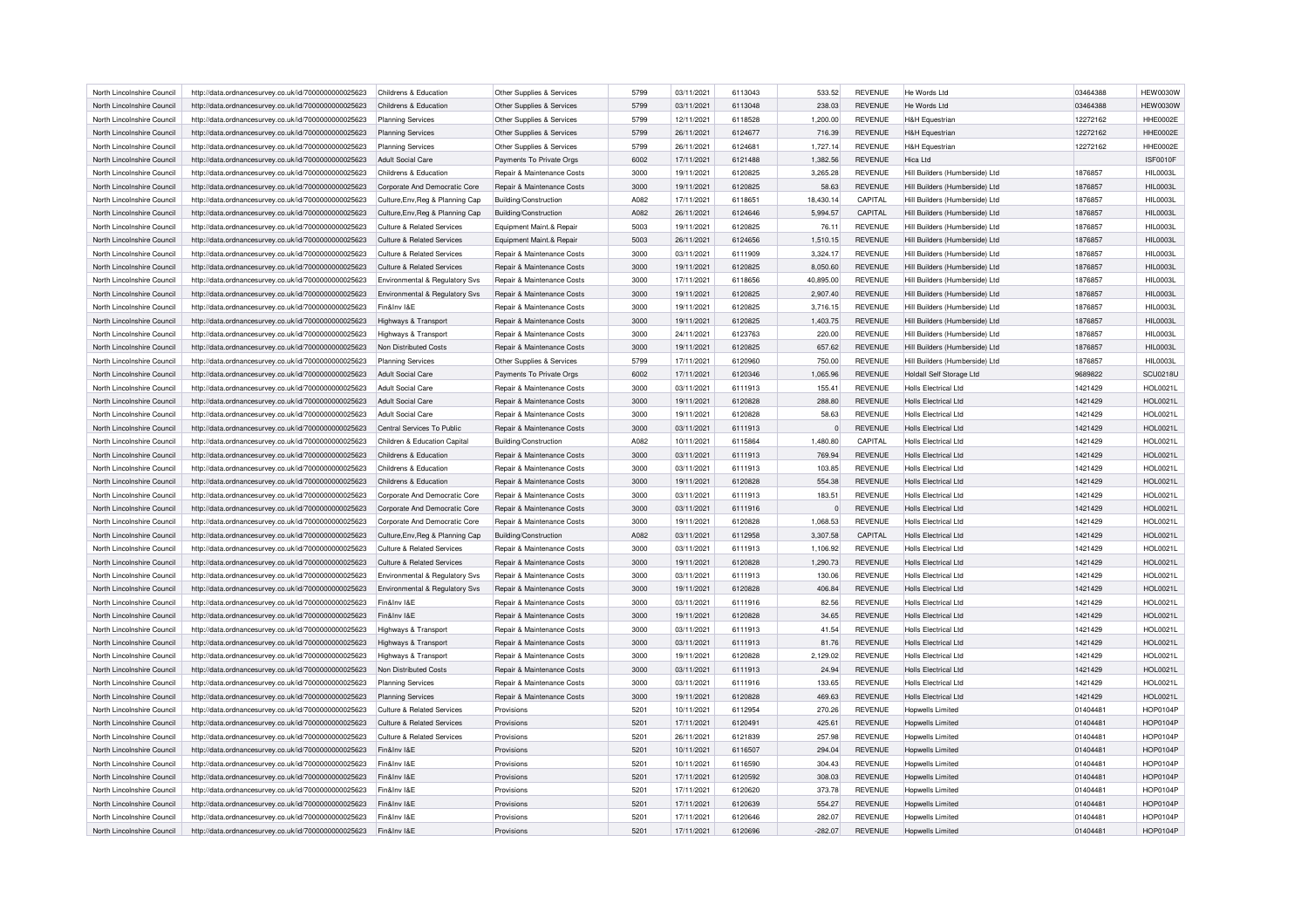| North Lincolnshire Council                               | http://data.ordnancesurvey.co.uk/id/7000000000025623 | Fin&Inv I&E                           | Provisions                     | 5201 | 26/11/2021 | 6124117 | 279.48    | <b>REVENUE</b> | <b>Hopwells Limited</b>                   | 01404481           | <b>HOP0104P</b> |
|----------------------------------------------------------|------------------------------------------------------|---------------------------------------|--------------------------------|------|------------|---------|-----------|----------------|-------------------------------------------|--------------------|-----------------|
| North Lincolnshire Council                               | http://data.ordnancesurvey.co.uk/id/7000000000025623 | Fin&Inv I&E                           | Provisions                     | 5201 | 26/11/2021 | 6124131 | 251.33    | <b>REVENUE</b> | <b>Hopwells Limited</b>                   | 01404481           | <b>HOP0104P</b> |
| North Lincolnshire Council                               | http://data.ordnancesurvey.co.uk/id/7000000000025623 | Fin&Inv I&E                           | Provisions                     | 5201 | 26/11/2021 | 6124164 | 349.68    | <b>REVENUE</b> | <b>Hopwells Limited</b>                   | 01404481           | <b>HOP0104P</b> |
| North Lincolnshire Council                               | http://data.ordnancesurvey.co.uk/id/7000000000025623 | Fin&Inv I&E                           | Provisions                     | 5201 | 26/11/2021 | 6124167 | 471.27    | <b>REVENUE</b> | <b>Hopwells Limited</b>                   | 01404481           | <b>HOP0104F</b> |
| North Lincolnshire Council                               | http://data.ordnancesurvey.co.uk/id/7000000000025623 | Fin&Inv I&E                           | Provisions                     | 5201 | 26/11/2021 | 6124180 | 317.10    | <b>REVENUE</b> | <b>Hopwells Limited</b>                   | 01404481           | <b>HOP0104P</b> |
| North Lincolnshire Council                               | http://data.ordnancesurvey.co.uk/id/7000000000025623 | Fin&Inv I&E                           | Provisions                     | 5201 | 26/11/2021 | 6124191 | 321.25    | <b>REVENUE</b> | <b>Hopwells Limited</b>                   | 01404481           | <b>HOP0104P</b> |
| North Lincolnshire Council                               | http://data.ordnancesurvey.co.uk/id/7000000000025623 | Childrens & Education                 | Home To School Transport       | 4201 | 12/11/2021 | 6118358 | 12,368.00 | <b>REVENUE</b> | Hornsby Travel Services Ltd               | 01490232           | <b>HOR0122R</b> |
| North Lincolnshire Council                               | http://data.ordnancesurvey.co.uk/id/7000000000025623 | Highways & Transport                  | <b>Concessionary Fares</b>     | 6010 | 17/11/2021 | 6121010 | 33,167.00 | <b>REVENUE</b> | Hornsby Travel Services Ltd               | 01490232           | <b>HOR0122F</b> |
| North Lincolnshire Council                               | http://data.ordnancesurvey.co.uk/id/7000000000025623 | Highways & Transport                  | Passenger Transport            | 6011 | 10/11/2021 | 6116356 | 16.189.02 | <b>REVENUE</b> | Hornsby Travel Services Ltd               | 01490232           | <b>HOR0122R</b> |
| North Lincolnshire Council                               | http://data.ordnancesurvey.co.uk/id/7000000000025623 | Culture & Related Services            | Equipment Hire/Rent            | 5002 | 01/12/2021 | 6125354 | 1,300.00  | <b>REVENUE</b> | House Of Images                           |                    | <b>HOU0016L</b> |
| North Lincolnshire Council                               | http://data.ordnancesurvey.co.uk/id/7000000000025623 | <b>Adult Social Care</b>              | Payments To Private Orgs       | 6002 | 17/11/2021 | 6121489 | 5,732.16  | <b>REVENUE</b> | Housing & Support Solutions Ltd           | 04383479           | <b>ISF0014F</b> |
| North Lincolnshire Council                               | http://data.ordnancesurvey.co.uk/id/7000000000025623 | <b>Adult Social Care</b>              | Payments To Private Orgs       | 6002 | 19/11/2021 | 6121486 | 24.359.08 | <b>REVENUE</b> | Housing & Support Solutions Ltd           | 04383479           | <b>HOU0264U</b> |
| North Lincolnshire Council                               |                                                      | <b>Adult Social Care</b>              |                                | 6002 | 19/11/2021 | 6121486 |           | <b>REVENUE</b> |                                           | 04383479           | <b>HOU0264L</b> |
|                                                          | http://data.ordnancesurvey.co.uk/id/7000000000025623 |                                       | Payments To Private Orgs       |      |            |         | 8,949.84  |                | Housing & Support Solutions Ltd           |                    |                 |
| North Lincolnshire Council                               | http://data.ordnancesurvey.co.uk/id/7000000000025623 | Disbursements To Businesses           | <b>Business Support Grants</b> | 6090 | 12/11/2021 | 6118535 | 1,000.00  | <b>REVENUE</b> | <b>Habody</b>                             |                    | CD069770        |
| North Lincolnshire Council                               | http://data.ordnancesurvey.co.uk/id/7000000000025623 | Corporate And Democratic Core         | Licenses, Subs & Memberships   | 5510 | 03/11/2021 | 6113072 | 600.00    | <b>REVENUE</b> | Hull & Humber Chamber Of Commerce         |                    | <b>HUL0023L</b> |
| North Lincolnshire Council                               | http://data.ordnancesurvey.co.uk/id/7000000000025623 | Highways & Transport                  | Equipment Purchase             | 5001 | 03/11/2021 | 6098410 | 235.72    | <b>REVENUE</b> | Humber Merchants Ltd                      | 1045179            | <b>HUM0003M</b> |
| North Lincolnshire Council                               | http://data.ordnancesurvey.co.uk/id/7000000000025623 | Highways & Transport                  | Materials                      | 5004 | 03/11/2021 | 6098314 | 338.58    | <b>REVENUE</b> | Humber Merchants Ltd                      | 1045179            | <b>HUM0003M</b> |
| North Lincolnshire Council                               | http://data.ordnancesurvey.co.uk/id/7000000000025623 | Public Health                         | Materials                      | 5004 | 10/12/2021 | 6125356 | 373.14    | <b>REVENUE</b> | Humber Merchants Ltd                      | 1045179            | <b>HUM0003M</b> |
| North Lincolnshire Council                               | http://data.ordnancesurvey.co.uk/id/7000000000025623 | Highways & Transport                  | Equipment Hire/Rent            | 5002 | 24/11/2021 | 6097392 | 660.00    | <b>REVENUE</b> | Humberside Aid Plant Hire Ltd             | 1207398            | <b>HUM0020M</b> |
| North Lincolnshire Council                               | http://data.ordnancesurvey.co.uk/id/7000000000025623 | Highways & Transport                  | Equipment Hire/Rent            | 5002 | 24/11/2021 | 6098632 | 220.00    | <b>REVENUE</b> | Humberside Aid Plant Hire Ltd             | 1207398            | <b>HUM0020M</b> |
| North Lincolnshire Council                               | http://data.ordnancesurvey.co.uk/id/7000000000025623 | Highways & Transport                  | Equipment Hire/Rent            | 5002 | 24/11/2021 | 6098646 | 220.00    | <b>REVENUE</b> | Humberside Aid Plant Hire I td            | 1207398            | <b>HUM0020M</b> |
| North Lincolnshire Council                               | http://data.ordnancesurvey.co.uk/id/7000000000025623 | Highways & Transport                  | Equipment Hire/Rent            | 5002 | 24/11/2021 | 6098686 | 286.00    | <b>REVENUE</b> | Humberside Aid Plant Hire Ltd             | 1207398            | <b>HUM0020M</b> |
| North Lincolnshire Council                               | http://data.ordnancesurvey.co.uk/id/7000000000025623 | Highways & Transport                  | Equipment Hire/Rent            | 5002 | 24/11/2021 | 6098689 | 1,144.00  | <b>REVENUE</b> | Humberside Aid Plant Hire Ltd             | 1207398            | <b>HUM0020M</b> |
| North Lincolnshire Council                               | http://data.ordnancesurvey.co.uk/id/7000000000025623 | Highways & Transport                  | Equipment Hire/Rent            | 5002 | 24/11/2021 | 6098708 | 220.00    | <b>REVENUE</b> | Humberside Aid Plant Hire Ltd             | 1207398            | <b>HUM0020M</b> |
| North Lincolnshire Council                               | http://data.ordnancesurvey.co.uk/id/7000000000025623 | Childrens & Education                 | Repair & Maintenance Costs     | 3000 | 19/11/2021 | 6120829 | 391.70    | <b>REVENUE</b> | lag Developments Ltd                      | 05073636           | IGA0021A        |
| North Lincolnshire Council                               | http://data.ordnancesurvey.co.uk/id/7000000000025623 | <b>Culture &amp; Related Services</b> | Repair & Maintenance Costs     | 3000 | 12/11/2021 | 6118118 | 267.90    | <b>REVENUE</b> | lag Developments Ltd                      | 05073636           | IGA0021A        |
| North Lincolnshire Council                               | http://data.ordnancesurvey.co.uk/id/7000000000025623 | <b>Culture &amp; Related Services</b> | Repair & Maintenance Costs     | 3000 | 19/11/2021 | 6120829 | 2,477.66  | <b>REVENUE</b> | lag Developments Ltd                      | 05073636           | IGA0021A        |
| North Lincolnshire Council                               | http://data.ordnancesurvey.co.uk/id/7000000000025623 | Fin&Inv I&E                           | Repair & Maintenance Costs     | 3000 | 17/11/2021 | 6120853 | 309.80    | <b>REVENUE</b> | lag Developments Ltd                      | 05073636           | IGA0021A        |
| North Lincolnshire Council                               | http://data.ordnancesurvey.co.uk/id/7000000000025623 | <b>Housing Services</b>               | <b>Client Related Costs</b>    | 5534 | 17/11/2021 | 6120852 | 243.25    | <b>REVENUE</b> | lag Developments Ltd                      | 05073636           | IGA0021A        |
| North Lincolnshire Council                               | http://data.ordnancesurvey.co.uk/id/7000000000025623 | Environmental & Regulatory Svs        | Other Supplies & Services      | 5799 | 17/11/2021 | 6120469 | 595.00    | <b>REVENUE</b> | Iccm                                      |                    | <b>IBC0004C</b> |
| North Lincolnshire Council                               | http://data.ordnancesurvey.co.uk/id/7000000000025623 | Childrens & Education                 | It Software-Maintenance        | 5053 | 10/11/2021 | 6114077 | 36,000.00 | <b>REVENUE</b> | Idox Group                                |                    | IDO0002O        |
| North Lincolnshire Council                               | http://data.ordnancesurvey.co.uk/id/7000000000025623 | Highways & Transport                  | Equipment Maint.& Repair       | 5003 | 01/12/2021 | 6113000 | 288.21    | <b>REVENUE</b> | Idro-Power Cleaning Equipment             |                    | <b>IDR0001R</b> |
| North Lincolnshire Council                               | http://data.ordnancesurvey.co.uk/id/7000000000025623 | Public Health                         | Other Supplies & Services      | 5799 | 10/11/2021 | 6114515 | 220.00    | <b>REVENUE</b> | Igpp Limited                              | 12867820           | <b>IGP0037P</b> |
| North Lincolnshire Council                               | http://data.ordnancesurvey.co.uk/id/7000000000025623 | Highways & Transport                  | Other Supplies & Services      | 5799 | 05/11/2021 | 6102143 | 2,000.00  | <b>REVENUE</b> | I G Watson Plant                          | 10797213           | IGW0001W        |
| North Lincolnshire Council                               | http://data.ordnancesurvey.co.uk/id/7000000000025623 | Highways & Transport                  | Other Supplies & Services      | 5799 | 26/11/2021 | 6111169 | 500.00    | REVENUE        | I G Watson Plant                          | 10797213           | IGW0001W        |
| North Lincolnshire Council                               | http://data.ordnancesurvey.co.uk/id/7000000000025623 | Childrens & Education                 | Payments To Private Orgs       | 6002 | 05/11/2021 | 6113744 | 748.44    | <b>REVENUE</b> | I Learn Education Crowle                  |                    | <b>ILE0012E</b> |
| North Lincolnshire Council                               | http://data.ordnancesurvey.co.uk/id/7000000000025623 | <b>Culture &amp; Related Services</b> | Materials                      | 5004 | 19/11/2021 | 6122101 | 233.77    | <b>REVENUE</b> | Imperial Commercials Ltd                  | 653665             | LEX0001X        |
| North Lincolnshire Council                               | http://data.ordnancesurvey.co.uk/id/7000000000025623 | Environmental & Regulatory Svs        | Materials                      | 5004 | 10/11/2021 | 6116799 | 395.73    | <b>REVENUE</b> | Imperial Commercials Ltd                  | 653665             | LEX0001X        |
| North Lincolnshire Council                               | http://data.ordnancesurvey.co.uk/id/7000000000025623 | Environmental & Regulatory Svs        | Materials                      | 5004 | 10/11/2021 | 6116801 | 3,255.73  | <b>REVENUE</b> | Imperial Commercials Ltd                  | 653665             | LEX0001X        |
| North Lincolnshire Council                               | http://data.ordnancesurvey.co.uk/id/7000000000025623 | <b>Highways &amp; Transport</b>       | <b>Vehicle Repairs</b>         | 4004 | 10/11/2021 | 6116800 | 445.95    | REVENUE        | Imperial Commercials Ltd                  | 653665             | LEX0001X        |
| North Lincolnshire Council                               | http://data.ordnancesurvey.co.uk/id/7000000000025623 |                                       |                                | 5799 | 05/11/2021 | 6113614 | 2,307.95  | <b>REVENUE</b> |                                           | 3675577            | <b>IDE0010E</b> |
| North Lincolnshire Council                               |                                                      | Planning Services                     | Other Supplies & Services      | 5030 | 03/11/2021 | 6098266 | 432.32    | <b>REVENUE</b> | Improvement And Development Agency (Idea) |                    | <b>INS0024S</b> |
|                                                          | http://data.ordnancesurvey.co.uk/id/7000000000025623 | Highways & Transport                  | Stock Purchases & Adjustments  | 5030 | 26/11/2021 | 611002  | 1,051.68  | <b>REVENUE</b> | Instarmac Group Plc                       | 1324925<br>1324925 | <b>INS0024S</b> |
| North Lincolnshire Council<br>North Lincolnshire Council | http://data.ordnancesurvey.co.uk/id/7000000000025623 | <b>Highways &amp; Transport</b>       | Stock Purchases & Adjustments  | 6010 |            | 6121012 | 5.000.00  | <b>REVENUE</b> | Instarmac Group Plc<br>Isle Coaches       |                    |                 |
|                                                          | http://data.ordnancesurvey.co.uk/id/7000000000025623 | Highways & Transport                  | <b>Concessionary Fares</b>     |      | 17/11/2021 |         |           |                |                                           |                    | COA0039A        |
| North Lincolnshire Council                               | http://data.ordnancesurvey.co.uk/id/7000000000025623 | Highways & Transport                  | Passenger Transport            | 6011 | 17/11/2021 | 6120475 | 2,677.07  | <b>REVENUE</b> | <b>Isle Coaches</b>                       |                    | COA0039A        |
| North Lincolnshire Council                               | http://data.ordnancesurvey.co.uk/id/7000000000025623 | Childrens & Education                 | Flectricity                    | 3102 | 10/11/2021 | 6115803 | 261.61    | REVENUE        | <b>Isle Education Trust</b>               | 07814150           | <b>ISL0029L</b> |
| North Lincolnshire Council                               | http://data.ordnancesurvey.co.uk/id/7000000000025623 | Childrens & Education                 | Payments To Private Orgs       | 6002 | 10/11/2021 | 6112935 | 300.00    | <b>REVENUE</b> | <b>Isle Education Trust</b>               | 07814150           | <b>ISL0029L</b> |
| North Lincolnshire Council                               | http://data.ordnancesurvey.co.uk/id/7000000000025623 | Childrens & Education                 | Payments To Private Orgs       | 6002 | 10/11/2021 | 6114709 | 1,092.79  | <b>REVENUE</b> | <b>Isle Education Trust</b>               | 07814150           | <b>ISL0029L</b> |
| North Lincolnshire Council                               | http://data.ordnancesurvey.co.uk/id/7000000000025623 | <b>Culture &amp; Related Services</b> | Equipment Maint.& Repair       | 5003 | 10/11/2021 | 6114720 | 993.92    | REVENUE        | Isle Education Trust Enterprises Limited  | 07814150           | <b>ISL0101L</b> |
| North Lincolnshire Council                               | http://data.ordnancesurvey.co.uk/id/7000000000025623 | Highways & Transport                  | Clothing, Uniforms & Laundry   | 5301 | 19/11/2021 | 6122100 | 453.00    | <b>REVENUE</b> | Jacksons Workwear Rental Ltd              | 193856             | <b>JAC0171C</b> |
| North Lincolnshire Council                               | http://data.ordnancesurvey.co.uk/id/7000000000025623 | Highways & Transport                  | Other Professional Fees        | 5829 | 10/11/2021 | 6115697 | 6,980.00  | <b>REVENUE</b> | Jacobs Uk Limited                         |                    | <b>JAC0337C</b> |
| North Lincolnshire Council                               | http://data.ordnancesurvey.co.uk/id/7000000000025623 | Highways & Transport                  | Passenger Transport            | 6011 | 10/11/2021 | 6115697 | $\Omega$  | <b>REVENUE</b> | Jacobs Uk Limited                         |                    | <b>JAC0337C</b> |
| North Lincolnshire Council                               | http://data.ordnancesurvey.co.uk/id/7000000000025623 | Culture & Related Services            | Materials                      | 5004 | 24/11/2021 | 6120490 | 680.40    | <b>REVENUE</b> | James Coles & Sons (Nurseries) Ltd        | 01330804           | <b>JAM0008M</b> |
| North Lincolnshire Council                               | http://data.ordnancesurvey.co.uk/id/7000000000025623 | Culture & Related Services            | Other Incidental Travel Costs  | 4311 | 01/12/2021 | 6124920 | 1,300.00  | <b>REVENUE</b> | Jayhawk Ltd                               |                    | JAY0163Y        |
| North Lincolnshire Council                               | http://data.ordnancesurvey.co.uk/id/7000000000025623 | Environmental & Regulatory Svs        | Payments To Private Orgs       | 6002 | 19/11/2021 | 6121103 | 5.759.22  | <b>REVENUE</b> | <b>J&amp;B Bio Limited</b>                | 09040234           | <b>BIO0030O</b> |
| North Lincolnshire Council                               | http://data.ordnancesurvey.co.uk/id/7000000000025623 | Highways & Transport                  | Leasing Charges - Controllable | 5798 | 10/11/2021 | 6116793 | 217.95    | <b>REVENUE</b> | Jch Finance I td                          | 972265             | <b>JCB0003B</b> |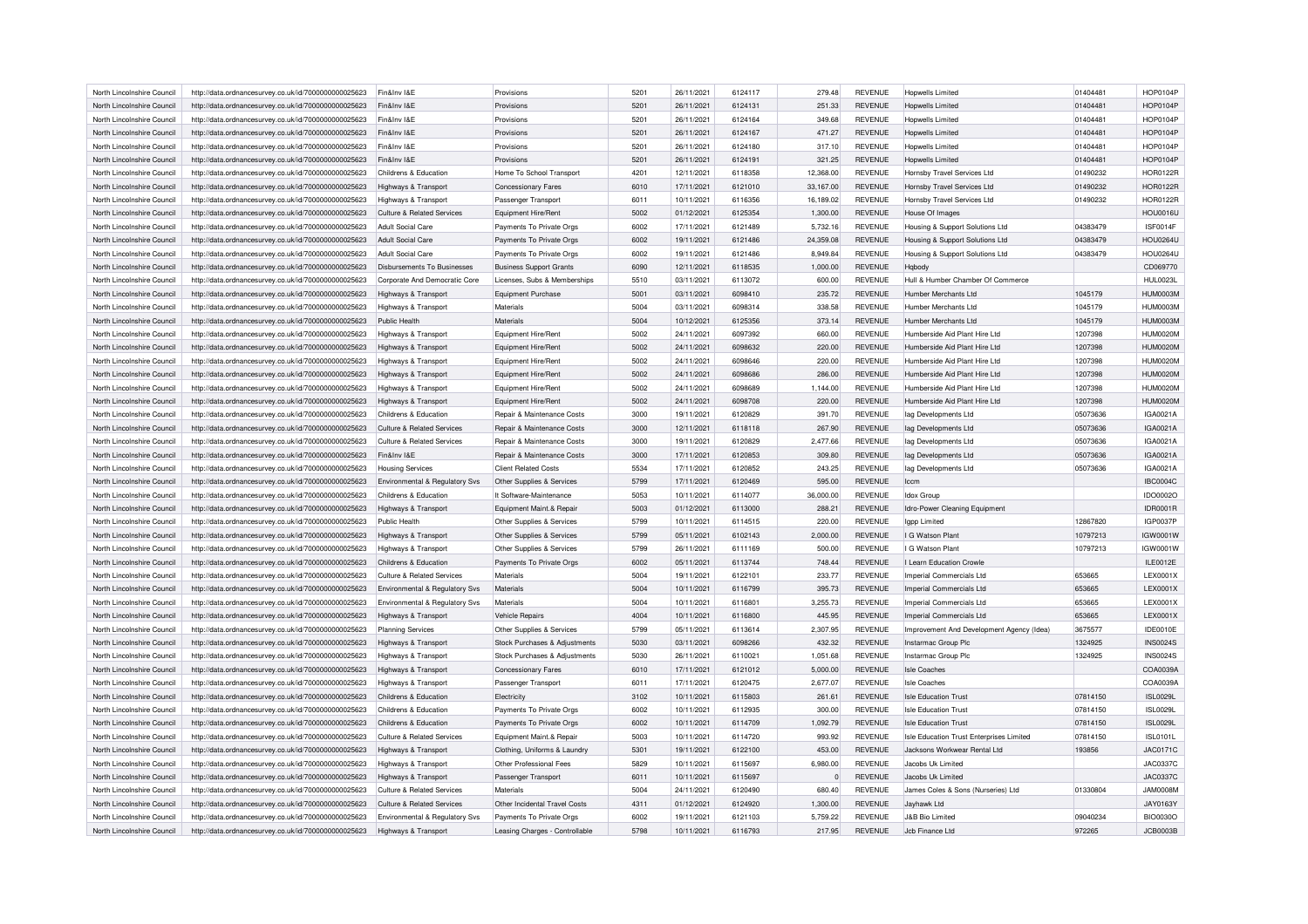| North Lincolnshire Council | http://data.ordnancesurvey.co.uk/id/7000000000025623 | Highways & Transport                  | Leasing Charges - Controllable | 5798 | 10/11/2021 | 6116794 | 820.74    | <b>REVENUE</b> | Jcb Finance Ltd                     | 972265   | <b>JCB0003B</b> |
|----------------------------|------------------------------------------------------|---------------------------------------|--------------------------------|------|------------|---------|-----------|----------------|-------------------------------------|----------|-----------------|
| North Lincolnshire Council | http://data.ordnancesurvey.co.uk/id/7000000000025623 | Highways & Transport                  | Leasing Charges - Controllable | 5798 | 10/11/2021 | 6116795 | 217.95    | <b>REVENUE</b> | Jcb Finance Ltd                     | 972265   | <b>JCB0003B</b> |
| North Lincolnshire Council | http://data.ordnancesurvey.co.uk/id/7000000000025623 | Highways & Transport                  | Leasing Charges - Controllable | 5798 | 10/11/2021 | 6116796 | 1.990.09  | <b>REVENUE</b> | Jcb Finance Ltd                     | 972265   | <b>JCB0003B</b> |
| North Lincolnshire Council | http://data.ordnancesurvey.co.uk/id/7000000000025623 | Highways & Transport                  | Leasing Charges - Controllable | 5798 | 10/11/2021 | 6116797 | 240.96    | <b>REVENUE</b> | Jcb Finance Ltd                     | 972265   | <b>JCB0003B</b> |
| North Lincolnshire Council | http://data.ordnancesurvey.co.uk/id/7000000000025623 | Highways & Transport                  | Leasing Charges - Controllable | 5798 | 10/11/2021 | 6116798 | 284.69    | <b>REVENUE</b> | Jcb Finance Ltd                     | 972265   | <b>JCB0003B</b> |
| North Lincolnshire Council | http://data.ordnancesurvey.co.uk/id/7000000000025623 | Fin&Inv I&E                           | Repair & Maintenance Costs     | 3000 | 12/11/2021 | 6115484 | 2.589.96  | <b>REVENUE</b> | J E Vickers & Sons                  |          | <b>VIC0036C</b> |
| North Lincolnshire Council | http://data.ordnancesurvey.co.uk/id/7000000000025623 | Highways & Transport                  | Other Supplies & Services      | 5799 | 03/11/2021 | 6095725 | 695.41    | <b>REVENUE</b> | J Mccann & Co Ltd                   | 08326109 | <b>JMC0004C</b> |
| North Lincolnshire Council | http://data.ordnancesurvey.co.uk/id/7000000000025623 | Highways & Transport                  | Other Supplies & Services      | 5799 | 24/11/2021 | 6109577 | 715.39    | <b>REVENUE</b> | J Mccann & Co Ltd                   | 08326109 | <b>JMC0004C</b> |
| North Lincolnshire Council | http://data.ordnancesurvey.co.uk/id/7000000000025623 | <b>Highways &amp; Transport</b>       | Other Supplies & Services      | 5799 | 01/12/2021 | 6115684 | 1.593.67  | <b>REVENUE</b> | J Mccann & Co Ltd                   | 08326109 | <b>JMC0004C</b> |
| North Lincolnshire Council | http://data.ordnancesurvey.co.uk/id/7000000000025623 | Adult Social Care                     | Payments To Private Orgs       | 6002 | 17/11/2021 | 612149  | 24,687.80 | <b>REVENUE</b> | Jme Care Ltd                        | 07516089 | <b>ISF0035F</b> |
| North Lincolnshire Council | http://data.ordnancesurvey.co.uk/id/7000000000025623 | <b>Culture &amp; Related Services</b> | Books (Libraries+Schools Only) | 5005 | 12/11/2021 | 6118097 | 250.00    | <b>REVENUE</b> | John Albert Staff                   |          | <b>STA0496A</b> |
| North Lincolnshire Council | http://data.ordnancesurvey.co.uk/id/7000000000025623 | <b>Culture &amp; Related Services</b> | Equipment Purchase             | 5001 | 19/11/2021 | 6113944 | 744.40    | <b>REVENUE</b> | John Espin Signs Ltd                | 05305298 | <b>ESP0003P</b> |
| North Lincolnshire Council | http://data.ordnancesurvey.co.uk/id/7000000000025623 | Childrens & Education                 | Consultancy                    | 5830 | 19/11/2021 | 6120476 | 1,200.00  | <b>REVENUE</b> | John Fitzgerald                     |          | FIT0130T        |
| North Lincolnshire Council | http://data.ordnancesurvey.co.uk/id/7000000000025623 | Non Distributed Costs                 | Other Professional Fees        | 5829 | 12/11/2021 | 6116376 | 9,187.50  | <b>REVENUE</b> | John H Pickup & Co                  |          | PIC0165C        |
| North Lincolnshire Council |                                                      | <b>Planning Services</b>              |                                | 5799 | 17/11/2021 | 6120296 | 941.16    | <b>REVENUE</b> |                                     |          | <b>JOH0003H</b> |
|                            | http://data.ordnancesurvey.co.uk/id/7000000000025623 |                                       | Other Supplies & Services      |      |            |         |           |                | John Leggott College                |          |                 |
| North Lincolnshire Council | http://data.ordnancesurvey.co.uk/id/7000000000025623 | Childrens & Education                 | <b>Client Related Costs</b>    | 5534 | 05/11/2021 | 6113605 | 566.67    | <b>REVENUE</b> | Johns Electrical Ltd                | 03464388 | JOH0126H        |
| North Lincolnshire Council | http://data.ordnancesurvey.co.uk/id/7000000000025623 | Childrens & Education                 | <b>Client Related Costs</b>    | 5534 | 10/11/2021 | 6115894 | 233.33    | REVENUE        | Johns Electrical Ltd                | 03464388 | JOH0126H        |
| North Lincolnshire Council | http://data.ordnancesurvey.co.uk/id/7000000000025623 | Childrens & Education                 | <b>Client Related Costs</b>    | 5534 | 10/11/2021 | 6116322 | 391.67    | <b>REVENUE</b> | Johns Electrical Ltd                | 03464388 | JOH0126H        |
| North Lincolnshire Council | http://data.ordnancesurvey.co.uk/id/7000000000025623 | Childrens & Education                 | <b>Client Related Costs</b>    | 5534 | 10/11/2021 | 6116327 | 275.00    | <b>REVENUE</b> | Johns Electrical Ltd                | 03464388 | JOH0126H        |
| North Lincolnshire Council | http://data.ordnancesurvey.co.uk/id/7000000000025623 | Childrens & Education                 | <b>Client Related Costs</b>    | 5534 | 17/11/2021 | 6120959 | 241.67    | <b>REVENUE</b> | Johns Electrical Ltd                | 03464388 | JOH0126H        |
| North Lincolnshire Council | http://data.ordnancesurvey.co.uk/id/7000000000025623 | Childrens & Education                 | Client Related Costs           | 5534 | 19/11/2021 | 6121896 | 325.00    | <b>REVENUE</b> | Johns Electrical Ltd                | 03464388 | JOH0126H        |
| North Lincolnshire Council | http://data.ordnancesurvey.co.uk/id/7000000000025623 | Childrens & Education                 | <b>Client Related Costs</b>    | 5534 | 19/11/2021 | 6121956 | 491.67    | <b>REVENUE</b> | Johns Electrical Ltd                | 03464388 | JOH0126H        |
| North Lincolnshire Council | http://data.ordnancesurvey.co.uk/id/7000000000025623 | Childrens & Education                 | <b>Client Related Costs</b>    | 5534 | 26/11/2021 | 6124885 | 566.67    | <b>REVENUE</b> | Johns Electrical Ltd                | 03464388 | JOH0126H        |
| North Lincolnshire Council | http://data.ordnancesurvey.co.uk/id/7000000000025623 | Childrens & Education                 | Home To School Transport       | 4201 | 10/11/2021 | 6114131 | 4,400.00  | <b>REVENUE</b> | Johnson Coaches                     |          | JOH0153H        |
| North Lincolnshire Council | http://data.ordnancesurvey.co.uk/id/7000000000025623 | <b>Disbursements To Businesses</b>    | <b>Business Support Grants</b> | 6090 | 12/11/2021 | 6118534 | 1,000.00  | <b>REVENUE</b> | Jooles Clarke Aesthetics            |          | CD069760        |
| North Lincolnshire Council | http://data.ordnancesurvey.co.uk/id/7000000000025623 | <b>Culture &amp; Related Services</b> | Other Supplies & Services      | 5799 | 03/11/2021 | 6112971 | 525.00    | <b>REVENUE</b> | Josie Deno                          |          | <b>JOS0003S</b> |
| North Lincolnshire Council | http://data.ordnancesurvey.co.uk/id/7000000000025623 | Culture & Related Services            | Equipment Purchase             | 5001 | 03/11/2021 | 6111947 | 869.93    | <b>REVENUE</b> | LIP Lennard Ltd                     | 00750393 | <b>LEN0001N</b> |
| North Lincolnshire Council | http://data.ordnancesurvey.co.uk/id/7000000000025623 | <b>Culture &amp; Related Services</b> | Equipment Purchase             | 5001 | 05/11/2021 | 6111937 | 307.80    | <b>REVENUE</b> | J P Lennard Ltd                     | 00750393 | <b>LEN0001N</b> |
| North Lincolnshire Council | http://data.ordnancesurvey.co.uk/id/7000000000025623 | <b>Culture &amp; Related Services</b> | <b>Equipment Purchase</b>      | 5001 | 24/11/2021 | 6123477 | 737.44    | <b>REVENUE</b> | J P Lennard Ltd                     | 00750393 | <b>LEN0001N</b> |
| North Lincolnshire Council | http://data.ordnancesurvey.co.uk/id/7000000000025623 | Culture & Related Services            | Other Supplies & Services      | 5799 | 24/11/2021 | 6123509 | 338.00    | <b>REVENUE</b> | Judith Johnson                      |          | JOH0213H        |
| North Lincolnshire Council | http://data.ordnancesurvey.co.uk/id/7000000000025623 | <b>Culture &amp; Related Services</b> | Exhibitions/Events             | 5709 | 10/11/2021 | 6112874 | 500.00    | <b>REVENUE</b> | Julian Lister                       |          | <b>LIS0163S</b> |
| North Lincolnshire Council | http://data.ordnancesurvey.co.uk/id/7000000000025623 | Childrens & Education                 | Payments To Private Orgs       | 6002 | 10/11/2021 | 6115565 | 1,061.55  | <b>REVENUE</b> | <b>Just Teachers</b>                | 05355195 | <b>JUS0099S</b> |
| North Lincolnshire Council | http://data.ordnancesurvey.co.uk/id/7000000000025623 | Fin&Inv I&F                           | Provisions                     | 5201 | 26/11/2021 | 6124225 | 255.29    | <b>REVENUE</b> | J W Young (Butcher) Ltd             | 01348637 | JWY0001Y        |
| North Lincolnshire Council | http://data.ordnancesurvey.co.uk/id/7000000000025623 | Highways & Transport                  | Other Supplies & Services      | 5799 | 03/11/2021 | 6099308 | 1,875.00  | <b>REVENUE</b> | Kainos Software                     |          | KAI0021I        |
| North Lincolnshire Council | http://data.ordnancesurvey.co.uk/id/7000000000025623 | Childrens & Education                 | Other Professional Fees        | 5829 | 01/12/2021 | 6126537 | 579.15    | <b>REVENUE</b> | Karen Bee                           |          | <b>BEE0016E</b> |
| North Lincolnshire Council | http://data.ordnancesurvey.co.uk/id/7000000000025623 | Culture & Related Services            | Other Supplies & Services      | 5799 | 03/11/2021 | 6111938 | 400.00    | <b>REVENUE</b> | Katie M Fitness Ltd                 | 11613999 | <b>KAT0032T</b> |
| North Lincolnshire Council | http://data.ordnancesurvey.co.uk/id/7000000000025623 | <b>Culture &amp; Related Services</b> | Other Supplies & Services      | 5799 | 03/11/2021 | 6111939 | 250.00    | <b>REVENUE</b> | Katie M Fitness Ltd                 | 11613999 | KAT0032T        |
| North Lincolnshire Council | http://data.ordnancesurvey.co.uk/id/7000000000025623 | <b>Culture &amp; Related Services</b> | Other Supplies & Services      | 5799 | 03/11/2021 | 6111940 | 425.00    | <b>REVENUE</b> | Katie M Fitness Ltd                 | 11613999 | <b>KAT0032T</b> |
| North Lincolnshire Council | http://data.ordnancesurvey.co.uk/id/7000000000025623 | <b>Planning Services</b>              | Other Supplies & Services      | 5799 | 26/11/2021 | 6124679 | 1,500.00  | <b>REVENUE</b> | K B Dale Ltd                        | 02644741 | <b>KBD0037D</b> |
| North Lincolnshire Council | http://data.ordnancesurvey.co.uk/id/7000000000025623 | <b>Planning Services</b>              | Payments To Voluntary Orgs     | 6001 | 01/12/2021 | 6125755 | 450.00    | REVENUE        | Keadby & Althorpe Working Mens Club |          | <b>KEA0065A</b> |
| North Lincolnshire Council | http://data.ordnancesurvey.co.uk/id/7000000000025623 | Culture, Env, Reg & Planning Cap      | Other Costs                    | A085 | 05/11/2021 | 6113994 | 7,490.70  | CAPITAL        | Keiser Uk Limited                   |          | <b>KEI0018I</b> |
| North Lincolnshire Council | http://data.ordnancesurvey.co.uk/id/7000000000025623 | Culture, Env, Reg & Planning Cap      | Other Costs                    | A085 | 05/11/2021 | 6113995 | 15,652.35 | CAPITAL        | Keiser Uk Limited                   |          | <b>KEI0018I</b> |
| North Lincolnshire Council | http://data.ordnancesurvey.co.uk/id/7000000000025623 | <b>Culture &amp; Related Services</b> | Other Supplies & Services      | 5799 | 03/11/2021 | 6112159 | 320.00    | REVENUE        | Keith Bloor Security Services       |          | <b>BLO0020C</b> |
| North Lincolnshire Council | http://data.ordnancesurvey.co.uk/id/7000000000025623 | Culture & Related Services            | Other Supplies & Services      | 5799 | 17/11/2021 | 6120453 | 320.00    | <b>REVENUE</b> | Keith Bloor Security Services       |          | <b>BLO0020O</b> |
| North Lincolnshire Council | http://data.ordnancesurvey.co.uk/id/7000000000025623 | Highways & Transport                  | Clothing, Uniforms & Laundry   | 5301 | 17/11/2021 | 6118948 | 359.70    | <b>REVENUE</b> | Keltic Clothing Co Uk Ltd           | 5055453  | <b>KEL0082L</b> |
| North Lincolnshire Council | http://data.ordnancesurvey.co.uk/id/7000000000025623 | Highways & Transport                  | <b>Equipment Purchase</b>      | 5001 | 17/11/2021 | 6118169 | 1,013.40  | <b>REVENUE</b> | Keltic Clothing Co Uk Ltd           | 5055453  | <b>KEL0082L</b> |
| North Lincolnshire Council | http://data.ordnancesurvey.co.uk/id/7000000000025623 | Childrens & Education                 | Payments To Private Orgs       | 6002 | 24/11/2021 | 6123737 | 350.00    | <b>REVENUE</b> | Kent County Council                 |          | <b>KEN0052N</b> |
| North Lincolnshire Council | http://data.ordnancesurvey.co.uk/id/7000000000025623 | Culture & Related Services            | Stock Purchases & Adjustments  | 5030 | 17/11/2021 | 6118971 | 224.64    | <b>REVENUE</b> | Keycraft Ltd                        | SC466323 | <b>KEY0021Y</b> |
| North Lincolnshire Council | http://data.ordnancesurvey.co.uk/id/7000000000025623 | Highways & Transport                  | Stock Purchases & Adjustments  | 5030 | 05/11/2021 | 6109608 | 743.60    | <b>REVENUE</b> | Keyline Builders Merchants          | 42425    | <b>KEY0035Y</b> |
| North Lincolnshire Council | http://data.ordnancesurvey.co.uk/id/7000000000025623 | Highways & Transport                  | Stock Purchases & Adjustments  | 5030 | 05/11/2021 | 6109610 | 1,152.00  | <b>REVENUE</b> | <b>Keyline Builders Merchants</b>   | 42425    | <b>KEY0035Y</b> |
| North Lincolnshire Council | http://data.ordnancesurvey.co.uk/id/7000000000025623 | Highways & Transport                  | Stock Purchases & Adjustments  | 5030 | 17/11/2021 | 6109611 | 470.70    | <b>REVENUE</b> | Keyline Builders Merchants          | 42425    | <b>KEY0035Y</b> |
| North Lincolnshire Council | http://data.ordnancesurvey.co.uk/id/7000000000025623 | <b>Highways &amp; Transport</b>       | Stock Purchases & Adjustments  | 5030 | 19/11/2021 | 6113002 | 798.76    | <b>REVENUE</b> | <b>Keyline Builders Merchants</b>   | 42425    | <b>KEY0035Y</b> |
| North Lincolnshire Council | http://data.ordnancesurvey.co.uk/id/7000000000025623 | Highways & Transport                  | Stock Purchases & Adjustments  | 5030 | 26/11/2021 | 6113004 | 429.36    | <b>REVENUE</b> | <b>Keyline Builders Merchants</b>   | 42425    | <b>KEY0035Y</b> |
| North Lincolnshire Council | http://data.ordnancesurvey.co.uk/id/7000000000025623 | Highways & Transport                  | Stock Purchases & Adjustments  | 5030 | 26/11/2021 | 6115674 | 724.24    | <b>REVENUE</b> | Keyline Builders Merchants          | 42425    | <b>KEY0035Y</b> |
| North Lincolnshire Council | http://data.ordnancesurvey.co.uk/id/7000000000025623 | Childrens & Education                 | Payments To Private Orgs       | 6002 | 03/11/2021 | 6112939 | 630.00    | <b>REVENUE</b> | Keys Pce Ltd                        | 10660100 | <b>KEY0164Y</b> |
| North Lincolnshire Council | http://data.ordnancesurvey.co.uk/id/7000000000025623 | Childrens & Education                 | Payments To Private Orgs       | 6002 | 05/11/2021 | 6114169 | 3.660.00  | <b>REVENUE</b> | <b>Kevs Pce Ltd</b>                 | 10660100 | <b>KEY0164Y</b> |
|                            |                                                      |                                       |                                |      |            |         |           |                |                                     |          |                 |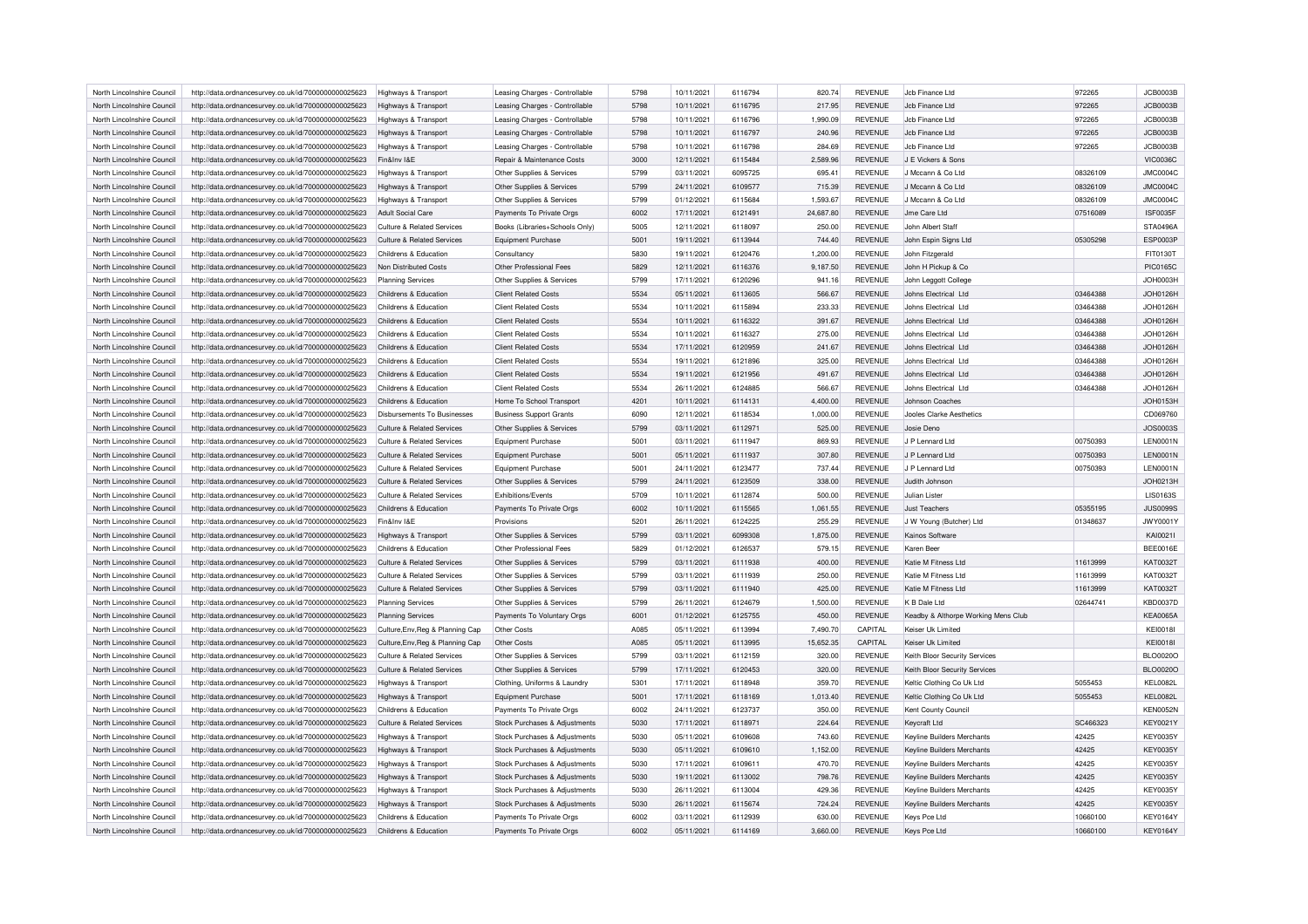| North Lincolnshire Council | http://data.ordnancesurvey.co.uk/id/7000000000025623                                                         | Childrens & Education                 | Payments To Private Orgs       | 6002 | 05/11/2021 | 6114171 | 3,660.00     | <b>REVENUE</b> | Keys Pce Ltd                         | 10660100 | <b>KEY0164Y</b> |
|----------------------------|--------------------------------------------------------------------------------------------------------------|---------------------------------------|--------------------------------|------|------------|---------|--------------|----------------|--------------------------------------|----------|-----------------|
| North Lincolnshire Council | http://data.ordnancesurvey.co.uk/id/7000000000025623                                                         | Childrens & Education                 | Payments To Private Orgs       | 6002 | 05/11/2021 | 6114172 | 3,000.00     | <b>REVENUE</b> | Keys Pce Ltd                         | 10660100 | <b>KEY0164Y</b> |
| North Lincolnshire Council | http://data.ordnancesurvey.co.uk/id/7000000000025623                                                         | Childrens & Education                 | Payments To Private Orgs       | 6002 | 05/11/2021 | 6114174 | 3,660.00     | <b>REVENUE</b> | Keys Pce Ltd                         | 10660100 | <b>KEY0164Y</b> |
| North Lincolnshire Council | http://data.ordnancesurvey.co.uk/id/7000000000025623                                                         | Childrens & Education                 | Payments To Private Orgs       | 6002 | 05/11/2021 | 6114175 | 3,660.00     | <b>REVENUE</b> | Keys Pce Ltd                         | 10660100 | <b>KEY0164Y</b> |
| North Lincolnshire Council | http://data.ordnancesurvey.co.uk/id/7000000000025623                                                         | Childrens & Education                 | Payments To Private Orgs       | 6002 | 05/11/2021 | 6114177 | 3,000.00     | <b>REVENUE</b> | Keys Pce Ltd                         | 10660100 | <b>KEY0164Y</b> |
| North Lincolnshire Council | http://data.ordnancesurvey.co.uk/id/7000000000025623                                                         | Childrens & Education                 | Payments To Private Orgs       | 6002 | 05/11/2021 | 6114178 | 3,660.00     | <b>REVENUE</b> | Keys Pce Ltd                         | 10660100 | <b>KEY0164Y</b> |
| North Lincolnshire Council | http://data.ordnancesurvey.co.uk/id/7000000000025623                                                         | Childrens & Education                 | Payments To Private Orgs       | 6002 | 17/11/2021 | 6122591 | $-10,285.00$ | <b>REVENUE</b> | Keys Pce Ltd                         | 10660100 | <b>KEY0164Y</b> |
| North Lincolnshire Council | http://data.ordnancesurvey.co.uk/id/7000000000025623                                                         | Environmental & Regulatory Svs        | <b>Course Fees/Training</b>    | 2002 | 26/11/2021 | 6124604 | 1,345.50     | <b>REVENUE</b> | Killgerm Chemicals Ltd               |          | <b>KIL0002L</b> |
| North Lincolnshire Council | http://data.ordnancesurvey.co.uk/id/7000000000025623                                                         | Environmental & Regulatory Svs        | Gen Office Exp (Incl Postage)  | 5603 | 01/12/2021 | 6126385 | 750.00       | <b>REVENUE</b> | King'S Chambers                      |          | <b>KIN0246N</b> |
| North Lincolnshire Council | http://data.ordnancesurvey.co.uk/id/7000000000025623                                                         | <b>Housing Services</b>               | Other Supplies & Services      | 5799 | 10/11/2021 | 6114664 | 315.00       | <b>REVENUE</b> | Kirk'S Korner Motel Limited          | 10400098 | <b>KIR0001R</b> |
| North Lincolnshire Council | http://data.ordnancesurvey.co.uk/id/7000000000025623                                                         | <b>Housing Services</b>               | Other Supplies & Services      | 5799 | 10/11/2021 | 6114724 | 315.00       | REVENUE        | Kirk'S Korner Motel Limited          | 10400098 | KIR0001R        |
| North Lincolnshire Council | http://data.ordnancesurvey.co.uk/id/7000000000025623                                                         | <b>Housing Services</b>               | Other Supplies & Services      | 5799 | 10/11/2021 | 6115457 | 315.00       | <b>REVENUE</b> | Kirk'S Korner Motel Limited          | 10400098 | <b>KIR0001R</b> |
| North Lincolnshire Council | http://data.ordnancesurvey.co.uk/id/7000000000025623                                                         | <b>Housing Services</b>               | Other Supplies & Services      | 5799 | 10/11/2021 | 6115799 | 315.00       | <b>REVENUE</b> | Kirk'S Korner Motel Limited          | 10400098 | KIR0001R        |
| North Lincolnshire Council | http://data.ordnancesurvey.co.uk/id/7000000000025623                                                         | <b>Housing Services</b>               | Other Supplies & Services      | 5799 | 19/11/2021 | 6121963 | 1,239.00     | REVENUE        | Kirk'S Korner Motel Limited          | 10400098 | <b>KIR0001R</b> |
| North Lincolnshire Council |                                                                                                              |                                       |                                | A085 |            | 6120417 | 2,655.00     | CAPITAL        |                                      |          | <b>KIR0250R</b> |
|                            | http://data.ordnancesurvey.co.uk/id/7000000000025623                                                         | Culture, Env, Reg & Planning Cap      | Other Costs                    |      | 17/11/2021 |         |              |                | Kirton In Lindsey Town Council       |          |                 |
| North Lincolnshire Council | http://data.ordnancesurvey.co.uk/id/7000000000025623                                                         | <b>Culture &amp; Related Services</b> | Exhibitions/Events             | 5709 | 10/11/2021 | 6115634 | 1,360.00     | <b>REVENUE</b> | Know Media                           | 08479208 | KNO0010O        |
| North Lincolnshire Council | http://data.ordnancesurvey.co.uk/id/7000000000025623                                                         | <b>Planning Services</b>              | Exhibitions/Events             | 5709 | 10/11/2021 | 6114667 | 2,200.00     | <b>REVENUE</b> | Know Media                           | 08479208 | KNO0010O        |
| North Lincolnshire Council | http://data.ordnancesurvey.co.uk/id/7000000000025623                                                         | <b>Planning Services</b>              | Other Supplies & Services      | 5799 | 24/11/2021 | 6123237 | 941.16       | <b>REVENUE</b> | Know Media                           | 08479208 | KNO0010O        |
| North Lincolnshire Council | http://data.ordnancesurvey.co.uk/id/7000000000025623                                                         | <b>Culture &amp; Related Services</b> | Repair & Maintenance Costs     | 3000 | 01/12/2021 | 6125316 | 220.00       | <b>REVENUE</b> | Kole Architectural Glazing           | 07679371 | <b>KOL0020L</b> |
| North Lincolnshire Council | http://data.ordnancesurvey.co.uk/id/7000000000025623                                                         | Highways & Transport                  | <b>Equipment Purchase</b>      | 5001 | 26/11/2021 | 6110023 | 255.00       | <b>REVENUE</b> | Landmark Trading (Stamford) Ltd      | 5797704  | <b>LAN0176N</b> |
| North Lincolnshire Council | http://data.ordnancesurvey.co.uk/id/7000000000025623                                                         | Public Health                         | Materials                      | 5004 | 26/11/2021 | 6123421 | 1,508.52     | <b>REVENUE</b> | Langham                              | 231734   | <b>LAN0155N</b> |
| North Lincolnshire Council | http://data.ordnancesurvey.co.uk/id/7000000000025623                                                         | Public Health                         | Other Supplies & Services      | 5799 | 19/11/2021 | 6121902 | 334.88       | <b>REVENUE</b> | Language Is Everything Ltd           | 03464388 | EIT0002T        |
| North Lincolnshire Council | http://data.ordnancesurvey.co.uk/id/7000000000025623                                                         | <b>Culture &amp; Related Services</b> | Other Supplies & Services      | 5799 | 03/11/2021 | 6112972 | 1,833.33     | <b>REVENUE</b> | Ld Golf Ltd                          | 10458739 | LDG0120G        |
| North Lincolnshire Council | http://data.ordnancesurvey.co.uk/id/7000000000025623                                                         | Culture & Related Services            | Other Professional Fees        | 5829 | 28/11/2021 | 6123478 | 729.25       | <b>REVENUE</b> | Les Mills Fitness Uk Ltd             | 07880229 | MIL0298L        |
| North Lincolnshire Council | http://data.ordnancesurvey.co.uk/id/7000000000025623                                                         | Corporate And Democratic Core         | Payments To Private Orgs       | 6002 | 12/11/2021 | 6114808 | 241.50       | <b>REVENUE</b> | Lewis Removals Ltd                   | 05115077 | <b>LEW0003V</b> |
| North Lincolnshire Council | http://data.ordnancesurvey.co.uk/id/7000000000025623                                                         | Culture, Env, Reg & Planning Cap      | Other Costs                    | A085 | 17/11/2021 | 6120337 | 52.50        | CAPITAL        | Lewis Removals Ltd                   | 05115077 | <b>LEW0003W</b> |
| North Lincolnshire Council | http://data.ordnancesurvey.co.uk/id/7000000000025623                                                         | Culture & Related Services            | Exhibitions/Events             | 5709 | 01/12/2021 | 6126521 | 344.00       | <b>REVENUE</b> | Lewis Removals Ltd                   | 05115077 | LEW0003W        |
| North Lincolnshire Council | http://data.ordnancesurvey.co.uk/id/7000000000025623                                                         | <b>Culture &amp; Related Services</b> | Other Supplies & Services      | 5799 | 17/11/2021 | 6120337 | 325.50       | <b>REVENUE</b> | Lewis Removals Ltd                   | 05115077 | LEW0003W        |
| North Lincolnshire Council | http://data.ordnancesurvey.co.uk/id/7000000000025623                                                         | Corporate And Democratic Core         | Gen Office Exp (Incl Postage)  | 5603 | 08/12/2021 | 6125332 | 648.96       | <b>REVENUE</b> | Lexon (G.B) Limited                  | 9671486  | <b>LEX0012X</b> |
| North Lincolnshire Council | http://data.ordnancesurvey.co.uk/id/7000000000025623                                                         | Childrens & Education                 | <b>Client Related Costs</b>    | 5534 | 26/11/2021 | 6124904 | 414.00       | <b>REVENUE</b> | Lextox                               |          | LEX0011X        |
| North Lincolnshire Council | http://data.ordnancesurvey.co.uk/id/7000000000025623                                                         | Childrens & Education                 | Other Professional Fees        | 5829 | 05/11/2021 | 6114012 | 1,390.00     | <b>REVENUE</b> | Liam Fletcher                        |          | <b>FLE0167E</b> |
| North Lincolnshire Council | http://data.ordnancesurvey.co.uk/id/7000000000025623                                                         | Culture, Env, Reg & Planning Cap      | Other Costs                    | A085 | 10/11/2021 | 6114714 | 9,947.01     | CAPITAL        | Life Fitness (Uk) Ltd                | 2747223  | <b>LIF0002F</b> |
| North Lincolnshire Council | http://data.ordnancesurvey.co.uk/id/7000000000025623                                                         | Culture, Env, Reg & Planning Cap      | Other Costs                    | A085 | 24/11/2021 | 6120526 | 542.08       | CAPITAL        | Life Fitness (Uk) Ltd                | 2747223  | <b>LIF0002F</b> |
| North Lincolnshire Council | http://data.ordnancesurvey.co.uk/id/7000000000025623                                                         | Adult Social Care                     | Payments To Private Orgs       | 6002 | 17/11/2021 | 6121503 | 3,500.00     | <b>REVENUE</b> | Lifeways - Sil Ltd                   |          | <b>SIL0008L</b> |
| North Lincolnshire Council | http://data.ordnancesurvey.co.uk/id/7000000000025623                                                         | <b>Adult Social Care</b>              | Payments To Private Orgs       | 6002 | 19/11/2021 | 6121502 | 11,841.78    | REVENUE        | Lifeways - Sil Ltd                   |          | SIL0008L        |
| North Lincolnshire Council | http://data.ordnancesurvey.co.uk/id/7000000000025623                                                         | Fin&Inv I&F                           | Rents                          | 3201 | 10/11/2021 | 6115464 | 2,250.00     | <b>REVENUE</b> | Lincoln Diocesan Board Of Education  | 8334622  | DIO0009O        |
| North Lincolnshire Council | http://data.ordnancesurvey.co.uk/id/7000000000025623                                                         | Childrens & Education                 | Payments To Private Orgs       | 6002 | 05/11/2021 | 6113745 | 1,122.66     | REVENUE        | Lincoln Gardens Pre School           |          | LIN0248N        |
| North Lincolnshire Council | http://data.ordnancesurvey.co.uk/id/7000000000025623                                                         | <b>Adult Social Care</b>              | Payments To Health Providers   | 6019 | 26/11/2021 | 6124983 | 675.00       | <b>REVENUE</b> | Lincs Community Health Services Nhst |          | <b>LIN0384N</b> |
| North Lincolnshire Council |                                                                                                              | Highways & Transport                  | Equipment Hire/Rent            | 5002 | 03/11/2021 | 6093662 | 865.00       | <b>REVENUE</b> | Lincs Hire And Sales Ltd             |          | <b>LIN1020N</b> |
| North Lincolnshire Council | http://data.ordnancesurvey.co.uk/id/7000000000025623                                                         |                                       | Equipment Hire/Rent            | 5002 | 03/11/2021 | 6097395 | 865.00       | <b>REVENUE</b> | Lincs Hire And Sales Ltd             |          | <b>LIN1020N</b> |
| North Lincolnshire Council | http://data.ordnancesurvey.co.uk/id/7000000000025623<br>http://data.ordnancesurvey.co.uk/id/7000000000025623 | Highways & Transport                  | Equipment Hire/Rent            | 5002 | 17/11/2021 | 6105876 | 819.00       | <b>REVENUE</b> | Lincs Hire And Sales Ltd             |          |                 |
|                            |                                                                                                              | Highways & Transport                  |                                | 5534 |            | 6122153 |              |                |                                      |          | <b>LIN1020N</b> |
| North Lincolnshire Council | http://data.ordnancesurvey.co.uk/id/7000000000025623                                                         | Childrens & Education                 | <b>Client Related Costs</b>    |      | 19/11/2021 |         | 280.00       | <b>REVENUE</b> | <b>Linda'S Driving School</b>        |          | <b>LIN0406N</b> |
| North Lincolnshire Council | http://data.ordnancesurvey.co.uk/id/7000000000025623                                                         | Environmental & Regulatory Svs        | Payments To Voluntary Orgs     | 6001 | 19/11/2021 | 6121100 | 318.41       | <b>REVENUE</b> | <b>Lindsey Lodge Hospice</b>         |          | LIN0261N        |
| North Lincolnshire Council | http://data.ordnancesurvey.co.uk/id/7000000000025623                                                         | Childrens & Education                 | <b>Client Related Costs</b>    | 5534 | 26/11/2021 | 6123339 | 3,776.32     | <b>REVENUE</b> | Link Maker Systems Ltd               | 8472919  | <b>LIN0601N</b> |
| North Lincolnshire Council | http://data.ordnancesurvey.co.uk/id/7000000000025623                                                         | Childrens & Education                 | Payments To Voluntary Orgs     | 6001 | 05/11/2021 | 6113746 | 842.00       | <b>REVENUE</b> | Little Acorns Pre-School             |          | <b>LIT0009T</b> |
| North Lincolnshire Council | http://data.ordnancesurvey.co.uk/id/7000000000025623                                                         | Childrens & Education                 | Payments To Private Orgs       | 6002 | 05/11/2021 | 6113748 | 2,191.86     | <b>REVENUE</b> | Little Owls Pre-School               |          | LIT0041T        |
| North Lincolnshire Council | http://data.ordnancesurvey.co.uk/id/7000000000025623                                                         | Childrens & Education                 | Payments To Private Orgs       | 6002 | 05/11/2021 | 6113749 | 623.70       | <b>REVENUE</b> | Little Owls Pre-School               |          | LIT0041T        |
| North Lincolnshire Council | http://data.ordnancesurvey.co.uk/id/7000000000025623                                                         | Childrens & Education                 | Payments To Private Orgs       | 6002 | 05/11/2021 | 6113751 | 511.27       | <b>REVENUE</b> | Little Tots Nursery                  |          | LIT0010T        |
| North Lincolnshire Council | http://data.ordnancesurvey.co.uk/id/7000000000025623                                                         | Disbursements To Businesses           | <b>Business Support Grants</b> | 6090 | 26/11/2021 | 6124906 | 1,000.00     | <b>REVENUE</b> | <b>Living Connections</b>            |          | CD069810        |
| North Lincolnshire Council | http://data.ordnancesurvey.co.uk/id/7000000000025623                                                         | Childrens & Education                 | <b>Client Related Costs</b>    | 5534 | 24/11/2021 | 6122592 | 3,106.15     | <b>REVENUE</b> | Longhurst Group                      |          | <b>LON0252N</b> |
| North Lincolnshire Council | http://data.ordnancesurvey.co.uk/id/7000000000025623                                                         | Childrens & Education                 | Client Related Costs           | 5534 | 24/11/2021 | 6122593 | 1.181.26     | <b>REVENUE</b> | Longhurst Group                      |          | <b>LON0252N</b> |
| North Lincolnshire Council | http://data.ordnancesurvey.co.uk/id/7000000000025623                                                         | Childrens & Education                 | <b>Client Related Costs</b>    | 5534 | 24/11/2021 | 6122594 | 7,735.10     | <b>REVENUE</b> | Longhurst Group                      |          | <b>LON0252N</b> |
| North Lincolnshire Council | http://data.ordnancesurvey.co.uk/id/7000000000025623                                                         | Childrens & Education                 | Payments To Private Orgs       | 6002 | 03/11/2021 | 6112933 | 420.00       | REVENUE        | Lovemaths Tutoring Uk Ltd            | 13321715 | <b>LOV0123V</b> |
| North Lincolnshire Council | http://data.ordnancesurvey.co.uk/id/7000000000025623                                                         | Childrens & Education                 | Payments To Private Orgs       | 6002 | 01/12/2021 | 6123517 | 290.00       | <b>REVENUE</b> | Lovemaths Tutoring Uk Ltd            | 13321715 | LOV0123V        |
| North Lincolnshire Council | http://data.ordnancesurvey.co.uk/id/7000000000025623                                                         | Adult Social Care                     | Gen Office Exp (Incl Postage)  | 5603 | 05/11/2021 | 6113864 | 310.02       | <b>REVENUE</b> | Lyreco Uk Ltd                        | 442696   | LYR0001R        |
| North Lincolnshire Council | http://data.ordnancesurvey.co.uk/id/7000000000025623                                                         | Adult Social Care                     | Gen Office Exp (Incl Postage)  | 5603 | 12/11/2021 | 6113863 | 290.06       | <b>REVENUE</b> | Lyreco Uk Ltd                        | 442696   | LYR0001R        |
|                            |                                                                                                              |                                       |                                |      |            |         |              |                |                                      |          |                 |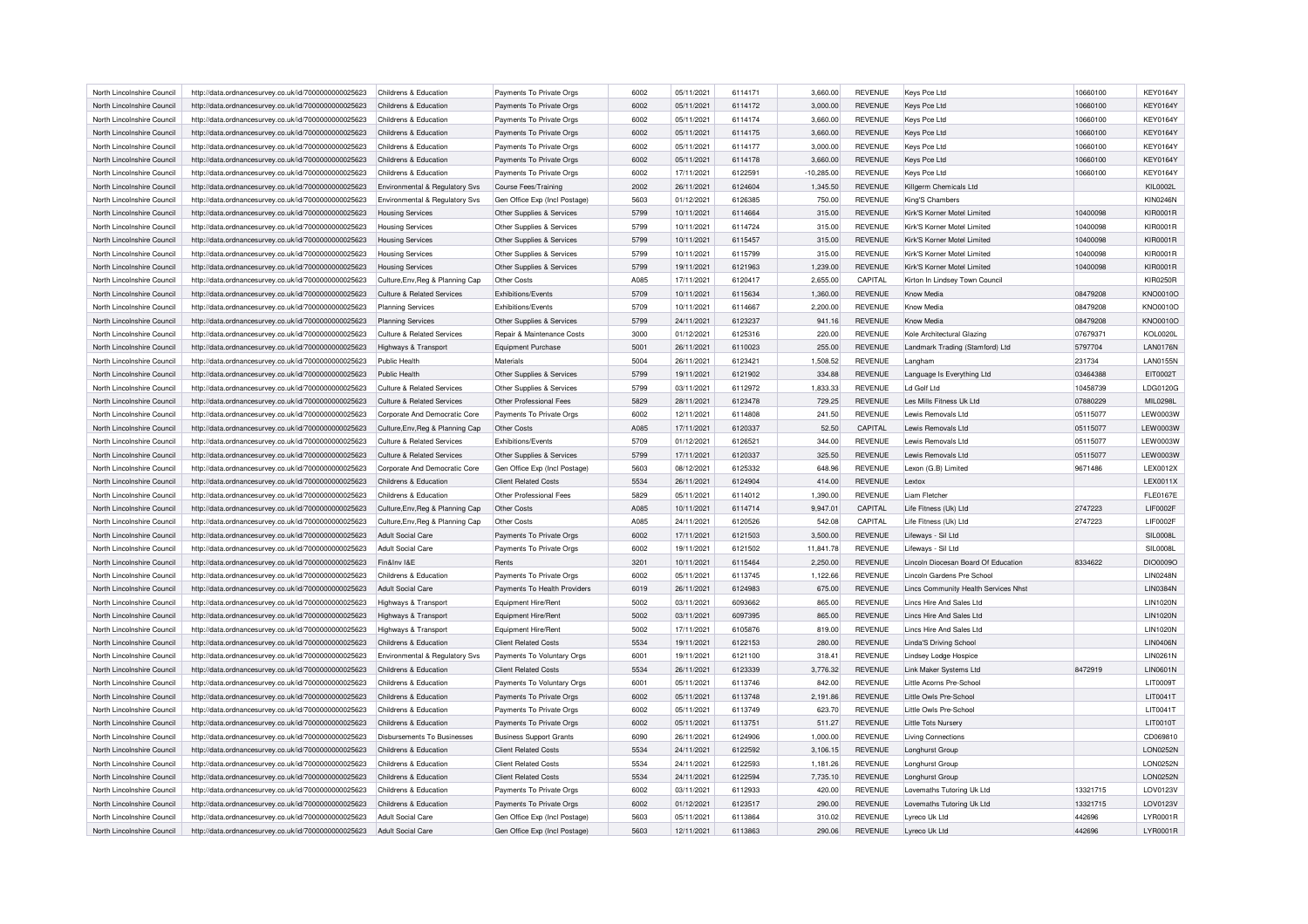| North Lincolnshire Council | http://data.ordnancesurvey.co.uk/id/7000000000025623 | Corporate And Democratic Core         | Gen Office Exp (Incl Postage)  | 5603 | 10/11/2021 | 6115664 | 553.73    | REVENUE        | Lyreco Uk Ltd                     | 442696   | <b>LYR0001R</b> |
|----------------------------|------------------------------------------------------|---------------------------------------|--------------------------------|------|------------|---------|-----------|----------------|-----------------------------------|----------|-----------------|
| North Lincolnshire Council | http://data.ordnancesurvey.co.uk/id/7000000000025623 | Corporate And Democratic Core         | Gen Office Exp (Incl Postage)  | 5603 | 10/11/2021 | 6115821 | 283.37    | <b>REVENUE</b> | Lyreco Uk Ltd                     | 442696   | LYR0001R        |
| North Lincolnshire Council | http://data.ordnancesurvey.co.uk/id/7000000000025623 | Highways & Transport                  | Gen Office Exp (Incl Postage)  | 5603 | 10/11/2021 | 6116802 | 221.34    | <b>REVENUE</b> | Lyreco Uk Ltd                     | 442696   | LYR0001R        |
| North Lincolnshire Council | http://data.ordnancesurvey.co.uk/id/7000000000025623 | Public Health                         | <b>Equipment Purchase</b>      | 5001 | 26/11/2021 | 6112979 | 457.20    | <b>REVENUE</b> | Mallatite I to                    | 2621328  | <b>MAL0036L</b> |
| North Lincolnshire Council | http://data.ordnancesurvey.co.uk/id/7000000000025623 | Public Health                         | <b>Equipment Purchase</b>      | 5001 | 17/11/2021 | 6120951 | 299.75    | <b>REVENUE</b> | Manchester Safety Services Ltd    | 01438951 | <b>MAN0127N</b> |
| North Lincolnshire Council | http://data.ordnancesurvey.co.uk/id/7000000000025623 | <b>Culture &amp; Related Services</b> | Payments To Private Orgs       | 6002 | 10/11/2021 | 6115663 | 419.40    | <b>REVENUE</b> | <b>Mark Griffiths</b>             |          | GRI0219I        |
| North Lincolnshire Council | http://data.ordnancesurvey.co.uk/id/7000000000025623 | Culture & Related Services            | <b>Equipment Purchase</b>      | 5001 | 17/11/2021 | 6120486 | 942.00    | <b>REVENUE</b> | Marmax Products Ltd               |          | MAR0299F        |
| North Lincolnshire Council | http://data.ordnancesurvey.co.uk/id/7000000000025623 | <b>Adult Social Care</b>              | Other Vehicle Costs            | 4005 | 10/11/2021 | 6116884 | 1,005.00  | <b>REVENUE</b> | Martin Williams (Hull) Ltd        | 4756870  | <b>WIL0777L</b> |
| North Lincolnshire Council | http://data.ordnancesurvey.co.uk/id/7000000000025623 | Corporate And Democratic Core         | Repair & Maintenance Costs     | 3000 | 24/11/2021 | 6122441 | 960.00    | <b>REVENUE</b> | <b>Mason Clark Associates</b>     | 02537113 | MAS0158S        |
| North Lincolnshire Council | http://data.ordnancesurvey.co.uk/id/7000000000025623 | Corporate And Democratic Core         | Repair & Maintenance Costs     | 3000 | 26/11/2021 | 6122442 | 566.00    | <b>REVENUE</b> | Mason Clark Associates            | 02537113 | MAS0158S        |
| North Lincolnshire Council | http://data.ordnancesurvey.co.uk/id/7000000000025623 | <b>Culture &amp; Related Services</b> | Other Supplies & Services      | 5799 | 24/11/2021 | 6122449 | 2,994.00  | <b>REVENUE</b> | <b>Mason Clark Associates</b>     | 02537113 | MAS01585        |
| North Lincolnshire Council | http://data.ordnancesurvey.co.uk/id/7000000000025623 | Fin&Inv I&E                           | Repair & Maintenance Costs     | 3000 | 19/11/2021 | 6121083 | 471.00    | <b>REVENUE</b> | <b>Mason Clark Associates</b>     | 02537113 | <b>MAS0158S</b> |
| North Lincolnshire Council | http://data.ordnancesurvey.co.uk/id/7000000000025623 | <b>Culture &amp; Related Services</b> | <b>Exhibitions/Events</b>      | 5709 | 01/12/2021 | 6125352 | 400.00    | <b>REVENUE</b> | Matthew D Feldman                 |          | FEL0008L        |
| North Lincolnshire Council | http://data.ordnancesurvey.co.uk/id/7000000000025623 | Corporate And Democratic Core         | Other Professional Fees        | 5829 | 03/11/2021 | 6113149 | 15,469.00 | <b>REVENUE</b> | Mazars Llp                        | OC308299 | MAZ0032Z        |
| North Lincolnshire Council | http://data.ordnancesurvey.co.uk/id/7000000000025623 | Corporate And Democratic Core         | Other Professional Fees        | 5829 | 12/11/2021 | 6118130 | 20,046.00 | <b>REVENUE</b> | Mazars Lin                        | OC308299 | MAZ0032Z        |
| North Lincolnshire Council | http://data.ordnancesurvey.co.uk/id/7000000000025623 | Culture & Related Services            | Equipment Maint.& Repair       | 5003 | 10/11/2021 | 6115877 | 1,190.00  | <b>REVENUE</b> | Md Holmes Decorating Services     |          | <b>MDH0003H</b> |
|                            |                                                      |                                       |                                |      | 24/11/2021 | 6123682 | 2,440.00  | <b>REVENUE</b> |                                   |          | <b>MDH0003H</b> |
| North Lincolnshire Council | http://data.ordnancesurvey.co.uk/id/7000000000025623 | <b>Culture &amp; Related Services</b> | Equipment Maint.& Repair       | 5003 |            |         |           |                | Md Holmes Decorating Services     |          |                 |
| North Lincolnshire Council | http://data.ordnancesurvey.co.uk/id/7000000000025623 | Culture & Related Services            | Repair & Maintenance Costs     | 3000 | 10/11/2021 | 6115877 | 1,190.00  | <b>REVENUE</b> | Md Holmes Decorating Services     |          | <b>MDH0003H</b> |
| North Lincolnshire Council | http://data.ordnancesurvey.co.uk/id/7000000000025623 | <b>Culture &amp; Related Services</b> | <b>Equipment Purchase</b>      | 5001 | 05/11/2021 | 6113817 | 270.45    | REVENUE        | Md Signs Limited                  | 07734254 | MDS0003S        |
| North Lincolnshire Council | http://data.ordnancesurvey.co.uk/id/7000000000025623 | Culture & Related Services            | Other Supplies & Services      | 5799 | 10/11/2021 | 6115732 | 239.00    | REVENUE        | Md Signs Limited                  | 07734254 | MDS0003S        |
| North Lincolnshire Council | http://data.ordnancesurvey.co.uk/id/7000000000025623 | Public Health                         | Other Supplies & Services      | 5799 | 26/11/2021 | 6124861 | 281.00    | <b>REVENUE</b> | Md Signs Limited                  | 07734254 | MDS0003S        |
| North Lincolnshire Council | http://data.ordnancesurvey.co.uk/id/7000000000025623 | Public Health                         | Other Supplies & Services      | 5799 | 26/11/2021 | 6124862 | 1,825.40  | <b>REVENUE</b> | Md Signs Limited                  | 07734254 | MDS00035        |
| North Lincolnshire Council | http://data.ordnancesurvey.co.uk/id/7000000000025623 | Public Health                         | Other Supplies & Services      | 5799 | 26/11/2021 | 6124863 | 789.00    | <b>REVENUE</b> | Md Signs Limited                  | 07734254 | MDS0003S        |
| North Lincolnshire Council | http://data.ordnancesurvey.co.uk/id/7000000000025623 | <b>Planning Services</b>              | Payments To Private Orgs       | 6002 | 26/11/2021 | 6124602 | 28,910.00 | <b>REVENUE</b> | Meeting New Horizons Cic          |          | MEE0006E        |
| North Lincolnshire Council | http://data.ordnancesurvey.co.uk/id/7000000000025623 | Childrens & Education                 | Payments To Private Orgs       | 6002 | 03/11/2021 | 6112934 | 710.00    | <b>REVENUE</b> | Melior Community Academy          | 07386086 | MEL0023L        |
| North Lincolnshire Council | http://data.ordnancesurvey.co.uk/id/7000000000025623 | Childrens & Education                 | Payments To Private Orgs       | 6002 | 03/11/2021 | 6112937 | 791.00    | REVENUE        | Melior Community Academy          | 07386086 | MEL0023L        |
| North Lincolnshire Council | http://data.ordnancesurvey.co.uk/id/7000000000025623 | Childrens & Education                 | Rents                          | 3201 | 26/11/2021 | 6124608 | 1.394.88  | <b>REVENUE</b> | Melior Community Academy          | 07386086 | <b>MEL0023L</b> |
| North Lincolnshire Council | http://data.ordnancesurvey.co.uk/id/7000000000025623 | Childrens & Education                 | Payments To Private Orgs       | 6002 | 05/11/2021 | 6113752 | 1,372.14  | <b>REVENUE</b> | Mels Totstop Day Nursery          |          | MEL0044L        |
| North Lincolnshire Council | http://data.ordnancesurvey.co.uk/id/7000000000025623 | <b>Adult Social Care</b>              | Payments To Private Orgs       | 6002 | 19/11/2021 | 6121494 | 4,087.00  | <b>REVENUE</b> | Mencap                            |          | MEN0244N        |
| North Lincolnshire Council | http://data.ordnancesurvey.co.uk/id/7000000000025623 | Corporate And Democratic Core         | Licenses, Subs & Memberships   | 5510 | 19/11/2021 | 6121653 | 293.75    | <b>REVENUE</b> | Mhr International Uk Limited      | 01852206 | MHR0001R        |
| North Lincolnshire Council | http://data.ordnancesurvey.co.uk/id/7000000000025623 | Support Servs Capital                 | <b>External Fees</b>           | A083 | 05/11/2021 | 6113638 | 758.00    | CAPITAL        | Mhr International Uk Limited      | 01852206 | <b>MHR0001R</b> |
| North Lincolnshire Council | http://data.ordnancesurvey.co.uk/id/7000000000025623 | <b>Disbursements To Businesses</b>    | <b>Business Support Grants</b> | 6090 | 26/11/2021 | 6124900 | 2,667.00  | <b>REVENUE</b> | <b>Midland Valeting Services</b>  |          | CD051220        |
| North Lincolnshire Council | http://data.ordnancesurvey.co.uk/id/7000000000025623 | Corporate And Democratic Core         | <b>Legal Fees</b>              | 5823 | 01/12/2021 | 6126511 | 490.00    | <b>REVENUE</b> | Miss Joanna Hawkett               |          | HAW0014W        |
| North Lincolnshire Council | http://data.ordnancesurvey.co.uk/id/7000000000025623 | Childrens & Education                 | <b>Legal Fees</b>              | 5823 | 10/11/2021 | 6115594 | 525.00    | <b>REVENUE</b> | Miss Katherine Anderson           |          | AND0136D        |
| North Lincolnshire Council | http://data.ordnancesurvey.co.uk/id/7000000000025623 | Environmental & Regulatory Svs        | Other Vehicle Costs            | 4005 | 10/11/2021 | 6116809 | 1,318.75  | <b>REVENUE</b> | Modal Training Ltd                |          | MOD0011D        |
| North Lincolnshire Council | http://data.ordnancesurvey.co.uk/id/7000000000025623 | Highways & Transport                  | <b>Course Fees/Training</b>    | 2002 | 10/11/2021 | 6116807 | 1,318.75  | <b>REVENUE</b> | Modal Training Ltd                |          | MOD0011D        |
|                            |                                                      |                                       |                                | 6002 |            | 6118195 |           | <b>REVENUE</b> | Moorwell Miracles I td            | 08852659 | MOO0120O        |
| North Lincolnshire Council | http://data.ordnancesurvey.co.uk/id/7000000000025623 | Adult Social Care                     | Payments To Private Orgs       |      | 12/11/2021 |         | 1,605.50  |                |                                   |          |                 |
| North Lincolnshire Council | http://data.ordnancesurvey.co.uk/id/7000000000025623 | Corporate And Democratic Core         | <b>Course Fees/Training</b>    | 2002 | 19/11/2021 | 6118453 | 3,580.00  | REVENUE        | Morgan Training Services Ltd      | 4320999  | <b>MOR0243R</b> |
| North Lincolnshire Council | http://data.ordnancesurvey.co.uk/id/7000000000025623 | Highways & Transport                  | Other Supplies & Services      | 5799 | 17/11/2021 | 6105824 | 778.75    | <b>REVENUE</b> | Mr B Clark                        |          | <b>CLA0030A</b> |
| North Lincolnshire Council | http://data.ordnancesurvey.co.uk/id/7000000000025623 | Highways & Transport                  | Other Supplies & Services      | 5799 | 19/11/2021 | 6109623 | 525.00    | REVENUE        | Mr B Clark                        |          | <b>CLA0030A</b> |
| North Lincolnshire Council | http://data.ordnancesurvey.co.uk/id/7000000000025623 | Highways & Transport                  | Other Supplies & Services      | 5799 | 26/11/2021 | 6111167 | 525.00    | REVENUE        | Mr B Clark                        |          | <b>CLA0030A</b> |
| North Lincolnshire Council | http://data.ordnancesurvey.co.uk/id/7000000000025623 | Environmental & Regulatory Svs        | Payments To Private Orgs       | 6002 | 19/11/2021 | 6121984 | 400.00    | <b>REVENUE</b> | Mr Ben Williams                   |          | WIL0259L        |
| North Lincolnshire Council | http://data.ordnancesurvey.co.uk/id/7000000000025623 | Corporate And Democratic Core         | Other Supplies & Services      | 5799 | 24/11/2021 | 6123398 | 798.00    | <b>REVENUE</b> | Mr Martin Walker                  |          | <b>WAL0113L</b> |
| North Lincolnshire Council | http://data.ordnancesurvey.co.uk/id/7000000000025623 | <b>Planning Services</b>              | <b>Client Related Costs</b>    | 5534 | 17/11/2021 | 6116406 | 480.00    | <b>REVENUE</b> | Mrs A Hood                        |          | HOO0005C        |
| North Lincolnshire Council | http://data.ordnancesurvey.co.uk/id/7000000000025623 | Childrens & Education                 | Payments To Private Orgs       | 6002 | 19/11/2021 | 6121911 | 4.950.00  | <b>REVENUE</b> | Murray Psychology Limited         | 12362099 | <b>MUR0199R</b> |
| North Lincolnshire Council | http://data.ordnancesurvey.co.uk/id/7000000000025623 | Childrens & Education                 | Payments To Private Orgs       | 6002 | 19/11/2021 | 6121912 | 6,600.00  | <b>REVENUE</b> | Murray Psychology Limited         | 12362099 | <b>MUR0199F</b> |
| North Lincolnshire Council | http://data.ordnancesurvey.co.uk/id/7000000000025623 | <b>Adult Social Care</b>              | Clothing, Uniforms & Laundry   | 5301 | 24/11/2021 | 6123317 | $-311.84$ | <b>REVENUE</b> | Mwuk Ltd T/A Alexandra            | 0454264  | <b>ALE0001E</b> |
| North Lincolnshire Council | http://data.ordnancesurvey.co.uk/id/7000000000025623 | Childrens & Education                 | Payments To Private Orgs       | 6002 | 10/11/2021 | 6115651 | 3.265.85  | <b>REVENUE</b> | National Fostering Agency Ltd     | 03127814 | <b>NAT0100T</b> |
| North Lincolnshire Council | http://data.ordnancesurvey.co.uk/id/7000000000025623 | Environmental & Regulatory Svs        | Materials                      | 5004 | 10/11/2021 | 6116810 | 386.88    | <b>REVENUE</b> | Nationwide Windscreen Services    | 5683242  | NAT0165T        |
| North Lincolnshire Council | http://data.ordnancesurvey.co.uk/id/7000000000025623 | <b>Culture &amp; Related Services</b> | Other Supplies & Services      | 5799 | 17/11/2021 | 6118080 | 15,000.00 | <b>REVENUE</b> | Natural England                   |          | NAT0161T        |
| North Lincolnshire Council | http://data.ordnancesurvey.co.uk/id/7000000000025623 | <b>Adult Social Care</b>              | Payments To Private Orgs       | 6002 | 17/11/2021 | 6120377 | 5.825.00  | <b>REVENUE</b> | <b>Ncsct Cic</b>                  |          | <b>NCS0012S</b> |
| North Lincolnshire Council | http://data.ordnancesurvey.co.uk/id/7000000000025623 | Corporate And Democratic Core         | It Software-Purchase           | 5051 | 17/11/2021 | 6120967 | 825.01    | <b>REVENUE</b> | Nec Software Solutions Uk Limited | 968498   | MVM0001N        |
| North Lincolnshire Council | http://data.ordnancesurvey.co.uk/id/7000000000025623 | Corporate And Democratic Core         | Legal Fees                     | 5823 | 01/12/2021 | 6126510 | 450.00    | REVENUE        | Neelam Mall                       |          | <b>MAL0099L</b> |
| North Lincolnshire Council | http://data.ordnancesurvey.co.uk/id/7000000000025623 | <b>Adult Social Care</b>              | Payments To Private Orgs       | 6002 | 19/11/2021 | 6121507 | 322.40    | <b>REVENUE</b> | Nellie Supports Limited           |          | <b>NEL0009L</b> |
| North Lincolnshire Council | http://data.ordnancesurvey.co.uk/id/7000000000025623 | <b>Adult Social Care</b>              | Payments To Private Orgs       | 6002 | 19/11/2021 | 6121509 | 376.40    | <b>REVENUE</b> | Nellie Supports Limited           |          | <b>NEL0009L</b> |
| North Lincolnshire Council | http://data.ordnancesurvey.co.uk/id/7000000000025623 | Childrens & Education                 | <b>Equipment Purchase</b>      | 5001 | 26/11/2021 | 6124917 | 498.94    | <b>REVENUE</b> | Net World Sports Ltd              | 06899671 | <b>NET0017T</b> |
|                            |                                                      |                                       |                                |      |            |         |           |                |                                   |          |                 |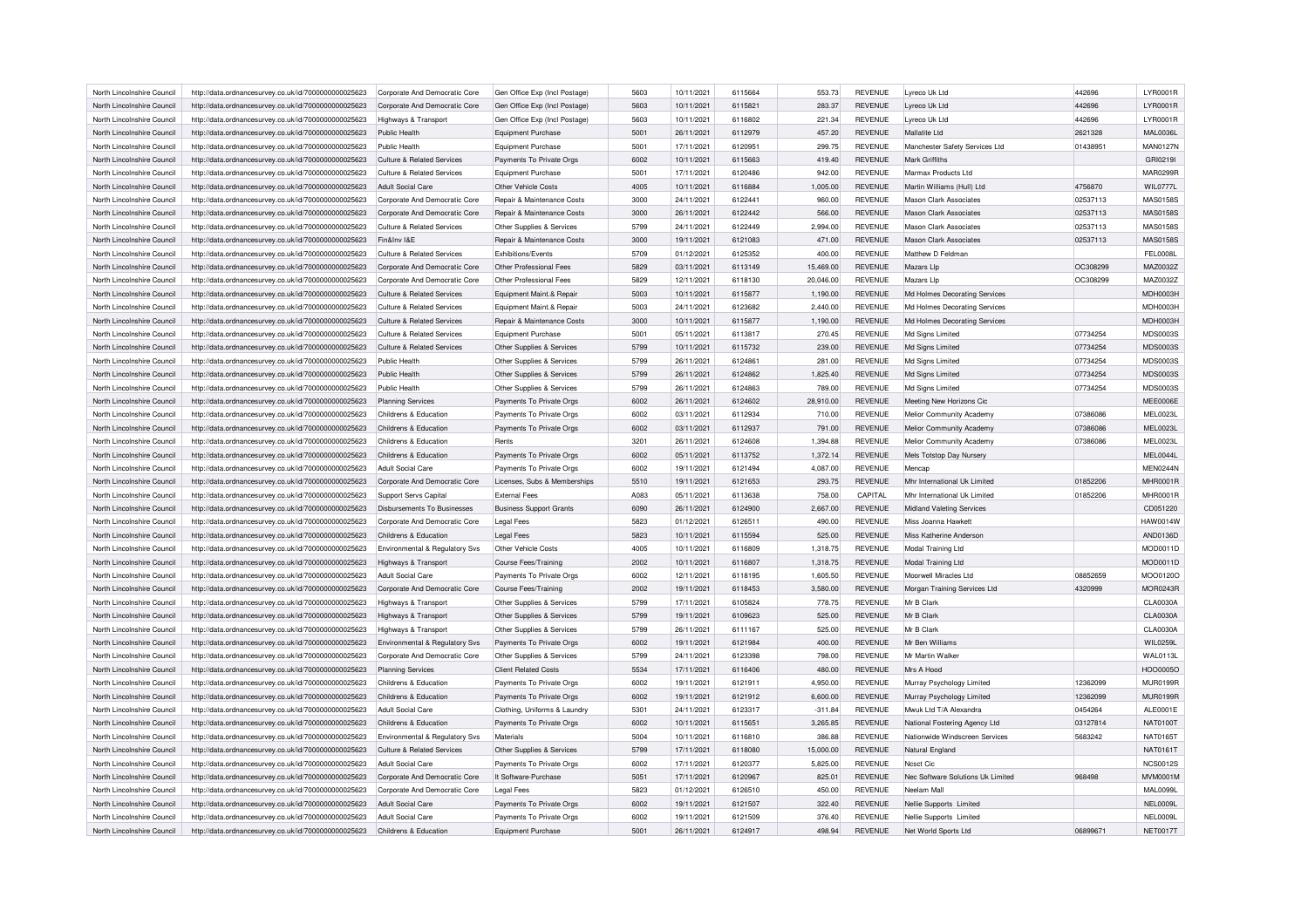| North Lincolnshire Council | http://data.ordnancesurvey.co.uk/id/7000000000025623 | Other Expenditure & Income            | Payments To Private Orgs       | 6002 | 19/11/2021 | 6121496 | 18,809.28 | <b>REVENUE</b> | New Concept Care & Nursing Ltd                | 3892391  | <b>NEW0146W</b> |
|----------------------------|------------------------------------------------------|---------------------------------------|--------------------------------|------|------------|---------|-----------|----------------|-----------------------------------------------|----------|-----------------|
| North Lincolnshire Council | http://data.ordnancesurvey.co.uk/id/7000000000025623 | Childrens & Education                 | Repair & Maintenance Costs     | 3000 | 10/11/2021 | 6114769 | 285.00    | <b>REVENUE</b> | New County Glazing Ltd                        | 04402867 | <b>NEW0032W</b> |
| North Lincolnshire Council | http://data.ordnancesurvey.co.uk/id/7000000000025623 | Childrens & Education                 | Repair & Maintenance Costs     | 3000 | 24/11/2021 | 6123669 | 240.00    | <b>REVENUE</b> | New County Glazing Ltd                        | 04402867 | <b>NEW0032W</b> |
| North Lincolnshire Council | http://data.ordnancesurvey.co.uk/id/7000000000025623 | <b>Culture &amp; Related Services</b> | Repair & Maintenance Costs     | 3000 | 17/11/2021 | 6120865 | 2,200.00  | <b>REVENUE</b> | New County Glazing Ltd                        | 04402867 | <b>NEW0032W</b> |
| North Lincolnshire Council | http://data.ordnancesurvey.co.uk/id/7000000000025623 | <b>Culture &amp; Related Services</b> | Repair & Maintenance Costs     | 3000 | 24/11/2021 | 6123672 | 222.00    | <b>REVENUE</b> | New County Glazing Ltd                        | 04402867 | <b>NEW0032W</b> |
| North Lincolnshire Council | http://data.ordnancesurvey.co.uk/id/7000000000025623 | Non Distributed Costs                 | Repair & Maintenance Costs     | 3000 | 10/11/2021 | 6114768 | 209.90    | <b>REVENUE</b> | New County Glazing Ltd                        | 04402867 | <b>NEW0032W</b> |
| North Lincolnshire Council | http://data.ordnancesurvey.co.uk/id/7000000000025623 | <b>Adult Social Care</b>              | Public Health Staff - Super    | 1553 | 01/12/2021 | 6125476 | 2,430.75  | <b>REVENUE</b> | Nhs Pension Scheme                            |          | <b>NHS0030S</b> |
| North Lincolnshire Council | http://data.ordnancesurvey.co.uk/id/7000000000025623 | <b>Adult Social Care</b>              | Rents                          | 3201 | 10/11/2021 | 6115792 | 6,810.00  | <b>REVENUE</b> | Nhs Property Services Ltd                     |          | <b>NHS0021S</b> |
| North Lincolnshire Council | http://data.ordnancesurvey.co.uk/id/7000000000025623 | Adult Social Care                     | Rents                          | 3201 | 10/11/2021 | 6115794 | 8,211.62  | <b>REVENUE</b> | Nhs Property Services Ltd                     |          | <b>NHS0021S</b> |
| North Lincolnshire Council | http://data.ordnancesurvey.co.uk/id/7000000000025623 | Childrens & Education                 | Rents                          | 3201 | 10/11/2021 | 6115797 | 11,008.69 | <b>REVENUE</b> | Nhs Property Services Ltd                     |          | <b>NHS0021S</b> |
| North Lincolnshire Council | http://data.ordnancesurvey.co.uk/id/7000000000025623 | Corporate And Democratic Core         | <b>Course Fees/Training</b>    | 2002 | 17/11/2021 | 6121018 | 540.00    | <b>REVENUE</b> | Niki Whitaker                                 |          | <b>WHI0699I</b> |
| North Lincolnshire Council | http://data.ordnancesurvey.co.uk/id/7000000000025623 | Fin&Inv I&F                           | <b>Equipment Purchase</b>      | 5001 | 12/11/2021 | 6118393 | 444.00    | <b>REVENUE</b> | Nilfisk I to                                  | 212642   | NIL0006L        |
| North Lincolnshire Council | http://data.ordnancesurvey.co.uk/id/7000000000025623 | <b>Culture &amp; Related Services</b> | Equipment Purchase             | 5001 | 12/11/2021 | 6118090 | 762.50    | <b>REVENUE</b> | Ninehundred Communications Group Ltd          | 1741966  | <b>NIN0005N</b> |
|                            |                                                      |                                       |                                |      | 10/11/2021 | 6115790 |           | <b>REVENUE</b> | Nishets                                       | 01693112 | <b>NIS0001S</b> |
| North Lincolnshire Council | http://data.ordnancesurvey.co.uk/id/7000000000025623 | <b>Culture &amp; Related Services</b> | <b>Equipment Purchase</b>      | 5001 |            |         | 219.77    |                |                                               |          |                 |
| North Lincolnshire Council | http://data.ordnancesurvey.co.uk/id/7000000000025623 | Culture & Related Services            | Provisions                     | 5201 | 10/11/2021 | 6115780 | 252.79    | <b>REVENUE</b> | Nisbets                                       | 01693112 | <b>NIS0001S</b> |
| North Lincolnshire Council | http://data.ordnancesurvey.co.uk/id/7000000000025623 | <b>Culture &amp; Related Services</b> | Exhibitions/Events             | 5709 | 17/11/2021 | 6120946 | 394.51    | <b>REVENUE</b> | <b>Niteliahts Hire</b>                        |          | <b>NIT0003T</b> |
| North Lincolnshire Council | http://data.ordnancesurvey.co.uk/id/7000000000025623 | Childrens & Education                 | <b>Client Related Costs</b>    | 5534 | 03/11/2021 | 6112976 | 1.400.00  | <b>REVENUE</b> | NIc-Case Management & Cic Imprest             |          | <b>NOR0235R</b> |
| North Lincolnshire Council | http://data.ordnancesurvey.co.uk/id/7000000000025623 | Childrens & Education                 | <b>Client Related Costs</b>    | 5534 | 17/11/2021 | 6120497 | 800.00    | <b>REVENUE</b> | NIc-Case Management & Cic Imprest             |          | NOR0235R        |
| North Lincolnshire Council | http://data.ordnancesurvey.co.uk/id/7000000000025623 | <b>Adult Social Care</b>              | <b>Client Transport Costs</b>  | 6092 | 03/11/2021 | 6112977 | 126.20    | <b>REVENUE</b> | NIc-Children And Community Resilience Imprest |          | <b>NOR2007R</b> |
| North Lincolnshire Council | http://data.ordnancesurvey.co.uk/id/7000000000025623 | Adult Social Care                     | <b>Client Transport Costs</b>  | 6092 | 10/11/2021 | 6115581 | 191.74    | <b>REVENUE</b> | NIc-Children And Community Resilience Imprest |          | <b>NOR2007R</b> |
| North Lincolnshire Council | http://data.ordnancesurvey.co.uk/id/7000000000025623 | <b>Adult Social Care</b>              | <b>Client Transport Costs</b>  | 6092 | 17/11/2021 | 6120498 | $-1.00$   | <b>REVENUE</b> | NIc-Children And Community Resilience Imprest |          | <b>NOR2007R</b> |
| North Lincolnshire Council | http://data.ordnancesurvey.co.uk/id/7000000000025623 | Childrens & Education                 | <b>Client Related Costs</b>    | 5534 | 03/11/2021 | 6112977 | 831.93    | <b>REVENUE</b> | NIc-Children And Community Resilience Imprest |          | <b>NOR2007R</b> |
| North Lincolnshire Council | http://data.ordnancesurvey.co.uk/id/7000000000025623 | Childrens & Education                 | <b>Client Related Costs</b>    | 5534 | 10/11/2021 | 6115581 | 2.002.71  | <b>REVENUE</b> | Nic-Children And Community Resilience Imprest |          | <b>NOR2007R</b> |
| North Lincolnshire Council | http://data.ordnancesurvey.co.uk/id/7000000000025623 | Childrens & Education                 | <b>Client Related Costs</b>    | 5534 | 17/11/2021 | 6120498 | 2,152.40  | <b>REVENUE</b> | NIc-Children And Community Resilience Imprest |          | <b>NOR2007R</b> |
| North Lincolnshire Council | http://data.ordnancesurvey.co.uk/id/7000000000025623 | Childrens & Education                 | <b>Client Related Costs</b>    | 5534 | 26/11/2021 | 6124691 | 1,796.81  | REVENUE        | Nic-Children And Community Resilience Imprest |          | <b>NOR2007R</b> |
| North Lincolnshire Council | http://data.ordnancesurvey.co.uk/id/7000000000025623 | Childrens & Education                 | <b>Client Transport Costs</b>  | 6092 | 03/11/2021 | 6112977 | 129.00    | <b>REVENUE</b> | Nic-Children And Community Resilience Imprest |          | <b>NOR2007R</b> |
| North Lincolnshire Council | http://data.ordnancesurvey.co.uk/id/7000000000025623 | Childrens & Education                 | <b>Client Transport Costs</b>  | 6092 | 10/11/2021 | 611558  | 111.20    | <b>REVENUE</b> | NIc-Children And Community Resilience Imprest |          | <b>NOR2007R</b> |
| North Lincolnshire Council | http://data.ordnancesurvey.co.uk/id/7000000000025623 | Childrens & Education                 | <b>Client Transport Costs</b>  | 6092 | 17/11/2021 | 6120498 | 312.00    | <b>REVENUE</b> | NIc-Children And Community Resilience Imprest |          | <b>NOR2007R</b> |
| North Lincolnshire Council | http://data.ordnancesurvey.co.uk/id/7000000000025623 | Childrens & Education                 | <b>Client Transport Costs</b>  | 6092 | 26/11/2021 | 6124691 | 121.50    | <b>REVENUE</b> | Nic-Children And Community Resilience Imprest |          | <b>NOR2007R</b> |
| North Lincolnshire Council | http://data.ordnancesurvey.co.uk/id/7000000000025623 | <b>Adult Social Care</b>              | Payments To Private Orgs       | 6002 | 17/11/2021 | 6120982 | 4,425.00  | <b>REVENUE</b> | NI Group Limited                              |          | <b>NLG0003G</b> |
| North Lincolnshire Council | http://data.ordnancesurvey.co.uk/id/7000000000025623 | <b>Adult Social Care</b>              | Payments To Private Orgs       | 6002 | 17/11/2021 | 6120983 | 3,750.00  | <b>REVENUE</b> | NI Group Limited                              |          | <b>NLG0003G</b> |
| North Lincolnshire Council | http://data.ordnancesurvey.co.uk/id/7000000000025623 | Adult Social Care                     | Payments To Private Orgs       | 6002 | 19/11/2021 | 6121497 | 43.080.00 | <b>REVENUE</b> | NI Group Limited                              |          | <b>NLG0003G</b> |
|                            |                                                      |                                       |                                |      |            |         |           |                |                                               |          |                 |
| North Lincolnshire Council | http://data.ordnancesurvey.co.uk/id/7000000000025623 | Childrens & Education                 | Payments To Health Providers   | 6019 | 05/11/2021 | 6113248 | 4,262.50  | <b>REVENUE</b> | NI Group Limited                              |          | <b>NLG0003G</b> |
| North Lincolnshire Council | http://data.ordnancesurvey.co.uk/id/7000000000025623 | Childrens & Education                 | Payments To Health Providers   | 6019 | 01/12/2021 | 6126530 | 800.00    | <b>REVENUE</b> | NI Group Limited                              |          | <b>NLG0003G</b> |
| North Lincolnshire Council | http://data.ordnancesurvey.co.uk/id/7000000000025623 | Childrens & Education                 | Payments To Health Providers   | 6019 | 01/12/2021 | 6126531 | 4,266.25  | <b>REVENUE</b> | NI Group Limited                              |          | <b>NLG0003G</b> |
| North Lincolnshire Council | http://data.ordnancesurvey.co.uk/id/7000000000025623 | Childrens & Education                 | Payments To Private Orgs       | 6002 | 10/11/2021 | 6115595 | 1,600.00  | <b>REVENUE</b> | NI Group Limited                              |          | <b>NLG0003G</b> |
| North Lincolnshire Council | http://data.ordnancesurvey.co.uk/id/7000000000025623 | Childrens & Education                 | Payments To Private Orgs       | 6002 | 10/11/2021 | 6115598 | 1,600.00  | <b>REVENUE</b> | NI Group Limited                              |          | <b>NLG0003G</b> |
| North Lincolnshire Council | http://data.ordnancesurvey.co.uk/id/7000000000025623 | Childrens & Education                 | Payments To Private Orgs       | 6002 | 10/11/2021 | 6115599 | 1,600.00  | <b>REVENUE</b> | NI Group Limited                              |          | <b>NLG0003G</b> |
| North Lincolnshire Council | http://data.ordnancesurvey.co.uk/id/7000000000025623 | Other Expenditure & Income            | Payments To Private Orgs       | 6002 | 19/11/2021 | 6121497 | 21,312.00 | <b>REVENUE</b> | NI Group Limited                              |          | <b>NLG0003G</b> |
| North Lincolnshire Council | http://data.ordnancesurvey.co.uk/id/7000000000025623 | Corporate And Democratic Core         | It Software-Maintenance        | 5053 | 26/11/2021 | 6124090 | 1,009.61  | <b>REVENUE</b> | Nominet Uk                                    |          | <b>NOM0055M</b> |
| North Lincolnshire Council | http://data.ordnancesurvey.co.uk/id/7000000000025623 | <b>Housing Services</b>               | Other Supplies & Services      | 5799 | 03/11/2021 | 6112824 | 5,545.00  | REVENUE        | Normanby Hotel                                |          | <b>NOR0478R</b> |
| North Lincolnshire Council | http://data.ordnancesurvey.co.uk/id/7000000000025623 | <b>Housing Services</b>               | Other Supplies & Services      | 5799 | 10/11/2021 | 6116448 | 5,610.00  | <b>REVENUE</b> | Normanby Hotel                                |          | <b>NOR0478R</b> |
| North Lincolnshire Council | http://data.ordnancesurvey.co.uk/id/7000000000025623 | <b>Housing Services</b>               | Other Supplies & Services      | 5799 | 17/11/2021 | 6118896 | 596.42    | <b>REVENUE</b> | Normanby Hotel                                |          | <b>NOR0478R</b> |
| North Lincolnshire Council | http://data.ordnancesurvey.co.uk/id/7000000000025623 | <b>Housing Services</b>               | Other Supplies & Services      | 5799 | 19/11/2021 | 6121971 | 336.00    | <b>REVENUE</b> | Normanby Hotel                                |          | <b>NOR0478R</b> |
| North Lincolnshire Council | http://data.ordnancesurvey.co.uk/id/7000000000025623 | Environmental & Regulatory Svs        | Payments To Private Orgs       | 6002 | 01/12/2021 | 6124876 | 63,544.19 | <b>REVENUE</b> | North East Lincolnshire Council               |          | <b>NOR0269F</b> |
| North Lincolnshire Council | http://data.ordnancesurvey.co.uk/id/7000000000025623 | Highways & Transport                  | <b>Concessionary Fares</b>     | 6010 | 08/12/2021 | 6126327 | 425.40    | REVENUE        | Northern Trains Limited                       | 03076444 | <b>NOR0761R</b> |
| North Lincolnshire Council | http://data.ordnancesurvey.co.uk/id/7000000000025623 | Highways & Transport                  | <b>Concessionary Fares</b>     | 6010 | 08/12/2021 | 6126328 | 441.43    | REVENUE        | Northern Trains Limited                       | 03076444 | <b>NOR0761R</b> |
| North Lincolnshire Council | http://data.ordnancesurvey.co.uk/id/7000000000025623 | Highways & Transport                  | <b>Concessionary Fares</b>     | 6010 | 08/12/2021 | 6126329 | 306.20    | <b>REVENUE</b> | Northern Trains Limited                       | 03076444 | <b>NOR0761R</b> |
| North Lincolnshire Council | http://data.ordnancesurvey.co.uk/id/7000000000025623 | Highways & Transport                  | <b>Concessionary Fares</b>     | 6010 | 08/12/2021 | 6126330 | 313.54    | <b>REVENUE</b> | Northern Trains Limited                       | 03076444 | <b>NOR0761R</b> |
| North Lincolnshire Council |                                                      | Adult Social Care                     |                                |      |            | 6124987 |           | <b>REVENUE</b> |                                               |          |                 |
|                            | http://data.ordnancesurvey.co.uk/id/7000000000025623 |                                       | Payments To Health Providers   | 6019 | 26/11/2021 |         | 9,563.79  |                | North Lincolnshire Ccg                        |          | <b>NOR0071R</b> |
| North Lincolnshire Council | http://data.ordnancesurvey.co.uk/id/7000000000025623 | Childrens & Education                 | Payments To Health Providers   | 6019 | 05/11/2021 | 6114018 | 37,847.50 | <b>REVENUE</b> | North Lincolnshire Ccg                        |          | <b>NOR0071R</b> |
| North Lincolnshire Council | http://data.ordnancesurvey.co.uk/id/7000000000025623 | Childrens & Education                 | <b>Equipment Purchase</b>      | 5001 | 07/12/2021 | 6126346 | 2,500.00  | <b>REVENUE</b> | North Lincolnshire Council                    |          | <b>NOR0380R</b> |
| North Lincolnshire Council | http://data.ordnancesurvey.co.uk/id/7000000000025623 | Culture & Related Services            | Books (Libraries+Schools Only) | 5005 | 17/11/2021 | 6120376 | 155.65    | <b>REVENUE</b> | North Lincolnshire Council                    |          | <b>NOR0860R</b> |
| North Lincolnshire Council | http://data.ordnancesurvey.co.uk/id/7000000000025623 | Culture & Related Services            | Equipment Purchase             | 5001 | 17/11/2021 | 6120376 | 290.96    | <b>REVENUE</b> | North Lincolnshire Council                    |          | <b>NOR0860R</b> |
| North Lincolnshire Council | http://data.ordnancesurvey.co.uk/id/7000000000025623 | Culture & Related Services            | Exhibitions/Events             | 5709 | 17/11/2021 | 6120376 | 101.59    | REVENUE        | North Lincolnshire Counci                     |          | <b>NOR0860F</b> |
| North Lincolnshire Council | http://data.ordnancesurvey.co.uk/id/7000000000025623 | Culture & Related Services            | It Software-Purchase           | 5051 | 17/11/2021 | 6120376 | 6.69      | <b>REVENUE</b> | North Lincolnshire Council                    |          | <b>NOR0860R</b> |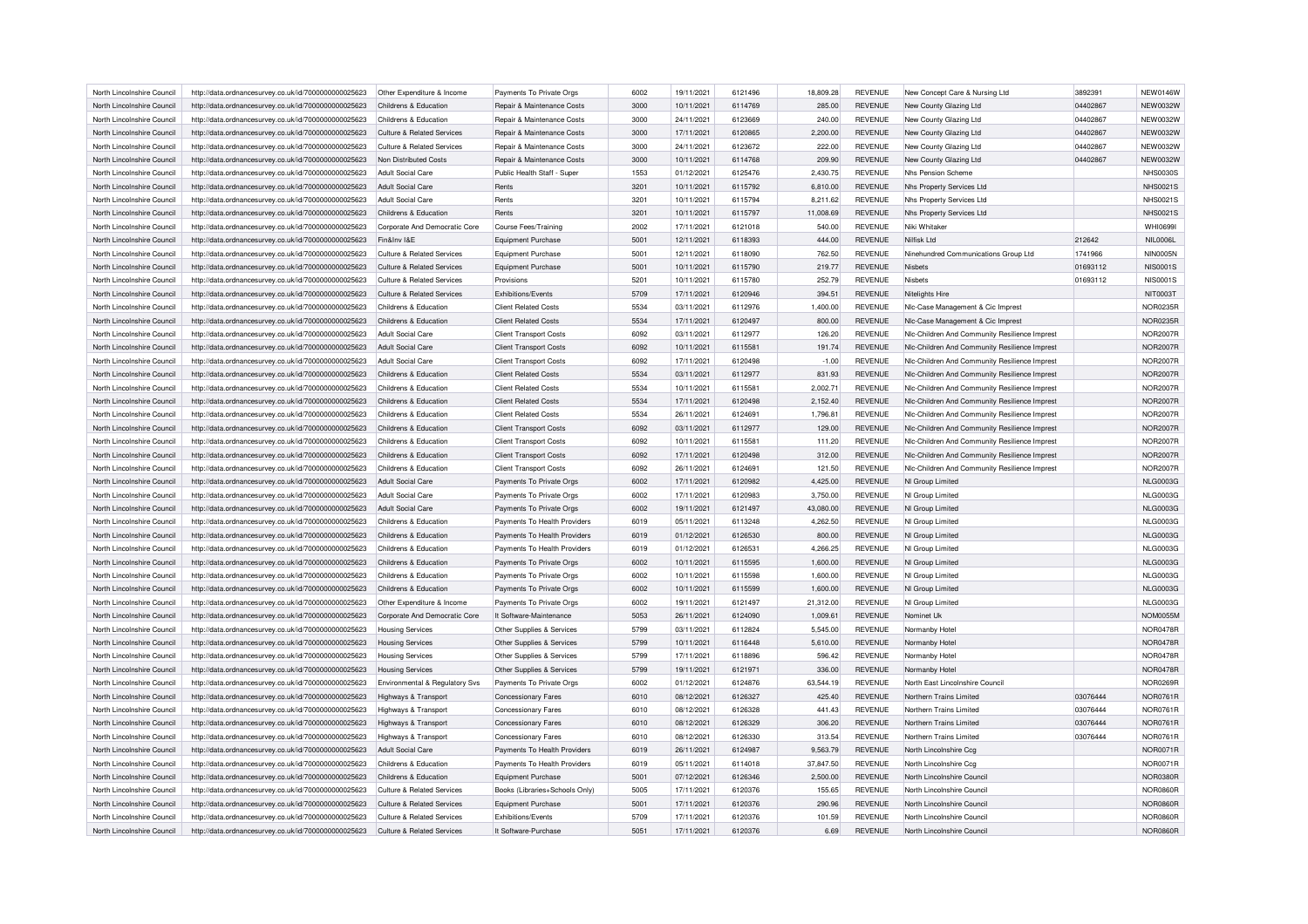| North Lincolnshire Council | http://data.ordnancesurvey.co.uk/id/7000000000025623 | <b>Culture &amp; Related Services</b> | Other Supplies & Services     | 5799        | 17/11/2021 | 6120376 | 60.00     | <b>REVENUE</b> | North Lincolnshire Council              |          | <b>NOR0860R</b> |
|----------------------------|------------------------------------------------------|---------------------------------------|-------------------------------|-------------|------------|---------|-----------|----------------|-----------------------------------------|----------|-----------------|
| North Lincolnshire Council | http://data.ordnancesurvey.co.uk/id/7000000000025623 | Highways & Transport                  | <b>Bank Charges</b>           | 5821        | 05/11/2021 | 6114179 | 1.39      | <b>REVENUE</b> | North Lincolnshire Council              |          | <b>NOR0802R</b> |
| North Lincolnshire Council | http://data.ordnancesurvey.co.uk/id/7000000000025623 | Highways & Transport                  | Course Fees/Training          | 2002        | 05/11/2021 | 6114179 | 60.00     | <b>REVENUE</b> | North Lincolnshire Council              |          | <b>NOR0802R</b> |
| North Lincolnshire Council | http://data.ordnancesurvey.co.uk/id/7000000000025623 | Highways & Transport                  | Licences                      | 4002        | 05/11/2021 | 6114179 | 302.50    | <b>REVENUE</b> | North Lincolnshire Council              |          | <b>NOR0802F</b> |
| North Lincolnshire Council | http://data.ordnancesurvey.co.uk/id/7000000000025623 | Highways & Transport                  | Licenses, Subs & Memberships  | 5510        | 05/11/2021 | 6114179 | 54.00     | <b>REVENUE</b> | North Lincolnshire Council              |          | <b>NOR0802R</b> |
| North Lincolnshire Council | http://data.ordnancesurvey.co.uk/id/7000000000025623 | Highways & Transport                  | Other Vehicle Costs           | 4005        | 05/11/2021 | 6114179 | 410.00    | <b>REVENUE</b> | North Lincolnshire Council              |          | <b>NOR0802R</b> |
| North Lincolnshire Council | http://data.ordnancesurvey.co.uk/id/7000000000025623 | Childrens & Education                 | Payments To Voluntary Orgs    | 6001        | 19/11/2021 | 6121893 | 4,000.00  | <b>REVENUE</b> | North Lincolnshire Sanctuary Group      |          | <b>NOR0919F</b> |
| North Lincolnshire Council | http://data.ordnancesurvey.co.uk/id/7000000000025623 | <b>Culture &amp; Related Services</b> | <b>Bank Charges</b>           | 5821        | 03/11/2021 | 6112986 | 46.51     | REVENUE        | North Lincs Council-N.Hall Country Park |          | <b>NOR0283R</b> |
| North Lincolnshire Council | http://data.ordnancesurvey.co.uk/id/7000000000025623 | Culture & Related Services            | Clothing, Uniforms & Laundry  | 5301        | 03/11/2021 | 6112986 | 158.52    | <b>REVENUE</b> | North Lincs Council-N.Hall Country Park |          | <b>NOR0283R</b> |
| North Lincolnshire Council | http://data.ordnancesurvey.co.uk/id/7000000000025623 | Culture & Related Services            | Equipment Purchase            | 5001        | 03/11/2021 | 6112986 | 331.50    | REVENUE        | North Lincs Council-N.Hall Country Park |          | <b>NOR0283F</b> |
| North Lincolnshire Council | http://data.ordnancesurvey.co.uk/id/7000000000025623 | Culture & Related Services            | Provisions                    | 5201        | 03/11/2021 | 6112986 | 299.69    | REVENUE        | North Lincs Council-N.Hall Country Park |          | <b>NOR0283R</b> |
| North Lincolnshire Council | http://data.ordnancesurvey.co.uk/id/7000000000025623 | Corporate And Democratic Core         | Repair & Maintenance Costs    | 3000        | 01/12/2021 | 6125530 | $\Omega$  | <b>REVENUE</b> | North Point Uk Ltd                      | 4575195  | <b>NOR0683R</b> |
| North Lincolnshire Council | http://data.ordnancesurvey.co.uk/id/7000000000025623 | <b>Culture &amp; Related Services</b> | Equipment Maint.& Repair      | 5003        | 03/11/2021 | 6111894 | 474.60    | REVENUE        | North Point Uk Ltd                      | 4575195  | <b>NOR0683F</b> |
| North Lincolnshire Council | http://data.ordnancesurvey.co.uk/id/7000000000025623 | <b>Culture &amp; Related Services</b> | Equipment Maint.& Repair      | 5003        | 24/11/2021 | 6123684 | 271.80    | REVENUE        | North Point Uk Ltd                      | 4575195  | <b>NOR0683R</b> |
| North Lincolnshire Council |                                                      |                                       |                               | 3000        |            | 6125530 |           | <b>REVENUE</b> | North Point Uk Ltd                      |          |                 |
|                            | http://data.ordnancesurvey.co.uk/id/7000000000025623 | <b>Culture &amp; Related Services</b> | Repair & Maintenance Costs    |             | 01/12/2021 |         | 230.00    |                |                                         | 4575195  | <b>NOR0683R</b> |
| North Lincolnshire Council | http://data.ordnancesurvey.co.uk/id/7000000000025623 | Environmental & Regulatory Svs        | Materials                     | 5004        | 19/11/2021 | 6122103 | 4,128.69  | <b>REVENUE</b> | Northside Truck Centre                  |          | <b>NOR0643R</b> |
| North Lincolnshire Council | http://data.ordnancesurvey.co.uk/id/7000000000025623 | Adult Social Care Capital             | Other Costs                   | A085        | 03/11/2021 | 6112169 | 839.26    | CAPITAL        | Nrs Healthcare                          | 1948041  | <b>NOT0059T</b> |
| North Lincolnshire Council | http://data.ordnancesurvey.co.uk/id/7000000000025623 | <b>Adult Social Care Capital</b>      | Other Costs                   | A085        | 10/11/2021 | 6112167 | 1,535.00  | CAPITAL        | Nrs Healthcare                          | 1948041  | <b>NOT0059T</b> |
| North Lincolnshire Council | http://data.ordnancesurvey.co.uk/id/7000000000025623 | <b>Adult Social Care Capital</b>      | Other Costs                   | A085        | 10/11/2021 | 6114554 | 400.00    | CAPITAL        | Nrs Healthcare                          | 1948041  | <b>NOT0059T</b> |
| North Lincolnshire Council | http://data.ordnancesurvey.co.uk/id/7000000000025623 | Adult Social Care Capital             | Other Costs                   | A085        | 12/11/2021 | 6114546 | 4,120.80  | CAPITAL        | Nrs Healthcare                          | 1948041  | <b>NOT0059T</b> |
| North Lincolnshire Council | http://data.ordnancesurvey.co.uk/id/7000000000025623 | <b>Adult Social Care</b>              | Payments To Private Orgs      | 6002        | 10/11/2021 | 6117083 | 302.17    | <b>REVENUE</b> | Oakhills Residential Homes Ltd          | 05295728 | <b>OAK0300K</b> |
| North Lincolnshire Council | http://data.ordnancesurvey.co.uk/id/7000000000025623 | <b>Adult Social Care</b>              | Payments To Private Orgs      | 6002        | 10/11/2021 | 6117084 | 1,432.32  | <b>REVENUE</b> | Oakhills Residential Homes Ltd          | 05295728 | <b>OAK0300K</b> |
| North Lincolnshire Council | http://data.ordnancesurvey.co.uk/id/7000000000025623 | <b>Adult Social Care</b>              | Payments To Private Orgs      | 6002        | 19/11/2021 | 6121499 | 749.00    | <b>REVENUE</b> | Oakhills Residential Homes Ltd          | 05295728 | <b>OAK0300K</b> |
| North Lincolnshire Council | http://data.ordnancesurvey.co.uk/id/7000000000025623 | Childrens & Education                 | Payments To Private Orgs      | 6002        | 10/11/2021 | 6112940 | 630.00    | <b>REVENUE</b> | Oasis Academy Immingham                 |          | OAS0001S        |
| North Lincolnshire Council | http://data.ordnancesurvey.co.uk/id/7000000000025623 | Childrens & Education                 | Rents                         | 3201        | 24/11/2021 | 6122596 | 2,250.00  | <b>REVENUE</b> | Oasis Academy Parkwood                  |          | OAS0085S        |
| North Lincolnshire Council | http://data.ordnancesurvey.co.uk/id/7000000000025623 | Public Health                         | Payments To Private Orgs      | 6002        | 03/11/2021 | 6112861 | 5,000.00  | REVENUE        | Oatridge Coaching Ltd                   |          | <b>OAT0064T</b> |
| North Lincolnshire Council | http://data.ordnancesurvey.co.uk/id/7000000000025623 | Adult Social Care Capital             | Other Costs                   | <b>A085</b> | 03/11/2021 | 6112172 | 889.00    | CAPITAL        | Obam Domestic Lift Services Ltd         | 4062743  | OBA0002A        |
| North Lincolnshire Council | http://data.ordnancesurvey.co.uk/id/7000000000025623 | Environmental & Regulatory Svs        | Other Supplies & Services     | 5799        | 08/12/2021 | 6125419 | 744.45    | <b>REVENUE</b> | Ohes Environmental Ltd                  | 4320201  | OHE0032E        |
| North Lincolnshire Council | http://data.ordnancesurvey.co.uk/id/7000000000025623 | Corporate And Democratic Core         | <b>Legal Fees</b>             | 5823        | 26/11/2021 | 6124076 | 763.34    | <b>REVENUE</b> | Olivia Bennyworth                       |          | <b>BEN0299N</b> |
| North Lincolnshire Council | http://data.ordnancesurvey.co.uk/id/7000000000025623 | Corporate And Democratic Core         | <b>Legal Fees</b>             | 5823        | 26/11/2021 | 612408  | 476.67    | <b>REVENUE</b> | Olivia Bennyworth                       |          | <b>BEN0299N</b> |
| North Lincolnshire Council | http://data.ordnancesurvey.co.uk/id/7000000000025623 | Corporate And Democratic Core         | <b>Legal Fees</b>             | 5823        | 26/11/2021 | 6124084 | 876.67    | <b>REVENUE</b> | Olivia Bennyworth                       |          | <b>BEN0299N</b> |
| North Lincolnshire Council | http://data.ordnancesurvey.co.uk/id/7000000000025623 | Corporate And Democratic Core         | <b>Legal Fees</b>             | 5823        | 26/11/2021 | 6124085 | 3,720.00  | <b>REVENUE</b> | Olivia Bennyworth                       |          | <b>BEN0299N</b> |
| North Lincolnshire Council | http://data.ordnancesurvey.co.uk/id/7000000000025623 | Corporate And Democratic Core         | <b>Legal Fees</b>             | 5823        | 26/11/2021 | 6124089 | 450.00    | <b>REVENUE</b> | Olivia Bennyworth                       |          | <b>BEN0299N</b> |
| North Lincolnshire Council | http://data.ordnancesurvey.co.uk/id/7000000000025623 | Childrens & Education                 | Payments To Private Orgs      | 6002        | 10/11/2021 | 6115568 | 4,780.00  | <b>REVENUE</b> | Oneschool Global Uk                     | 10763413 | <b>ONE0051E</b> |
| North Lincolnshire Council | http://data.ordnancesurvey.co.uk/id/7000000000025623 | <b>Housing Services</b>               | Gen Office Exp (Incl Postage) | 5603        | 17/11/2021 | 6120570 | 517.74    | <b>REVENUE</b> | Ongo                                    |          | <b>HOM0100M</b> |
| North Lincolnshire Council | http://data.ordnancesurvey.co.uk/id/7000000000025623 | <b>Housing Services</b>               | Gen Office Exp (Incl Postage) | 5603        | 24/11/2021 | 6123470 | 312.10    | <b>REVENUE</b> | Ongo                                    |          | <b>HOM0100N</b> |
|                            |                                                      |                                       |                               |             | 10/11/2021 |         | 437.56    |                |                                         | 11077107 | <b>ONG0300G</b> |
| North Lincolnshire Council | http://data.ordnancesurvey.co.uk/id/7000000000025623 | <b>Housing Services</b>               | Other Supplies & Services     | 5799        |            | 6112846 |           | <b>REVENUE</b> | Ongo                                    |          |                 |
| North Lincolnshire Council | http://data.ordnancesurvey.co.uk/id/7000000000025623 | <b>Housing Services</b>               | Other Supplies & Services     | 5799        | 10/11/2021 | 6116357 | 310.00    | <b>REVENUE</b> | Ongo                                    |          | <b>HOM0100M</b> |
| North Lincolnshire Council | http://data.ordnancesurvey.co.uk/id/7000000000025623 | <b>Housing Services</b>               | Other Supplies & Services     | 5799        | 19/11/2021 | 6121960 | 583.87    | <b>REVENUE</b> | Ongo                                    |          | <b>ONG0120G</b> |
| North Lincolnshire Council | http://data.ordnancesurvey.co.uk/id/7000000000025623 | <b>Adult Social Care</b>              | Payments To Private Orgs      | 6002        | 12/11/2021 | 6118077 | 1,524.93  | <b>REVENUE</b> | Ongo Recruitment Ltd                    | 4750128  | CRO0323O        |
| North Lincolnshire Council | http://data.ordnancesurvey.co.uk/id/7000000000025623 | <b>Adult Social Care</b>              | Payments To Private Orgs      | 6002        | 17/11/2021 | 6121492 | 570.24    | <b>REVENUE</b> | Ongo Recruitment Ltd                    |          | <b>ISF0039F</b> |
| North Lincolnshire Council | http://data.ordnancesurvey.co.uk/id/7000000000025623 | Childrens & Education                 | Other Supplies & Services     | 5799        | 03/11/2021 | 6113253 | 336.00    | <b>REVENUE</b> | Ongo Recruitment Ltd                    | 4750128  | CRO0323O        |
| North Lincolnshire Council | http://data.ordnancesurvey.co.uk/id/7000000000025623 | Childrens & Education                 | Other Supplies & Services     | 5799        | 05/11/2021 | 6114020 | 308.00    | <b>REVENUE</b> | Ongo Recruitment Ltd                    | 4750128  | CRO0323C        |
| North Lincolnshire Council | http://data.ordnancesurvey.co.uk/id/7000000000025623 | Childrens & Education                 | Pay - Agency                  | 0131        | 10/11/2021 | 6114702 | 1,154.16  | <b>REVENUE</b> | Ongo Recruitment Ltd                    | 4750128  | CRO0323O        |
| North Lincolnshire Council | http://data.ordnancesurvey.co.uk/id/7000000000025623 | Childrens & Education                 | Payments To Private Orgs      | 6002        | 17/11/2021 | 6120480 | 6,245.08  | <b>REVENUE</b> | Ongo Recruitment Ltd                    | 4750128  | CRO0323O        |
| North Lincolnshire Council | http://data.ordnancesurvey.co.uk/id/7000000000025623 | <b>Planning Services</b>              | Consultancy                   | 5830        | 05/11/2021 | 6113639 | 4,900.00  | <b>REVENUE</b> | <b>Opinion Research Services</b>        | 2904006  | OPI0004I        |
| North Lincolnshire Council | http://data.ordnancesurvey.co.uk/id/7000000000025623 | Childrens & Education                 | Payments To Private Orgs      | 6002        | 10/11/2021 | 6114517 | 23,028.57 | <b>REVENUE</b> | Oracle Care Limited                     | 5618803  | ORA0060A        |
| North Lincolnshire Council | http://data.ordnancesurvey.co.uk/id/7000000000025623 | Fin&Inv I&F                           | Electricity                   | 3102        | 26/11/2021 | 6124064 | 298.80    | <b>REVENUE</b> | Orsted Sales (Uk) Ltd                   | 2405635  | ORS0002S        |
| North Lincolnshire Council | http://data.ordnancesurvey.co.uk/id/7000000000025623 | Corporate And Democratic Core         | Payments To Private Orgs      | 6002        | 12/11/2021 | 6114810 | 888.34    | <b>REVENUE</b> | Oughtred & Harrison Ltd                 | 0166445  | OUG0032G        |
| North Lincolnshire Council | http://data.ordnancesurvey.co.uk/id/7000000000025623 | Corporate And Democratic Core         | Payments To Private Orgs      | 6002        | 12/11/2021 | 6115085 | 1,233.48  | <b>REVENUE</b> | Oughtred & Harrison Ltd                 | 0166445  | OUG0032G        |
| North Lincolnshire Council | http://data.ordnancesurvey.co.uk/id/7000000000025623 | Corporate And Democratic Core         | Payments To Private Orgs      | 6002        | 12/11/2021 | 6118369 | 1.388.27  | <b>REVENUE</b> | Oughtred & Harrison Ltd                 | 0166445  | OUG0032G        |
| North Lincolnshire Council | http://data.ordnancesurvey.co.uk/id/7000000000025623 | Childrens & Education                 | Payments To Private Orgs      | 6002        | 24/11/2021 | 6123554 | 1,260.00  | <b>REVENUE</b> | Outwood Academy Brumby                  |          | OUT0032T        |
| North Lincolnshire Council | http://data.ordnancesurvey.co.uk/id/7000000000025623 | Culture, Env, Reg & Planning Cap      | Other Costs                   | A085        | 26/11/2021 | 6124856 | 2,032.11  | <b>CAPITAL</b> | Owston Ferry Parish Council             |          | OWS0004S        |
| North Lincolnshire Council | http://data.ordnancesurvey.co.uk/id/7000000000025623 | Corporate And Democratic Core         | Pay - Agency                  | 0131        | 12/11/2021 | 611467  | 8,260.00  | <b>REVENUE</b> | Panoramic Associates Ltd                | 09573050 | <b>PAN0150N</b> |
| North Lincolnshire Council | http://data.ordnancesurvey.co.uk/id/7000000000025623 | Public Health                         | Pay - Agency                  | 0131        | 12/11/2021 | 611456  | 700.00    | <b>REVENUE</b> | Panoramic Associates Ltd                | 09573050 | <b>PAN0150N</b> |
| North Lincolnshire Council | http://data.ordnancesurvey.co.uk/id/7000000000025623 | Public Health                         | Pay - Agency                  | 0131        | 01/12/2021 | 6124999 | 5.250.00  | <b>REVENUE</b> | Panoramic Associates Ltd                | 09573050 | <b>PAN0150N</b> |
|                            |                                                      |                                       |                               |             |            |         |           |                |                                         |          |                 |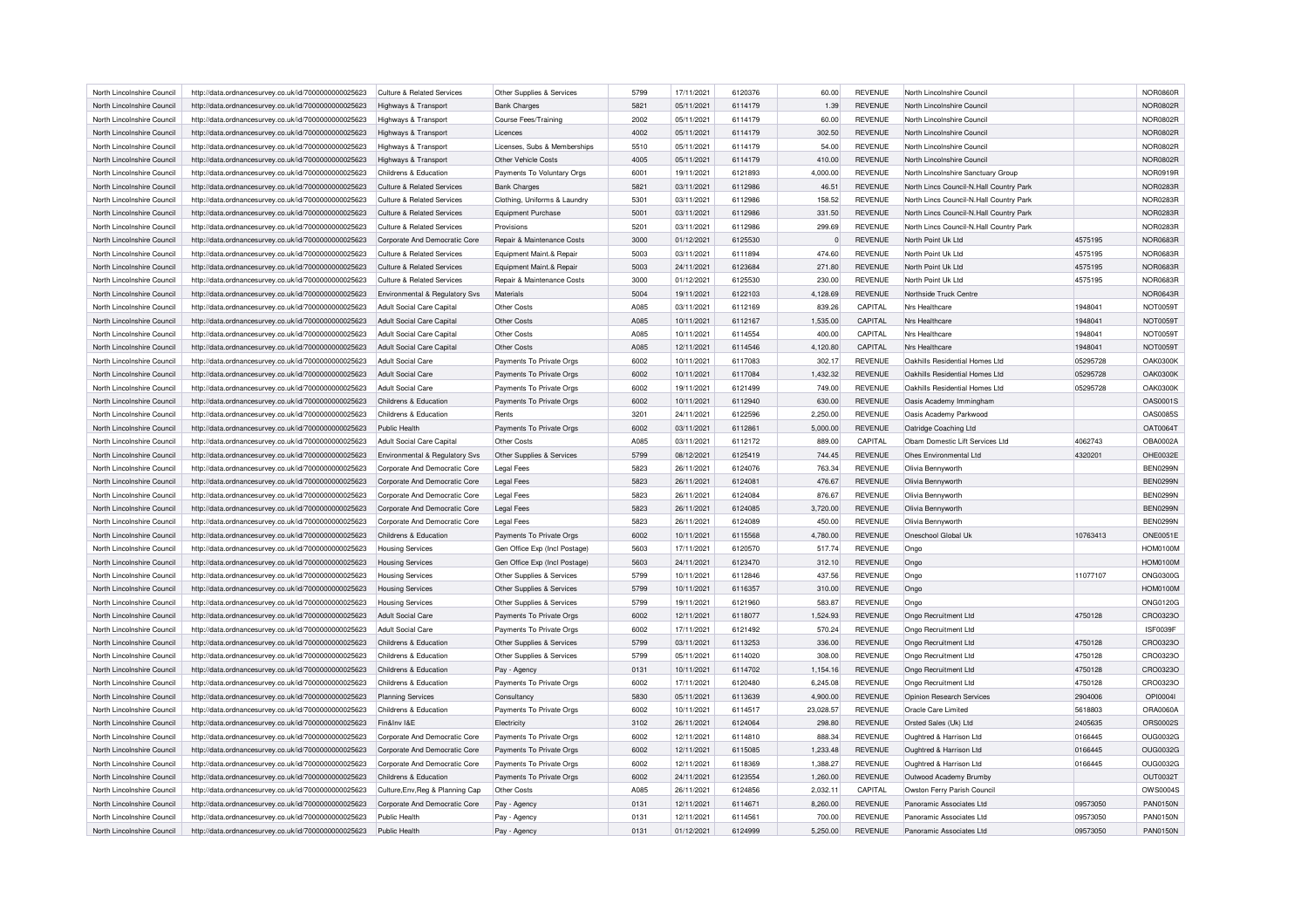| North Lincolnshire Council | http://data.ordnancesurvey.co.uk/id/7000000000025623 | Public Health                         | Pay - Agency                   | 0131        | 08/12/2021 | 6124986 | 2,625.00 | <b>REVENUE</b> | Panoramic Associates Ltd             | 09573050 | <b>PAN0150N</b> |
|----------------------------|------------------------------------------------------|---------------------------------------|--------------------------------|-------------|------------|---------|----------|----------------|--------------------------------------|----------|-----------------|
| North Lincolnshire Council | http://data.ordnancesurvey.co.uk/id/7000000000025623 | Adult Social Care                     | Other Professional Fees        | 5829        | 12/11/2021 | 6118200 | 363.20   | <b>REVENUE</b> | Paragon Medical Ltd                  |          | <b>HOP0053F</b> |
| North Lincolnshire Council | http://data.ordnancesurvey.co.uk/id/7000000000025623 | <b>Adult Social Care</b>              | Other Professional Fees        | 5829        | 19/11/2021 | 6118201 | 370.80   | <b>REVENUE</b> | Paragon Medical Ltd                  |          | <b>HOP0053P</b> |
| North Lincolnshire Council | http://data.ordnancesurvey.co.uk/id/7000000000025623 | <b>Adult Social Care</b>              | <b>Legal Fees</b>              | 5823        | 03/11/2021 | 6112876 | 1,250.00 | <b>REVENUE</b> | Parklane Plowden Chambers            | 51726    | <b>PAR0599F</b> |
| North Lincolnshire Council | http://data.ordnancesurvey.co.uk/id/7000000000025623 | <b>Adult Social Care</b>              | <b>Legal Fees</b>              | 5823        | 10/11/2021 | 6112875 | 850.00   | REVENUE        | Parklane Plowden Chambers            | 51726    | <b>PAR0599F</b> |
| North Lincolnshire Council | http://data.ordnancesurvey.co.uk/id/7000000000025623 | <b>Adult Social Care</b>              | Legal Fees                     | 5823        | 19/11/2021 | 6115844 | 250.00   | <b>REVENUE</b> | Parklane Plowden Chambers            | 51726    | <b>PAR0599R</b> |
| North Lincolnshire Council | http://data.ordnancesurvey.co.uk/id/7000000000025623 | <b>Adult Social Care</b>              | Other Professional Fees        | 5829        | 03/11/2021 | 6113078 | 262.50   | <b>REVENUE</b> | Parklane Plowden Chambers            | 51726    | <b>PAR0599F</b> |
| North Lincolnshire Council | http://data.ordnancesurvey.co.uk/id/7000000000025623 | <b>Adult Social Care</b>              | Other Professional Fees        | 5829        | 24/11/2021 | 6123428 | 600.00   | <b>REVENUE</b> | Parklane Plowden Chambers            | 51726    | <b>PAR0599R</b> |
| North Lincolnshire Council | http://data.ordnancesurvey.co.uk/id/7000000000025623 | <b>Adult Social Care</b>              | Payments To Private Orgs       | 6002        | 19/11/2021 | 6121533 | 550.00   | <b>REVENUE</b> | Parklane Plowden Chambers            | 51726    | <b>PAR0599R</b> |
| North Lincolnshire Council | http://data.ordnancesurvey.co.uk/id/7000000000025623 | Highways & Transport                  | Exhibitions/Events             | 5709        | 26/11/2021 | 6124899 | 4,495.20 | <b>REVENUE</b> | Party Power Pa Hire                  |          | PAR0369F        |
| North Lincolnshire Council | http://data.ordnancesurvey.co.uk/id/7000000000025623 | Highways & Transport                  | Other Professional Fees        | 5829        | 24/11/2021 | 6123512 | 810.90   | REVENUE        | Patrol                               |          | PAT0016T        |
| North Lincolnshire Council | http://data.ordnancesurvey.co.uk/id/7000000000025623 | <b>Culture &amp; Related Services</b> | Exhibitions/Events             | 5709        | 10/11/2021 | 6115628 | 2,500.00 | <b>REVENUE</b> | Paul Barkworth                       |          | <b>BAR0999R</b> |
| North Lincolnshire Council | http://data.ordnancesurvey.co.uk/id/7000000000025623 | Highways & Transport                  | Other Supplies & Services      | 5799        | 24/11/2021 | 6113165 | 2,033.49 | <b>REVENUE</b> | Pbs Construction Ltd                 | 2266573  | <b>PBS0100S</b> |
| North Lincolnshire Council | http://data.ordnancesurvey.co.uk/id/7000000000025623 | Childrens & Education                 | <b>Equipment Purchase</b>      | 5001        | 08/12/2021 | 6124918 | 1,158.00 | <b>REVENUE</b> | Ped Technologies Ltd                 |          | <b>PED0020D</b> |
|                            |                                                      |                                       |                                |             |            |         |          |                |                                      |          |                 |
| North Lincolnshire Council | http://data.ordnancesurvey.co.uk/id/7000000000025623 | Childrens & Education                 | Payments To Private Orgs       | 6002        | 05/11/2021 | 6113754 | 1,559.25 | <b>REVENUE</b> | Peekaboo Day Nursery                 |          | <b>PEE0011E</b> |
| North Lincolnshire Council | http://data.ordnancesurvey.co.uk/id/7000000000025623 | Non Distributed Costs                 | Consultancy                    | 5830        | 19/11/2021 | 6121939 | 3,200.00 | <b>REVENUE</b> | Pell Frischman Consultants Ltd       | 1777946  | <b>PEL0004L</b> |
| North Lincolnshire Council | http://data.ordnancesurvey.co.uk/id/7000000000025623 | Cornorate And Democratic Core         | Recruitment Costs And Dbs      | 2004        | 12/11/2021 | 6114026 | 5,436.79 | <b>REVENUE</b> | People Asset Management Ltd          | 5199107  | PEO0120O        |
| North Lincolnshire Council | http://data.ordnancesurvey.co.uk/id/7000000000025623 | Adult Social Care Capital             | Other Costs                    | A085        | 03/11/2021 | 6112165 | 247.60   | CAPITAL        | Performance Health International Ltd | 4374752  | ABI00051        |
| North Lincolnshire Council | http://data.ordnancesurvey.co.uk/id/7000000000025623 | Adult Social Care Capital             | Other Costs                    | A085        | 05/11/2021 | 6112170 | 1,582.00 | CAPITAL        | Performance Health International Ltd | 4374752  | ABI00051        |
| North Lincolnshire Council | http://data.ordnancesurvey.co.uk/id/7000000000025623 | Adult Social Care Capital             | Other Costs                    | A085        | 01/12/2021 | 6125593 | 421.98   | CAPITAL        | Performance Health International Ltd | 4374752  | ABI00051        |
| North Lincolnshire Council | http://data.ordnancesurvey.co.uk/id/7000000000025623 | Adult Social Care Capital             | Other Costs                    | <b>A085</b> | 07/01/2022 | 6125579 | 787.00   | CAPITAL        | Performance Health International Ltd | 4374752  | ABI00051        |
| North Lincolnshire Council | http://data.ordnancesurvey.co.uk/id/7000000000025623 | Childrens & Education                 | Repair & Maintenance Costs     | 3000        | 24/11/2021 | 6123664 | 475.00   | <b>REVENUE</b> | Pestx Ltd                            | 04233814 | <b>PES0003S</b> |
| North Lincolnshire Council | http://data.ordnancesurvey.co.uk/id/7000000000025623 | Corporate And Democratic Core         | Repair & Maintenance Costs     | 3000        | 03/11/2021 | 6112181 | 275.00   | <b>REVENUE</b> | Pestx Ltd                            | 04233814 | <b>PES0003S</b> |
| North Lincolnshire Council | http://data.ordnancesurvey.co.uk/id/7000000000025623 | Highways & Transport                  | Other Supplies & Services      | 5799        | 17/11/2021 | 6118136 | 1,075.00 | <b>REVENUE</b> | Pestx I td                           | 04233814 | <b>PES0003S</b> |
| North Lincolnshire Council | http://data.ordnancesurvey.co.uk/id/7000000000025623 | Highways & Transport                  | Other Supplies & Services      | 5799        | 17/11/2021 | 6118461 | 2,660.00 | <b>REVENUE</b> | Pestx Ltd                            | 04233814 | <b>PES0003S</b> |
| North Lincolnshire Council | http://data.ordnancesurvey.co.uk/id/7000000000025623 | Highways & Transport                  | Repair & Maintenance Costs     | 3000        | 24/11/2021 | 6123665 | 575.00   | <b>REVENUE</b> | Pestx Ltd                            | 04233814 | <b>PES0003S</b> |
| North Lincolnshire Council | http://data.ordnancesurvey.co.uk/id/7000000000025623 | Adult Social Care                     | Cleaning Costs/ Materials      | 3301        | 24/11/2021 | 6123639 | 502.24   | <b>REVENUE</b> | Peter Hogarth & Sons Ltd             | 1143352  | HOG0001G        |
| North Lincolnshire Council | http://data.ordnancesurvey.co.uk/id/7000000000025623 | <b>Adult Social Care</b>              | Cleaning Costs/ Materials      | 3301        | 01/12/2021 | 6125559 | 244.40   | <b>REVENUE</b> | Peter Hogarth & Sons Ltd             | 1143352  | HOG0001G        |
| North Lincolnshire Council | http://data.ordnancesurvey.co.uk/id/7000000000025623 | Childrens & Education                 | Cleaning Costs/ Materials      | 3301        | 03/11/2021 | 6112174 | 262.40   | REVENUE        | Peter Hogarth & Sons Ltd             | 1143352  | HOG0001G        |
| North Lincolnshire Council | http://data.ordnancesurvey.co.uk/id/7000000000025623 | Childrens & Education                 | Cleaning Costs/ Materials      | 3301        | 10/11/2021 | 6114782 | 216.48   | <b>REVENUE</b> | Peter Hogarth & Sons Ltd             | 1143352  | HOG0001G        |
|                            |                                                      |                                       |                                |             |            |         |          |                |                                      | 1143352  |                 |
| North Lincolnshire Council | http://data.ordnancesurvey.co.uk/id/7000000000025623 | Childrens & Education                 | Cleaning Costs/ Materials      | 3301        | 10/11/2021 | 6115770 | 230.38   | <b>REVENUE</b> | Peter Hogarth & Sons Ltd             |          | <b>HOG0001G</b> |
| North Lincolnshire Council | http://data.ordnancesurvey.co.uk/id/7000000000025623 | <b>Culture &amp; Related Services</b> | Cleaning Costs/ Materials      | 3301        | 24/11/2021 | 6123674 | 415.16   | REVENUE        | Peter Hogarth & Sons Ltd             | 1143352  | HOG0001G        |
| North Lincolnshire Council | http://data.ordnancesurvey.co.uk/id/7000000000025623 | <b>Culture &amp; Related Services</b> | Cleaning Costs/ Materials      | 3301        | 01/12/2021 | 6125531 | 588.32   | <b>REVENUE</b> | Peter Hogarth & Sons Ltd             | 1143352  | HOG0001G        |
| North Lincolnshire Council | http://data.ordnancesurvey.co.uk/id/7000000000025623 | <b>Culture &amp; Related Services</b> | Cleaning Costs/ Materials      | 3301        | 01/12/2021 | 6125532 | 314.88   | <b>REVENUE</b> | Peter Hogarth & Sons Ltd             | 1143352  | HOG0001G        |
| North Lincolnshire Council | http://data.ordnancesurvey.co.uk/id/7000000000025623 | <b>Culture &amp; Related Services</b> | Cleaning Costs/ Materials      | 3301        | 01/12/2021 | 6125576 | 226.68   | REVENUE        | Peter Hogarth & Sons Ltd             | 1143352  | HOG0001G        |
| North Lincolnshire Council | http://data.ordnancesurvey.co.uk/id/7000000000025623 | <b>Culture &amp; Related Services</b> | Cleaning Costs/ Materials      | 3301        | 01/12/2021 | 6125589 | 349.14   | <b>REVENUE</b> | Peter Hogarth & Sons Ltd             | 1143352  | HOG0001G        |
| North Lincolnshire Council | http://data.ordnancesurvey.co.uk/id/7000000000025623 | Culture & Related Services            | Books (Libraries+Schools Only) | 5005        | 17/11/2021 | 6115793 | 348.52   | <b>REVENUE</b> | Peters I to                          | 24252340 | PET0110T        |
| North Lincolnshire Council | http://data.ordnancesurvey.co.uk/id/7000000000025623 | Culture & Related Services            | Books (Libraries+Schools Only) | 5005        | 17/11/2021 | 6115795 | 590.67   | <b>REVENUE</b> | Peters Ltd                           | 24252340 | PET0110T        |
| North Lincolnshire Council | http://data.ordnancesurvey.co.uk/id/7000000000025623 | Culture & Related Services            | Books (Libraries+Schools Only) | 5005        | 17/11/2021 | 6115796 | 303.79   | <b>REVENUE</b> | Peters Ltd                           | 24252340 | PET0110T        |
| North Lincolnshire Council | http://data.ordnancesurvey.co.uk/id/7000000000025623 | <b>Culture &amp; Related Services</b> | Books (Libraries+Schools Only) | 5005        | 17/11/2021 | 6118098 | 256.63   | <b>REVENUE</b> | Peters Ltd                           | 24252340 | PET0110T        |
| North Lincolnshire Council | http://data.ordnancesurvey.co.uk/id/7000000000025623 | Fin&Inv I&E                           | Repair & Maintenance Costs     | 3000        | 10/11/2021 | 6115473 | 1.377.00 | <b>REVENUE</b> | Phil Jarratt                         |          | <b>JAR0097R</b> |
| North Lincolnshire Council | http://data.ordnancesurvey.co.uk/id/7000000000025623 | Fin&Inv I&E                           | Repair & Maintenance Costs     | 3000        | 01/12/2021 | 6125465 | 1,320.00 | <b>REVENUE</b> | Phil Jarratt                         |          | <b>JAR0097R</b> |
| North Lincolnshire Council | http://data.ordnancesurvey.co.uk/id/7000000000025623 | Childrens & Education                 | It Software-Maintenance        | 5053        | 05/11/2021 | 6113721 | 608.52   | <b>REVENUE</b> | Phoenix Software Ltd                 | 2548628  | SOF0026F        |
| North Lincolnshire Council | http://data.ordnancesurvey.co.uk/id/7000000000025623 | Childrens & Education                 | It Software-Maintenance        | 5053        | 05/11/2021 | 6113730 | 248.67   | <b>REVENUE</b> | Phoenix Software Ltd                 | 2548628  | SOF0026F        |
| North Lincolnshire Council | http://data.ordnancesurvey.co.uk/id/7000000000025623 | Corporate And Democratic Core         | It Software-Maintenance        | 5053        | 05/11/2021 | 6113726 | 395.78   | <b>REVENUE</b> | Phoenix Software Ltd                 | 2548628  | SOF0026F        |
| North Lincolnshire Council | http://data.ordnancesurvey.co.uk/id/7000000000025623 | Corporate And Democratic Core         | It Software-Maintenance        | 5053        | 05/11/2021 | 6113734 | 317.89   | <b>REVENUE</b> | Phoenix Software Ltd                 | 2548628  | SOF0026F        |
| North Lincolnshire Council | http://data.ordnancesurvey.co.uk/id/7000000000025623 | Corporate And Democratic Core         | It Software-Maintenance        | 5053        | 10/11/2021 | 6116442 | 1,388.36 | REVENUE        | Phoenix Software Ltd                 | 2548628  | SOF0026F        |
| North Lincolnshire Council |                                                      |                                       | It Software-Maintenance        | 5053        | 03/12/2021 | 6124617 |          | <b>REVENUE</b> | Phoenix Software Ltd                 | 2548628  | SOF0026F        |
|                            | http://data.ordnancesurvey.co.uk/id/7000000000025623 | Corporate And Democratic Core         |                                |             |            |         | 317.89   |                |                                      |          |                 |
| North Lincolnshire Council | http://data.ordnancesurvey.co.uk/id/7000000000025623 | Culture, Env, Reg & Planning Cap      | Other Costs                    | A085        | 01/12/2021 | 6126526 | 318.59   | CAPITAL        | Physical Company                     | 3718828  | PHY0003Y        |
| North Lincolnshire Council | http://data.ordnancesurvey.co.uk/id/7000000000025623 | Highways & Transport                  | Repair & Maintenance Costs     | 3000        | 26/11/2021 | 6124957 | 3,816.00 | <b>REVENUE</b> | Pickerings Europe Ltd                | 3217853  | <b>PIC0003C</b> |
| North Lincolnshire Council | http://data.ordnancesurvey.co.uk/id/7000000000025623 | Disbursements To Businesses           | <b>Business Support Grants</b> | 6090        | 12/11/2021 | 6118533 | 1,000.00 | <b>REVENUE</b> | Pinch Of Beauty                      |          | CD069750        |
| North Lincolnshire Council | http://data.ordnancesurvey.co.uk/id/7000000000025623 | Corporate And Democratic Core         | Other Supplies & Services      | 5799        | 05/11/2021 | 6114028 | 302.40   | <b>REVENUE</b> | P & M M Ltd                          | 1090180  | P&M0008M        |
| North Lincolnshire Council | http://data.ordnancesurvey.co.uk/id/7000000000025623 | <b>Culture &amp; Related Services</b> | Repair & Maintenance Costs     | 3000        | 10/11/2021 | 6114799 | 2,039.53 | REVENUE        | Poolside Leisure                     |          | POO0002O        |
| North Lincolnshire Council | http://data.ordnancesurvey.co.uk/id/7000000000025623 | Culture & Related Services            | Repair & Maintenance Costs     | 3000        | 24/11/2021 | 6123695 | 242.00   | <b>REVENUE</b> | Poolside Leisure                     |          | POO0002O        |
| North Lincolnshire Council | http://data.ordnancesurvey.co.uk/id/7000000000025623 | <b>Culture &amp; Related Services</b> | Repair & Maintenance Costs     | 3000        | 24/11/2021 | 6123697 | 388.25   | <b>REVENUE</b> | Poolside Leisure                     |          | POO0002O        |
| North Lincolnshire Council | http://data.ordnancesurvey.co.uk/id/7000000000025623 | Culture & Related Services            | Repair & Maintenance Costs     | 3000        | 24/11/2021 | 6123704 | 242.00   | <b>REVENUE</b> | Poolside Leisure                     |          | POO0002O        |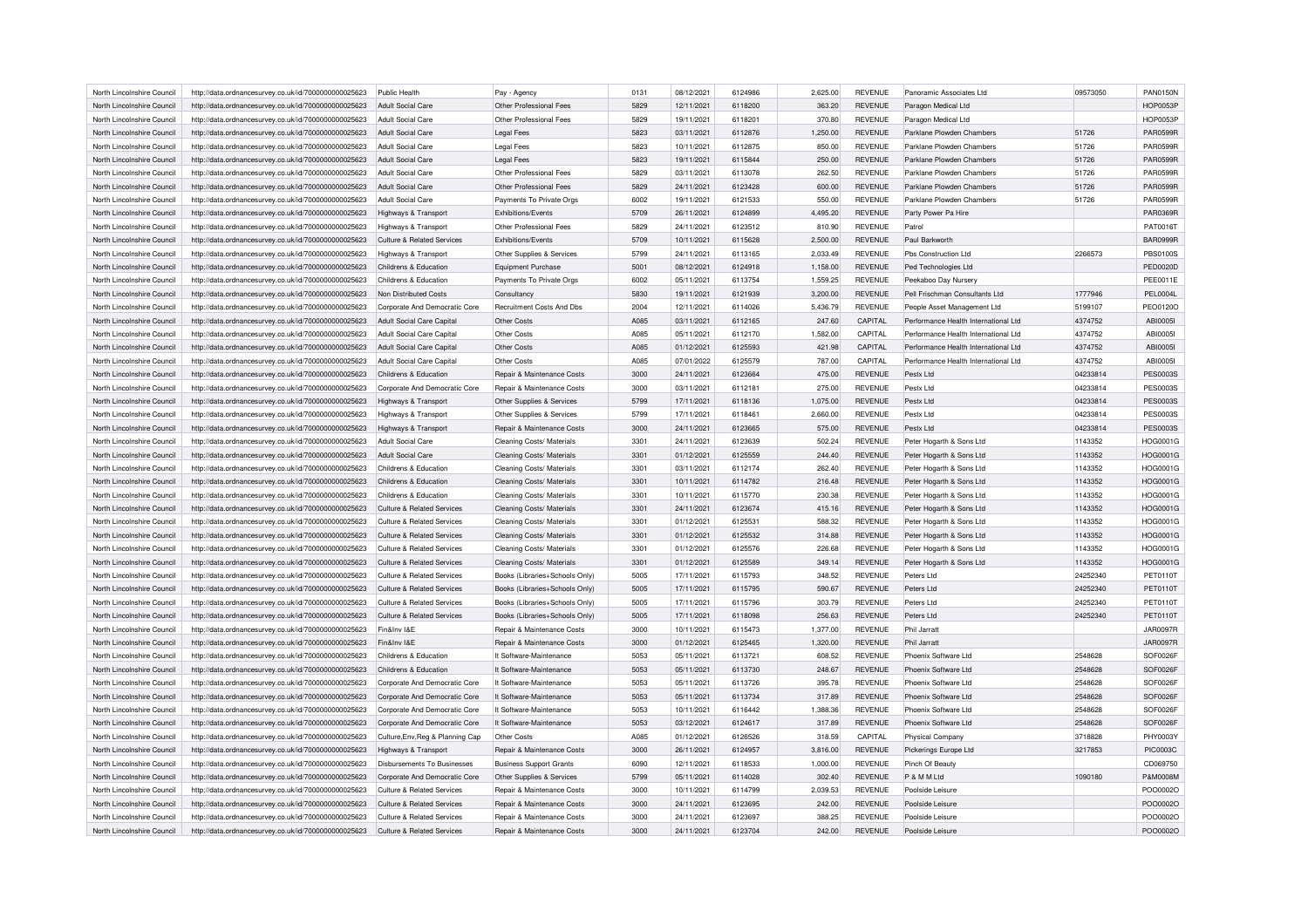| North Lincolnshire Council | http://data.ordnancesurvey.co.uk/id/7000000000025623                                                         | <b>Culture &amp; Related Services</b> | Repair & Maintenance Costs                                     | 3000 | 24/11/2021 | 6123705 | 549.00    | <b>REVENUE</b> | Poolside Leisure                              |            | POO0002O                    |
|----------------------------|--------------------------------------------------------------------------------------------------------------|---------------------------------------|----------------------------------------------------------------|------|------------|---------|-----------|----------------|-----------------------------------------------|------------|-----------------------------|
| North Lincolnshire Council | http://data.ordnancesurvey.co.uk/id/7000000000025623                                                         | <b>Culture &amp; Related Services</b> | Repair & Maintenance Costs                                     | 3000 | 24/11/2021 | 6123734 | 243.92    | <b>REVENUE</b> | Poolside Leisure                              |            | POO0002O                    |
| North Lincolnshire Council | http://data.ordnancesurvey.co.uk/id/7000000000025623                                                         | Culture & Related Services            | Repair & Maintenance Costs                                     | 3000 | 24/11/2021 | 6123744 | 520.89    | <b>REVENUE</b> | Poolside Leisure                              |            | POO0002O                    |
| North Lincolnshire Council | http://data.ordnancesurvey.co.uk/id/7000000000025623                                                         | <b>Culture &amp; Related Services</b> | Licenses, Subs & Memberships                                   | 5510 | 12/11/2021 | 6118127 | 765.94    | <b>REVENUE</b> | Pnl Prs I td                                  | 10376001   | <b>PPL0001L</b>             |
| North Lincolnshire Council | http://data.ordnancesurvey.co.uk/id/7000000000025623                                                         | Childrens & Education                 | Home To School Transport                                       | 4201 | 05/11/2021 | 6114138 | 2,247.10  | <b>REVENUE</b> | <b>Premier Cabs</b>                           |            | <b>PRE0280E</b>             |
| North Lincolnshire Council | http://data.ordnancesurvey.co.uk/id/7000000000025623                                                         | <b>Adult Social Care</b>              | Repair & Maintenance Costs                                     | 3000 | 19/11/2021 | 6120830 | 190.30    | <b>REVENUE</b> | Premier Roofing And Services Ltd              | 4577119    | <b>PRE0164E</b>             |
| North Lincolnshire Council | http://data.ordnancesurvey.co.uk/id/7000000000025623                                                         | Childrens & Education                 | Repair & Maintenance Costs                                     | 3000 | 19/11/2021 | 6120830 | 219.08    | <b>REVENUE</b> | Premier Roofing And Services Ltd              | 4577119    | PRE0164E                    |
| North Lincolnshire Council | http://data.ordnancesurvey.co.uk/id/7000000000025623                                                         | Culture & Related Services            | <b>Benair &amp; Maintenance Costs</b>                          | 3000 | 19/11/2021 | 6120830 | 1,054.38  | REVENUE        | Premier Roofing And Services Ltd              | 4577119    | <b>PRE0164E</b>             |
| North Lincolnshire Council | http://data.ordnancesurvey.co.uk/id/7000000000025623                                                         | Environmental & Regulatory Svs        | <b>Benair &amp; Maintenance Costs</b>                          | 3000 | 19/11/2021 | 6120830 | 961.75    | <b>REVENUE</b> | Premier Roofing And Services Ltd              | 4577119    | <b>PRE0164E</b>             |
| North Lincolnshire Council | http://data.ordnancesurvey.co.uk/id/7000000000025623                                                         | Fin&Inv I&E                           | Repair & Maintenance Costs                                     | 3000 | 19/11/2021 | 6120830 | 235.30    | <b>REVENUE</b> | Premier Roofing And Services Ltd              | 4577119    | PRE0164E                    |
| North Lincolnshire Council | http://data.ordnancesurvey.co.uk/id/7000000000025623                                                         | Highways & Transport                  | <b>Benair &amp; Maintenance Costs</b>                          | 3000 | 19/11/2021 | 6120830 | 584.44    | <b>REVENUE</b> | Premier Roofing And Services Ltd              | 4577119    | <b>PRE0164E</b>             |
| North Lincolnshire Council | http://data.ordnancesurvey.co.uk/id/7000000000025623                                                         | Childrens & Education                 | <b>Client Related Costs</b>                                    | 5534 | 03/11/2021 | 6113258 | 360.00    | <b>REVENUE</b> | Pre-School Learning Alliance                  |            | <b>PRE0172E</b>             |
| North Lincolnshire Council | http://data.ordnancesurvey.co.uk/id/7000000000025623                                                         | Childrens & Education                 | <b>Agency Costs</b>                                            | 6005 | 10/11/2021 | 6114571 | 300.00    | <b>REVENUE</b> | Principal Resourcing Ltd                      | 5159515    | PRI01011                    |
| North Lincolnshire Council | http://data.ordnancesurvey.co.uk/id/7000000000025623                                                         | Childrens & Education                 | Pay - Agency                                                   | 0131 | 03/11/2021 | 6113256 | 1,220.25  | <b>REVENUE</b> | Principal Resourcing Ltd                      | 5159515    | PRI01011                    |
| North Lincolnshire Council | http://data.ordnancesurvey.co.uk/id/7000000000025623                                                         | Childrens & Education                 | Pay - Agency                                                   | 0131 | 17/11/2021 | 6116451 | 788.25    | <b>REVENUE</b> | Principal Resourcing Ltd                      | 5159515    | PRI0101I                    |
| North Lincolnshire Council | http://data.ordnancesurvey.co.uk/id/7000000000025623                                                         | Childrens & Education                 | Pay - Agency                                                   | 0131 | 17/11/2021 | 6116452 | 285.00    | <b>REVENUE</b> | Principal Resourcing Ltd                      | 5159515    | PRI01011                    |
| North Lincolnshire Council | http://data.ordnancesurvey.co.uk/id/7000000000025623                                                         | Childrens & Education                 |                                                                | 0131 | 24/11/2021 | 6120985 | 788.25    | <b>REVENUE</b> | Principal Resourcing Ltd                      | 5159515    | PRI01011                    |
|                            |                                                                                                              |                                       | Pay - Agency                                                   |      |            |         |           |                |                                               |            |                             |
| North Lincolnshire Council | http://data.ordnancesurvey.co.uk/id/7000000000025623                                                         | Childrens & Education                 | Pay - Agency                                                   | 0131 | 01/12/2021 | 6126532 | 788.25    | <b>REVENUE</b> | Principal Resourcing Ltd                      | 5159515    | PRI01011                    |
| North Lincolnshire Council | http://data.ordnancesurvey.co.uk/id/7000000000025623                                                         | Central Services To Public            | Gen Office Exp (Incl Postage)                                  | 5603 | 24/11/2021 | 6123535 | 891.58    | <b>REVENUE</b> | Print Image Facilities Llp                    | OC330921   | PRI0057I                    |
| North Lincolnshire Council | http://data.ordnancesurvey.co.uk/id/7000000000025623                                                         | Central Services To Public            | Gen Office Exp (Incl Postage)                                  | 5603 | 17/11/2021 | 6118963 | 614.00    | <b>REVENUE</b> | Print Image Network Ltd                       | 4009079    | PRI0345I                    |
| North Lincolnshire Council | http://data.ordnancesurvey.co.uk/id/7000000000025623                                                         | Central Services To Public            | Gen Office Exp (Incl Postage)                                  | 5603 | 17/11/2021 | 6118964 | 597.00    | <b>REVENUE</b> | Print Image Network Ltd                       | 4009079    | PRI0345I                    |
| North Lincolnshire Council | http://data.ordnancesurvey.co.uk/id/7000000000025623                                                         | Central Services To Public            | Gen Office Exp (Incl Postage)                                  | 5603 | 17/11/2021 | 6118968 | 897.00    | <b>REVENUE</b> | Print Image Network Ltd                       | 4009079    | PRI03451                    |
| North Lincolnshire Council | http://data.ordnancesurvey.co.uk/id/7000000000025623                                                         | <b>Adult Social Care Capital</b>      | Other Costs                                                    | A085 | 10/11/2021 | 6114540 | 640.65    | CAPITAL        | Prism Medical Uk                              | 04992349   | <b>WES0123S</b>             |
| North Lincolnshire Council | http://data.ordnancesurvey.co.uk/id/7000000000025623                                                         | <b>Adult Social Care Capital</b>      | Other Costs                                                    | A085 | 10/11/2021 | 6114543 | 1,494.89  | CAPITAL        | Prism Medical Uk                              | 04992349   | <b>WES0123S</b>             |
| North Lincolnshire Council | http://data.ordnancesurvey.co.uk/id/7000000000025623                                                         | Adult Social Care                     | Payments To Private Orgs                                       | 6002 | 10/11/2021 | 6116349 | 1,763.18  | <b>REVENUE</b> | Progress Housing Group Ltd                    | 28685R     | PRO0320O                    |
| North Lincolnshire Council | http://data.ordnancesurvey.co.uk/id/7000000000025623                                                         | Environmental & Regulatory Svs        | Repair & Maintenance Costs                                     | 3000 | 10/11/2021 | 6115862 | 706.75    | REVENUE        | Protec Camerfield Limited                     | 2894458    | PRO0154O                    |
| North Lincolnshire Council | http://data.ordnancesurvey.co.uk/id/7000000000025623                                                         | Disbursements To Businesses           | <b>Business Support Grants</b>                                 | 6090 | 19/11/2021 | 6114182 | 1,000.00  | <b>REVENUE</b> | Psari Restaurants Ltd T/A The Cyprus Barbeque |            | CD069730                    |
| North Lincolnshire Council | http://data.ordnancesurvey.co.uk/id/7000000000025623                                                         | Childrens & Education                 | Payments To Private Orgs                                       | 6002 | 01/12/2021 | 6121913 | 14,400.00 | <b>REVENUE</b> | Psychology Together                           | 1055440510 | <b>PSY0120Y</b>             |
|                            |                                                                                                              |                                       |                                                                |      |            |         |           |                |                                               |            |                             |
| North Lincolnshire Council | http://data.ordnancesurvey.co.uk/id/7000000000025623                                                         | Corporate And Democratic Core         | It Software-Maintenance                                        | 5053 | 12/11/2021 | 6113085 | 650.00    | <b>REVENUE</b> | Public Sector Live                            |            | <b>PUB0160B</b>             |
| North Lincolnshire Council | http://data.ordnancesurvey.co.uk/id/7000000000025623                                                         | Fin&Inv I&E                           | <b>Cleaning Services &amp; Contracts</b>                       | 3311 | 12/11/2021 | 6115467 | 1.204.04  | <b>REVENUE</b> | Pure Water Cleaning Contractors Ltd           | 11361613   | <b>PUR0010R</b>             |
| North Lincolnshire Council | http://data.ordnancesurvey.co.uk/id/7000000000025623                                                         | <b>Adult Social Care</b>              | Gen Office Exp (Incl Postage)                                  | 5603 | 26/11/2021 | 6124866 | 240.88    | <b>REVENUE</b> | Quadient Uk Limited                           | 2658324    | NEO0001O                    |
| North Lincolnshire Council | http://data.ordnancesurvey.co.uk/id/7000000000025623                                                         | Childrens & Education                 | Gen Office Exp (Incl Postage)                                  | 5603 | 26/11/2021 | 6124867 | 286.53    | <b>REVENUE</b> | Quadient Uk Limited                           | 2658324    | NEO0001O                    |
| North Lincolnshire Council | http://data.ordnancesurvey.co.uk/id/7000000000025623                                                         | Corporate And Democratic Core         | Gen Office Exp (Incl Postage)                                  | 5603 | 10/11/2021 | 6114262 | 925.32    | <b>REVENUE</b> | Quadient Uk Limited                           | 2658324    | <b>NEO0001O</b>             |
| North Lincolnshire Council |                                                                                                              | Corporate And Democratic Core         | Gen Office Exp (Incl Postage)                                  | 5603 | 17/11/2021 | 6118966 | 10,000.00 | <b>REVENUE</b> | Quadient Uk Limited                           | 2658324    | NEO0001O                    |
| North Lincolnshire Council | http://data.ordnancesurvey.co.uk/id/7000000000025623<br>http://data.ordnancesurvey.co.uk/id/7000000000025623 | Corporate And Democratic Core         |                                                                | 5603 | 24/11/2021 | 6123652 | 3,829.03  | <b>REVENUE</b> | Quadient Uk Limited                           | 2658324    |                             |
| North Lincolnshire Council | http://data.ordnancesurvey.co.uk/id/7000000000025623                                                         | Corporate And Democratic Core         | Gen Office Exp (Incl Postage)<br>Gen Office Exp (Incl Postage) | 5603 | 24/11/2021 | 6123728 | 353.61    | <b>REVENUE</b> | Quadient Uk Limited                           | 2658324    | NEO0001O<br><b>NEO0001O</b> |
|                            |                                                                                                              | Childrens & Education                 |                                                                |      |            | 6124611 |           |                |                                               |            |                             |
| North Lincolnshire Council | http://data.ordnancesurvey.co.uk/id/7000000000025623                                                         |                                       | Payments To Private Orgs                                       | 6002 | 10/12/2021 |         | 700.00    | <b>REVENUE</b> | Ray Arber Consulting Limited                  |            | ARB0030B                    |
| North Lincolnshire Council | http://data.ordnancesurvey.co.uk/id/7000000000025623                                                         | Corporate And Democratic Core         | Gen Office Exp (Incl Postage)                                  | 5603 | 17/11/2021 | 6120473 | 660.00    | REVENUE        | Reach Publishing Ltd                          | 82548      | <b>REA0038A</b>             |
| North Lincolnshire Council | http://data.ordnancesurvey.co.uk/id/7000000000025623                                                         | Highways & Transport                  | Advertising & Publicity                                        | 5610 | 10/11/2021 | 6114472 | 1,956.40  | <b>REVENUE</b> | Reach Publishing Ltd                          | 82548      | <b>REA0038A</b>             |
| North Lincolnshire Council | http://data.ordnancesurvey.co.uk/id/7000000000025623                                                         | <b>Planning Services</b>              | Advertising & Publicity                                        | 5610 | 10/11/2021 | 6114269 | 219.00    | <b>REVENUE</b> | <b>Reach Publishing Ltd</b>                   | 82548      | <b>REA0038A</b>             |
| North Lincolnshire Council | http://data.ordnancesurvey.co.uk/id/7000000000025623                                                         | <b>Planning Services</b>              | Advertising & Publicity                                        | 5610 | 17/11/2021 | 6118079 | 248.20    | <b>REVENUE</b> | Reach Publishing Ltd                          | 82548      | <b>REA0038A</b>             |
| North Lincolnshire Council | http://data.ordnancesurvey.co.uk/id/7000000000025623                                                         | <b>Planning Services</b>              | Advertising & Publicity                                        | 5610 | 01/12/2021 | 6125276 | 248.20    | <b>REVENUE</b> | Reach Publishing Ltd                          | 82548      | <b>REA0038A</b>             |
| North Lincolnshire Council | http://data.ordnancesurvey.co.uk/id/7000000000025623                                                         | <b>Adult Social Care</b>              | Payments To Private Orgs                                       | 6002 | 19/11/2021 | 6121478 | 22,757.44 | <b>REVENUE</b> | React Homecare Ltd                            |            | <b>CLA0252A</b>             |
| North Lincolnshire Council | http://data.ordnancesurvey.co.uk/id/7000000000025623                                                         | <b>Adult Social Care</b>              | Payments To Private Orgs                                       | 6002 | 19/11/2021 | 6121478 | 595.84    | REVENUE        | React Homecare Ltd                            |            | <b>CLA0252A</b>             |
| North Lincolnshire Council | http://data.ordnancesurvey.co.uk/id/7000000000025623                                                         | Childrens & Education                 | Vehicle Hire                                                   | 4101 | 10/11/2021 | 6116826 | 509.26    | <b>REVENUE</b> | Ready Rent A Car                              | 2177268    | <b>REA0004A</b>             |
| North Lincolnshire Council | http://data.ordnancesurvey.co.uk/id/7000000000025623                                                         | Culture & Related Services            | Other Vehicle Costs                                            | 4005 | 10/11/2021 | 6116812 | 407.14    | <b>REVENUE</b> | Ready Rent A Car                              | 2177268    | <b>REA0004A</b>             |
| North Lincolnshire Council | http://data.ordnancesurvey.co.uk/id/7000000000025623                                                         | Environmental & Regulatory Svs        | Vehicle Hire                                                   | 4101 | 10/11/2021 | 6116816 | 218.00    | <b>REVENUE</b> | Ready Rent A Car                              | 2177268    | <b>REA0004A</b>             |
| North Lincolnshire Council | http://data.ordnancesurvey.co.uk/id/7000000000025623                                                         | Highways & Transport                  | Other Vehicle Costs                                            | 4005 | 10/11/2021 | 6116811 | 217.14    | <b>REVENUE</b> | Ready Rent A Car                              | 2177268    | <b>REA0004A</b>             |
| North Lincolnshire Council | http://data.ordnancesurvey.co.uk/id/7000000000025623                                                         | Culture & Related Services            | Payments To Private Orgs                                       | 6002 | 19/11/2021 | 6118081 | 9,775.00  | <b>REVENUE</b> | Reclaim Heritage Cic                          |            | <b>REC0117C</b>             |
| North Lincolnshire Council | http://data.ordnancesurvey.co.uk/id/7000000000025623                                                         | Environmental & Regulatory Svs        | Payments To Private Orgs                                       | 6002 | 03/11/2021 | 6112916 | 1,793.00  | <b>REVENUE</b> | Recovercyl                                    | 1726851    | <b>REC0033C</b>             |
| North Lincolnshire Council | http://data.ordnancesurvey.co.uk/id/7000000000025623                                                         | Environmental & Regulatory Svs        | Payments To Private Orgs                                       | 6002 | 03/11/2021 | 6112917 | 2.190.00  | <b>REVENUE</b> | Recovercy                                     | 1726851    | <b>REC0033C</b>             |
| North Lincolnshire Council | http://data.ordnancesurvey.co.uk/id/7000000000025623                                                         | Environmental & Regulatory Svs        | Payments To Private Orgs                                       | 6002 | 17/11/2021 | 6120306 | 1,312.00  | <b>REVENUE</b> | Recovercyl                                    | 1726851    | <b>REC0033C</b>             |
| North Lincolnshire Council | http://data.ordnancesurvey.co.uk/id/7000000000025623                                                         | <b>Adult Social Care</b>              | <b>Client Transport Costs</b>                                  | 6092 | 19/11/2021 | 6122473 | 60.00     | <b>REVENUE</b> | REDACTED                                      |            | REDACTED                    |
| North Lincolnshire Council | http://data.ordnancesurvey.co.uk/id/7000000000025623                                                         | <b>Adult Social Care</b>              | <b>Client Transport Costs</b>                                  | 6092 | 26/11/2021 | 6125018 | 12.00     | <b>REVENUE</b> | <b>REDACTED</b>                               |            | REDACTED                    |
| North Lincolnshire Council | http://data.ordnancesurvey.co.uk/id/7000000000025623                                                         | Adult Social Care                     | Direct Payments To Clients                                     | 6012 | 03/11/2021 | 6112957 | 1,241.40  | <b>REVENUE</b> | <b>REDACTED</b>                               |            | REDACTED                    |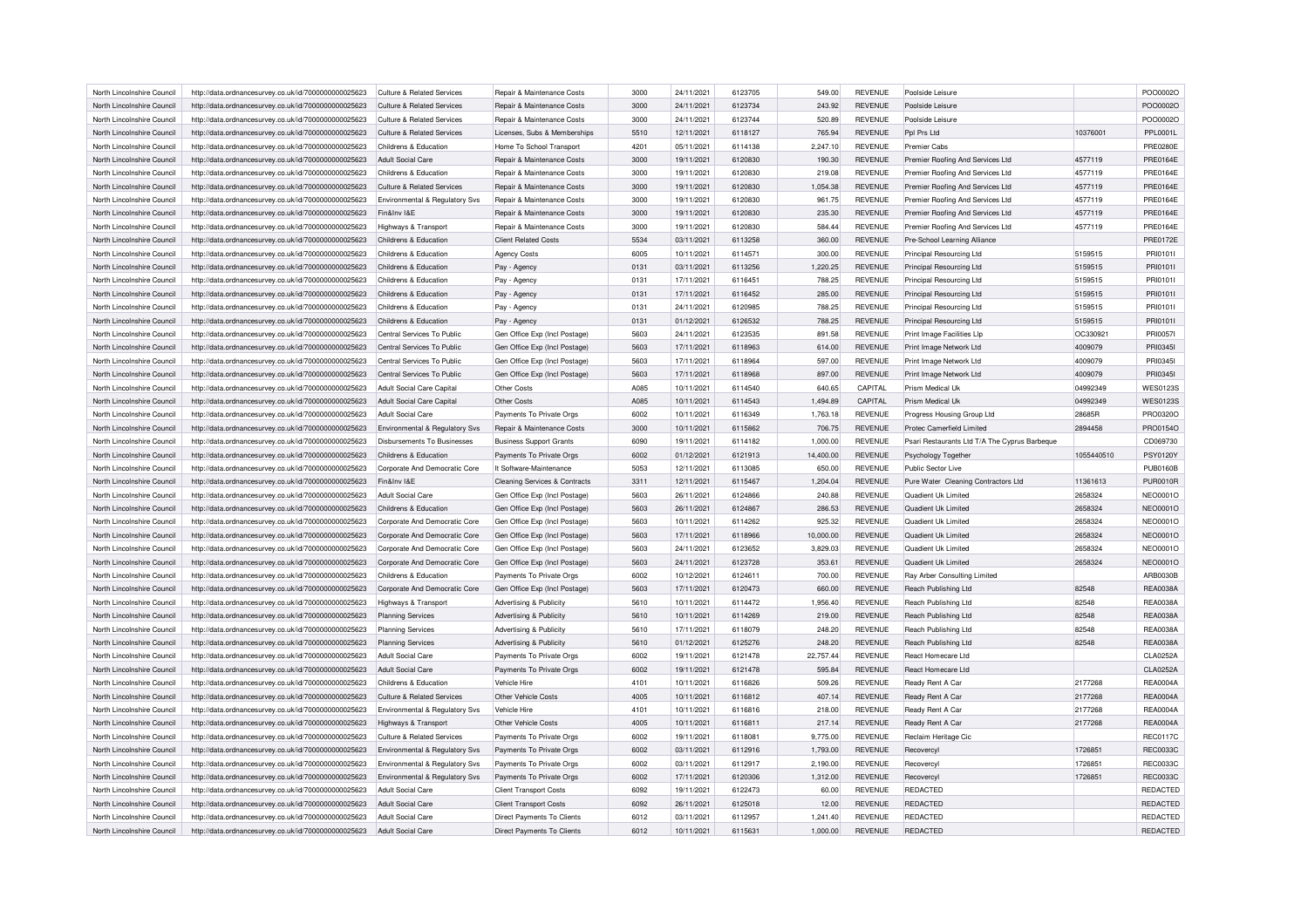| North Lincolnshire Council | http://data.ordnancesurvey.co.uk/id/7000000000025623 | Adult Social Care        | Direct Payments To Clients        | 6012 | 10/11/2021 | 6115908 | 2,791.40 | REVENUE        | <b>REDACTED</b> | REDACTED        |
|----------------------------|------------------------------------------------------|--------------------------|-----------------------------------|------|------------|---------|----------|----------------|-----------------|-----------------|
| North Lincolnshire Council | http://data.ordnancesurvey.co.uk/id/7000000000025623 | Adult Social Care        | Direct Payments To Clients        | 6012 | 10/11/2021 | 6115935 | 1,261.48 | <b>REVENUE</b> | REDACTED        | REDACTED        |
| North Lincolnshire Council | http://data.ordnancesurvey.co.uk/id/7000000000025623 | Adult Social Care        | Direct Payments To Clients        | 6012 | 10/11/2021 | 6115937 | 1.200.00 | <b>REVENUE</b> | REDACTED        | REDACTED        |
| North Lincolnshire Council | http://data.ordnancesurvey.co.uk/id/7000000000025623 | Adult Social Care        | Direct Payments To Clients        | 6012 | 10/11/2021 | 6115938 | 1,004.80 | <b>REVENUE</b> | <b>REDACTED</b> | REDACTED        |
| North Lincolnshire Council | http://data.ordnancesurvey.co.uk/id/7000000000025623 | Adult Social Care        | Direct Payments To Clients        | 6012 | 10/11/2021 | 6115939 | 420.76   | <b>REVENUE</b> | REDACTED        | <b>REDACTED</b> |
| North Lincolnshire Council | http://data.ordnancesurvey.co.uk/id/7000000000025623 | <b>Adult Social Care</b> | Direct Payments To Clients        | 6012 | 10/11/2021 | 6115940 | 584.00   | <b>REVENUE</b> | REDACTED        | REDACTED        |
| North Lincolnshire Council | http://data.ordnancesurvey.co.uk/id/7000000000025623 | Adult Social Care        | Direct Payments To Clients        | 6012 | 10/11/2021 | 6115942 | 1,182.52 | <b>REVENUE</b> | REDACTED        | REDACTED        |
| North Lincolnshire Council | http://data.ordnancesurvey.co.uk/id/7000000000025623 | <b>Adult Social Care</b> | <b>Direct Payments To Clients</b> | 6012 | 10/11/2021 | 6115943 | 1,124.00 | <b>REVENUE</b> | REDACTED        | REDACTED        |
| North Lincolnshire Council | http://data.ordnancesurvey.co.uk/id/7000000000025623 | <b>Adult Social Care</b> | <b>Direct Payments To Clients</b> | 6012 | 10/11/2021 | 6115944 | 1,474.32 | <b>REVENUE</b> | REDACTED        | REDACTED        |
| North Lincolnshire Council | http://data.ordnancesurvey.co.uk/id/7000000000025623 | <b>Adult Social Care</b> | Direct Payments To Clients        | 6012 | 10/11/2021 | 6115947 | 1,288.00 | <b>REVENUE</b> | <b>REDACTED</b> | REDACTED        |
| North Lincolnshire Council | http://data.ordnancesurvey.co.uk/id/7000000000025623 | <b>Adult Social Care</b> | Direct Payments To Clients        | 6012 | 10/11/2021 | 6115948 | 681.56   | <b>REVENUE</b> | REDACTED        | REDACTED        |
| North Lincolnshire Council | http://data.ordnancesurvey.co.uk/id/7000000000025623 | <b>Adult Social Care</b> | Direct Payments To Clients        | 6012 | 10/11/2021 | 6115949 | 2,028.88 | <b>REVENUE</b> | REDACTED        | REDACTED        |
| North Lincolnshire Council | http://data.ordnancesurvey.co.uk/id/7000000000025623 | Adult Social Care        | Direct Payments To Clients        | 6012 | 10/11/2021 | 6115950 | 907.52   | <b>REVENUE</b> | REDACTED        | REDACTED        |
| North Lincolnshire Council | http://data.ordnancesurvey.co.uk/id/7000000000025623 | <b>Adult Social Care</b> | Direct Payments To Clients        | 6012 | 10/11/2021 | 6115951 | 1,451.48 | <b>REVENUE</b> | REDACTED        | REDACTED        |
| North Lincolnshire Council | http://data.ordnancesurvey.co.uk/id/7000000000025623 | <b>Adult Social Care</b> | Direct Payments To Clients        | 6012 | 10/11/2021 | 6115952 | 1.064.00 | <b>REVENUE</b> | REDACTED        | REDACTED        |
| North Lincolnshire Council | http://data.ordnancesurvey.co.uk/id/7000000000025623 | <b>Adult Social Care</b> | Direct Payments To Clients        | 6012 | 10/11/2021 | 6115953 | 1,166.96 | <b>REVENUE</b> | REDACTED        | REDACTED        |
| North Lincolnshire Council | http://data.ordnancesurvey.co.uk/id/7000000000025623 | <b>Adult Social Care</b> | <b>Direct Payments To Clients</b> | 6012 | 10/11/2021 | 6115954 | 2,058.72 | <b>REVENUE</b> | <b>REDACTED</b> | REDACTED        |
| North Lincolnshire Council | http://data.ordnancesurvey.co.uk/id/7000000000025623 | <b>Adult Social Care</b> | Direct Payments To Clients        | 6012 | 10/11/2021 | 6115955 | 800.00   | <b>REVENUE</b> | REDACTED        | REDACTED        |
| North Lincolnshire Council | http://data.ordnancesurvey.co.uk/id/7000000000025623 | Adult Social Care        | Direct Payments To Clients        | 6012 | 10/11/2021 | 6115956 | 1,536.00 | REVENUE        | REDACTED        | REDACTED        |
| North Lincolnshire Council | http://data.ordnancesurvey.co.uk/id/7000000000025623 | <b>Adult Social Care</b> | Direct Payments To Clients        | 6012 | 10/11/2021 | 6115957 | 1,248.00 | <b>REVENUE</b> | REDACTED        | REDACTED        |
| North Lincolnshire Council | http://data.ordnancesurvey.co.uk/id/7000000000025623 | <b>Adult Social Care</b> | Direct Payments To Clients        | 6012 | 10/11/2021 | 6115958 | 1,023.60 | <b>REVENUE</b> | REDACTED        | REDACTED        |
| North Lincolnshire Council | http://data.ordnancesurvey.co.uk/id/7000000000025623 | Adult Social Care        | Direct Payments To Clients        | 6012 | 10/11/2021 | 6115959 | 956.12   | <b>REVENUE</b> | <b>REDACTED</b> | REDACTED        |
| North Lincolnshire Council | http://data.ordnancesurvey.co.uk/id/7000000000025623 | <b>Adult Social Care</b> | Direct Payments To Clients        | 6012 | 10/11/2021 | 6115960 | 829.52   | <b>REVENUE</b> | REDACTED        | REDACTED        |
| North Lincolnshire Council | http://data.ordnancesurvey.co.uk/id/7000000000025623 | Adult Social Care        | Direct Payments To Clients        | 6012 | 10/11/2021 | 6115962 | 841.60   | <b>REVENUE</b> | <b>REDACTED</b> | REDACTED        |
| North Lincolnshire Council | http://data.ordnancesurvey.co.uk/id/7000000000025623 | <b>Adult Social Care</b> | Direct Payments To Clients        | 6012 | 10/11/2021 | 6115963 | 1,596.04 | <b>REVENUE</b> | REDACTED        | REDACTED        |
| North Lincolnshire Council | http://data.ordnancesurvey.co.uk/id/7000000000025623 | <b>Adult Social Care</b> | Direct Payments To Clients        | 6012 | 10/11/2021 | 6115964 | 1,584.08 | <b>REVENUE</b> | REDACTED        | REDACTED        |
| North Lincolnshire Council | http://data.ordnancesurvey.co.uk/id/7000000000025623 | <b>Adult Social Care</b> | <b>Direct Payments To Clients</b> | 6012 | 10/11/2021 | 6115965 | 1.594.00 | <b>REVENUE</b> | <b>REDACTED</b> | REDACTED        |
| North Lincolnshire Council | http://data.ordnancesurvey.co.uk/id/7000000000025623 | Adult Social Care        | Direct Payments To Clients        | 6012 | 10/11/2021 | 6115966 | 729.64   | <b>REVENUE</b> | REDACTED        | REDACTED        |
| North Lincolnshire Council | http://data.ordnancesurvey.co.uk/id/7000000000025623 | <b>Adult Social Care</b> | Direct Payments To Clients        | 6012 | 10/11/2021 | 6115967 | 600.00   | <b>REVENUE</b> | REDACTED        | REDACTED        |
| North Lincolnshire Council | http://data.ordnancesurvey.co.uk/id/7000000000025623 | <b>Adult Social Care</b> | Direct Payments To Clients        | 6012 | 10/11/2021 | 6115968 | 1,180.72 | <b>REVENUE</b> | REDACTED        | REDACTED        |
| North Lincolnshire Council | http://data.ordnancesurvey.co.uk/id/7000000000025623 | Adult Social Care        | Direct Payments To Clients        | 6012 | 10/11/2021 | 6115969 | 1,706.00 | <b>REVENUE</b> | REDACTED        | REDACTED        |
| North Lincolnshire Council | http://data.ordnancesurvey.co.uk/id/7000000000025623 | <b>Adult Social Care</b> | <b>Direct Payments To Clients</b> | 6012 | 10/11/2021 | 6115971 | 600.00   | <b>REVENUE</b> | REDACTED        | REDACTED        |
| North Lincolnshire Council | http://data.ordnancesurvey.co.uk/id/7000000000025623 | <b>Adult Social Care</b> | <b>Direct Payments To Clients</b> | 6012 | 10/11/2021 | 6115972 | 1,048.00 | <b>REVENUE</b> | REDACTED        | REDACTED        |
| North Lincolnshire Council | http://data.ordnancesurvey.co.uk/id/7000000000025623 | <b>Adult Social Care</b> | Direct Payments To Clients        | 6012 | 10/11/2021 | 6115973 | 1,536.56 | <b>REVENUE</b> | <b>REDACTED</b> | REDACTED        |
| North Lincolnshire Council | http://data.ordnancesurvey.co.uk/id/7000000000025623 | <b>Adult Social Care</b> | Direct Payments To Clients        | 6012 | 10/11/2021 | 6115974 | 807.60   | <b>REVENUE</b> | REDACTED        | <b>REDACTED</b> |
| North Lincolnshire Council | http://data.ordnancesurvey.co.uk/id/7000000000025623 | <b>Adult Social Care</b> | Direct Payments To Clients        | 6012 | 10/11/2021 | 6115975 | 600.00   | <b>REVENUE</b> | REDACTED        | REDACTED        |
| North Lincolnshire Council | http://data.ordnancesurvey.co.uk/id/7000000000025623 | Adult Social Care        | Direct Payments To Clients        | 6012 | 10/11/2021 | 6115976 | 1,603.68 | <b>REVENUE</b> | REDACTED        | REDACTED        |
| North Lincolnshire Council | http://data.ordnancesurvey.co.uk/id/7000000000025623 | <b>Adult Social Care</b> | <b>Direct Payments To Clients</b> | 6012 | 10/11/2021 | 6115977 | 1,671.84 | <b>REVENUE</b> | REDACTED        | REDACTED        |
| North Lincolnshire Council | http://data.ordnancesurvey.co.uk/id/7000000000025623 | <b>Adult Social Care</b> | Direct Payments To Clients        | 6012 | 10/11/2021 | 6115978 | 4,036.96 | <b>REVENUE</b> | REDACTED        | REDACTED        |
| North Lincolnshire Council | http://data.ordnancesurvey.co.uk/id/7000000000025623 | <b>Adult Social Care</b> | Direct Payments To Clients        | 6012 | 10/11/2021 | 6115979 | 280.00   | <b>REVENUE</b> | REDACTED        | REDACTED        |
| North Lincolnshire Council | http://data.ordnancesurvey.co.uk/id/7000000000025623 | Adult Social Care        | Direct Payments To Clients        | 6012 | 10/11/2021 | 6115980 | 1,320.00 | <b>REVENUE</b> | REDACTED        | <b>REDACTED</b> |
| North Lincolnshire Council | http://data.ordnancesurvey.co.uk/id/7000000000025623 | <b>Adult Social Care</b> | Direct Payments To Clients        | 6012 | 10/11/2021 | 6115981 | 1,143.68 | <b>REVENUE</b> | REDACTED        | REDACTED        |
| North Lincolnshire Council | http://data.ordnancesurvey.co.uk/id/7000000000025623 | Adult Social Care        | Direct Payments To Clients        | 6012 | 10/11/2021 | 6115982 | 2,370.52 | REVENUE        | REDACTED        | REDACTED        |
| North Lincolnshire Council | http://data.ordnancesurvey.co.uk/id/7000000000025623 | <b>Adult Social Care</b> | Direct Payments To Clients        | 6012 | 10/11/2021 | 6115983 | 373.44   | <b>REVENUE</b> | <b>REDACTED</b> | REDACTED        |
| North Lincolnshire Council | http://data.ordnancesurvey.co.uk/id/7000000000025623 | Adult Social Care        | Direct Payments To Clients        | 6012 | 10/11/2021 | 6115984 | 1.488.32 | <b>REVENUE</b> | REDACTED        | REDACTED        |
| North Lincolnshire Council | http://data.ordnancesurvey.co.uk/id/7000000000025623 | Adult Social Care        | Direct Payments To Clients        | 6012 | 10/11/2021 | 6115985 | 2,377.48 | <b>REVENUE</b> | <b>REDACTED</b> | REDACTED        |
| North Lincolnshire Council | http://data.ordnancesurvey.co.uk/id/7000000000025623 | <b>Adult Social Care</b> | Direct Payments To Clients        | 6012 | 10/11/2021 | 6115986 | 877.00   | <b>REVENUE</b> | REDACTED        | REDACTED        |
| North Lincolnshire Council | http://data.ordnancesurvey.co.uk/id/7000000000025623 | Adult Social Care        | Direct Payments To Clients        | 6012 | 10/11/2021 | 6115987 | 594.00   | <b>REVENUE</b> | <b>REDACTED</b> | REDACTED        |
| North Lincolnshire Council | http://data.ordnancesurvey.co.uk/id/7000000000025623 | Adult Social Care        | Direct Payments To Clients        | 6012 | 10/11/2021 | 6115988 | 1,356.68 | REVENUE        | REDACTED        | REDACTED        |
| North Lincolnshire Council | http://data.ordnancesurvey.co.uk/id/7000000000025623 | Adult Social Care        | Direct Payments To Clients        | 6012 | 10/11/2021 | 6115989 | 1,006.68 | <b>REVENUE</b> | REDACTED        | REDACTED        |
| North Lincolnshire Council | http://data.ordnancesurvey.co.uk/id/7000000000025623 | <b>Adult Social Care</b> | Direct Payments To Clients        | 6012 | 10/11/2021 | 6115990 | 1.302.48 | <b>REVENUE</b> | <b>REDACTED</b> | REDACTED        |
| North Lincolnshire Council | http://data.ordnancesurvey.co.uk/id/7000000000025623 | Adult Social Care        | Direct Payments To Clients        | 6012 | 10/11/2021 | 6115991 | 1,116.56 | <b>REVENUE</b> | REDACTED        | REDACTED        |
| North Lincolnshire Council | http://data.ordnancesurvey.co.uk/id/7000000000025623 | <b>Adult Social Care</b> | Direct Payments To Clients        | 6012 | 10/11/2021 | 6115993 | 659.20   | <b>REVENUE</b> | REDACTED        | REDACTED        |
| North Lincolnshire Council | http://data.ordnancesurvey.co.uk/id/7000000000025623 | <b>Adult Social Care</b> | Direct Payments To Clients        | 6012 | 10/11/2021 | 6115994 | 1,846.28 | <b>REVENUE</b> | REDACTED        | REDACTED        |
| North Lincolnshire Council | http://data.ordnancesurvey.co.uk/id/7000000000025623 | Adult Social Care        | Direct Payments To Clients        | 6012 | 10/11/2021 | 6115995 | 848.96   | <b>REVENUE</b> | REDACTED        | REDACTED        |
| North Lincolnshire Council | http://data.ordnancesurvey.co.uk/id/7000000000025623 | Adult Social Care        | <b>Direct Payments To Clients</b> | 6012 | 10/11/2021 | 6115996 | 600.00   | <b>REVENUE</b> | <b>REDACTED</b> | REDACTED        |
|                            |                                                      |                          |                                   |      |            |         |          |                |                 |                 |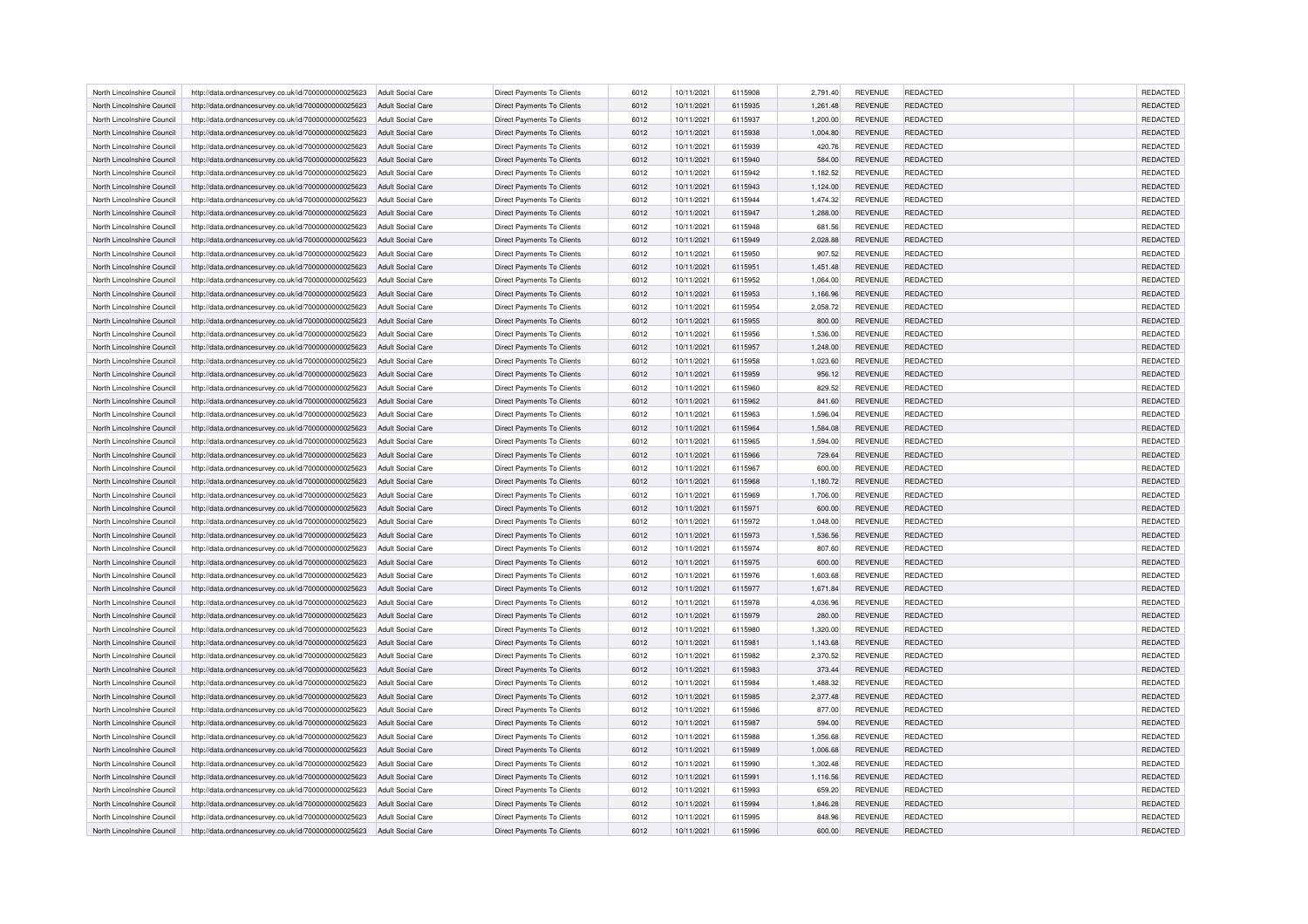| North Lincolnshire Council | http://data.ordnancesurvey.co.uk/id/7000000000025623                                                         | Adult Social Care        | Direct Payments To Clients                               | 6012 | 10/11/2021               | 6115997 | 1,564.96           | REVENUE        | <b>REDACTED</b> | REDACTED             |
|----------------------------|--------------------------------------------------------------------------------------------------------------|--------------------------|----------------------------------------------------------|------|--------------------------|---------|--------------------|----------------|-----------------|----------------------|
| North Lincolnshire Council | http://data.ordnancesurvey.co.uk/id/7000000000025623                                                         | Adult Social Care        | <b>Direct Payments To Clients</b>                        | 6012 | 10/11/2021               | 6115998 | 892.80             | <b>REVENUE</b> | REDACTED        | REDACTED             |
| North Lincolnshire Council | http://data.ordnancesurvey.co.uk/id/7000000000025623                                                         | Adult Social Care        | Direct Payments To Clients                               | 6012 | 10/11/2021               | 6115999 | 1.000.00           | <b>REVENUE</b> | REDACTED        | REDACTED             |
| North Lincolnshire Council | http://data.ordnancesurvey.co.uk/id/7000000000025623                                                         | Adult Social Care        | Direct Payments To Clients                               | 6012 | 10/11/2021               | 6116000 | 4,087.84           | <b>REVENUE</b> | <b>REDACTED</b> | REDACTED             |
| North Lincolnshire Council | http://data.ordnancesurvey.co.uk/id/7000000000025623                                                         | Adult Social Care        | Direct Payments To Clients                               | 6012 | 10/11/2021               | 6116001 | 760.12             | <b>REVENUE</b> | REDACTED        | <b>REDACTED</b>      |
| North Lincolnshire Council | http://data.ordnancesurvey.co.uk/id/7000000000025623                                                         | <b>Adult Social Care</b> | Direct Payments To Clients                               | 6012 | 10/11/2021               | 6116002 | 792.28             | <b>REVENUE</b> | REDACTED        | REDACTED             |
| North Lincolnshire Council | http://data.ordnancesurvey.co.uk/id/7000000000025623                                                         | Adult Social Care        | Direct Payments To Clients                               | 6012 | 10/11/2021               | 6116003 | 1,809.24           | <b>REVENUE</b> | REDACTED        | REDACTED             |
| North Lincolnshire Council | http://data.ordnancesurvey.co.uk/id/7000000000025623                                                         | Adult Social Care        | <b>Direct Payments To Clients</b>                        | 6012 | 10/11/2021               | 6116004 | 1,055.68           | <b>REVENUE</b> | REDACTED        | REDACTED             |
| North Lincolnshire Council | http://data.ordnancesurvey.co.uk/id/7000000000025623                                                         | <b>Adult Social Care</b> | <b>Direct Payments To Clients</b>                        | 6012 | 10/11/2021               | 6116005 | 1,235.68           | <b>REVENUE</b> | REDACTED        | REDACTED             |
| North Lincolnshire Council | http://data.ordnancesurvey.co.uk/id/7000000000025623                                                         | <b>Adult Social Care</b> | Direct Payments To Clients                               | 6012 | 10/11/2021               | 6116006 | 2,900.00           | <b>REVENUE</b> | <b>REDACTED</b> | REDACTED             |
| North Lincolnshire Council | http://data.ordnancesurvey.co.uk/id/7000000000025623                                                         | <b>Adult Social Care</b> | Direct Payments To Clients                               | 6012 | 10/11/2021               | 6116007 | 949.20             | <b>REVENUE</b> | REDACTED        | REDACTED             |
| North Lincolnshire Council | http://data.ordnancesurvey.co.uk/id/7000000000025623                                                         | <b>Adult Social Care</b> | Direct Payments To Clients                               | 6012 | 10/11/2021               | 6116008 | 760.00             | <b>REVENUE</b> | REDACTED        | REDACTED             |
| North Lincolnshire Council | http://data.ordnancesurvey.co.uk/id/7000000000025623                                                         | Adult Social Care        | Direct Payments To Clients                               | 6012 | 10/11/2021               | 6116009 | 1,519.32           | <b>REVENUE</b> | REDACTED        | REDACTED             |
| North Lincolnshire Council | http://data.ordnancesurvey.co.uk/id/7000000000025623                                                         | <b>Adult Social Care</b> | Direct Payments To Clients                               | 6012 | 10/11/2021               | 6116010 | 759.36             | <b>REVENUE</b> | REDACTED        | REDACTED             |
|                            |                                                                                                              |                          |                                                          |      |                          |         |                    |                |                 |                      |
| North Lincolnshire Council | http://data.ordnancesurvey.co.uk/id/7000000000025623                                                         | <b>Adult Social Care</b> | Direct Payments To Clients                               | 6012 | 10/11/2021               | 6116011 | 1,178.44           | <b>REVENUE</b> | REDACTED        | REDACTED             |
| North Lincolnshire Council | http://data.ordnancesurvey.co.uk/id/7000000000025623                                                         | <b>Adult Social Care</b> | Direct Payments To Clients                               | 6012 | 10/11/2021               | 6116012 | 809.64             | REVENUE        | REDACTED        | REDACTED             |
| North Lincolnshire Council | http://data.ordnancesurvey.co.uk/id/7000000000025623                                                         | <b>Adult Social Care</b> | <b>Direct Payments To Clients</b>                        | 6012 | 10/11/2021               | 6116013 | 1,531.20           | <b>REVENUE</b> | <b>REDACTED</b> | REDACTED             |
| North Lincolnshire Council | http://data.ordnancesurvey.co.uk/id/7000000000025623                                                         | <b>Adult Social Care</b> | Direct Payments To Clients                               | 6012 | 10/11/2021               | 6116014 | 1,282.92           | <b>REVENUE</b> | REDACTED        | REDACTED             |
| North Lincolnshire Council | http://data.ordnancesurvey.co.uk/id/7000000000025623                                                         | Adult Social Care        | Direct Payments To Clients                               | 6012 | 10/11/2021               | 6116015 | 12,953.04          | REVENUE        | REDACTED        | REDACTED             |
| North Lincolnshire Council | http://data.ordnancesurvey.co.uk/id/7000000000025623                                                         | <b>Adult Social Care</b> | Direct Payments To Clients                               | 6012 | 10/11/2021               | 6116016 | 3,216.96           | <b>REVENUE</b> | REDACTED        | REDACTED             |
| North Lincolnshire Council | http://data.ordnancesurvey.co.uk/id/7000000000025623                                                         | Adult Social Care        | Direct Payments To Clients                               | 6012 | 10/11/2021               | 6116017 | 1.680.00           | <b>REVENUE</b> | REDACTED        | REDACTED             |
| North Lincolnshire Council | http://data.ordnancesurvey.co.uk/id/7000000000025623                                                         | Adult Social Care        | Direct Payments To Clients                               | 6012 | 10/11/2021               | 6116018 | 1,249.60           | <b>REVENUE</b> | <b>REDACTED</b> | REDACTED             |
| North Lincolnshire Council | http://data.ordnancesurvey.co.uk/id/7000000000025623                                                         | <b>Adult Social Care</b> | Direct Payments To Clients                               | 6012 | 10/11/2021               | 6116019 | 987.68             | <b>REVENUE</b> | REDACTED        | REDACTED             |
| North Lincolnshire Council | http://data.ordnancesurvey.co.uk/id/7000000000025623                                                         | Adult Social Care        | Direct Payments To Clients                               | 6012 | 10/11/2021               | 6116020 | 921.44             | <b>REVENUE</b> | <b>REDACTED</b> | REDACTED             |
| North Lincolnshire Council | http://data.ordnancesurvey.co.uk/id/7000000000025623                                                         | <b>Adult Social Care</b> | Direct Payments To Clients                               | 6012 | 10/11/2021               | 6116021 | 1,196.11           | <b>REVENUE</b> | REDACTED        | REDACTED             |
| North Lincolnshire Council | http://data.ordnancesurvey.co.uk/id/7000000000025623                                                         | <b>Adult Social Care</b> | Direct Payments To Clients                               | 6012 | 10/11/2021               | 6116022 | 4,173.36           | <b>REVENUE</b> | REDACTED        | REDACTED             |
| North Lincolnshire Council | http://data.ordnancesurvey.co.uk/id/7000000000025623                                                         | <b>Adult Social Care</b> | <b>Direct Payments To Clients</b>                        | 6012 | 10/11/2021               | 6116023 | 1.082.36           | <b>REVENUE</b> | <b>REDACTED</b> | REDACTED             |
| North Lincolnshire Council | http://data.ordnancesurvey.co.uk/id/7000000000025623                                                         | Adult Social Care        | Direct Payments To Clients                               | 6012 | 10/11/2021               | 6116024 | 2,800.00           | <b>REVENUE</b> | REDACTED        | REDACTED             |
| North Lincolnshire Council | http://data.ordnancesurvey.co.uk/id/7000000000025623                                                         | <b>Adult Social Care</b> | Direct Payments To Clients                               | 6012 | 10/11/2021               | 6116025 | 2,716.56           | <b>REVENUE</b> | REDACTED        | REDACTED             |
| North Lincolnshire Council | http://data.ordnancesurvey.co.uk/id/7000000000025623                                                         | <b>Adult Social Care</b> | Direct Payments To Clients                               | 6012 | 10/11/2021               | 6116026 | 1,008.76           | <b>REVENUE</b> | REDACTED        | REDACTED             |
| North Lincolnshire Council | http://data.ordnancesurvey.co.uk/id/7000000000025623                                                         | Adult Social Care        | Direct Payments To Clients                               | 6012 | 10/11/2021               | 6116027 | 560.00             | <b>REVENUE</b> | REDACTED        | REDACTED             |
| North Lincolnshire Council | http://data.ordnancesurvey.co.uk/id/7000000000025623                                                         | <b>Adult Social Care</b> | <b>Direct Payments To Clients</b>                        | 6012 | 10/11/2021               | 6116028 | 715.76             | <b>REVENUE</b> | REDACTED        | REDACTED             |
| North Lincolnshire Council | http://data.ordnancesurvey.co.uk/id/7000000000025623                                                         | <b>Adult Social Care</b> | <b>Direct Payments To Clients</b>                        | 6012 | 10/11/2021               | 6116030 | 1,676.00           | <b>REVENUE</b> | REDACTED        | REDACTED             |
| North Lincolnshire Council | http://data.ordnancesurvey.co.uk/id/7000000000025623                                                         | <b>Adult Social Care</b> | Direct Payments To Clients                               | 6012 | 10/11/2021               | 6116031 | 2,270.56           | <b>REVENUE</b> | <b>REDACTED</b> | REDACTED             |
| North Lincolnshire Council | http://data.ordnancesurvey.co.uk/id/7000000000025623                                                         | <b>Adult Social Care</b> | Direct Payments To Clients                               | 6012 | 10/11/2021               | 6116032 | 1,945.48           | <b>REVENUE</b> | REDACTED        | <b>REDACTED</b>      |
| North Lincolnshire Council | http://data.ordnancesurvey.co.uk/id/7000000000025623                                                         | <b>Adult Social Care</b> | Direct Payments To Clients                               | 6012 | 10/11/2021               | 6116033 | 1,016.00           | <b>REVENUE</b> | REDACTED        | REDACTED             |
| North Lincolnshire Council | http://data.ordnancesurvey.co.uk/id/7000000000025623                                                         | Adult Social Care        | Direct Payments To Clients                               | 6012 | 10/11/2021               | 6116034 | 791.72             | <b>REVENUE</b> | REDACTED        | REDACTED             |
| North Lincolnshire Council | http://data.ordnancesurvey.co.uk/id/7000000000025623                                                         | <b>Adult Social Care</b> | <b>Direct Payments To Clients</b>                        | 6012 | 10/11/2021               | 6116035 | 452.00             | REVENUE        | REDACTED        | REDACTED             |
| North Lincolnshire Council | http://data.ordnancesurvey.co.uk/id/7000000000025623                                                         | <b>Adult Social Care</b> | Direct Payments To Clients                               | 6012 | 10/11/2021               | 6116036 | 361.44             | <b>REVENUE</b> | REDACTED        | REDACTED             |
| North Lincolnshire Council | http://data.ordnancesurvey.co.uk/id/7000000000025623                                                         | <b>Adult Social Care</b> | Direct Payments To Clients                               | 6012 | 10/11/2021               | 6116037 | 842.24             | REVENUE        | REDACTED        | REDACTED             |
| North Lincolnshire Council | http://data.ordnancesurvey.co.uk/id/7000000000025623                                                         | Adult Social Care        | Direct Payments To Clients                               | 6012 | 10/11/2021               | 6116038 | 2,600.00           | <b>REVENUE</b> | REDACTED        | <b>REDACTED</b>      |
| North Lincolnshire Council | http://data.ordnancesurvey.co.uk/id/7000000000025623                                                         | <b>Adult Social Care</b> | Direct Payments To Clients                               | 6012 | 10/11/2021               | 6116039 | 992.00             | <b>REVENUE</b> | REDACTED        | REDACTED             |
| North Lincolnshire Council | http://data.ordnancesurvey.co.uk/id/7000000000025623                                                         | Adult Social Care        | Direct Payments To Clients                               | 6012 | 10/11/2021               | 6116040 | 916.60             | REVENUE        | REDACTED        | REDACTED             |
| North Lincolnshire Council | http://data.ordnancesurvey.co.uk/id/7000000000025623                                                         | <b>Adult Social Care</b> | Direct Payments To Clients                               | 6012 | 10/11/2021               | 6116041 | 864.36             | <b>REVENUE</b> | <b>REDACTED</b> | REDACTED             |
| North Lincolnshire Council | http://data.ordnancesurvey.co.uk/id/7000000000025623                                                         | Adult Social Care        | Direct Payments To Clients                               | 6012 | 10/11/2021               | 6116042 | 1,731.08           | <b>REVENUE</b> | REDACTED        | REDACTED             |
| North Lincolnshire Council | http://data.ordnancesurvey.co.uk/id/7000000000025623                                                         | Adult Social Care        | Direct Payments To Clients                               | 6012 | 10/11/2021               | 6116043 | 770.20             | <b>REVENUE</b> | <b>REDACTED</b> | REDACTED             |
| North Lincolnshire Council |                                                                                                              | <b>Adult Social Care</b> |                                                          | 6012 |                          | 6116044 |                    | <b>REVENUE</b> | REDACTED        |                      |
| North Lincolnshire Council | http://data.ordnancesurvey.co.uk/id/7000000000025623<br>http://data.ordnancesurvey.co.uk/id/7000000000025623 | Adult Social Care        | Direct Payments To Clients<br>Direct Payments To Clients | 6012 | 10/11/2021<br>10/11/2021 | 6116045 | 460.00<br>3,151.76 | <b>REVENUE</b> | <b>REDACTED</b> | REDACTED<br>REDACTED |
|                            |                                                                                                              |                          |                                                          |      |                          |         |                    |                |                 |                      |
| North Lincolnshire Council | http://data.ordnancesurvey.co.uk/id/7000000000025623                                                         | Adult Social Care        | Direct Payments To Clients                               | 6012 | 10/11/2021               | 6116046 | 840.00             | REVENUE        | REDACTED        | REDACTED             |
| North Lincolnshire Council | http://data.ordnancesurvey.co.uk/id/7000000000025623                                                         | Adult Social Care        | Direct Payments To Clients                               | 6012 | 10/11/2021               | 6116047 | 747.72             | <b>REVENUE</b> | REDACTED        | REDACTED             |
| North Lincolnshire Council | http://data.ordnancesurvey.co.uk/id/7000000000025623                                                         | <b>Adult Social Care</b> | Direct Payments To Clients                               | 6012 | 10/11/2021               | 6116048 | 3.988.20           | <b>REVENUE</b> | <b>REDACTED</b> | REDACTED             |
| North Lincolnshire Council | http://data.ordnancesurvey.co.uk/id/7000000000025623                                                         | Adult Social Care        | Direct Payments To Clients                               | 6012 | 10/11/2021               | 6116049 | 1,172.00           | <b>REVENUE</b> | REDACTED        | REDACTED             |
| North Lincolnshire Council | http://data.ordnancesurvey.co.uk/id/7000000000025623                                                         | <b>Adult Social Care</b> | Direct Payments To Clients                               | 6012 | 10/11/2021               | 6116050 | 1,200.00           | <b>REVENUE</b> | REDACTED        | REDACTED             |
| North Lincolnshire Council | http://data.ordnancesurvey.co.uk/id/7000000000025623                                                         | <b>Adult Social Care</b> | Direct Payments To Clients                               | 6012 | 10/11/2021               | 6116051 | 1,618.40           | <b>REVENUE</b> | REDACTED        | REDACTED             |
| North Lincolnshire Council | http://data.ordnancesurvey.co.uk/id/7000000000025623                                                         | Adult Social Care        | Direct Payments To Clients                               | 6012 | 10/11/2021               | 6116052 | 2,200.80           | <b>REVENUE</b> | REDACTED        | REDACTED             |
| North Lincolnshire Council | http://data.ordnancesurvey.co.uk/id/7000000000025623                                                         | Adult Social Care        | <b>Direct Payments To Clients</b>                        | 6012 | 10/11/2021               | 6116053 | 2,720.00           | <b>REVENUE</b> | <b>REDACTED</b> | REDACTED             |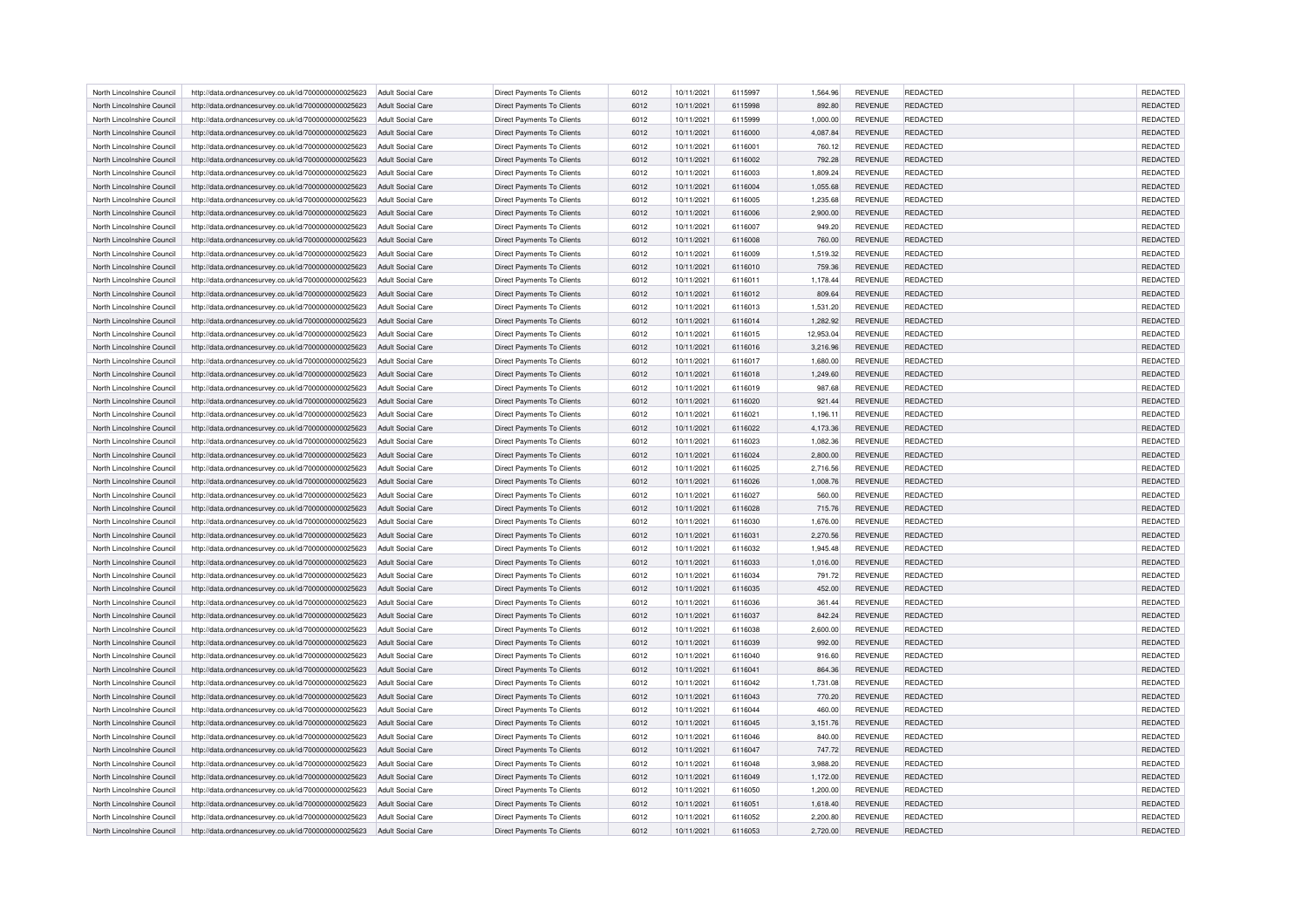| North Lincolnshire Council | http://data.ordnancesurvey.co.uk/id/7000000000025623 | Adult Social Care        | Direct Payments To Clients        | 6012 | 10/11/2021 | 6116054 | 560.00    | REVENUE        | <b>REDACTED</b> | REDACTED        |
|----------------------------|------------------------------------------------------|--------------------------|-----------------------------------|------|------------|---------|-----------|----------------|-----------------|-----------------|
| North Lincolnshire Council | http://data.ordnancesurvey.co.uk/id/7000000000025623 | Adult Social Care        | <b>Direct Payments To Clients</b> | 6012 | 10/11/2021 | 6116055 | 1,505.76  | <b>REVENUE</b> | REDACTED        | REDACTED        |
| North Lincolnshire Council | http://data.ordnancesurvey.co.uk/id/7000000000025623 | Adult Social Care        | Direct Payments To Clients        | 6012 | 10/11/2021 | 6116057 | 13,680.00 | <b>REVENUE</b> | REDACTED        | REDACTED        |
| North Lincolnshire Council | http://data.ordnancesurvey.co.uk/id/7000000000025623 | Adult Social Care        | Direct Payments To Clients        | 6012 | 10/11/2021 | 6116058 | 1,180.00  | <b>REVENUE</b> | <b>REDACTED</b> | REDACTED        |
| North Lincolnshire Council | http://data.ordnancesurvey.co.uk/id/7000000000025623 | Adult Social Care        | Direct Payments To Clients        | 6012 | 10/11/2021 | 6116059 | 1,678.48  | <b>REVENUE</b> | REDACTED        | <b>REDACTED</b> |
| North Lincolnshire Council | http://data.ordnancesurvey.co.uk/id/7000000000025623 | <b>Adult Social Care</b> | Direct Payments To Clients        | 6012 | 10/11/2021 | 6116060 | 2,255.56  | <b>REVENUE</b> | REDACTED        | REDACTED        |
| North Lincolnshire Council | http://data.ordnancesurvey.co.uk/id/7000000000025623 | Adult Social Care        | Direct Payments To Clients        | 6012 | 10/11/2021 | 6116061 | 856.72    | <b>REVENUE</b> | REDACTED        | REDACTED        |
| North Lincolnshire Council | http://data.ordnancesurvey.co.uk/id/7000000000025623 | Adult Social Care        | <b>Direct Payments To Clients</b> | 6012 | 10/11/2021 | 6116062 | 828.00    | <b>REVENUE</b> | REDACTED        | REDACTED        |
| North Lincolnshire Council | http://data.ordnancesurvey.co.uk/id/7000000000025623 | <b>Adult Social Care</b> | <b>Direct Payments To Clients</b> | 6012 | 10/11/2021 | 6116063 | 1,344.00  | <b>REVENUE</b> | REDACTED        | REDACTED        |
| North Lincolnshire Council | http://data.ordnancesurvey.co.uk/id/7000000000025623 | <b>Adult Social Care</b> | Direct Payments To Clients        | 6012 | 10/11/2021 | 6116064 | 2,555.96  | <b>REVENUE</b> | <b>REDACTED</b> | REDACTED        |
| North Lincolnshire Council | http://data.ordnancesurvey.co.uk/id/7000000000025623 | <b>Adult Social Care</b> | Direct Payments To Clients        | 6012 | 10/11/2021 | 6116065 | 2,090.00  | <b>REVENUE</b> | REDACTED        | REDACTED        |
| North Lincolnshire Council | http://data.ordnancesurvey.co.uk/id/7000000000025623 | <b>Adult Social Care</b> | Direct Payments To Clients        | 6012 | 10/11/2021 | 6116066 | 2,216.80  | <b>REVENUE</b> | REDACTED        | REDACTED        |
| North Lincolnshire Council | http://data.ordnancesurvey.co.uk/id/7000000000025623 | Adult Social Care        | Direct Payments To Clients        | 6012 | 10/11/2021 | 6116067 | 1,878.36  | <b>REVENUE</b> | REDACTED        | REDACTED        |
| North Lincolnshire Council | http://data.ordnancesurvey.co.uk/id/7000000000025623 | <b>Adult Social Care</b> | Direct Payments To Clients        | 6012 | 10/11/2021 | 6116068 | 1,040.00  | <b>REVENUE</b> | REDACTED        | REDACTED        |
| North Lincolnshire Council | http://data.ordnancesurvey.co.uk/id/7000000000025623 | <b>Adult Social Care</b> | Direct Payments To Clients        | 6012 | 10/11/2021 | 6116069 | 1,205.12  | <b>REVENUE</b> | REDACTED        | REDACTED        |
| North Lincolnshire Council | http://data.ordnancesurvey.co.uk/id/7000000000025623 | <b>Adult Social Care</b> | Direct Payments To Clients        | 6012 | 10/11/2021 | 6116070 | 1,066.08  | <b>REVENUE</b> | REDACTED        | REDACTED        |
| North Lincolnshire Council | http://data.ordnancesurvey.co.uk/id/7000000000025623 | <b>Adult Social Care</b> | <b>Direct Payments To Clients</b> | 6012 | 10/11/2021 | 6116071 | 2,351.20  | <b>REVENUE</b> | <b>REDACTED</b> | REDACTED        |
| North Lincolnshire Council | http://data.ordnancesurvey.co.uk/id/7000000000025623 | <b>Adult Social Care</b> | Direct Payments To Clients        | 6012 | 10/11/2021 | 6116073 | 1,026.44  | <b>REVENUE</b> | REDACTED        | REDACTED        |
| North Lincolnshire Council | http://data.ordnancesurvey.co.uk/id/7000000000025623 | Adult Social Care        | Direct Payments To Clients        | 6012 | 10/11/2021 | 6116074 | 1,040.00  | REVENUE        | REDACTED        | REDACTED        |
| North Lincolnshire Council | http://data.ordnancesurvey.co.uk/id/7000000000025623 | <b>Adult Social Care</b> | Direct Payments To Clients        | 6012 | 10/11/2021 | 6116075 | 828.00    | <b>REVENUE</b> | REDACTED        | REDACTED        |
| North Lincolnshire Council | http://data.ordnancesurvey.co.uk/id/7000000000025623 | Adult Social Care        | Direct Payments To Clients        | 6012 | 10/11/2021 | 6116076 | 1,557.60  | <b>REVENUE</b> | REDACTED        | REDACTED        |
| North Lincolnshire Council | http://data.ordnancesurvey.co.uk/id/7000000000025623 | Adult Social Care        | Direct Payments To Clients        | 6012 | 10/11/2021 | 6116077 | 384.00    | <b>REVENUE</b> | <b>REDACTED</b> | REDACTED        |
| North Lincolnshire Council | http://data.ordnancesurvey.co.uk/id/7000000000025623 | <b>Adult Social Care</b> | Direct Payments To Clients        | 6012 | 10/11/2021 | 6116078 | 1,410.20  | <b>REVENUE</b> | REDACTED        | REDACTED        |
| North Lincolnshire Council | http://data.ordnancesurvey.co.uk/id/7000000000025623 | Adult Social Care        | Direct Payments To Clients        | 6012 | 10/11/2021 | 6116079 | 1.380.00  | <b>REVENUE</b> | <b>REDACTED</b> | REDACTED        |
| North Lincolnshire Council | http://data.ordnancesurvey.co.uk/id/7000000000025623 | <b>Adult Social Care</b> | Direct Payments To Clients        | 6012 | 10/11/2021 | 6116080 | 1,069.20  | <b>REVENUE</b> | REDACTED        | REDACTED        |
| North Lincolnshire Council | http://data.ordnancesurvey.co.uk/id/7000000000025623 | <b>Adult Social Care</b> | Direct Payments To Clients        | 6012 | 10/11/2021 | 6116081 | 1,000.00  | <b>REVENUE</b> | REDACTED        | REDACTED        |
| North Lincolnshire Council | http://data.ordnancesurvey.co.uk/id/7000000000025623 | <b>Adult Social Care</b> | <b>Direct Payments To Clients</b> | 6012 | 10/11/2021 | 6116082 | 3.399.80  | <b>REVENUE</b> | <b>REDACTED</b> | REDACTED        |
| North Lincolnshire Council | http://data.ordnancesurvey.co.uk/id/7000000000025623 | Adult Social Care        | Direct Payments To Clients        | 6012 | 10/11/2021 | 6116083 | 4,893.76  | <b>REVENUE</b> | REDACTED        | REDACTED        |
| North Lincolnshire Council | http://data.ordnancesurvey.co.uk/id/7000000000025623 | <b>Adult Social Care</b> | Direct Payments To Clients        | 6012 | 10/11/2021 | 6116084 | 1,394.72  | <b>REVENUE</b> | REDACTED        | REDACTED        |
| North Lincolnshire Council | http://data.ordnancesurvey.co.uk/id/7000000000025623 | <b>Adult Social Care</b> | Direct Payments To Clients        | 6012 | 10/11/2021 | 6116085 | 1,361.40  | <b>REVENUE</b> | REDACTED        | REDACTED        |
| North Lincolnshire Council | http://data.ordnancesurvey.co.uk/id/7000000000025623 | Adult Social Care        | Direct Payments To Clients        | 6012 | 10/11/2021 | 6116086 | 1,676.36  | <b>REVENUE</b> | REDACTED        | REDACTED        |
| North Lincolnshire Council | http://data.ordnancesurvey.co.uk/id/7000000000025623 | <b>Adult Social Care</b> | <b>Direct Payments To Clients</b> | 6012 | 10/11/2021 | 6116087 | 1,080.00  | <b>REVENUE</b> | REDACTED        | REDACTED        |
| North Lincolnshire Council | http://data.ordnancesurvey.co.uk/id/7000000000025623 | <b>Adult Social Care</b> | <b>Direct Payments To Clients</b> | 6012 | 10/11/2021 | 6116088 | 280.00    | <b>REVENUE</b> | REDACTED        | REDACTED        |
| North Lincolnshire Council | http://data.ordnancesurvey.co.uk/id/7000000000025623 | <b>Adult Social Care</b> | Direct Payments To Clients        | 6012 | 10/11/2021 | 6116089 | 2,672.00  | <b>REVENUE</b> | <b>REDACTED</b> | REDACTED        |
| North Lincolnshire Council | http://data.ordnancesurvey.co.uk/id/7000000000025623 | <b>Adult Social Care</b> | Direct Payments To Clients        | 6012 | 10/11/2021 | 6116090 | 3,145.52  | <b>REVENUE</b> | REDACTED        | <b>REDACTED</b> |
| North Lincolnshire Council | http://data.ordnancesurvey.co.uk/id/7000000000025623 | <b>Adult Social Care</b> | Direct Payments To Clients        | 6012 | 10/11/2021 | 6116091 | 1,251.80  | <b>REVENUE</b> | REDACTED        | REDACTED        |
| North Lincolnshire Council | http://data.ordnancesurvey.co.uk/id/7000000000025623 | Adult Social Care        | Direct Payments To Clients        | 6012 | 10/11/2021 | 6116092 | 1,969.08  | REVENUE        | REDACTED        | REDACTED        |
| North Lincolnshire Council | http://data.ordnancesurvey.co.uk/id/7000000000025623 | <b>Adult Social Care</b> | <b>Direct Payments To Clients</b> | 6012 | 10/11/2021 | 6116093 | 952.80    | <b>REVENUE</b> | REDACTED        | REDACTED        |
| North Lincolnshire Council | http://data.ordnancesurvey.co.uk/id/7000000000025623 | <b>Adult Social Care</b> | Direct Payments To Clients        | 6012 | 10/11/2021 | 6116094 | 1,240.00  | <b>REVENUE</b> | REDACTED        | REDACTED        |
| North Lincolnshire Council | http://data.ordnancesurvey.co.uk/id/7000000000025623 | <b>Adult Social Care</b> | Direct Payments To Clients        | 6012 | 10/11/2021 | 6116095 | 906.92    | REVENUE        | REDACTED        | REDACTED        |
| North Lincolnshire Council | http://data.ordnancesurvey.co.uk/id/7000000000025623 | Adult Social Care        | Direct Payments To Clients        | 6012 | 10/11/2021 | 6116096 | 689.04    | <b>REVENUE</b> | REDACTED        | <b>REDACTED</b> |
| North Lincolnshire Council | http://data.ordnancesurvey.co.uk/id/7000000000025623 | <b>Adult Social Care</b> | Direct Payments To Clients        | 6012 | 10/11/2021 | 6116097 | 860.00    | <b>REVENUE</b> | REDACTED        | REDACTED        |
| North Lincolnshire Council | http://data.ordnancesurvey.co.uk/id/7000000000025623 | Adult Social Care        | Direct Payments To Clients        | 6012 | 10/11/2021 | 6116098 | 3,076.44  | REVENUE        | REDACTED        | REDACTED        |
| North Lincolnshire Council | http://data.ordnancesurvey.co.uk/id/7000000000025623 | <b>Adult Social Care</b> | Direct Payments To Clients        | 6012 | 10/11/2021 | 6116099 | 2,621.08  | <b>REVENUE</b> | <b>REDACTED</b> | REDACTED        |
| North Lincolnshire Council | http://data.ordnancesurvey.co.uk/id/7000000000025623 | Adult Social Care        | Direct Payments To Clients        | 6012 | 10/11/2021 | 6116100 | 928.00    | <b>REVENUE</b> | REDACTED        | REDACTED        |
| North Lincolnshire Council | http://data.ordnancesurvey.co.uk/id/7000000000025623 | Adult Social Care        | Direct Payments To Clients        | 6012 | 10/11/2021 | 6116101 | 1,113.60  | <b>REVENUE</b> | <b>REDACTED</b> | REDACTED        |
| North Lincolnshire Council | http://data.ordnancesurvey.co.uk/id/7000000000025623 | <b>Adult Social Care</b> | Direct Payments To Clients        | 6012 | 10/11/2021 | 6116102 | 2,262.04  | <b>REVENUE</b> | REDACTED        | REDACTED        |
| North Lincolnshire Council | http://data.ordnancesurvey.co.uk/id/7000000000025623 | Adult Social Care        | Direct Payments To Clients        | 6012 | 10/11/2021 | 6116103 | 560.00    | <b>REVENUE</b> | <b>REDACTED</b> | REDACTED        |
| North Lincolnshire Council | http://data.ordnancesurvey.co.uk/id/7000000000025623 | Adult Social Care        | Direct Payments To Clients        | 6012 | 10/11/2021 | 6116104 | 1,413.44  | REVENUE        | REDACTED        | REDACTED        |
| North Lincolnshire Council | http://data.ordnancesurvey.co.uk/id/7000000000025623 | Adult Social Care        | Direct Payments To Clients        | 6012 | 10/11/2021 | 6116106 | 1,084.64  | <b>REVENUE</b> | REDACTED        | REDACTED        |
| North Lincolnshire Council | http://data.ordnancesurvey.co.uk/id/7000000000025623 | <b>Adult Social Care</b> | Direct Payments To Clients        | 6012 | 10/11/2021 | 6116107 | 464.00    | <b>REVENUE</b> | <b>REDACTED</b> | REDACTED        |
| North Lincolnshire Council | http://data.ordnancesurvey.co.uk/id/7000000000025623 | Adult Social Care        | Direct Payments To Clients        | 6012 | 10/11/2021 | 6116108 | 570.24    | <b>REVENUE</b> | REDACTED        | REDACTED        |
| North Lincolnshire Council | http://data.ordnancesurvey.co.uk/id/7000000000025623 | <b>Adult Social Care</b> | Direct Payments To Clients        | 6012 | 10/11/2021 | 6116109 | 1,785.28  | <b>REVENUE</b> | REDACTED        | REDACTED        |
| North Lincolnshire Council | http://data.ordnancesurvey.co.uk/id/7000000000025623 | <b>Adult Social Care</b> | Direct Payments To Clients        | 6012 | 10/11/2021 | 6116110 | 1,914.00  | <b>REVENUE</b> | REDACTED        | REDACTED        |
| North Lincolnshire Council | http://data.ordnancesurvey.co.uk/id/7000000000025623 | Adult Social Care        | Direct Payments To Clients        | 6012 | 10/11/2021 | 6116111 | 1,889.04  | <b>REVENUE</b> | REDACTED        | REDACTED        |
| North Lincolnshire Council | http://data.ordnancesurvey.co.uk/id/7000000000025623 | Adult Social Care        | <b>Direct Payments To Clients</b> | 6012 | 10/11/2021 | 6116112 | 4,136.92  | <b>REVENUE</b> | <b>REDACTED</b> | REDACTED        |
|                            |                                                      |                          |                                   |      |            |         |           |                |                 |                 |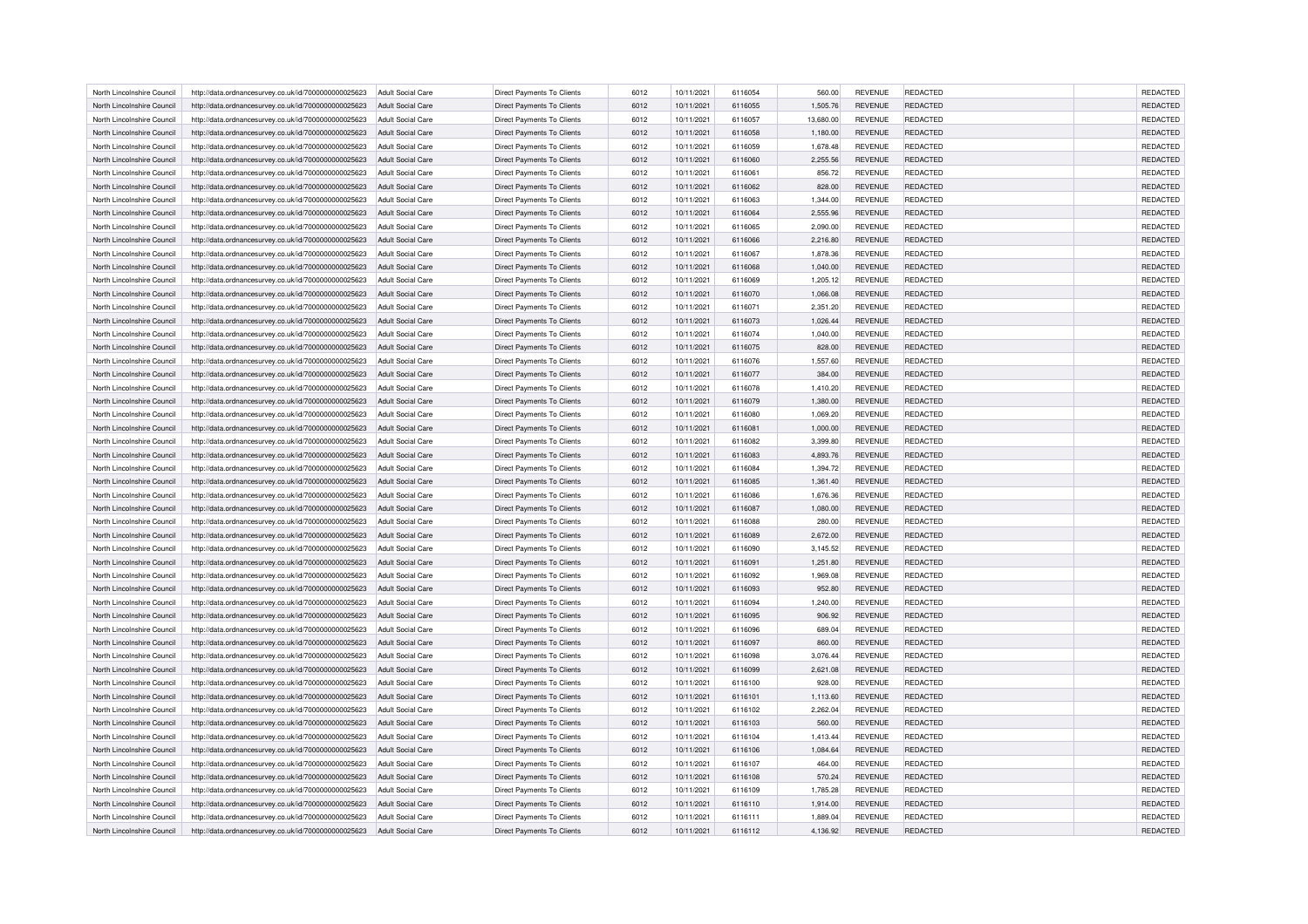| North Lincolnshire Council | http://data.ordnancesurvey.co.uk/id/7000000000025623 | Adult Social Care        | Direct Payments To Clients        | 6012 | 10/11/2021 | 6116113 | 2,547.16 | <b>REVENUE</b> | <b>REDACTED</b> | <b>REDACTED</b> |
|----------------------------|------------------------------------------------------|--------------------------|-----------------------------------|------|------------|---------|----------|----------------|-----------------|-----------------|
| North Lincolnshire Council | http://data.ordnancesurvey.co.uk/id/7000000000025623 | Adult Social Care        | <b>Direct Payments To Clients</b> | 6012 | 10/11/2021 | 6116114 | 278.40   | <b>REVENUE</b> | REDACTED        | REDACTED        |
| North Lincolnshire Council | http://data.ordnancesurvey.co.uk/id/7000000000025623 | <b>Adult Social Care</b> | Direct Payments To Clients        | 6012 | 10/11/2021 | 6116115 | 3,185.36 | <b>REVENUE</b> | <b>REDACTED</b> | <b>REDACTED</b> |
| North Lincolnshire Council | http://data.ordnancesurvey.co.uk/id/7000000000025623 | Adult Social Care        | Direct Payments To Clients        | 6012 | 10/11/2021 | 6116116 | 335.56   | <b>REVENUE</b> | <b>REDACTED</b> | REDACTED        |
| North Lincolnshire Council | http://data.ordnancesurvey.co.uk/id/7000000000025623 | <b>Adult Social Care</b> | <b>Direct Payments To Clients</b> | 6012 | 10/11/2021 | 6116117 | 871.36   | <b>REVENUE</b> | REDACTED        | REDACTED        |
| North Lincolnshire Council | http://data.ordnancesurvey.co.uk/id/7000000000025623 | Adult Social Care        | Direct Payments To Clients        | 6012 | 10/11/2021 | 6116118 | 1,021.72 | <b>REVENUE</b> | <b>REDACTED</b> | REDACTED        |
| North Lincolnshire Council | http://data.ordnancesurvey.co.uk/id/7000000000025623 | Adult Social Care        | Direct Payments To Clients        | 6012 | 10/11/2021 | 6116119 | 762.76   | REVENUE        | REDACTED        | REDACTED        |
| North Lincolnshire Council | http://data.ordnancesurvey.co.uk/id/7000000000025623 | Adult Social Care        | <b>Direct Payments To Clients</b> | 6012 | 10/11/2021 | 6116120 | 835.20   | <b>REVENUE</b> | REDACTED        | REDACTED        |
| North Lincolnshire Council | http://data.ordnancesurvey.co.uk/id/7000000000025623 | Adult Social Care        | Direct Payments To Clients        | 6012 | 10/11/2021 | 6116121 | 1,290.24 | <b>REVENUE</b> | REDACTED        | REDACTED        |
| North Lincolnshire Council | http://data.ordnancesurvey.co.uk/id/7000000000025623 | Adult Social Care        | Direct Payments To Clients        | 6012 | 10/11/2021 | 6116122 | 1,059.84 | REVENUE        | REDACTED        | REDACTED        |
| North Lincolnshire Council | http://data.ordnancesurvey.co.uk/id/7000000000025623 | Adult Social Care        | Direct Payments To Clients        | 6012 | 10/11/2021 | 6116123 | 1,048.00 | <b>REVENUE</b> | REDACTED        | REDACTED        |
| North Lincolnshire Council | http://data.ordnancesurvey.co.uk/id/7000000000025623 | Adult Social Care        | Direct Payments To Clients        | 6012 | 10/11/2021 | 6116124 | 1,669.84 | <b>REVENUE</b> | <b>REDACTED</b> | REDACTED        |
| North Lincolnshire Council | http://data.ordnancesurvey.co.uk/id/7000000000025623 | Adult Social Care        | Direct Payments To Clients        | 6012 | 10/11/2021 | 6116126 | 7,761.80 | <b>REVENUE</b> | <b>REDACTED</b> | REDACTED        |
| North Lincolnshire Council | http://data.ordnancesurvey.co.uk/id/7000000000025623 | <b>Adult Social Care</b> | Direct Payments To Clients        | 6012 | 10/11/2021 | 6116127 | 2,320.00 | <b>REVENUE</b> | REDACTED        | REDACTED        |
| North Lincolnshire Council | http://data.ordnancesurvey.co.uk/id/7000000000025623 | <b>Adult Social Care</b> | Direct Payments To Clients        | 6012 | 10/11/2021 | 6116128 | 2,592.00 | <b>REVENUE</b> | REDACTED        | <b>REDACTED</b> |
| North Lincolnshire Council | http://data.ordnancesurvey.co.uk/id/7000000000025623 | <b>Adult Social Care</b> | Direct Payments To Clients        | 6012 | 10/11/2021 | 6116129 | 1,120.32 | <b>REVENUE</b> | REDACTED        | REDACTED        |
| North Lincolnshire Council | http://data.ordnancesurvey.co.uk/id/7000000000025623 | <b>Adult Social Care</b> | <b>Direct Payments To Clients</b> | 6012 | 10/11/2021 | 6116130 | 1,467.32 | <b>REVENUE</b> | REDACTED        | REDACTED        |
| North Lincolnshire Council | http://data.ordnancesurvey.co.uk/id/7000000000025623 | <b>Adult Social Care</b> | Direct Payments To Clients        | 6012 | 10/11/2021 | 6116131 | 870.88   | <b>REVENUE</b> | REDACTED        | REDACTED        |
| North Lincolnshire Council | http://data.ordnancesurvey.co.uk/id/7000000000025623 | <b>Adult Social Care</b> | Direct Payments To Clients        | 6012 | 10/11/2021 | 6116132 | 847.76   | <b>REVENUE</b> | REDACTED        | REDACTED        |
| North Lincolnshire Council | http://data.ordnancesurvey.co.uk/id/7000000000025623 | <b>Adult Social Care</b> | <b>Direct Payments To Clients</b> | 6012 | 10/11/2021 | 6116133 | 672.00   | <b>REVENUE</b> | REDACTED        | REDACTED        |
| North Lincolnshire Council | http://data.ordnancesurvey.co.uk/id/7000000000025623 | <b>Adult Social Care</b> | Direct Payments To Clients        | 6012 | 10/11/2021 | 6116134 | 540.00   | <b>REVENUE</b> | REDACTED        | <b>REDACTED</b> |
| North Lincolnshire Council | http://data.ordnancesurvey.co.uk/id/7000000000025623 | <b>Adult Social Care</b> | Direct Payments To Clients        | 6012 | 10/11/2021 | 6116135 | 655.20   | <b>REVENUE</b> | <b>REDACTED</b> | REDACTED        |
| North Lincolnshire Council | http://data.ordnancesurvey.co.uk/id/7000000000025623 | Adult Social Care        | <b>Direct Payments To Clients</b> | 6012 | 10/11/2021 | 6116136 | 834.00   | <b>REVENUE</b> | REDACTED        | REDACTED        |
| North Lincolnshire Council |                                                      |                          |                                   |      |            | 6116137 |          |                | REDACTED        | REDACTED        |
|                            | http://data.ordnancesurvey.co.uk/id/7000000000025623 | Adult Social Care        | Direct Payments To Clients        | 6012 | 10/11/2021 |         | 4,136.92 | <b>REVENUE</b> |                 |                 |
| North Lincolnshire Council | http://data.ordnancesurvey.co.uk/id/7000000000025623 | Adult Social Care        | Direct Payments To Clients        | 6012 | 10/11/2021 | 6116138 | 1,307.04 | <b>REVENUE</b> | <b>REDACTED</b> | REDACTED        |
| North Lincolnshire Council | http://data.ordnancesurvey.co.uk/id/7000000000025623 | Adult Social Care        | <b>Direct Payments To Clients</b> | 6012 | 10/11/2021 | 6116139 | 1,089.20 | <b>REVENUE</b> | REDACTED        | REDACTED        |
| North Lincolnshire Council | http://data.ordnancesurvey.co.uk/id/7000000000025623 | Adult Social Care        | Direct Payments To Clients        | 6012 | 10/11/2021 | 6116140 | 827.00   | <b>REVENUE</b> | REDACTED        | REDACTED        |
| North Lincolnshire Council | http://data.ordnancesurvey.co.uk/id/7000000000025623 | Adult Social Care        | Direct Payments To Clients        | 6012 | 10/11/2021 | 6116141 | 765.60   | REVENUE        | <b>REDACTED</b> | REDACTED        |
| North Lincolnshire Council | http://data.ordnancesurvey.co.uk/id/7000000000025623 | Adult Social Care        | Direct Payments To Clients        | 6012 | 10/11/2021 | 6116142 | 1,528.12 | <b>REVENUE</b> | REDACTED        | <b>REDACTED</b> |
| North Lincolnshire Council | http://data.ordnancesurvey.co.uk/id/7000000000025623 | Adult Social Care        | Direct Payments To Clients        | 6012 | 10/11/2021 | 6116143 | 3,274.96 | <b>REVENUE</b> | REDACTED        | REDACTED        |
| North Lincolnshire Council | http://data.ordnancesurvey.co.uk/id/7000000000025623 | Adult Social Care        | Direct Payments To Clients        | 6012 | 10/11/2021 | 6116144 | 2,789.44 | REVENUE        | REDACTED        | REDACTED        |
| North Lincolnshire Council | http://data.ordnancesurvey.co.uk/id/7000000000025623 | <b>Adult Social Care</b> | Direct Payments To Clients        | 6012 | 10/11/2021 | 6116145 | 1,104.76 | <b>REVENUE</b> | REDACTED        | REDACTED        |
| North Lincolnshire Council | http://data.ordnancesurvey.co.uk/id/7000000000025623 | Adult Social Care        | Direct Payments To Clients        | 6012 | 10/11/2021 | 6116146 | 1.008.00 | <b>REVENUE</b> | REDACTED        | REDACTED        |
| North Lincolnshire Council | http://data.ordnancesurvey.co.uk/id/7000000000025623 | Adult Social Care        | Direct Payments To Clients        | 6012 | 10/11/2021 | 6116147 | 1,724.80 | <b>REVENUE</b> | <b>REDACTED</b> | REDACTED        |
| North Lincolnshire Council | http://data.ordnancesurvey.co.uk/id/7000000000025623 | <b>Adult Social Care</b> | Direct Payments To Clients        | 6012 | 10/11/2021 | 6116148 | 3,827.28 | <b>REVENUE</b> | REDACTED        | REDACTED        |
| North Lincolnshire Council | http://data.ordnancesurvey.co.uk/id/7000000000025623 | Adult Social Care        | Direct Payments To Clients        | 6012 | 10/11/2021 | 6116149 | 630.16   | <b>REVENUE</b> | <b>REDACTED</b> | REDACTED        |
| North Lincolnshire Council | http://data.ordnancesurvey.co.uk/id/7000000000025623 | <b>Adult Social Care</b> | Direct Payments To Clients        | 6012 | 10/11/2021 | 6116150 | 3,056.64 | <b>REVENUE</b> | REDACTED        | <b>REDACTED</b> |
| North Lincolnshire Council | http://data.ordnancesurvey.co.uk/id/7000000000025623 | <b>Adult Social Care</b> | <b>Direct Payments To Clients</b> | 6012 | 10/11/2021 | 6116151 | 3,010.40 | <b>REVENUE</b> | REDACTED        | REDACTED        |
| North Lincolnshire Council | http://data.ordnancesurvey.co.uk/id/7000000000025623 | <b>Adult Social Care</b> | Direct Payments To Clients        | 6012 | 10/11/2021 | 6116152 | 2,801.80 | <b>REVENUE</b> | REDACTED        | <b>REDACTED</b> |
| North Lincolnshire Council | http://data.ordnancesurvey.co.uk/id/7000000000025623 | <b>Adult Social Care</b> | Direct Payments To Clients        | 6012 | 10/11/2021 | 6116153 | 746.88   | <b>REVENUE</b> | <b>REDACTED</b> | REDACTED        |
| North Lincolnshire Council | http://data.ordnancesurvey.co.uk/id/7000000000025623 | <b>Adult Social Care</b> | <b>Direct Payments To Clients</b> | 6012 | 10/11/2021 | 6116154 | 519.20   | <b>REVENUE</b> | REDACTED        | <b>REDACTED</b> |
| North Lincolnshire Council | http://data.ordnancesurvey.co.uk/id/7000000000025623 | <b>Adult Social Care</b> | Direct Payments To Clients        | 6012 | 10/11/2021 | 6116155 | 2,401.96 | <b>REVENUE</b> | <b>REDACTED</b> | REDACTED        |
| North Lincolnshire Council | http://data.ordnancesurvey.co.uk/id/7000000000025623 | Adult Social Care        | Direct Payments To Clients        | 6012 | 10/11/2021 | 6116156 | 3,960.00 | REVENUE        | REDACTED        | REDACTED        |
| North Lincolnshire Council | http://data.ordnancesurvey.co.uk/id/7000000000025623 | <b>Adult Social Care</b> | <b>Direct Payments To Clients</b> | 6012 | 10/11/2021 | 6116157 | 2,550.64 | <b>REVENUE</b> | REDACTED        | REDACTED        |
| North Lincolnshire Council | http://data.ordnancesurvey.co.uk/id/7000000000025623 | Adult Social Care        | Direct Payments To Clients        | 6012 | 10/11/2021 | 6116158 | 4,467.32 | <b>REVENUE</b> | REDACTED        | REDACTED        |
| North Lincolnshire Council | http://data.ordnancesurvey.co.uk/id/7000000000025623 | Adult Social Care        | Direct Payments To Clients        | 6012 | 10/11/2021 | 6116159 | 1,179.08 | REVENUE        | <b>REDACTED</b> | REDACTED        |
| North Lincolnshire Council | http://data.ordnancesurvey.co.uk/id/7000000000025623 | Adult Social Care        | <b>Direct Payments To Clients</b> | 6012 | 10/11/2021 | 6116160 | 2,148.64 | <b>REVENUE</b> | REDACTED        | REDACTED        |
| North Lincolnshire Council | http://data.ordnancesurvey.co.uk/id/7000000000025623 | <b>Adult Social Care</b> | Direct Payments To Clients        | 6012 | 10/11/2021 | 6116161 | 655.68   | <b>REVENUE</b> | <b>REDACTED</b> | REDACTED        |
| North Lincolnshire Council | http://data.ordnancesurvey.co.uk/id/7000000000025623 | Adult Social Care        | Direct Payments To Clients        | 6012 | 10/11/2021 | 6116162 | 694.68   | REVENUE        | REDACTED        | REDACTED        |
| North Lincolnshire Council | http://data.ordnancesurvey.co.uk/id/7000000000025623 | Adult Social Care        | Direct Payments To Clients        | 6012 | 10/11/2021 | 6116163 | 1,160.00 | <b>REVENUE</b> | REDACTED        | REDACTED        |
| North Lincolnshire Council | http://data.ordnancesurvey.co.uk/id/7000000000025623 | Adult Social Care        | Direct Payments To Clients        | 6012 | 10/11/2021 | 6116164 | 672.00   | <b>REVENUE</b> | REDACTED        | REDACTED        |
| North Lincolnshire Council | http://data.ordnancesurvey.co.uk/id/7000000000025623 | Adult Social Care        | Direct Payments To Clients        | 6012 | 10/11/2021 | 6116165 | 996.28   | <b>REVENUE</b> | REDACTED        | REDACTED        |
| North Lincolnshire Council | http://data.ordnancesurvey.co.uk/id/7000000000025623 | Adult Social Care        | Direct Payments To Clients        | 6012 | 10/11/2021 | 6116166 | 1,336.80 | <b>REVENUE</b> | REDACTED        | REDACTED        |
| North Lincolnshire Council | http://data.ordnancesurvey.co.uk/id/7000000000025623 | <b>Adult Social Care</b> | Direct Payments To Clients        | 6012 | 10/11/2021 | 6116167 | 2.685.49 | <b>REVENUE</b> | <b>REDACTED</b> | REDACTED        |
| North Lincolnshire Council | http://data.ordnancesurvey.co.uk/id/7000000000025623 | Adult Social Care        | Direct Payments To Clients        | 6012 | 10/11/2021 | 6116168 | 1,200.40 | <b>REVENUE</b> | REDACTED        | REDACTED        |
| North Lincolnshire Council | http://data.ordnancesurvey.co.uk/id/7000000000025623 | Adult Social Care        | <b>Direct Payments To Clients</b> | 6012 | 10/11/2021 | 6116169 | 884.00   | <b>REVENUE</b> | <b>REDACTED</b> | REDACTED        |
|                            |                                                      |                          |                                   |      |            |         |          |                |                 |                 |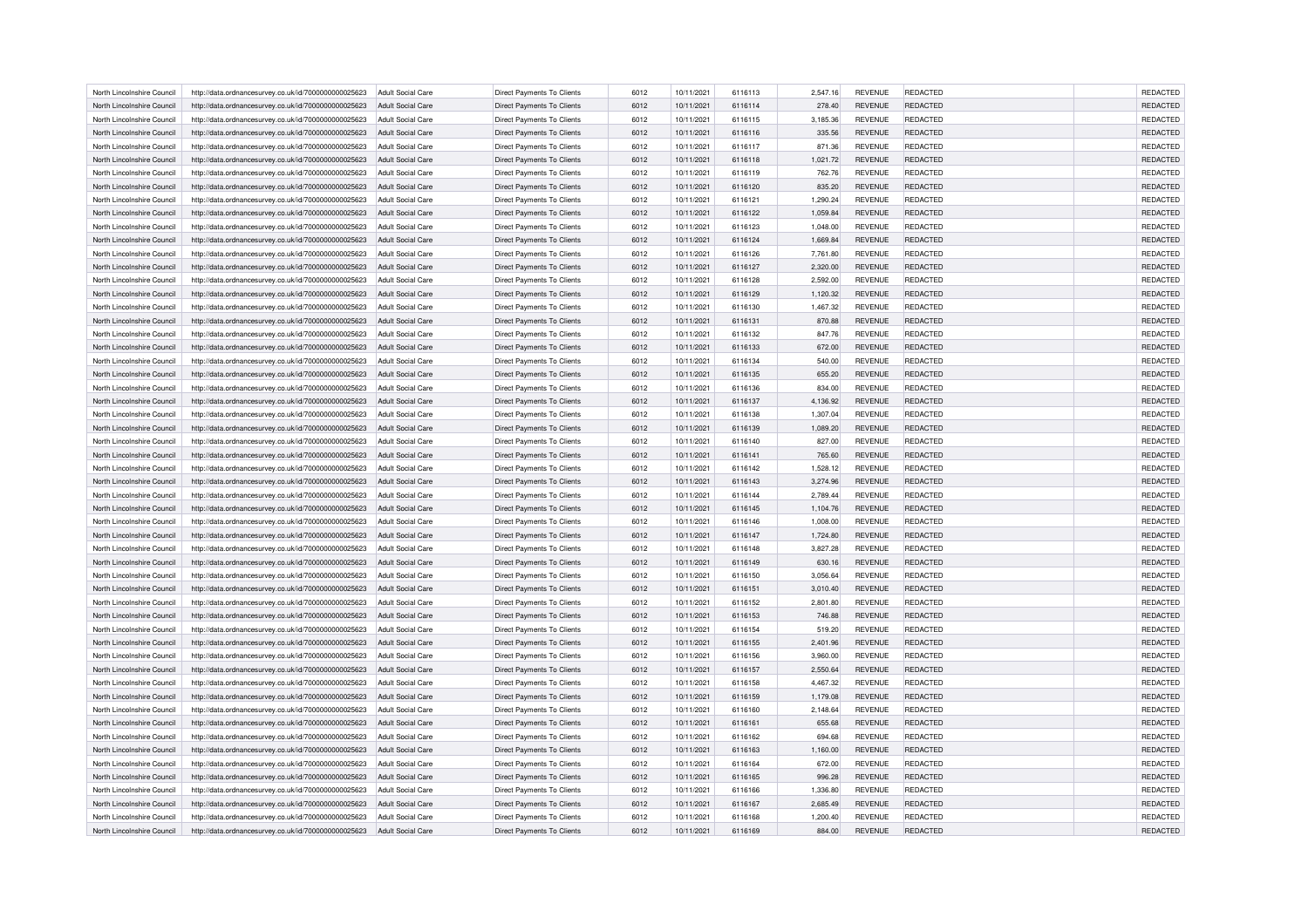| North Lincolnshire Council | http://data.ordnancesurvey.co.uk/id/7000000000025623 | Adult Social Care        | Direct Payments To Clients        | 6012 | 10/11/2021 | 6116170 | 6,532.00 | REVENUE        | <b>REDACTED</b> | REDACTED        |
|----------------------------|------------------------------------------------------|--------------------------|-----------------------------------|------|------------|---------|----------|----------------|-----------------|-----------------|
| North Lincolnshire Council | http://data.ordnancesurvey.co.uk/id/7000000000025623 | Adult Social Care        | <b>Direct Payments To Clients</b> | 6012 | 10/11/2021 | 6116171 | 2,200.28 | <b>REVENUE</b> | REDACTED        | REDACTED        |
| North Lincolnshire Council | http://data.ordnancesurvey.co.uk/id/7000000000025623 | Adult Social Care        | Direct Payments To Clients        | 6012 | 10/11/2021 | 6116172 | 1.287.00 | <b>REVENUE</b> | REDACTED        | REDACTED        |
| North Lincolnshire Council | http://data.ordnancesurvey.co.uk/id/7000000000025623 | Adult Social Care        | Direct Payments To Clients        | 6012 | 10/11/2021 | 6116173 | 1,600.00 | <b>REVENUE</b> | <b>REDACTED</b> | REDACTED        |
| North Lincolnshire Council | http://data.ordnancesurvey.co.uk/id/7000000000025623 | Adult Social Care        | Direct Payments To Clients        | 6012 | 10/11/2021 | 6116174 | 1,388.96 | <b>REVENUE</b> | REDACTED        | <b>REDACTED</b> |
| North Lincolnshire Council | http://data.ordnancesurvey.co.uk/id/7000000000025623 | <b>Adult Social Care</b> | Direct Payments To Clients        | 6012 | 10/11/2021 | 6116176 | 3,077.64 | <b>REVENUE</b> | REDACTED        | REDACTED        |
| North Lincolnshire Council | http://data.ordnancesurvey.co.uk/id/7000000000025623 | Adult Social Care        | Direct Payments To Clients        | 6012 | 10/11/2021 | 6116178 | 2,864.29 | <b>REVENUE</b> | REDACTED        | REDACTED        |
| North Lincolnshire Council | http://data.ordnancesurvey.co.uk/id/7000000000025623 | <b>Adult Social Care</b> | <b>Direct Payments To Clients</b> | 6012 | 10/11/2021 | 6116179 | 3,595.96 | <b>REVENUE</b> | REDACTED        | REDACTED        |
| North Lincolnshire Council | http://data.ordnancesurvey.co.uk/id/7000000000025623 | <b>Adult Social Care</b> | <b>Direct Payments To Clients</b> | 6012 | 10/11/2021 | 6116180 | 2,621.36 | <b>REVENUE</b> | REDACTED        | REDACTED        |
| North Lincolnshire Council | http://data.ordnancesurvey.co.uk/id/7000000000025623 | <b>Adult Social Care</b> | Direct Payments To Clients        | 6012 | 10/11/2021 | 6116181 | 1,082.92 | <b>REVENUE</b> | <b>REDACTED</b> | REDACTED        |
| North Lincolnshire Council | http://data.ordnancesurvey.co.uk/id/7000000000025623 | <b>Adult Social Care</b> | Direct Payments To Clients        | 6012 | 10/11/2021 | 6116182 | 1,000.00 | <b>REVENUE</b> | REDACTED        | REDACTED        |
| North Lincolnshire Council | http://data.ordnancesurvey.co.uk/id/7000000000025623 | <b>Adult Social Care</b> | Direct Payments To Clients        | 6012 | 10/11/2021 | 6116183 | 820.40   | <b>REVENUE</b> | REDACTED        | REDACTED        |
| North Lincolnshire Council | http://data.ordnancesurvey.co.uk/id/7000000000025623 | Adult Social Care        | Direct Payments To Clients        | 6012 | 10/11/2021 | 6116184 | 789.16   | REVENUE        | REDACTED        | REDACTED        |
| North Lincolnshire Council | http://data.ordnancesurvey.co.uk/id/7000000000025623 | <b>Adult Social Care</b> | Direct Payments To Clients        | 6012 | 10/11/2021 | 6116185 | 535.92   | <b>REVENUE</b> | REDACTED        | REDACTED        |
| North Lincolnshire Council | http://data.ordnancesurvey.co.uk/id/7000000000025623 | <b>Adult Social Care</b> | Direct Payments To Clients        | 6012 | 10/11/2021 | 6116186 | 617.40   | <b>REVENUE</b> | REDACTED        | REDACTED        |
| North Lincolnshire Council | http://data.ordnancesurvey.co.uk/id/7000000000025623 | <b>Adult Social Care</b> | Direct Payments To Clients        | 6012 | 10/11/2021 | 6116187 | 2,436.00 | REVENUE        | REDACTED        | REDACTED        |
| North Lincolnshire Council | http://data.ordnancesurvey.co.uk/id/7000000000025623 | <b>Adult Social Care</b> | <b>Direct Payments To Clients</b> | 6012 | 10/11/2021 | 6116188 | 828.00   | REVENUE        | <b>REDACTED</b> | REDACTED        |
| North Lincolnshire Council | http://data.ordnancesurvey.co.uk/id/7000000000025623 | <b>Adult Social Care</b> | Direct Payments To Clients        | 6012 | 10/11/2021 | 6116189 | 600.00   | <b>REVENUE</b> | REDACTED        | REDACTED        |
| North Lincolnshire Council | http://data.ordnancesurvey.co.uk/id/7000000000025623 | Adult Social Care        | Direct Payments To Clients        | 6012 | 10/11/2021 | 6116190 | 560.00   | REVENUE        | REDACTED        | REDACTED        |
| North Lincolnshire Council | http://data.ordnancesurvey.co.uk/id/7000000000025623 | <b>Adult Social Care</b> | Direct Payments To Clients        | 6012 | 10/11/2021 | 6116191 | 1,160.80 | <b>REVENUE</b> | REDACTED        | REDACTED        |
| North Lincolnshire Council | http://data.ordnancesurvey.co.uk/id/7000000000025623 | <b>Adult Social Care</b> | Direct Payments To Clients        | 6012 | 10/11/2021 | 6116192 | 2,437.12 | <b>REVENUE</b> | REDACTED        | REDACTED        |
| North Lincolnshire Council | http://data.ordnancesurvey.co.uk/id/7000000000025623 | Adult Social Care        | Direct Payments To Clients        | 6012 | 10/11/2021 | 6116193 | 781.04   | <b>REVENUE</b> | <b>REDACTED</b> | REDACTED        |
| North Lincolnshire Council | http://data.ordnancesurvey.co.uk/id/7000000000025623 | <b>Adult Social Care</b> | Direct Payments To Clients        | 6012 | 10/11/2021 | 6116194 | 1,392.00 | <b>REVENUE</b> | REDACTED        | REDACTED        |
| North Lincolnshire Council | http://data.ordnancesurvey.co.uk/id/7000000000025623 | <b>Adult Social Care</b> | Direct Payments To Clients        | 6012 | 10/11/2021 | 6116195 | 2.621.08 | <b>REVENUE</b> | <b>REDACTED</b> | REDACTED        |
| North Lincolnshire Council | http://data.ordnancesurvey.co.uk/id/7000000000025623 | <b>Adult Social Care</b> | Direct Payments To Clients        | 6012 | 10/11/2021 | 6116198 | 637.60   | <b>REVENUE</b> | REDACTED        | REDACTED        |
| North Lincolnshire Council | http://data.ordnancesurvey.co.uk/id/7000000000025623 | <b>Adult Social Care</b> | Direct Payments To Clients        | 6012 | 10/11/2021 | 6116199 | 714.20   | <b>REVENUE</b> | REDACTED        | REDACTED        |
| North Lincolnshire Council | http://data.ordnancesurvey.co.uk/id/7000000000025623 | <b>Adult Social Care</b> | <b>Direct Payments To Clients</b> | 6012 | 10/11/2021 | 6116201 | 3.080.00 | <b>REVENUE</b> | <b>REDACTED</b> | REDACTED        |
| North Lincolnshire Council | http://data.ordnancesurvey.co.uk/id/7000000000025623 | Adult Social Care        | Direct Payments To Clients        | 6012 | 10/11/2021 | 6116202 | 2,208.00 | <b>REVENUE</b> | REDACTED        | REDACTED        |
| North Lincolnshire Council | http://data.ordnancesurvey.co.uk/id/7000000000025623 | <b>Adult Social Care</b> | Direct Payments To Clients        | 6012 | 10/11/2021 | 6116203 | 448.00   | <b>REVENUE</b> | REDACTED        | REDACTED        |
| North Lincolnshire Council | http://data.ordnancesurvey.co.uk/id/7000000000025623 | <b>Adult Social Care</b> | Direct Payments To Clients        | 6012 | 10/11/2021 | 6116204 | 4,312.20 | <b>REVENUE</b> | REDACTED        | REDACTED        |
| North Lincolnshire Council | http://data.ordnancesurvey.co.uk/id/7000000000025623 | Adult Social Care        | Direct Payments To Clients        | 6012 | 10/11/2021 | 6116205 | 507.68   | <b>REVENUE</b> | REDACTED        | REDACTED        |
| North Lincolnshire Council | http://data.ordnancesurvey.co.uk/id/7000000000025623 | <b>Adult Social Care</b> | <b>Direct Payments To Clients</b> | 6012 | 10/11/2021 | 6116206 | 1,004.40 | <b>REVENUE</b> | REDACTED        | REDACTED        |
| North Lincolnshire Council | http://data.ordnancesurvey.co.uk/id/7000000000025623 | <b>Adult Social Care</b> | <b>Direct Payments To Clients</b> | 6012 | 10/11/2021 | 6116207 | 862.72   | <b>REVENUE</b> | REDACTED        | REDACTED        |
| North Lincolnshire Council | http://data.ordnancesurvey.co.uk/id/7000000000025623 | <b>Adult Social Care</b> | Direct Payments To Clients        | 6012 | 10/11/2021 | 6116208 | 1,120.00 | <b>REVENUE</b> | <b>REDACTED</b> | REDACTED        |
| North Lincolnshire Council | http://data.ordnancesurvey.co.uk/id/7000000000025623 | <b>Adult Social Care</b> | Direct Payments To Clients        | 6012 | 10/11/2021 | 6116209 | 886.68   | <b>REVENUE</b> | REDACTED        | <b>REDACTED</b> |
| North Lincolnshire Council | http://data.ordnancesurvey.co.uk/id/7000000000025623 | <b>Adult Social Care</b> | Direct Payments To Clients        | 6012 | 10/11/2021 | 6116210 | 956.40   | <b>REVENUE</b> | REDACTED        | REDACTED        |
| North Lincolnshire Council | http://data.ordnancesurvey.co.uk/id/7000000000025623 | Adult Social Care        | Direct Payments To Clients        | 6012 | 10/11/2021 | 6116211 | 3,400.68 | REVENUE        | REDACTED        | REDACTED        |
| North Lincolnshire Council | http://data.ordnancesurvey.co.uk/id/7000000000025623 | <b>Adult Social Care</b> | <b>Direct Payments To Clients</b> | 6012 | 10/11/2021 | 6116212 | 803.88   | <b>REVENUE</b> | REDACTED        | REDACTED        |
| North Lincolnshire Council | http://data.ordnancesurvey.co.uk/id/7000000000025623 | <b>Adult Social Care</b> | Direct Payments To Clients        | 6012 | 10/11/2021 | 6116213 | 534.60   | <b>REVENUE</b> | REDACTED        | REDACTED        |
| North Lincolnshire Council | http://data.ordnancesurvey.co.uk/id/7000000000025623 | <b>Adult Social Care</b> | Direct Payments To Clients        | 6012 | 10/11/2021 | 6116214 | 1,249.60 | REVENUE        | REDACTED        | REDACTED        |
| North Lincolnshire Council | http://data.ordnancesurvey.co.uk/id/7000000000025623 | Adult Social Care        | Direct Payments To Clients        | 6012 | 10/11/2021 | 6116215 | 759.08   | <b>REVENUE</b> | REDACTED        | <b>REDACTED</b> |
| North Lincolnshire Council | http://data.ordnancesurvey.co.uk/id/7000000000025623 | <b>Adult Social Care</b> | Direct Payments To Clients        | 6012 | 10/11/2021 | 6116216 | 574.20   | <b>REVENUE</b> | REDACTED        | REDACTED        |
| North Lincolnshire Council | http://data.ordnancesurvey.co.uk/id/7000000000025623 | Adult Social Care        | Direct Payments To Clients        | 6012 | 10/11/2021 | 6116217 | 456.48   | REVENUE        | REDACTED        | REDACTED        |
| North Lincolnshire Council | http://data.ordnancesurvey.co.uk/id/7000000000025623 | <b>Adult Social Care</b> | Direct Payments To Clients        | 6012 | 10/11/2021 | 6116218 | 1,926.80 | <b>REVENUE</b> | <b>REDACTED</b> | REDACTED        |
| North Lincolnshire Council | http://data.ordnancesurvey.co.uk/id/7000000000025623 | Adult Social Care        | Direct Payments To Clients        | 6012 | 10/11/2021 | 6116219 | 320.00   | <b>REVENUE</b> | REDACTED        | REDACTED        |
| North Lincolnshire Council | http://data.ordnancesurvey.co.uk/id/7000000000025623 | Adult Social Care        | Direct Payments To Clients        | 6012 | 10/11/2021 | 6116220 | 2,255.16 | <b>REVENUE</b> | <b>REDACTED</b> | REDACTED        |
| North Lincolnshire Council | http://data.ordnancesurvey.co.uk/id/7000000000025623 | <b>Adult Social Care</b> | Direct Payments To Clients        | 6012 | 10/11/2021 | 6116221 | 591.12   | <b>REVENUE</b> | REDACTED        | REDACTED        |
| North Lincolnshire Council | http://data.ordnancesurvey.co.uk/id/7000000000025623 | <b>Adult Social Care</b> | Direct Payments To Clients        | 6012 | 10/11/2021 | 6116222 | 2.520.00 | <b>REVENUE</b> | <b>REDACTED</b> | REDACTED        |
| North Lincolnshire Council | http://data.ordnancesurvey.co.uk/id/7000000000025623 | Adult Social Care        | Direct Payments To Clients        | 6012 | 10/11/2021 | 6116223 | 462.44   | REVENUE        | REDACTED        | REDACTED        |
| North Lincolnshire Council | http://data.ordnancesurvey.co.uk/id/7000000000025623 | <b>Adult Social Care</b> | Direct Payments To Clients        | 6012 | 10/11/2021 | 6116224 | 656.80   | <b>REVENUE</b> | REDACTED        | REDACTED        |
| North Lincolnshire Council | http://data.ordnancesurvey.co.uk/id/7000000000025623 | <b>Adult Social Care</b> | Direct Payments To Clients        | 6012 | 10/11/2021 | 6116225 | 1.127.20 | <b>REVENUE</b> | <b>REDACTED</b> | REDACTED        |
| North Lincolnshire Council | http://data.ordnancesurvey.co.uk/id/7000000000025623 | Adult Social Care        | Direct Payments To Clients        | 6012 | 10/11/2021 | 6116226 | 1,044.96 | <b>REVENUE</b> | REDACTED        | REDACTED        |
| North Lincolnshire Council | http://data.ordnancesurvey.co.uk/id/7000000000025623 | <b>Adult Social Care</b> | Direct Payments To Clients        | 6012 | 10/11/2021 | 6116227 | 1,249.60 | <b>REVENUE</b> | REDACTED        | REDACTED        |
| North Lincolnshire Council | http://data.ordnancesurvey.co.uk/id/7000000000025623 | <b>Adult Social Care</b> | Direct Payments To Clients        | 6012 | 10/11/2021 | 6116228 | 1,071.84 | <b>REVENUE</b> | REDACTED        | REDACTED        |
| North Lincolnshire Council | http://data.ordnancesurvey.co.uk/id/7000000000025623 | Adult Social Care        | Direct Payments To Clients        | 6012 | 10/11/2021 | 6116229 | 344.84   | <b>REVENUE</b> | REDACTED        | REDACTED        |
| North Lincolnshire Council | http://data.ordnancesurvey.co.uk/id/7000000000025623 | Adult Social Care        | <b>Direct Payments To Clients</b> | 6012 | 10/11/2021 | 6116230 | 1,072.40 | <b>REVENUE</b> | <b>REDACTED</b> | REDACTED        |
|                            |                                                      |                          |                                   |      |            |         |          |                |                 |                 |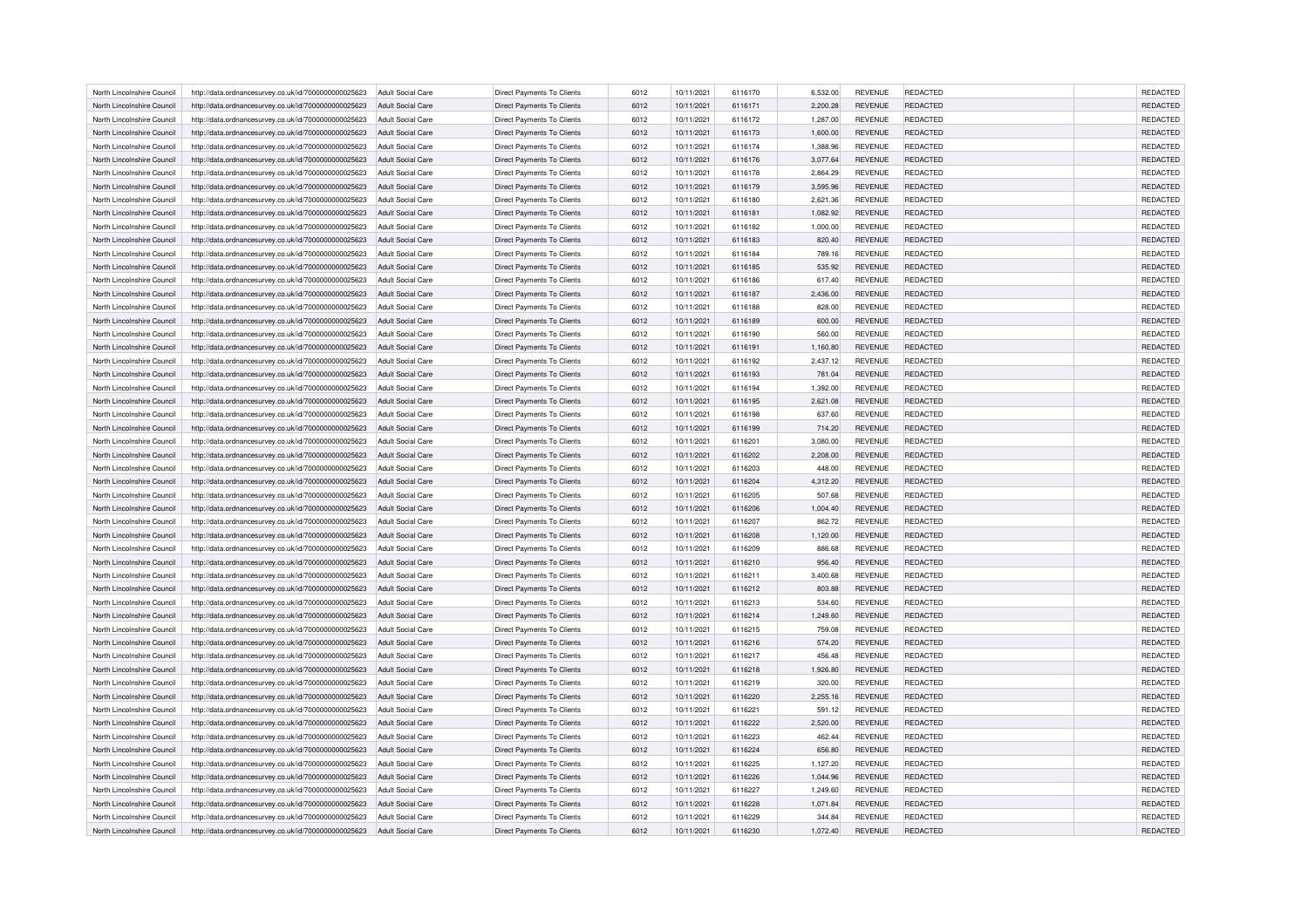| North Lincolnshire Council | http://data.ordnancesurvey.co.uk/id/7000000000025623 | Adult Social Care        | Direct Payments To Clients        | 6012 | 10/11/2021 | 6116231 | 593.84    | REVENUE        | <b>REDACTED</b> | REDACTED        |
|----------------------------|------------------------------------------------------|--------------------------|-----------------------------------|------|------------|---------|-----------|----------------|-----------------|-----------------|
| North Lincolnshire Council | http://data.ordnancesurvey.co.uk/id/7000000000025623 | Adult Social Care        | Direct Payments To Clients        | 6012 | 10/11/2021 | 6116232 | 1,620.56  | <b>REVENUE</b> | REDACTED        | REDACTED        |
| North Lincolnshire Council | http://data.ordnancesurvey.co.uk/id/7000000000025623 | Adult Social Care        | Direct Payments To Clients        | 6012 | 10/11/2021 | 6116234 | 2.110.48  | <b>REVENUE</b> | REDACTED        | REDACTED        |
| North Lincolnshire Council | http://data.ordnancesurvey.co.uk/id/7000000000025623 | Adult Social Care        | Direct Payments To Clients        | 6012 | 10/11/2021 | 6116235 | 765.60    | <b>REVENUE</b> | <b>REDACTED</b> | REDACTED        |
| North Lincolnshire Council | http://data.ordnancesurvey.co.uk/id/7000000000025623 | Adult Social Care        | Direct Payments To Clients        | 6012 | 10/11/2021 | 6116236 | 689.64    | <b>REVENUE</b> | REDACTED        | <b>REDACTED</b> |
| North Lincolnshire Council | http://data.ordnancesurvey.co.uk/id/7000000000025623 | <b>Adult Social Care</b> | Direct Payments To Clients        | 6012 | 10/11/2021 | 6116237 | 772.00    | <b>REVENUE</b> | REDACTED        | REDACTED        |
| North Lincolnshire Council | http://data.ordnancesurvey.co.uk/id/7000000000025623 | Adult Social Care        | Direct Payments To Clients        | 6012 | 10/11/2021 | 6116238 | 544.00    | <b>REVENUE</b> | REDACTED        | REDACTED        |
| North Lincolnshire Council | http://data.ordnancesurvey.co.uk/id/7000000000025623 | <b>Adult Social Care</b> | <b>Direct Payments To Clients</b> | 6012 | 10/11/2021 | 6116240 | 845.04    | <b>REVENUE</b> | REDACTED        | REDACTED        |
| North Lincolnshire Council | http://data.ordnancesurvey.co.uk/id/7000000000025623 | <b>Adult Social Care</b> | <b>Direct Payments To Clients</b> | 6012 | 10/11/2021 | 6116241 | 620.00    | <b>REVENUE</b> | REDACTED        | REDACTED        |
| North Lincolnshire Council | http://data.ordnancesurvey.co.uk/id/7000000000025623 | <b>Adult Social Care</b> | Direct Payments To Clients        | 6012 | 10/11/2021 | 6116242 | 1,226.40  | <b>REVENUE</b> | <b>REDACTED</b> | REDACTED        |
| North Lincolnshire Council | http://data.ordnancesurvey.co.uk/id/7000000000025623 | <b>Adult Social Care</b> | Direct Payments To Clients        | 6012 | 10/11/2021 | 6116243 | 4,033.32  | <b>REVENUE</b> | REDACTED        | REDACTED        |
| North Lincolnshire Council | http://data.ordnancesurvey.co.uk/id/7000000000025623 | <b>Adult Social Care</b> | Direct Payments To Clients        | 6012 | 10/11/2021 | 6116244 | 1,839.04  | <b>REVENUE</b> | REDACTED        | REDACTED        |
| North Lincolnshire Council | http://data.ordnancesurvey.co.uk/id/7000000000025623 | Adult Social Care        | Direct Payments To Clients        | 6012 | 10/11/2021 | 6116245 | 1,034.32  | REVENUE        | REDACTED        | REDACTED        |
| North Lincolnshire Council | http://data.ordnancesurvey.co.uk/id/7000000000025623 | <b>Adult Social Care</b> | Direct Payments To Clients        | 6012 | 10/11/2021 | 6116246 | 1,912.80  | <b>REVENUE</b> | REDACTED        | REDACTED        |
| North Lincolnshire Council | http://data.ordnancesurvey.co.uk/id/7000000000025623 | <b>Adult Social Care</b> | Direct Payments To Clients        | 6012 | 10/11/2021 | 6116247 | 560.00    | <b>REVENUE</b> | REDACTED        | REDACTED        |
| North Lincolnshire Council | http://data.ordnancesurvey.co.uk/id/7000000000025623 | <b>Adult Social Care</b> | Direct Payments To Clients        | 6012 | 10/11/2021 | 6116248 | 1,954.00  | REVENUE        | REDACTED        | REDACTED        |
| North Lincolnshire Council | http://data.ordnancesurvey.co.uk/id/7000000000025623 | <b>Adult Social Care</b> | <b>Direct Payments To Clients</b> | 6012 | 10/11/2021 | 6116249 | 640.00    | <b>REVENUE</b> | <b>REDACTED</b> | REDACTED        |
| North Lincolnshire Council | http://data.ordnancesurvey.co.uk/id/7000000000025623 | <b>Adult Social Care</b> | Direct Payments To Clients        | 6012 | 10/11/2021 | 6116250 | 725.72    | <b>REVENUE</b> | REDACTED        | REDACTED        |
| North Lincolnshire Council | http://data.ordnancesurvey.co.uk/id/7000000000025623 | Adult Social Care        | Direct Payments To Clients        | 6012 | 10/11/2021 | 6116252 | 1,117.60  | REVENUE        | REDACTED        | REDACTED        |
| North Lincolnshire Council | http://data.ordnancesurvey.co.uk/id/7000000000025623 | <b>Adult Social Care</b> | Direct Payments To Clients        | 6012 | 10/11/2021 | 6116254 | 370.60    | <b>REVENUE</b> | REDACTED        | REDACTED        |
| North Lincolnshire Council | http://data.ordnancesurvey.co.uk/id/7000000000025623 | <b>Adult Social Care</b> | Direct Payments To Clients        | 6012 | 10/11/2021 | 6116255 | 660.48    | <b>REVENUE</b> | REDACTED        | REDACTED        |
| North Lincolnshire Council | http://data.ordnancesurvey.co.uk/id/7000000000025623 | Adult Social Care        | Direct Payments To Clients        | 6012 | 10/11/2021 | 6116256 | 524.00    | <b>REVENUE</b> | <b>REDACTED</b> | REDACTED        |
| North Lincolnshire Council | http://data.ordnancesurvey.co.uk/id/7000000000025623 | <b>Adult Social Care</b> | Direct Payments To Clients        | 6012 | 10/11/2021 | 6116257 | 417.60    | <b>REVENUE</b> | REDACTED        | REDACTED        |
| North Lincolnshire Council | http://data.ordnancesurvey.co.uk/id/7000000000025623 | <b>Adult Social Care</b> | Direct Payments To Clients        | 6012 | 10/11/2021 | 6116258 | 476.56    | <b>REVENUE</b> | <b>REDACTED</b> | REDACTED        |
| North Lincolnshire Council | http://data.ordnancesurvey.co.uk/id/7000000000025623 | <b>Adult Social Care</b> | Direct Payments To Clients        | 6012 | 10/11/2021 | 6116259 | 720.00    | REVENUE        | REDACTED        | REDACTED        |
| North Lincolnshire Council | http://data.ordnancesurvey.co.uk/id/7000000000025623 | <b>Adult Social Care</b> | Direct Payments To Clients        | 6012 | 10/11/2021 | 6116260 | 744.00    | <b>REVENUE</b> | REDACTED        | REDACTED        |
| North Lincolnshire Council | http://data.ordnancesurvey.co.uk/id/7000000000025623 | <b>Adult Social Care</b> | <b>Direct Payments To Clients</b> | 6012 | 10/11/2021 | 6116261 | 412.80    | <b>REVENUE</b> | <b>REDACTED</b> | REDACTED        |
| North Lincolnshire Council | http://data.ordnancesurvey.co.uk/id/7000000000025623 | Adult Social Care        | Direct Payments To Clients        | 6012 | 10/11/2021 | 6116263 | 851.00    | <b>REVENUE</b> | REDACTED        | REDACTED        |
| North Lincolnshire Council | http://data.ordnancesurvey.co.uk/id/7000000000025623 | <b>Adult Social Care</b> | Direct Payments To Clients        | 6012 | 10/11/2021 | 6116265 | 656.80    | <b>REVENUE</b> | REDACTED        | REDACTED        |
| North Lincolnshire Council | http://data.ordnancesurvey.co.uk/id/7000000000025623 | <b>Adult Social Care</b> | Direct Payments To Clients        | 6012 | 10/11/2021 | 6116266 | 4,053.72  | <b>REVENUE</b> | REDACTED        | REDACTED        |
| North Lincolnshire Council | http://data.ordnancesurvey.co.uk/id/7000000000025623 | Adult Social Care        | Direct Payments To Clients        | 6012 | 10/11/2021 | 6116267 | 1,497.76  | <b>REVENUE</b> | REDACTED        | REDACTED        |
| North Lincolnshire Council | http://data.ordnancesurvey.co.uk/id/7000000000025623 | <b>Adult Social Care</b> | <b>Direct Payments To Clients</b> | 6012 | 10/11/2021 | 6116268 | 420.40    | <b>REVENUE</b> | REDACTED        | REDACTED        |
| North Lincolnshire Council | http://data.ordnancesurvey.co.uk/id/7000000000025623 | <b>Adult Social Care</b> | <b>Direct Payments To Clients</b> | 6012 | 10/11/2021 | 6116270 | 1,472.92  | <b>REVENUE</b> | REDACTED        | REDACTED        |
| North Lincolnshire Council | http://data.ordnancesurvey.co.uk/id/7000000000025623 | <b>Adult Social Care</b> | Direct Payments To Clients        | 6012 | 10/11/2021 | 6116272 | 8,358.88  | <b>REVENUE</b> | <b>REDACTED</b> | REDACTED        |
| North Lincolnshire Council | http://data.ordnancesurvey.co.uk/id/7000000000025623 | <b>Adult Social Care</b> | Direct Payments To Clients        | 6012 | 10/11/2021 | 6116273 | 1,004.80  | <b>REVENUE</b> | REDACTED        | <b>REDACTED</b> |
| North Lincolnshire Council | http://data.ordnancesurvey.co.uk/id/7000000000025623 | <b>Adult Social Care</b> | Direct Payments To Clients        | 6012 | 10/11/2021 | 6116274 | 1,440.00  | <b>REVENUE</b> | REDACTED        | REDACTED        |
| North Lincolnshire Council | http://data.ordnancesurvey.co.uk/id/7000000000025623 | Adult Social Care        | Direct Payments To Clients        | 6012 | 10/11/2021 | 6116275 | 1,595.20  | <b>REVENUE</b> | REDACTED        | REDACTED        |
| North Lincolnshire Council | http://data.ordnancesurvey.co.uk/id/7000000000025623 | <b>Adult Social Care</b> | <b>Direct Payments To Clients</b> | 6012 | 10/11/2021 | 6116276 | $-535.36$ | <b>REVENUE</b> | REDACTED        | REDACTED        |
| North Lincolnshire Council | http://data.ordnancesurvey.co.uk/id/7000000000025623 | <b>Adult Social Care</b> | Direct Payments To Clients        | 6012 | 10/11/2021 | 6116277 | 1,893.80  | <b>REVENUE</b> | REDACTED        | REDACTED        |
| North Lincolnshire Council | http://data.ordnancesurvey.co.uk/id/7000000000025623 | <b>Adult Social Care</b> | Direct Payments To Clients        | 6012 | 10/11/2021 | 6116278 | 2,612.96  | REVENUE        | REDACTED        | REDACTED        |
| North Lincolnshire Council | http://data.ordnancesurvey.co.uk/id/7000000000025623 | Adult Social Care        | Direct Payments To Clients        | 6012 | 10/11/2021 | 6116279 | 1,017.16  | <b>REVENUE</b> | REDACTED        | <b>REDACTED</b> |
| North Lincolnshire Council | http://data.ordnancesurvey.co.uk/id/7000000000025623 | <b>Adult Social Care</b> | Direct Payments To Clients        | 6012 | 10/11/2021 | 6116280 | 611.60    | <b>REVENUE</b> | REDACTED        | REDACTED        |
| North Lincolnshire Council | http://data.ordnancesurvey.co.uk/id/7000000000025623 | Adult Social Care        | Direct Payments To Clients        | 6012 | 10/11/2021 | 6116281 | 799.76    | REVENUE        | REDACTED        | REDACTED        |
| North Lincolnshire Council | http://data.ordnancesurvey.co.uk/id/7000000000025623 | <b>Adult Social Care</b> | Direct Payments To Clients        | 6012 | 10/11/2021 | 6116282 | 1,579.08  | <b>REVENUE</b> | <b>REDACTED</b> | REDACTED        |
| North Lincolnshire Council | http://data.ordnancesurvey.co.uk/id/7000000000025623 | Adult Social Care        | Direct Payments To Clients        | 6012 | 10/11/2021 | 6116284 | 3,216.96  | <b>REVENUE</b> | REDACTED        | REDACTED        |
| North Lincolnshire Council | http://data.ordnancesurvey.co.uk/id/7000000000025623 | Adult Social Care        | Direct Payments To Clients        | 6012 | 10/11/2021 | 6116285 | 3,216.96  | <b>REVENUE</b> | <b>REDACTED</b> | REDACTED        |
| North Lincolnshire Council | http://data.ordnancesurvey.co.uk/id/7000000000025623 | <b>Adult Social Care</b> | Direct Payments To Clients        | 6012 | 10/11/2021 | 6116286 | 3,216.96  | <b>REVENUE</b> | REDACTED        | REDACTED        |
| North Lincolnshire Council | http://data.ordnancesurvey.co.uk/id/7000000000025623 | <b>Adult Social Care</b> | Direct Payments To Clients        | 6012 | 10/11/2021 | 6116287 | 880.00    | <b>REVENUE</b> | <b>REDACTED</b> | REDACTED        |
| North Lincolnshire Council | http://data.ordnancesurvey.co.uk/id/7000000000025623 | Adult Social Care        | Direct Payments To Clients        | 6012 | 10/11/2021 | 6116288 | 3,955.56  | REVENUE        | REDACTED        | REDACTED        |
| North Lincolnshire Council | http://data.ordnancesurvey.co.uk/id/7000000000025623 | Adult Social Care        | Direct Payments To Clients        | 6012 | 10/11/2021 | 6116289 | 1,464.44  | <b>REVENUE</b> | REDACTED        | REDACTED        |
| North Lincolnshire Council | http://data.ordnancesurvey.co.uk/id/7000000000025623 | <b>Adult Social Care</b> | <b>Direct Payments To Clients</b> | 6012 | 10/11/2021 | 6116290 | 1.194.80  | <b>REVENUE</b> | <b>REDACTED</b> | REDACTED        |
| North Lincolnshire Council | http://data.ordnancesurvey.co.uk/id/7000000000025623 | Adult Social Care        | Direct Payments To Clients        | 6012 | 10/11/2021 | 6116291 | 1,753.32  | <b>REVENUE</b> | REDACTED        | REDACTED        |
| North Lincolnshire Council | http://data.ordnancesurvey.co.uk/id/7000000000025623 | <b>Adult Social Care</b> | Direct Payments To Clients        | 6012 | 10/11/2021 | 6116292 | 1,944.88  | <b>REVENUE</b> | REDACTED        | REDACTED        |
| North Lincolnshire Council | http://data.ordnancesurvey.co.uk/id/7000000000025623 | <b>Adult Social Care</b> | Direct Payments To Clients        | 6012 | 10/11/2021 | 6116293 | 2,049.00  | <b>REVENUE</b> | REDACTED        | REDACTED        |
| North Lincolnshire Council | http://data.ordnancesurvey.co.uk/id/7000000000025623 | Adult Social Care        | Direct Payments To Clients        | 6012 | 10/11/2021 | 6116294 | 1,358.28  | <b>REVENUE</b> | REDACTED        | REDACTED        |
| North Lincolnshire Council | http://data.ordnancesurvey.co.uk/id/7000000000025623 | Adult Social Care        | <b>Direct Payments To Clients</b> | 6012 | 10/11/2021 | 6116295 | 1,895.56  | <b>REVENUE</b> | <b>REDACTED</b> | REDACTED        |
|                            |                                                      |                          |                                   |      |            |         |           |                |                 |                 |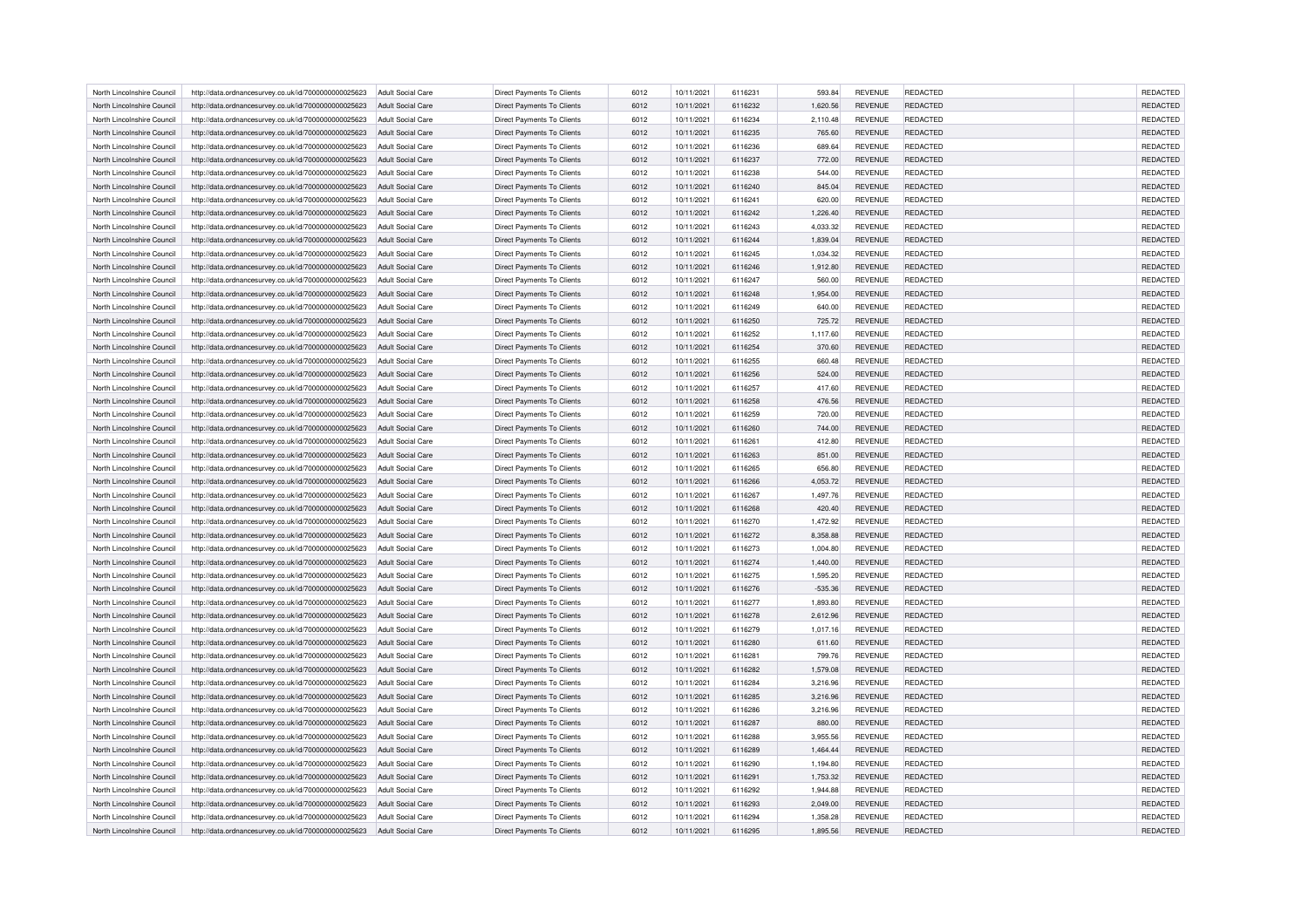| North Lincolnshire Council                               | http://data.ordnancesurvey.co.uk/id/7000000000025623                                                         | Adult Social Care                                    | Direct Payments To Clients                               | 6012         | 10/11/2021               | 6116297            | 2,028.00         | REVENUE                          | <b>REDACTED</b>             | REDACTED             |
|----------------------------------------------------------|--------------------------------------------------------------------------------------------------------------|------------------------------------------------------|----------------------------------------------------------|--------------|--------------------------|--------------------|------------------|----------------------------------|-----------------------------|----------------------|
| North Lincolnshire Council                               | http://data.ordnancesurvey.co.uk/id/7000000000025623                                                         | Adult Social Care                                    | Direct Payments To Clients                               | 6012         | 10/11/2021               | 6116298            | 852.00           | <b>REVENUE</b>                   | REDACTED                    | REDACTED             |
| North Lincolnshire Council                               | http://data.ordnancesurvey.co.uk/id/7000000000025623                                                         | Adult Social Care                                    | Direct Payments To Clients                               | 6012         | 10/11/2021               | 6116299            | 444.00           | <b>REVENUE</b>                   | REDACTED                    | REDACTED             |
| North Lincolnshire Council                               | http://data.ordnancesurvey.co.uk/id/7000000000025623                                                         | Adult Social Care                                    | Direct Payments To Clients                               | 6012         | 10/11/2021               | 6116300            | 600.00           | <b>REVENUE</b>                   | <b>REDACTED</b>             | REDACTED             |
| North Lincolnshire Council                               | http://data.ordnancesurvey.co.uk/id/7000000000025623                                                         | Adult Social Care                                    | Direct Payments To Clients                               | 6012         | 10/11/2021               | 6116301            | 975.52           | <b>REVENUE</b>                   | REDACTED                    | <b>REDACTED</b>      |
| North Lincolnshire Council                               | http://data.ordnancesurvey.co.uk/id/7000000000025623                                                         | <b>Adult Social Care</b>                             | Direct Payments To Clients                               | 6012         | 10/11/2021               | 6116302            | 730.80           | <b>REVENUE</b>                   | REDACTED                    | REDACTED             |
| North Lincolnshire Council                               | http://data.ordnancesurvey.co.uk/id/7000000000025623                                                         | Adult Social Care                                    | Direct Payments To Clients                               | 6012         | 10/11/2021               | 6116303            | 2,586.56         | <b>REVENUE</b>                   | REDACTED                    | REDACTED             |
| North Lincolnshire Council                               | http://data.ordnancesurvey.co.uk/id/7000000000025623                                                         | Adult Social Care                                    | <b>Direct Payments To Clients</b>                        | 6012         | 10/11/2021               | 6116305            | 1,624.00         | <b>REVENUE</b>                   | REDACTED                    | REDACTED             |
| North Lincolnshire Council                               | http://data.ordnancesurvey.co.uk/id/7000000000025623                                                         | <b>Adult Social Care</b>                             | <b>Direct Payments To Clients</b>                        | 6012         | 10/11/2021               | 6116306            | 640.00           | <b>REVENUE</b>                   | REDACTED                    | REDACTED             |
| North Lincolnshire Council                               | http://data.ordnancesurvey.co.uk/id/7000000000025623                                                         | <b>Adult Social Care</b>                             | Direct Payments To Clients                               | 6012         | 10/11/2021               | 6116308            | 1,411.56         | <b>REVENUE</b>                   | <b>REDACTED</b>             | REDACTED             |
| North Lincolnshire Council                               | http://data.ordnancesurvey.co.uk/id/7000000000025623                                                         | <b>Adult Social Care</b>                             | Direct Payments To Clients                               | 6012         | 10/11/2021               | 6116309            | 913.84           | <b>REVENUE</b>                   | REDACTED                    | REDACTED             |
| North Lincolnshire Council                               | http://data.ordnancesurvey.co.uk/id/7000000000025623                                                         | <b>Adult Social Care</b>                             | Direct Payments To Clients                               | 6012         | 10/11/2021               | 6116310            | 5,067.68         | <b>REVENUE</b>                   | REDACTED                    | REDACTED             |
| North Lincolnshire Council                               | http://data.ordnancesurvey.co.uk/id/7000000000025623                                                         | Adult Social Care                                    | Direct Payments To Clients                               | 6012         | 10/11/2021               | 6116311            | 3,327.60         | REVENUE                          | REDACTED                    | REDACTED             |
| North Lincolnshire Council                               | http://data.ordnancesurvey.co.uk/id/7000000000025623                                                         | <b>Adult Social Care</b>                             | Direct Payments To Clients                               | 6012         | 10/11/2021               | 6116312            | 737.68           | <b>REVENUE</b>                   | REDACTED                    | REDACTED             |
|                                                          |                                                                                                              |                                                      |                                                          |              |                          |                    |                  |                                  |                             |                      |
| North Lincolnshire Council                               | http://data.ordnancesurvey.co.uk/id/7000000000025623                                                         | <b>Adult Social Care</b>                             | Direct Payments To Clients                               | 6012         | 10/11/2021               | 6116313            | 1,160.48         | <b>REVENUE</b>                   | REDACTED                    | REDACTED             |
| North Lincolnshire Council                               | http://data.ordnancesurvey.co.uk/id/7000000000025623                                                         | <b>Adult Social Care</b>                             | Direct Payments To Clients                               | 6012         | 10/11/2021               | 6116314            | 1,380.00         | REVENUE                          | REDACTED                    | REDACTED             |
| North Lincolnshire Council                               | http://data.ordnancesurvey.co.uk/id/7000000000025623                                                         | <b>Adult Social Care</b>                             | <b>Direct Payments To Clients</b>                        | 6012         | 10/11/2021               | 6116315            | 2,032.04         | <b>REVENUE</b>                   | <b>REDACTED</b>             | REDACTED             |
| North Lincolnshire Council                               | http://data.ordnancesurvey.co.uk/id/7000000000025623                                                         | <b>Adult Social Care</b>                             | Direct Payments To Clients                               | 6012         | 10/11/2021               | 6116316            | 720.00           | <b>REVENUE</b>                   | REDACTED                    | REDACTED             |
| North Lincolnshire Council                               | http://data.ordnancesurvey.co.uk/id/7000000000025623                                                         | Adult Social Care                                    | Direct Payments To Clients                               | 6012         | 10/11/2021               | 6116317            | 1,548.00         | REVENUE                          | REDACTED                    | REDACTED             |
| North Lincolnshire Council                               | http://data.ordnancesurvey.co.uk/id/7000000000025623                                                         | <b>Adult Social Care</b>                             | Direct Payments To Clients                               | 6012         | 10/11/2021               | 6116318            | 1,440.60         | <b>REVENUE</b>                   | REDACTED                    | REDACTED             |
| North Lincolnshire Council                               | http://data.ordnancesurvey.co.uk/id/7000000000025623                                                         | Adult Social Care                                    | Direct Payments To Clients                               | 6012         | 10/11/2021               | 6116319            | 1.358.28         | <b>REVENUE</b>                   | REDACTED                    | REDACTED             |
| North Lincolnshire Council                               | http://data.ordnancesurvey.co.uk/id/7000000000025623                                                         | Adult Social Care                                    | Direct Payments To Clients                               | 6012         | 10/11/2021               | 6116320            | 783.60           | <b>REVENUE</b>                   | <b>REDACTED</b>             | REDACTED             |
| North Lincolnshire Council                               | http://data.ordnancesurvey.co.uk/id/7000000000025623                                                         | <b>Adult Social Care</b>                             | Direct Payments To Clients                               | 6012         | 10/11/2021               | 6116321            | 1,376.64         | <b>REVENUE</b>                   | REDACTED                    | REDACTED             |
| North Lincolnshire Council                               | http://data.ordnancesurvey.co.uk/id/7000000000025623                                                         | <b>Adult Social Care</b>                             | Direct Payments To Clients                               | 6012         | 10/11/2021               | 6116454            | 724.00           | <b>REVENUE</b>                   | <b>REDACTED</b>             | REDACTED             |
| North Lincolnshire Council                               | http://data.ordnancesurvey.co.uk/id/7000000000025623                                                         | <b>Adult Social Care</b>                             | Direct Payments To Clients                               | 6012         | 17/11/2021               | 6120332            | 250.00           | REVENUE                          | REDACTED                    | REDACTED             |
| North Lincolnshire Council                               | http://data.ordnancesurvey.co.uk/id/7000000000025623                                                         | <b>Adult Social Care</b>                             | Direct Payments To Clients                               | 6012         | 17/11/2021               | 6120333            | 250.00           | <b>REVENUE</b>                   | REDACTED                    | REDACTED             |
| North Lincolnshire Council                               | http://data.ordnancesurvey.co.uk/id/7000000000025623                                                         | <b>Adult Social Care</b>                             | Direct Payments To Clients                               | 6012         | 17/11/2021               | 6120334            | 500.00           | <b>REVENUE</b>                   | <b>REDACTED</b>             | REDACTED             |
| North Lincolnshire Council                               | http://data.ordnancesurvey.co.uk/id/7000000000025623                                                         | Adult Social Care                                    | Direct Payments To Clients                               | 6012         | 17/11/2021               | 6120338            | 750.00           | <b>REVENUE</b>                   | REDACTED                    | REDACTED             |
| North Lincolnshire Council                               | http://data.ordnancesurvey.co.uk/id/7000000000025623                                                         | <b>Adult Social Care</b>                             | Direct Payments To Clients                               | 6012         | 17/11/2021               | 6120340            | 500.00           | <b>REVENUE</b>                   | REDACTED                    | REDACTED             |
| North Lincolnshire Council                               | http://data.ordnancesurvey.co.uk/id/7000000000025623                                                         | <b>Adult Social Care</b>                             | Direct Payments To Clients                               | 6012         | 19/11/2021               | 6121955            | 1,270.98         | <b>REVENUE</b>                   | REDACTED                    | REDACTED             |
| North Lincolnshire Council                               | http://data.ordnancesurvey.co.uk/id/7000000000025623                                                         | Adult Social Care                                    | Direct Payments To Clients                               | 6012         | 24/11/2021               | 6122554            | 5,418.60         | <b>REVENUE</b>                   | REDACTED                    | REDACTED             |
| North Lincolnshire Council                               | http://data.ordnancesurvey.co.uk/id/7000000000025623                                                         | <b>Adult Social Care</b>                             | <b>Direct Payments To Clients</b>                        | 6012         | 24/11/2021               | 6122558            | 483.30           | <b>REVENUE</b>                   | REDACTED                    | REDACTED             |
| North Lincolnshire Council                               | http://data.ordnancesurvey.co.uk/id/7000000000025623                                                         | <b>Adult Social Care</b>                             | <b>Direct Payments To Clients</b>                        | 6012         | 24/11/2021               | 6122560            | 430.60           | <b>REVENUE</b>                   | REDACTED                    | REDACTED             |
| North Lincolnshire Council                               | http://data.ordnancesurvey.co.uk/id/7000000000025623                                                         | <b>Adult Social Care</b>                             | Direct Payments To Clients                               | 6012         | 24/11/2021               | 6123580            | 750.00           | <b>REVENUE</b>                   | <b>REDACTED</b>             | REDACTED             |
| North Lincolnshire Council                               | http://data.ordnancesurvey.co.uk/id/7000000000025623                                                         | <b>Adult Social Care</b>                             | Direct Payments To Clients                               | 6012         | 24/11/2021               | 6123582            | 250.00           | <b>REVENUE</b>                   | REDACTED                    | <b>REDACTED</b>      |
| North Lincolnshire Council                               | http://data.ordnancesurvey.co.uk/id/7000000000025623                                                         | <b>Adult Social Care</b>                             | Direct Payments To Clients                               | 6012         | 24/11/2021               | 6123583            | 750.00           | <b>REVENUE</b>                   | REDACTED                    | REDACTED             |
| North Lincolnshire Council                               | http://data.ordnancesurvey.co.uk/id/7000000000025623                                                         | Adult Social Care                                    | Direct Payments To Clients                               | 6012         | 24/11/2021               | 6123585            | 750.00           | REVENUE                          | REDACTED                    | REDACTED             |
| North Lincolnshire Council                               | http://data.ordnancesurvey.co.uk/id/7000000000025623                                                         | <b>Adult Social Care</b>                             | <b>Direct Payments To Clients</b>                        | 6012         | 24/11/2021               | 6123587            | 1,000.00         | <b>REVENUE</b>                   | REDACTED                    | REDACTED             |
| North Lincolnshire Council                               | http://data.ordnancesurvey.co.uk/id/7000000000025623                                                         | <b>Adult Social Care</b>                             | Direct Payments To Clients                               | 6012         | 24/11/2021               | 6123588            | 250.00           | <b>REVENUE</b>                   | REDACTED                    | REDACTED             |
| North Lincolnshire Council                               | http://data.ordnancesurvey.co.uk/id/7000000000025623                                                         | <b>Adult Social Care</b>                             | Direct Payments To Clients                               | 6012         | 24/11/2021               | 6123625            | 4,303.59         | REVENUE                          | REDACTED                    | REDACTED             |
| North Lincolnshire Council                               | http://data.ordnancesurvey.co.uk/id/7000000000025623                                                         | Adult Social Care                                    | Direct Payments To Clients                               | 6012         | 24/11/2021               | 6123641            | 508.20           | <b>REVENUE</b>                   | REDACTED                    | <b>REDACTED</b>      |
| North Lincolnshire Council                               | http://data.ordnancesurvey.co.uk/id/7000000000025623                                                         | Adult Social Care                                    | Direct Payments To Clients                               | 6012         | 26/11/2021               | 6124687            | 480.00           | <b>REVENUE</b>                   | REDACTED                    | REDACTED             |
| North Lincolnshire Council                               | http://data.ordnancesurvey.co.uk/id/7000000000025623                                                         | Adult Social Care                                    | Direct Payments To Clients                               | 6012         | 01/12/2021               | 6125312            | 3,763.20         | REVENUE                          | REDACTED                    | REDACTED             |
| North Lincolnshire Council                               | http://data.ordnancesurvey.co.uk/id/7000000000025623                                                         | <b>Adult Social Care</b>                             | Direct Payments To Clients                               | 6012         | 01/12/2021               | 6125313            | 1,280.00         | <b>REVENUE</b>                   | <b>REDACTED</b>             | REDACTED             |
| North Lincolnshire Council                               | http://data.ordnancesurvey.co.uk/id/7000000000025623                                                         | Adult Social Care                                    | Direct Payments To Clients                               | 6012         | 01/12/2021               | 6126351            | 250.00           | <b>REVENUE</b>                   | REDACTED                    | REDACTED             |
| North Lincolnshire Council                               | http://data.ordnancesurvey.co.uk/id/7000000000025623                                                         | Adult Social Care                                    | Direct Payments To Clients                               | 6012         | 01/12/2021               | 6126352            | 1,000.00         | <b>REVENUE</b>                   | <b>REDACTED</b>             | REDACTED             |
|                                                          |                                                                                                              |                                                      |                                                          |              |                          |                    |                  |                                  |                             |                      |
| North Lincolnshire Council<br>North Lincolnshire Council | http://data.ordnancesurvey.co.uk/id/7000000000025623<br>http://data.ordnancesurvey.co.uk/id/7000000000025623 | <b>Adult Social Care</b><br><b>Adult Social Care</b> | Direct Payments To Clients<br>Direct Payments To Clients | 6012<br>6012 | 01/12/2021<br>01/12/2021 | 6126353<br>6126354 | 750.00<br>250.00 | <b>REVENUE</b><br><b>REVENUE</b> | REDACTED<br><b>REDACTED</b> | REDACTED<br>REDACTED |
|                                                          |                                                                                                              |                                                      |                                                          |              |                          |                    |                  |                                  |                             |                      |
| North Lincolnshire Council                               | http://data.ordnancesurvey.co.uk/id/7000000000025623                                                         | Adult Social Care                                    | Direct Payments To Clients                               | 6012         | 01/12/2021               | 6126355            | 750.00           | REVENUE                          | REDACTED                    | REDACTED             |
| North Lincolnshire Council                               | http://data.ordnancesurvey.co.uk/id/7000000000025623                                                         | <b>Adult Social Care</b>                             | Direct Payments To Clients                               | 6012         | 01/12/2021               | 6126379            | 661.88           | <b>REVENUE</b>                   | REDACTED                    | REDACTED             |
| North Lincolnshire Council                               | http://data.ordnancesurvey.co.uk/id/7000000000025623                                                         | <b>Adult Social Care</b>                             | Fees & Charges Income                                    | 9002         | 10/11/2021               | 6115935            | $-145.44$        | <b>REVENUE</b>                   | <b>REDACTED</b>             | REDACTED             |
| North Lincolnshire Council                               | http://data.ordnancesurvey.co.uk/id/7000000000025623                                                         | Adult Social Care                                    | Fees & Charges Income                                    | 9002         | 10/11/2021               | 6115937            | $-198.56$        | <b>REVENUE</b>                   | REDACTED                    | REDACTED             |
| North Lincolnshire Council                               | http://data.ordnancesurvey.co.uk/id/7000000000025623                                                         | <b>Adult Social Care</b>                             | Fees & Charges Income                                    | 9002         | 10/11/2021               | 6115938            | $-282.74$        | <b>REVENUE</b>                   | REDACTED                    | REDACTED             |
| North Lincolnshire Council                               | http://data.ordnancesurvey.co.uk/id/7000000000025623                                                         | <b>Adult Social Care</b>                             | Fees & Charges Income                                    | 9002         | 10/11/2021               | 6115940            | $-119.28$        | <b>REVENUE</b>                   | REDACTED                    | REDACTED             |
| North Lincolnshire Council                               | http://data.ordnancesurvey.co.uk/id/7000000000025623                                                         | Adult Social Care                                    | Fees & Charges Income                                    | 9002         | 10/11/2021               | 6115942            | $-138.96$        | <b>REVENUE</b>                   | REDACTED                    | REDACTED             |
| North Lincolnshire Council                               | http://data.ordnancesurvey.co.uk/id/7000000000025623                                                         | Adult Social Care                                    | Fees & Charges Income                                    | 9002         | 10/11/2021               | 6115943            | $-122.56$        | <b>REVENUE</b>                   | <b>REDACTED</b>             | REDACTED             |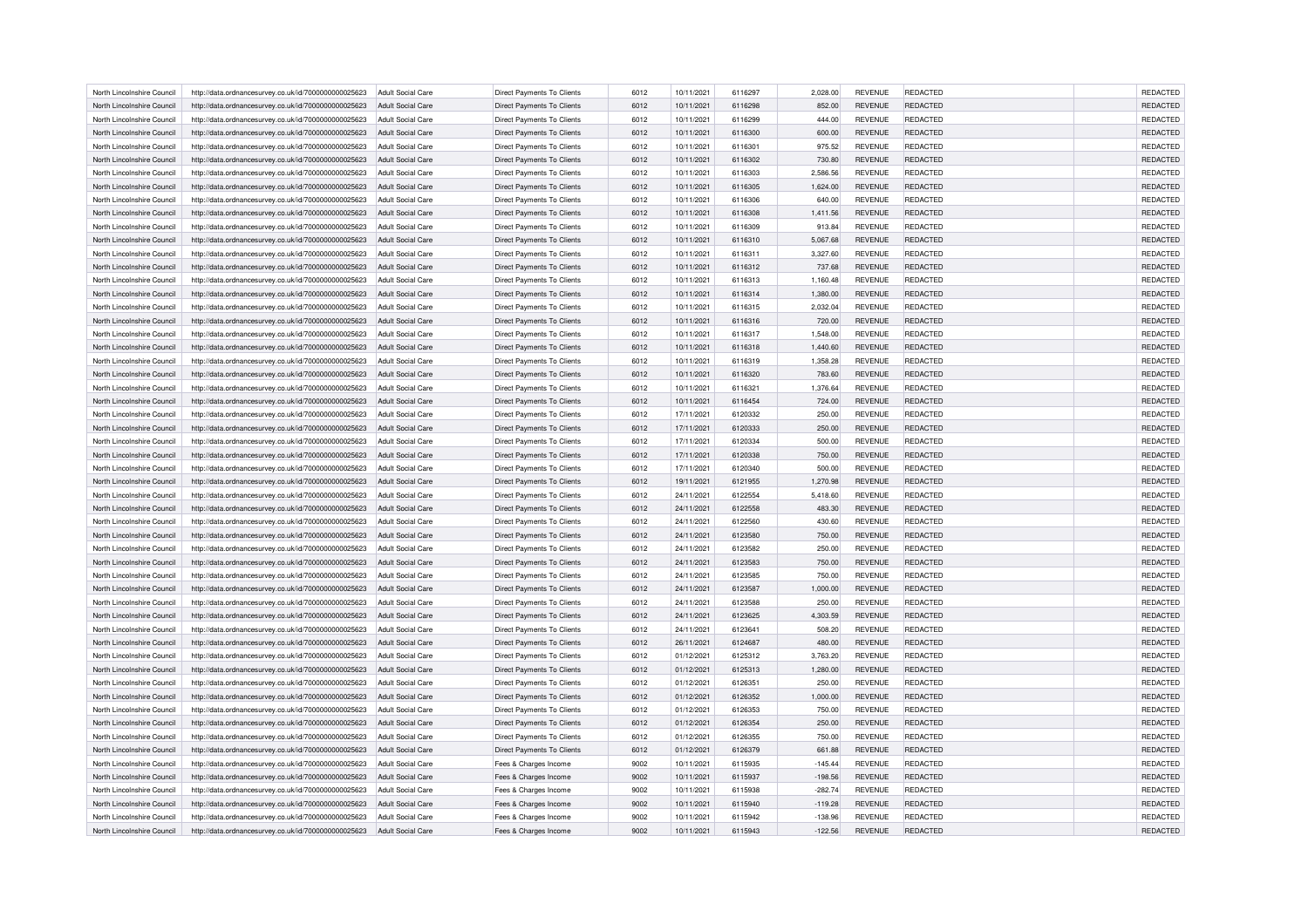| North Lincolnshire Council | http://data.ordnancesurvey.co.uk/id/7000000000025623 | Adult Social Care        | Fees & Charges Income | 9002 | 10/11/2021 | 6115944 | $-18.94$  | REVENUE        | REDACTED        | <b>REDACTED</b> |
|----------------------------|------------------------------------------------------|--------------------------|-----------------------|------|------------|---------|-----------|----------------|-----------------|-----------------|
| North Lincolnshire Council | http://data.ordnancesurvey.co.uk/id/7000000000025623 | <b>Adult Social Care</b> | Fees & Charges Income | 9002 | 10/11/2021 | 6115947 | $-122.56$ | <b>REVENUE</b> | REDACTED        | REDACTED        |
| North Lincolnshire Council | http://data.ordnancesurvey.co.uk/id/7000000000025623 | Adult Social Care        | Fees & Charges Income | 9002 | 10/11/2021 | 6115948 | $-122.56$ | <b>REVENUE</b> | REDACTED        | REDACTED        |
| North Lincolnshire Council | http://data.ordnancesurvey.co.uk/id/7000000000025623 | Adult Social Care        | Fees & Charges Income | 9002 | 10/11/2021 | 6115950 | $-187.68$ | <b>REVENUE</b> | <b>REDACTED</b> | REDACTED        |
| North Lincolnshire Council | http://data.ordnancesurvey.co.uk/id/7000000000025623 | Adult Social Care        | Fees & Charges Income | 9002 | 10/11/2021 | 6115952 | $-122.56$ | <b>REVENUE</b> | REDACTED        | REDACTED        |
| North Lincolnshire Council | http://data.ordnancesurvey.co.uk/id/7000000000025623 | <b>Adult Social Care</b> | Fees & Charges Income | 9002 | 10/11/2021 | 6115953 | $-122.56$ | <b>REVENUE</b> | REDACTED        | REDACTED        |
| North Lincolnshire Council | http://data.ordnancesurvey.co.uk/id/7000000000025623 | Adult Social Care        | Fees & Charges Income | 9002 | 10/11/2021 | 6115954 | $-122.56$ | <b>REVENUE</b> | REDACTED        | REDACTED        |
| North Lincolnshire Council | http://data.ordnancesurvey.co.uk/id/7000000000025623 | <b>Adult Social Care</b> | Fees & Charges Income | 9002 | 10/11/2021 | 6115955 | $-123.00$ | <b>REVENUE</b> | REDACTED        | REDACTED        |
| North Lincolnshire Council | http://data.ordnancesurvey.co.uk/id/7000000000025623 | <b>Adult Social Care</b> | Fees & Charges Income | 9002 | 10/11/2021 | 6115956 | $-122.56$ | <b>REVENUE</b> | REDACTED        | REDACTED        |
| North Lincolnshire Council | http://data.ordnancesurvey.co.uk/id/7000000000025623 | Adult Social Care        | Fees & Charges Income | 9002 | 10/11/2021 | 6115957 | $-56.96$  | <b>REVENUE</b> | <b>REDACTED</b> | REDACTED        |
| North Lincolnshire Council | http://data.ordnancesurvey.co.uk/id/7000000000025623 | <b>Adult Social Care</b> | Fees & Charges Income | 9002 | 10/11/2021 | 6115958 | $-363.76$ | <b>REVENUE</b> | REDACTED        | REDACTED        |
| North Lincolnshire Council | http://data.ordnancesurvey.co.uk/id/7000000000025623 | <b>Adult Social Care</b> | Fees & Charges Income | 9002 | 10/11/2021 | 6115959 | $-98.56$  | <b>REVENUE</b> | <b>REDACTED</b> | REDACTED        |
| North Lincolnshire Council | http://data.ordnancesurvey.co.uk/id/7000000000025623 | Adult Social Care        | Fees & Charges Income | 9002 | 10/11/2021 | 6115960 | $-122.56$ | <b>REVENUE</b> | REDACTED        | REDACTED        |
| North Lincolnshire Council | http://data.ordnancesurvey.co.uk/id/7000000000025623 | <b>Adult Social Care</b> | Fees & Charges Income | 9002 | 10/11/2021 | 6115965 | $-120.32$ | <b>REVENUE</b> | <b>REDACTED</b> | REDACTED        |
| North Lincolnshire Council |                                                      | <b>Adult Social Care</b> |                       | 9002 | 10/11/2021 | 6115968 | $-365.16$ | <b>REVENUE</b> | <b>REDACTED</b> | REDACTED        |
|                            | http://data.ordnancesurvey.co.uk/id/7000000000025623 |                          | Fees & Charges Income |      |            |         |           |                |                 |                 |
| North Lincolnshire Council | http://data.ordnancesurvey.co.uk/id/7000000000025623 | <b>Adult Social Care</b> | Fees & Charges Income | 9002 | 10/11/2021 | 6115969 | $-122.56$ | REVENUE        | REDACTED        | REDACTED        |
| North Lincolnshire Council | http://data.ordnancesurvey.co.uk/id/7000000000025623 | <b>Adult Social Care</b> | Fees & Charges Income | 9002 | 10/11/2021 | 6115972 | $-57.36$  | REVENUE        | REDACTED        | REDACTED        |
| North Lincolnshire Council | http://data.ordnancesurvey.co.uk/id/7000000000025623 | Adult Social Care        | Fees & Charges Income | 9002 | 10/11/2021 | 6115973 | $-122.56$ | <b>REVENUE</b> | <b>REDACTED</b> | REDACTED        |
| North Lincolnshire Council | http://data.ordnancesurvey.co.uk/id/7000000000025623 | Adult Social Care        | Fees & Charges Income | 9002 | 10/11/2021 | 6115974 | 99.28     | REVENUE        | REDACTED        | REDACTED        |
| North Lincolnshire Council | http://data.ordnancesurvey.co.uk/id/7000000000025623 | <b>Adult Social Care</b> | Fees & Charges Income | 9002 | 10/11/2021 | 6115975 | $-122.56$ | <b>REVENUE</b> | REDACTED        | REDACTED        |
| North Lincolnshire Council | http://data.ordnancesurvey.co.uk/id/7000000000025623 | Adult Social Care        | Fees & Charges Income | 9002 | 10/11/2021 | 6115976 | $-198.56$ | <b>REVENUE</b> | <b>REDACTED</b> | REDACTED        |
| North Lincolnshire Council | http://data.ordnancesurvey.co.uk/id/7000000000025623 | Adult Social Care        | Fees & Charges Income | 9002 | 10/11/2021 | 6115977 | $-109.36$ | <b>REVENUE</b> | <b>REDACTED</b> | REDACTED        |
| North Lincolnshire Council | http://data.ordnancesurvey.co.uk/id/7000000000025623 | <b>Adult Social Care</b> | Fees & Charges Income | 9002 | 10/11/2021 | 6115978 | $-56.96$  | REVENUE        | REDACTED        | REDACTED        |
| North Lincolnshire Council | http://data.ordnancesurvey.co.uk/id/7000000000025623 | <b>Adult Social Care</b> | Fees & Charges Income | 9002 | 10/11/2021 | 6115980 | $-122.56$ | <b>REVENUE</b> | <b>REDACTED</b> | REDACTED        |
| North Lincolnshire Council | http://data.ordnancesurvey.co.uk/id/7000000000025623 | Adult Social Care        | Fees & Charges Income | 9002 | 10/11/2021 | 6115981 | $-122.56$ | <b>REVENUE</b> | <b>REDACTED</b> | REDACTED        |
| North Lincolnshire Council | http://data.ordnancesurvey.co.uk/id/7000000000025623 | <b>Adult Social Care</b> | Fees & Charges Income | 9002 | 10/11/2021 | 6115982 | $-198.56$ | <b>REVENUE</b> | REDACTED        | REDACTED        |
| North Lincolnshire Council | http://data.ordnancesurvey.co.uk/id/7000000000025623 | <b>Adult Social Care</b> | Fees & Charges Income | 9002 | 10/11/2021 | 6115983 | $-122.56$ | <b>REVENUE</b> | <b>REDACTED</b> | REDACTED        |
| North Lincolnshire Council | http://data.ordnancesurvey.co.uk/id/7000000000025623 | Adult Social Care        | Fees & Charges Income | 9002 | 10/11/2021 | 6115984 | $-346.44$ | <b>REVENUE</b> | <b>REDACTED</b> | REDACTED        |
| North Lincolnshire Council | http://data.ordnancesurvey.co.uk/id/7000000000025623 | <b>Adult Social Care</b> | Fees & Charges Income | 9002 | 10/11/2021 | 6115985 | $-379.76$ | <b>REVENUE</b> | REDACTED        | REDACTED        |
| North Lincolnshire Council | http://data.ordnancesurvey.co.uk/id/7000000000025623 | <b>Adult Social Care</b> | Fees & Charges Income | 9002 | 10/11/2021 | 6115986 | $-127.36$ | <b>REVENUE</b> | <b>REDACTED</b> | REDACTED        |
| North Lincolnshire Council | http://data.ordnancesurvey.co.uk/id/7000000000025623 | Adult Social Care        | Fees & Charges Income | 9002 | 10/11/2021 | 6115987 | $-113.72$ | <b>REVENUE</b> | <b>REDACTED</b> | REDACTED        |
| North Lincolnshire Council | http://data.ordnancesurvey.co.uk/id/7000000000025623 | <b>Adult Social Care</b> | Fees & Charges Income | 9002 | 10/11/2021 | 6115988 | $-134.02$ | <b>REVENUE</b> | REDACTED        | REDACTED        |
| North Lincolnshire Council | http://data.ordnancesurvey.co.uk/id/7000000000025623 | <b>Adult Social Care</b> | Fees & Charges Income | 9002 | 10/11/2021 | 6115990 | $-364.72$ | <b>REVENUE</b> | <b>REDACTED</b> | REDACTED        |
| North Lincolnshire Council | http://data.ordnancesurvey.co.uk/id/7000000000025623 | Adult Social Care        | Fees & Charges Income | 9002 | 10/11/2021 | 6115991 | $-85.04$  | <b>REVENUE</b> | <b>REDACTED</b> | REDACTED        |
| North Lincolnshire Council | http://data.ordnancesurvey.co.uk/id/7000000000025623 | <b>Adult Social Care</b> | Fees & Charges Income | 9002 | 10/11/2021 | 6115993 | $-104.56$ | <b>REVENUE</b> | <b>REDACTED</b> | REDACTED        |
| North Lincolnshire Council | http://data.ordnancesurvey.co.uk/id/7000000000025623 | <b>Adult Social Care</b> | Fees & Charges Income | 9002 | 10/11/2021 | 6115995 | $-41.12$  | <b>REVENUE</b> | <b>REDACTED</b> | REDACTED        |
| North Lincolnshire Council | http://data.ordnancesurvey.co.uk/id/7000000000025623 | Adult Social Care        | Fees & Charges Income | 9002 | 10/11/2021 | 6115996 | $-122.56$ | REVENUE        | <b>REDACTED</b> | REDACTED        |
| North Lincolnshire Council | http://data.ordnancesurvey.co.uk/id/7000000000025623 | <b>Adult Social Care</b> | Fees & Charges Income | 9002 | 10/11/2021 | 6115997 | $-341.76$ | REVENUE        | REDACTED        | REDACTED        |
| North Lincolnshire Council | http://data.ordnancesurvey.co.uk/id/7000000000025623 | <b>Adult Social Care</b> | Fees & Charges Income | 9002 | 10/11/2021 | 6115998 | $-352.76$ | <b>REVENUE</b> | <b>REDACTED</b> | REDACTED        |
| North Lincolnshire Council | http://data.ordnancesurvey.co.uk/id/7000000000025623 | <b>Adult Social Care</b> | Fees & Charges Income | 9002 | 10/11/2021 | 6116001 | $-134.02$ | <b>REVENUE</b> | <b>REDACTED</b> | REDACTED        |
| North Lincolnshire Council | http://data.ordnancesurvey.co.uk/id/7000000000025623 | <b>Adult Social Care</b> | Fees & Charges Income | 9002 | 10/11/2021 | 6116002 | $-122.56$ | REVENUE        | <b>REDACTED</b> | <b>REDACTED</b> |
| North Lincolnshire Council | http://data.ordnancesurvey.co.uk/id/7000000000025623 | Adult Social Care        | Fees & Charges Income | 9002 | 10/11/2021 | 6116005 | $-122.56$ | <b>REVENUE</b> | <b>REDACTED</b> | REDACTED        |
| North Lincolnshire Council | http://data.ordnancesurvey.co.uk/id/7000000000025623 | Adult Social Care        | Fees & Charges Income | 9002 | 10/11/2021 | 6116006 | $-379.76$ | REVENUE        | <b>REDACTED</b> | REDACTED        |
| North Lincolnshire Council | http://data.ordnancesurvey.co.uk/id/7000000000025623 | <b>Adult Social Care</b> | Fees & Charges Income | 9002 | 10/11/2021 | 6116007 | $-49.52$  | <b>REVENUE</b> | <b>REDACTED</b> | REDACTED        |
| North Lincolnshire Council | http://data.ordnancesurvey.co.uk/id/7000000000025623 | Adult Social Care        | Fees & Charges Income | 9002 | 10/11/2021 | 6116008 | $-156.34$ | <b>REVENUE</b> | <b>REDACTED</b> | REDACTED        |
| North Lincolnshire Council | http://data.ordnancesurvey.co.uk/id/7000000000025623 | Adult Social Care        | Fees & Charges Income | 9002 | 10/11/2021 | 6116009 | $-318.04$ | <b>REVENUE</b> | <b>REDACTED</b> | REDACTED        |
| North Lincolnshire Council | http://data.ordnancesurvey.co.uk/id/7000000000025623 | <b>Adult Social Care</b> | Fees & Charges Income | 9002 | 10/11/2021 | 6116010 | $-198.56$ | REVENUE        | REDACTED        | REDACTED        |
| North Lincolnshire Council | http://data.ordnancesurvey.co.uk/id/7000000000025623 | Adult Social Care        | Fees & Charges Income | 9002 | 10/11/2021 | 6116012 | $-103.88$ | <b>REVENUE</b> | <b>REDACTED</b> | REDACTED        |
| North Lincolnshire Council | http://data.ordnancesurvey.co.uk/id/7000000000025623 | Adult Social Care        | Fees & Charges Income | 9002 | 10/11/2021 | 6116013 | $-322.92$ | REVENUE        | <b>REDACTED</b> | REDACTED        |
| North Lincolnshire Council | http://data.ordnancesurvey.co.uk/id/7000000000025623 | <b>Adult Social Care</b> | Fees & Charges Income | 9002 | 10/11/2021 | 6116014 | $-57.36$  | <b>REVENUE</b> | REDACTED        | REDACTED        |
| North Lincolnshire Council | http://data.ordnancesurvey.co.uk/id/7000000000025623 | Adult Social Care        | Fees & Charges Income | 9002 | 10/11/2021 | 6116015 | 99.28     | <b>REVENUE</b> | <b>REDACTED</b> | REDACTED        |
| North Lincolnshire Council | http://data.ordnancesurvey.co.uk/id/7000000000025623 | Adult Social Care        | Fees & Charges Income | 9002 | 10/11/2021 | 6116016 | $-122.56$ | <b>REVENUE</b> | <b>REDACTED</b> | REDACTED        |
| North Lincolnshire Council | http://data.ordnancesurvey.co.uk/id/7000000000025623 | <b>Adult Social Care</b> | Fees & Charges Income | 9002 | 10/11/2021 | 6116017 | $-122.56$ | REVENUE        | REDACTED        | REDACTED        |
| North Lincolnshire Council | http://data.ordnancesurvey.co.uk/id/7000000000025623 | <b>Adult Social Care</b> | Fees & Charges Income | 9002 | 10/11/2021 | 6116018 | $-57.36$  | <b>REVENUE</b> | <b>REDACTED</b> | REDACTED        |
| North Lincolnshire Council | http://data.ordnancesurvey.co.uk/id/7000000000025623 | <b>Adult Social Care</b> | Fees & Charges Income | 9002 | 10/11/2021 | 6116019 | $-122.56$ | <b>REVENUE</b> | <b>REDACTED</b> | REDACTED        |
|                            |                                                      |                          |                       | 9002 |            | 6116020 |           |                |                 | REDACTED        |
| North Lincolnshire Council | http://data.ordnancesurvey.co.uk/id/7000000000025623 | Adult Social Care        | Fees & Charges Income |      | 10/11/2021 |         | $-198.56$ | <b>REVENUE</b> | <b>REDACTED</b> |                 |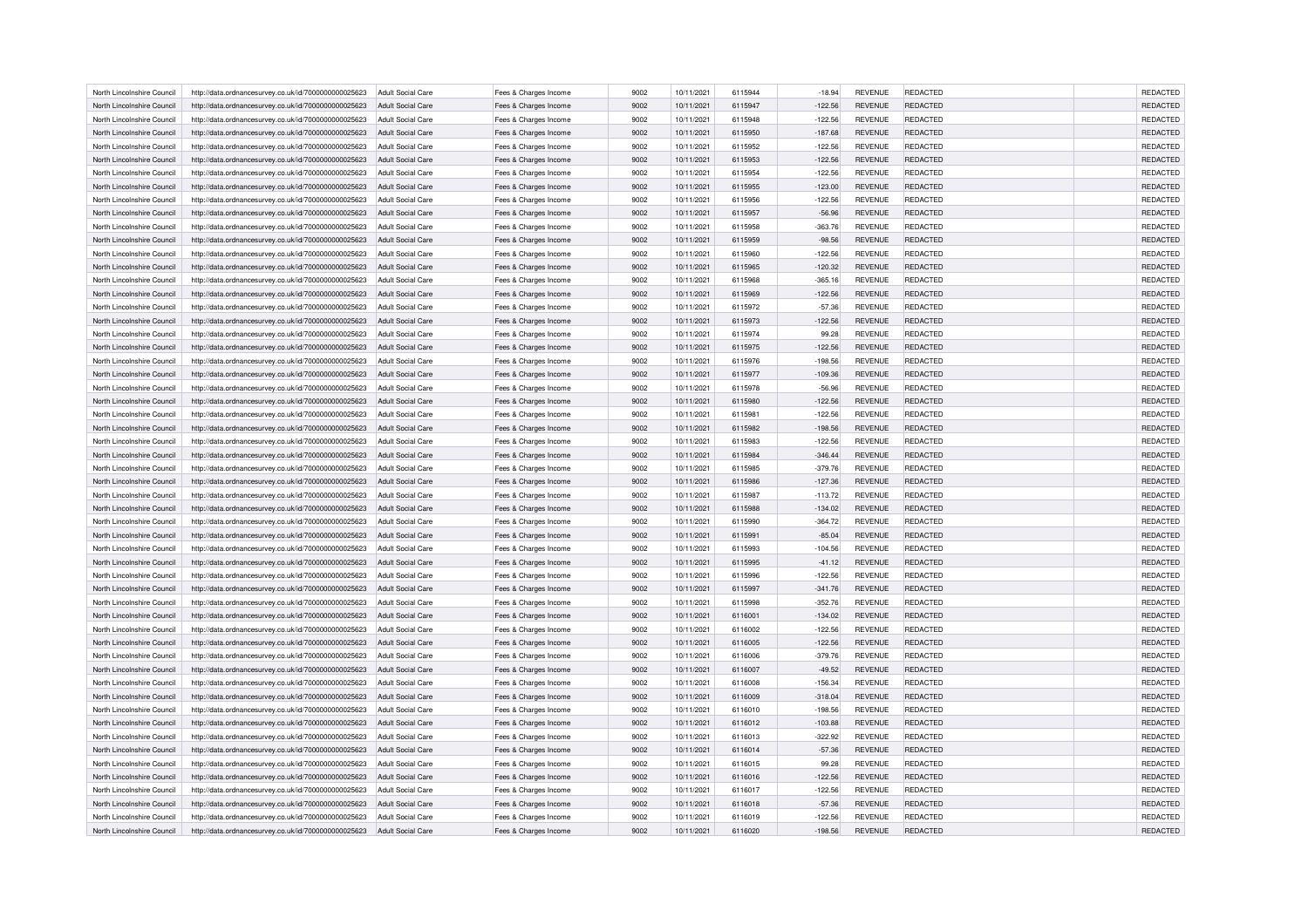| North Lincolnshire Council                               | http://data.ordnancesurvey.co.uk/id/7000000000025623                                                         | Adult Social Care                                    | Fees & Charges Income                          | 9002         | 10/11/2021               | 6116021            | $-339.52$              | REVENUE                          | REDACTED                           | <b>REDACTED</b>             |
|----------------------------------------------------------|--------------------------------------------------------------------------------------------------------------|------------------------------------------------------|------------------------------------------------|--------------|--------------------------|--------------------|------------------------|----------------------------------|------------------------------------|-----------------------------|
| North Lincolnshire Council                               | http://data.ordnancesurvey.co.uk/id/7000000000025623                                                         | <b>Adult Social Care</b>                             | Fees & Charges Income                          | 9002         | 10/11/2021               | 6116023            | $-85.64$               | <b>REVENUE</b>                   | REDACTED                           | REDACTED                    |
| North Lincolnshire Council                               | http://data.ordnancesurvey.co.uk/id/7000000000025623                                                         | Adult Social Care                                    | Fees & Charges Income                          | 9002         | 10/11/2021               | 6116024            | $-183.96$              | <b>REVENUE</b>                   | REDACTED                           | REDACTED                    |
| North Lincolnshire Council                               | http://data.ordnancesurvey.co.uk/id/7000000000025623                                                         | Adult Social Care                                    | Fees & Charges Income                          | 9002         | 10/11/2021               | 6116025            | 65.22                  | <b>REVENUE</b>                   | <b>REDACTED</b>                    | REDACTED                    |
| North Lincolnshire Council                               | http://data.ordnancesurvey.co.uk/id/7000000000025623                                                         | Adult Social Care                                    | Fees & Charges Income                          | 9002         | 10/11/2021               | 6116026            | $-286.40$              | <b>REVENUE</b>                   | REDACTED                           | REDACTED                    |
| North Lincolnshire Council                               | http://data.ordnancesurvey.co.uk/id/7000000000025623                                                         | <b>Adult Social Care</b>                             | Fees & Charges Income                          | 9002         | 10/11/2021               | 6116027            | $-47.56$               | <b>REVENUE</b>                   | REDACTED                           | REDACTED                    |
| North Lincolnshire Council                               | http://data.ordnancesurvey.co.uk/id/7000000000025623                                                         | Adult Social Care                                    | Fees & Charges Income                          | 9002         | 10/11/2021               | 6116028            | $-244.80$              | <b>REVENUE</b>                   | REDACTED                           | REDACTED                    |
| North Lincolnshire Council                               | http://data.ordnancesurvey.co.uk/id/7000000000025623                                                         | <b>Adult Social Care</b>                             | Fees & Charges Income                          | 9002         | 10/11/2021               | 6116030            | $-105.48$              | <b>REVENUE</b>                   | REDACTED                           | REDACTED                    |
| North Lincolnshire Council                               | http://data.ordnancesurvey.co.uk/id/7000000000025623                                                         | <b>Adult Social Care</b>                             | Fees & Charges Income                          | 9002         | 10/11/2021               | 6116031            | $-107.96$              | <b>REVENUE</b>                   | REDACTED                           | REDACTED                    |
| North Lincolnshire Council                               | http://data.ordnancesurvey.co.uk/id/7000000000025623                                                         | Adult Social Care                                    | Fees & Charges Income                          | 9002         | 10/11/2021               | 6116032            | $-323.40$              | <b>REVENUE</b>                   | <b>REDACTED</b>                    | REDACTED                    |
| North Lincolnshire Council                               | http://data.ordnancesurvey.co.uk/id/7000000000025623                                                         | <b>Adult Social Care</b>                             | Fees & Charges Income                          | 9002         | 10/11/2021               | 6116033            | $-332.84$              | <b>REVENUE</b>                   | REDACTED                           | REDACTED                    |
| North Lincolnshire Council                               | http://data.ordnancesurvey.co.uk/id/7000000000025623                                                         | <b>Adult Social Care</b>                             | Fees & Charges Income                          | 9002         | 10/11/2021               | 6116034            | $-136.60$              | <b>REVENUE</b>                   | <b>REDACTED</b>                    | REDACTED                    |
| North Lincolnshire Council                               | http://data.ordnancesurvey.co.uk/id/7000000000025623                                                         | Adult Social Care                                    | Fees & Charges Income                          | 9002         | 10/11/2021               | 6116035            | $-134.02$              | <b>REVENUE</b>                   | REDACTED                           | REDACTED                    |
| North Lincolnshire Council                               | http://data.ordnancesurvey.co.uk/id/7000000000025623                                                         | <b>Adult Social Care</b>                             | Fees & Charges Income                          | 9002         | 10/11/2021               | 6116037            | $-25.92$               | <b>REVENUE</b>                   | <b>REDACTED</b>                    | REDACTED                    |
| North Lincolnshire Council                               | http://data.ordnancesurvey.co.uk/id/7000000000025623                                                         | <b>Adult Social Care</b>                             | Fees & Charges Income                          | 9002         | 10/11/2021               | 6116038            | $-74.20$               | <b>REVENUE</b>                   | <b>REDACTED</b>                    | REDACTED                    |
| North Lincolnshire Council                               | http://data.ordnancesurvey.co.uk/id/7000000000025623                                                         | <b>Adult Social Care</b>                             | Fees & Charges Income                          | 9002         | 10/11/2021               | 6116042            | $-456.26$              | REVENUE                          | REDACTED                           | REDACTED                    |
| North Lincolnshire Council                               | http://data.ordnancesurvey.co.uk/id/7000000000025623                                                         | <b>Adult Social Care</b>                             | Fees & Charges Income                          | 9002         | 10/11/2021               | 6116046            | $-280.56$              | <b>REVENUE</b>                   | REDACTED                           | REDACTED                    |
| North Lincolnshire Council                               | http://data.ordnancesurvey.co.uk/id/7000000000025623                                                         | Adult Social Care                                    | Fees & Charges Income                          | 9002         | 10/11/2021               | 6116047            | 61.28                  | <b>REVENUE</b>                   | <b>REDACTED</b>                    | REDACTED                    |
| North Lincolnshire Council                               | http://data.ordnancesurvey.co.uk/id/7000000000025623                                                         | Adult Social Care                                    | Fees & Charges Income                          | 9002         | 10/11/2021               | 6116048            | $-52.20$               | REVENUE                          | REDACTED                           | REDACTED                    |
| North Lincolnshire Council                               | http://data.ordnancesurvey.co.uk/id/7000000000025623                                                         | <b>Adult Social Care</b>                             | Fees & Charges Income                          | 9002         | 10/11/2021               | 6116049            | $-122.56$              | <b>REVENUE</b>                   | <b>REDACTED</b>                    | REDACTED                    |
| North Lincolnshire Council                               | http://data.ordnancesurvey.co.uk/id/7000000000025623                                                         | Adult Social Care                                    | Fees & Charges Income                          | 9002         | 10/11/2021               | 6116050            | $-315.52$              | <b>REVENUE</b>                   | <b>REDACTED</b>                    | REDACTED                    |
| North Lincolnshire Council                               | http://data.ordnancesurvey.co.uk/id/7000000000025623                                                         | Adult Social Care                                    | Fees & Charges Income                          | 9002         | 10/11/2021               | 6116052            | $-299.20$              | <b>REVENUE</b>                   | <b>REDACTED</b>                    | REDACTED                    |
| North Lincolnshire Council                               | http://data.ordnancesurvey.co.uk/id/7000000000025623                                                         | <b>Adult Social Care</b>                             | Fees & Charges Income                          | 9002         | 10/11/2021               | 6116053            | $-198.56$              | REVENUE                          | REDACTED                           | REDACTED                    |
| North Lincolnshire Council                               | http://data.ordnancesurvey.co.uk/id/7000000000025623                                                         | <b>Adult Social Care</b>                             | Fees & Charges Income                          | 9002         | 10/11/2021               | 6116054            | $-122.56$              | <b>REVENUE</b>                   | <b>REDACTED</b>                    | REDACTED                    |
| North Lincolnshire Council                               | http://data.ordnancesurvey.co.uk/id/7000000000025623                                                         | Adult Social Care                                    | Fees & Charges Income                          | 9002         | 10/11/2021               | 6116055            | $-323.40$              | <b>REVENUE</b>                   | <b>REDACTED</b>                    | REDACTED                    |
| North Lincolnshire Council                               | http://data.ordnancesurvey.co.uk/id/7000000000025623                                                         | <b>Adult Social Care</b>                             | Fees & Charges Income                          | 9002         | 10/11/2021               | 6116059            | $-321.00$              | <b>REVENUE</b>                   | REDACTED                           | REDACTED                    |
| North Lincolnshire Council                               | http://data.ordnancesurvey.co.uk/id/7000000000025623                                                         | <b>Adult Social Care</b>                             | Fees & Charges Income                          | 9002         | 10/11/2021               | 6116060            | $-177.48$              | <b>REVENUE</b>                   | <b>REDACTED</b>                    | REDACTED                    |
| North Lincolnshire Council                               | http://data.ordnancesurvey.co.uk/id/7000000000025623                                                         | Adult Social Care                                    | Fees & Charges Income                          | 9002         | 10/11/2021               | 6116061            | $-119.32$              | <b>REVENUE</b>                   | <b>REDACTED</b>                    | REDACTED                    |
| North Lincolnshire Council                               | http://data.ordnancesurvey.co.uk/id/7000000000025623                                                         | <b>Adult Social Care</b>                             | Fees & Charges Income                          | 9002         | 10/11/2021               | 6116062            | $-212.24$              | <b>REVENUE</b>                   | REDACTED                           | REDACTED                    |
| North Lincolnshire Council                               | http://data.ordnancesurvey.co.uk/id/7000000000025623                                                         | <b>Adult Social Care</b>                             | Fees & Charges Income                          | 9002         | 10/11/2021               | 6116064            | $-69.16$               | <b>REVENUE</b>                   | <b>REDACTED</b>                    | REDACTED                    |
| North Lincolnshire Council                               | http://data.ordnancesurvey.co.uk/id/7000000000025623                                                         | Adult Social Care                                    | Fees & Charges Income                          | 9002         | 10/11/2021               | 6116065            | $-198.56$              | <b>REVENUE</b>                   | <b>REDACTED</b>                    | REDACTED                    |
| North Lincolnshire Council                               | http://data.ordnancesurvey.co.uk/id/7000000000025623                                                         | <b>Adult Social Care</b>                             | Fees & Charges Income                          | 9002         | 10/11/2021               | 6116066            | $-30.24$               | <b>REVENUE</b>                   | REDACTED                           | REDACTED                    |
| North Lincolnshire Council                               | http://data.ordnancesurvey.co.uk/id/7000000000025623                                                         | <b>Adult Social Care</b>                             | Fees & Charges Income                          | 9002         | 10/11/2021               | 6116068            | $-37.84$               | <b>REVENUE</b>                   | <b>REDACTED</b>                    | REDACTED                    |
| North Lincolnshire Council                               | http://data.ordnancesurvey.co.uk/id/7000000000025623                                                         | Adult Social Care                                    | Fees & Charges Income                          | 9002         | 10/11/2021               | 6116069            | $-87.16$               | <b>REVENUE</b>                   | <b>REDACTED</b>                    | REDACTED                    |
| North Lincolnshire Council                               | http://data.ordnancesurvey.co.uk/id/7000000000025623                                                         | <b>Adult Social Care</b>                             | Fees & Charges Income                          | 9002         | 10/11/2021               | 6116070            | $-271.12$              | <b>REVENUE</b>                   | <b>REDACTED</b>                    | REDACTED                    |
| North Lincolnshire Council                               | http://data.ordnancesurvey.co.uk/id/7000000000025623                                                         | <b>Adult Social Care</b>                             | Fees & Charges Income                          | 9002         | 10/11/2021               | 6116076            | $-198.56$              | <b>REVENUE</b>                   | <b>REDACTED</b>                    | REDACTED                    |
| North Lincolnshire Council                               |                                                                                                              | Adult Social Care                                    | Fees & Charges Income                          | 9002         | 10/11/2021               | 6116078            | $-33.44$               | REVENUE                          | <b>REDACTED</b>                    | REDACTED                    |
| North Lincolnshire Council                               | http://data.ordnancesurvey.co.uk/id/7000000000025623<br>http://data.ordnancesurvey.co.uk/id/7000000000025623 | <b>Adult Social Care</b>                             | Fees & Charges Income                          | 9002         | 10/11/2021               | 6116081            | $-291.66$              | REVENUE                          | REDACTED                           | REDACTED                    |
| North Lincolnshire Council                               | http://data.ordnancesurvey.co.uk/id/7000000000025623                                                         | <b>Adult Social Care</b>                             | Fees & Charges Income                          | 9002         | 10/11/2021               | 6116082            | $-58.48$               | <b>REVENUE</b>                   | <b>REDACTED</b>                    | REDACTED                    |
|                                                          |                                                                                                              |                                                      |                                                |              |                          |                    |                        |                                  |                                    |                             |
| North Lincolnshire Council<br>North Lincolnshire Council | http://data.ordnancesurvey.co.uk/id/7000000000025623                                                         | <b>Adult Social Care</b><br><b>Adult Social Care</b> | Fees & Charges Income                          | 9002<br>9002 | 10/11/2021<br>10/11/2021 | 6116087<br>6116089 | $-397.20$<br>$-123.88$ | <b>REVENUE</b><br>REVENUE        | <b>REDACTED</b><br><b>REDACTED</b> | REDACTED<br><b>REDACTED</b> |
| North Lincolnshire Council                               | http://data.ordnancesurvey.co.uk/id/7000000000025623<br>http://data.ordnancesurvey.co.uk/id/7000000000025623 | Adult Social Care                                    | Fees & Charges Income                          | 9002         | 10/11/2021               | 6116091            | $-508.48$              | <b>REVENUE</b>                   | <b>REDACTED</b>                    | REDACTED                    |
| North Lincolnshire Council                               |                                                                                                              |                                                      | Fees & Charges Income                          | 9002         |                          | 6116092            |                        |                                  |                                    | REDACTED                    |
| North Lincolnshire Council                               | http://data.ordnancesurvey.co.uk/id/7000000000025623                                                         | Adult Social Care<br><b>Adult Social Care</b>        | Fees & Charges Income                          | 9002         | 10/11/2021               | 6116093            | $-104.80$              | REVENUE<br><b>REVENUE</b>        | <b>REDACTED</b><br><b>REDACTED</b> |                             |
| North Lincolnshire Council                               | http://data.ordnancesurvey.co.uk/id/7000000000025623<br>http://data.ordnancesurvey.co.uk/id/7000000000025623 | Adult Social Care                                    | Fees & Charges Income                          | 9002         | 10/11/2021<br>10/11/2021 | 6116094            | $-122.56$<br>$-232.28$ | <b>REVENUE</b>                   | <b>REDACTED</b>                    | REDACTED<br>REDACTED        |
|                                                          |                                                                                                              |                                                      | Fees & Charges Income                          | 9002         |                          |                    |                        |                                  |                                    | REDACTED                    |
| North Lincolnshire Council                               | http://data.ordnancesurvey.co.uk/id/7000000000025623                                                         | Adult Social Care                                    | Fees & Charges Income                          |              | 10/11/2021               | 6116095            | $-22.76$               | <b>REVENUE</b>                   | <b>REDACTED</b>                    |                             |
| North Lincolnshire Council<br>North Lincolnshire Council | http://data.ordnancesurvey.co.uk/id/7000000000025623<br>http://data.ordnancesurvey.co.uk/id/7000000000025623 | <b>Adult Social Care</b><br><b>Adult Social Care</b> | Fees & Charges Income<br>Fees & Charges Income | 9002<br>9002 | 10/11/2021<br>10/11/2021 | 6116096<br>6116098 | $-122.56$<br>$-284.44$ | REVENUE<br><b>REVENUE</b>        | REDACTED<br><b>REDACTED</b>        | REDACTED<br>REDACTED        |
|                                                          |                                                                                                              |                                                      |                                                |              |                          |                    |                        |                                  |                                    |                             |
| North Lincolnshire Council                               | http://data.ordnancesurvey.co.uk/id/7000000000025623                                                         | Adult Social Care                                    | Fees & Charges Income                          | 9002         | 10/11/2021               | 6116099            | $-292.16$              | REVENUE                          | <b>REDACTED</b>                    | REDACTED                    |
| North Lincolnshire Council<br>North Lincolnshire Council | http://data.ordnancesurvey.co.uk/id/7000000000025623                                                         | <b>Adult Social Care</b><br>Adult Social Care        | Fees & Charges Income                          | 9002<br>9002 | 10/11/2021<br>10/11/2021 | 6116104<br>6116109 | $-301.28$<br>$-135.00$ | <b>REVENUE</b><br><b>REVENUE</b> | REDACTED<br><b>REDACTED</b>        | REDACTED<br>REDACTED        |
|                                                          | http://data.ordnancesurvey.co.uk/id/7000000000025623                                                         |                                                      | Fees & Charges Income                          | 9002         |                          |                    |                        |                                  | <b>REDACTED</b>                    | REDACTED                    |
| North Lincolnshire Council<br>North Lincolnshire Council | http://data.ordnancesurvey.co.uk/id/7000000000025623<br>http://data.ordnancesurvey.co.uk/id/7000000000025623 | Adult Social Care<br><b>Adult Social Care</b>        | Fees & Charges Income                          | 9002         | 10/11/2021<br>10/11/2021 | 6116112<br>6116115 | $-122.56$              | <b>REVENUE</b><br><b>REVENUE</b> | REDACTED                           |                             |
| North Lincolnshire Council                               | http://data.ordnancesurvey.co.uk/id/7000000000025623                                                         | <b>Adult Social Care</b>                             | Fees & Charges Income                          | 9002         | 10/11/2021               | 6116122            | $-229.12$<br>$-191.60$ | <b>REVENUE</b>                   | <b>REDACTED</b>                    | REDACTED<br>REDACTED        |
| North Lincolnshire Council                               |                                                                                                              | <b>Adult Social Care</b>                             | Fees & Charges Income                          | 9002         | 10/11/2021               | 6116123            | $-122.56$              | <b>REVENUE</b>                   | <b>REDACTED</b>                    | REDACTED                    |
| North Lincolnshire Council                               | http://data.ordnancesurvey.co.uk/id/7000000000025623<br>http://data.ordnancesurvey.co.uk/id/7000000000025623 | Adult Social Care                                    | Fees & Charges Income                          | 9002         | 10/11/2021               | 6116130            | $-232.28$              | <b>REVENUE</b>                   | <b>REDACTED</b>                    | REDACTED                    |
|                                                          |                                                                                                              |                                                      | Fees & Charges Income                          |              |                          |                    |                        |                                  |                                    |                             |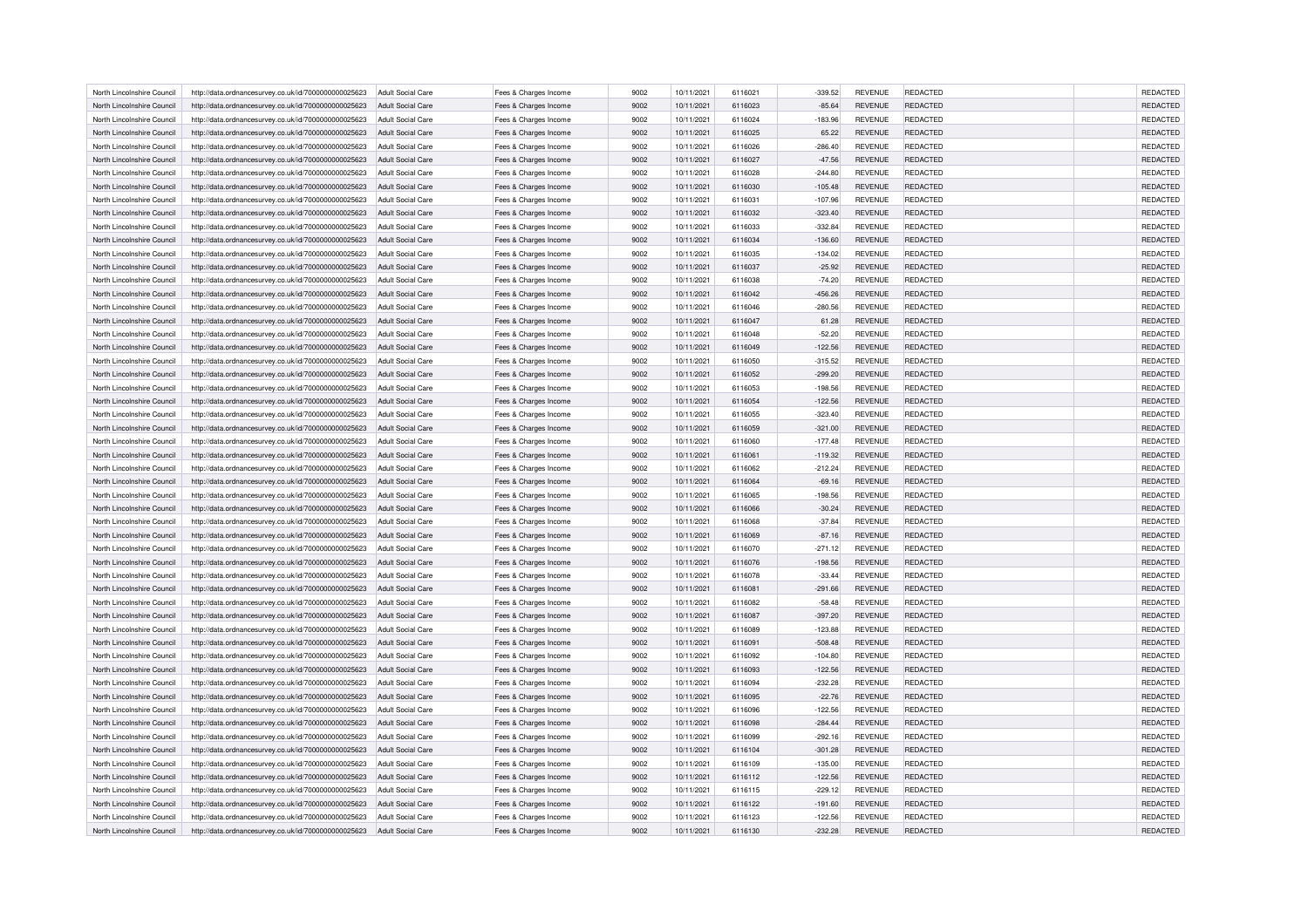| North Lincolnshire Council | http://data.ordnancesurvey.co.uk/id/7000000000025623 | Adult Social Care        | Fees & Charges Income | 9002 | 10/11/2021 | 6116132 | $-180.20$ | REVENUE        | REDACTED        | <b>REDACTED</b> |
|----------------------------|------------------------------------------------------|--------------------------|-----------------------|------|------------|---------|-----------|----------------|-----------------|-----------------|
| North Lincolnshire Council | http://data.ordnancesurvey.co.uk/id/7000000000025623 | <b>Adult Social Care</b> | Fees & Charges Income | 9002 | 10/11/2021 | 6116133 | $-122.56$ | <b>REVENUE</b> | REDACTED        | REDACTED        |
| North Lincolnshire Council | http://data.ordnancesurvey.co.uk/id/7000000000025623 | Adult Social Care        | Fees & Charges Income | 9002 | 10/11/2021 | 6116136 | $-65.92$  | <b>REVENUE</b> | REDACTED        | REDACTED        |
| North Lincolnshire Council | http://data.ordnancesurvey.co.uk/id/7000000000025623 | Adult Social Care        | Fees & Charges Income | 9002 | 10/11/2021 | 6116137 | $-217.24$ | <b>REVENUE</b> | <b>REDACTED</b> | REDACTED        |
| North Lincolnshire Council | http://data.ordnancesurvey.co.uk/id/7000000000025623 | Adult Social Care        | Fees & Charges Income | 9002 | 10/11/2021 | 6116139 | $-583.44$ | <b>REVENUE</b> | REDACTED        | REDACTED        |
| North Lincolnshire Council | http://data.ordnancesurvey.co.uk/id/7000000000025623 | <b>Adult Social Care</b> | Fees & Charges Income | 9002 | 10/11/2021 | 6116140 | $-53.64$  | <b>REVENUE</b> | REDACTED        | REDACTED        |
| North Lincolnshire Council | http://data.ordnancesurvey.co.uk/id/7000000000025623 | Adult Social Care        | Fees & Charges Income | 9002 | 10/11/2021 | 6116142 | $-193.66$ | <b>REVENUE</b> | REDACTED        | REDACTED        |
| North Lincolnshire Council | http://data.ordnancesurvey.co.uk/id/7000000000025623 | <b>Adult Social Care</b> | Fees & Charges Income | 9002 | 10/11/2021 | 6116145 | $-66.20$  | <b>REVENUE</b> | REDACTED        | REDACTED        |
| North Lincolnshire Council | http://data.ordnancesurvey.co.uk/id/7000000000025623 | <b>Adult Social Care</b> | Fees & Charges Income | 9002 | 10/11/2021 | 6116147 | $-442.96$ | <b>REVENUE</b> | REDACTED        | REDACTED        |
| North Lincolnshire Council | http://data.ordnancesurvey.co.uk/id/7000000000025623 | Adult Social Care        | Fees & Charges Income | 9002 | 10/11/2021 | 6116148 | $-124.88$ | <b>REVENUE</b> | <b>REDACTED</b> | REDACTED        |
| North Lincolnshire Council | http://data.ordnancesurvey.co.uk/id/7000000000025623 | <b>Adult Social Care</b> | Fees & Charges Income | 9002 | 10/11/2021 | 6116149 | $-58.00$  | <b>REVENUE</b> | REDACTED        | REDACTED        |
| North Lincolnshire Council | http://data.ordnancesurvey.co.uk/id/7000000000025623 | <b>Adult Social Care</b> | Fees & Charges Income | 9002 | 10/11/2021 | 6116150 | $-73.96$  | <b>REVENUE</b> | <b>REDACTED</b> | REDACTED        |
| North Lincolnshire Council | http://data.ordnancesurvey.co.uk/id/7000000000025623 | Adult Social Care        | Fees & Charges Income | 9002 | 10/11/2021 | 6116151 | $-93.62$  | <b>REVENUE</b> | REDACTED        | REDACTED        |
| North Lincolnshire Council | http://data.ordnancesurvey.co.uk/id/7000000000025623 | <b>Adult Social Care</b> | Fees & Charges Income | 9002 | 10/11/2021 | 6116153 | $-56.12$  | <b>REVENUE</b> | <b>REDACTED</b> | REDACTED        |
| North Lincolnshire Council | http://data.ordnancesurvey.co.uk/id/7000000000025623 | <b>Adult Social Care</b> | Fees & Charges Income | 9002 | 10/11/2021 | 6116154 | $-122.56$ | <b>REVENUE</b> | <b>REDACTED</b> | REDACTED        |
|                            |                                                      |                          |                       |      |            |         |           |                |                 |                 |
| North Lincolnshire Council | http://data.ordnancesurvey.co.uk/id/7000000000025623 | <b>Adult Social Care</b> | Fees & Charges Income | 9002 | 10/11/2021 | 6116155 | $-104.80$ | REVENUE        | REDACTED        | REDACTED        |
| North Lincolnshire Council | http://data.ordnancesurvey.co.uk/id/7000000000025623 | <b>Adult Social Care</b> | Fees & Charges Income | 9002 | 10/11/2021 | 6116156 | $-262.04$ | <b>REVENUE</b> | REDACTED        | REDACTED        |
| North Lincolnshire Council | http://data.ordnancesurvey.co.uk/id/7000000000025623 | Adult Social Care        | Fees & Charges Income | 9002 | 10/11/2021 | 6116158 | $-80.92$  | <b>REVENUE</b> | <b>REDACTED</b> | REDACTED        |
| North Lincolnshire Council | http://data.ordnancesurvey.co.uk/id/7000000000025623 | Adult Social Care        | Fees & Charges Income | 9002 | 10/11/2021 | 6116161 | $-362.72$ | REVENUE        | REDACTED        | REDACTED        |
| North Lincolnshire Council | http://data.ordnancesurvey.co.uk/id/7000000000025623 | <b>Adult Social Care</b> | Fees & Charges Income | 9002 | 10/11/2021 | 6116162 | $-262.76$ | <b>REVENUE</b> | REDACTED        | REDACTED        |
| North Lincolnshire Council | http://data.ordnancesurvey.co.uk/id/7000000000025623 | Adult Social Care        | Fees & Charges Income | 9002 | 10/11/2021 | 6116163 | $-130.60$ | <b>REVENUE</b> | <b>REDACTED</b> | REDACTED        |
| North Lincolnshire Council | http://data.ordnancesurvey.co.uk/id/7000000000025623 | Adult Social Care        | Fees & Charges Income | 9002 | 10/11/2021 | 6116164 | $-87.16$  | <b>REVENUE</b> | <b>REDACTED</b> | REDACTED        |
| North Lincolnshire Council | http://data.ordnancesurvey.co.uk/id/7000000000025623 | <b>Adult Social Care</b> | Fees & Charges Income | 9002 | 10/11/2021 | 6116165 | $-457.56$ | REVENUE        | REDACTED        | REDACTED        |
| North Lincolnshire Council | http://data.ordnancesurvey.co.uk/id/7000000000025623 | <b>Adult Social Care</b> | Fees & Charges Income | 9002 | 10/11/2021 | 6116168 | $-304.24$ | <b>REVENUE</b> | <b>REDACTED</b> | REDACTED        |
| North Lincolnshire Council | http://data.ordnancesurvey.co.uk/id/7000000000025623 | Adult Social Care        | Fees & Charges Income | 9002 | 10/11/2021 | 6116170 | $-338.24$ | <b>REVENUE</b> | <b>REDACTED</b> | REDACTED        |
| North Lincolnshire Council | http://data.ordnancesurvey.co.uk/id/7000000000025623 | <b>Adult Social Care</b> | Fees & Charges Income | 9002 | 10/11/2021 | 6116171 | $-392.28$ | <b>REVENUE</b> | REDACTED        | REDACTED        |
| North Lincolnshire Council | http://data.ordnancesurvey.co.uk/id/7000000000025623 | <b>Adult Social Care</b> | Fees & Charges Income | 9002 | 10/11/2021 | 6116172 | $-103.20$ | <b>REVENUE</b> | <b>REDACTED</b> | REDACTED        |
| North Lincolnshire Council | http://data.ordnancesurvey.co.uk/id/7000000000025623 | Adult Social Care        | Fees & Charges Income | 9002 | 10/11/2021 | 6116176 | $-945.84$ | <b>REVENUE</b> | <b>REDACTED</b> | REDACTED        |
| North Lincolnshire Council | http://data.ordnancesurvey.co.uk/id/7000000000025623 | <b>Adult Social Care</b> | Fees & Charges Income | 9002 | 10/11/2021 | 6116178 | $-334.96$ | <b>REVENUE</b> | REDACTED        | REDACTED        |
| North Lincolnshire Council | http://data.ordnancesurvey.co.uk/id/7000000000025623 | <b>Adult Social Care</b> | Fees & Charges Income | 9002 | 10/11/2021 | 6116180 | $-529.76$ | <b>REVENUE</b> | <b>REDACTED</b> | REDACTED        |
| North Lincolnshire Council | http://data.ordnancesurvey.co.uk/id/7000000000025623 | Adult Social Care        | Fees & Charges Income | 9002 | 10/11/2021 | 6116181 | $-114.16$ | <b>REVENUE</b> | <b>REDACTED</b> | REDACTED        |
| North Lincolnshire Council | http://data.ordnancesurvey.co.uk/id/7000000000025623 | <b>Adult Social Care</b> | Fees & Charges Income | 9002 | 10/11/2021 | 6116183 | $-207.60$ | <b>REVENUE</b> | REDACTED        | REDACTED        |
| North Lincolnshire Council | http://data.ordnancesurvey.co.uk/id/7000000000025623 | <b>Adult Social Care</b> | Fees & Charges Income | 9002 | 10/11/2021 | 6116184 | $-375.98$ | <b>REVENUE</b> | <b>REDACTED</b> | REDACTED        |
| North Lincolnshire Council | http://data.ordnancesurvey.co.uk/id/7000000000025623 | Adult Social Care        | Fees & Charges Income | 9002 | 10/11/2021 | 6116185 | $-103.88$ | <b>REVENUE</b> | <b>REDACTED</b> | REDACTED        |
| North Lincolnshire Council | http://data.ordnancesurvey.co.uk/id/7000000000025623 | Adult Social Care        | Fees & Charges Income | 9002 | 10/11/2021 | 6116186 | $-320.84$ | <b>REVENUE</b> | <b>REDACTED</b> | REDACTED        |
| North Lincolnshire Council | http://data.ordnancesurvey.co.uk/id/7000000000025623 | <b>Adult Social Care</b> | Fees & Charges Income | 9002 | 10/11/2021 | 6116188 | $-130.20$ | <b>REVENUE</b> | <b>REDACTED</b> | REDACTED        |
| North Lincolnshire Council | http://data.ordnancesurvey.co.uk/id/7000000000025623 | Adult Social Care        | Fees & Charges Income | 9002 | 10/11/2021 | 6116192 | $-290.72$ | REVENUE        | <b>REDACTED</b> | REDACTED        |
| North Lincolnshire Council | http://data.ordnancesurvey.co.uk/id/7000000000025623 | <b>Adult Social Care</b> | Fees & Charges Income | 9002 | 10/11/2021 | 6116194 | $-175.76$ | REVENUE        | REDACTED        | REDACTED        |
| North Lincolnshire Council | http://data.ordnancesurvey.co.uk/id/7000000000025623 | <b>Adult Social Care</b> | Fees & Charges Income | 9002 | 10/11/2021 | 6116198 | $-121.28$ | <b>REVENUE</b> | <b>REDACTED</b> | REDACTED        |
| North Lincolnshire Council | http://data.ordnancesurvey.co.uk/id/7000000000025623 | <b>Adult Social Care</b> | Fees & Charges Income | 9002 | 10/11/2021 | 6116201 | $-104.76$ | <b>REVENUE</b> | <b>REDACTED</b> | REDACTED        |
| North Lincolnshire Council | http://data.ordnancesurvey.co.uk/id/7000000000025623 | <b>Adult Social Care</b> | Fees & Charges Income | 9002 | 10/11/2021 | 6116204 | $-134.02$ | REVENUE        | <b>REDACTED</b> | <b>REDACTED</b> |
| North Lincolnshire Council | http://data.ordnancesurvey.co.uk/id/7000000000025623 | Adult Social Care        | Fees & Charges Income | 9002 | 10/11/2021 | 6116205 | $-61.76$  | <b>REVENUE</b> | <b>REDACTED</b> | REDACTED        |
| North Lincolnshire Council | http://data.ordnancesurvey.co.uk/id/7000000000025623 | Adult Social Care        | Fees & Charges Income | 9002 | 10/11/2021 | 6116209 | $-331.70$ | REVENUE        | <b>REDACTED</b> | REDACTED        |
| North Lincolnshire Council | http://data.ordnancesurvey.co.uk/id/7000000000025623 | <b>Adult Social Care</b> | Fees & Charges Income | 9002 | 10/11/2021 | 6116211 | $-57.36$  | <b>REVENUE</b> | <b>REDACTED</b> | REDACTED        |
| North Lincolnshire Council | http://data.ordnancesurvey.co.uk/id/7000000000025623 | Adult Social Care        | Fees & Charges Income | 9002 | 10/11/2021 | 6116220 | $-299.32$ | <b>REVENUE</b> | <b>REDACTED</b> | REDACTED        |
| North Lincolnshire Council | http://data.ordnancesurvey.co.uk/id/7000000000025623 | Adult Social Care        | Fees & Charges Income | 9002 | 10/11/2021 | 6116223 | $-63.08$  | <b>REVENUE</b> | <b>REDACTED</b> | REDACTED        |
| North Lincolnshire Council | http://data.ordnancesurvey.co.uk/id/7000000000025623 | <b>Adult Social Care</b> | Fees & Charges Income | 9002 | 10/11/2021 | 6116225 | $-319.16$ | <b>REVENUE</b> | REDACTED        | REDACTED        |
| North Lincolnshire Council | http://data.ordnancesurvey.co.uk/id/7000000000025623 | Adult Social Care        | Fees & Charges Income | 9002 | 10/11/2021 | 6116226 | $-395.52$ | <b>REVENUE</b> | <b>REDACTED</b> | REDACTED        |
| North Lincolnshire Council | http://data.ordnancesurvey.co.uk/id/7000000000025623 | Adult Social Care        | Fees & Charges Income | 9002 | 10/11/2021 | 6116227 | $-225.80$ | REVENUE        | <b>REDACTED</b> | REDACTED        |
| North Lincolnshire Council | http://data.ordnancesurvey.co.uk/id/7000000000025623 | <b>Adult Social Care</b> | Fees & Charges Income | 9002 | 10/11/2021 | 6116228 | $-267.92$ | <b>REVENUE</b> | REDACTED        | REDACTED        |
| North Lincolnshire Council | http://data.ordnancesurvey.co.uk/id/7000000000025623 | Adult Social Care        | Fees & Charges Income | 9002 | 10/11/2021 | 6116230 | $-57.64$  | <b>REVENUE</b> | <b>REDACTED</b> | REDACTED        |
| North Lincolnshire Council | http://data.ordnancesurvey.co.uk/id/7000000000025623 | Adult Social Care        | Fees & Charges Income | 9002 | 10/11/2021 | 6116231 | $-103.52$ | <b>REVENUE</b> | <b>REDACTED</b> | REDACTED        |
| North Lincolnshire Council | http://data.ordnancesurvey.co.uk/id/7000000000025623 | <b>Adult Social Care</b> | Fees & Charges Income | 9002 | 10/11/2021 | 6116234 | $-679.68$ | <b>REVENUE</b> | REDACTED        | REDACTED        |
| North Lincolnshire Council | http://data.ordnancesurvey.co.uk/id/7000000000025623 | <b>Adult Social Care</b> | Fees & Charges Income | 9002 | 10/11/2021 | 6116235 | $-206.64$ | <b>REVENUE</b> | <b>REDACTED</b> | REDACTED        |
| North Lincolnshire Council | http://data.ordnancesurvey.co.uk/id/7000000000025623 | <b>Adult Social Care</b> | Fees & Charges Income | 9002 | 10/11/2021 | 6116237 | $-130.80$ | <b>REVENUE</b> | <b>REDACTED</b> | REDACTED        |
| North Lincolnshire Council | http://data.ordnancesurvey.co.uk/id/7000000000025623 | Adult Social Care        | Fees & Charges Income | 9002 | 10/11/2021 | 6116240 | $-115.36$ | <b>REVENUE</b> | <b>REDACTED</b> | REDACTED        |
|                            |                                                      |                          |                       |      |            |         |           |                |                 |                 |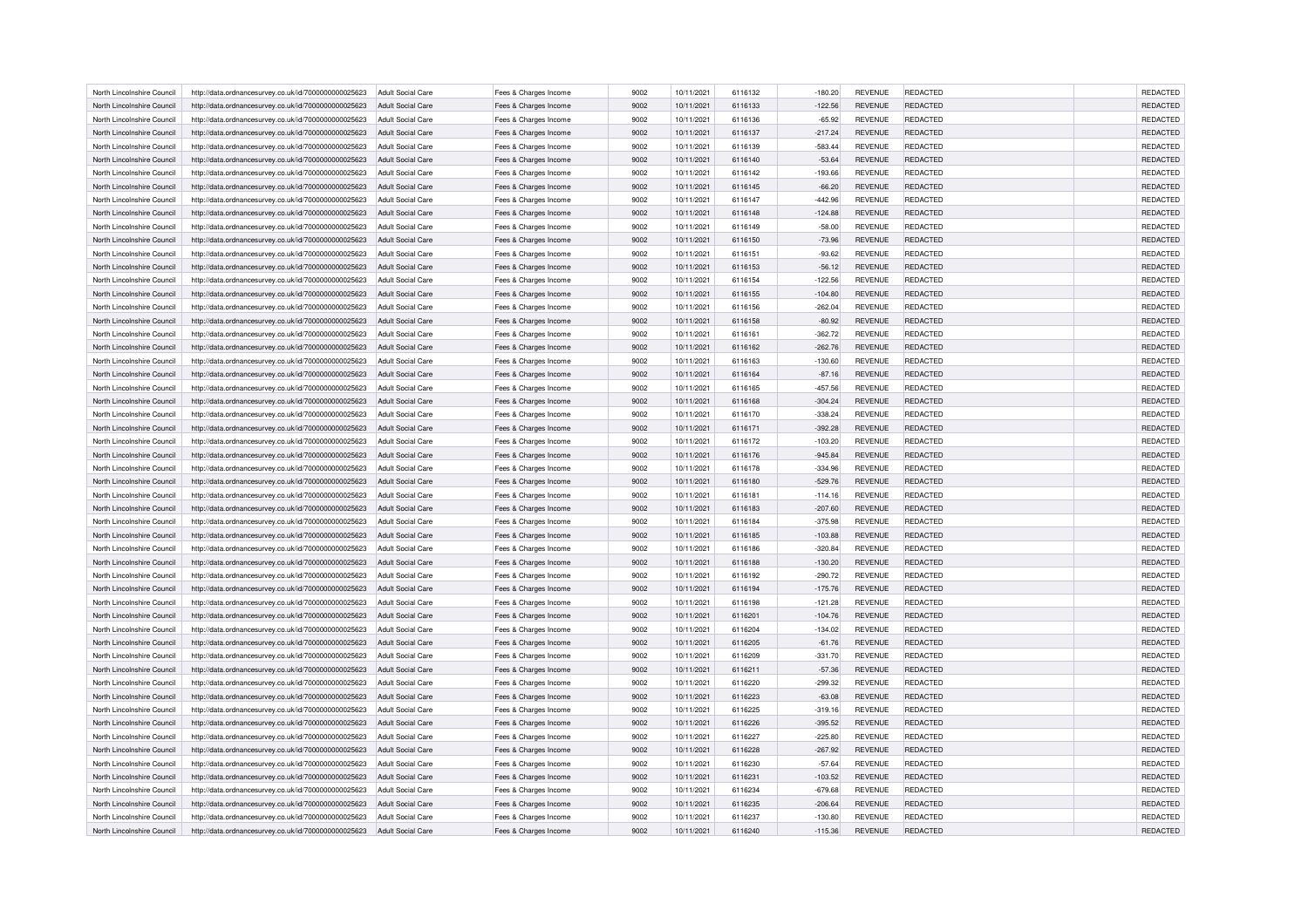| North Lincolnshire Council | http://data.ordnancesurvey.co.uk/id/7000000000025623 | Adult Social Care        | Fees & Charges Income        | 9002 | 10/11/2021 | 6116241 | $-315.08$ | <b>REVENUE</b> | <b>REDACTED</b> |          | <b>REDACTED</b> |
|----------------------------|------------------------------------------------------|--------------------------|------------------------------|------|------------|---------|-----------|----------------|-----------------|----------|-----------------|
| North Lincolnshire Council | http://data.ordnancesurvey.co.uk/id/7000000000025623 | Adult Social Care        | Fees & Charges Income        | 9002 | 10/11/2021 | 6116242 | $-167.40$ | REVENUE        | <b>REDACTED</b> |          | REDACTED        |
| North Lincolnshire Council | http://data.ordnancesurvey.co.uk/id/7000000000025623 | <b>Adult Social Care</b> | Fees & Charges Income        | 9002 | 10/11/2021 | 6116244 | $-244.64$ | <b>REVENUE</b> | REDACTED        |          | <b>REDACTED</b> |
| North Lincolnshire Council | http://data.ordnancesurvey.co.uk/id/7000000000025623 | Adult Social Care        | Fees & Charges Income        | 9002 | 10/11/2021 | 6116245 | $-63.12$  | REVENUE        | <b>REDACTED</b> |          | REDACTED        |
| North Lincolnshire Council | http://data.ordnancesurvey.co.uk/id/7000000000025623 | <b>Adult Social Care</b> | Fees & Charges Income        | 9002 | 10/11/2021 | 6116247 | 53.12     | <b>REVENUE</b> | REDACTED        |          | REDACTED        |
| North Lincolnshire Council | http://data.ordnancesurvey.co.uk/id/7000000000025623 | <b>Adult Social Care</b> | Fees & Charges Income        | 9002 | 10/11/2021 | 6116250 | $-424.80$ | <b>REVENUE</b> | <b>REDACTED</b> |          | REDACTED        |
| North Lincolnshire Council | http://data.ordnancesurvey.co.uk/id/7000000000025623 | Adult Social Care        | Fees & Charges Income        | 9002 | 10/11/2021 | 6116255 | $-113.76$ | <b>REVENUE</b> | REDACTED        |          | REDACTED        |
| North Lincolnshire Council | http://data.ordnancesurvey.co.uk/id/7000000000025623 | <b>Adult Social Care</b> | Fees & Charges Income        | 9002 | 10/11/2021 | 6116258 | $-36.88$  | <b>REVENUE</b> | REDACTED        |          | REDACTED        |
| North Lincolnshire Council | http://data.ordnancesurvey.co.uk/id/7000000000025623 | <b>Adult Social Care</b> | Fees & Charges Income        | 9002 | 10/11/2021 | 6116261 | $-36.44$  | REVENUE        | <b>REDACTED</b> |          | REDACTED        |
| North Lincolnshire Council | http://data.ordnancesurvey.co.uk/id/7000000000025623 | Adult Social Care        | Fees & Charges Income        | 9002 | 10/11/2021 | 6116266 | $-104.84$ | <b>REVENUE</b> | <b>REDACTED</b> |          | REDACTED        |
| North Lincolnshire Council | http://data.ordnancesurvey.co.uk/id/7000000000025623 | Adult Social Care        | Fees & Charges Income        | 9002 | 10/11/2021 | 6116267 | $-73.36$  | <b>REVENUE</b> | <b>REDACTED</b> |          | REDACTED        |
| North Lincolnshire Council | http://data.ordnancesurvey.co.uk/id/7000000000025623 | <b>Adult Social Care</b> | Fees & Charges Income        | 9002 | 10/11/2021 | 6116272 | $-352.00$ | <b>REVENUE</b> | <b>REDACTED</b> |          | REDACTED        |
| North Lincolnshire Council | http://data.ordnancesurvey.co.uk/id/7000000000025623 | Adult Social Care        | Fees & Charges Income        | 9002 | 10/11/2021 | 6116273 | $-122.56$ | <b>REVENUE</b> | <b>REDACTED</b> |          | REDACTED        |
| North Lincolnshire Council | http://data.ordnancesurvey.co.uk/id/7000000000025623 | <b>Adult Social Care</b> | Fees & Charges Income        | 9002 | 10/11/2021 | 6116274 | $-57.04$  | <b>REVENUE</b> | <b>REDACTED</b> |          | REDACTED        |
| North Lincolnshire Council | http://data.ordnancesurvey.co.uk/id/7000000000025623 | <b>Adult Social Care</b> | Fees & Charges Income        | 9002 | 10/11/2021 | 6116275 | $-74.60$  | REVENUE        | REDACTED        |          | <b>REDACTED</b> |
| North Lincolnshire Council | http://data.ordnancesurvey.co.uk/id/7000000000025623 | Adult Social Care        | Fees & Charges Income        | 9002 | 10/11/2021 | 6116277 | $-56.96$  | <b>REVENUE</b> | <b>REDACTED</b> |          | REDACTED        |
| North Lincolnshire Council | http://data.ordnancesurvey.co.uk/id/7000000000025623 | <b>Adult Social Care</b> | Fees & Charges Income        | 9002 | 10/11/2021 | 6116280 | $-122.56$ | REVENUE        | REDACTED        |          | REDACTED        |
| North Lincolnshire Council | http://data.ordnancesurvey.co.uk/id/7000000000025623 | <b>Adult Social Care</b> | Fees & Charges Income        | 9002 | 10/11/2021 | 6116281 | $-122.56$ | <b>REVENUE</b> | <b>REDACTED</b> |          | REDACTED        |
|                            |                                                      |                          |                              | 9002 | 10/11/2021 | 6116282 |           | <b>REVENUE</b> | REDACTED        |          | REDACTED        |
| North Lincolnshire Council | http://data.ordnancesurvey.co.uk/id/7000000000025623 | <b>Adult Social Care</b> | Fees & Charges Income        |      |            |         | $-55.24$  |                |                 |          | REDACTED        |
| North Lincolnshire Council | http://data.ordnancesurvey.co.uk/id/7000000000025623 | <b>Adult Social Care</b> | Fees & Charges Income        | 9002 | 10/11/2021 | 6116284 | $-122.56$ | <b>REVENUE</b> | <b>REDACTED</b> |          |                 |
| North Lincolnshire Council | http://data.ordnancesurvey.co.uk/id/7000000000025623 | <b>Adult Social Care</b> | Fees & Charges Income        | 9002 | 10/11/2021 | 6116285 | $-122.56$ | <b>REVENUE</b> | REDACTED        |          | REDACTED        |
| North Lincolnshire Council | http://data.ordnancesurvey.co.uk/id/7000000000025623 | Adult Social Care        | Fees & Charges Income        | 9002 | 10/11/2021 | 6116286 | $-122.56$ | <b>REVENUE</b> | <b>REDACTED</b> |          | REDACTED        |
| North Lincolnshire Council | http://data.ordnancesurvey.co.uk/id/7000000000025623 | Adult Social Care        | Fees & Charges Income        | 9002 | 10/11/2021 | 6116287 | $-122.56$ | <b>REVENUE</b> | <b>REDACTED</b> |          | REDACTED        |
| North Lincolnshire Council | http://data.ordnancesurvey.co.uk/id/7000000000025623 | <b>Adult Social Care</b> | Fees & Charges Income        | 9002 | 10/11/2021 | 6116288 | $-354.86$ | <b>REVENUE</b> | <b>REDACTED</b> |          | REDACTED        |
| North Lincolnshire Council | http://data.ordnancesurvey.co.uk/id/7000000000025623 | Adult Social Care        | Fees & Charges Income        | 9002 | 10/11/2021 | 6116289 | $-56.96$  | <b>REVENUE</b> | <b>REDACTED</b> |          | REDACTED        |
| North Lincolnshire Council | http://data.ordnancesurvey.co.uk/id/7000000000025623 | <b>Adult Social Care</b> | Fees & Charges Income        | 9002 | 10/11/2021 | 6116290 | $-119.28$ | <b>REVENUE</b> | <b>REDACTED</b> |          | REDACTED        |
| North Lincolnshire Council | http://data.ordnancesurvey.co.uk/id/7000000000025623 | <b>Adult Social Care</b> | Fees & Charges Income        | 9002 | 10/11/2021 | 6116291 | $-122.56$ | <b>REVENUE</b> | REDACTED        |          | REDACTED        |
| North Lincolnshire Council | http://data.ordnancesurvey.co.uk/id/7000000000025623 | Adult Social Care        | Fees & Charges Income        | 9002 | 10/11/2021 | 6116292 | $-372.64$ | <b>REVENUE</b> | <b>REDACTED</b> |          | REDACTED        |
| North Lincolnshire Council | http://data.ordnancesurvey.co.uk/id/7000000000025623 | <b>Adult Social Care</b> | Fees & Charges Income        | 9002 | 10/11/2021 | 6116293 | $-143.36$ | <b>REVENUE</b> | <b>REDACTED</b> |          | <b>REDACTED</b> |
| North Lincolnshire Council | http://data.ordnancesurvey.co.uk/id/7000000000025623 | <b>Adult Social Care</b> | Fees & Charges Income        | 9002 | 10/11/2021 | 6116294 | $-122.56$ | <b>REVENUE</b> | <b>REDACTED</b> |          | REDACTED        |
| North Lincolnshire Council | http://data.ordnancesurvey.co.uk/id/7000000000025623 | Adult Social Care        | Fees & Charges Income        | 9002 | 10/11/2021 | 6116295 | $-122.56$ | <b>REVENUE</b> | <b>REDACTED</b> |          | REDACTED        |
| North Lincolnshire Council | http://data.ordnancesurvey.co.uk/id/7000000000025623 | <b>Adult Social Care</b> | Fees & Charges Income        | 9002 | 10/11/2021 | 6116297 | $-12.44$  | <b>REVENUE</b> | <b>REDACTED</b> |          | REDACTED        |
| North Lincolnshire Council | http://data.ordnancesurvey.co.uk/id/7000000000025623 | <b>Adult Social Care</b> | Fees & Charges Income        | 9002 | 10/11/2021 | 6116298 | $-122.56$ | <b>REVENUE</b> | REDACTED        |          | REDACTED        |
| North Lincolnshire Council | http://data.ordnancesurvey.co.uk/id/7000000000025623 | Adult Social Care        | Fees & Charges Income        | 9002 | 10/11/2021 | 6116301 | $-122.56$ | <b>REVENUE</b> | <b>REDACTED</b> |          | REDACTED        |
| North Lincolnshire Council | http://data.ordnancesurvey.co.uk/id/7000000000025623 | <b>Adult Social Care</b> | Fees & Charges Income        | 9002 | 10/11/2021 | 6116302 | $-119.28$ | <b>REVENUE</b> | <b>REDACTED</b> |          | REDACTED        |
| North Lincolnshire Council | http://data.ordnancesurvey.co.uk/id/7000000000025623 | <b>Adult Social Care</b> | Fees & Charges Income        | 9002 | 10/11/2021 | 6116303 | $-62.16$  | <b>REVENUE</b> | REDACTED        |          | REDACTED        |
| North Lincolnshire Council | http://data.ordnancesurvey.co.uk/id/7000000000025623 | Adult Social Care        | Fees & Charges Income        | 9002 | 10/11/2021 | 6116305 | $-174.18$ | <b>REVENUE</b> | <b>REDACTED</b> |          | <b>REDACTED</b> |
| North Lincolnshire Council | http://data.ordnancesurvey.co.uk/id/7000000000025623 | <b>Adult Social Care</b> | Fees & Charges Income        | 9002 | 10/11/2021 | 6116306 | $-322.76$ | REVENUE        | REDACTED        |          | REDACTED        |
| North Lincolnshire Council | http://data.ordnancesurvey.co.uk/id/7000000000025623 | <b>Adult Social Care</b> | Fees & Charges Income        | 9002 | 10/11/2021 | 6116308 | $-119.28$ | <b>REVENUE</b> | <b>REDACTED</b> |          | <b>REDACTED</b> |
| North Lincolnshire Council | http://data.ordnancesurvey.co.uk/id/7000000000025623 | <b>Adult Social Care</b> | Fees & Charges Income        | 9002 | 10/11/2021 | 6116309 | $-54.76$  | <b>REVENUE</b> | <b>REDACTED</b> |          | REDACTED        |
| North Lincolnshire Council | http://data.ordnancesurvey.co.uk/id/7000000000025623 | <b>Adult Social Care</b> | Fees & Charges Income        | 9002 | 10/11/2021 | 6116310 | $-82.00$  | REVENUE        | REDACTED        |          | REDACTED        |
| North Lincolnshire Council | http://data.ordnancesurvey.co.uk/id/7000000000025623 | <b>Adult Social Care</b> | Fees & Charges Income        | 9002 | 10/11/2021 | 6116311 | $-323.40$ | <b>REVENUE</b> | <b>REDACTED</b> |          | REDACTED        |
| North Lincolnshire Council | http://data.ordnancesurvey.co.uk/id/7000000000025623 | Adult Social Care        | Fees & Charges Income        | 9002 | 10/11/2021 | 6116313 | $-122.56$ | <b>REVENUE</b> | <b>REDACTED</b> |          | REDACTED        |
| North Lincolnshire Council | http://data.ordnancesurvey.co.uk/id/7000000000025623 | <b>Adult Social Care</b> | Fees & Charges Income        | 9002 | 10/11/2021 | 6116315 | $-210.48$ | <b>REVENUE</b> | REDACTED        |          | REDACTED        |
| North Lincolnshire Council | http://data.ordnancesurvey.co.uk/id/7000000000025623 | <b>Adult Social Care</b> | Fees & Charges Income        | 9002 | 10/11/2021 | 6116316 | $-122.56$ | <b>REVENUE</b> | <b>REDACTED</b> |          | REDACTED        |
| North Lincolnshire Council | http://data.ordnancesurvey.co.uk/id/7000000000025623 | Adult Social Care        | Fees & Charges Income        | 9002 | 10/11/2021 | 6116317 | $-134.02$ | <b>REVENUE</b> | <b>REDACTED</b> |          | REDACTED        |
| North Lincolnshire Council | http://data.ordnancesurvey.co.uk/id/7000000000025623 | <b>Adult Social Care</b> | Fees & Charges Income        | 9002 | 10/11/2021 | 6116318 | $-198.56$ | REVENUE        | REDACTED        |          | REDACTED        |
| North Lincolnshire Council | http://data.ordnancesurvey.co.uk/id/7000000000025623 | Adult Social Care        | Fees & Charges Income        | 9002 | 10/11/2021 | 6116319 | $-21.12$  | <b>REVENUE</b> | <b>REDACTED</b> |          | REDACTED        |
| North Lincolnshire Council | http://data.ordnancesurvey.co.uk/id/7000000000025623 | Adult Social Care        | Fees & Charges Income        | 9002 | 10/11/2021 | 6116320 | $-237.04$ | <b>REVENUE</b> | <b>REDACTED</b> |          | REDACTED        |
| North Lincolnshire Council | http://data.ordnancesurvey.co.uk/id/7000000000025623 | <b>Adult Social Care</b> | Fees & Charges Income        | 9002 | 10/11/2021 | 6116321 | $-96.02$  | <b>REVENUE</b> | <b>REDACTED</b> |          | REDACTED        |
| North Lincolnshire Council | http://data.ordnancesurvey.co.uk/id/7000000000025623 | <b>Adult Social Care</b> | Other Supplies & Services    | 5799 | 12/11/2021 | 6118126 | 272.70    | <b>REVENUE</b> | <b>REDACTED</b> |          | REDACTED        |
| North Lincolnshire Council | http://data.ordnancesurvey.co.uk/id/7000000000025623 | Adult Social Care        | Payments To Health Providers | 6019 | 10/11/2021 | 6114560 | 3,300.00  | <b>REVENUE</b> | <b>REDACTED</b> | 09597036 | REDACTED        |
| North Lincolnshire Council | http://data.ordnancesurvey.co.uk/id/7000000000025623 | <b>Adult Social Care</b> | Payments To Private Orgs     | 6002 | 10/11/2021 | 6116969 | 2,350.42  | <b>REVENUE</b> | REDACTED        |          | REDACTED        |
| North Lincolnshire Council | http://data.ordnancesurvey.co.uk/id/7000000000025623 | <b>Adult Social Care</b> | Payments To Private Orgs     | 6002 | 10/11/2021 | 6116971 | 3,307.89  | <b>REVENUE</b> | <b>REDACTED</b> |          | REDACTED        |
| North Lincolnshire Council | http://data.ordnancesurvey.co.uk/id/7000000000025623 | Adult Social Care        | Payments To Private Orgs     | 6002 | 10/11/2021 | 6116974 | 1,527.77  | <b>REVENUE</b> | <b>REDACTED</b> |          | REDACTED        |
| North Lincolnshire Council | http://data.ordnancesurvey.co.uk/id/7000000000025623 | Adult Social Care        | Payments To Private Orgs     | 6002 | 10/11/2021 | 6116975 | 2,150.13  | <b>REVENUE</b> | <b>REDACTED</b> |          | REDACTED        |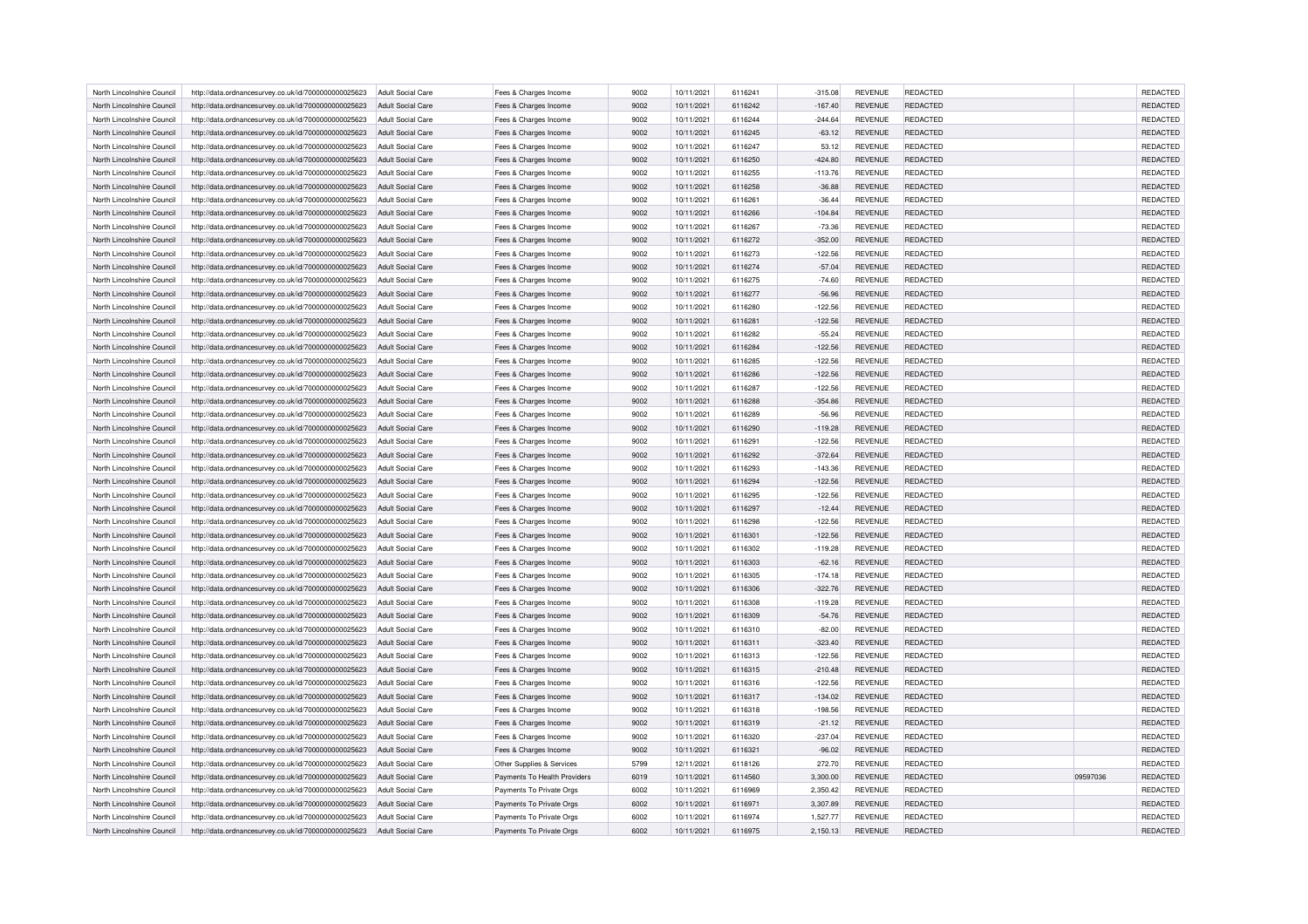| North Lincolnshire Council | http://data.ordnancesurvey.co.uk/id/7000000000025623                                                         | Adult Social Care        | Payments To Private Orgs | 6002 | 10/11/2021 | 6116979 | 280.59    | REVENUE        | REDACTED        |          | <b>REDACTED</b> |
|----------------------------|--------------------------------------------------------------------------------------------------------------|--------------------------|--------------------------|------|------------|---------|-----------|----------------|-----------------|----------|-----------------|
| North Lincolnshire Council | http://data.ordnancesurvey.co.uk/id/7000000000025623                                                         | Adult Social Care        | Payments To Private Orgs | 6002 | 10/11/2021 | 6116980 | 1,330.02  | <b>REVENUE</b> | REDACTED        |          | REDACTED        |
| North Lincolnshire Council | http://data.ordnancesurvey.co.uk/id/7000000000025623                                                         | Adult Social Care        | Payments To Private Orgs | 6002 | 10/11/2021 | 6116983 | 9.923.66  | <b>REVENUE</b> | <b>REDACTED</b> |          | REDACTED        |
| North Lincolnshire Council | http://data.ordnancesurvey.co.uk/id/7000000000025623                                                         | Adult Social Care        | Payments To Private Orgs | 6002 | 10/11/2021 | 6116984 | 697.87    | <b>REVENUE</b> | <b>REDACTED</b> |          | REDACTED        |
| North Lincolnshire Council | http://data.ordnancesurvey.co.uk/id/7000000000025623                                                         | Adult Social Care        | Payments To Private Orgs | 6002 | 10/11/2021 | 6116985 | 7,051.25  | <b>REVENUE</b> | REDACTED        |          | REDACTED        |
| North Lincolnshire Council | http://data.ordnancesurvey.co.uk/id/7000000000025623                                                         | <b>Adult Social Care</b> | Payments To Private Orgs | 6002 | 10/11/2021 | 6116986 | 4,700.83  | <b>REVENUE</b> | REDACTED        |          | REDACTED        |
| North Lincolnshire Council | http://data.ordnancesurvey.co.uk/id/7000000000025623                                                         | Adult Social Care        | Payments To Private Orgs | 6002 | 10/11/2021 | 6116987 | 465.24    | <b>REVENUE</b> | REDACTED        |          | REDACTED        |
| North Lincolnshire Council | http://data.ordnancesurvey.co.uk/id/7000000000025623                                                         | <b>Adult Social Care</b> | Payments To Private Orgs | 6002 | 10/11/2021 | 6116988 | 6,615.77  | <b>REVENUE</b> | REDACTED        |          | REDACTED        |
| North Lincolnshire Council | http://data.ordnancesurvey.co.uk/id/7000000000025623                                                         | <b>Adult Social Care</b> | Payments To Private Orgs | 6002 | 10/11/2021 | 6116989 | 4,961.83  | <b>REVENUE</b> | REDACTED        |          | REDACTED        |
| North Lincolnshire Council | http://data.ordnancesurvey.co.uk/id/7000000000025623                                                         | Adult Social Care        | Payments To Private Orgs | 6002 | 10/11/2021 | 6116990 | 3,525.62  | <b>REVENUE</b> | <b>REDACTED</b> |          | REDACTED        |
| North Lincolnshire Council | http://data.ordnancesurvey.co.uk/id/7000000000025623                                                         | Adult Social Care        | Payments To Private Orgs | 6002 | 10/11/2021 | 6116991 | 348.93    | <b>REVENUE</b> | REDACTED        |          | <b>REDACTED</b> |
| North Lincolnshire Council | http://data.ordnancesurvey.co.uk/id/7000000000025623                                                         | <b>Adult Social Care</b> | Payments To Private Orgs | 6002 | 10/11/2021 | 6116993 | 352.56    | <b>REVENUE</b> | REDACTED        |          | REDACTED        |
| North Lincolnshire Council |                                                                                                              | Adult Social Care        | Payments To Private Orgs | 6002 | 10/11/2021 | 6116994 | 496.18    | <b>REVENUE</b> | REDACTED        |          | REDACTED        |
| North Lincolnshire Council | http://data.ordnancesurvey.co.uk/id/7000000000025623<br>http://data.ordnancesurvey.co.uk/id/7000000000025623 | <b>Adult Social Care</b> | Payments To Private Orgs | 6002 | 10/11/2021 | 6116995 | 7,403.81  | <b>REVENUE</b> | <b>REDACTED</b> | 01952719 | REDACTED        |
|                            |                                                                                                              |                          |                          |      |            |         |           |                |                 |          |                 |
| North Lincolnshire Council | http://data.ordnancesurvey.co.uk/id/7000000000025623                                                         | <b>Adult Social Care</b> | Payments To Private Orgs | 6002 | 10/11/2021 | 6116996 | 10,419.85 | <b>REVENUE</b> | REDACTED        | 01952719 | <b>REDACTED</b> |
| North Lincolnshire Council | http://data.ordnancesurvey.co.uk/id/7000000000025623                                                         | <b>Adult Social Care</b> | Payments To Private Orgs | 6002 | 10/11/2021 | 6116997 | 732.76    | REVENUE        | <b>REDACTED</b> | 01952719 | REDACTED        |
| North Lincolnshire Council | http://data.ordnancesurvey.co.uk/id/7000000000025623                                                         | <b>Adult Social Care</b> | Payments To Private Orgs | 6002 | 10/11/2021 | 6117002 | 2,585.46  | <b>REVENUE</b> | <b>REDACTED</b> |          | REDACTED        |
| North Lincolnshire Council | http://data.ordnancesurvey.co.uk/id/7000000000025623                                                         | Adult Social Care        | Payments To Private Orgs | 6002 | 10/11/2021 | 6117003 | 3,638.68  | <b>REVENUE</b> | REDACTED        |          | REDACTED        |
| North Lincolnshire Council | http://data.ordnancesurvey.co.uk/id/7000000000025623                                                         | Adult Social Care        | Payments To Private Orgs | 6002 | 10/11/2021 | 6117004 | 255.88    | REVENUE        | REDACTED        |          | REDACTED        |
| North Lincolnshire Council | http://data.ordnancesurvey.co.uk/id/7000000000025623                                                         | Adult Social Care        | Payments To Private Orgs | 6002 | 10/11/2021 | 6117005 | 686.23    | <b>REVENUE</b> | REDACTED        |          | REDACTED        |
| North Lincolnshire Council | http://data.ordnancesurvey.co.uk/id/7000000000025623                                                         | Adult Social Care        | Payments To Private Orgs | 6002 | 10/11/2021 | 6117006 | 6,933.73  | <b>REVENUE</b> | REDACTED        |          | REDACTED        |
| North Lincolnshire Council | http://data.ordnancesurvey.co.uk/id/7000000000025623                                                         | Adult Social Care        | Payments To Private Orgs | 6002 | 10/11/2021 | 6117007 | 9,758.27  | <b>REVENUE</b> | <b>REDACTED</b> |          | REDACTED        |
| North Lincolnshire Council | http://data.ordnancesurvey.co.uk/id/7000000000025623                                                         | <b>Adult Social Care</b> | Payments To Private Orgs | 6002 | 10/11/2021 | 6117008 | 395.46    | <b>REVENUE</b> | REDACTED        |          | REDACTED        |
| North Lincolnshire Council | http://data.ordnancesurvey.co.uk/id/7000000000025623                                                         | Adult Social Care        | Payments To Private Orgs | 6002 | 10/11/2021 | 6117009 | 5.623.41  | <b>REVENUE</b> | <b>REDACTED</b> |          | REDACTED        |
| North Lincolnshire Council | http://data.ordnancesurvey.co.uk/id/7000000000025623                                                         | Adult Social Care        | Payments To Private Orgs | 6002 | 10/11/2021 | 6117010 | 3,995.71  | <b>REVENUE</b> | REDACTED        |          | REDACTED        |
| North Lincolnshire Council | http://data.ordnancesurvey.co.uk/id/7000000000025623                                                         | <b>Adult Social Care</b> | Payments To Private Orgs | 6002 | 10/11/2021 | 6117013 | 3,069.27  | <b>REVENUE</b> | <b>REDACTED</b> |          | REDACTED        |
| North Lincolnshire Council | http://data.ordnancesurvey.co.uk/id/7000000000025623                                                         | <b>Adult Social Care</b> | Payments To Private Orgs | 6002 | 10/11/2021 | 6117014 | 647.52    | <b>REVENUE</b> | <b>REDACTED</b> |          | REDACTED        |
| North Lincolnshire Council | http://data.ordnancesurvey.co.uk/id/7000000000025623                                                         | Adult Social Care        | Payments To Private Orgs | 6002 | 10/11/2021 | 6117015 | 383.83    | <b>REVENUE</b> | <b>REDACTED</b> |          | REDACTED        |
| North Lincolnshire Council | http://data.ordnancesurvey.co.uk/id/7000000000025623                                                         | Adult Social Care        | Payments To Private Orgs | 6002 | 10/11/2021 | 6117016 | 3,878.19  | <b>REVENUE</b> | REDACTED        |          | REDACTED        |
| North Lincolnshire Council | http://data.ordnancesurvey.co.uk/id/7000000000025623                                                         | <b>Adult Social Care</b> | Payments To Private Orgs | 6002 | 10/11/2021 | 6117017 | 5,458.01  | <b>REVENUE</b> | <b>REDACTED</b> |          | REDACTED        |
| North Lincolnshire Council | http://data.ordnancesurvey.co.uk/id/7000000000025623                                                         | <b>Adult Social Care</b> | Payments To Private Orgs | 6002 | 10/11/2021 | 6117020 | 4,961.83  | <b>REVENUE</b> | <b>REDACTED</b> |          | REDACTED        |
| North Lincolnshire Council | http://data.ordnancesurvey.co.uk/id/7000000000025623                                                         | <b>Adult Social Care</b> | Payments To Private Orgs | 6002 | 10/11/2021 | 6117021 | 3,525.62  | <b>REVENUE</b> | <b>REDACTED</b> |          | REDACTED        |
| North Lincolnshire Council | http://data.ordnancesurvey.co.uk/id/7000000000025623                                                         | <b>Adult Social Care</b> | Payments To Private Orgs | 6002 | 10/11/2021 | 6117022 | 348.93    | <b>REVENUE</b> | REDACTED        |          | REDACTED        |
| North Lincolnshire Council | http://data.ordnancesurvey.co.uk/id/7000000000025623                                                         | Adult Social Care        | Payments To Private Orgs | 6002 | 10/11/2021 | 6117023 | 651.34    | <b>REVENUE</b> | <b>REDACTED</b> |          | REDACTED        |
| North Lincolnshire Council | http://data.ordnancesurvey.co.uk/id/7000000000025623                                                         | Adult Social Care        | Payments To Private Orgs | 6002 | 10/11/2021 | 6117024 | 6,581.17  | <b>REVENUE</b> | REDACTED        |          | <b>REDACTED</b> |
| North Lincolnshire Council | http://data.ordnancesurvey.co.uk/id/7000000000025623                                                         | <b>Adult Social Care</b> | Payments To Private Orgs | 6002 | 10/11/2021 | 6117025 | 9,262.08  | <b>REVENUE</b> | <b>REDACTED</b> |          | REDACTED        |
| North Lincolnshire Council | http://data.ordnancesurvey.co.uk/id/7000000000025623                                                         | Adult Social Care        | Payments To Private Orgs | 6002 | 10/11/2021 | 6117026 | 1,995.02  | <b>REVENUE</b> | REDACTED        | 07128156 | REDACTED        |
| North Lincolnshire Council | http://data.ordnancesurvey.co.uk/id/7000000000025623                                                         | <b>Adult Social Care</b> | Payments To Private Orgs | 6002 | 10/11/2021 | 6117027 | 420.89    | <b>REVENUE</b> | <b>REDACTED</b> | 07128156 | REDACTED        |
| North Lincolnshire Council | http://data.ordnancesurvey.co.uk/id/7000000000025623                                                         | Adult Social Care        | Payments To Private Orgs | 6002 | 10/11/2021 | 6117030 | 1,984.73  | <b>REVENUE</b> | <b>REDACTED</b> |          | REDACTED        |
| North Lincolnshire Council | http://data.ordnancesurvey.co.uk/id/7000000000025623                                                         | Adult Social Care        | Payments To Private Orgs | 6002 | 10/11/2021 | 6117031 | 1,410.25  | <b>REVENUE</b> | <b>REDACTED</b> |          | REDACTED        |
| North Lincolnshire Council | http://data.ordnancesurvey.co.uk/id/7000000000025623                                                         | Adult Social Care        | Payments To Private Orgs | 6002 | 10/11/2021 | 6117033 | 6,450.38  | <b>REVENUE</b> | <b>REDACTED</b> |          | <b>REDACTED</b> |
| North Lincolnshire Council | http://data.ordnancesurvey.co.uk/id/7000000000025623                                                         | Adult Social Care        | Payments To Private Orgs | 6002 | 10/11/2021 | 6117034 | 4,583.31  | <b>REVENUE</b> | <b>REDACTED</b> |          | REDACTED        |
| North Lincolnshire Council | http://data.ordnancesurvey.co.uk/id/7000000000025623                                                         | Adult Social Care        | Payments To Private Orgs | 6002 | 10/11/2021 | 6117035 | 453.61    | REVENUE        | <b>REDACTED</b> |          | REDACTED        |
| North Lincolnshire Council | http://data.ordnancesurvey.co.uk/id/7000000000025623                                                         | <b>Adult Social Care</b> | Payments To Private Orgs | 6002 | 10/11/2021 | 6117036 | 2.467.94  | <b>REVENUE</b> | <b>REDACTED</b> |          | REDACTED        |
| North Lincolnshire Council | http://data.ordnancesurvey.co.uk/id/7000000000025623                                                         | Adult Social Care        | Payments To Private Orgs | 6002 | 10/11/2021 | 6117037 | 3,473.28  | <b>REVENUE</b> | <b>REDACTED</b> |          | REDACTED        |
| North Lincolnshire Council | http://data.ordnancesurvey.co.uk/id/7000000000025623                                                         | Adult Social Care        | Payments To Private Orgs | 6002 | 10/11/2021 | 6117039 | 3,307.89  | <b>REVENUE</b> | <b>REDACTED</b> | 27662    | REDACTED        |
| North Lincolnshire Council | http://data.ordnancesurvey.co.uk/id/7000000000025623                                                         | <b>Adult Social Care</b> | Payments To Private Orgs | 6002 | 10/11/2021 | 6117040 | 360.56    | <b>REVENUE</b> | REDACTED        | 27662    | REDACTED        |
| North Lincolnshire Council | http://data.ordnancesurvey.co.uk/id/7000000000025623                                                         | Adult Social Care        | Payments To Private Orgs | 6002 | 10/11/2021 | 6117041 | 5,127.23  | <b>REVENUE</b> | <b>REDACTED</b> | 27662    | REDACTED        |
| North Lincolnshire Council | http://data.ordnancesurvey.co.uk/id/7000000000025623                                                         | Adult Social Care        | Payments To Private Orgs | 6002 | 10/11/2021 | 6117042 | 3,643.15  | REVENUE        | <b>REDACTED</b> | 27662    | REDACTED        |
| North Lincolnshire Council | http://data.ordnancesurvey.co.uk/id/7000000000025623                                                         | <b>Adult Social Care</b> | Payments To Private Orgs | 6002 | 10/11/2021 | 6117043 | 2,350.42  | <b>REVENUE</b> | <b>REDACTED</b> | 27662    | REDACTED        |
| North Lincolnshire Council | http://data.ordnancesurvey.co.uk/id/7000000000025623                                                         | Adult Social Care        | Payments To Private Orgs | 6002 | 10/11/2021 | 6117045 | 430.35    | <b>REVENUE</b> | <b>REDACTED</b> |          | REDACTED        |
| North Lincolnshire Council |                                                                                                              |                          |                          | 6002 | 10/11/2021 | 6117046 |           | <b>REVENUE</b> | <b>REDACTED</b> |          | REDACTED        |
|                            | http://data.ordnancesurvey.co.uk/id/7000000000025623                                                         | Adult Social Care        | Payments To Private Orgs |      |            |         | 6,119.59  |                |                 |          |                 |
| North Lincolnshire Council | http://data.ordnancesurvey.co.uk/id/7000000000025623                                                         | <b>Adult Social Care</b> | Payments To Private Orgs | 6002 | 10/11/2021 | 6117047 | 4,348.27  | <b>REVENUE</b> | REDACTED        |          | REDACTED        |
| North Lincolnshire Council | http://data.ordnancesurvey.co.uk/id/7000000000025623                                                         | <b>Adult Social Care</b> | Payments To Private Orgs | 6002 | 10/11/2021 | 6117048 | 290.78    | <b>REVENUE</b> | <b>REDACTED</b> |          | REDACTED        |
| North Lincolnshire Council | http://data.ordnancesurvey.co.uk/id/7000000000025623                                                         | Adult Social Care        | Payments To Private Orgs | 6002 | 10/11/2021 | 6117049 | 4,134.86  | <b>REVENUE</b> | <b>REDACTED</b> |          | REDACTED        |
| North Lincolnshire Council | http://data.ordnancesurvey.co.uk/id/7000000000025623                                                         | Adult Social Care        | Payments To Private Orgs | 6002 | 10/11/2021 | 6117050 | 2,938.02  | <b>REVENUE</b> | <b>REDACTED</b> |          | REDACTED        |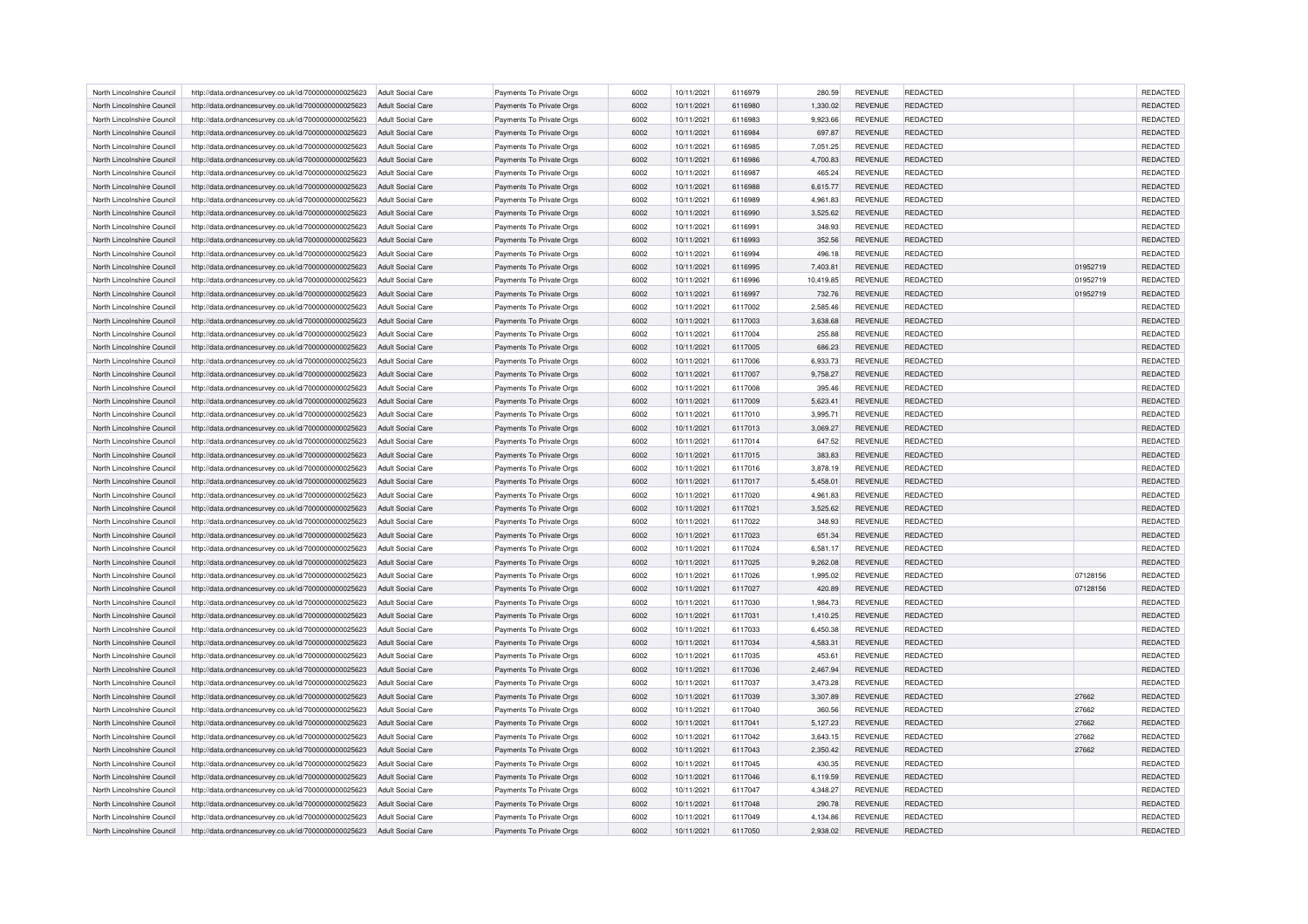| North Lincolnshire Council | http://data.ordnancesurvey.co.uk/id/7000000000025623                                                         | Adult Social Care        | Payments To Private Orgs | 6002 | 10/11/2021 | 6117051 | 3,525.62  | REVENUE        | REDACTED        |          | <b>REDACTED</b> |
|----------------------------|--------------------------------------------------------------------------------------------------------------|--------------------------|--------------------------|------|------------|---------|-----------|----------------|-----------------|----------|-----------------|
| North Lincolnshire Council | http://data.ordnancesurvey.co.uk/id/7000000000025623                                                         | Adult Social Care        | Payments To Private Orgs | 6002 | 10/11/2021 | 6117052 | 4,961.83  | <b>REVENUE</b> | REDACTED        |          | REDACTED        |
| North Lincolnshire Council | http://data.ordnancesurvey.co.uk/id/7000000000025623                                                         | Adult Social Care        | Payments To Private Orgs | 6002 | 10/11/2021 | 6117053 | 348.93    | <b>REVENUE</b> | <b>REDACTED</b> |          | REDACTED        |
| North Lincolnshire Council | http://data.ordnancesurvey.co.uk/id/7000000000025623                                                         | Adult Social Care        | Payments To Private Orgs | 6002 | 10/11/2021 | 6117054 | 2,977.10  | <b>REVENUE</b> | <b>REDACTED</b> |          | REDACTED        |
| North Lincolnshire Council | http://data.ordnancesurvey.co.uk/id/7000000000025623                                                         | Adult Social Care        | Payments To Private Orgs | 6002 | 10/11/2021 | 6117056 | 2,115.37  | <b>REVENUE</b> | REDACTED        |          | REDACTED        |
| North Lincolnshire Council | http://data.ordnancesurvey.co.uk/id/7000000000025623                                                         | <b>Adult Social Care</b> | Payments To Private Orgs | 6002 | 10/11/2021 | 6117057 | 4,134.86  | <b>REVENUE</b> | REDACTED        |          | REDACTED        |
| North Lincolnshire Council | http://data.ordnancesurvey.co.uk/id/7000000000025623                                                         | Adult Social Care        | Payments To Private Orgs | 6002 | 10/11/2021 | 6117058 | 2,938.02  | <b>REVENUE</b> | REDACTED        |          | REDACTED        |
| North Lincolnshire Council | http://data.ordnancesurvey.co.uk/id/7000000000025623                                                         | Adult Social Care        | Payments To Private Orgs | 6002 | 10/11/2021 | 6117059 | 290.78    | <b>REVENUE</b> | REDACTED        |          | REDACTED        |
| North Lincolnshire Council | http://data.ordnancesurvey.co.uk/id/7000000000025623                                                         | <b>Adult Social Care</b> | Payments To Private Orgs | 6002 | 10/11/2021 | 6117060 | 302.41    | <b>REVENUE</b> | REDACTED        |          | REDACTED        |
| North Lincolnshire Council | http://data.ordnancesurvey.co.uk/id/7000000000025623                                                         | Adult Social Care        | Payments To Private Orgs | 6002 | 10/11/2021 | 6117061 | 3,055.54  | <b>REVENUE</b> | <b>REDACTED</b> |          | REDACTED        |
| North Lincolnshire Council | http://data.ordnancesurvey.co.uk/id/7000000000025623                                                         | <b>Adult Social Care</b> | Payments To Private Orgs | 6002 | 10/11/2021 | 6117062 | 4,300.25  | <b>REVENUE</b> | REDACTED        |          | <b>REDACTED</b> |
| North Lincolnshire Council | http://data.ordnancesurvey.co.uk/id/7000000000025623                                                         | <b>Adult Social Care</b> | Payments To Private Orgs | 6002 | 10/11/2021 | 6117063 | 665.01    | <b>REVENUE</b> | REDACTED        | 07516089 | REDACTED        |
| North Lincolnshire Council |                                                                                                              | Adult Social Care        | Payments To Private Orgs | 6002 | 10/11/2021 | 6117065 | 372.20    | <b>REVENUE</b> | REDACTED        |          | REDACTED        |
| North Lincolnshire Council | http://data.ordnancesurvey.co.uk/id/7000000000025623<br>http://data.ordnancesurvey.co.uk/id/7000000000025623 | <b>Adult Social Care</b> | Payments To Private Orgs | 6002 | 10/11/2021 | 6117066 | 5,292.62  | <b>REVENUE</b> | <b>REDACTED</b> |          | REDACTED        |
|                            |                                                                                                              |                          |                          |      |            |         |           |                |                 |          |                 |
| North Lincolnshire Council | http://data.ordnancesurvey.co.uk/id/7000000000025623                                                         | <b>Adult Social Care</b> | Payments To Private Orgs | 6002 | 10/11/2021 | 6117067 | 3,760.67  | <b>REVENUE</b> | REDACTED        |          | REDACTED        |
| North Lincolnshire Council | http://data.ordnancesurvey.co.uk/id/7000000000025623                                                         | <b>Adult Social Care</b> | Payments To Private Orgs | 6002 | 10/11/2021 | 6117068 | 6,119.59  | REVENUE        | <b>REDACTED</b> | 02262217 | REDACTED        |
| North Lincolnshire Council | http://data.ordnancesurvey.co.uk/id/7000000000025623                                                         | <b>Adult Social Care</b> | Payments To Private Orgs | 6002 | 10/11/2021 | 6117069 | 430.35    | <b>REVENUE</b> | <b>REDACTED</b> | 02262217 | REDACTED        |
| North Lincolnshire Council | http://data.ordnancesurvey.co.uk/id/7000000000025623                                                         | Adult Social Care        | Payments To Private Orgs | 6002 | 10/11/2021 | 6117070 | 4,348.27  | <b>REVENUE</b> | REDACTED        | 02262217 | REDACTED        |
| North Lincolnshire Council | http://data.ordnancesurvey.co.uk/id/7000000000025623                                                         | Adult Social Care        | Payments To Private Orgs | 6002 | 10/11/2021 | 6117071 | 279.15    | REVENUE        | REDACTED        |          | REDACTED        |
| North Lincolnshire Council | http://data.ordnancesurvey.co.uk/id/7000000000025623                                                         | <b>Adult Social Care</b> | Payments To Private Orgs | 6002 | 10/11/2021 | 6117072 | 2,820.50  | <b>REVENUE</b> | REDACTED        |          | REDACTED        |
| North Lincolnshire Council | http://data.ordnancesurvey.co.uk/id/7000000000025623                                                         | Adult Social Care        | Payments To Private Orgs | 6002 | 10/11/2021 | 6117073 | 3.969.46  | <b>REVENUE</b> | <b>REDACTED</b> |          | REDACTED        |
| North Lincolnshire Council | http://data.ordnancesurvey.co.uk/id/7000000000025623                                                         | Adult Social Care        | Payments To Private Orgs | 6002 | 10/11/2021 | 6117074 | 5,053.40  | <b>REVENUE</b> | <b>REDACTED</b> |          | REDACTED        |
| North Lincolnshire Council | http://data.ordnancesurvey.co.uk/id/7000000000025623                                                         | <b>Adult Social Care</b> | Payments To Private Orgs | 6002 | 10/11/2021 | 6117075 | 7,111.96  | REVENUE        | REDACTED        |          | REDACTED        |
| North Lincolnshire Council | http://data.ordnancesurvey.co.uk/id/7000000000025623                                                         | Adult Social Care        | Payments To Private Orgs | 6002 | 10/11/2021 | 6117076 | 500.14    | <b>REVENUE</b> | <b>REDACTED</b> |          | REDACTED        |
| North Lincolnshire Council | http://data.ordnancesurvey.co.uk/id/7000000000025623                                                         | Adult Social Care        | Payments To Private Orgs | 6002 | 10/11/2021 | 6117077 | 6,615.77  | <b>REVENUE</b> | REDACTED        | 03745258 | REDACTED        |
| North Lincolnshire Council | http://data.ordnancesurvey.co.uk/id/7000000000025623                                                         | <b>Adult Social Care</b> | Payments To Private Orgs | 6002 | 10/11/2021 | 6117078 | 465.24    | <b>REVENUE</b> | <b>REDACTED</b> | 03745258 | REDACTED        |
| North Lincolnshire Council | http://data.ordnancesurvey.co.uk/id/7000000000025623                                                         | <b>Adult Social Care</b> | Payments To Private Orgs | 6002 | 10/11/2021 | 6117079 | 4.700.83  | <b>REVENUE</b> | <b>REDACTED</b> | 03745258 | REDACTED        |
| North Lincolnshire Council | http://data.ordnancesurvey.co.uk/id/7000000000025623                                                         | Adult Social Care        | Payments To Private Orgs | 6002 | 10/11/2021 | 6117080 | 314.04    | <b>REVENUE</b> | <b>REDACTED</b> |          | REDACTED        |
| North Lincolnshire Council | http://data.ordnancesurvey.co.uk/id/7000000000025623                                                         | <b>Adult Social Care</b> | Payments To Private Orgs | 6002 | 10/11/2021 | 6117081 | 3,173.06  | <b>REVENUE</b> | REDACTED        |          | REDACTED        |
| North Lincolnshire Council | http://data.ordnancesurvey.co.uk/id/7000000000025623                                                         | <b>Adult Social Care</b> | Payments To Private Orgs | 6002 | 10/11/2021 | 6117082 | 4,465.65  | <b>REVENUE</b> | <b>REDACTED</b> |          | REDACTED        |
| North Lincolnshire Council | http://data.ordnancesurvey.co.uk/id/7000000000025623                                                         | Adult Social Care        | Payments To Private Orgs | 6002 | 10/11/2021 | 6117086 | 992.37    | <b>REVENUE</b> | <b>REDACTED</b> |          | REDACTED        |
| North Lincolnshire Council | http://data.ordnancesurvey.co.uk/id/7000000000025623                                                         | <b>Adult Social Care</b> | Payments To Private Orgs | 6002 | 10/11/2021 | 6117087 | 705.12    | <b>REVENUE</b> | <b>REDACTED</b> |          | REDACTED        |
| North Lincolnshire Council | http://data.ordnancesurvey.co.uk/id/7000000000025623                                                         | <b>Adult Social Care</b> | Payments To Private Orgs | 6002 | 10/11/2021 | 6117088 | 453.61    | <b>REVENUE</b> | REDACTED        |          | REDACTED        |
| North Lincolnshire Council | http://data.ordnancesurvey.co.uk/id/7000000000025623                                                         | Adult Social Care        | Payments To Private Orgs | 6002 | 10/11/2021 | 6117089 | 6,450.38  | <b>REVENUE</b> | <b>REDACTED</b> |          | REDACTED        |
| North Lincolnshire Council | http://data.ordnancesurvey.co.uk/id/7000000000025623                                                         | <b>Adult Social Care</b> | Payments To Private Orgs | 6002 | 10/11/2021 | 6117090 | 4,583.31  | <b>REVENUE</b> | REDACTED        |          | REDACTED        |
| North Lincolnshire Council | http://data.ordnancesurvey.co.uk/id/7000000000025623                                                         | <b>Adult Social Care</b> | Payments To Private Orgs | 6002 | 10/11/2021 | 6117091 | 604.82    | <b>REVENUE</b> | <b>REDACTED</b> |          | REDACTED        |
| North Lincolnshire Council | http://data.ordnancesurvey.co.uk/id/7000000000025623                                                         | Adult Social Care        | Payments To Private Orgs | 6002 | 10/11/2021 | 6117092 | 8,600.51  | <b>REVENUE</b> | <b>REDACTED</b> |          | REDACTED        |
| North Lincolnshire Council | http://data.ordnancesurvey.co.uk/id/7000000000025623                                                         | <b>Adult Social Care</b> | Payments To Private Orgs | 6002 | 10/11/2021 | 6117093 | 6,111.08  | <b>REVENUE</b> | <b>REDACTED</b> |          | REDACTED        |
| North Lincolnshire Council | http://data.ordnancesurvey.co.uk/id/7000000000025623                                                         | Adult Social Care        | Payments To Private Orgs | 6002 | 10/11/2021 | 6117094 | 2,506.57  | <b>REVENUE</b> | <b>REDACTED</b> |          | <b>REDACTED</b> |
| North Lincolnshire Council | http://data.ordnancesurvey.co.uk/id/7000000000025623                                                         | <b>Adult Social Care</b> | Payments To Private Orgs | 6002 | 10/11/2021 | 6117095 | 528.80    | <b>REVENUE</b> | <b>REDACTED</b> |          | REDACTED        |
| North Lincolnshire Council | http://data.ordnancesurvey.co.uk/id/7000000000025623                                                         | Adult Social Care        | Payments To Private Orgs | 6002 | 10/11/2021 | 6117096 | 255.88    | <b>REVENUE</b> | <b>REDACTED</b> | 02779611 | <b>REDACTED</b> |
| North Lincolnshire Council | http://data.ordnancesurvey.co.uk/id/7000000000025623                                                         | Adult Social Care        | Payments To Private Orgs | 6002 | 10/11/2021 | 6117098 | 1,698.14  | <b>REVENUE</b> | <b>REDACTED</b> | 02779611 | REDACTED        |
| North Lincolnshire Council | http://data.ordnancesurvey.co.uk/id/7000000000025623                                                         | Adult Social Care        | Payments To Private Orgs | 6002 | 10/11/2021 | 6117102 | 2,585.46  | REVENUE        | <b>REDACTED</b> | 02779611 | REDACTED        |
| North Lincolnshire Council | http://data.ordnancesurvey.co.uk/id/7000000000025623                                                         | <b>Adult Social Care</b> | Payments To Private Orgs | 6002 | 10/11/2021 | 6117103 | 2,467.94  | <b>REVENUE</b> | <b>REDACTED</b> | 02779611 | REDACTED        |
| North Lincolnshire Council | http://data.ordnancesurvey.co.uk/id/7000000000025623                                                         | Adult Social Care        | Payments To Private Orgs | 6002 | 10/11/2021 | 6117104 | 17.158.04 | <b>REVENUE</b> | <b>REDACTED</b> | 02779611 | REDACTED        |
|                            |                                                                                                              |                          |                          | 6002 |            | 6117105 |           |                |                 |          |                 |
| North Lincolnshire Council | http://data.ordnancesurvey.co.uk/id/7000000000025623                                                         | Adult Social Care        | Payments To Private Orgs |      | 10/11/2021 |         | 1,645.29  | <b>REVENUE</b> | <b>REDACTED</b> | 02779611 | REDACTED        |
| North Lincolnshire Council | http://data.ordnancesurvey.co.uk/id/7000000000025623                                                         | Adult Social Care        | Payments To Private Orgs | 6002 | 10/11/2021 | 6117106 | 2,115.37  | <b>REVENUE</b> | REDACTED        | 02779611 | REDACTED        |
| North Lincolnshire Council | http://data.ordnancesurvey.co.uk/id/7000000000025623                                                         | Adult Social Care        | Payments To Private Orgs | 6002 | 10/11/2021 | 6117107 | 2.232.90  | <b>REVENUE</b> | <b>REDACTED</b> | 02779611 | REDACTED        |
| North Lincolnshire Council | http://data.ordnancesurvey.co.uk/id/7000000000025623                                                         | Adult Social Care        | Payments To Private Orgs | 6002 | 10/11/2021 | 6117108 | 3,142.49  | REVENUE        | <b>REDACTED</b> | 02779611 | REDACTED        |
| North Lincolnshire Council | http://data.ordnancesurvey.co.uk/id/7000000000025623                                                         | <b>Adult Social Care</b> | Payments To Private Orgs | 6002 | 10/11/2021 | 6117109 | 2,977.10  | <b>REVENUE</b> | <b>REDACTED</b> | 02779611 | REDACTED        |
| North Lincolnshire Council | http://data.ordnancesurvey.co.uk/id/7000000000025623                                                         | Adult Social Care        | Payments To Private Orgs | 6002 | 10/11/2021 | 6117110 | 2.315.52  | <b>REVENUE</b> | <b>REDACTED</b> | 02779611 | REDACTED        |
| North Lincolnshire Council | http://data.ordnancesurvey.co.uk/id/7000000000025623                                                         | Adult Social Care        | Payments To Private Orgs | 6002 | 10/11/2021 | 6117111 | 24,147.58 | <b>REVENUE</b> | <b>REDACTED</b> | 02779611 | REDACTED        |
| North Lincolnshire Council | http://data.ordnancesurvey.co.uk/id/7000000000025623                                                         | <b>Adult Social Care</b> | Payments To Private Orgs | 6002 | 10/11/2021 | 6117112 | 3,638.68  | <b>REVENUE</b> | REDACTED        | 02779611 | REDACTED        |
| North Lincolnshire Council | http://data.ordnancesurvey.co.uk/id/7000000000025623                                                         | <b>Adult Social Care</b> | Payments To Private Orgs | 6002 | 10/11/2021 | 6117113 | 3,473.28  | <b>REVENUE</b> | <b>REDACTED</b> | 02779611 | REDACTED        |
| North Lincolnshire Council | http://data.ordnancesurvey.co.uk/id/7000000000025623                                                         | Adult Social Care        | Payments To Private Orgs | 6002 | 10/11/2021 | 6117114 | 11,577.61 | <b>REVENUE</b> | <b>REDACTED</b> |          | REDACTED        |
| North Lincolnshire Council | http://data.ordnancesurvey.co.uk/id/7000000000025623                                                         | Adult Social Care        | Payments To Private Orgs | 6002 | 10/11/2021 | 6117115 | 814.18    | <b>REVENUE</b> | <b>REDACTED</b> |          | REDACTED        |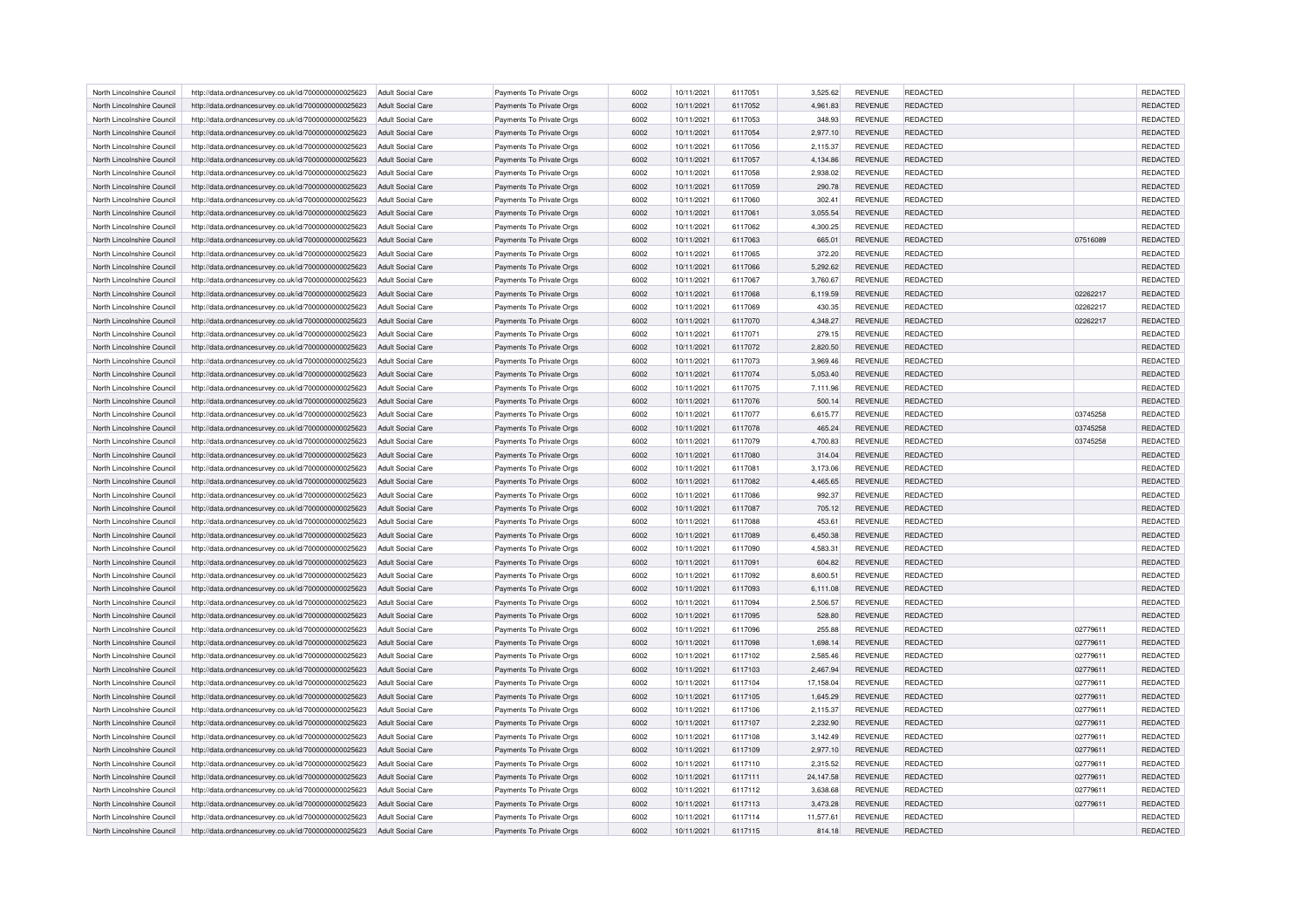| North Lincolnshire Council | http://data.ordnancesurvey.co.uk/id/7000000000025623                                                         | Adult Social Care        | Payments To Private Orgs | 6002 | 10/11/2021 | 6117116 | 8,226.46  | REVENUE        | REDACTED        |          | <b>REDACTED</b> |
|----------------------------|--------------------------------------------------------------------------------------------------------------|--------------------------|--------------------------|------|------------|---------|-----------|----------------|-----------------|----------|-----------------|
| North Lincolnshire Council | http://data.ordnancesurvey.co.uk/id/7000000000025623                                                         | Adult Social Care        | Payments To Private Orgs | 6002 | 10/11/2021 | 6117118 | 1,645.29  | <b>REVENUE</b> | REDACTED        |          | REDACTED        |
| North Lincolnshire Council | http://data.ordnancesurvey.co.uk/id/7000000000025623                                                         | Adult Social Care        | Payments To Private Orgs | 6002 | 10/11/2021 | 6117119 | 2.315.52  | <b>REVENUE</b> | <b>REDACTED</b> |          | REDACTED        |
| North Lincolnshire Council | http://data.ordnancesurvey.co.uk/id/7000000000025623                                                         | Adult Social Care        | Payments To Private Orgs | 6002 | 10/11/2021 | 6117120 | 3,995.71  | <b>REVENUE</b> | <b>REDACTED</b> | 4738023  | REDACTED        |
| North Lincolnshire Council | http://data.ordnancesurvey.co.uk/id/7000000000025623                                                         | Adult Social Care        | Payments To Private Orgs | 6002 | 10/11/2021 | 6117121 | 395.46    | <b>REVENUE</b> | REDACTED        | 4738023  | REDACTED        |
| North Lincolnshire Council | http://data.ordnancesurvey.co.uk/id/7000000000025623                                                         | <b>Adult Social Care</b> | Payments To Private Orgs | 6002 | 10/11/2021 | 6117122 | 5,623.41  | <b>REVENUE</b> | REDACTED        | 4738023  | REDACTED        |
| North Lincolnshire Council | http://data.ordnancesurvey.co.uk/id/7000000000025623                                                         | Adult Social Care        | Payments To Private Orgs | 6002 | 10/11/2021 | 6117125 | 4,796.44  | <b>REVENUE</b> | REDACTED        | 04228353 | <b>REDACTED</b> |
| North Lincolnshire Council | http://data.ordnancesurvey.co.uk/id/7000000000025623                                                         | Adult Social Care        | Payments To Private Orgs | 6002 | 10/11/2021 | 6117126 | 470.08    | <b>REVENUE</b> | REDACTED        | 04228353 | REDACTED        |
| North Lincolnshire Council | http://data.ordnancesurvey.co.uk/id/7000000000025623                                                         | <b>Adult Social Care</b> | Payments To Private Orgs | 6002 | 10/11/2021 | 6117128 | 3,408.10  | <b>REVENUE</b> | REDACTED        | 04228353 | REDACTED        |
| North Lincolnshire Council | http://data.ordnancesurvey.co.uk/id/7000000000025623                                                         | Adult Social Care        | Payments To Private Orgs | 6002 | 10/11/2021 | 6117129 | 337.30    | <b>REVENUE</b> | <b>REDACTED</b> | 04228353 | REDACTED        |
| North Lincolnshire Council | http://data.ordnancesurvey.co.uk/id/7000000000025623                                                         | <b>Adult Social Care</b> | Payments To Private Orgs | 6002 | 10/11/2021 | 6117130 | 661.58    | <b>REVENUE</b> | REDACTED        | 04228353 | <b>REDACTED</b> |
| North Lincolnshire Council | http://data.ordnancesurvey.co.uk/id/7000000000025623                                                         | <b>Adult Social Care</b> | Payments To Private Orgs | 6002 | 10/11/2021 | 6117131 | 1,653.94  | <b>REVENUE</b> | REDACTED        | 04228353 | REDACTED        |
| North Lincolnshire Council |                                                                                                              | Adult Social Care        | Payments To Private Orgs | 6002 | 10/11/2021 | 6117132 | 1,819.34  | <b>REVENUE</b> | REDACTED        | 04228353 | REDACTED        |
| North Lincolnshire Council | http://data.ordnancesurvey.co.uk/id/7000000000025623<br>http://data.ordnancesurvey.co.uk/id/7000000000025623 | <b>Adult Social Care</b> | Payments To Private Orgs | 6002 | 10/11/2021 | 6117133 | 1,292.73  | <b>REVENUE</b> | REDACTED        | 04228353 | REDACTED        |
|                            |                                                                                                              |                          |                          |      |            |         |           |                |                 |          |                 |
| North Lincolnshire Council | http://data.ordnancesurvey.co.uk/id/7000000000025623                                                         | <b>Adult Social Care</b> | Payments To Private Orgs | 6002 | 10/11/2021 | 6117134 | 1,175.21  | <b>REVENUE</b> | REDACTED        | 04228353 | <b>REDACTED</b> |
| North Lincolnshire Council | http://data.ordnancesurvey.co.uk/id/7000000000025623                                                         | <b>Adult Social Care</b> | Payments To Private Orgs | 6002 | 10/11/2021 | 6117135 | 12,735.37 | REVENUE        | <b>REDACTED</b> |          | REDACTED        |
| North Lincolnshire Council | http://data.ordnancesurvey.co.uk/id/7000000000025623                                                         | <b>Adult Social Care</b> | Payments To Private Orgs | 6002 | 10/11/2021 | 6117136 | 895.59    | REVENUE        | REDACTED        |          | REDACTED        |
| North Lincolnshire Council | http://data.ordnancesurvey.co.uk/id/7000000000025623                                                         | Adult Social Care        | Payments To Private Orgs | 6002 | 10/11/2021 | 6117137 | 9,049.10  | <b>REVENUE</b> | REDACTED        |          | REDACTED        |
| North Lincolnshire Council | http://data.ordnancesurvey.co.uk/id/7000000000025623                                                         | Adult Social Care        | Payments To Private Orgs | 6002 | 10/11/2021 | 6117138 | 348.93    | REVENUE        | REDACTED        |          | REDACTED        |
| North Lincolnshire Council | http://data.ordnancesurvey.co.uk/id/7000000000025623                                                         | Adult Social Care        | Payments To Private Orgs | 6002 | 10/11/2021 | 6117139 | 4,961.83  | <b>REVENUE</b> | REDACTED        |          | REDACTED        |
| North Lincolnshire Council | http://data.ordnancesurvey.co.uk/id/7000000000025623                                                         | Adult Social Care        | Payments To Private Orgs | 6002 | 10/11/2021 | 6117140 | 3.525.62  | <b>REVENUE</b> | REDACTED        |          | REDACTED        |
| North Lincolnshire Council | http://data.ordnancesurvey.co.uk/id/7000000000025623                                                         | Adult Social Care        | Payments To Private Orgs | 6002 | 10/11/2021 | 6117141 | 267.52    | <b>REVENUE</b> | <b>REDACTED</b> |          | REDACTED        |
| North Lincolnshire Council | http://data.ordnancesurvey.co.uk/id/7000000000025623                                                         | <b>Adult Social Care</b> | Payments To Private Orgs | 6002 | 10/11/2021 | 6117142 | 2,702.98  | <b>REVENUE</b> | REDACTED        |          | REDACTED        |
| North Lincolnshire Council | http://data.ordnancesurvey.co.uk/id/7000000000025623                                                         | <b>Adult Social Care</b> | Payments To Private Orgs | 6002 | 10/11/2021 | 6117143 | 3.804.07  | <b>REVENUE</b> | <b>REDACTED</b> |          | REDACTED        |
| North Lincolnshire Council | http://data.ordnancesurvey.co.uk/id/7000000000025623                                                         | Adult Social Care        | Payments To Private Orgs | 6002 | 10/11/2021 | 6117144 | 546.66    | <b>REVENUE</b> | REDACTED        |          | REDACTED        |
| North Lincolnshire Council | http://data.ordnancesurvey.co.uk/id/7000000000025623                                                         | <b>Adult Social Care</b> | Payments To Private Orgs | 6002 | 10/11/2021 | 6117145 | 5,523.48  | <b>REVENUE</b> | REDACTED        |          | REDACTED        |
| North Lincolnshire Council | http://data.ordnancesurvey.co.uk/id/7000000000025623                                                         | <b>Adult Social Care</b> | Payments To Private Orgs | 6002 | 10/11/2021 | 6117146 | 7.773.54  | <b>REVENUE</b> | <b>REDACTED</b> |          | REDACTED        |
| North Lincolnshire Council | http://data.ordnancesurvey.co.uk/id/7000000000025623                                                         | Adult Social Care        | Payments To Private Orgs | 6002 | 10/11/2021 | 6117147 | 523.40    | <b>REVENUE</b> | <b>REDACTED</b> |          | REDACTED        |
| North Lincolnshire Council | http://data.ordnancesurvey.co.uk/id/7000000000025623                                                         | <b>Adult Social Care</b> | Payments To Private Orgs | 6002 | 10/11/2021 | 6117148 | 7,442.75  | <b>REVENUE</b> | REDACTED        |          | REDACTED        |
| North Lincolnshire Council | http://data.ordnancesurvey.co.uk/id/7000000000025623                                                         | <b>Adult Social Care</b> | Payments To Private Orgs | 6002 | 10/11/2021 | 6117149 | 5,288.44  | <b>REVENUE</b> | <b>REDACTED</b> |          | REDACTED        |
| North Lincolnshire Council | http://data.ordnancesurvey.co.uk/id/7000000000025623                                                         | Adult Social Care        | Payments To Private Orgs | 6002 | 10/11/2021 | 6117151 | 2,315.52  | <b>REVENUE</b> | <b>REDACTED</b> |          | REDACTED        |
| North Lincolnshire Council | http://data.ordnancesurvey.co.uk/id/7000000000025623                                                         | <b>Adult Social Care</b> | Payments To Private Orgs | 6002 | 10/11/2021 | 6117152 | 1,645.29  | <b>REVENUE</b> | <b>REDACTED</b> |          | REDACTED        |
| North Lincolnshire Council | http://data.ordnancesurvey.co.uk/id/7000000000025623                                                         | <b>Adult Social Care</b> | Payments To Private Orgs | 6002 | 10/11/2021 | 6117153 | 5,623.41  | <b>REVENUE</b> | REDACTED        | 05794940 | REDACTED        |
| North Lincolnshire Council | http://data.ordnancesurvey.co.uk/id/7000000000025623                                                         | Adult Social Care        | Payments To Private Orgs | 6002 | 10/11/2021 | 6117154 | 3,995.71  | <b>REVENUE</b> | <b>REDACTED</b> | 05794940 | REDACTED        |
| North Lincolnshire Council | http://data.ordnancesurvey.co.uk/id/7000000000025623                                                         | <b>Adult Social Care</b> | Payments To Private Orgs | 6002 | 10/11/2021 | 6117155 | 395.46    | <b>REVENUE</b> | REDACTED        | 05794940 | REDACTED        |
| North Lincolnshire Council | http://data.ordnancesurvey.co.uk/id/7000000000025623                                                         | <b>Adult Social Care</b> | Payments To Private Orgs | 6002 | 10/11/2021 | 6117156 | 9,871.75  | <b>REVENUE</b> | <b>REDACTED</b> |          | REDACTED        |
| North Lincolnshire Council | http://data.ordnancesurvey.co.uk/id/7000000000025623                                                         | Adult Social Care        | Payments To Private Orgs | 6002 | 10/11/2021 | 6117157 | 977.01    | <b>REVENUE</b> | REDACTED        |          | REDACTED        |
| North Lincolnshire Council | http://data.ordnancesurvey.co.uk/id/7000000000025623                                                         | <b>Adult Social Care</b> | Payments To Private Orgs | 6002 | 10/11/2021 | 6117158 | 13,893.13 | <b>REVENUE</b> | <b>REDACTED</b> |          | REDACTED        |
| North Lincolnshire Council | http://data.ordnancesurvey.co.uk/id/7000000000025623                                                         | Adult Social Care        | Payments To Private Orgs | 6002 | 10/11/2021 | 6117159 | 453.61    | <b>REVENUE</b> | <b>REDACTED</b> |          | REDACTED        |
| North Lincolnshire Council | http://data.ordnancesurvey.co.uk/id/7000000000025623                                                         | <b>Adult Social Care</b> | Payments To Private Orgs | 6002 | 10/11/2021 | 6117160 | 6,450.38  | <b>REVENUE</b> | <b>REDACTED</b> |          | REDACTED        |
| North Lincolnshire Council | http://data.ordnancesurvey.co.uk/id/7000000000025623                                                         | Adult Social Care        | Payments To Private Orgs | 6002 | 10/11/2021 | 6117161 | 4,583.31  | <b>REVENUE</b> | <b>REDACTED</b> |          | <b>REDACTED</b> |
| North Lincolnshire Council | http://data.ordnancesurvey.co.uk/id/7000000000025623                                                         | Adult Social Care        | Payments To Private Orgs | 6002 | 10/11/2021 | 6117162 | 6,450.38  | <b>REVENUE</b> | <b>REDACTED</b> |          | REDACTED        |
| North Lincolnshire Council | http://data.ordnancesurvey.co.uk/id/7000000000025623                                                         | Adult Social Care        | Payments To Private Orgs | 6002 | 10/11/2021 | 6117163 | 4,583.31  | REVENUE        | REDACTED        |          | REDACTED        |
| North Lincolnshire Council | http://data.ordnancesurvey.co.uk/id/7000000000025623                                                         | <b>Adult Social Care</b> | Payments To Private Orgs | 6002 | 10/11/2021 | 6117164 | 453.61    | <b>REVENUE</b> | <b>REDACTED</b> |          | REDACTED        |
| North Lincolnshire Council | http://data.ordnancesurvey.co.uk/id/7000000000025623                                                         | Adult Social Care        | Payments To Private Orgs | 6002 | 10/11/2021 | 6117165 | 3.995.71  | <b>REVENUE</b> | <b>REDACTED</b> |          | REDACTED        |
| North Lincolnshire Council |                                                                                                              |                          |                          | 6002 | 10/11/2021 | 6117166 | 395.46    | <b>REVENUE</b> | <b>REDACTED</b> |          | REDACTED        |
|                            | http://data.ordnancesurvey.co.uk/id/7000000000025623                                                         | Adult Social Care        | Payments To Private Orgs |      |            |         |           |                |                 |          |                 |
| North Lincolnshire Council | http://data.ordnancesurvey.co.uk/id/7000000000025623                                                         | Adult Social Care        | Payments To Private Orgs | 6002 | 10/11/2021 | 6117167 | 5,623.41  | <b>REVENUE</b> | REDACTED        |          | REDACTED        |
| North Lincolnshire Council | http://data.ordnancesurvey.co.uk/id/7000000000025623                                                         | Adult Social Care        | Payments To Private Orgs | 6002 | 17/11/2021 | 6120974 | 692.00    | <b>REVENUE</b> | <b>REDACTED</b> | 07128156 | REDACTED        |
| North Lincolnshire Council | http://data.ordnancesurvey.co.uk/id/7000000000025623                                                         | Adult Social Care        | Payments To Private Orgs | 6002 | 19/11/2021 | 6121466 | 22,968.90 | REVENUE        | <b>REDACTED</b> | 08596756 | REDACTED        |
| North Lincolnshire Council | http://data.ordnancesurvey.co.uk/id/7000000000025623                                                         | <b>Adult Social Care</b> | Payments To Private Orgs | 6002 | 19/11/2021 | 6121466 | 26,575.48 | <b>REVENUE</b> | <b>REDACTED</b> | 08596756 | REDACTED        |
| North Lincolnshire Council | http://data.ordnancesurvey.co.uk/id/7000000000025623                                                         | Adult Social Care        | Payments To Private Orgs | 6002 | 19/11/2021 | 6121469 | 574.84    | <b>REVENUE</b> | <b>REDACTED</b> |          | REDACTED        |
| North Lincolnshire Council | http://data.ordnancesurvey.co.uk/id/7000000000025623                                                         | Adult Social Care        | Payments To Private Orgs | 6002 | 19/11/2021 | 6121476 | 56,075.93 | <b>REVENUE</b> | <b>REDACTED</b> |          | REDACTED        |
| North Lincolnshire Council | http://data.ordnancesurvey.co.uk/id/7000000000025623                                                         | <b>Adult Social Care</b> | Payments To Private Orgs | 6002 | 19/11/2021 | 6121476 | 47,355.54 | <b>REVENUE</b> | REDACTED        |          | REDACTED        |
| North Lincolnshire Council | http://data.ordnancesurvey.co.uk/id/7000000000025623                                                         | <b>Adult Social Care</b> | Payments To Private Orgs | 6002 | 19/11/2021 | 6121477 | $-558.31$ | <b>REVENUE</b> | <b>REDACTED</b> |          | REDACTED        |
| North Lincolnshire Council | http://data.ordnancesurvey.co.uk/id/7000000000025623                                                         | Adult Social Care        | Payments To Private Orgs | 6002 | 19/11/2021 | 6121481 | 2,907.28  | <b>REVENUE</b> | <b>REDACTED</b> |          | REDACTED        |
| North Lincolnshire Council | http://data.ordnancesurvey.co.uk/id/7000000000025623                                                         | Adult Social Care        | Payments To Private Orgs | 6002 | 19/11/2021 | 6121482 | 920.96    | <b>REVENUE</b> | <b>REDACTED</b> | 07128156 | REDACTED        |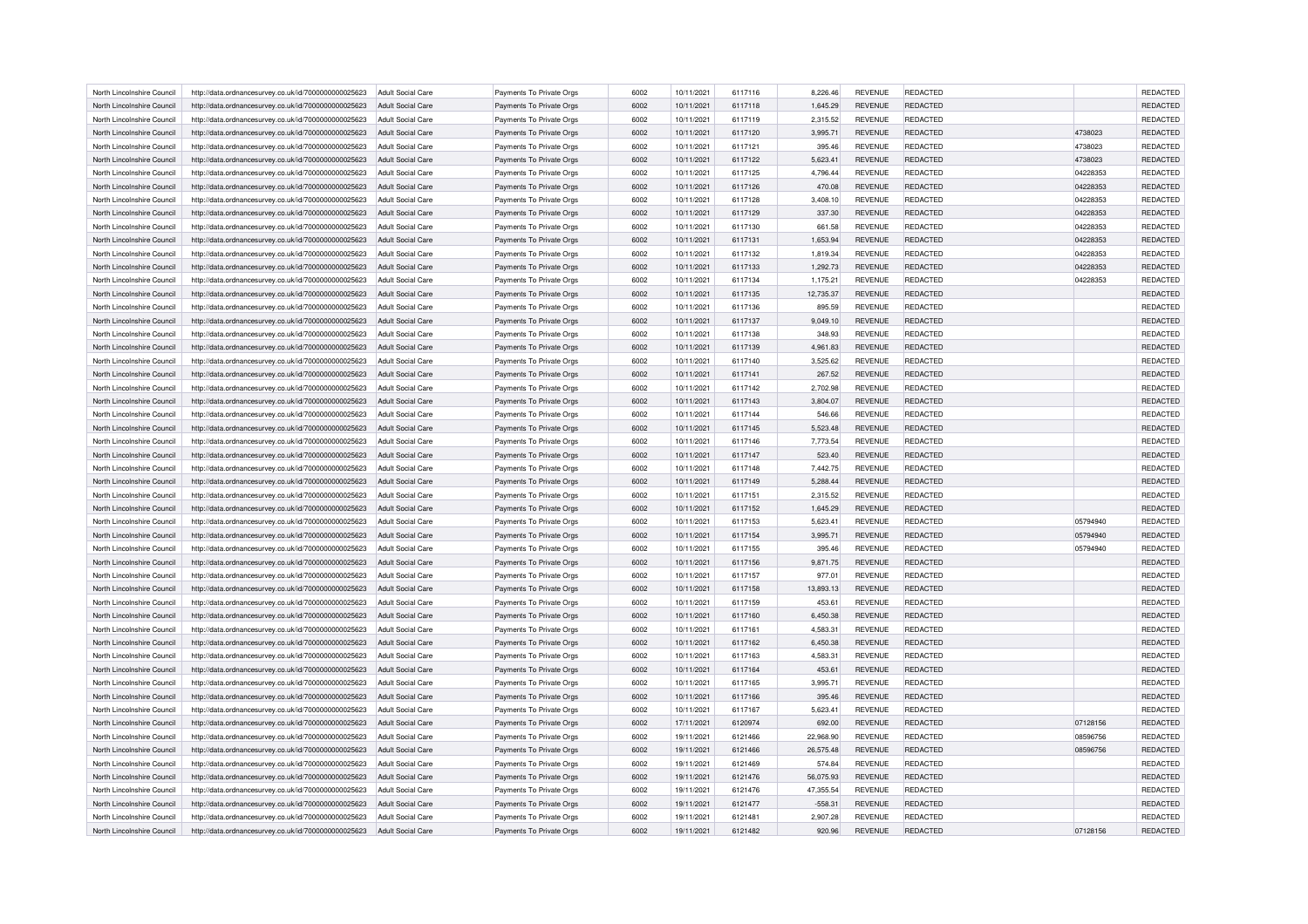| North Lincolnshire Council | http://data.ordnancesurvey.co.uk/id/7000000000025623 | Adult Social Care        | Payments To Private Orgs | 6002 | 19/11/2021 | 6121482 | 1,839.04    | <b>REVENUE</b> | <b>REDACTED</b> | 07128156 | REDACTED |
|----------------------------|------------------------------------------------------|--------------------------|--------------------------|------|------------|---------|-------------|----------------|-----------------|----------|----------|
| North Lincolnshire Council | http://data.ordnancesurvey.co.uk/id/7000000000025623 | <b>Adult Social Care</b> | Payments To Private Orgs | 6002 | 19/11/2021 | 6121484 | 19,514.25   | <b>REVENUE</b> | REDACTED        | 27662    | REDACTED |
| North Lincolnshire Council | http://data.ordnancesurvey.co.uk/id/7000000000025623 | <b>Adult Social Care</b> | Payments To Private Orgs | 6002 | 19/11/2021 | 6121493 | 12,031.44   | <b>REVENUE</b> | REDACTED        | 07516089 | REDACTED |
| North Lincolnshire Council | http://data.ordnancesurvey.co.uk/id/7000000000025623 | Adult Social Care        | Payments To Private Orgs | 6002 | 19/11/2021 | 6121495 | 5,959.00    | <b>REVENUE</b> | REDACTED        |          | REDACTED |
| North Lincolnshire Council | http://data.ordnancesurvey.co.uk/id/7000000000025623 | <b>Adult Social Care</b> | Payments To Private Orgs | 6002 | 19/11/2021 | 6121498 | 6,454.24    | REVENUE        | REDACTED        |          | REDACTED |
| North Lincolnshire Council | http://data.ordnancesurvey.co.uk/id/7000000000025623 | Adult Social Care        | Payments To Private Orgs | 6002 | 19/11/2021 | 6121500 | 3,952.32    | <b>REVENUE</b> | <b>REDACTED</b> |          | REDACTED |
| North Lincolnshire Council | http://data.ordnancesurvey.co.uk/id/7000000000025623 | Adult Social Care        | Payments To Private Orgs | 6002 | 19/11/2021 | 6121501 | 585.20      | <b>REVENUE</b> | REDACTED        | 04228353 | REDACTED |
| North Lincolnshire Council | http://data.ordnancesurvey.co.uk/id/7000000000025623 | <b>Adult Social Care</b> | Payments To Private Orgs | 6002 | 24/11/2021 | 6123400 | 42,000.00   | <b>REVENUE</b> | REDACTED        |          | REDACTED |
| North Lincolnshire Council | http://data.ordnancesurvey.co.uk/id/7000000000025623 | <b>Adult Social Care</b> | Payments To Private Orgs | 6002 | 24/11/2021 | 6124349 | 8,511.04    | <b>REVENUE</b> | <b>REDACTED</b> |          | REDACTED |
| North Lincolnshire Council | http://data.ordnancesurvey.co.uk/id/7000000000025623 | Adult Social Care        | Payments To Private Orgs | 6002 | 24/11/2021 | 6124350 | 7,195.04    | <b>REVENUE</b> | <b>REDACTED</b> |          | REDACTED |
| North Lincolnshire Council | http://data.ordnancesurvey.co.uk/id/7000000000025623 | <b>Adult Social Care</b> | Payments To Private Orgs | 6002 | 24/11/2021 | 6124351 | 3,188.00    | <b>REVENUE</b> | REDACTED        |          | REDACTED |
| North Lincolnshire Council | http://data.ordnancesurvey.co.uk/id/7000000000025623 | Adult Social Care        | Payments To Private Orgs | 6002 | 24/11/2021 | 6124352 | 6,260.00    | <b>REVENUE</b> | REDACTED        |          | REDACTED |
| North Lincolnshire Council | http://data.ordnancesurvey.co.uk/id/7000000000025623 | Adult Social Care        | Payments To Private Orgs | 6002 | 24/11/2021 | 6124353 | 9,801.18    | <b>REVENUE</b> | REDACTED        |          | REDACTED |
| North Lincolnshire Council | http://data.ordnancesurvey.co.uk/id/7000000000025623 | <b>Adult Social Care</b> | Payments To Private Orgs | 6002 | 24/11/2021 | 6124354 | 14,184.52   | <b>REVENUE</b> | REDACTED        |          | REDACTED |
| North Lincolnshire Council | http://data.ordnancesurvey.co.uk/id/7000000000025623 | <b>Adult Social Care</b> | Payments To Private Orgs | 6002 | 24/11/2021 | 6124355 | 39,781.44   | <b>REVENUE</b> | REDACTED        |          | REDACTED |
| North Lincolnshire Council | http://data.ordnancesurvey.co.uk/id/7000000000025623 | Adult Social Care        | Payments To Private Orgs | 6002 | 24/11/2021 | 6124355 | 5,499.64    | <b>REVENUE</b> | <b>REDACTED</b> |          | REDACTED |
| North Lincolnshire Council | http://data.ordnancesurvey.co.uk/id/7000000000025623 | <b>Adult Social Care</b> | Payments To Private Orgs | 6002 | 24/11/2021 | 6124356 | 2,110.48    | <b>REVENUE</b> | REDACTED        | 11881882 | REDACTED |
| North Lincolnshire Council | http://data.ordnancesurvey.co.uk/id/7000000000025623 | <b>Adult Social Care</b> | Payments To Private Orgs | 6002 | 24/11/2021 | 6124357 | 64,630.80   | <b>REVENUE</b> | <b>REDACTED</b> |          | REDACTED |
| North Lincolnshire Council | http://data.ordnancesurvey.co.uk/id/7000000000025623 | <b>Adult Social Care</b> | Payments To Private Orgs | 6002 | 24/11/2021 | 6124357 | 4,308.72    | <b>REVENUE</b> | <b>REDACTED</b> |          | REDACTED |
| North Lincolnshire Council | http://data.ordnancesurvey.co.uk/id/7000000000025623 | <b>Adult Social Care</b> | Payments To Private Orgs | 6002 | 24/11/2021 | 6124358 | 45,051.34   | <b>REVENUE</b> | <b>REDACTED</b> |          | REDACTED |
| North Lincolnshire Council | http://data.ordnancesurvey.co.uk/id/7000000000025623 | <b>Adult Social Care</b> | Payments To Private Orgs | 6002 | 24/11/2021 | 6124358 | 4,508.72    | <b>REVENUE</b> | <b>REDACTED</b> |          | REDACTED |
| North Lincolnshire Council | http://data.ordnancesurvey.co.uk/id/7000000000025623 | Adult Social Care        | Payments To Private Orgs | 6002 | 24/11/2021 | 6124359 | 14,477.53   | <b>REVENUE</b> | <b>REDACTED</b> |          | REDACTED |
| North Lincolnshire Council | http://data.ordnancesurvey.co.uk/id/7000000000025623 | <b>Adult Social Care</b> | Payments To Private Orgs | 6002 | 24/11/2021 | 6124360 | $-2,046.56$ | <b>REVENUE</b> | <b>REDACTED</b> |          | REDACTED |
| North Lincolnshire Council | http://data.ordnancesurvey.co.uk/id/7000000000025623 | <b>Adult Social Care</b> | Payments To Private Orgs | 6002 | 24/11/2021 | 6124361 | 8,171.48    | <b>REVENUE</b> | <b>REDACTED</b> |          | REDACTED |
| North Lincolnshire Council | http://data.ordnancesurvey.co.uk/id/7000000000025623 | Adult Social Care        | Payments To Private Orgs | 6002 | 24/11/2021 | 6124362 | 2,272.00    | <b>REVENUE</b> | <b>REDACTED</b> |          | REDACTED |
| North Lincolnshire Council | http://data.ordnancesurvey.co.uk/id/7000000000025623 | <b>Adult Social Care</b> | Payments To Private Orgs | 6002 | 24/11/2021 | 6124363 | 3,368.80    | <b>REVENUE</b> | REDACTED        |          | REDACTED |
| North Lincolnshire Council | http://data.ordnancesurvey.co.uk/id/7000000000025623 | <b>Adult Social Care</b> | Payments To Private Orgs | 6002 | 24/11/2021 | 6124364 | 43,356.78   | <b>REVENUE</b> | REDACTED        | 01952719 | REDACTED |
| North Lincolnshire Council | http://data.ordnancesurvey.co.uk/id/7000000000025623 | Adult Social Care        | Payments To Private Orgs | 6002 | 24/11/2021 | 6124365 | 9,262.96    | <b>REVENUE</b> | <b>REDACTED</b> |          | REDACTED |
| North Lincolnshire Council | http://data.ordnancesurvey.co.uk/id/7000000000025623 | <b>Adult Social Care</b> | Payments To Private Orgs | 6002 | 24/11/2021 | 6124366 | 2,882.32    | <b>REVENUE</b> | REDACTED        |          | REDACTED |
| North Lincolnshire Council | http://data.ordnancesurvey.co.uk/id/7000000000025623 | <b>Adult Social Care</b> | Payments To Private Orgs | 6002 | 24/11/2021 | 6124367 | 2,132.00    | <b>REVENUE</b> | REDACTED        |          | REDACTED |
| North Lincolnshire Council | http://data.ordnancesurvey.co.uk/id/7000000000025623 | <b>Adult Social Care</b> | Payments To Private Orgs | 6002 | 24/11/2021 | 6124368 | 2,397.36    | <b>REVENUE</b> | <b>REDACTED</b> |          | REDACTED |
| North Lincolnshire Council | http://data.ordnancesurvey.co.uk/id/7000000000025623 | <b>Adult Social Care</b> | Payments To Private Orgs | 6002 | 24/11/2021 | 6124369 | 2,254.80    | <b>REVENUE</b> | <b>REDACTED</b> | 02111989 | REDACTED |
| North Lincolnshire Council | http://data.ordnancesurvey.co.uk/id/7000000000025623 | <b>Adult Social Care</b> | Payments To Private Orgs | 6002 | 24/11/2021 | 6124370 | 11,741.22   | <b>REVENUE</b> | REDACTED        |          | REDACTED |
| North Lincolnshire Council | http://data.ordnancesurvey.co.uk/id/7000000000025623 | Adult Social Care        | Payments To Private Orgs | 6002 | 24/11/2021 | 6124372 | 2,026.36    | <b>REVENUE</b> | <b>REDACTED</b> |          | REDACTED |
| North Lincolnshire Council | http://data.ordnancesurvey.co.uk/id/7000000000025623 | <b>Adult Social Care</b> | Payments To Private Orgs | 6002 | 24/11/2021 | 6124372 | 36,474.48   | <b>REVENUE</b> | <b>REDACTED</b> |          | REDACTED |
| North Lincolnshire Council | http://data.ordnancesurvey.co.uk/id/7000000000025623 | <b>Adult Social Care</b> | Payments To Private Orgs | 6002 | 24/11/2021 | 6124373 | 32,783.61   | <b>REVENUE</b> | REDACTED        |          | REDACTED |
| North Lincolnshire Council | http://data.ordnancesurvey.co.uk/id/7000000000025623 | <b>Adult Social Care</b> | Payments To Private Orgs | 6002 | 24/11/2021 | 6124374 | 26,377.94   | REVENUE        | <b>REDACTED</b> |          | REDACTED |
| North Lincolnshire Council | http://data.ordnancesurvey.co.uk/id/7000000000025623 | <b>Adult Social Care</b> | Payments To Private Orgs | 6002 | 24/11/2021 | 6124374 | 2,026.36    | <b>REVENUE</b> | REDACTED        |          | REDACTED |
| North Lincolnshire Council | http://data.ordnancesurvey.co.uk/id/7000000000025623 | <b>Adult Social Care</b> | Payments To Private Orgs | 6002 | 24/11/2021 | 6124376 | 8,056.32    | <b>REVENUE</b> | <b>REDACTED</b> |          | REDACTED |
| North Lincolnshire Council | http://data.ordnancesurvey.co.uk/id/7000000000025623 | <b>Adult Social Care</b> | Payments To Private Orgs | 6002 | 24/11/2021 | 6124377 | 6,015.75    | <b>REVENUE</b> | REDACTED        |          | REDACTED |
| North Lincolnshire Council | http://data.ordnancesurvey.co.uk/id/7000000000025623 | <b>Adult Social Care</b> | Payments To Private Orgs | 6002 | 24/11/2021 | 6124378 | 8,386.00    | <b>REVENUE</b> | REDACTED        |          | REDACTED |
| North Lincolnshire Council | http://data.ordnancesurvey.co.uk/id/7000000000025623 | Adult Social Care        | Payments To Private Orgs | 6002 | 24/11/2021 | 6124379 | 3.826.80    | <b>REVENUE</b> | <b>REDACTED</b> |          | REDACTED |
| North Lincolnshire Council | http://data.ordnancesurvey.co.uk/id/7000000000025623 | <b>Adult Social Care</b> | Payments To Private Orgs | 6002 | 24/11/2021 | 6124380 | 37,053.15   | <b>REVENUE</b> | REDACTED        |          | REDACTED |
| North Lincolnshire Council | http://data.ordnancesurvey.co.uk/id/7000000000025623 | <b>Adult Social Care</b> | Payments To Private Orgs | 6002 | 24/11/2021 | 6124380 | 4,195.90    | <b>REVENUE</b> | REDACTED        |          | REDACTED |
| North Lincolnshire Council | http://data.ordnancesurvey.co.uk/id/7000000000025623 | Adult Social Care        | Payments To Private Orgs | 6002 | 24/11/2021 | 6124381 | 1.949.60    | <b>REVENUE</b> | <b>REDACTED</b> | 03553864 | REDACTED |
| North Lincolnshire Council | http://data.ordnancesurvey.co.uk/id/7000000000025623 | <b>Adult Social Care</b> | Payments To Private Orgs | 6002 | 24/11/2021 | 6124382 | 58,106.07   | <b>REVENUE</b> | <b>REDACTED</b> |          | REDACTED |
| North Lincolnshire Council | http://data.ordnancesurvey.co.uk/id/7000000000025623 | <b>Adult Social Care</b> | Payments To Private Orgs | 6002 | 24/11/2021 | 6124382 | 4,508.72    | <b>REVENUE</b> | REDACTED        |          | REDACTED |
| North Lincolnshire Council | http://data.ordnancesurvey.co.uk/id/7000000000025623 | <b>Adult Social Care</b> | Payments To Private Orgs | 6002 | 24/11/2021 | 6124383 | 2.132.00    | <b>REVENUE</b> | <b>REDACTED</b> |          | REDACTED |
| North Lincolnshire Council | http://data.ordnancesurvey.co.uk/id/7000000000025623 | Adult Social Care        | Payments To Private Orgs | 6002 | 24/11/2021 | 6124384 | 5,384.08    | <b>REVENUE</b> | <b>REDACTED</b> |          | REDACTED |
| North Lincolnshire Council | http://data.ordnancesurvey.co.uk/id/7000000000025623 | <b>Adult Social Care</b> | Payments To Private Orgs | 6002 | 24/11/2021 | 6124385 | 8,018.64    | <b>REVENUE</b> | REDACTED        |          | REDACTED |
| North Lincolnshire Council | http://data.ordnancesurvey.co.uk/id/7000000000025623 | Adult Social Care        | Payments To Private Orgs | 6002 | 24/11/2021 | 6124386 | 5.650.12    | <b>REVENUE</b> | <b>REDACTED</b> |          | REDACTED |
| North Lincolnshire Council | http://data.ordnancesurvey.co.uk/id/7000000000025623 | Adult Social Care        | Payments To Private Orgs | 6002 | 24/11/2021 | 6124387 | 16,542.42   | <b>REVENUE</b> | REDACTED        |          | REDACTED |
| North Lincolnshire Council | http://data.ordnancesurvey.co.uk/id/7000000000025623 | <b>Adult Social Care</b> | Payments To Private Orgs | 6002 | 24/11/2021 | 6124388 | 25,821.50   | <b>REVENUE</b> | REDACTED        |          | REDACTED |
| North Lincolnshire Council | http://data.ordnancesurvey.co.uk/id/7000000000025623 | <b>Adult Social Care</b> | Payments To Private Orgs | 6002 | 24/11/2021 | 6124390 | 10,072.12   | <b>REVENUE</b> | REDACTED        |          | REDACTED |
| North Lincolnshire Council | http://data.ordnancesurvey.co.uk/id/7000000000025623 | <b>Adult Social Care</b> | Payments To Private Orgs | 6002 | 24/11/2021 | 6124390 | 6,973.49    | <b>REVENUE</b> | REDACTED        |          | REDACTED |
| North Lincolnshire Council | http://data.ordnancesurvey.co.uk/id/7000000000025623 | Adult Social Care        | Payments To Private Orgs | 6002 | 24/11/2021 | 6124391 | 4,500.00    | <b>REVENUE</b> | REDACTED        |          | REDACTED |
|                            |                                                      |                          |                          |      |            |         |             |                |                 |          |          |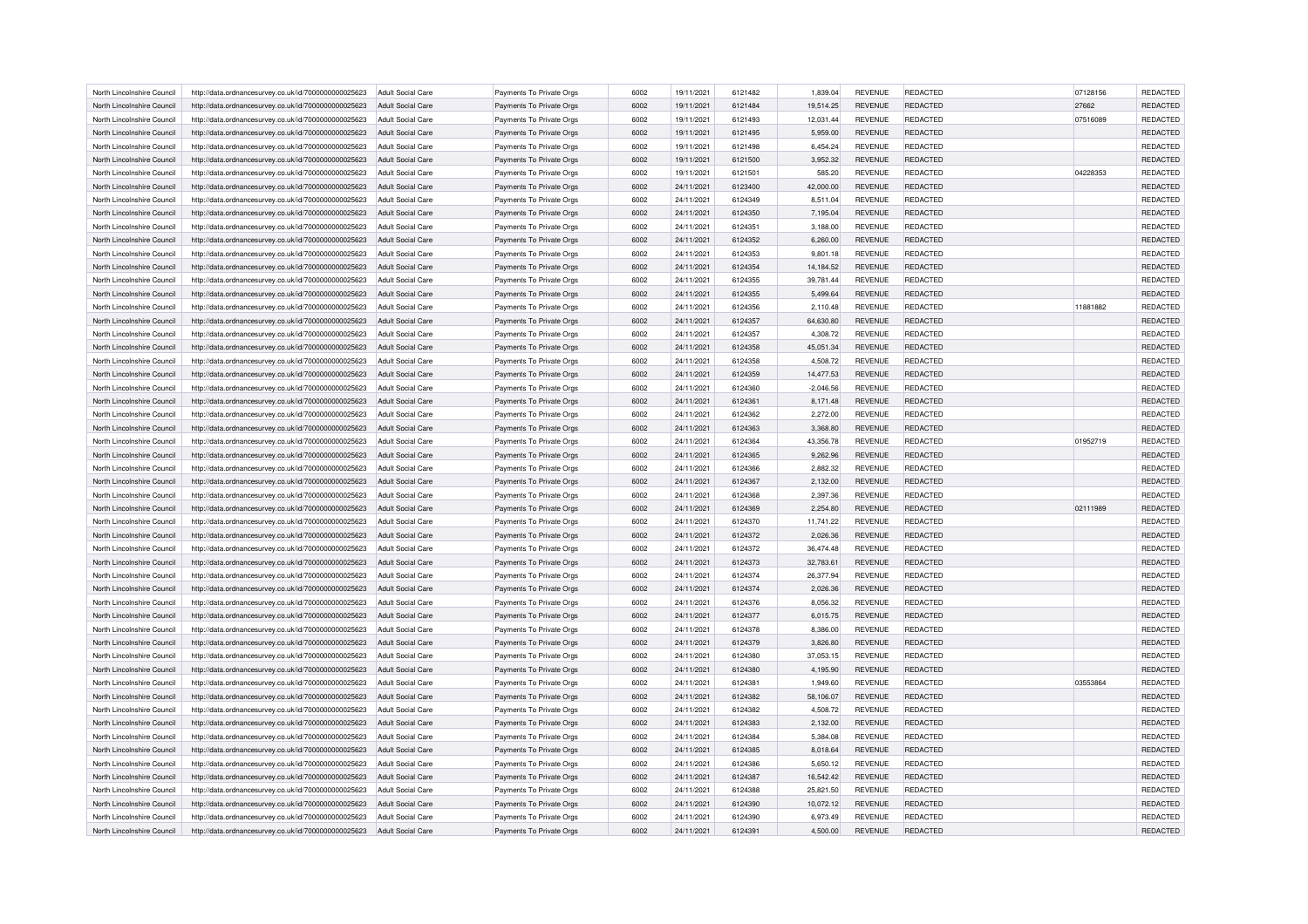| North Lincolnshire Council                               | http://data.ordnancesurvey.co.uk/id/7000000000025623                                                         | Adult Social Care                             | Payments To Private Orgs                             | 6002         | 24/11/2021               | 6124392            | 9,923.48             | REVENUE                          | <b>REDACTED</b>             |                      | <b>REDACTED</b>      |
|----------------------------------------------------------|--------------------------------------------------------------------------------------------------------------|-----------------------------------------------|------------------------------------------------------|--------------|--------------------------|--------------------|----------------------|----------------------------------|-----------------------------|----------------------|----------------------|
| North Lincolnshire Council                               | http://data.ordnancesurvey.co.uk/id/7000000000025623                                                         | Adult Social Care                             | Payments To Private Orgs                             | 6002         | 24/11/2021               | 6124393            | 2,364.60             | <b>REVENUE</b>                   | REDACTED                    |                      | REDACTED             |
| North Lincolnshire Council                               | http://data.ordnancesurvey.co.uk/id/7000000000025623                                                         | Adult Social Care                             | Payments To Private Orgs                             | 6002         | 24/11/2021               | 6124395            | 301.64               | <b>REVENUE</b>                   | <b>REDACTED</b>             | 27662                | REDACTED             |
| North Lincolnshire Council                               | http://data.ordnancesurvey.co.uk/id/7000000000025623                                                         | Adult Social Care                             | Payments To Private Orgs                             | 6002         | 24/11/2021               | 6124396            | 2,369.36             | <b>REVENUE</b>                   | <b>REDACTED</b>             | 27662                | REDACTED             |
| North Lincolnshire Council                               | http://data.ordnancesurvey.co.uk/id/7000000000025623                                                         | Adult Social Care                             | Payments To Private Orgs                             | 6002         | 24/11/2021               | 6124397            | 62,254.09            | <b>REVENUE</b>                   | REDACTED                    | 27662                | REDACTED             |
| North Lincolnshire Council                               | http://data.ordnancesurvey.co.uk/id/7000000000025623                                                         | <b>Adult Social Care</b>                      | Payments To Private Orgs                             | 6002         | 24/11/2021               | 6124397            | 5,189.65             | <b>REVENUE</b>                   | REDACTED                    | 27662                | REDACTED             |
| North Lincolnshire Council                               | http://data.ordnancesurvey.co.uk/id/7000000000025623                                                         | Adult Social Care                             | Payments To Private Orgs                             | 6002         | 24/11/2021               | 6124398            | 47,488.92            | <b>REVENUE</b>                   | REDACTED                    | 27662                | REDACTED             |
| North Lincolnshire Council                               | http://data.ordnancesurvey.co.uk/id/7000000000025623                                                         | Adult Social Care                             | Payments To Private Orgs                             | 6002         | 24/11/2021               | 6124399            | 41,000.12            | <b>REVENUE</b>                   | REDACTED                    |                      | REDACTED             |
| North Lincolnshire Council                               | http://data.ordnancesurvey.co.uk/id/7000000000025623                                                         | <b>Adult Social Care</b>                      | Payments To Private Orgs                             | 6002         | 24/11/2021               | 6124400            | 16,448.32            | <b>REVENUE</b>                   | REDACTED                    |                      | REDACTED             |
| North Lincolnshire Council                               | http://data.ordnancesurvey.co.uk/id/7000000000025623                                                         | Adult Social Care                             | Payments To Private Orgs                             | 6002         | 24/11/2021               | 6124400            | 2,026.36             | <b>REVENUE</b>                   | <b>REDACTED</b>             |                      | REDACTED             |
| North Lincolnshire Council                               | http://data.ordnancesurvey.co.uk/id/7000000000025623                                                         | <b>Adult Social Care</b>                      | Payments To Private Orgs                             | 6002         | 24/11/2021               | 6124402            | 23,092.25            | <b>REVENUE</b>                   | REDACTED                    |                      | REDACTED             |
| North Lincolnshire Council                               | http://data.ordnancesurvey.co.uk/id/7000000000025623                                                         | <b>Adult Social Care</b>                      | Payments To Private Orgs                             | 6002         | 24/11/2021               | 6124403            | 53,079.93            | <b>REVENUE</b>                   | REDACTED                    |                      | REDACTED             |
| North Lincolnshire Council                               |                                                                                                              | Adult Social Care                             | Payments To Private Orgs                             | 6002         | 24/11/2021               | 6124404            | 2,058.44             | <b>REVENUE</b>                   | <b>REDACTED</b>             |                      | REDACTED             |
| North Lincolnshire Council                               | http://data.ordnancesurvey.co.uk/id/7000000000025623<br>http://data.ordnancesurvey.co.uk/id/7000000000025623 | Adult Social Care                             | Payments To Private Orgs                             | 6002         | 24/11/2021               | 6124404            | 10,291.80            | <b>REVENUE</b>                   | <b>REDACTED</b>             |                      | REDACTED             |
|                                                          |                                                                                                              |                                               |                                                      |              |                          |                    |                      |                                  |                             |                      |                      |
| North Lincolnshire Council                               | http://data.ordnancesurvey.co.uk/id/7000000000025623                                                         | <b>Adult Social Care</b>                      | Payments To Private Orgs                             | 6002         | 24/11/2021               | 6124406            | 4,546.80             | <b>REVENUE</b>                   | <b>REDACTED</b>             |                      | <b>REDACTED</b>      |
| North Lincolnshire Council                               | http://data.ordnancesurvey.co.uk/id/7000000000025623                                                         | <b>Adult Social Care</b>                      | Payments To Private Orgs                             | 6002         | 24/11/2021               | 6124406            | 37,028.28            | <b>REVENUE</b>                   | <b>REDACTED</b>             |                      | REDACTED             |
| North Lincolnshire Council                               | http://data.ordnancesurvey.co.uk/id/7000000000025623                                                         | <b>Adult Social Care</b>                      | Payments To Private Orgs                             | 6002         | 24/11/2021               | 6124407            | 10,630.55            | <b>REVENUE</b>                   | REDACTED                    |                      | REDACTED             |
| North Lincolnshire Council                               | http://data.ordnancesurvey.co.uk/id/7000000000025623                                                         | Adult Social Care                             | Payments To Private Orgs                             | 6002         | 24/11/2021               | 6124407            | 4,252.72             | <b>REVENUE</b>                   | <b>REDACTED</b>             |                      | REDACTED             |
| North Lincolnshire Council                               | http://data.ordnancesurvey.co.uk/id/7000000000025623                                                         | Adult Social Care                             | Payments To Private Orgs                             | 6002         | 24/11/2021               | 6124408            | 2,315.84             | REVENUE                          | REDACTED                    |                      | REDACTED             |
| North Lincolnshire Council                               | http://data.ordnancesurvey.co.uk/id/7000000000025623                                                         | Adult Social Care                             | Payments To Private Orgs                             | 6002         | 24/11/2021               | 6124409            | 2,152.36             | <b>REVENUE</b>                   | <b>REDACTED</b>             |                      | REDACTED             |
| North Lincolnshire Council                               | http://data.ordnancesurvey.co.uk/id/7000000000025623                                                         | Adult Social Care                             | Payments To Private Orgs                             | 6002         | 24/11/2021               | 6124410            | 2.290.36             | <b>REVENUE</b>                   | <b>REDACTED</b>             |                      | REDACTED             |
| North Lincolnshire Council                               | http://data.ordnancesurvey.co.uk/id/7000000000025623                                                         | Adult Social Care                             | Payments To Private Orgs                             | 6002         | 24/11/2021               | 6124410            | 11,269.05            | <b>REVENUE</b>                   | <b>REDACTED</b>             |                      | REDACTED             |
| North Lincolnshire Council                               | http://data.ordnancesurvey.co.uk/id/7000000000025623                                                         | <b>Adult Social Care</b>                      | Payments To Private Orgs                             | 6002         | 24/11/2021               | 6124412            | 4,800.00             | <b>REVENUE</b>                   | REDACTED                    | 5049402              | REDACTED             |
| North Lincolnshire Council                               | http://data.ordnancesurvey.co.uk/id/7000000000025623                                                         | <b>Adult Social Care</b>                      | Payments To Private Orgs                             | 6002         | 24/11/2021               | 6124413            | 3.850.00             | <b>REVENUE</b>                   | <b>REDACTED</b>             |                      | REDACTED             |
| North Lincolnshire Council                               | http://data.ordnancesurvey.co.uk/id/7000000000025623                                                         | Adult Social Care                             | Payments To Private Orgs                             | 6002         | 24/11/2021               | 6124414            | 7,229.44             | <b>REVENUE</b>                   | REDACTED                    | 04126127             | REDACTED             |
| North Lincolnshire Council                               | http://data.ordnancesurvey.co.uk/id/7000000000025623                                                         | <b>Adult Social Care</b>                      | Payments To Private Orgs                             | 6002         | 24/11/2021               | 6124415            | 20,791.68            | <b>REVENUE</b>                   | <b>REDACTED</b>             | 02262217             | REDACTED             |
| North Lincolnshire Council                               | http://data.ordnancesurvey.co.uk/id/7000000000025623                                                         | Adult Social Care                             | Payments To Private Orgs                             | 6002         | 24/11/2021               | 6124415            | 10.700.40            | <b>REVENUE</b>                   | <b>REDACTED</b>             | 02262217             | REDACTED             |
| North Lincolnshire Council                               | http://data.ordnancesurvey.co.uk/id/7000000000025623                                                         | Adult Social Care                             | Payments To Private Orgs                             | 6002         | 24/11/2021               | 6124416            | 17,744.10            | <b>REVENUE</b>                   | <b>REDACTED</b>             |                      | REDACTED             |
| North Lincolnshire Council                               | http://data.ordnancesurvey.co.uk/id/7000000000025623                                                         | <b>Adult Social Care</b>                      | Payments To Private Orgs                             | 6002         | 24/11/2021               | 6124416            | 2,090.36             | <b>REVENUE</b>                   | REDACTED                    |                      | REDACTED             |
| North Lincolnshire Council                               | http://data.ordnancesurvey.co.uk/id/7000000000025623                                                         | <b>Adult Social Care</b>                      | Payments To Private Orgs                             | 6002         | 24/11/2021               | 6124417            | 42,781.07            | <b>REVENUE</b>                   | <b>REDACTED</b>             |                      | REDACTED             |
| North Lincolnshire Council                               | http://data.ordnancesurvey.co.uk/id/7000000000025623                                                         | Adult Social Care                             | Payments To Private Orgs                             | 6002         | 24/11/2021               | 6124419            | 2,084.00             | <b>REVENUE</b>                   | <b>REDACTED</b>             |                      | REDACTED             |
| North Lincolnshire Council                               | http://data.ordnancesurvey.co.uk/id/7000000000025623                                                         | <b>Adult Social Care</b>                      | Payments To Private Orgs                             | 6002         | 24/11/2021               | 6124419            | 2,543.84             | <b>REVENUE</b>                   | REDACTED                    |                      | REDACTED             |
| North Lincolnshire Council                               | http://data.ordnancesurvey.co.uk/id/7000000000025623                                                         | <b>Adult Social Care</b>                      | Payments To Private Orgs                             | 6002         | 24/11/2021               | 6124420            | 2,588.86             | <b>REVENUE</b>                   | <b>REDACTED</b>             |                      | REDACTED             |
| North Lincolnshire Council                               | http://data.ordnancesurvey.co.uk/id/7000000000025623                                                         | Adult Social Care                             | Payments To Private Orgs                             | 6002         | 24/11/2021               | 6124421            | 2,523.00             | <b>REVENUE</b>                   | <b>REDACTED</b>             |                      | REDACTED             |
| North Lincolnshire Council                               | http://data.ordnancesurvey.co.uk/id/7000000000025623                                                         | <b>Adult Social Care</b>                      | Payments To Private Orgs                             | 6002         | 24/11/2021               | 6124422            | 28,279.19            | <b>REVENUE</b>                   | <b>REDACTED</b>             | 03745258             | REDACTED             |
| North Lincolnshire Council                               | http://data.ordnancesurvey.co.uk/id/7000000000025623                                                         | <b>Adult Social Care</b>                      | Payments To Private Orgs                             | 6002         | 24/11/2021               | 6124423            | $-318.05$            | <b>REVENUE</b>                   | <b>REDACTED</b>             |                      | REDACTED             |
| North Lincolnshire Council                               | http://data.ordnancesurvey.co.uk/id/7000000000025623                                                         | Adult Social Care                             | Payments To Private Orgs                             | 6002         | 24/11/2021               | 6124424            | 34,410.09            | <b>REVENUE</b>                   | <b>REDACTED</b>             |                      | REDACTED             |
| North Lincolnshire Council                               | http://data.ordnancesurvey.co.uk/id/7000000000025623                                                         | <b>Adult Social Care</b>                      | Payments To Private Orgs                             | 6002         | 24/11/2021               | 6124424            | 4,277.44             | <b>REVENUE</b>                   | REDACTED                    |                      | REDACTED             |
| North Lincolnshire Council                               | http://data.ordnancesurvey.co.uk/id/7000000000025623                                                         | Adult Social Care                             | Payments To Private Orgs                             | 6002         | 24/11/2021               | 6124425            | 10,820.16            | <b>REVENUE</b>                   | <b>REDACTED</b>             |                      | REDACTED             |
| North Lincolnshire Council                               | http://data.ordnancesurvey.co.uk/id/7000000000025623                                                         | <b>Adult Social Care</b>                      | Payments To Private Orgs                             | 6002         | 24/11/2021               | 6124426            | 14,433.88            | <b>REVENUE</b>                   | <b>REDACTED</b>             |                      | REDACTED             |
| North Lincolnshire Council                               | http://data.ordnancesurvey.co.uk/id/7000000000025623                                                         | Adult Social Care                             | Payments To Private Orgs                             | 6002         | 24/11/2021               | 6124427            | 27,961.56            | <b>REVENUE</b>                   | <b>REDACTED</b>             |                      | <b>REDACTED</b>      |
| North Lincolnshire Council                               | http://data.ordnancesurvey.co.uk/id/7000000000025623                                                         | Adult Social Care                             | Payments To Private Orgs                             | 6002         | 24/11/2021               | 6124428            | 30,628.93            | <b>REVENUE</b>                   | <b>REDACTED</b>             |                      | REDACTED             |
| North Lincolnshire Council                               | http://data.ordnancesurvey.co.uk/id/7000000000025623                                                         | Adult Social Care                             | Payments To Private Orgs                             | 6002         | 24/11/2021               | 6124429            | 15,057.00            | REVENUE                          | <b>REDACTED</b>             |                      | REDACTED             |
| North Lincolnshire Council                               | http://data.ordnancesurvey.co.uk/id/7000000000025623                                                         | Adult Social Care                             | Payments To Private Orgs                             | 6002         | 24/11/2021               | 6124430            | 12,715.86            | <b>REVENUE</b>                   | <b>REDACTED</b>             |                      | REDACTED             |
| North Lincolnshire Council                               | http://data.ordnancesurvey.co.uk/id/7000000000025623                                                         | Adult Social Care                             | Payments To Private Orgs                             | 6002         | 24/11/2021               | 6124430            | 6.815.64             | <b>REVENUE</b>                   | <b>REDACTED</b>             |                      | REDACTED             |
| North Lincolnshire Council                               | http://data.ordnancesurvey.co.uk/id/7000000000025623                                                         | Adult Social Care                             | Payments To Private Orgs                             | 6002         | 24/11/2021               | 6124431            | 6,848.00             | <b>REVENUE</b>                   | <b>REDACTED</b>             |                      | REDACTED             |
|                                                          |                                                                                                              |                                               |                                                      |              |                          |                    |                      |                                  |                             |                      |                      |
| North Lincolnshire Council<br>North Lincolnshire Council | http://data.ordnancesurvey.co.uk/id/7000000000025623<br>http://data.ordnancesurvey.co.uk/id/7000000000025623 | <b>Adult Social Care</b><br>Adult Social Care | Payments To Private Orgs<br>Payments To Private Orgs | 6002<br>6002 | 24/11/2021<br>24/11/2021 | 6124432<br>6124432 | 6,391.92<br>2.130.64 | <b>REVENUE</b><br><b>REVENUE</b> | REDACTED<br><b>REDACTED</b> | 02779611<br>02779611 | REDACTED<br>REDACTED |
|                                                          |                                                                                                              |                                               |                                                      |              |                          |                    |                      |                                  |                             |                      |                      |
| North Lincolnshire Council                               | http://data.ordnancesurvey.co.uk/id/7000000000025623                                                         | Adult Social Care                             | Payments To Private Orgs                             | 6002         | 24/11/2021               | 6124433            | 6,391.92             | <b>REVENUE</b>                   | <b>REDACTED</b>             | 02779611             | REDACTED             |
| North Lincolnshire Council                               | http://data.ordnancesurvey.co.uk/id/7000000000025623                                                         | <b>Adult Social Care</b>                      | Payments To Private Orgs                             | 6002         | 24/11/2021               | 6124434            | 12,783.84            | <b>REVENUE</b>                   | <b>REDACTED</b>             | 02779611             | REDACTED             |
| North Lincolnshire Council                               | http://data.ordnancesurvey.co.uk/id/7000000000025623                                                         | Adult Social Care                             | Payments To Private Orgs                             | 6002         | 24/11/2021               | 6124435            | 44.907.76            | <b>REVENUE</b>                   | <b>REDACTED</b>             | 02779611             | REDACTED             |
| North Lincolnshire Council                               | http://data.ordnancesurvey.co.uk/id/7000000000025623                                                         | Adult Social Care                             | Payments To Private Orgs                             | 6002         | 24/11/2021               | 6124436            | 2,762.99             | <b>REVENUE</b>                   | <b>REDACTED</b>             | 02779611             | REDACTED             |
| North Lincolnshire Council                               | http://data.ordnancesurvey.co.uk/id/7000000000025623                                                         | <b>Adult Social Care</b>                      | Payments To Private Orgs                             | 6002         | 24/11/2021               | 6124437            | 2,130.64             | <b>REVENUE</b>                   | REDACTED                    | 02779611             | REDACTED             |
| North Lincolnshire Council                               | http://data.ordnancesurvey.co.uk/id/7000000000025623                                                         | <b>Adult Social Care</b>                      | Payments To Private Orgs                             | 6002         | 24/11/2021               | 6124437            | 35,912.00            | <b>REVENUE</b>                   | <b>REDACTED</b>             | 02779611             | REDACTED             |
| North Lincolnshire Council                               | http://data.ordnancesurvey.co.uk/id/7000000000025623                                                         | Adult Social Care                             | Payments To Private Orgs                             | 6002         | 24/11/2021               | 6124438            | 15,680.52            | <b>REVENUE</b>                   | <b>REDACTED</b>             | 0277961              | <b>REDACTED</b>      |
| North Lincolnshire Council                               | http://data.ordnancesurvey.co.uk/id/7000000000025623                                                         | Adult Social Care                             | Payments To Private Orgs                             | 6002         | 24/11/2021               | 6124438            | 66,880.92            | <b>REVENUE</b>                   | <b>REDACTED</b>             | 02779611             | REDACTED             |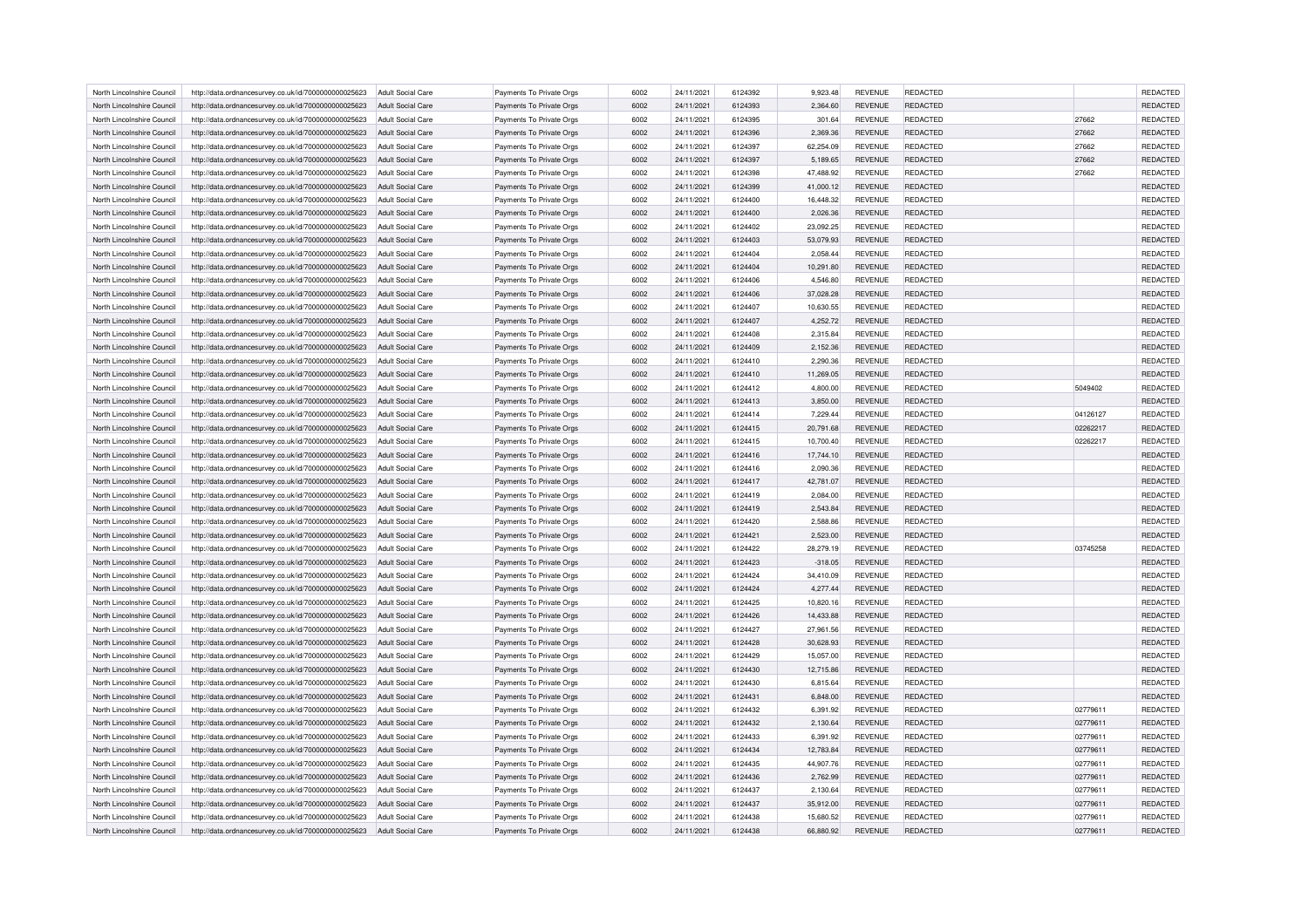| North Lincolnshire Council                               | http://data.ordnancesurvey.co.uk/id/7000000000025623                                                         | Adult Social Care                                    | Payments To Private Orgs                             | 6002         | 24/11/2021               | 6124439            | 6,232.26                  | <b>REVENUE</b>                   | <b>REDACTED</b>                    | 02779611 | REDACTED             |
|----------------------------------------------------------|--------------------------------------------------------------------------------------------------------------|------------------------------------------------------|------------------------------------------------------|--------------|--------------------------|--------------------|---------------------------|----------------------------------|------------------------------------|----------|----------------------|
| North Lincolnshire Council                               | http://data.ordnancesurvey.co.uk/id/7000000000025623                                                         | Adult Social Care                                    | Payments To Private Orgs                             | 6002         | 24/11/2021               | 6124440            | 13,036.00                 | REVENUE                          | <b>REDACTED</b>                    | 02779611 | REDACTED             |
| North Lincolnshire Council                               | http://data.ordnancesurvey.co.uk/id/7000000000025623                                                         | Adult Social Care                                    | Payments To Private Orgs                             | 6002         | 24/11/2021               | 6124440            | 15,719.17                 | <b>REVENUE</b>                   | REDACTED                           | 02779611 | <b>REDACTED</b>      |
| North Lincolnshire Council                               | http://data.ordnancesurvey.co.uk/id/7000000000025623                                                         | Adult Social Care                                    | Payments To Private Orgs                             | 6002         | 24/11/2021               | 6124441            | 16,406.88                 | <b>REVENUE</b>                   | <b>REDACTED</b>                    | 02779611 | REDACTED             |
| North Lincolnshire Council                               | http://data.ordnancesurvey.co.uk/id/7000000000025623                                                         | Adult Social Care                                    | Payments To Private Orgs                             | 6002         | 24/11/2021               | 6124444            | 2,132.00                  | <b>REVENUE</b>                   | REDACTED                           | 02779611 | REDACTED             |
| North Lincolnshire Council                               | http://data.ordnancesurvey.co.uk/id/7000000000025623                                                         | Adult Social Care                                    | Payments To Private Orgs                             | 6002         | 24/11/2021               | 6124447            | 1,611.92                  | <b>REVENUE</b>                   | <b>REDACTED</b>                    |          | REDACTED             |
| North Lincolnshire Council                               | http://data.ordnancesurvey.co.uk/id/7000000000025623                                                         | Adult Social Care                                    | Payments To Private Orgs                             | 6002         | 24/11/2021               | 6124448            | 2,026.36                  | <b>REVENUE</b>                   | REDACTED                           |          | REDACTED             |
| North Lincolnshire Council                               | http://data.ordnancesurvey.co.uk/id/7000000000025623                                                         | Adult Social Care                                    | Payments To Private Orgs                             | 6002         | 24/11/2021               | 6124448            | 60,667.10                 | <b>REVENUE</b>                   | REDACTED                           |          | REDACTED             |
| North Lincolnshire Council                               | http://data.ordnancesurvey.co.uk/id/7000000000025623                                                         | Adult Social Care                                    | Payments To Private Orgs                             | 6002         | 24/11/2021               | 6124450            | 8,750.08                  | <b>REVENUE</b>                   | REDACTED                           |          | REDACTED             |
| North Lincolnshire Council                               | http://data.ordnancesurvey.co.uk/id/7000000000025623                                                         | Adult Social Care                                    | Payments To Private Orgs                             | 6002         | 24/11/2021               | 6124451            | 1,205.74                  | <b>REVENUE</b>                   | <b>REDACTED</b>                    | 06048328 | REDACTED             |
| North Lincolnshire Council                               | http://data.ordnancesurvey.co.uk/id/7000000000025623                                                         | Adult Social Care                                    | Payments To Private Orgs                             | 6002         | 24/11/2021               | 6124452            | 22,919.30                 | <b>REVENUE</b>                   | REDACTED                           | 4738023  | REDACTED             |
| North Lincolnshire Council                               | http://data.ordnancesurvey.co.uk/id/7000000000025623                                                         | Adult Social Care                                    | Payments To Private Orgs                             | 6002         | 24/11/2021               | 6124452            | 2,090.36                  | <b>REVENUE</b>                   | REDACTED                           | 4738023  | REDACTED             |
| North Lincolnshire Council                               | http://data.ordnancesurvey.co.uk/id/7000000000025623                                                         | Adult Social Care                                    | Payments To Private Orgs                             | 6002         | 24/11/2021               | 6124453            | 3,400.00                  | <b>REVENUE</b>                   | REDACTED                           |          | REDACTED             |
| North Lincolnshire Council                               | http://data.ordnancesurvey.co.uk/id/7000000000025623                                                         | <b>Adult Social Care</b>                             | Payments To Private Orgs                             | 6002         | 24/11/2021               | 6124454            | 2,364.60                  | <b>REVENUE</b>                   | REDACTED                           |          | REDACTED             |
| North Lincolnshire Council                               | http://data.ordnancesurvey.co.uk/id/7000000000025623                                                         | <b>Adult Social Care</b>                             | Payments To Private Orgs                             | 6002         | 24/11/2021               | 6124455            | 40,654.83                 | <b>REVENUE</b>                   | REDACTED                           |          | <b>REDACTED</b>      |
| North Lincolnshire Council                               | http://data.ordnancesurvey.co.uk/id/7000000000025623                                                         | Adult Social Care                                    | Payments To Private Orgs                             | 6002         | 24/11/2021               | 6124457            | 3,127.71                  | <b>REVENUE</b>                   | <b>REDACTED</b>                    |          | REDACTED             |
| North Lincolnshire Council                               | http://data.ordnancesurvey.co.uk/id/7000000000025623                                                         | <b>Adult Social Care</b>                             | Payments To Private Orgs                             | 6002         | 24/11/2021               | 6124458            | 14,184.52                 | <b>REVENUE</b>                   | REDACTED                           |          | REDACTED             |
| North Lincolnshire Council                               | http://data.ordnancesurvey.co.uk/id/7000000000025623                                                         | <b>Adult Social Care</b>                             | Payments To Private Orgs                             | 6002         | 24/11/2021               | 6124459            | 4,480.00                  | <b>REVENUE</b>                   | REDACTED                           |          | REDACTED             |
| North Lincolnshire Council                               | http://data.ordnancesurvey.co.uk/id/7000000000025623                                                         | Adult Social Care                                    | Payments To Private Orgs                             | 6002         | 24/11/2021               | 6124460            | 2,512.00                  | <b>REVENUE</b>                   | REDACTED                           |          | REDACTED             |
| North Lincolnshire Council                               | http://data.ordnancesurvey.co.uk/id/7000000000025623                                                         | <b>Adult Social Care</b>                             | Payments To Private Orgs                             | 6002         | 24/11/2021               | 6124461            | 2,770.56                  | <b>REVENUE</b>                   | REDACTED                           |          | REDACTED             |
| North Lincolnshire Council                               | http://data.ordnancesurvey.co.uk/id/7000000000025623                                                         | <b>Adult Social Care</b>                             | Payments To Private Orgs                             | 6002         | 24/11/2021               | 6124462            | 15,052.96                 | <b>REVENUE</b>                   | REDACTED                           |          | REDACTED             |
| North Lincolnshire Council                               | http://data.ordnancesurvey.co.uk/id/7000000000025623                                                         | Adult Social Care                                    | Payments To Private Orgs                             | 6002         | 24/11/2021               | 6124463            | 44,145.70                 | <b>REVENUE</b>                   | <b>REDACTED</b>                    |          | REDACTED             |
| North Lincolnshire Council                               | http://data.ordnancesurvey.co.uk/id/7000000000025623                                                         | <b>Adult Social Care</b>                             | Payments To Private Orgs                             | 6002         | 24/11/2021               | 6124463            | 4,052.72                  | <b>REVENUE</b>                   | REDACTED                           |          | REDACTED             |
| North Lincolnshire Council                               | http://data.ordnancesurvey.co.uk/id/7000000000025623                                                         | <b>Adult Social Care</b>                             | Payments To Private Orgs                             | 6002         | 24/11/2021               | 6124465            | 4,680.00                  | <b>REVENUE</b>                   | <b>REDACTED</b>                    |          | REDACTED             |
| North Lincolnshire Council                               | http://data.ordnancesurvey.co.uk/id/7000000000025623                                                         | Adult Social Care                                    | Payments To Private Orgs                             | 6002         | 24/11/2021               | 6124466            | 4,308.72                  | <b>REVENUE</b>                   | REDACTED                           |          | REDACTED             |
| North Lincolnshire Council                               | http://data.ordnancesurvey.co.uk/id/7000000000025623                                                         | <b>Adult Social Care</b>                             | Payments To Private Orgs                             | 6002         | 24/11/2021               | 6124466            | 52,781.81                 | <b>REVENUE</b>                   | <b>REDACTED</b>                    |          | REDACTED             |
| North Lincolnshire Council                               | http://data.ordnancesurvey.co.uk/id/7000000000025623                                                         | <b>Adult Social Care</b>                             | Payments To Private Orgs                             | 6002         | 24/11/2021               | 6124468            | 2,760.84                  | <b>REVENUE</b>                   | REDACTED                           |          | REDACTED             |
| North Lincolnshire Council                               | http://data.ordnancesurvey.co.uk/id/7000000000025623                                                         | Adult Social Care                                    | Payments To Private Orgs                             | 6002         | 24/11/2021               | 6124469            | 2,688.00                  | <b>REVENUE</b>                   | <b>REDACTED</b>                    |          | REDACTED             |
| North Lincolnshire Council                               | http://data.ordnancesurvey.co.uk/id/7000000000025623                                                         | <b>Adult Social Care</b>                             | Payments To Private Orgs                             | 6002         | 24/11/2021               | 6124470            | 12,588.32                 | <b>REVENUE</b>                   | REDACTED                           |          | <b>REDACTED</b>      |
| North Lincolnshire Council                               | http://data.ordnancesurvey.co.uk/id/7000000000025623                                                         | <b>Adult Social Care</b>                             | Payments To Private Orgs                             | 6002         | 24/11/2021               | 6124471            | 38,316.82                 | <b>REVENUE</b>                   | <b>REDACTED</b>                    | 05794940 | REDACTED             |
| North Lincolnshire Council                               | http://data.ordnancesurvey.co.uk/id/7000000000025623                                                         | Adult Social Care                                    | Payments To Private Orgs                             | 6002         | 24/11/2021               | 6124472            | 2,512.72                  | <b>REVENUE</b>                   | <b>REDACTED</b>                    |          | REDACTED             |
| North Lincolnshire Council                               | http://data.ordnancesurvey.co.uk/id/7000000000025623                                                         | <b>Adult Social Care</b>                             | Payments To Private Orgs                             | 6002         | 24/11/2021               | 6124473            | 2,393.20                  | <b>REVENUE</b>                   | <b>REDACTED</b>                    |          | REDACTED             |
| North Lincolnshire Council                               | http://data.ordnancesurvey.co.uk/id/7000000000025623                                                         | <b>Adult Social Care</b>                             | Payments To Private Orgs                             | 6002         | 24/11/2021               | 6124474            | 8,905.44                  | <b>REVENUE</b>                   | REDACTED                           |          | <b>REDACTED</b>      |
| North Lincolnshire Council                               | http://data.ordnancesurvey.co.uk/id/7000000000025623                                                         | Adult Social Care                                    | Payments To Private Orgs                             | 6002         | 24/11/2021               | 6124474            | 80,970.18                 | <b>REVENUE</b>                   | <b>REDACTED</b>                    |          | REDACTED             |
| North Lincolnshire Council                               | http://data.ordnancesurvey.co.uk/id/7000000000025623                                                         | <b>Adult Social Care</b>                             | Payments To Private Orgs                             | 6002         | 24/11/2021               | 6124476            | 10,331.80                 | <b>REVENUE</b>                   | <b>REDACTED</b>                    |          | REDACTED             |
| North Lincolnshire Council                               | http://data.ordnancesurvey.co.uk/id/7000000000025623                                                         | <b>Adult Social Care</b>                             | Payments To Private Orgs                             | 6002         | 24/11/2021               | 6124476            | 32,057.38                 | <b>REVENUE</b>                   | REDACTED                           |          | REDACTED             |
| North Lincolnshire Council                               | http://data.ordnancesurvey.co.uk/id/7000000000025623                                                         | Adult Social Care                                    | Payments To Private Orgs                             | 6002         | 24/11/2021               | 6124479            | 2,111.48                  | <b>REVENUE</b>                   | <b>REDACTED</b>                    | 02779611 | <b>REDACTED</b>      |
|                                                          |                                                                                                              |                                                      |                                                      | 6002         |                          | 6124479            |                           | <b>REVENUE</b>                   |                                    | 02779611 |                      |
| North Lincolnshire Council<br>North Lincolnshire Council | http://data.ordnancesurvey.co.uk/id/7000000000025623<br>http://data.ordnancesurvey.co.uk/id/7000000000025623 | <b>Adult Social Care</b><br><b>Adult Social Care</b> | Payments To Private Orgs<br>Payments To Private Orgs | 6002         | 24/11/2021<br>24/11/2021 | 6124480            | 2,111.48<br>2.096.00      | <b>REVENUE</b>                   | REDACTED<br><b>REDACTED</b>        |          | REDACTED<br>REDACTED |
| North Lincolnshire Council                               |                                                                                                              |                                                      | Payments To Private Orgs                             | 6002         | 24/11/2021               | 6124481            | 2,026.36                  | <b>REVENUE</b>                   | <b>REDACTED</b>                    |          | REDACTED             |
| North Lincolnshire Council                               | http://data.ordnancesurvey.co.uk/id/7000000000025623<br>http://data.ordnancesurvey.co.uk/id/7000000000025623 | <b>Adult Social Care</b><br>Adult Social Care        | Payments To Private Orgs                             | 6002         | 24/11/2021               | 6124481            | 22,941.29                 | <b>REVENUE</b>                   | REDACTED                           |          | REDACTED             |
| North Lincolnshire Council                               | http://data.ordnancesurvey.co.uk/id/7000000000025623                                                         | <b>Adult Social Care</b>                             | Payments To Private Orgs                             | 6002         | 24/11/2021               | 6124483            | 2.110.48                  | <b>REVENUE</b>                   | <b>REDACTED</b>                    |          | REDACTED             |
| North Lincolnshire Council                               |                                                                                                              |                                                      |                                                      | 6002         |                          | 6124484            |                           | <b>REVENUE</b>                   |                                    |          | REDACTED             |
| North Lincolnshire Council                               | http://data.ordnancesurvey.co.uk/id/7000000000025623<br>http://data.ordnancesurvey.co.uk/id/7000000000025623 | Adult Social Care<br><b>Adult Social Care</b>        | Payments To Private Orgs                             | 6002         | 24/11/2021<br>24/11/2021 | 6124484            | 32,203.33<br>2,290.36     | <b>REVENUE</b>                   | <b>REDACTED</b><br>REDACTED        |          |                      |
| North Lincolnshire Council                               | http://data.ordnancesurvey.co.uk/id/7000000000025623                                                         | Adult Social Care                                    | Payments To Private Orgs<br>Payments To Private Orgs | 6002         | 24/11/2021               | 6124485            | 2.176.64                  | <b>REVENUE</b>                   | <b>REDACTED</b>                    |          | REDACTED<br>REDACTED |
|                                                          |                                                                                                              |                                                      |                                                      |              |                          | 6124486            |                           |                                  |                                    |          |                      |
| North Lincolnshire Council<br>North Lincolnshire Council | http://data.ordnancesurvey.co.uk/id/7000000000025623<br>http://data.ordnancesurvey.co.uk/id/7000000000025623 | Adult Social Care<br><b>Adult Social Care</b>        | Payments To Private Orgs<br>Residential Care Income  | 6002<br>9078 | 24/11/2021<br>24/11/2021 | 6124350            | 5,000.00<br>$-425.60$     | <b>REVENUE</b><br><b>REVENUE</b> | <b>REDACTED</b><br>REDACTED        |          | REDACTED<br>REDACTED |
| North Lincolnshire Council                               | http://data.ordnancesurvey.co.uk/id/7000000000025623                                                         | <b>Adult Social Care</b>                             | Residential Care Income                              | 9078         | 24/11/2021               | 6124354            | $-4.451.40$               | <b>REVENUE</b>                   | <b>REDACTED</b>                    |          | REDACTED             |
| North Lincolnshire Council                               | http://data.ordnancesurvey.co.uk/id/7000000000025623                                                         | Adult Social Care                                    | Residential Care Income                              | 9078         | 24/11/2021               | 6124355            | $-1,125.12$               | <b>REVENUE</b>                   | <b>REDACTED</b>                    |          | REDACTED             |
| North Lincolnshire Council                               | http://data.ordnancesurvey.co.uk/id/7000000000025623                                                         | Adult Social Care                                    | Residential Care Income                              | 9078         | 24/11/2021               | 6124357            | $-425.60$                 | <b>REVENUE</b>                   | <b>REDACTED</b>                    |          | REDACTED             |
| North Lincolnshire Council                               | http://data.ordnancesurvey.co.uk/id/7000000000025623                                                         | <b>Adult Social Care</b>                             | Residential Care Income                              | 9078         | 24/11/2021               | 6124357            | $-20.901.86$              | <b>REVENUE</b>                   | <b>REDACTED</b>                    |          | REDACTED             |
| North Lincolnshire Council                               | http://data.ordnancesurvey.co.uk/id/7000000000025623                                                         | Adult Social Care                                    | Residential Care Income                              | 9078         | 24/11/2021               | 6124358            | $-12,241.09$              | <b>REVENUE</b>                   | <b>REDACTED</b>                    |          | REDACTED             |
| North Lincolnshire Council                               | http://data.ordnancesurvey.co.uk/id/7000000000025623                                                         | <b>Adult Social Care</b>                             | Residential Care Income                              | 9078         | 24/11/2021               | 6124358            | $-669.92$                 | <b>REVENUE</b>                   | REDACTED                           |          | REDACTED             |
| North Lincolnshire Council                               |                                                                                                              | <b>Adult Social Care</b>                             | Residential Care Income                              | 9078         | 24/11/2021               | 6124359            | $-4,563.97$               | <b>REVENUE</b>                   | <b>REDACTED</b>                    |          | REDACTED             |
|                                                          |                                                                                                              |                                                      |                                                      |              |                          |                    |                           |                                  |                                    |          |                      |
|                                                          | http://data.ordnancesurvey.co.uk/id/7000000000025623                                                         |                                                      |                                                      |              |                          |                    |                           |                                  |                                    |          |                      |
| North Lincolnshire Council<br>North Lincolnshire Council | http://data.ordnancesurvey.co.uk/id/7000000000025623<br>http://data.ordnancesurvey.co.uk/id/7000000000025623 | Adult Social Care<br>Adult Social Care               | Residential Care Income<br>Residential Care Income   | 9078<br>9078 | 24/11/2021<br>24/11/2021 | 6124364<br>6124365 | $-11,771.16$<br>$-776.20$ | <b>REVENUE</b><br><b>REVENUE</b> | <b>REDACTED</b><br><b>REDACTED</b> | 01952719 | REDACTED<br>REDACTED |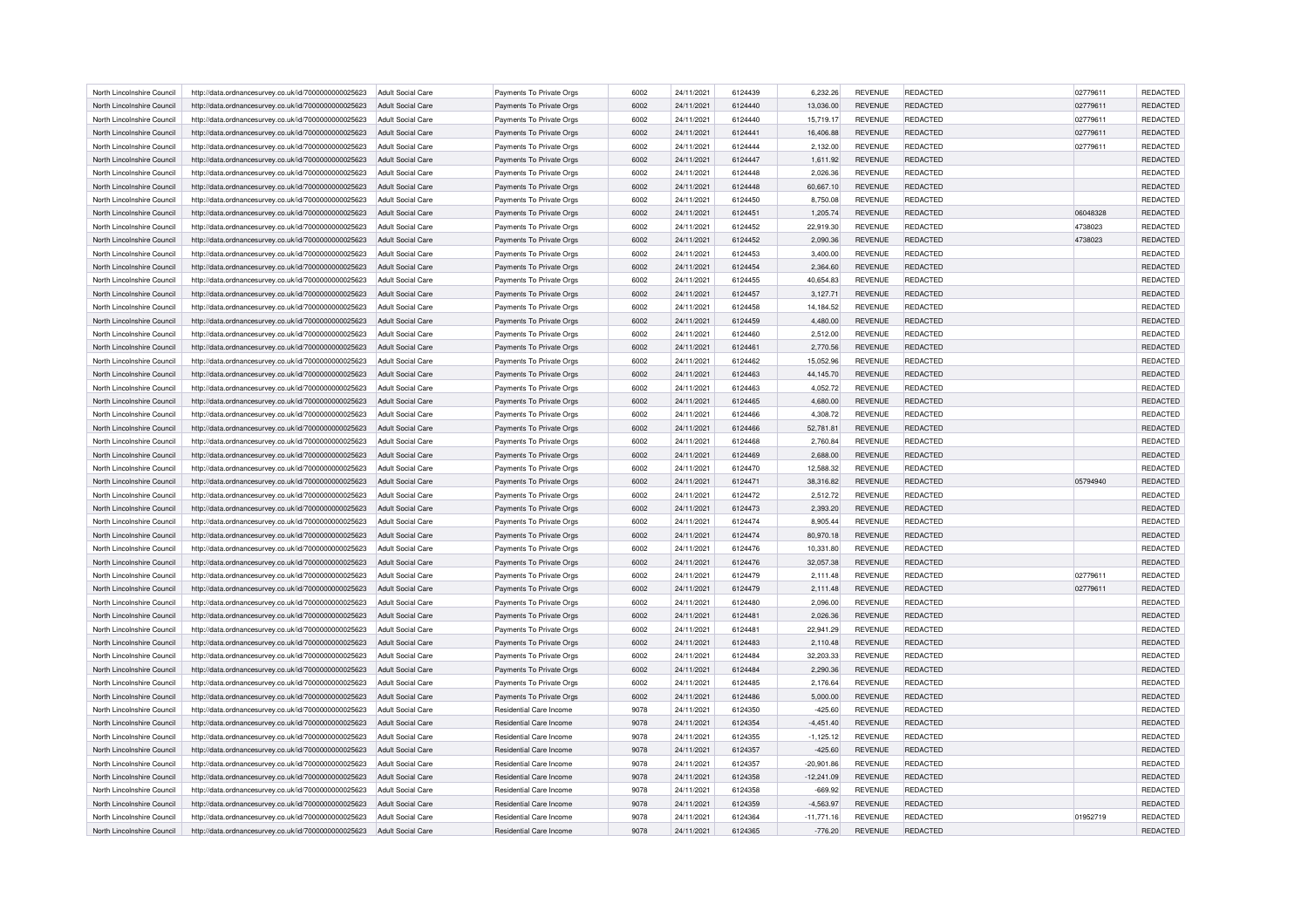| North Lincolnshire Council | http://data.ordnancesurvey.co.uk/id/7000000000025623                                                         | Adult Social Care        | Residential Care Income        | 9078 | 24/11/2021 | 6124370 | $-5,435.82$   | REVENUE        | <b>REDACTED</b> |          | REDACTED        |
|----------------------------|--------------------------------------------------------------------------------------------------------------|--------------------------|--------------------------------|------|------------|---------|---------------|----------------|-----------------|----------|-----------------|
| North Lincolnshire Council | http://data.ordnancesurvey.co.uk/id/7000000000025623                                                         | Adult Social Care        | Residential Care Income        | 9078 | 24/11/2021 | 6124372 | $-13,393.46$  | <b>REVENUE</b> | REDACTED        |          | REDACTED        |
| North Lincolnshire Council | http://data.ordnancesurvey.co.uk/id/7000000000025623                                                         | Adult Social Care        | Residential Care Income        | 9078 | 24/11/2021 | 6124373 | $-4.034.70$   | <b>REVENUE</b> | <b>REDACTED</b> |          | REDACTED        |
| North Lincolnshire Council | http://data.ordnancesurvey.co.uk/id/7000000000025623                                                         | Adult Social Care        | Residential Care Income        | 9078 | 24/11/2021 | 6124374 | $-608.80$     | <b>REVENUE</b> | <b>REDACTED</b> |          | REDACTED        |
| North Lincolnshire Council | http://data.ordnancesurvey.co.uk/id/7000000000025623                                                         | Adult Social Care        | Residential Care Income        | 9078 | 24/11/2021 | 6124374 | $-9,111.82$   | <b>REVENUE</b> | REDACTED        |          | REDACTED        |
| North Lincolnshire Council | http://data.ordnancesurvey.co.uk/id/7000000000025623                                                         | <b>Adult Social Care</b> | Residential Care Income        | 9078 | 24/11/2021 | 6124380 | $-7,565.34$   | <b>REVENUE</b> | REDACTED        |          | REDACTED        |
| North Lincolnshire Council | http://data.ordnancesurvey.co.uk/id/7000000000025623                                                         | Adult Social Care        | <b>Residential Care Income</b> | 9078 | 24/11/2021 | 6124382 | $-19,940.20$  | <b>REVENUE</b> | REDACTED        |          | <b>REDACTED</b> |
| North Lincolnshire Council | http://data.ordnancesurvey.co.uk/id/7000000000025623                                                         | <b>Adult Social Care</b> | Residential Care Income        | 9078 | 24/11/2021 | 6124382 | $-1,700.12$   | <b>REVENUE</b> | REDACTED        |          | REDACTED        |
| North Lincolnshire Council | http://data.ordnancesurvey.co.uk/id/7000000000025623                                                         | <b>Adult Social Care</b> | Residential Care Income        | 9078 | 24/11/2021 | 6124383 | $-425.60$     | <b>REVENUE</b> | REDACTED        |          | REDACTED        |
| North Lincolnshire Council | http://data.ordnancesurvey.co.uk/id/7000000000025623                                                         | Adult Social Care        | Residential Care Income        | 9078 | 24/11/2021 | 6124387 | $-6,317.24$   | <b>REVENUE</b> | <b>REDACTED</b> |          | REDACTED        |
| North Lincolnshire Council | http://data.ordnancesurvey.co.uk/id/7000000000025623                                                         | <b>Adult Social Care</b> | Residential Care Income        | 9078 | 24/11/2021 | 6124388 | $-7,151.36$   | <b>REVENUE</b> | REDACTED        |          | <b>REDACTED</b> |
| North Lincolnshire Council | http://data.ordnancesurvey.co.uk/id/7000000000025623                                                         | <b>Adult Social Care</b> | Residential Care Income        | 9078 | 24/11/2021 | 6124397 | $-608.80$     | <b>REVENUE</b> | REDACTED        | 27662    | REDACTED        |
| North Lincolnshire Council |                                                                                                              | Adult Social Care        | Residential Care Income        | 9078 | 24/11/2021 | 6124397 | $-8,294.00$   | <b>REVENUE</b> | REDACTED        | 27662    | REDACTED        |
| North Lincolnshire Council | http://data.ordnancesurvey.co.uk/id/7000000000025623<br>http://data.ordnancesurvey.co.uk/id/7000000000025623 | <b>Adult Social Care</b> | Residential Care Income        | 9078 | 24/11/2021 | 6124398 | $-4,992.84$   | <b>REVENUE</b> | <b>REDACTED</b> | 27662    | REDACTED        |
|                            |                                                                                                              |                          |                                |      |            |         |               |                |                 |          |                 |
| North Lincolnshire Council | http://data.ordnancesurvey.co.uk/id/7000000000025623                                                         | <b>Adult Social Care</b> | Residential Care Income        | 9078 | 24/11/2021 | 6124399 | $-1.648.80$   | <b>REVENUE</b> | <b>REDACTED</b> |          | <b>REDACTED</b> |
| North Lincolnshire Council | http://data.ordnancesurvey.co.uk/id/7000000000025623                                                         | <b>Adult Social Care</b> | Residential Care Income        | 9078 | 24/11/2021 | 6124400 | $-1.308.34$   | <b>REVENUE</b> | <b>REDACTED</b> |          | REDACTED        |
| North Lincolnshire Council | http://data.ordnancesurvey.co.uk/id/7000000000025623                                                         | <b>Adult Social Care</b> | Residential Care Income        | 9078 | 24/11/2021 | 6124402 | $-5,824.04$   | <b>REVENUE</b> | <b>REDACTED</b> |          | REDACTED        |
| North Lincolnshire Council | http://data.ordnancesurvey.co.uk/id/7000000000025623                                                         | Adult Social Care        | <b>Residential Care Income</b> | 9078 | 24/11/2021 | 6124404 | $-6,727.56$   | <b>REVENUE</b> | <b>REDACTED</b> |          | REDACTED        |
| North Lincolnshire Council | http://data.ordnancesurvey.co.uk/id/7000000000025623                                                         | Adult Social Care        | Residential Care Income        | 9078 | 24/11/2021 | 6124406 | $-280.24$     | REVENUE        | REDACTED        |          | REDACTED        |
| North Lincolnshire Council | http://data.ordnancesurvey.co.uk/id/7000000000025623                                                         | <b>Adult Social Care</b> | Residential Care Income        | 9078 | 24/11/2021 | 6124406 | $-6,039.36$   | <b>REVENUE</b> | REDACTED        |          | REDACTED        |
| North Lincolnshire Council | http://data.ordnancesurvey.co.uk/id/7000000000025623                                                         | Adult Social Care        | Residential Care Income        | 9078 | 24/11/2021 | 6124407 | $-2.830.84$   | <b>REVENUE</b> | <b>REDACTED</b> |          | REDACTED        |
| North Lincolnshire Council | http://data.ordnancesurvey.co.uk/id/7000000000025623                                                         | Adult Social Care        | Residential Care Income        | 9078 | 24/11/2021 | 6124407 | $-1,301.92$   | <b>REVENUE</b> | <b>REDACTED</b> |          | REDACTED        |
| North Lincolnshire Council | http://data.ordnancesurvey.co.uk/id/7000000000025623                                                         | Adult Social Care        | Residential Care Income        | 9078 | 24/11/2021 | 6124408 | $-737.28$     | REVENUE        | REDACTED        |          | REDACTED        |
| North Lincolnshire Council | http://data.ordnancesurvey.co.uk/id/7000000000025623                                                         | <b>Adult Social Care</b> | Residential Care Income        | 9078 | 24/11/2021 | 6124410 | $-337.27$     | <b>REVENUE</b> | <b>REDACTED</b> |          | <b>REDACTED</b> |
| North Lincolnshire Council | http://data.ordnancesurvey.co.uk/id/7000000000025623                                                         | Adult Social Care        | Residential Care Income        | 9078 | 24/11/2021 | 6124414 | $-356.80$     | <b>REVENUE</b> | REDACTED        | 04126127 | REDACTED        |
| North Lincolnshire Council | http://data.ordnancesurvey.co.uk/id/7000000000025623                                                         | <b>Adult Social Care</b> | Residential Care Income        | 9078 | 24/11/2021 | 6124415 | $-3,306.00$   | <b>REVENUE</b> | REDACTED        | 02262217 | REDACTED        |
| North Lincolnshire Council | http://data.ordnancesurvey.co.uk/id/7000000000025623                                                         | <b>Adult Social Care</b> | Residential Care Income        | 9078 | 24/11/2021 | 6124415 | $-850.40$     | <b>REVENUE</b> | <b>REDACTED</b> | 02262217 | REDACTED        |
| North Lincolnshire Council | http://data.ordnancesurvey.co.uk/id/7000000000025623                                                         | Adult Social Care        | Residential Care Income        | 9078 | 24/11/2021 | 6124416 | $-1,095.36$   | <b>REVENUE</b> | REDACTED        |          | REDACTED        |
| North Lincolnshire Council | http://data.ordnancesurvey.co.uk/id/7000000000025623                                                         | <b>Adult Social Care</b> | Residential Care Income        | 9078 | 24/11/2021 | 6124416 | $-3,976.28$   | <b>REVENUE</b> | REDACTED        |          | REDACTED        |
| North Lincolnshire Council | http://data.ordnancesurvey.co.uk/id/7000000000025623                                                         | <b>Adult Social Care</b> | Residential Care Income        | 9078 | 24/11/2021 | 6124417 | $-15,262.57$  | <b>REVENUE</b> | REDACTED        |          | REDACTED        |
| North Lincolnshire Council | http://data.ordnancesurvey.co.uk/id/7000000000025623                                                         | Adult Social Care        | <b>Residential Care Income</b> | 9078 | 24/11/2021 | 6124422 | $-7,796.68$   | <b>REVENUE</b> | <b>REDACTED</b> | 03745258 | <b>REDACTED</b> |
| North Lincolnshire Council | http://data.ordnancesurvey.co.uk/id/7000000000025623                                                         | <b>Adult Social Care</b> | Residential Care Income        | 9078 | 24/11/2021 | 6124424 | $-10, 130.36$ | <b>REVENUE</b> | <b>REDACTED</b> |          | REDACTED        |
| North Lincolnshire Council | http://data.ordnancesurvey.co.uk/id/7000000000025623                                                         | <b>Adult Social Care</b> | Residential Care Income        | 9078 | 24/11/2021 | 6124426 | $-847.20$     | <b>REVENUE</b> | REDACTED        |          | REDACTED        |
| North Lincolnshire Council | http://data.ordnancesurvey.co.uk/id/7000000000025623                                                         | Adult Social Care        | <b>Residential Care Income</b> | 9078 | 24/11/2021 | 6124427 | $-8,869.16$   | <b>REVENUE</b> | <b>REDACTED</b> |          | REDACTED        |
| North Lincolnshire Council | http://data.ordnancesurvey.co.uk/id/7000000000025623                                                         | <b>Adult Social Care</b> | Residential Care Income        | 9078 | 24/11/2021 | 6124428 | $-4,272.74$   | <b>REVENUE</b> | <b>REDACTED</b> |          | <b>REDACTED</b> |
| North Lincolnshire Council | http://data.ordnancesurvey.co.uk/id/7000000000025623                                                         | <b>Adult Social Care</b> | Residential Care Income        | 9078 | 24/11/2021 | 6124430 | $-597.44$     | <b>REVENUE</b> | <b>REDACTED</b> |          | REDACTED        |
| North Lincolnshire Council | http://data.ordnancesurvey.co.uk/id/7000000000025623                                                         | Adult Social Care        | Residential Care Income        | 9078 | 24/11/2021 | 6124430 | $-356.80$     | <b>REVENUE</b> | <b>REDACTED</b> |          | REDACTED        |
| North Lincolnshire Council | http://data.ordnancesurvey.co.uk/id/7000000000025623                                                         | <b>Adult Social Care</b> | Residential Care Income        | 9078 | 24/11/2021 | 6124431 | $-535.12$     | REVENUE        | REDACTED        |          | REDACTED        |
| North Lincolnshire Council | http://data.ordnancesurvey.co.uk/id/7000000000025623                                                         | Adult Social Care        | Residential Care Income        | 9078 | 24/11/2021 | 6124432 | $-851.20$     | <b>REVENUE</b> | <b>REDACTED</b> | 02779611 | <b>REDACTED</b> |
| North Lincolnshire Council | http://data.ordnancesurvey.co.uk/id/7000000000025623                                                         | <b>Adult Social Care</b> | Residential Care Income        | 9078 | 24/11/2021 | 6124432 | $-425.60$     | <b>REVENUE</b> | <b>REDACTED</b> | 02779611 | REDACTED        |
| North Lincolnshire Council | http://data.ordnancesurvey.co.uk/id/7000000000025623                                                         | Adult Social Care        | Residential Care Income        | 9078 | 24/11/2021 | 6124433 | $-1,442.04$   | <b>REVENUE</b> | <b>REDACTED</b> | 02779611 | <b>REDACTED</b> |
| North Lincolnshire Council | http://data.ordnancesurvey.co.uk/id/7000000000025623                                                         | Adult Social Care        | Residential Care Income        | 9078 | 24/11/2021 | 6124434 | $-1,594.20$   | <b>REVENUE</b> | <b>REDACTED</b> | 02779611 | REDACTED        |
| North Lincolnshire Council | http://data.ordnancesurvey.co.uk/id/7000000000025623                                                         | Adult Social Care        | Residential Care Income        | 9078 | 24/11/2021 | 6124435 | $-4,264.00$   | <b>REVENUE</b> | <b>REDACTED</b> | 02779611 | REDACTED        |
| North Lincolnshire Council | http://data.ordnancesurvey.co.uk/id/7000000000025623                                                         | <b>Adult Social Care</b> | Residential Care Income        | 9078 | 24/11/2021 | 6124437 | $-608.80$     | <b>REVENUE</b> | <b>REDACTED</b> | 02779611 | REDACTED        |
| North Lincolnshire Council | http://data.ordnancesurvey.co.uk/id/7000000000025623                                                         | Adult Social Care        | Residential Care Income        | 9078 | 24/11/2021 | 6124437 | $-5.150.00$   | <b>REVENUE</b> | <b>REDACTED</b> | 02779611 | REDACTED        |
| North Lincolnshire Council | http://data.ordnancesurvey.co.uk/id/7000000000025623                                                         | Adult Social Care        | Residential Care Income        | 9078 | 24/11/2021 | 6124438 | $-14,539.77$  | <b>REVENUE</b> | <b>REDACTED</b> | 02779611 | REDACTED        |
| North Lincolnshire Council | http://data.ordnancesurvey.co.uk/id/7000000000025623                                                         | Adult Social Care        | Residential Care Income        | 9078 | 24/11/2021 | 6124438 | $-5,724.00$   | <b>REVENUE</b> | REDACTED        | 02779611 | REDACTED        |
| North Lincolnshire Council | http://data.ordnancesurvey.co.uk/id/7000000000025623                                                         | <b>Adult Social Care</b> | Residential Care Income        | 9078 | 24/11/2021 | 6124440 | $-3.754.72$   | <b>REVENUE</b> | <b>REDACTED</b> | 02779611 | REDACTED        |
| North Lincolnshire Council | http://data.ordnancesurvey.co.uk/id/7000000000025623                                                         | Adult Social Care        | Residential Care Income        | 9078 | 24/11/2021 | 6124440 | $-1,632.12$   | <b>REVENUE</b> | <b>REDACTED</b> | 02779611 | REDACTED        |
| North Lincolnshire Council | http://data.ordnancesurvey.co.uk/id/7000000000025623                                                         | <b>Adult Social Care</b> | Residential Care Income        | 9078 | 24/11/2021 | 6124441 | $-1,625.60$   | <b>REVENUE</b> | <b>REDACTED</b> | 02779611 | REDACTED        |
| North Lincolnshire Council | http://data.ordnancesurvey.co.uk/id/7000000000025623                                                         | Adult Social Care        | Residential Care Income        | 9078 | 24/11/2021 | 6124448 | $-17.586.74$  | <b>REVENUE</b> | <b>REDACTED</b> |          | REDACTED        |
| North Lincolnshire Council | http://data.ordnancesurvey.co.uk/id/7000000000025623                                                         | Adult Social Care        | Residential Care Income        | 9078 | 24/11/2021 | 6124448 | $-608.80$     | <b>REVENUE</b> | <b>REDACTED</b> |          | REDACTED        |
| North Lincolnshire Council | http://data.ordnancesurvey.co.uk/id/7000000000025623                                                         | <b>Adult Social Care</b> | Residential Care Income        | 9078 | 24/11/2021 | 6124452 | $-8,104.69$   | <b>REVENUE</b> | REDACTED        | 4738023  | REDACTED        |
| North Lincolnshire Council | http://data.ordnancesurvey.co.uk/id/7000000000025623                                                         | <b>Adult Social Care</b> | Residential Care Income        | 9078 | 24/11/2021 | 6124455 | $-11,513.28$  | <b>REVENUE</b> | <b>REDACTED</b> |          | REDACTED        |
| North Lincolnshire Council |                                                                                                              | Adult Social Care        | Residential Care Income        | 9078 | 24/11/2021 | 6124458 | $-3,999.56$   | <b>REVENUE</b> | <b>REDACTED</b> |          | <b>REDACTED</b> |
|                            | http://data.ordnancesurvey.co.uk/id/7000000000025623                                                         |                          |                                |      |            |         |               |                |                 |          | REDACTED        |
| North Lincolnshire Council | http://data.ordnancesurvey.co.uk/id/7000000000025623                                                         | Adult Social Care        | Residential Care Income        | 9078 | 24/11/2021 | 6124461 | $-425.60$     | <b>REVENUE</b> | <b>REDACTED</b> |          |                 |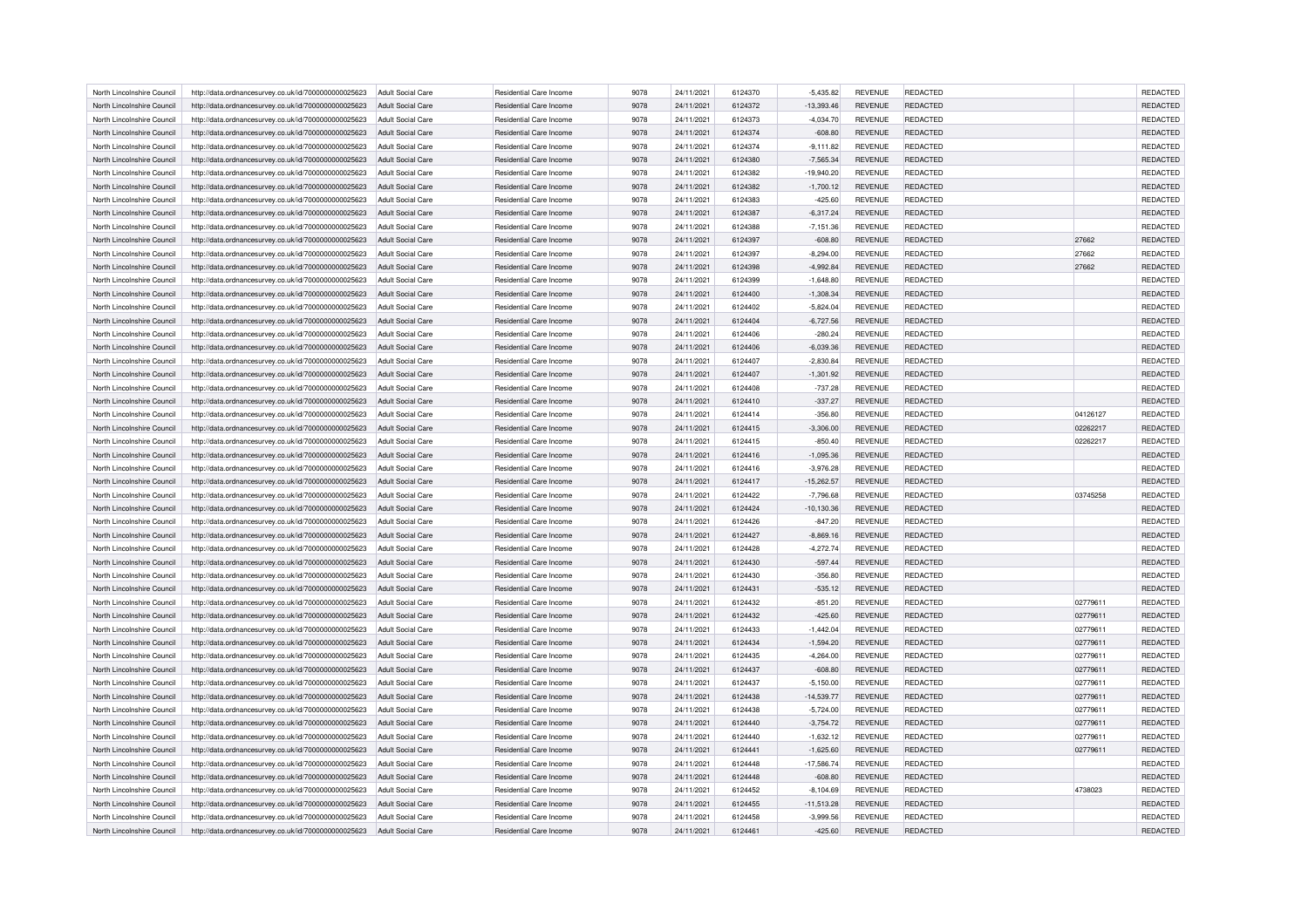| North Lincolnshire Council | http://data.ordnancesurvey.co.uk/id/7000000000025623 | Adult Social Care        | Residential Care Income      | 9078 | 24/11/2021 | 6124462 | $-4,876.32$  | REVENUE        | <b>REDACTED</b> |          | <b>REDACTED</b> |
|----------------------------|------------------------------------------------------|--------------------------|------------------------------|------|------------|---------|--------------|----------------|-----------------|----------|-----------------|
| North Lincolnshire Council | http://data.ordnancesurvey.co.uk/id/7000000000025623 | Adult Social Care        | Residential Care Income      | 9078 | 24/11/2021 | 6124463 | $-608.80$    | <b>REVENUE</b> | REDACTED        |          | REDACTED        |
| North Lincolnshire Council | http://data.ordnancesurvey.co.uk/id/7000000000025623 | Adult Social Care        | Residential Care Income      | 9078 | 24/11/2021 | 6124463 | $-15.657.95$ | <b>REVENUE</b> | REDACTED        |          | REDACTED        |
| North Lincolnshire Council | http://data.ordnancesurvey.co.uk/id/7000000000025623 | Adult Social Care        | Residential Care Income      | 9078 | 24/11/2021 | 6124466 | $-11,266.67$ | <b>REVENUE</b> | <b>REDACTED</b> |          | REDACTED        |
| North Lincolnshire Council | http://data.ordnancesurvey.co.uk/id/7000000000025623 | Adult Social Care        | Residential Care Income      | 9078 | 24/11/2021 | 6124466 | $-1,034.40$  | <b>REVENUE</b> | REDACTED        |          | <b>REDACTED</b> |
| North Lincolnshire Council | http://data.ordnancesurvey.co.uk/id/7000000000025623 | <b>Adult Social Care</b> | Residential Care Income      | 9078 | 24/11/2021 | 6124471 | $-9,578.67$  | <b>REVENUE</b> | REDACTED        | 05794940 | REDACTED        |
| North Lincolnshire Council | http://data.ordnancesurvey.co.uk/id/7000000000025623 | Adult Social Care        | Residential Care Income      | 9078 | 24/11/2021 | 6124474 | $-25,667.99$ | <b>REVENUE</b> | REDACTED        |          | <b>REDACTED</b> |
| North Lincolnshire Council | http://data.ordnancesurvey.co.uk/id/7000000000025623 | Adult Social Care        | Residential Care Income      | 9078 | 24/11/2021 | 6124474 | $-2,033.76$  | <b>REVENUE</b> | REDACTED        |          | REDACTED        |
| North Lincolnshire Council | http://data.ordnancesurvey.co.uk/id/7000000000025623 | <b>Adult Social Care</b> | Residential Care Income      | 9078 | 24/11/2021 | 6124476 | $-3,874.96$  | <b>REVENUE</b> | REDACTED        |          | REDACTED        |
| North Lincolnshire Council | http://data.ordnancesurvey.co.uk/id/7000000000025623 | Adult Social Care        | Residential Care Income      | 9078 | 24/11/2021 | 6124476 | $-7,469.30$  | <b>REVENUE</b> | <b>REDACTED</b> |          | REDACTED        |
| North Lincolnshire Council | http://data.ordnancesurvey.co.uk/id/7000000000025623 | <b>Adult Social Care</b> | Residential Care Income      | 9078 | 24/11/2021 | 6124477 | $-880.97$    | <b>REVENUE</b> | REDACTED        |          | <b>REDACTED</b> |
| North Lincolnshire Council | http://data.ordnancesurvey.co.uk/id/7000000000025623 | <b>Adult Social Care</b> | Residential Care Income      | 9078 | 24/11/2021 | 6124481 | $-6,769.98$  | <b>REVENUE</b> | REDACTED        |          | REDACTED        |
| North Lincolnshire Council | http://data.ordnancesurvey.co.uk/id/7000000000025623 | Adult Social Care        | Residential Care Income      | 9078 | 24/11/2021 | 6124481 | $-947.16$    | <b>REVENUE</b> | REDACTED        |          | REDACTED        |
| North Lincolnshire Council | http://data.ordnancesurvey.co.uk/id/7000000000025623 | <b>Adult Social Care</b> | Residential Care Income      | 9078 | 24/11/2021 | 6124484 | $-8,990.39$  | <b>REVENUE</b> | <b>REDACTED</b> |          | REDACTED        |
| North Lincolnshire Council | http://data.ordnancesurvey.co.uk/id/7000000000025623 | Adult Social Care        | Residential Care Income      | 9078 | 24/11/2021 | 6124484 | $-608.80$    | <b>REVENUE</b> | REDACTED        |          | <b>REDACTED</b> |
|                            |                                                      |                          |                              |      |            |         |              |                |                 |          |                 |
| North Lincolnshire Council | http://data.ordnancesurvey.co.uk/id/7000000000025623 | <b>Adult Social Care</b> | Residential Care Income      | 9078 | 24/11/2021 | 6124485 | $-646.68$    | <b>REVENUE</b> | <b>REDACTED</b> |          | REDACTED        |
| North Lincolnshire Council | http://data.ordnancesurvey.co.uk/id/7000000000025623 | Childrens & Education    | B Out Basic Allowance        | 5520 | 01/11/2021 | 6112186 | 430.96       | <b>REVENUE</b> | <b>REDACTED</b> |          | REDACTED        |
| North Lincolnshire Council | http://data.ordnancesurvey.co.uk/id/7000000000025623 | Childrens & Education    | <b>B Out Basic Allowance</b> | 5520 | 01/11/2021 | 6112189 | 440.84       | <b>REVENUE</b> | <b>REDACTED</b> |          | REDACTED        |
| North Lincolnshire Council | http://data.ordnancesurvey.co.uk/id/7000000000025623 | Childrens & Education    | <b>B Out Basic Allowance</b> | 5520 | 01/11/2021 | 6112190 | 422.48       | REVENUE        | REDACTED        |          | REDACTED        |
| North Lincolnshire Council | http://data.ordnancesurvey.co.uk/id/7000000000025623 | Childrens & Education    | <b>B Out Basic Allowance</b> | 5520 | 01/11/2021 | 6112192 | 970.26       | <b>REVENUE</b> | <b>REDACTED</b> |          | REDACTED        |
| North Lincolnshire Council | http://data.ordnancesurvey.co.uk/id/7000000000025623 | Childrens & Education    | B Out Basic Allowance        | 5520 | 01/11/2021 | 6112194 | 1.078.76     | <b>REVENUE</b> | <b>REDACTED</b> |          | REDACTED        |
| North Lincolnshire Council | http://data.ordnancesurvey.co.uk/id/7000000000025623 | Childrens & Education    | <b>B Out Basic Allowance</b> | 5520 | 01/11/2021 | 6112195 | 570.91       | <b>REVENUE</b> | <b>REDACTED</b> |          | REDACTED        |
| North Lincolnshire Council | http://data.ordnancesurvey.co.uk/id/7000000000025623 | Childrens & Education    | <b>B Out Basic Allowance</b> | 5520 | 01/11/2021 | 6112197 | 332.10       | <b>REVENUE</b> | REDACTED        |          | REDACTED        |
| North Lincolnshire Council | http://data.ordnancesurvey.co.uk/id/7000000000025623 | Childrens & Education    | <b>B Out Basic Allowance</b> | 5520 | 01/11/2021 | 6112198 | 208.04       | <b>REVENUE</b> | <b>REDACTED</b> |          | REDACTED        |
| North Lincolnshire Council | http://data.ordnancesurvey.co.uk/id/7000000000025623 | Childrens & Education    | <b>B Out Basic Allowance</b> | 5520 | 01/11/2021 | 6112199 | 885.80       | <b>REVENUE</b> | REDACTED        |          | REDACTED        |
| North Lincolnshire Council | http://data.ordnancesurvey.co.uk/id/7000000000025623 | Childrens & Education    | <b>B Out Basic Allowance</b> | 5520 | 01/11/2021 | 6112202 | 519.59       | <b>REVENUE</b> | <b>REDACTED</b> |          | REDACTED        |
| North Lincolnshire Council | http://data.ordnancesurvey.co.uk/id/7000000000025623 | Childrens & Education    | B Out Basic Allowance        | 5520 | 01/11/2021 | 6112204 | 577.85       | <b>REVENUE</b> | <b>REDACTED</b> |          | REDACTED        |
| North Lincolnshire Council | http://data.ordnancesurvey.co.uk/id/7000000000025623 | Childrens & Education    | <b>B Out Basic Allowance</b> | 5520 | 01/11/2021 | 6112209 | 319.33       | <b>REVENUE</b> | <b>REDACTED</b> |          | REDACTED        |
| North Lincolnshire Council | http://data.ordnancesurvey.co.uk/id/7000000000025623 | Childrens & Education    | <b>B Out Basic Allowance</b> | 5520 | 01/11/2021 | 6112210 | 820.91       | <b>REVENUE</b> | REDACTED        |          | REDACTED        |
| North Lincolnshire Council | http://data.ordnancesurvey.co.uk/id/7000000000025623 | Childrens & Education    | <b>B Out Basic Allowance</b> | 5520 | 01/11/2021 | 6112213 | 710.70       | <b>REVENUE</b> | <b>REDACTED</b> |          | REDACTED        |
| North Lincolnshire Council | http://data.ordnancesurvey.co.uk/id/7000000000025623 | Childrens & Education    | B Out Basic Allowance        | 5520 | 01/11/2021 | 6112216 | 222.48       | <b>REVENUE</b> | <b>REDACTED</b> |          | <b>REDACTED</b> |
| North Lincolnshire Council | http://data.ordnancesurvey.co.uk/id/7000000000025623 | Childrens & Education    | <b>B Out Basic Allowance</b> | 5520 | 01/11/2021 | 6112220 | 253.85       | <b>REVENUE</b> | REDACTED        |          | REDACTED        |
| North Lincolnshire Council | http://data.ordnancesurvey.co.uk/id/7000000000025623 | Childrens & Education    | <b>B Out Basic Allowance</b> | 5520 | 01/11/2021 | 6112221 | 381.53       | <b>REVENUE</b> | <b>REDACTED</b> |          | REDACTED        |
| North Lincolnshire Council | http://data.ordnancesurvey.co.uk/id/7000000000025623 | Childrens & Education    | B Out Basic Allowance        | 5520 | 01/11/2021 | 6112222 | 947.70       | <b>REVENUE</b> | <b>REDACTED</b> |          | REDACTED        |
| North Lincolnshire Council | http://data.ordnancesurvey.co.uk/id/7000000000025623 | Childrens & Education    | <b>B Out Basic Allowance</b> | 5520 | 01/11/2021 | 6112224 | 318.00       | <b>REVENUE</b> | <b>REDACTED</b> |          | <b>REDACTED</b> |
| North Lincolnshire Council | http://data.ordnancesurvey.co.uk/id/7000000000025623 | Childrens & Education    | <b>B Out Basic Allowance</b> | 5520 | 01/11/2021 | 6112228 | 313.85       | <b>REVENUE</b> | <b>REDACTED</b> |          | REDACTED        |
| North Lincolnshire Council | http://data.ordnancesurvey.co.uk/id/7000000000025623 | Childrens & Education    | B Out Basic Allowance        | 5520 | 01/11/2021 | 6112231 | 282.85       | <b>REVENUE</b> | <b>REDACTED</b> |          | REDACTED        |
| North Lincolnshire Council | http://data.ordnancesurvey.co.uk/id/7000000000025623 | Childrens & Education    | <b>B Out Basic Allowance</b> | 5520 | 01/11/2021 | 6112233 | 528.00       | <b>REVENUE</b> | REDACTED        |          | REDACTED        |
| North Lincolnshire Council | http://data.ordnancesurvey.co.uk/id/7000000000025623 | Childrens & Education    | B Out Basic Allowance        | 5520 | 01/11/2021 | 6112236 | 316.85       | <b>REVENUE</b> | <b>REDACTED</b> |          | <b>REDACTED</b> |
| North Lincolnshire Council | http://data.ordnancesurvey.co.uk/id/7000000000025623 | Childrens & Education    | <b>B Out Basic Allowance</b> | 5520 | 01/11/2021 | 6112237 | 251.36       | <b>REVENUE</b> | <b>REDACTED</b> |          | REDACTED        |
| North Lincolnshire Council | http://data.ordnancesurvey.co.uk/id/7000000000025623 | Childrens & Education    | B Out Basic Allowance        | 5520 | 01/11/2021 | 6112238 | 382.49       | <b>REVENUE</b> | REDACTED        |          | <b>REDACTED</b> |
| North Lincolnshire Council | http://data.ordnancesurvey.co.uk/id/7000000000025623 | Childrens & Education    | <b>B Out Basic Allowance</b> | 5520 | 01/11/2021 | 6112240 | 557.01       | <b>REVENUE</b> | <b>REDACTED</b> |          | REDACTED        |
| North Lincolnshire Council | http://data.ordnancesurvey.co.uk/id/7000000000025623 | Childrens & Education    | B Out Basic Allowance        | 5520 | 01/11/2021 | 6112244 | 274.00       | REVENUE        | <b>REDACTED</b> |          | REDACTED        |
| North Lincolnshire Council | http://data.ordnancesurvey.co.uk/id/7000000000025623 | Childrens & Education    | <b>B Out Basic Allowance</b> | 5520 | 01/11/2021 | 6112245 | 1,137.18     | <b>REVENUE</b> | <b>REDACTED</b> |          | REDACTED        |
| North Lincolnshire Council | http://data.ordnancesurvey.co.uk/id/7000000000025623 | Childrens & Education    | B Out Basic Allowance        | 5520 | 01/11/2021 | 6112247 | 2,315.34     | <b>REVENUE</b> | <b>REDACTED</b> |          | REDACTED        |
| North Lincolnshire Council | http://data.ordnancesurvey.co.uk/id/7000000000025623 | Childrens & Education    | <b>B Out Basic Allowance</b> | 5520 | 01/11/2021 | 6112248 | 537.53       | <b>REVENUE</b> | <b>REDACTED</b> |          | REDACTED        |
| North Lincolnshire Council | http://data.ordnancesurvey.co.uk/id/7000000000025623 | Childrens & Education    | <b>B Out Basic Allowance</b> | 5520 | 01/11/2021 | 6112250 | 265.74       | <b>REVENUE</b> | REDACTED        |          | REDACTED        |
| North Lincolnshire Council | http://data.ordnancesurvey.co.uk/id/7000000000025623 | Childrens & Education    | <b>B Out Basic Allowance</b> | 5520 | 01/11/2021 | 6112251 | 667.44       | <b>REVENUE</b> | <b>REDACTED</b> |          | REDACTED        |
| North Lincolnshire Council | http://data.ordnancesurvey.co.uk/id/7000000000025623 | Childrens & Education    | B Out Basic Allowance        | 5520 | 01/11/2021 | 6112256 | 376.43       | REVENUE        | <b>REDACTED</b> |          | REDACTED        |
| North Lincolnshire Council | http://data.ordnancesurvey.co.uk/id/7000000000025623 | Childrens & Education    | <b>B Out Basic Allowance</b> | 5520 | 01/11/2021 | 6112257 | 275.08       | <b>REVENUE</b> | <b>REDACTED</b> |          | REDACTED        |
| North Lincolnshire Council | http://data.ordnancesurvey.co.uk/id/7000000000025623 | Childrens & Education    | B Out Basic Allowance        | 5520 | 01/11/2021 | 6112258 | 388.16       | <b>REVENUE</b> | <b>REDACTED</b> |          | REDACTED        |
| North Lincolnshire Council | http://data.ordnancesurvey.co.uk/id/7000000000025623 | Childrens & Education    | <b>B Out Basic Allowance</b> | 5520 | 01/11/2021 | 6112260 | 632.42       | <b>REVENUE</b> | <b>REDACTED</b> |          | REDACTED        |
| North Lincolnshire Council | http://data.ordnancesurvey.co.uk/id/7000000000025623 | Childrens & Education    | <b>B Out Basic Allowance</b> | 5520 | 01/11/2021 | 6112262 | 316.85       | <b>REVENUE</b> | REDACTED        |          | REDACTED        |
| North Lincolnshire Council | http://data.ordnancesurvey.co.uk/id/7000000000025623 | Childrens & Education    | <b>B Out Basic Allowance</b> | 5520 | 01/11/2021 | 6112267 | 885.80       | <b>REVENUE</b> | <b>REDACTED</b> |          | REDACTED        |
| North Lincolnshire Council | http://data.ordnancesurvey.co.uk/id/7000000000025623 | Childrens & Education    | B Out Basic Allowance        | 5520 | 01/11/2021 | 6112269 | 281.20       | <b>REVENUE</b> | <b>REDACTED</b> |          | REDACTED        |
| North Lincolnshire Council | http://data.ordnancesurvey.co.uk/id/7000000000025623 | Childrens & Education    | <b>B Out Basic Allowance</b> | 5520 | 01/11/2021 | 6112271 | 710.70       | <b>REVENUE</b> | <b>REDACTED</b> |          | REDACTED        |
|                            |                                                      |                          |                              |      |            |         |              |                |                 |          |                 |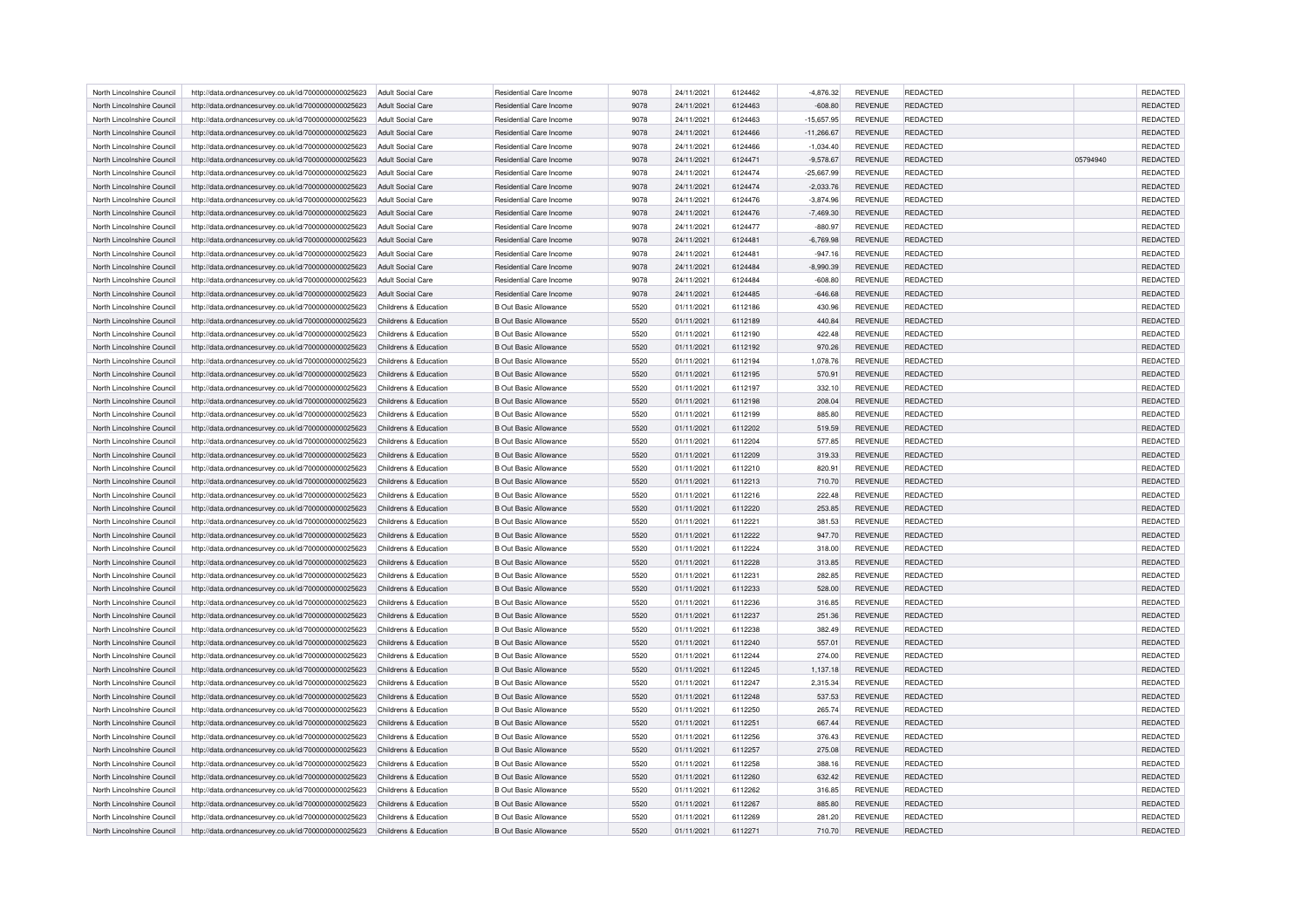| North Lincolnshire Council | http://data.ordnancesurvey.co.uk/id/7000000000025623                                                         | Childrens & Education | <b>B</b> Out Basic Allowance | 5520 | 01/11/2021 | 6112275 | 265.00   | REVENUE        | <b>REDACTED</b> | <b>REDACTED</b> |
|----------------------------|--------------------------------------------------------------------------------------------------------------|-----------------------|------------------------------|------|------------|---------|----------|----------------|-----------------|-----------------|
| North Lincolnshire Council | http://data.ordnancesurvey.co.uk/id/7000000000025623                                                         | Childrens & Education | <b>B Out Basic Allowance</b> | 5520 | 01/11/2021 | 6112279 | 444.96   | <b>REVENUE</b> | REDACTED        | REDACTED        |
| North Lincolnshire Council | http://data.ordnancesurvey.co.uk/id/7000000000025623                                                         | Childrens & Education | B Out Basic Allowance        | 5520 | 01/11/2021 | 6112282 | 393.85   | <b>REVENUE</b> | REDACTED        | REDACTED        |
| North Lincolnshire Council | http://data.ordnancesurvey.co.uk/id/7000000000025623                                                         | Childrens & Education | <b>B Out Basic Allowance</b> | 5520 | 01/11/2021 | 6112286 | 272.85   | <b>REVENUE</b> | <b>REDACTED</b> | REDACTED        |
| North Lincolnshire Council | http://data.ordnancesurvey.co.uk/id/7000000000025623                                                         | Childrens & Education | <b>B</b> Out Basic Allowance | 5520 | 01/11/2021 | 6112287 | 372.41   | <b>REVENUE</b> | REDACTED        | <b>REDACTED</b> |
| North Lincolnshire Council | http://data.ordnancesurvey.co.uk/id/7000000000025623                                                         | Childrens & Education | <b>B Out Basic Allowance</b> | 5520 | 01/11/2021 | 6112288 | 308.00   | <b>REVENUE</b> | REDACTED        | REDACTED        |
| North Lincolnshire Council | http://data.ordnancesurvey.co.uk/id/7000000000025623                                                         | Childrens & Education | B Out Basic Allowance        | 5520 | 01/11/2021 | 6112289 | 434.00   | <b>REVENUE</b> | REDACTED        | <b>REDACTED</b> |
| North Lincolnshire Council | http://data.ordnancesurvey.co.uk/id/7000000000025623                                                         | Childrens & Education | <b>B Out Basic Allowance</b> | 5520 | 01/11/2021 | 6112291 | 1,074.30 | <b>REVENUE</b> | REDACTED        | REDACTED        |
| North Lincolnshire Council | http://data.ordnancesurvey.co.uk/id/7000000000025623                                                         | Childrens & Education | <b>B Out Basic Allowance</b> | 5520 | 01/11/2021 | 6112292 | 444.96   | <b>REVENUE</b> | REDACTED        | REDACTED        |
| North Lincolnshire Council | http://data.ordnancesurvey.co.uk/id/7000000000025623                                                         | Childrens & Education | B Out Basic Allowance        | 5520 | 01/11/2021 | 6112293 | 449.59   | <b>REVENUE</b> | <b>REDACTED</b> | REDACTED        |
| North Lincolnshire Council | http://data.ordnancesurvey.co.uk/id/7000000000025623                                                         | Childrens & Education | <b>B Out Basic Allowance</b> | 5520 | 01/11/2021 | 6112303 | 380.00   | <b>REVENUE</b> | REDACTED        | <b>REDACTED</b> |
| North Lincolnshire Council | http://data.ordnancesurvey.co.uk/id/7000000000025623                                                         | Childrens & Education | <b>B Out Basic Allowance</b> | 5520 | 01/11/2021 | 6112310 | 31.78    | <b>REVENUE</b> | REDACTED        | REDACTED        |
| North Lincolnshire Council |                                                                                                              | Childrens & Education | <b>B Out Basic Allowance</b> | 5520 | 01/11/2021 | 6112317 | 265.74   | REVENUE        | REDACTED        | REDACTED        |
| North Lincolnshire Council | http://data.ordnancesurvey.co.uk/id/7000000000025623<br>http://data.ordnancesurvey.co.uk/id/7000000000025623 | Childrens & Education | <b>B Out Basic Allowance</b> | 5520 | 01/11/2021 | 6112318 | 284.48   | <b>REVENUE</b> | REDACTED        | REDACTED        |
|                            |                                                                                                              |                       |                              |      |            |         |          |                |                 |                 |
| North Lincolnshire Council | http://data.ordnancesurvey.co.uk/id/7000000000025623                                                         | Childrens & Education | B Out Basic Allowance        | 5520 | 01/11/2021 | 6112322 | 316.85   | <b>REVENUE</b> | <b>REDACTED</b> | <b>REDACTED</b> |
| North Lincolnshire Council | http://data.ordnancesurvey.co.uk/id/7000000000025623                                                         | Childrens & Education | <b>B Out Basic Allowance</b> | 5520 | 01/11/2021 | 6112329 | 620.06   | <b>REVENUE</b> | REDACTED        | REDACTED        |
| North Lincolnshire Council | http://data.ordnancesurvey.co.uk/id/7000000000025623                                                         | Childrens & Education | B Out Basic Allowance        | 5520 | 01/11/2021 | 6112333 | 176.00   | <b>REVENUE</b> | REDACTED        | REDACTED        |
| North Lincolnshire Council | http://data.ordnancesurvey.co.uk/id/7000000000025623                                                         | Childrens & Education | <b>B Out Basic Allowance</b> | 5520 | 01/11/2021 | 6112336 | 265.74   | <b>REVENUE</b> | <b>REDACTED</b> | REDACTED        |
| North Lincolnshire Council | http://data.ordnancesurvey.co.uk/id/7000000000025623                                                         | Childrens & Education | <b>B Out Basic Allowance</b> | 5520 | 01/11/2021 | 6112337 | 342.82   | REVENUE        | REDACTED        | REDACTED        |
| North Lincolnshire Council | http://data.ordnancesurvey.co.uk/id/7000000000025623                                                         | Childrens & Education | <b>B Out Basic Allowance</b> | 5520 | 01/11/2021 | 6112339 | 222.48   | <b>REVENUE</b> | REDACTED        | REDACTED        |
| North Lincolnshire Council | http://data.ordnancesurvey.co.uk/id/7000000000025623                                                         | Childrens & Education | B Out Basic Allowance        | 5520 | 01/11/2021 | 6112340 | 444.96   | <b>REVENUE</b> | <b>REDACTED</b> | REDACTED        |
| North Lincolnshire Council | http://data.ordnancesurvey.co.uk/id/7000000000025623                                                         | Childrens & Education | <b>B Out Basic Allowance</b> | 5520 | 01/11/2021 | 6112341 | 488.22   | <b>REVENUE</b> | <b>REDACTED</b> | REDACTED        |
| North Lincolnshire Council | http://data.ordnancesurvey.co.uk/id/7000000000025623                                                         | Childrens & Education | <b>B Out Basic Allowance</b> | 5520 | 01/11/2021 | 6112344 | 308.00   | <b>REVENUE</b> | REDACTED        | REDACTED        |
| North Lincolnshire Council | http://data.ordnancesurvey.co.uk/id/7000000000025623                                                         | Childrens & Education | <b>B Out Basic Allowance</b> | 5520 | 01/11/2021 | 6112346 | 313.88   | <b>REVENUE</b> | <b>REDACTED</b> | <b>REDACTED</b> |
| North Lincolnshire Council | http://data.ordnancesurvey.co.uk/id/7000000000025623                                                         | Childrens & Education | <b>B Out Basic Allowance</b> | 5520 | 01/11/2021 | 6112348 | 365.53   | <b>REVENUE</b> | <b>REDACTED</b> | REDACTED        |
| North Lincolnshire Council | http://data.ordnancesurvey.co.uk/id/7000000000025623                                                         | Childrens & Education | <b>B Out Basic Allowance</b> | 5520 | 01/11/2021 | 6112352 | 277.17   | <b>REVENUE</b> | <b>REDACTED</b> | REDACTED        |
| North Lincolnshire Council | http://data.ordnancesurvey.co.uk/id/7000000000025623                                                         | Childrens & Education | B Out Basic Allowance        | 5520 | 01/11/2021 | 6112353 | 308.00   | <b>REVENUE</b> | <b>REDACTED</b> | REDACTED        |
| North Lincolnshire Council | http://data.ordnancesurvey.co.uk/id/7000000000025623                                                         | Childrens & Education | <b>B Out Basic Allowance</b> | 5520 | 01/11/2021 | 6112357 | 620.06   | <b>REVENUE</b> | <b>REDACTED</b> | REDACTED        |
| North Lincolnshire Council | http://data.ordnancesurvey.co.uk/id/7000000000025623                                                         | Childrens & Education | <b>B Out Basic Allowance</b> | 5520 | 01/11/2021 | 6112358 | 597.58   | <b>REVENUE</b> | REDACTED        | REDACTED        |
| North Lincolnshire Council | http://data.ordnancesurvey.co.uk/id/7000000000025623                                                         | Childrens & Education | <b>B Out Basic Allowance</b> | 5520 | 01/11/2021 | 6112359 | 267.91   | <b>REVENUE</b> | <b>REDACTED</b> | REDACTED        |
| North Lincolnshire Council | http://data.ordnancesurvey.co.uk/id/7000000000025623                                                         | Childrens & Education | <b>B Out Basic Allowance</b> | 5520 | 01/11/2021 | 6112360 | 266.06   | <b>REVENUE</b> | <b>REDACTED</b> | <b>REDACTED</b> |
| North Lincolnshire Council | http://data.ordnancesurvey.co.uk/id/7000000000025623                                                         | Childrens & Education | <b>B Out Basic Allowance</b> | 5520 | 01/11/2021 | 6112362 | 265.74   | <b>REVENUE</b> | REDACTED        | REDACTED        |
| North Lincolnshire Council | http://data.ordnancesurvey.co.uk/id/7000000000025623                                                         | Childrens & Education | <b>B Out Basic Allowance</b> | 5520 | 01/11/2021 | 6112366 | 603.73   | <b>REVENUE</b> | <b>REDACTED</b> | REDACTED        |
| North Lincolnshire Council | http://data.ordnancesurvey.co.uk/id/7000000000025623                                                         | Childrens & Education | <b>B Out Basic Allowance</b> | 5520 | 01/11/2021 | 6112367 | 667.44   | <b>REVENUE</b> | <b>REDACTED</b> | REDACTED        |
| North Lincolnshire Council | http://data.ordnancesurvey.co.uk/id/7000000000025623                                                         | Childrens & Education | <b>B Out Basic Allowance</b> | 5520 | 01/11/2021 | 6112368 | 314.00   | <b>REVENUE</b> | <b>REDACTED</b> | <b>REDACTED</b> |
| North Lincolnshire Council | http://data.ordnancesurvey.co.uk/id/7000000000025623                                                         | Childrens & Education | <b>B Out Basic Allowance</b> | 5520 | 01/11/2021 | 6112369 | 488.22   | <b>REVENUE</b> | <b>REDACTED</b> | REDACTED        |
| North Lincolnshire Council | http://data.ordnancesurvey.co.uk/id/7000000000025623                                                         | Childrens & Education | B Out Basic Allowance        | 5520 | 01/11/2021 | 6112372 | 888.22   | REVENUE        | <b>REDACTED</b> | REDACTED        |
| North Lincolnshire Council | http://data.ordnancesurvey.co.uk/id/7000000000025623                                                         | Childrens & Education | <b>B Out Basic Allowance</b> | 5520 | 01/11/2021 | 6112373 | 608.56   | <b>REVENUE</b> | REDACTED        | REDACTED        |
| North Lincolnshire Council | http://data.ordnancesurvey.co.uk/id/7000000000025623                                                         | Childrens & Education | B Out Basic Allowance        | 5520 | 01/11/2021 | 6112374 | 308.00   | <b>REVENUE</b> | <b>REDACTED</b> | <b>REDACTED</b> |
| North Lincolnshire Council | http://data.ordnancesurvey.co.uk/id/7000000000025623                                                         | Childrens & Education | <b>B Out Basic Allowance</b> | 5520 | 01/11/2021 | 6112377 | 176.00   | <b>REVENUE</b> | <b>REDACTED</b> | REDACTED        |
| North Lincolnshire Council | http://data.ordnancesurvey.co.uk/id/7000000000025623                                                         | Childrens & Education | B Out Basic Allowance        | 5520 | 01/11/2021 | 6112378 | 150.06   | <b>REVENUE</b> | REDACTED        | <b>REDACTED</b> |
| North Lincolnshire Council | http://data.ordnancesurvey.co.uk/id/7000000000025623                                                         | Childrens & Education | <b>B Out Basic Allowance</b> | 5520 | 01/11/2021 | 6112379 | 256.85   | <b>REVENUE</b> | <b>REDACTED</b> | REDACTED        |
| North Lincolnshire Council | http://data.ordnancesurvey.co.uk/id/7000000000025623                                                         | Childrens & Education | B Out Basic Allowance        | 5520 | 01/11/2021 | 6112380 | 397.58   | REVENUE        | <b>REDACTED</b> | REDACTED        |
| North Lincolnshire Council | http://data.ordnancesurvey.co.uk/id/7000000000025623                                                         | Childrens & Education | <b>B Out Basic Allowance</b> | 5520 | 01/11/2021 | 6112382 | 500.29   | <b>REVENUE</b> | <b>REDACTED</b> | REDACTED        |
| North Lincolnshire Council | http://data.ordnancesurvey.co.uk/id/7000000000025623                                                         | Childrens & Education | B Out Basic Allowance        | 5520 | 01/11/2021 | 6112384 | 270.32   | <b>REVENUE</b> | <b>REDACTED</b> | REDACTED        |
| North Lincolnshire Council | http://data.ordnancesurvey.co.uk/id/7000000000025623                                                         | Childrens & Education | <b>B Out Basic Allowance</b> | 5520 | 01/11/2021 | 6112385 | 316.85   | <b>REVENUE</b> | <b>REDACTED</b> | REDACTED        |
| North Lincolnshire Council | http://data.ordnancesurvey.co.uk/id/7000000000025623                                                         | Childrens & Education | <b>B Out Basic Allowance</b> | 5520 | 01/11/2021 | 6112387 | 265.74   | <b>REVENUE</b> | REDACTED        | REDACTED        |
| North Lincolnshire Council | http://data.ordnancesurvey.co.uk/id/7000000000025623                                                         | Childrens & Education | <b>B Out Basic Allowance</b> | 5520 | 01/11/2021 | 6112388 | 456.85   | <b>REVENUE</b> | <b>REDACTED</b> | REDACTED        |
| North Lincolnshire Council | http://data.ordnancesurvey.co.uk/id/7000000000025623                                                         | Childrens & Education | B Out Basic Allowance        | 5520 | 01/11/2021 | 6112389 | 596.85   | REVENUE        | <b>REDACTED</b> | REDACTED        |
| North Lincolnshire Council | http://data.ordnancesurvey.co.uk/id/7000000000025623                                                         | Childrens & Education | <b>B Out Basic Allowance</b> | 5520 | 01/11/2021 | 6112391 | 329.00   | <b>REVENUE</b> | <b>REDACTED</b> | REDACTED        |
| North Lincolnshire Council | http://data.ordnancesurvey.co.uk/id/7000000000025623                                                         | Childrens & Education | B Out Basic Allowance        | 5520 | 01/11/2021 | 6112396 | 250.01   | <b>REVENUE</b> | <b>REDACTED</b> | REDACTED        |
| North Lincolnshire Council | http://data.ordnancesurvey.co.uk/id/7000000000025623                                                         | Childrens & Education | <b>B Out Basic Allowance</b> | 5520 | 01/11/2021 | 6112397 | 175.10   | <b>REVENUE</b> | <b>REDACTED</b> | REDACTED        |
| North Lincolnshire Council | http://data.ordnancesurvey.co.uk/id/7000000000025623                                                         | Childrens & Education | <b>B Out Basic Allowance</b> | 5520 | 01/11/2021 | 6112400 | 312.05   | <b>REVENUE</b> | REDACTED        | REDACTED        |
| North Lincolnshire Council | http://data.ordnancesurvey.co.uk/id/7000000000025623                                                         | Childrens & Education | <b>B Out Basic Allowance</b> | 5520 | 01/11/2021 | 6112403 | 272.85   | <b>REVENUE</b> | <b>REDACTED</b> | REDACTED        |
|                            |                                                                                                              |                       |                              | 5520 |            | 6112405 |          |                | <b>REDACTED</b> | <b>REDACTED</b> |
| North Lincolnshire Council | http://data.ordnancesurvey.co.uk/id/7000000000025623                                                         | Childrens & Education | <b>B Out Basic Allowance</b> |      | 01/11/2021 |         | 440.84   | <b>REVENUE</b> |                 |                 |
| North Lincolnshire Council | http://data.ordnancesurvey.co.uk/id/7000000000025623                                                         | Childrens & Education | <b>B Out Basic Allowance</b> | 5520 | 01/11/2021 | 6112406 | 342.00   | <b>REVENUE</b> | <b>REDACTED</b> | REDACTED        |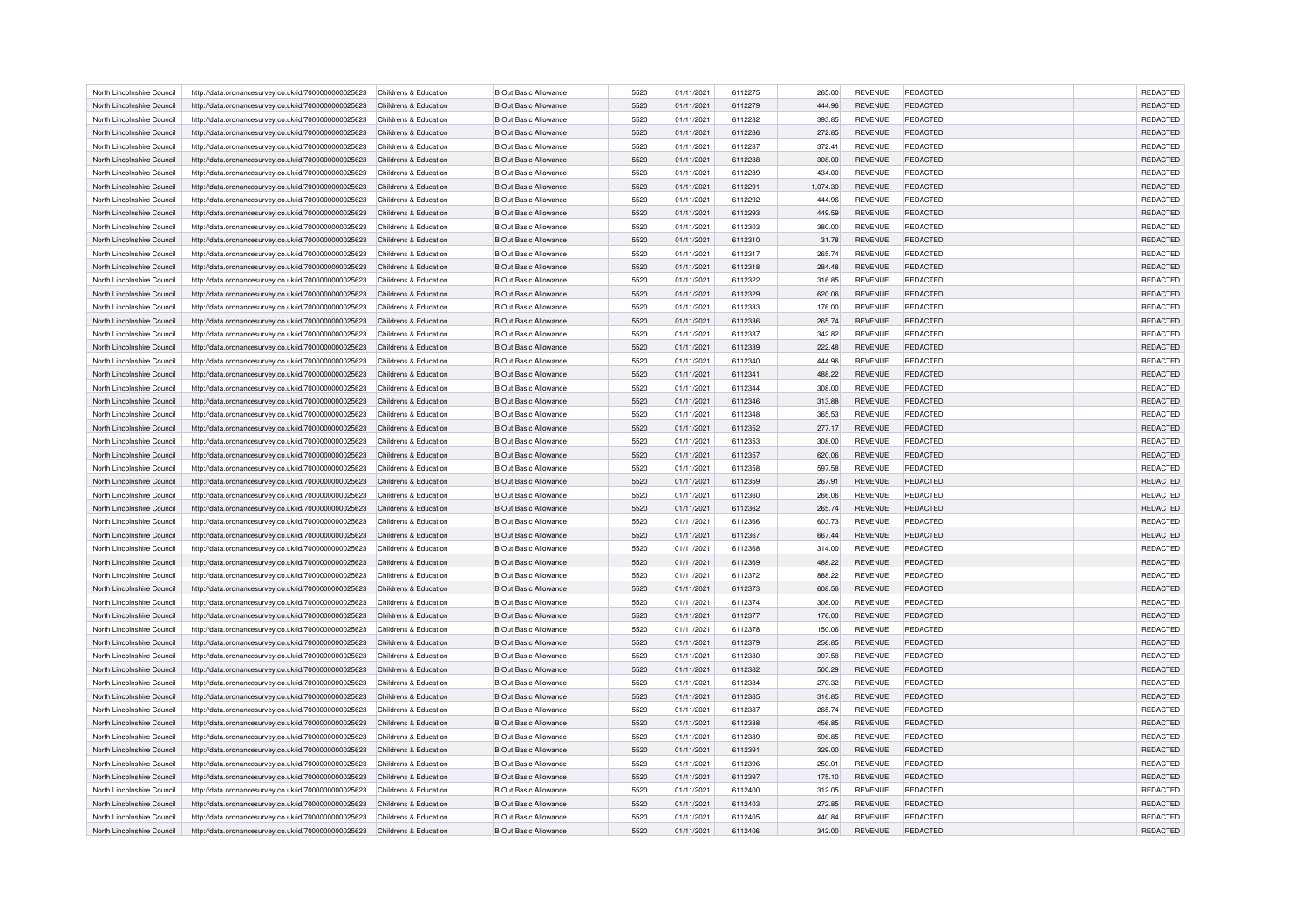| North Lincolnshire Council | http://data.ordnancesurvey.co.uk/id/7000000000025623                                                         | Childrens & Education | <b>B</b> Out Basic Allowance | 5520 | 01/11/2021 | 6112407 | 842.54   | REVENUE        | <b>REDACTED</b> | <b>REDACTED</b> |
|----------------------------|--------------------------------------------------------------------------------------------------------------|-----------------------|------------------------------|------|------------|---------|----------|----------------|-----------------|-----------------|
| North Lincolnshire Council | http://data.ordnancesurvey.co.uk/id/7000000000025623                                                         | Childrens & Education | <b>B</b> Out Basic Allowance | 5520 | 01/11/2021 | 6112410 | 292.00   | <b>REVENUE</b> | REDACTED        | REDACTED        |
| North Lincolnshire Council | http://data.ordnancesurvey.co.uk/id/7000000000025623                                                         | Childrens & Education | B Out Basic Allowance        | 5520 | 01/11/2021 | 6112411 | 488.22   | <b>REVENUE</b> | REDACTED        | REDACTED        |
| North Lincolnshire Council | http://data.ordnancesurvey.co.uk/id/7000000000025623                                                         | Childrens & Education | <b>B</b> Out Basic Allowance | 5520 | 01/11/2021 | 6112414 | 265.74   | <b>REVENUE</b> | <b>REDACTED</b> | REDACTED        |
| North Lincolnshire Council | http://data.ordnancesurvey.co.uk/id/7000000000025623                                                         | Childrens & Education | <b>B</b> Out Basic Allowance | 5520 | 01/11/2021 | 6112416 | 308.00   | <b>REVENUE</b> | REDACTED        | <b>REDACTED</b> |
| North Lincolnshire Council | http://data.ordnancesurvey.co.uk/id/7000000000025623                                                         | Childrens & Education | <b>B Out Basic Allowance</b> | 5520 | 01/11/2021 | 6112417 | 276.00   | <b>REVENUE</b> | REDACTED        | REDACTED        |
| North Lincolnshire Council | http://data.ordnancesurvey.co.uk/id/7000000000025623                                                         | Childrens & Education | B Out Basic Allowance        | 5520 | 01/11/2021 | 6112418 | 397.58   | <b>REVENUE</b> | REDACTED        | <b>REDACTED</b> |
| North Lincolnshire Council | http://data.ordnancesurvey.co.uk/id/7000000000025623                                                         | Childrens & Education | <b>B Out Basic Allowance</b> | 5520 | 01/11/2021 | 6112419 | 342.82   | <b>REVENUE</b> | REDACTED        | REDACTED        |
| North Lincolnshire Council | http://data.ordnancesurvey.co.uk/id/7000000000025623                                                         | Childrens & Education | <b>B Out Basic Allowance</b> | 5520 | 01/11/2021 | 6112421 | 643.62   | <b>REVENUE</b> | REDACTED        | REDACTED        |
| North Lincolnshire Council | http://data.ordnancesurvey.co.uk/id/7000000000025623                                                         | Childrens & Education | B Out Basic Allowance        | 5520 | 01/11/2021 | 6112430 | 256.85   | <b>REVENUE</b> | <b>REDACTED</b> | REDACTED        |
| North Lincolnshire Council | http://data.ordnancesurvey.co.uk/id/7000000000025623                                                         | Childrens & Education | <b>B Out Basic Allowance</b> | 5520 | 01/11/2021 | 6112431 | 154.00   | <b>REVENUE</b> | REDACTED        | <b>REDACTED</b> |
| North Lincolnshire Council | http://data.ordnancesurvey.co.uk/id/7000000000025623                                                         | Childrens & Education | <b>B Out Basic Allowance</b> | 5520 | 01/11/2021 | 6112440 | 294.00   | <b>REVENUE</b> | <b>REDACTED</b> | REDACTED        |
| North Lincolnshire Council |                                                                                                              | Childrens & Education | <b>B Out Basic Allowance</b> | 5520 | 01/11/2021 | 6112443 | 572.68   | <b>REVENUE</b> | REDACTED        | REDACTED        |
| North Lincolnshire Council | http://data.ordnancesurvey.co.uk/id/7000000000025623<br>http://data.ordnancesurvey.co.uk/id/7000000000025623 | Childrens & Education | <b>B Out Basic Allowance</b> | 5520 | 01/11/2021 | 6112447 | 308.00   | <b>REVENUE</b> | <b>REDACTED</b> | REDACTED        |
|                            |                                                                                                              |                       |                              |      |            |         |          |                |                 |                 |
| North Lincolnshire Council | http://data.ordnancesurvey.co.uk/id/7000000000025623                                                         | Childrens & Education | B Out Basic Allowance        | 5520 | 01/11/2021 | 6112448 | 138.00   | <b>REVENUE</b> | <b>REDACTED</b> | <b>REDACTED</b> |
| North Lincolnshire Council | http://data.ordnancesurvey.co.uk/id/7000000000025623                                                         | Childrens & Education | <b>B Out Basic Allowance</b> | 5520 | 01/11/2021 | 6112449 | 312.56   | <b>REVENUE</b> | REDACTED        | REDACTED        |
| North Lincolnshire Council | http://data.ordnancesurvey.co.uk/id/7000000000025623                                                         | Childrens & Education | B Out Basic Allowance        | 5520 | 01/11/2021 | 6112456 | 276.00   | <b>REVENUE</b> | <b>REDACTED</b> | REDACTED        |
| North Lincolnshire Council | http://data.ordnancesurvey.co.uk/id/7000000000025623                                                         | Childrens & Education | <b>B Out Basic Allowance</b> | 5520 | 01/11/2021 | 6112459 | 308.00   | <b>REVENUE</b> | <b>REDACTED</b> | REDACTED        |
| North Lincolnshire Council | http://data.ordnancesurvey.co.uk/id/7000000000025623                                                         | Childrens & Education | <b>B Out Basic Allowance</b> | 5520 | 01/11/2021 | 6112460 | 292.00   | REVENUE        | REDACTED        | REDACTED        |
| North Lincolnshire Council | http://data.ordnancesurvey.co.uk/id/7000000000025623                                                         | Childrens & Education | <b>B Out Basic Allowance</b> | 5520 | 08/11/2021 | 6114811 | 430.96   | <b>REVENUE</b> | REDACTED        | REDACTED        |
| North Lincolnshire Council | http://data.ordnancesurvey.co.uk/id/7000000000025623                                                         | Childrens & Education | B Out Basic Allowance        | 5520 | 08/11/2021 | 6114814 | 440.84   | <b>REVENUE</b> | <b>REDACTED</b> | REDACTED        |
| North Lincolnshire Council | http://data.ordnancesurvey.co.uk/id/7000000000025623                                                         | Childrens & Education | <b>B Out Basic Allowance</b> | 5520 | 08/11/2021 | 6114816 | 422.48   | <b>REVENUE</b> | <b>REDACTED</b> | REDACTED        |
| North Lincolnshire Council | http://data.ordnancesurvey.co.uk/id/7000000000025623                                                         | Childrens & Education | <b>B Out Basic Allowance</b> | 5520 | 08/11/2021 | 6114818 | 747.78   | <b>REVENUE</b> | REDACTED        | REDACTED        |
| North Lincolnshire Council | http://data.ordnancesurvey.co.uk/id/7000000000025623                                                         | Childrens & Education | <b>B Out Basic Allowance</b> | 5520 | 08/11/2021 | 6114820 | 494.45   | <b>REVENUE</b> | <b>REDACTED</b> | REDACTED        |
| North Lincolnshire Council | http://data.ordnancesurvey.co.uk/id/7000000000025623                                                         | Childrens & Education | <b>B Out Basic Allowance</b> | 5520 | 08/11/2021 | 6114821 | 570.91   | REVENUE        | <b>REDACTED</b> | REDACTED        |
| North Lincolnshire Council | http://data.ordnancesurvey.co.uk/id/7000000000025623                                                         | Childrens & Education | <b>B Out Basic Allowance</b> | 5520 | 08/11/2021 | 6114823 | 375.95   | <b>REVENUE</b> | <b>REDACTED</b> | REDACTED        |
| North Lincolnshire Council | http://data.ordnancesurvey.co.uk/id/7000000000025623                                                         | Childrens & Education | B Out Basic Allowance        | 5520 | 08/11/2021 | 6114825 | 885.80   | <b>REVENUE</b> | <b>REDACTED</b> | REDACTED        |
| North Lincolnshire Council | http://data.ordnancesurvey.co.uk/id/7000000000025623                                                         | Childrens & Education | <b>B Out Basic Allowance</b> | 5520 | 08/11/2021 | 6114828 | 519.59   | <b>REVENUE</b> | <b>REDACTED</b> | REDACTED        |
| North Lincolnshire Council | http://data.ordnancesurvey.co.uk/id/7000000000025623                                                         | Childrens & Education | <b>B Out Basic Allowance</b> | 5520 | 08/11/2021 | 6114830 | 577.85   | <b>REVENUE</b> | REDACTED        | REDACTED        |
| North Lincolnshire Council | http://data.ordnancesurvey.co.uk/id/7000000000025623                                                         | Childrens & Education | <b>B Out Basic Allowance</b> | 5520 | 08/11/2021 | 6114834 | 175.40   | <b>REVENUE</b> | <b>REDACTED</b> | REDACTED        |
| North Lincolnshire Council | http://data.ordnancesurvey.co.uk/id/7000000000025623                                                         | Childrens & Education | <b>B Out Basic Allowance</b> | 5520 | 08/11/2021 | 6114835 | 319.33   | <b>REVENUE</b> | <b>REDACTED</b> | <b>REDACTED</b> |
| North Lincolnshire Council | http://data.ordnancesurvey.co.uk/id/7000000000025623                                                         | Childrens & Education | <b>B Out Basic Allowance</b> | 5520 | 08/11/2021 | 6114836 | 598.43   | <b>REVENUE</b> | REDACTED        | REDACTED        |
| North Lincolnshire Council | http://data.ordnancesurvey.co.uk/id/7000000000025623                                                         | Childrens & Education | <b>B Out Basic Allowance</b> | 5520 | 08/11/2021 | 6114839 | 710.70   | <b>REVENUE</b> | <b>REDACTED</b> | REDACTED        |
| North Lincolnshire Council | http://data.ordnancesurvey.co.uk/id/7000000000025623                                                         | Childrens & Education | <b>B Out Basic Allowance</b> | 5520 | 08/11/2021 | 6114842 | 222.48   | <b>REVENUE</b> | <b>REDACTED</b> | REDACTED        |
| North Lincolnshire Council | http://data.ordnancesurvey.co.uk/id/7000000000025623                                                         | Childrens & Education | <b>B Out Basic Allowance</b> | 5520 | 08/11/2021 | 6114846 | 253.85   | <b>REVENUE</b> | <b>REDACTED</b> | <b>REDACTED</b> |
| North Lincolnshire Council | http://data.ordnancesurvey.co.uk/id/7000000000025623                                                         | Childrens & Education | <b>B Out Basic Allowance</b> | 5520 | 08/11/2021 | 6114847 | 381.53   | <b>REVENUE</b> | <b>REDACTED</b> | REDACTED        |
| North Lincolnshire Council | http://data.ordnancesurvey.co.uk/id/7000000000025623                                                         | Childrens & Education | B Out Basic Allowance        | 5520 | 08/11/2021 | 6114848 | 947.70   | REVENUE        | <b>REDACTED</b> | REDACTED        |
| North Lincolnshire Council | http://data.ordnancesurvey.co.uk/id/7000000000025623                                                         | Childrens & Education | <b>B Out Basic Allowance</b> | 5520 | 08/11/2021 | 6114850 | 318.00   | <b>REVENUE</b> | REDACTED        | REDACTED        |
| North Lincolnshire Council | http://data.ordnancesurvey.co.uk/id/7000000000025623                                                         | Childrens & Education | B Out Basic Allowance        | 5520 | 08/11/2021 | 6114854 | 313.85   | <b>REVENUE</b> | <b>REDACTED</b> | <b>REDACTED</b> |
| North Lincolnshire Council | http://data.ordnancesurvey.co.uk/id/7000000000025623                                                         | Childrens & Education | <b>B Out Basic Allowance</b> | 5520 | 08/11/2021 | 6114857 | 282.85   | <b>REVENUE</b> | <b>REDACTED</b> | REDACTED        |
| North Lincolnshire Council | http://data.ordnancesurvey.co.uk/id/7000000000025623                                                         | Childrens & Education | B Out Basic Allowance        | 5520 | 08/11/2021 | 6114859 | 528.00   | <b>REVENUE</b> | REDACTED        | <b>REDACTED</b> |
| North Lincolnshire Council | http://data.ordnancesurvey.co.uk/id/7000000000025623                                                         | Childrens & Education | <b>B Out Basic Allowance</b> | 5520 | 08/11/2021 | 6114862 | 316.85   | <b>REVENUE</b> | <b>REDACTED</b> | REDACTED        |
| North Lincolnshire Council | http://data.ordnancesurvey.co.uk/id/7000000000025623                                                         | Childrens & Education | B Out Basic Allowance        | 5520 | 08/11/2021 | 6114863 | 251.36   | REVENUE        | <b>REDACTED</b> | REDACTED        |
| North Lincolnshire Council | http://data.ordnancesurvey.co.uk/id/7000000000025623                                                         | Childrens & Education | <b>B Out Basic Allowance</b> | 5520 | 08/11/2021 | 6114864 | 382.49   | <b>REVENUE</b> | <b>REDACTED</b> | REDACTED        |
| North Lincolnshire Council | http://data.ordnancesurvey.co.uk/id/7000000000025623                                                         | Childrens & Education | B Out Basic Allowance        | 5520 | 08/11/2021 | 6114866 | 557.01   | <b>REVENUE</b> | <b>REDACTED</b> | REDACTED        |
| North Lincolnshire Council | http://data.ordnancesurvey.co.uk/id/7000000000025623                                                         | Childrens & Education | <b>B Out Basic Allowance</b> | 5520 | 08/11/2021 | 6114867 | 262.87   | <b>REVENUE</b> | <b>REDACTED</b> | REDACTED        |
| North Lincolnshire Council | http://data.ordnancesurvey.co.uk/id/7000000000025623                                                         | Childrens & Education | <b>B Out Basic Allowance</b> | 5520 | 08/11/2021 | 6114870 | 274.00   | <b>REVENUE</b> | REDACTED        | REDACTED        |
| North Lincolnshire Council | http://data.ordnancesurvey.co.uk/id/7000000000025623                                                         | Childrens & Education | <b>B Out Basic Allowance</b> | 5520 | 08/11/2021 | 6114871 | 1,137.18 | <b>REVENUE</b> | <b>REDACTED</b> | REDACTED        |
| North Lincolnshire Council | http://data.ordnancesurvey.co.uk/id/7000000000025623                                                         | Childrens & Education | B Out Basic Allowance        | 5520 | 08/11/2021 | 6114873 | 950.35   | REVENUE        | <b>REDACTED</b> | REDACTED        |
| North Lincolnshire Council | http://data.ordnancesurvey.co.uk/id/7000000000025623                                                         | Childrens & Education | <b>B Out Basic Allowance</b> | 5520 | 08/11/2021 | 6114875 | 537.53   | <b>REVENUE</b> | <b>REDACTED</b> | REDACTED        |
| North Lincolnshire Council | http://data.ordnancesurvey.co.uk/id/7000000000025623                                                         | Childrens & Education | B Out Basic Allowance        | 5520 | 08/11/2021 | 6114877 | 265.74   | <b>REVENUE</b> | <b>REDACTED</b> | REDACTED        |
| North Lincolnshire Council | http://data.ordnancesurvey.co.uk/id/7000000000025623                                                         | Childrens & Education | <b>B Out Basic Allowance</b> | 5520 | 08/11/2021 | 6114878 | 667.44   | <b>REVENUE</b> | <b>REDACTED</b> | REDACTED        |
| North Lincolnshire Council | http://data.ordnancesurvey.co.uk/id/7000000000025623                                                         | Childrens & Education | <b>B Out Basic Allowance</b> | 5520 | 08/11/2021 | 6114883 | 376.43   | <b>REVENUE</b> | REDACTED        | REDACTED        |
| North Lincolnshire Council | http://data.ordnancesurvey.co.uk/id/7000000000025623                                                         | Childrens & Education | <b>B Out Basic Allowance</b> | 5520 | 08/11/2021 | 6114884 | 275.08   | <b>REVENUE</b> | <b>REDACTED</b> | REDACTED        |
|                            |                                                                                                              |                       |                              | 5520 |            | 6114885 |          |                | <b>REDACTED</b> | <b>REDACTED</b> |
| North Lincolnshire Council | http://data.ordnancesurvey.co.uk/id/7000000000025623                                                         | Childrens & Education | <b>B Out Basic Allowance</b> |      | 08/11/2021 |         | 663.32   | <b>REVENUE</b> |                 |                 |
| North Lincolnshire Council | http://data.ordnancesurvey.co.uk/id/7000000000025623                                                         | Childrens & Education | <b>B Out Basic Allowance</b> | 5520 | 08/11/2021 | 6114887 | 663.32   | <b>REVENUE</b> | <b>REDACTED</b> | REDACTED        |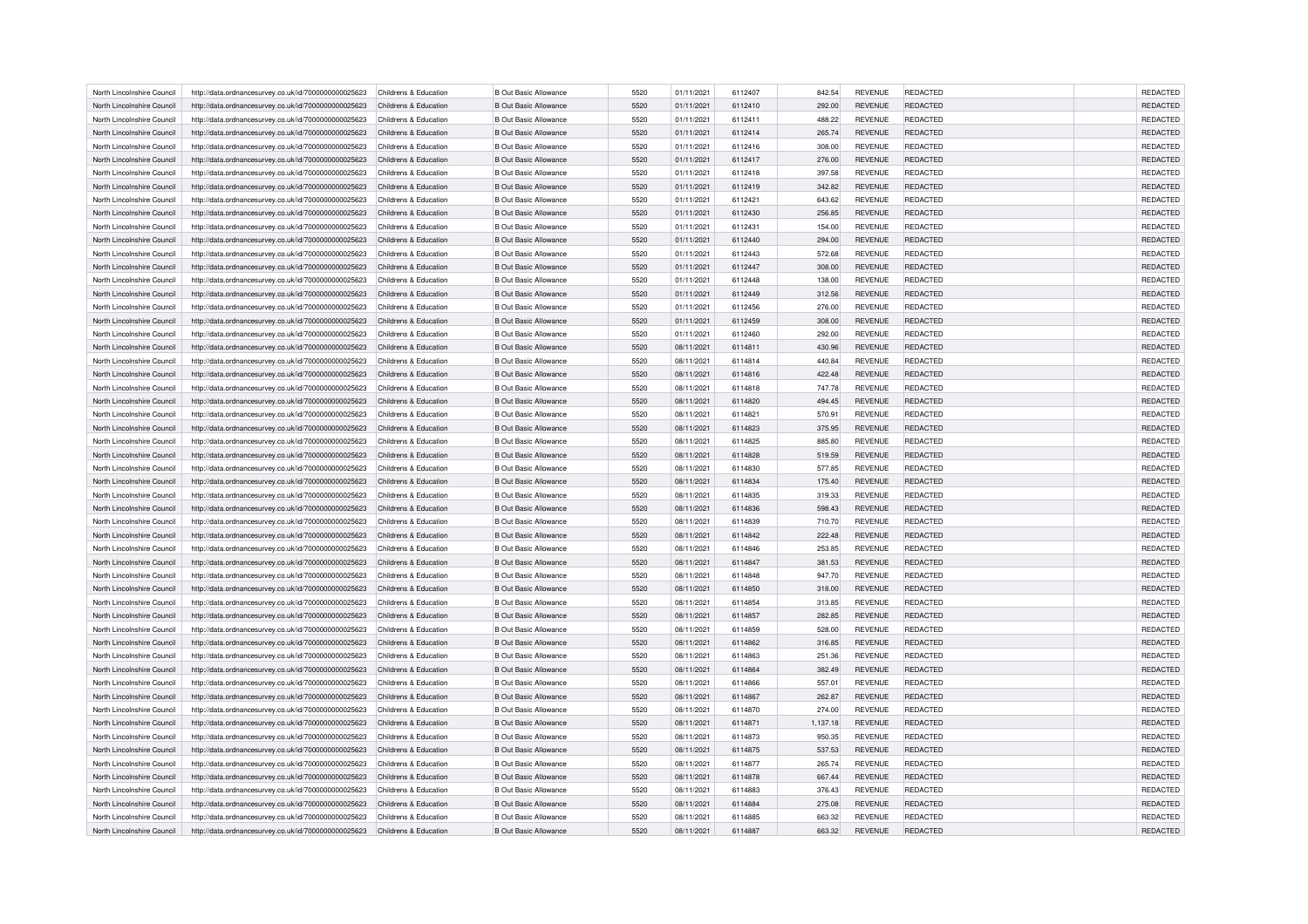| North Lincolnshire Council | http://data.ordnancesurvey.co.uk/id/7000000000025623 | Childrens & Education | <b>B</b> Out Basic Allowance | 5520 | 08/11/2021 | 6114889 | 316.85   | REVENUE        | <b>REDACTED</b> | <b>REDACTED</b> |
|----------------------------|------------------------------------------------------|-----------------------|------------------------------|------|------------|---------|----------|----------------|-----------------|-----------------|
| North Lincolnshire Council | http://data.ordnancesurvey.co.uk/id/7000000000025623 | Childrens & Education | <b>B</b> Out Basic Allowance | 5520 | 08/11/2021 | 6114894 | 891.98   | <b>REVENUE</b> | REDACTED        | REDACTED        |
| North Lincolnshire Council | http://data.ordnancesurvey.co.uk/id/7000000000025623 | Childrens & Education | B Out Basic Allowance        | 5520 | 08/11/2021 | 6114896 | 281.20   | <b>REVENUE</b> | REDACTED        | REDACTED        |
| North Lincolnshire Council | http://data.ordnancesurvey.co.uk/id/7000000000025623 | Childrens & Education | <b>B Out Basic Allowance</b> | 5520 | 08/11/2021 | 6114898 | 710.70   | <b>REVENUE</b> | <b>REDACTED</b> | REDACTED        |
| North Lincolnshire Council | http://data.ordnancesurvey.co.uk/id/7000000000025623 | Childrens & Education | <b>B</b> Out Basic Allowance | 5520 | 08/11/2021 | 6114902 | 265.00   | <b>REVENUE</b> | REDACTED        | <b>REDACTED</b> |
| North Lincolnshire Council | http://data.ordnancesurvey.co.uk/id/7000000000025623 | Childrens & Education | <b>B Out Basic Allowance</b> | 5520 | 08/11/2021 | 6114906 | 444.96   | <b>REVENUE</b> | REDACTED        | REDACTED        |
| North Lincolnshire Council | http://data.ordnancesurvey.co.uk/id/7000000000025623 | Childrens & Education | B Out Basic Allowance        | 5520 | 08/11/2021 | 6114909 | 393.85   | <b>REVENUE</b> | REDACTED        | <b>REDACTED</b> |
| North Lincolnshire Council | http://data.ordnancesurvey.co.uk/id/7000000000025623 | Childrens & Education | <b>B Out Basic Allowance</b> | 5520 | 08/11/2021 | 6114913 | 272.85   | <b>REVENUE</b> | REDACTED        | REDACTED        |
| North Lincolnshire Council | http://data.ordnancesurvey.co.uk/id/7000000000025623 | Childrens & Education | <b>B Out Basic Allowance</b> | 5520 | 08/11/2021 | 6114914 | 372.41   | <b>REVENUE</b> | REDACTED        | REDACTED        |
| North Lincolnshire Council | http://data.ordnancesurvey.co.uk/id/7000000000025623 | Childrens & Education | B Out Basic Allowance        | 5520 | 08/11/2021 | 6114915 | 308.00   | <b>REVENUE</b> | <b>REDACTED</b> | REDACTED        |
| North Lincolnshire Council | http://data.ordnancesurvey.co.uk/id/7000000000025623 | Childrens & Education | <b>B Out Basic Allowance</b> | 5520 | 08/11/2021 | 6114916 | 434.00   | <b>REVENUE</b> | REDACTED        | <b>REDACTED</b> |
| North Lincolnshire Council | http://data.ordnancesurvey.co.uk/id/7000000000025623 | Childrens & Education | <b>B Out Basic Allowance</b> | 5520 | 08/11/2021 | 6114918 | 1,074.30 | <b>REVENUE</b> | <b>REDACTED</b> | REDACTED        |
| North Lincolnshire Council | http://data.ordnancesurvey.co.uk/id/7000000000025623 | Childrens & Education | <b>B Out Basic Allowance</b> | 5520 | 08/11/2021 | 6114919 | 444.96   | <b>REVENUE</b> | REDACTED        | REDACTED        |
| North Lincolnshire Council | http://data.ordnancesurvey.co.uk/id/7000000000025623 | Childrens & Education | <b>B Out Basic Allowance</b> | 5520 | 08/11/2021 | 6114920 | 449.59   | <b>REVENUE</b> | REDACTED        | REDACTED        |
| North Lincolnshire Council | http://data.ordnancesurvey.co.uk/id/7000000000025623 | Childrens & Education | B Out Basic Allowance        | 5520 | 08/11/2021 | 6114930 | 380.00   | <b>REVENUE</b> | <b>REDACTED</b> | <b>REDACTED</b> |
|                            |                                                      |                       |                              | 5520 |            |         |          |                |                 |                 |
| North Lincolnshire Council | http://data.ordnancesurvey.co.uk/id/7000000000025623 | Childrens & Education | <b>B Out Basic Allowance</b> |      | 08/11/2021 | 6114935 | 569.44   | REVENUE        | <b>REDACTED</b> | REDACTED        |
| North Lincolnshire Council | http://data.ordnancesurvey.co.uk/id/7000000000025623 | Childrens & Education | B Out Basic Allowance        | 5520 | 08/11/2021 | 6114937 | 109.63   | <b>REVENUE</b> | <b>REDACTED</b> | REDACTED        |
| North Lincolnshire Council | http://data.ordnancesurvey.co.uk/id/7000000000025623 | Childrens & Education | <b>B Out Basic Allowance</b> | 5520 | 08/11/2021 | 6114943 | 284.48   | <b>REVENUE</b> | <b>REDACTED</b> | REDACTED        |
| North Lincolnshire Council | http://data.ordnancesurvey.co.uk/id/7000000000025623 | Childrens & Education | <b>B Out Basic Allowance</b> | 5520 | 08/11/2021 | 6114947 | 316.85   | REVENUE        | REDACTED        | REDACTED        |
| North Lincolnshire Council | http://data.ordnancesurvey.co.uk/id/7000000000025623 | Childrens & Education | <b>B Out Basic Allowance</b> | 5520 | 08/11/2021 | 6114953 | 620.06   | <b>REVENUE</b> | REDACTED        | REDACTED        |
| North Lincolnshire Council | http://data.ordnancesurvey.co.uk/id/7000000000025623 | Childrens & Education | B Out Basic Allowance        | 5520 | 08/11/2021 | 6114957 | 352.00   | <b>REVENUE</b> | <b>REDACTED</b> | REDACTED        |
| North Lincolnshire Council | http://data.ordnancesurvey.co.uk/id/7000000000025623 | Childrens & Education | <b>B Out Basic Allowance</b> | 5520 | 08/11/2021 | 6114960 | 265.74   | <b>REVENUE</b> | <b>REDACTED</b> | REDACTED        |
| North Lincolnshire Council | http://data.ordnancesurvey.co.uk/id/7000000000025623 | Childrens & Education | <b>B Out Basic Allowance</b> | 5520 | 08/11/2021 | 6114961 | 342.82   | <b>REVENUE</b> | REDACTED        | REDACTED        |
| North Lincolnshire Council | http://data.ordnancesurvey.co.uk/id/7000000000025623 | Childrens & Education | <b>B Out Basic Allowance</b> | 5520 | 08/11/2021 | 6114963 | 190.70   | <b>REVENUE</b> | <b>REDACTED</b> | REDACTED        |
| North Lincolnshire Council | http://data.ordnancesurvey.co.uk/id/7000000000025623 | Childrens & Education | <b>B Out Basic Allowance</b> | 5520 | 08/11/2021 | 6114964 | 444.96   | REVENUE        | <b>REDACTED</b> | REDACTED        |
| North Lincolnshire Council | http://data.ordnancesurvey.co.uk/id/7000000000025623 | Childrens & Education | <b>B Out Basic Allowance</b> | 5520 | 08/11/2021 | 6114965 | 488.22   | <b>REVENUE</b> | <b>REDACTED</b> | REDACTED        |
| North Lincolnshire Council | http://data.ordnancesurvey.co.uk/id/7000000000025623 | Childrens & Education | B Out Basic Allowance        | 5520 | 08/11/2021 | 6114968 | 308.00   | <b>REVENUE</b> | <b>REDACTED</b> | REDACTED        |
| North Lincolnshire Council | http://data.ordnancesurvey.co.uk/id/7000000000025623 | Childrens & Education | <b>B Out Basic Allowance</b> | 5520 | 08/11/2021 | 6114970 | 313.88   | <b>REVENUE</b> | <b>REDACTED</b> | REDACTED        |
| North Lincolnshire Council | http://data.ordnancesurvey.co.uk/id/7000000000025623 | Childrens & Education | <b>B Out Basic Allowance</b> | 5520 | 08/11/2021 | 6114972 | 381.53   | <b>REVENUE</b> | REDACTED        | REDACTED        |
| North Lincolnshire Council | http://data.ordnancesurvey.co.uk/id/7000000000025623 | Childrens & Education | <b>B Out Basic Allowance</b> | 5520 | 08/11/2021 | 6114976 | 277.17   | <b>REVENUE</b> | <b>REDACTED</b> | REDACTED        |
| North Lincolnshire Council | http://data.ordnancesurvey.co.uk/id/7000000000025623 | Childrens & Education | <b>B Out Basic Allowance</b> | 5520 | 08/11/2021 | 6114977 | 308.00   | <b>REVENUE</b> | <b>REDACTED</b> | <b>REDACTED</b> |
| North Lincolnshire Council | http://data.ordnancesurvey.co.uk/id/7000000000025623 | Childrens & Education | <b>B Out Basic Allowance</b> | 5520 | 08/11/2021 | 6114981 | 620.06   | <b>REVENUE</b> | REDACTED        | REDACTED        |
| North Lincolnshire Council | http://data.ordnancesurvey.co.uk/id/7000000000025623 | Childrens & Education | <b>B Out Basic Allowance</b> | 5520 | 08/11/2021 | 6114982 | 597.58   | <b>REVENUE</b> | <b>REDACTED</b> | REDACTED        |
| North Lincolnshire Council | http://data.ordnancesurvey.co.uk/id/7000000000025623 | Childrens & Education | <b>B Out Basic Allowance</b> | 5520 | 08/11/2021 | 6114983 | 267.91   | <b>REVENUE</b> | <b>REDACTED</b> | REDACTED        |
| North Lincolnshire Council | http://data.ordnancesurvey.co.uk/id/7000000000025623 | Childrens & Education | <b>B Out Basic Allowance</b> | 5520 | 08/11/2021 | 6114984 | 266.06   | <b>REVENUE</b> | <b>REDACTED</b> | <b>REDACTED</b> |
| North Lincolnshire Council | http://data.ordnancesurvey.co.uk/id/7000000000025623 | Childrens & Education | <b>B Out Basic Allowance</b> | 5520 | 08/11/2021 | 6114986 | 227.78   | <b>REVENUE</b> | <b>REDACTED</b> | REDACTED        |
| North Lincolnshire Council | http://data.ordnancesurvey.co.uk/id/7000000000025623 | Childrens & Education | B Out Basic Allowance        | 5520 | 08/11/2021 | 6114990 | 503.67   | REVENUE        | <b>REDACTED</b> | REDACTED        |
| North Lincolnshire Council | http://data.ordnancesurvey.co.uk/id/7000000000025623 | Childrens & Education | <b>B Out Basic Allowance</b> | 5520 | 08/11/2021 | 6114991 | 667.44   | <b>REVENUE</b> | REDACTED        | REDACTED        |
| North Lincolnshire Council | http://data.ordnancesurvey.co.uk/id/7000000000025623 | Childrens & Education | B Out Basic Allowance        | 5520 | 08/11/2021 | 6114992 | 314.00   | <b>REVENUE</b> | <b>REDACTED</b> | <b>REDACTED</b> |
| North Lincolnshire Council | http://data.ordnancesurvey.co.uk/id/7000000000025623 | Childrens & Education | <b>B Out Basic Allowance</b> | 5520 | 08/11/2021 | 6114993 | 488.22   | <b>REVENUE</b> | <b>REDACTED</b> | REDACTED        |
| North Lincolnshire Council | http://data.ordnancesurvey.co.uk/id/7000000000025623 | Childrens & Education | B Out Basic Allowance        | 5520 | 08/11/2021 | 6114996 | 888.22   | <b>REVENUE</b> | REDACTED        | <b>REDACTED</b> |
| North Lincolnshire Council | http://data.ordnancesurvey.co.uk/id/7000000000025623 | Childrens & Education | <b>B Out Basic Allowance</b> | 5520 | 08/11/2021 | 6114997 | 608.56   | <b>REVENUE</b> | <b>REDACTED</b> | REDACTED        |
| North Lincolnshire Council | http://data.ordnancesurvey.co.uk/id/7000000000025623 | Childrens & Education | B Out Basic Allowance        | 5520 | 08/11/2021 | 6114998 | 308.00   | REVENUE        | <b>REDACTED</b> | REDACTED        |
| North Lincolnshire Council | http://data.ordnancesurvey.co.uk/id/7000000000025623 | Childrens & Education | <b>B Out Basic Allowance</b> | 5520 | 08/11/2021 | 6115001 | 528.00   | <b>REVENUE</b> | <b>REDACTED</b> | REDACTED        |
| North Lincolnshire Council | http://data.ordnancesurvey.co.uk/id/7000000000025623 | Childrens & Education | B Out Basic Allowance        | 5520 | 08/11/2021 | 6115003 | 256.85   | <b>REVENUE</b> | <b>REDACTED</b> | REDACTED        |
| North Lincolnshire Council | http://data.ordnancesurvey.co.uk/id/7000000000025623 | Childrens & Education | <b>B Out Basic Allowance</b> | 5520 | 08/11/2021 | 6115004 | 397.58   | <b>REVENUE</b> | <b>REDACTED</b> | REDACTED        |
| North Lincolnshire Council | http://data.ordnancesurvey.co.uk/id/7000000000025623 | Childrens & Education | <b>B Out Basic Allowance</b> | 5520 | 08/11/2021 | 6115006 | 525.30   | <b>REVENUE</b> | REDACTED        | REDACTED        |
| North Lincolnshire Council | http://data.ordnancesurvey.co.uk/id/7000000000025623 | Childrens & Education | <b>B Out Basic Allowance</b> | 5520 | 08/11/2021 | 6115009 | 316.85   | <b>REVENUE</b> | <b>REDACTED</b> | REDACTED        |
| North Lincolnshire Council | http://data.ordnancesurvey.co.uk/id/7000000000025623 | Childrens & Education | B Out Basic Allowance        | 5520 | 08/11/2021 | 6115011 | 265.74   | REVENUE        | <b>REDACTED</b> | REDACTED        |
| North Lincolnshire Council | http://data.ordnancesurvey.co.uk/id/7000000000025623 | Childrens & Education | <b>B Out Basic Allowance</b> | 5520 | 08/11/2021 | 6115012 | 456.85   | <b>REVENUE</b> | <b>REDACTED</b> | REDACTED        |
| North Lincolnshire Council | http://data.ordnancesurvey.co.uk/id/7000000000025623 | Childrens & Education | B Out Basic Allowance        | 5520 | 08/11/2021 | 6115013 | 596.85   | <b>REVENUE</b> | <b>REDACTED</b> | REDACTED        |
| North Lincolnshire Council | http://data.ordnancesurvey.co.uk/id/7000000000025623 | Childrens & Education | <b>B Out Basic Allowance</b> | 5520 | 08/11/2021 | 6115015 | 329.00   | <b>REVENUE</b> | <b>REDACTED</b> | REDACTED        |
| North Lincolnshire Council | http://data.ordnancesurvey.co.uk/id/7000000000025623 | Childrens & Education | <b>B Out Basic Allowance</b> | 5520 | 08/11/2021 | 6115016 | 332.85   | <b>REVENUE</b> | REDACTED        | REDACTED        |
| North Lincolnshire Council | http://data.ordnancesurvey.co.uk/id/7000000000025623 | Childrens & Education | <b>B Out Basic Allowance</b> | 5520 | 08/11/2021 | 6115020 | 250.01   | <b>REVENUE</b> | <b>REDACTED</b> | REDACTED        |
| North Lincolnshire Council | http://data.ordnancesurvey.co.uk/id/7000000000025623 | Childrens & Education | <b>B Out Basic Allowance</b> | 5520 | 08/11/2021 | 6115024 | 312.05   | <b>REVENUE</b> | <b>REDACTED</b> | <b>REDACTED</b> |
| North Lincolnshire Council | http://data.ordnancesurvey.co.uk/id/7000000000025623 | Childrens & Education | <b>B Out Basic Allowance</b> | 5520 | 08/11/2021 | 6115027 | 272.85   | <b>REVENUE</b> | <b>REDACTED</b> | REDACTED        |
|                            |                                                      |                       |                              |      |            |         |          |                |                 |                 |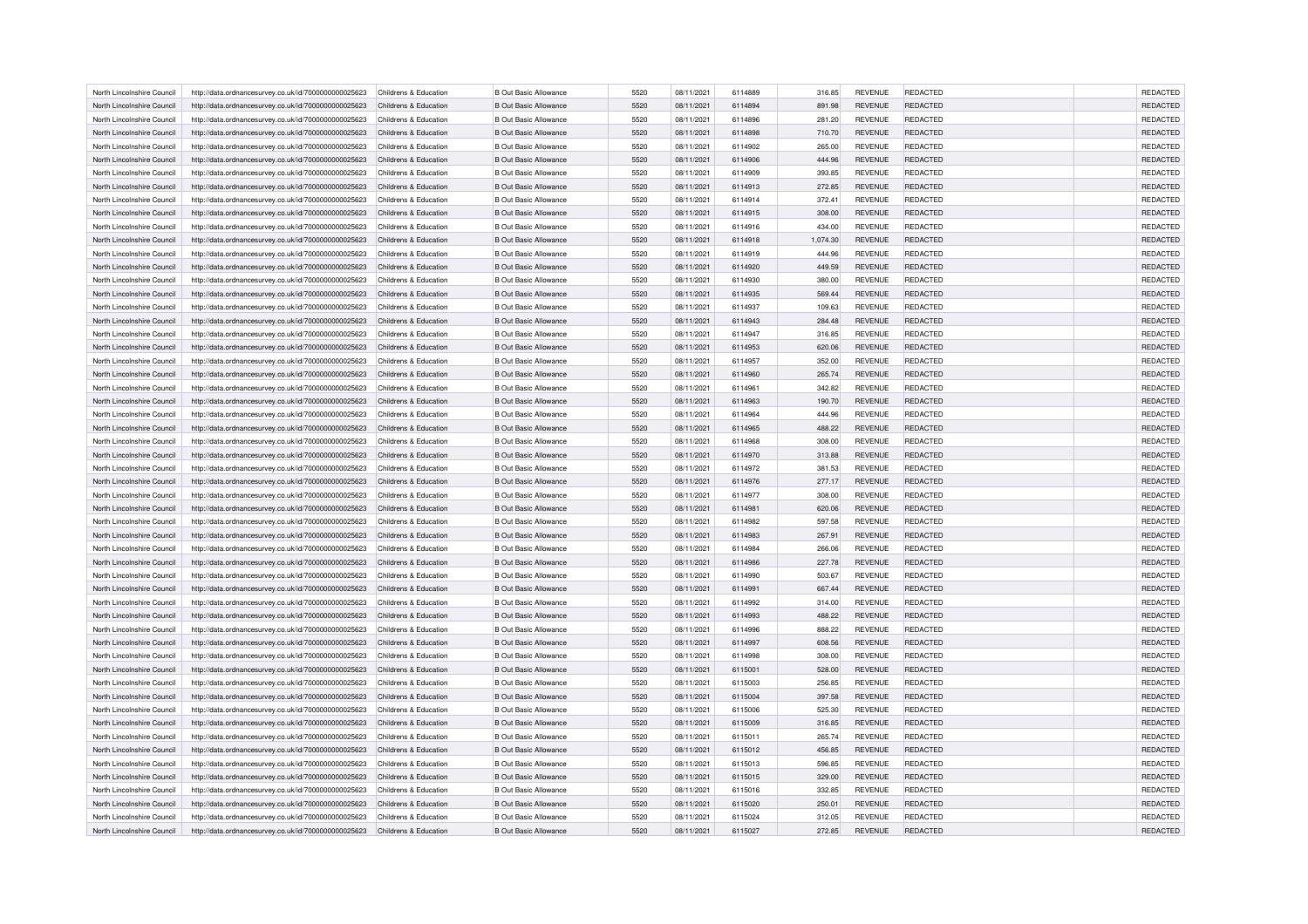| North Lincolnshire Council | http://data.ordnancesurvey.co.uk/id/7000000000025623                                                         | Childrens & Education | <b>B</b> Out Basic Allowance | 5520 | 08/11/2021 | 6115029 | 440.84   | REVENUE        | REDACTED        | <b>REDACTED</b> |
|----------------------------|--------------------------------------------------------------------------------------------------------------|-----------------------|------------------------------|------|------------|---------|----------|----------------|-----------------|-----------------|
| North Lincolnshire Council | http://data.ordnancesurvey.co.uk/id/7000000000025623                                                         | Childrens & Education | <b>B</b> Out Basic Allowance | 5520 | 08/11/2021 | 6115030 | 342.00   | <b>REVENUE</b> | REDACTED        | REDACTED        |
| North Lincolnshire Council | http://data.ordnancesurvey.co.uk/id/7000000000025623                                                         | Childrens & Education | B Out Basic Allowance        | 5520 | 08/11/2021 | 6115031 | 1.065.02 | <b>REVENUE</b> | REDACTED        | REDACTED        |
| North Lincolnshire Council | http://data.ordnancesurvey.co.uk/id/7000000000025623                                                         | Childrens & Education | <b>B</b> Out Basic Allowance | 5520 | 08/11/2021 | 6115033 | 292.00   | <b>REVENUE</b> | <b>REDACTED</b> | REDACTED        |
| North Lincolnshire Council | http://data.ordnancesurvey.co.uk/id/7000000000025623                                                         | Childrens & Education | <b>B</b> Out Basic Allowance | 5520 | 08/11/2021 | 6115034 | 710.70   | <b>REVENUE</b> | REDACTED        | <b>REDACTED</b> |
| North Lincolnshire Council | http://data.ordnancesurvey.co.uk/id/7000000000025623                                                         | Childrens & Education | <b>B Out Basic Allowance</b> | 5520 | 08/11/2021 | 6115036 | 272.19   | <b>REVENUE</b> | REDACTED        | REDACTED        |
| North Lincolnshire Council | http://data.ordnancesurvey.co.uk/id/7000000000025623                                                         | Childrens & Education | B Out Basic Allowance        | 5520 | 08/11/2021 | 6115037 | 265.74   | <b>REVENUE</b> | REDACTED        | <b>REDACTED</b> |
| North Lincolnshire Council | http://data.ordnancesurvey.co.uk/id/7000000000025623                                                         | Childrens & Education | <b>B Out Basic Allowance</b> | 5520 | 08/11/2021 | 6115038 | 308.00   | <b>REVENUE</b> | REDACTED        | REDACTED        |
| North Lincolnshire Council | http://data.ordnancesurvey.co.uk/id/7000000000025623                                                         | Childrens & Education | <b>B Out Basic Allowance</b> | 5520 | 08/11/2021 | 6115039 | 276.00   | <b>REVENUE</b> | REDACTED        | REDACTED        |
| North Lincolnshire Council | http://data.ordnancesurvey.co.uk/id/7000000000025623                                                         | Childrens & Education | B Out Basic Allowance        | 5520 | 08/11/2021 | 6115040 | 397.58   | <b>REVENUE</b> | <b>REDACTED</b> | REDACTED        |
| North Lincolnshire Council | http://data.ordnancesurvey.co.uk/id/7000000000025623                                                         | Childrens & Education | <b>B Out Basic Allowance</b> | 5520 | 08/11/2021 | 6115041 | 342.82   | <b>REVENUE</b> | REDACTED        | <b>REDACTED</b> |
| North Lincolnshire Council | http://data.ordnancesurvey.co.uk/id/7000000000025623                                                         | Childrens & Education | <b>B Out Basic Allowance</b> | 5520 | 08/11/2021 | 6115043 | 468.52   | <b>REVENUE</b> | REDACTED        | REDACTED        |
| North Lincolnshire Council |                                                                                                              | Childrens & Education | <b>B Out Basic Allowance</b> | 5520 | 08/11/2021 | 6115047 | 175.10   | REVENUE        | REDACTED        | REDACTED        |
| North Lincolnshire Council | http://data.ordnancesurvey.co.uk/id/7000000000025623<br>http://data.ordnancesurvey.co.uk/id/7000000000025623 | Childrens & Education | <b>B Out Basic Allowance</b> | 5520 | 08/11/2021 | 6115052 | 256.85   | <b>REVENUE</b> | REDACTED        | REDACTED        |
|                            |                                                                                                              |                       |                              |      |            |         |          |                |                 |                 |
| North Lincolnshire Council | http://data.ordnancesurvey.co.uk/id/7000000000025623                                                         | Childrens & Education | B Out Basic Allowance        | 5520 | 08/11/2021 | 6115053 | 154.00   | <b>REVENUE</b> | <b>REDACTED</b> | <b>REDACTED</b> |
| North Lincolnshire Council | http://data.ordnancesurvey.co.uk/id/7000000000025623                                                         | Childrens & Education | <b>B Out Basic Allowance</b> | 5520 | 08/11/2021 | 6115062 | 294.00   | REVENUE        | REDACTED        | REDACTED        |
| North Lincolnshire Council | http://data.ordnancesurvey.co.uk/id/7000000000025623                                                         | Childrens & Education | B Out Basic Allowance        | 5520 | 08/11/2021 | 6115064 | 572.68   | <b>REVENUE</b> | <b>REDACTED</b> | REDACTED        |
| North Lincolnshire Council | http://data.ordnancesurvey.co.uk/id/7000000000025623                                                         | Childrens & Education | <b>B Out Basic Allowance</b> | 5520 | 08/11/2021 | 6115066 | 75.43    | <b>REVENUE</b> | <b>REDACTED</b> | REDACTED        |
| North Lincolnshire Council | http://data.ordnancesurvey.co.uk/id/7000000000025623                                                         | Childrens & Education | <b>B Out Basic Allowance</b> | 5520 | 08/11/2021 | 6115068 | 308.00   | REVENUE        | REDACTED        | REDACTED        |
| North Lincolnshire Council | http://data.ordnancesurvey.co.uk/id/7000000000025623                                                         | Childrens & Education | <b>B Out Basic Allowance</b> | 5520 | 08/11/2021 | 6115070 | 312.56   | <b>REVENUE</b> | REDACTED        | REDACTED        |
| North Lincolnshire Council | http://data.ordnancesurvey.co.uk/id/7000000000025623                                                         | Childrens & Education | B Out Basic Allowance        | 5520 | 08/11/2021 | 6115077 | 276.00   | <b>REVENUE</b> | <b>REDACTED</b> | REDACTED        |
| North Lincolnshire Council | http://data.ordnancesurvey.co.uk/id/7000000000025623                                                         | Childrens & Education | <b>B Out Basic Allowance</b> | 5520 | 08/11/2021 | 6115080 | 308.00   | <b>REVENUE</b> | <b>REDACTED</b> | REDACTED        |
| North Lincolnshire Council | http://data.ordnancesurvey.co.uk/id/7000000000025623                                                         | Childrens & Education | <b>B Out Basic Allowance</b> | 5520 | 08/11/2021 | 6115081 | 292.00   | <b>REVENUE</b> | REDACTED        | REDACTED        |
| North Lincolnshire Council | http://data.ordnancesurvey.co.uk/id/7000000000025623                                                         | Childrens & Education | <b>B Out Basic Allowance</b> | 5520 | 15/11/2021 | 6119093 | 430.96   | <b>REVENUE</b> | <b>REDACTED</b> | <b>REDACTED</b> |
| North Lincolnshire Council | http://data.ordnancesurvey.co.uk/id/7000000000025623                                                         | Childrens & Education | <b>B Out Basic Allowance</b> | 5520 | 15/11/2021 | 6119096 | 440.84   | <b>REVENUE</b> | <b>REDACTED</b> | REDACTED        |
| North Lincolnshire Council | http://data.ordnancesurvey.co.uk/id/7000000000025623                                                         | Childrens & Education | <b>B Out Basic Allowance</b> | 5520 | 15/11/2021 | 6119098 | 422.48   | <b>REVENUE</b> | <b>REDACTED</b> | REDACTED        |
| North Lincolnshire Council | http://data.ordnancesurvey.co.uk/id/7000000000025623                                                         | Childrens & Education | B Out Basic Allowance        | 5520 | 15/11/2021 | 6119100 | 747.78   | <b>REVENUE</b> | <b>REDACTED</b> | REDACTED        |
| North Lincolnshire Council | http://data.ordnancesurvey.co.uk/id/7000000000025623                                                         | Childrens & Education | <b>B Out Basic Allowance</b> | 5520 | 15/11/2021 | 6119102 | 395.13   | <b>REVENUE</b> | <b>REDACTED</b> | REDACTED        |
| North Lincolnshire Council | http://data.ordnancesurvey.co.uk/id/7000000000025623                                                         | Childrens & Education | <b>B Out Basic Allowance</b> | 5520 | 15/11/2021 | 6119103 | 570.91   | <b>REVENUE</b> | REDACTED        | REDACTED        |
| North Lincolnshire Council | http://data.ordnancesurvey.co.uk/id/7000000000025623                                                         | Childrens & Education | <b>B Out Basic Allowance</b> | 5520 | 15/11/2021 | 6119105 | 375.95   | <b>REVENUE</b> | <b>REDACTED</b> | REDACTED        |
| North Lincolnshire Council | http://data.ordnancesurvey.co.uk/id/7000000000025623                                                         | Childrens & Education | <b>B Out Basic Allowance</b> | 5520 | 15/11/2021 | 6119107 | 885.80   | <b>REVENUE</b> | <b>REDACTED</b> | <b>REDACTED</b> |
| North Lincolnshire Council | http://data.ordnancesurvey.co.uk/id/7000000000025623                                                         | Childrens & Education | <b>B Out Basic Allowance</b> | 5520 | 15/11/2021 | 6119110 | 519.59   | <b>REVENUE</b> | REDACTED        | REDACTED        |
| North Lincolnshire Council | http://data.ordnancesurvey.co.uk/id/7000000000025623                                                         | Childrens & Education | <b>B Out Basic Allowance</b> | 5520 | 15/11/2021 | 6119112 | 577.85   | <b>REVENUE</b> | <b>REDACTED</b> | REDACTED        |
| North Lincolnshire Council | http://data.ordnancesurvey.co.uk/id/7000000000025623                                                         | Childrens & Education | <b>B Out Basic Allowance</b> | 5520 | 15/11/2021 | 6119116 | 306.94   | <b>REVENUE</b> | <b>REDACTED</b> | REDACTED        |
| North Lincolnshire Council | http://data.ordnancesurvey.co.uk/id/7000000000025623                                                         | Childrens & Education | <b>B Out Basic Allowance</b> | 5520 | 15/11/2021 | 6119117 | 319.33   | <b>REVENUE</b> | <b>REDACTED</b> | <b>REDACTED</b> |
| North Lincolnshire Council | http://data.ordnancesurvey.co.uk/id/7000000000025623                                                         | Childrens & Education | <b>B Out Basic Allowance</b> | 5520 | 15/11/2021 | 6119118 | 598.43   | <b>REVENUE</b> | <b>REDACTED</b> | REDACTED        |
| North Lincolnshire Council | http://data.ordnancesurvey.co.uk/id/7000000000025623                                                         | Childrens & Education | B Out Basic Allowance        | 5520 | 15/11/2021 | 6119120 | 252.68   | REVENUE        | <b>REDACTED</b> | REDACTED        |
| North Lincolnshire Council | http://data.ordnancesurvey.co.uk/id/7000000000025623                                                         | Childrens & Education | <b>B Out Basic Allowance</b> | 5520 | 15/11/2021 | 6119121 | 2,132.10 | <b>REVENUE</b> | REDACTED        | REDACTED        |
| North Lincolnshire Council | http://data.ordnancesurvey.co.uk/id/7000000000025623                                                         | Childrens & Education | B Out Basic Allowance        | 5520 | 15/11/2021 | 6119124 | 222.48   | <b>REVENUE</b> | <b>REDACTED</b> | <b>REDACTED</b> |
| North Lincolnshire Council | http://data.ordnancesurvey.co.uk/id/7000000000025623                                                         | Childrens & Education | <b>B Out Basic Allowance</b> | 5520 | 15/11/2021 | 6119128 | 253.85   | <b>REVENUE</b> | <b>REDACTED</b> | REDACTED        |
| North Lincolnshire Council | http://data.ordnancesurvey.co.uk/id/7000000000025623                                                         | Childrens & Education | B Out Basic Allowance        | 5520 | 15/11/2021 | 6119129 | 381.53   | <b>REVENUE</b> | <b>REDACTED</b> | <b>REDACTED</b> |
| North Lincolnshire Council | http://data.ordnancesurvey.co.uk/id/7000000000025623                                                         | Childrens & Education | <b>B Out Basic Allowance</b> | 5520 | 15/11/2021 | 6119130 | 947.70   | <b>REVENUE</b> | <b>REDACTED</b> | REDACTED        |
| North Lincolnshire Council | http://data.ordnancesurvey.co.uk/id/7000000000025623                                                         | Childrens & Education | B Out Basic Allowance        | 5520 | 15/11/2021 | 6119132 | 318.00   | REVENUE        | <b>REDACTED</b> | REDACTED        |
| North Lincolnshire Council | http://data.ordnancesurvey.co.uk/id/7000000000025623                                                         | Childrens & Education | <b>B Out Basic Allowance</b> | 5520 | 15/11/2021 | 6119137 | 313.85   | <b>REVENUE</b> | <b>REDACTED</b> | REDACTED        |
| North Lincolnshire Council | http://data.ordnancesurvey.co.uk/id/7000000000025623                                                         | Childrens & Education | B Out Basic Allowance        | 5520 | 15/11/2021 | 6119140 | 282.85   | <b>REVENUE</b> | <b>REDACTED</b> | REDACTED        |
| North Lincolnshire Council | http://data.ordnancesurvey.co.uk/id/7000000000025623                                                         | Childrens & Education | <b>B Out Basic Allowance</b> | 5520 | 15/11/2021 | 6119142 | 528.00   | <b>REVENUE</b> | <b>REDACTED</b> | REDACTED        |
| North Lincolnshire Council | http://data.ordnancesurvey.co.uk/id/7000000000025623                                                         | Childrens & Education | <b>B Out Basic Allowance</b> | 5520 | 15/11/2021 | 6119145 | 316.85   | <b>REVENUE</b> | REDACTED        | REDACTED        |
| North Lincolnshire Council | http://data.ordnancesurvey.co.uk/id/7000000000025623                                                         | Childrens & Education | <b>B Out Basic Allowance</b> | 5520 | 15/11/2021 | 6119146 | 251.36   | <b>REVENUE</b> | <b>REDACTED</b> | REDACTED        |
|                            |                                                                                                              |                       |                              |      |            |         |          |                |                 |                 |
| North Lincolnshire Council | http://data.ordnancesurvey.co.uk/id/7000000000025623                                                         | Childrens & Education | B Out Basic Allowance        | 5520 | 15/11/2021 | 6119147 | 382.49   | REVENUE        | <b>REDACTED</b> | REDACTED        |
| North Lincolnshire Council | http://data.ordnancesurvey.co.uk/id/7000000000025623                                                         | Childrens & Education | <b>B Out Basic Allowance</b> | 5520 | 15/11/2021 | 6119149 | 557.01   | <b>REVENUE</b> | <b>REDACTED</b> | REDACTED        |
| North Lincolnshire Council | http://data.ordnancesurvey.co.uk/id/7000000000025623                                                         | Childrens & Education | B Out Basic Allowance        | 5520 | 15/11/2021 | 6119150 | 262.87   | <b>REVENUE</b> | <b>REDACTED</b> | REDACTED        |
| North Lincolnshire Council | http://data.ordnancesurvey.co.uk/id/7000000000025623                                                         | Childrens & Education | <b>B Out Basic Allowance</b> | 5520 | 15/11/2021 | 6119151 | 266.62   | <b>REVENUE</b> | <b>REDACTED</b> | REDACTED        |
| North Lincolnshire Council | http://data.ordnancesurvey.co.uk/id/7000000000025623                                                         | Childrens & Education | <b>B Out Basic Allowance</b> | 5520 | 15/11/2021 | 6119153 | 274.00   | <b>REVENUE</b> | REDACTED        | REDACTED        |
| North Lincolnshire Council | http://data.ordnancesurvey.co.uk/id/7000000000025623                                                         | Childrens & Education | <b>B Out Basic Allowance</b> | 5520 | 15/11/2021 | 6119154 | 1,137.18 | <b>REVENUE</b> | <b>REDACTED</b> | REDACTED        |
| North Lincolnshire Council | http://data.ordnancesurvey.co.uk/id/7000000000025623                                                         | Childrens & Education | <b>B Out Basic Allowance</b> | 5520 | 15/11/2021 | 6119157 | 537.53   | <b>REVENUE</b> | <b>REDACTED</b> | <b>REDACTED</b> |
| North Lincolnshire Council | http://data.ordnancesurvey.co.uk/id/7000000000025623                                                         | Childrens & Education | <b>B Out Basic Allowance</b> | 5520 | 15/11/2021 | 6119159 | 265.74   | <b>REVENUE</b> | <b>REDACTED</b> | REDACTED        |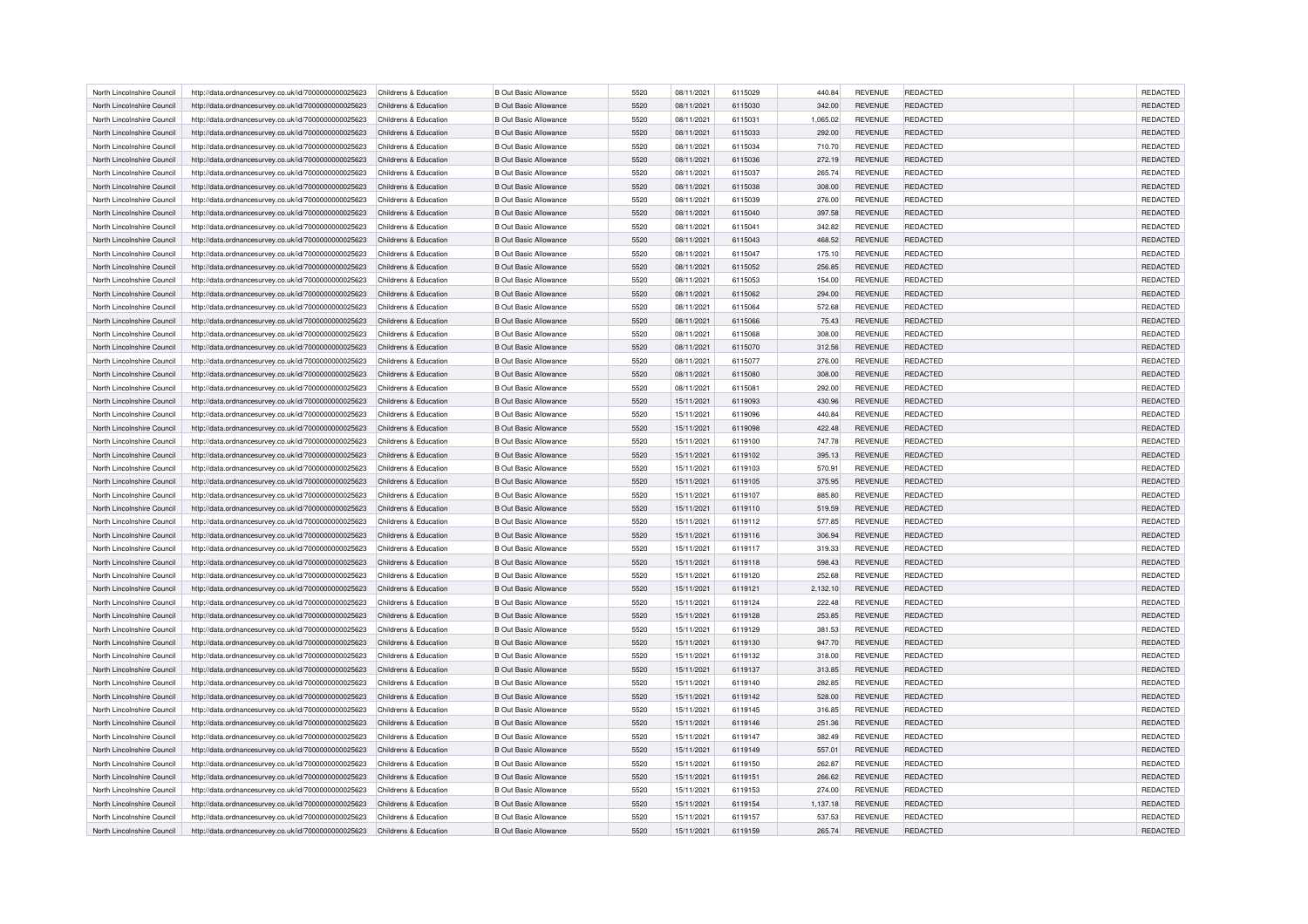| North Lincolnshire Council | http://data.ordnancesurvey.co.uk/id/7000000000025623 | Childrens & Education | <b>B</b> Out Basic Allowance | 5520 | 15/11/2021 | 6119160 | 667.44   | REVENUE        | <b>REDACTED</b> | <b>REDACTED</b> |
|----------------------------|------------------------------------------------------|-----------------------|------------------------------|------|------------|---------|----------|----------------|-----------------|-----------------|
| North Lincolnshire Council | http://data.ordnancesurvey.co.uk/id/7000000000025623 | Childrens & Education | <b>B</b> Out Basic Allowance | 5520 | 15/11/2021 | 6119165 | 376.43   | <b>REVENUE</b> | REDACTED        | REDACTED        |
| North Lincolnshire Council | http://data.ordnancesurvey.co.uk/id/7000000000025623 | Childrens & Education | B Out Basic Allowance        | 5520 | 15/11/2021 | 6119166 | 275.08   | <b>REVENUE</b> | REDACTED        | REDACTED        |
| North Lincolnshire Council | http://data.ordnancesurvey.co.uk/id/7000000000025623 | Childrens & Education | <b>B</b> Out Basic Allowance | 5520 | 15/11/2021 | 6119167 | 663.32   | <b>REVENUE</b> | <b>REDACTED</b> | REDACTED        |
| North Lincolnshire Council | http://data.ordnancesurvey.co.uk/id/7000000000025623 | Childrens & Education | <b>B</b> Out Basic Allowance | 5520 | 15/11/2021 | 6119169 | 663.32   | <b>REVENUE</b> | REDACTED        | <b>REDACTED</b> |
| North Lincolnshire Council | http://data.ordnancesurvey.co.uk/id/7000000000025623 | Childrens & Education | <b>B Out Basic Allowance</b> | 5520 | 15/11/2021 | 6119171 | 316.85   | <b>REVENUE</b> | REDACTED        | REDACTED        |
| North Lincolnshire Council | http://data.ordnancesurvey.co.uk/id/7000000000025623 | Childrens & Education | B Out Basic Allowance        | 5520 | 15/11/2021 | 6119176 | 929.06   | <b>REVENUE</b> | REDACTED        | <b>REDACTED</b> |
| North Lincolnshire Council | http://data.ordnancesurvey.co.uk/id/7000000000025623 | Childrens & Education | <b>B Out Basic Allowance</b> | 5520 | 15/11/2021 | 6119178 | 281.20   | <b>REVENUE</b> | REDACTED        | REDACTED        |
| North Lincolnshire Council | http://data.ordnancesurvey.co.uk/id/7000000000025623 | Childrens & Education | <b>B Out Basic Allowance</b> | 5520 | 15/11/2021 | 6119180 | 710.70   | <b>REVENUE</b> | REDACTED        | REDACTED        |
| North Lincolnshire Council | http://data.ordnancesurvey.co.uk/id/7000000000025623 | Childrens & Education | B Out Basic Allowance        | 5520 | 15/11/2021 | 6119184 | 354.91   | <b>REVENUE</b> | <b>REDACTED</b> | REDACTED        |
| North Lincolnshire Council | http://data.ordnancesurvey.co.uk/id/7000000000025623 | Childrens & Education | <b>B Out Basic Allowance</b> | 5520 | 15/11/2021 | 6119185 | 265.00   | <b>REVENUE</b> | REDACTED        | <b>REDACTED</b> |
| North Lincolnshire Council | http://data.ordnancesurvey.co.uk/id/7000000000025623 | Childrens & Education | <b>B Out Basic Allowance</b> | 5520 | 15/11/2021 | 6119189 | 786.63   | <b>REVENUE</b> | REDACTED        | REDACTED        |
| North Lincolnshire Council | http://data.ordnancesurvey.co.uk/id/7000000000025623 | Childrens & Education | <b>B Out Basic Allowance</b> | 5520 | 15/11/2021 | 6119192 | 393.85   | <b>REVENUE</b> | REDACTED        | REDACTED        |
| North Lincolnshire Council | http://data.ordnancesurvey.co.uk/id/7000000000025623 | Childrens & Education | <b>B Out Basic Allowance</b> | 5520 | 15/11/2021 | 6119196 | 272.85   | <b>REVENUE</b> | REDACTED        | REDACTED        |
| North Lincolnshire Council | http://data.ordnancesurvey.co.uk/id/7000000000025623 | Childrens & Education | B Out Basic Allowance        | 5520 | 15/11/2021 | 6119197 | 372.41   | <b>REVENUE</b> | <b>REDACTED</b> | <b>REDACTED</b> |
|                            |                                                      |                       |                              | 5520 |            |         |          |                |                 |                 |
| North Lincolnshire Council | http://data.ordnancesurvey.co.uk/id/7000000000025623 | Childrens & Education | <b>B Out Basic Allowance</b> |      | 15/11/2021 | 6119198 | 308.00   | <b>REVENUE</b> | <b>REDACTED</b> | REDACTED        |
| North Lincolnshire Council | http://data.ordnancesurvey.co.uk/id/7000000000025623 | Childrens & Education | B Out Basic Allowance        | 5520 | 15/11/2021 | 6119199 | 434.00   | <b>REVENUE</b> | REDACTED        | REDACTED        |
| North Lincolnshire Council | http://data.ordnancesurvey.co.uk/id/7000000000025623 | Childrens & Education | <b>B Out Basic Allowance</b> | 5520 | 15/11/2021 | 6119201 | 1,302.08 | <b>REVENUE</b> | <b>REDACTED</b> | REDACTED        |
| North Lincolnshire Council | http://data.ordnancesurvey.co.uk/id/7000000000025623 | Childrens & Education | <b>B Out Basic Allowance</b> | 5520 | 15/11/2021 | 6119202 | 444.96   | REVENUE        | REDACTED        | REDACTED        |
| North Lincolnshire Council | http://data.ordnancesurvey.co.uk/id/7000000000025623 | Childrens & Education | <b>B Out Basic Allowance</b> | 5520 | 15/11/2021 | 6119203 | 449.59   | <b>REVENUE</b> | REDACTED        | REDACTED        |
| North Lincolnshire Council | http://data.ordnancesurvey.co.uk/id/7000000000025623 | Childrens & Education | B Out Basic Allowance        | 5520 | 15/11/2021 | 6119213 | 380.00   | <b>REVENUE</b> | <b>REDACTED</b> | REDACTED        |
| North Lincolnshire Council | http://data.ordnancesurvey.co.uk/id/7000000000025623 | Childrens & Education | <b>B Out Basic Allowance</b> | 5520 | 15/11/2021 | 6119219 | 417.59   | <b>REVENUE</b> | <b>REDACTED</b> | REDACTED        |
| North Lincolnshire Council | http://data.ordnancesurvey.co.uk/id/7000000000025623 | Childrens & Education | <b>B Out Basic Allowance</b> | 5520 | 15/11/2021 | 6119226 | 265.74   | <b>REVENUE</b> | REDACTED        | REDACTED        |
| North Lincolnshire Council | http://data.ordnancesurvey.co.uk/id/7000000000025623 | Childrens & Education | <b>B Out Basic Allowance</b> | 5520 | 15/11/2021 | 6119227 | 284.48   | <b>REVENUE</b> | <b>REDACTED</b> | <b>REDACTED</b> |
| North Lincolnshire Council | http://data.ordnancesurvey.co.uk/id/7000000000025623 | Childrens & Education | <b>B Out Basic Allowance</b> | 5520 | 15/11/2021 | 6119231 | 316.85   | REVENUE        | <b>REDACTED</b> | REDACTED        |
| North Lincolnshire Council | http://data.ordnancesurvey.co.uk/id/7000000000025623 | Childrens & Education | <b>B Out Basic Allowance</b> | 5520 | 15/11/2021 | 6119238 | 620.06   | <b>REVENUE</b> | <b>REDACTED</b> | REDACTED        |
| North Lincolnshire Council | http://data.ordnancesurvey.co.uk/id/7000000000025623 | Childrens & Education | B Out Basic Allowance        | 5520 | 15/11/2021 | 6119242 | 176.00   | <b>REVENUE</b> | <b>REDACTED</b> | REDACTED        |
| North Lincolnshire Council | http://data.ordnancesurvey.co.uk/id/7000000000025623 | Childrens & Education | <b>B Out Basic Allowance</b> | 5520 | 15/11/2021 | 6119245 | 265.74   | <b>REVENUE</b> | <b>REDACTED</b> | REDACTED        |
| North Lincolnshire Council | http://data.ordnancesurvey.co.uk/id/7000000000025623 | Childrens & Education | <b>B Out Basic Allowance</b> | 5520 | 15/11/2021 | 6119246 | 608.56   | <b>REVENUE</b> | REDACTED        | REDACTED        |
| North Lincolnshire Council | http://data.ordnancesurvey.co.uk/id/7000000000025623 | Childrens & Education | <b>B Out Basic Allowance</b> | 5520 | 15/11/2021 | 6119248 | 444.96   | <b>REVENUE</b> | <b>REDACTED</b> | REDACTED        |
| North Lincolnshire Council | http://data.ordnancesurvey.co.uk/id/7000000000025623 | Childrens & Education | <b>B Out Basic Allowance</b> | 5520 | 15/11/2021 | 6119249 | 444.96   | <b>REVENUE</b> | <b>REDACTED</b> | <b>REDACTED</b> |
| North Lincolnshire Council | http://data.ordnancesurvey.co.uk/id/7000000000025623 | Childrens & Education | <b>B Out Basic Allowance</b> | 5520 | 15/11/2021 | 6119250 | 488.22   | <b>REVENUE</b> | REDACTED        | REDACTED        |
| North Lincolnshire Council | http://data.ordnancesurvey.co.uk/id/7000000000025623 | Childrens & Education | <b>B Out Basic Allowance</b> | 5520 | 15/11/2021 | 6119253 | 308.00   | <b>REVENUE</b> | <b>REDACTED</b> | REDACTED        |
| North Lincolnshire Council | http://data.ordnancesurvey.co.uk/id/7000000000025623 | Childrens & Education | <b>B Out Basic Allowance</b> | 5520 | 15/11/2021 | 6119255 | 313.88   | <b>REVENUE</b> | <b>REDACTED</b> | REDACTED        |
| North Lincolnshire Council | http://data.ordnancesurvey.co.uk/id/7000000000025623 | Childrens & Education | <b>B Out Basic Allowance</b> | 5520 | 15/11/2021 | 6119257 | 381.53   | <b>REVENUE</b> | <b>REDACTED</b> | <b>REDACTED</b> |
| North Lincolnshire Council | http://data.ordnancesurvey.co.uk/id/7000000000025623 | Childrens & Education | <b>B Out Basic Allowance</b> | 5520 | 15/11/2021 | 6119260 | 277.17   | <b>REVENUE</b> | <b>REDACTED</b> | REDACTED        |
| North Lincolnshire Council | http://data.ordnancesurvey.co.uk/id/7000000000025623 | Childrens & Education | B Out Basic Allowance        | 5520 | 15/11/2021 | 6119261 | 308.00   | REVENUE        | <b>REDACTED</b> | REDACTED        |
| North Lincolnshire Council | http://data.ordnancesurvey.co.uk/id/7000000000025623 | Childrens & Education | <b>B Out Basic Allowance</b> | 5520 | 15/11/2021 | 6119265 | 620.06   | <b>REVENUE</b> | REDACTED        | REDACTED        |
| North Lincolnshire Council | http://data.ordnancesurvey.co.uk/id/7000000000025623 | Childrens & Education | B Out Basic Allowance        | 5520 | 15/11/2021 | 6119266 | 597.58   | <b>REVENUE</b> | <b>REDACTED</b> | <b>REDACTED</b> |
| North Lincolnshire Council | http://data.ordnancesurvey.co.uk/id/7000000000025623 | Childrens & Education | <b>B Out Basic Allowance</b> | 5520 | 15/11/2021 | 6119267 | 267.91   | <b>REVENUE</b> | <b>REDACTED</b> | REDACTED        |
| North Lincolnshire Council | http://data.ordnancesurvey.co.uk/id/7000000000025623 | Childrens & Education | B Out Basic Allowance        | 5520 | 15/11/2021 | 6119268 | 266.06   | <b>REVENUE</b> | REDACTED        | <b>REDACTED</b> |
| North Lincolnshire Council | http://data.ordnancesurvey.co.uk/id/7000000000025623 | Childrens & Education | <b>B Out Basic Allowance</b> | 5520 | 15/11/2021 | 6119273 | 503.67   | <b>REVENUE</b> | <b>REDACTED</b> | REDACTED        |
| North Lincolnshire Council | http://data.ordnancesurvey.co.uk/id/7000000000025623 | Childrens & Education | B Out Basic Allowance        | 5520 | 15/11/2021 | 6119274 | 667.44   | REVENUE        | <b>REDACTED</b> | REDACTED        |
| North Lincolnshire Council | http://data.ordnancesurvey.co.uk/id/7000000000025623 | Childrens & Education | <b>B Out Basic Allowance</b> | 5520 | 15/11/2021 | 6119275 | 314.00   | <b>REVENUE</b> | <b>REDACTED</b> | REDACTED        |
| North Lincolnshire Council | http://data.ordnancesurvey.co.uk/id/7000000000025623 | Childrens & Education | B Out Basic Allowance        | 5520 | 15/11/2021 | 6119276 | 488.22   | <b>REVENUE</b> | <b>REDACTED</b> | REDACTED        |
| North Lincolnshire Council | http://data.ordnancesurvey.co.uk/id/7000000000025623 | Childrens & Education | <b>B Out Basic Allowance</b> | 5520 | 15/11/2021 | 6119279 | 888.22   | <b>REVENUE</b> | <b>REDACTED</b> | REDACTED        |
| North Lincolnshire Council | http://data.ordnancesurvey.co.uk/id/7000000000025623 | Childrens & Education | <b>B Out Basic Allowance</b> | 5520 | 15/11/2021 | 6119280 | 608.56   | <b>REVENUE</b> | REDACTED        | REDACTED        |
| North Lincolnshire Council | http://data.ordnancesurvey.co.uk/id/7000000000025623 | Childrens & Education | <b>B Out Basic Allowance</b> | 5520 | 15/11/2021 | 6119281 | 308.00   | <b>REVENUE</b> | <b>REDACTED</b> | REDACTED        |
| North Lincolnshire Council | http://data.ordnancesurvey.co.uk/id/7000000000025623 | Childrens & Education | B Out Basic Allowance        | 5520 | 15/11/2021 | 6119285 | 125.71   | REVENUE        | <b>REDACTED</b> | REDACTED        |
| North Lincolnshire Council | http://data.ordnancesurvey.co.uk/id/7000000000025623 | Childrens & Education | <b>B Out Basic Allowance</b> | 5520 | 15/11/2021 | 6119286 | 256.85   | <b>REVENUE</b> | <b>REDACTED</b> | REDACTED        |
| North Lincolnshire Council | http://data.ordnancesurvey.co.uk/id/7000000000025623 | Childrens & Education | B Out Basic Allowance        | 5520 | 15/11/2021 | 6119287 | 397.58   | <b>REVENUE</b> | <b>REDACTED</b> | REDACTED        |
| North Lincolnshire Council | http://data.ordnancesurvey.co.uk/id/7000000000025623 | Childrens & Education | <b>B Out Basic Allowance</b> | 5520 | 15/11/2021 | 6119289 | 525.30   | <b>REVENUE</b> | <b>REDACTED</b> | REDACTED        |
| North Lincolnshire Council | http://data.ordnancesurvey.co.uk/id/7000000000025623 | Childrens & Education | <b>B Out Basic Allowance</b> | 5520 | 15/11/2021 | 6119291 | 270.32   | <b>REVENUE</b> | REDACTED        | REDACTED        |
| North Lincolnshire Council | http://data.ordnancesurvey.co.uk/id/7000000000025623 | Childrens & Education | <b>B Out Basic Allowance</b> | 5520 | 15/11/2021 | 6119292 | 316.85   | <b>REVENUE</b> | <b>REDACTED</b> | REDACTED        |
| North Lincolnshire Council | http://data.ordnancesurvey.co.uk/id/7000000000025623 | Childrens & Education | <b>B Out Basic Allowance</b> | 5520 | 15/11/2021 | 6119294 | 265.74   | <b>REVENUE</b> | <b>REDACTED</b> | <b>REDACTED</b> |
| North Lincolnshire Council | http://data.ordnancesurvey.co.uk/id/7000000000025623 | Childrens & Education | <b>B Out Basic Allowance</b> | 5520 | 15/11/2021 | 6119295 | 456.85   | <b>REVENUE</b> | <b>REDACTED</b> | REDACTED        |
|                            |                                                      |                       |                              |      |            |         |          |                |                 |                 |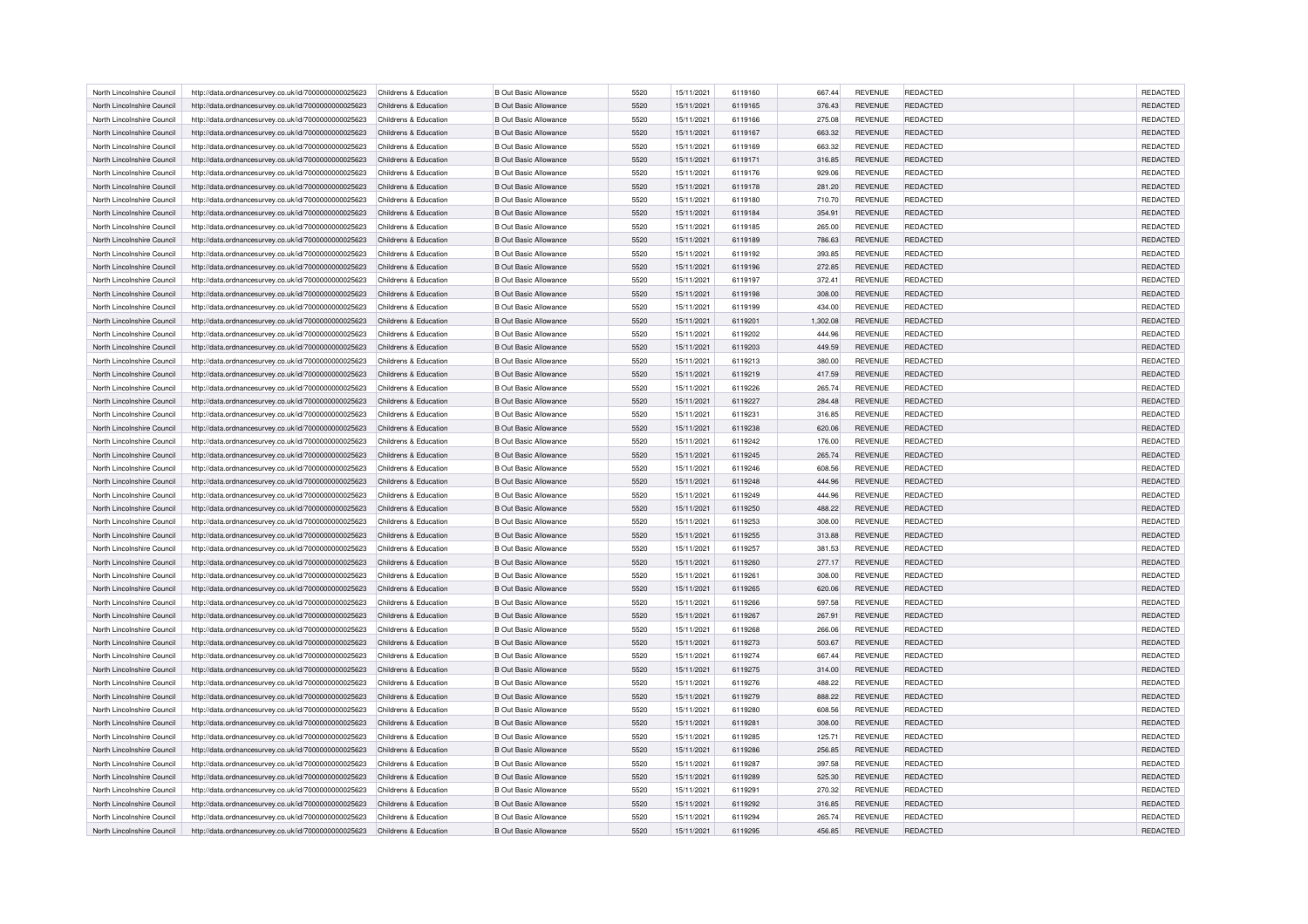| North Lincolnshire Council | http://data.ordnancesurvey.co.uk/id/7000000000025623                                                         | Childrens & Education | <b>B</b> Out Basic Allowance | 5520 | 15/11/2021 | 6119296 | 596.85   | REVENUE        | REDACTED        | <b>REDACTED</b> |
|----------------------------|--------------------------------------------------------------------------------------------------------------|-----------------------|------------------------------|------|------------|---------|----------|----------------|-----------------|-----------------|
| North Lincolnshire Council | http://data.ordnancesurvey.co.uk/id/7000000000025623                                                         | Childrens & Education | <b>B Out Basic Allowance</b> | 5520 | 15/11/2021 | 6119298 | 329.00   | <b>REVENUE</b> | REDACTED        | REDACTED        |
| North Lincolnshire Council | http://data.ordnancesurvey.co.uk/id/7000000000025623                                                         | Childrens & Education | B Out Basic Allowance        | 5520 | 15/11/2021 | 6119303 | 250.01   | <b>REVENUE</b> | REDACTED        | REDACTED        |
| North Lincolnshire Council | http://data.ordnancesurvey.co.uk/id/7000000000025623                                                         | Childrens & Education | <b>B Out Basic Allowance</b> | 5520 | 15/11/2021 | 6119307 | 312.05   | <b>REVENUE</b> | <b>REDACTED</b> | REDACTED        |
| North Lincolnshire Council | http://data.ordnancesurvey.co.uk/id/7000000000025623                                                         | Childrens & Education | <b>B</b> Out Basic Allowance | 5520 | 15/11/2021 | 6119310 | 272.85   | <b>REVENUE</b> | REDACTED        | <b>REDACTED</b> |
| North Lincolnshire Council | http://data.ordnancesurvey.co.uk/id/7000000000025623                                                         | Childrens & Education | <b>B Out Basic Allowance</b> | 5520 | 15/11/2021 | 6119312 | 440.84   | <b>REVENUE</b> | REDACTED        | REDACTED        |
| North Lincolnshire Council | http://data.ordnancesurvey.co.uk/id/7000000000025623                                                         | Childrens & Education | B Out Basic Allowance        | 5520 | 15/11/2021 | 6119313 | 717.02   | <b>REVENUE</b> | REDACTED        | <b>REDACTED</b> |
| North Lincolnshire Council | http://data.ordnancesurvey.co.uk/id/7000000000025623                                                         | Childrens & Education | <b>B Out Basic Allowance</b> | 5520 | 15/11/2021 | 6119314 | 1,065.02 | <b>REVENUE</b> | REDACTED        | REDACTED        |
| North Lincolnshire Council | http://data.ordnancesurvey.co.uk/id/7000000000025623                                                         | Childrens & Education | <b>B Out Basic Allowance</b> | 5520 | 15/11/2021 | 6119316 | 292.00   | <b>REVENUE</b> | REDACTED        | REDACTED        |
| North Lincolnshire Council | http://data.ordnancesurvey.co.uk/id/7000000000025623                                                         | Childrens & Education | B Out Basic Allowance        | 5520 | 15/11/2021 | 6119317 | 488.22   | <b>REVENUE</b> | <b>REDACTED</b> | REDACTED        |
| North Lincolnshire Council | http://data.ordnancesurvey.co.uk/id/7000000000025623                                                         | Childrens & Education | <b>B Out Basic Allowance</b> | 5520 | 15/11/2021 | 6119320 | 265.74   | <b>REVENUE</b> | REDACTED        | <b>REDACTED</b> |
| North Lincolnshire Council | http://data.ordnancesurvey.co.uk/id/7000000000025623                                                         | Childrens & Education | <b>B Out Basic Allowance</b> | 5520 | 15/11/2021 | 6119321 | 308.00   | <b>REVENUE</b> | REDACTED        | REDACTED        |
| North Lincolnshire Council |                                                                                                              | Childrens & Education | B Out Basic Allowance        | 5520 | 15/11/2021 | 6119322 | 276.00   | <b>REVENUE</b> | REDACTED        | REDACTED        |
| North Lincolnshire Council | http://data.ordnancesurvey.co.uk/id/7000000000025623<br>http://data.ordnancesurvey.co.uk/id/7000000000025623 | Childrens & Education | <b>B Out Basic Allowance</b> | 5520 | 15/11/2021 | 6119323 | 397.58   | <b>REVENUE</b> | REDACTED        | REDACTED        |
|                            |                                                                                                              |                       |                              |      |            |         |          |                |                 |                 |
| North Lincolnshire Council | http://data.ordnancesurvey.co.uk/id/7000000000025623                                                         | Childrens & Education | B Out Basic Allowance        | 5520 | 15/11/2021 | 6119324 | 342.82   | <b>REVENUE</b> | <b>REDACTED</b> | <b>REDACTED</b> |
| North Lincolnshire Council | http://data.ordnancesurvey.co.uk/id/7000000000025623                                                         | Childrens & Education | <b>B Out Basic Allowance</b> | 5520 | 15/11/2021 | 6119326 | 468.52   | REVENUE        | REDACTED        | REDACTED        |
| North Lincolnshire Council | http://data.ordnancesurvey.co.uk/id/7000000000025623                                                         | Childrens & Education | B Out Basic Allowance        | 5520 | 15/11/2021 | 6119335 | 256.85   | <b>REVENUE</b> | REDACTED        | REDACTED        |
| North Lincolnshire Council | http://data.ordnancesurvey.co.uk/id/7000000000025623                                                         | Childrens & Education | <b>B Out Basic Allowance</b> | 5520 | 15/11/2021 | 6119342 | 138.00   | <b>REVENUE</b> | <b>REDACTED</b> | REDACTED        |
| North Lincolnshire Council | http://data.ordnancesurvey.co.uk/id/7000000000025623                                                         | Childrens & Education | <b>B Out Basic Allowance</b> | 5520 | 15/11/2021 | 6119345 | 294.00   | REVENUE        | REDACTED        | REDACTED        |
| North Lincolnshire Council | http://data.ordnancesurvey.co.uk/id/7000000000025623                                                         | Childrens & Education | <b>B Out Basic Allowance</b> | 5520 | 15/11/2021 | 6119347 | 572.68   | <b>REVENUE</b> | REDACTED        | REDACTED        |
| North Lincolnshire Council | http://data.ordnancesurvey.co.uk/id/7000000000025623                                                         | Childrens & Education | B Out Basic Allowance        | 5520 | 15/11/2021 | 6119350 | 308.00   | <b>REVENUE</b> | <b>REDACTED</b> | REDACTED        |
| North Lincolnshire Council | http://data.ordnancesurvey.co.uk/id/7000000000025623                                                         | Childrens & Education | <b>B Out Basic Allowance</b> | 5520 | 15/11/2021 | 6119352 | 312.56   | <b>REVENUE</b> | <b>REDACTED</b> | REDACTED        |
| North Lincolnshire Council | http://data.ordnancesurvey.co.uk/id/7000000000025623                                                         | Childrens & Education | <b>B Out Basic Allowance</b> | 5520 | 15/11/2021 | 6119359 | 276.00   | <b>REVENUE</b> | REDACTED        | REDACTED        |
| North Lincolnshire Council | http://data.ordnancesurvey.co.uk/id/7000000000025623                                                         | Childrens & Education | <b>B Out Basic Allowance</b> | 5520 | 15/11/2021 | 6119363 | 308.00   | <b>REVENUE</b> | <b>REDACTED</b> | <b>REDACTED</b> |
| North Lincolnshire Council | http://data.ordnancesurvey.co.uk/id/7000000000025623                                                         | Childrens & Education | <b>B Out Basic Allowance</b> | 5520 | 15/11/2021 | 6119364 | 292.00   | <b>REVENUE</b> | <b>REDACTED</b> | REDACTED        |
| North Lincolnshire Council | http://data.ordnancesurvey.co.uk/id/7000000000025623                                                         | Childrens & Education | <b>B Out Basic Allowance</b> | 5520 | 22/11/2021 | 6122602 | 430.96   | <b>REVENUE</b> | <b>REDACTED</b> | REDACTED        |
| North Lincolnshire Council | http://data.ordnancesurvey.co.uk/id/7000000000025623                                                         | Childrens & Education | B Out Basic Allowance        | 5520 | 22/11/2021 | 6122605 | 440.84   | <b>REVENUE</b> | <b>REDACTED</b> | REDACTED        |
| North Lincolnshire Council | http://data.ordnancesurvey.co.uk/id/7000000000025623                                                         | Childrens & Education | <b>B Out Basic Allowance</b> | 5520 | 22/11/2021 | 6122606 | 422.48   | <b>REVENUE</b> | <b>REDACTED</b> | REDACTED        |
| North Lincolnshire Council | http://data.ordnancesurvey.co.uk/id/7000000000025623                                                         | Childrens & Education | <b>B Out Basic Allowance</b> | 5520 | 22/11/2021 | 6122608 | 747.78   | <b>REVENUE</b> | REDACTED        | REDACTED        |
| North Lincolnshire Council | http://data.ordnancesurvey.co.uk/id/7000000000025623                                                         | Childrens & Education | <b>B Out Basic Allowance</b> | 5520 | 22/11/2021 | 6122610 | 519.61   | <b>REVENUE</b> | <b>REDACTED</b> | REDACTED        |
| North Lincolnshire Council | http://data.ordnancesurvey.co.uk/id/7000000000025623                                                         | Childrens & Education | <b>B Out Basic Allowance</b> | 5520 | 22/11/2021 | 6122611 | 570.91   | <b>REVENUE</b> | <b>REDACTED</b> | <b>REDACTED</b> |
| North Lincolnshire Council | http://data.ordnancesurvey.co.uk/id/7000000000025623                                                         | Childrens & Education | <b>B Out Basic Allowance</b> | 5520 | 22/11/2021 | 6122613 | 375.95   | <b>REVENUE</b> | REDACTED        | REDACTED        |
| North Lincolnshire Council | http://data.ordnancesurvey.co.uk/id/7000000000025623                                                         | Childrens & Education | <b>B Out Basic Allowance</b> | 5520 | 22/11/2021 | 6122615 | 885.80   | <b>REVENUE</b> | <b>REDACTED</b> | REDACTED        |
| North Lincolnshire Council | http://data.ordnancesurvey.co.uk/id/7000000000025623                                                         | Childrens & Education | <b>B Out Basic Allowance</b> | 5520 | 22/11/2021 | 6122618 | 519.59   | <b>REVENUE</b> | <b>REDACTED</b> | REDACTED        |
| North Lincolnshire Council | http://data.ordnancesurvey.co.uk/id/7000000000025623                                                         | Childrens & Education | <b>B Out Basic Allowance</b> | 5520 | 22/11/2021 | 6122620 | 577.85   | <b>REVENUE</b> | <b>REDACTED</b> | <b>REDACTED</b> |
| North Lincolnshire Council | http://data.ordnancesurvey.co.uk/id/7000000000025623                                                         | Childrens & Education | <b>B Out Basic Allowance</b> | 5520 | 22/11/2021 | 6122624 | 306.94   | <b>REVENUE</b> | <b>REDACTED</b> | REDACTED        |
| North Lincolnshire Council | http://data.ordnancesurvey.co.uk/id/7000000000025623                                                         | Childrens & Education | B Out Basic Allowance        | 5520 | 22/11/2021 | 6122625 | 319.33   | REVENUE        | <b>REDACTED</b> | REDACTED        |
| North Lincolnshire Council | http://data.ordnancesurvey.co.uk/id/7000000000025623                                                         | Childrens & Education | <b>B Out Basic Allowance</b> | 5520 | 22/11/2021 | 6122626 | 598.43   | <b>REVENUE</b> | REDACTED        | REDACTED        |
| North Lincolnshire Council | http://data.ordnancesurvey.co.uk/id/7000000000025623                                                         | Childrens & Education | B Out Basic Allowance        | 5520 | 22/11/2021 | 6122628 | 252.68   | <b>REVENUE</b> | <b>REDACTED</b> | <b>REDACTED</b> |
| North Lincolnshire Council | http://data.ordnancesurvey.co.uk/id/7000000000025623                                                         | Childrens & Education | <b>B Out Basic Allowance</b> | 5520 | 22/11/2021 | 6122629 | 710.70   | <b>REVENUE</b> | <b>REDACTED</b> | REDACTED        |
| North Lincolnshire Council | http://data.ordnancesurvey.co.uk/id/7000000000025623                                                         | Childrens & Education | B Out Basic Allowance        | 5520 | 22/11/2021 | 6122636 | 253.85   | <b>REVENUE</b> | REDACTED        | <b>REDACTED</b> |
| North Lincolnshire Council | http://data.ordnancesurvey.co.uk/id/7000000000025623                                                         | Childrens & Education | <b>B Out Basic Allowance</b> | 5520 | 22/11/2021 | 6122637 | 381.53   | <b>REVENUE</b> | <b>REDACTED</b> | REDACTED        |
| North Lincolnshire Council | http://data.ordnancesurvey.co.uk/id/7000000000025623                                                         | Childrens & Education | B Out Basic Allowance        | 5520 | 22/11/2021 | 6122638 | 947.70   | REVENUE        | <b>REDACTED</b> | REDACTED        |
| North Lincolnshire Council | http://data.ordnancesurvey.co.uk/id/7000000000025623                                                         | Childrens & Education | <b>B Out Basic Allowance</b> | 5520 | 22/11/2021 | 6122640 | 318.00   | <b>REVENUE</b> | <b>REDACTED</b> | REDACTED        |
| North Lincolnshire Council | http://data.ordnancesurvey.co.uk/id/7000000000025623                                                         | Childrens & Education | B Out Basic Allowance        | 5520 | 22/11/2021 | 6122645 | 313.85   | <b>REVENUE</b> | <b>REDACTED</b> | REDACTED        |
| North Lincolnshire Council | http://data.ordnancesurvey.co.uk/id/7000000000025623                                                         | Childrens & Education | <b>B Out Basic Allowance</b> | 5520 | 22/11/2021 | 6122648 | 282.85   | <b>REVENUE</b> | <b>REDACTED</b> | REDACTED        |
| North Lincolnshire Council | http://data.ordnancesurvey.co.uk/id/7000000000025623                                                         | Childrens & Education | <b>B Out Basic Allowance</b> | 5520 | 22/11/2021 | 6122650 | 528.00   | <b>REVENUE</b> | REDACTED        | REDACTED        |
| North Lincolnshire Council | http://data.ordnancesurvey.co.uk/id/7000000000025623                                                         | Childrens & Education | <b>B Out Basic Allowance</b> | 5520 | 22/11/2021 | 6122653 | 316.85   | <b>REVENUE</b> | <b>REDACTED</b> | REDACTED        |
| North Lincolnshire Council | http://data.ordnancesurvey.co.uk/id/7000000000025623                                                         | Childrens & Education | B Out Basic Allowance        | 5520 | 22/11/2021 | 6122654 | 251.36   | REVENUE        | <b>REDACTED</b> | REDACTED        |
| North Lincolnshire Council | http://data.ordnancesurvey.co.uk/id/7000000000025623                                                         | Childrens & Education | <b>B Out Basic Allowance</b> | 5520 | 22/11/2021 | 6122655 | 382.49   | <b>REVENUE</b> | <b>REDACTED</b> | REDACTED        |
| North Lincolnshire Council | http://data.ordnancesurvey.co.uk/id/7000000000025623                                                         | Childrens & Education | B Out Basic Allowance        | 5520 | 22/11/2021 | 6122657 | 569.58   | <b>REVENUE</b> | <b>REDACTED</b> | REDACTED        |
| North Lincolnshire Council | http://data.ordnancesurvey.co.uk/id/7000000000025623                                                         | Childrens & Education | <b>B Out Basic Allowance</b> | 5520 | 22/11/2021 | 6122658 | 262.87   | <b>REVENUE</b> | <b>REDACTED</b> | REDACTED        |
| North Lincolnshire Council | http://data.ordnancesurvey.co.uk/id/7000000000025623                                                         | Childrens & Education | <b>B Out Basic Allowance</b> | 5520 | 22/11/2021 | 6122659 | 310.47   | <b>REVENUE</b> | REDACTED        | REDACTED        |
| North Lincolnshire Council | http://data.ordnancesurvey.co.uk/id/7000000000025623                                                         | Childrens & Education | <b>B Out Basic Allowance</b> | 5520 | 22/11/2021 | 6122661 | 274.00   | <b>REVENUE</b> | <b>REDACTED</b> | REDACTED        |
| North Lincolnshire Council |                                                                                                              | Childrens & Education | <b>B Out Basic Allowance</b> | 5520 | 22/11/2021 | 6122662 | 1,137.18 | <b>REVENUE</b> | <b>REDACTED</b> | <b>REDACTED</b> |
|                            | http://data.ordnancesurvey.co.uk/id/7000000000025623                                                         |                       |                              |      |            |         |          |                |                 | REDACTED        |
| North Lincolnshire Council | http://data.ordnancesurvey.co.uk/id/7000000000025623                                                         | Childrens & Education | <b>B Out Basic Allowance</b> | 5520 | 22/11/2021 | 6122665 | 537.53   | <b>REVENUE</b> | <b>REDACTED</b> |                 |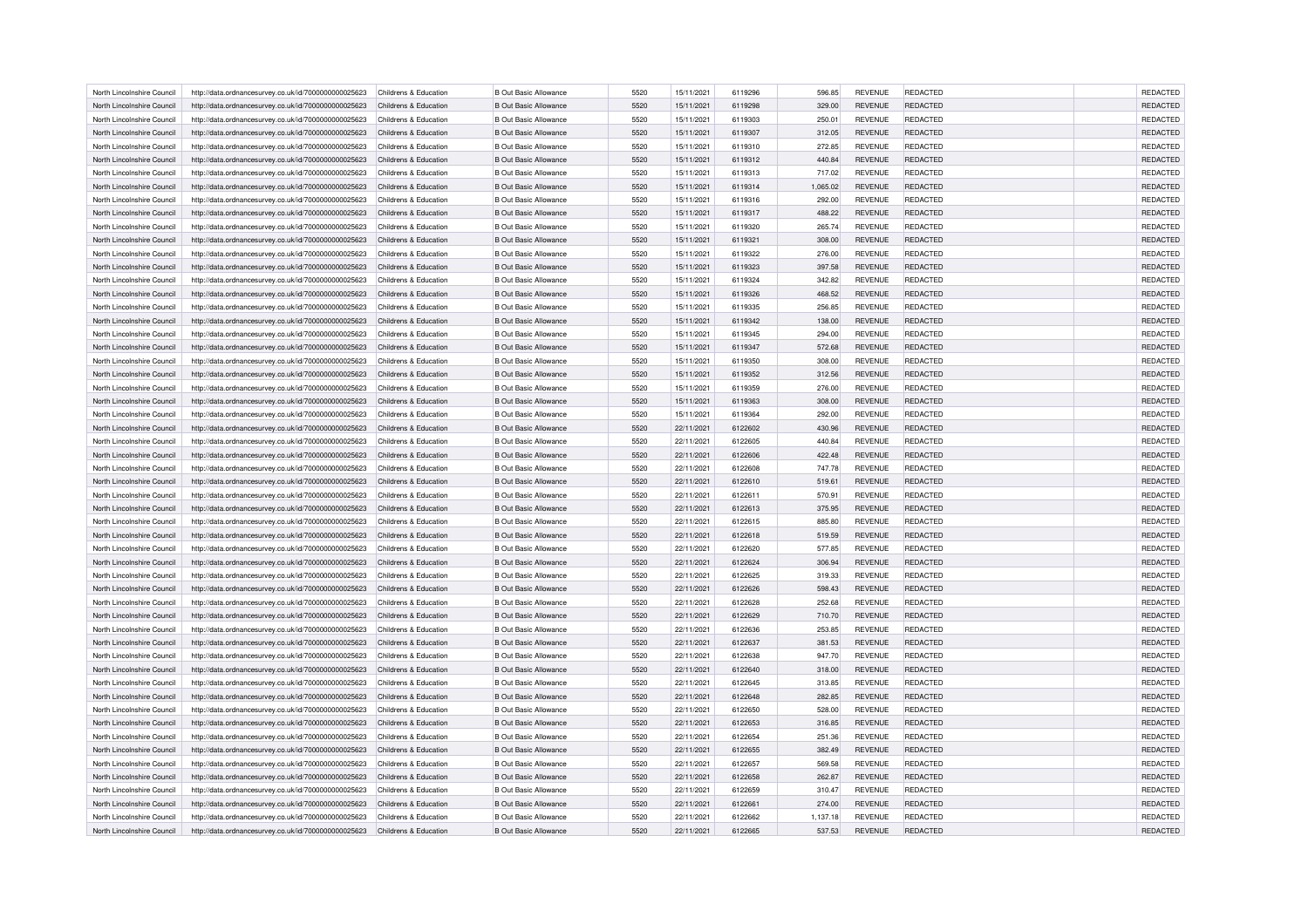| North Lincolnshire Council | http://data.ordnancesurvey.co.uk/id/7000000000025623 | Childrens & Education | <b>B</b> Out Basic Allowance | 5520 | 22/11/2021 | 6122667 | 265.74   | REVENUE        | <b>REDACTED</b> | <b>REDACTED</b> |
|----------------------------|------------------------------------------------------|-----------------------|------------------------------|------|------------|---------|----------|----------------|-----------------|-----------------|
| North Lincolnshire Council | http://data.ordnancesurvey.co.uk/id/7000000000025623 | Childrens & Education | <b>B</b> Out Basic Allowance | 5520 | 22/11/2021 | 6122668 | 667.44   | <b>REVENUE</b> | REDACTED        | REDACTED        |
| North Lincolnshire Council | http://data.ordnancesurvey.co.uk/id/7000000000025623 | Childrens & Education | B Out Basic Allowance        | 5520 | 22/11/2021 | 6122673 | 376.43   | <b>REVENUE</b> | REDACTED        | REDACTED        |
| North Lincolnshire Council | http://data.ordnancesurvey.co.uk/id/7000000000025623 | Childrens & Education | <b>B</b> Out Basic Allowance | 5520 | 22/11/2021 | 6122674 | 275.08   | <b>REVENUE</b> | <b>REDACTED</b> | REDACTED        |
| North Lincolnshire Council | http://data.ordnancesurvey.co.uk/id/7000000000025623 | Childrens & Education | <b>B</b> Out Basic Allowance | 5520 | 22/11/2021 | 6122675 | 606.53   | <b>REVENUE</b> | REDACTED        | REDACTED        |
| North Lincolnshire Council | http://data.ordnancesurvey.co.uk/id/7000000000025623 | Childrens & Education | <b>B Out Basic Allowance</b> | 5520 | 22/11/2021 | 6122677 | 638.31   | <b>REVENUE</b> | REDACTED        | REDACTED        |
| North Lincolnshire Council | http://data.ordnancesurvey.co.uk/id/7000000000025623 | Childrens & Education | B Out Basic Allowance        | 5520 | 22/11/2021 | 6122679 | 316.85   | <b>REVENUE</b> | REDACTED        | <b>REDACTED</b> |
| North Lincolnshire Council | http://data.ordnancesurvey.co.uk/id/7000000000025623 | Childrens & Education | <b>B Out Basic Allowance</b> | 5520 | 22/11/2021 | 6122684 | 511.47   | <b>REVENUE</b> | REDACTED        | REDACTED        |
| North Lincolnshire Council | http://data.ordnancesurvey.co.uk/id/7000000000025623 | Childrens & Education | <b>B Out Basic Allowance</b> | 5520 | 22/11/2021 | 6122686 | 281.20   | <b>REVENUE</b> | REDACTED        | REDACTED        |
| North Lincolnshire Council | http://data.ordnancesurvey.co.uk/id/7000000000025623 | Childrens & Education | B Out Basic Allowance        | 5520 | 22/11/2021 | 6122688 | 710.70   | <b>REVENUE</b> | <b>REDACTED</b> | REDACTED        |
| North Lincolnshire Council | http://data.ordnancesurvey.co.uk/id/7000000000025623 | Childrens & Education | <b>B Out Basic Allowance</b> | 5520 | 22/11/2021 | 6122692 | 265.74   | <b>REVENUE</b> | REDACTED        | <b>REDACTED</b> |
| North Lincolnshire Council | http://data.ordnancesurvey.co.uk/id/7000000000025623 | Childrens & Education | <b>B Out Basic Allowance</b> | 5520 | 22/11/2021 | 6122693 | 265.00   | <b>REVENUE</b> | <b>REDACTED</b> | REDACTED        |
| North Lincolnshire Council | http://data.ordnancesurvey.co.uk/id/7000000000025623 | Childrens & Education | B Out Basic Allowance        | 5520 | 22/11/2021 | 6122697 | 710.70   | <b>REVENUE</b> | REDACTED        | REDACTED        |
| North Lincolnshire Council | http://data.ordnancesurvey.co.uk/id/7000000000025623 | Childrens & Education | <b>B Out Basic Allowance</b> | 5520 | 22/11/2021 | 6122700 | 393.85   | <b>REVENUE</b> | <b>REDACTED</b> | REDACTED        |
| North Lincolnshire Council | http://data.ordnancesurvey.co.uk/id/7000000000025623 | Childrens & Education | B Out Basic Allowance        | 5520 | 22/11/2021 | 6122704 | 272.85   | <b>REVENUE</b> | <b>REDACTED</b> | <b>REDACTED</b> |
|                            |                                                      |                       |                              | 5520 |            |         |          |                |                 |                 |
| North Lincolnshire Council | http://data.ordnancesurvey.co.uk/id/7000000000025623 | Childrens & Education | <b>B Out Basic Allowance</b> |      | 22/11/2021 | 6122705 | 372.41   | <b>REVENUE</b> | REDACTED        | REDACTED        |
| North Lincolnshire Council | http://data.ordnancesurvey.co.uk/id/7000000000025623 | Childrens & Education | B Out Basic Allowance        | 5520 | 22/11/2021 | 6122706 | 308.00   | <b>REVENUE</b> | REDACTED        | REDACTED        |
| North Lincolnshire Council | http://data.ordnancesurvey.co.uk/id/7000000000025623 | Childrens & Education | <b>B Out Basic Allowance</b> | 5520 | 22/11/2021 | 6122707 | 434.00   | <b>REVENUE</b> | <b>REDACTED</b> | REDACTED        |
| North Lincolnshire Council | http://data.ordnancesurvey.co.uk/id/7000000000025623 | Childrens & Education | B Out Basic Allowance        | 5520 | 22/11/2021 | 6122709 | 1,340.04 | REVENUE        | REDACTED        | REDACTED        |
| North Lincolnshire Council | http://data.ordnancesurvey.co.uk/id/7000000000025623 | Childrens & Education | <b>B Out Basic Allowance</b> | 5520 | 22/11/2021 | 6122710 | 444.96   | <b>REVENUE</b> | REDACTED        | REDACTED        |
| North Lincolnshire Council | http://data.ordnancesurvey.co.uk/id/7000000000025623 | Childrens & Education | B Out Basic Allowance        | 5520 | 22/11/2021 | 6122711 | 449.59   | <b>REVENUE</b> | <b>REDACTED</b> | REDACTED        |
| North Lincolnshire Council | http://data.ordnancesurvey.co.uk/id/7000000000025623 | Childrens & Education | <b>B Out Basic Allowance</b> | 5520 | 22/11/2021 | 6122721 | 380.00   | <b>REVENUE</b> | <b>REDACTED</b> | REDACTED        |
| North Lincolnshire Council | http://data.ordnancesurvey.co.uk/id/7000000000025623 | Childrens & Education | <b>B Out Basic Allowance</b> | 5520 | 22/11/2021 | 6122723 | 222.48   | <b>REVENUE</b> | REDACTED        | REDACTED        |
| North Lincolnshire Council | http://data.ordnancesurvey.co.uk/id/7000000000025623 | Childrens & Education | <b>B Out Basic Allowance</b> | 5520 | 22/11/2021 | 6122726 | 265.74   | <b>REVENUE</b> | <b>REDACTED</b> | REDACTED        |
| North Lincolnshire Council | http://data.ordnancesurvey.co.uk/id/7000000000025623 | Childrens & Education | <b>B Out Basic Allowance</b> | 5520 | 22/11/2021 | 6122727 | 286.05   | REVENUE        | <b>REDACTED</b> | REDACTED        |
| North Lincolnshire Council | http://data.ordnancesurvey.co.uk/id/7000000000025623 | Childrens & Education | <b>B Out Basic Allowance</b> | 5520 | 22/11/2021 | 6122734 | 265.74   | <b>REVENUE</b> | <b>REDACTED</b> | REDACTED        |
| North Lincolnshire Council | http://data.ordnancesurvey.co.uk/id/7000000000025623 | Childrens & Education | B Out Basic Allowance        | 5520 | 22/11/2021 | 6122735 | 284.48   | <b>REVENUE</b> | <b>REDACTED</b> | REDACTED        |
| North Lincolnshire Council | http://data.ordnancesurvey.co.uk/id/7000000000025623 | Childrens & Education | <b>B Out Basic Allowance</b> | 5520 | 22/11/2021 | 6122739 | 316.85   | <b>REVENUE</b> | <b>REDACTED</b> | REDACTED        |
| North Lincolnshire Council | http://data.ordnancesurvey.co.uk/id/7000000000025623 | Childrens & Education | <b>B Out Basic Allowance</b> | 5520 | 22/11/2021 | 6122745 | 842.54   | <b>REVENUE</b> | REDACTED        | REDACTED        |
| North Lincolnshire Council | http://data.ordnancesurvey.co.uk/id/7000000000025623 | Childrens & Education | <b>B Out Basic Allowance</b> | 5520 | 22/11/2021 | 6122752 | 265.74   | <b>REVENUE</b> | <b>REDACTED</b> | REDACTED        |
| North Lincolnshire Council | http://data.ordnancesurvey.co.uk/id/7000000000025623 | Childrens & Education | <b>B Out Basic Allowance</b> | 5520 | 22/11/2021 | 6122753 | 342.82   | <b>REVENUE</b> | <b>REDACTED</b> | <b>REDACTED</b> |
| North Lincolnshire Council | http://data.ordnancesurvey.co.uk/id/7000000000025623 | Childrens & Education | <b>B Out Basic Allowance</b> | 5520 | 22/11/2021 | 6122755 | 158.91   | <b>REVENUE</b> | REDACTED        | REDACTED        |
| North Lincolnshire Council | http://data.ordnancesurvey.co.uk/id/7000000000025623 | Childrens & Education | <b>B Out Basic Allowance</b> | 5520 | 22/11/2021 | 6122756 | 444.96   | <b>REVENUE</b> | <b>REDACTED</b> | REDACTED        |
| North Lincolnshire Council | http://data.ordnancesurvey.co.uk/id/7000000000025623 | Childrens & Education | <b>B Out Basic Allowance</b> | 5520 | 22/11/2021 | 6122757 | 488.22   | <b>REVENUE</b> | <b>REDACTED</b> | REDACTED        |
| North Lincolnshire Council | http://data.ordnancesurvey.co.uk/id/7000000000025623 | Childrens & Education | <b>B Out Basic Allowance</b> | 5520 | 22/11/2021 | 6122760 | 308.00   | <b>REVENUE</b> | <b>REDACTED</b> | <b>REDACTED</b> |
| North Lincolnshire Council | http://data.ordnancesurvey.co.uk/id/7000000000025623 | Childrens & Education | <b>B Out Basic Allowance</b> | 5520 | 22/11/2021 | 6122762 | 313.88   | <b>REVENUE</b> | <b>REDACTED</b> | REDACTED        |
| North Lincolnshire Council | http://data.ordnancesurvey.co.uk/id/7000000000025623 | Childrens & Education | <b>B Out Basic Allowance</b> | 5520 | 22/11/2021 | 6122764 | 532.50   | REVENUE        | <b>REDACTED</b> | REDACTED        |
| North Lincolnshire Council | http://data.ordnancesurvey.co.uk/id/7000000000025623 | Childrens & Education | <b>B Out Basic Allowance</b> | 5520 | 22/11/2021 | 6122767 | 277.17   | <b>REVENUE</b> | REDACTED        | REDACTED        |
| North Lincolnshire Council | http://data.ordnancesurvey.co.uk/id/7000000000025623 | Childrens & Education | B Out Basic Allowance        | 5520 | 22/11/2021 | 6122768 | 308.00   | <b>REVENUE</b> | <b>REDACTED</b> | <b>REDACTED</b> |
| North Lincolnshire Council | http://data.ordnancesurvey.co.uk/id/7000000000025623 | Childrens & Education | <b>B Out Basic Allowance</b> | 5520 | 22/11/2021 | 6122772 | 620.06   | <b>REVENUE</b> | <b>REDACTED</b> | REDACTED        |
| North Lincolnshire Council | http://data.ordnancesurvey.co.uk/id/7000000000025623 | Childrens & Education | B Out Basic Allowance        | 5520 | 22/11/2021 | 6122773 | 597.58   | <b>REVENUE</b> | <b>REDACTED</b> | <b>REDACTED</b> |
| North Lincolnshire Council | http://data.ordnancesurvey.co.uk/id/7000000000025623 | Childrens & Education | <b>B Out Basic Allowance</b> | 5520 | 22/11/2021 | 6122774 | 267.91   | <b>REVENUE</b> | <b>REDACTED</b> | REDACTED        |
| North Lincolnshire Council | http://data.ordnancesurvey.co.uk/id/7000000000025623 | Childrens & Education | B Out Basic Allowance        | 5520 | 22/11/2021 | 6122775 | 266.06   | REVENUE        | <b>REDACTED</b> | REDACTED        |
| North Lincolnshire Council | http://data.ordnancesurvey.co.uk/id/7000000000025623 | Childrens & Education | <b>B Out Basic Allowance</b> | 5520 | 22/11/2021 | 6122780 | 240.58   | <b>REVENUE</b> | <b>REDACTED</b> | REDACTED        |
| North Lincolnshire Council | http://data.ordnancesurvey.co.uk/id/7000000000025623 | Childrens & Education | B Out Basic Allowance        | 5520 | 22/11/2021 | 6122781 | 667.44   | <b>REVENUE</b> | <b>REDACTED</b> | REDACTED        |
| North Lincolnshire Council | http://data.ordnancesurvey.co.uk/id/7000000000025623 | Childrens & Education | <b>B Out Basic Allowance</b> | 5520 | 22/11/2021 | 6122782 | 314.00   | <b>REVENUE</b> | <b>REDACTED</b> | REDACTED        |
| North Lincolnshire Council | http://data.ordnancesurvey.co.uk/id/7000000000025623 | Childrens & Education | <b>B Out Basic Allowance</b> | 5520 | 22/11/2021 | 6122783 | 488.22   | <b>REVENUE</b> | REDACTED        | REDACTED        |
| North Lincolnshire Council | http://data.ordnancesurvey.co.uk/id/7000000000025623 | Childrens & Education | <b>B Out Basic Allowance</b> | 5520 | 22/11/2021 | 6122786 | 888.22   | <b>REVENUE</b> | <b>REDACTED</b> | REDACTED        |
| North Lincolnshire Council | http://data.ordnancesurvey.co.uk/id/7000000000025623 | Childrens & Education | B Out Basic Allowance        | 5520 | 22/11/2021 | 6122787 | 608.56   | REVENUE        | <b>REDACTED</b> | REDACTED        |
| North Lincolnshire Council | http://data.ordnancesurvey.co.uk/id/7000000000025623 | Childrens & Education | <b>B Out Basic Allowance</b> | 5520 | 22/11/2021 | 6122788 | 308.00   | <b>REVENUE</b> | <b>REDACTED</b> | REDACTED        |
| North Lincolnshire Council | http://data.ordnancesurvey.co.uk/id/7000000000025623 | Childrens & Education | B Out Basic Allowance        | 5520 | 22/11/2021 | 6122791 | 176.00   | <b>REVENUE</b> | <b>REDACTED</b> | REDACTED        |
| North Lincolnshire Council | http://data.ordnancesurvey.co.uk/id/7000000000025623 | Childrens & Education | <b>B Out Basic Allowance</b> | 5520 | 22/11/2021 | 6122793 | 256.85   | <b>REVENUE</b> | <b>REDACTED</b> | REDACTED        |
| North Lincolnshire Council | http://data.ordnancesurvey.co.uk/id/7000000000025623 | Childrens & Education | <b>B Out Basic Allowance</b> | 5520 | 22/11/2021 | 6122794 | 397.58   | <b>REVENUE</b> | REDACTED        | REDACTED        |
| North Lincolnshire Council | http://data.ordnancesurvey.co.uk/id/7000000000025623 | Childrens & Education | <b>B Out Basic Allowance</b> | 5520 | 22/11/2021 | 6122796 | 525.30   | <b>REVENUE</b> | <b>REDACTED</b> | REDACTED        |
| North Lincolnshire Council | http://data.ordnancesurvey.co.uk/id/7000000000025623 | Childrens & Education | <b>B Out Basic Allowance</b> | 5520 | 22/11/2021 | 6122798 | 270.32   | <b>REVENUE</b> | <b>REDACTED</b> | <b>REDACTED</b> |
| North Lincolnshire Council | http://data.ordnancesurvey.co.uk/id/7000000000025623 | Childrens & Education | <b>B Out Basic Allowance</b> | 5520 | 22/11/2021 | 6122799 | 316.85   | <b>REVENUE</b> | <b>REDACTED</b> | REDACTED        |
|                            |                                                      |                       |                              |      |            |         |          |                |                 |                 |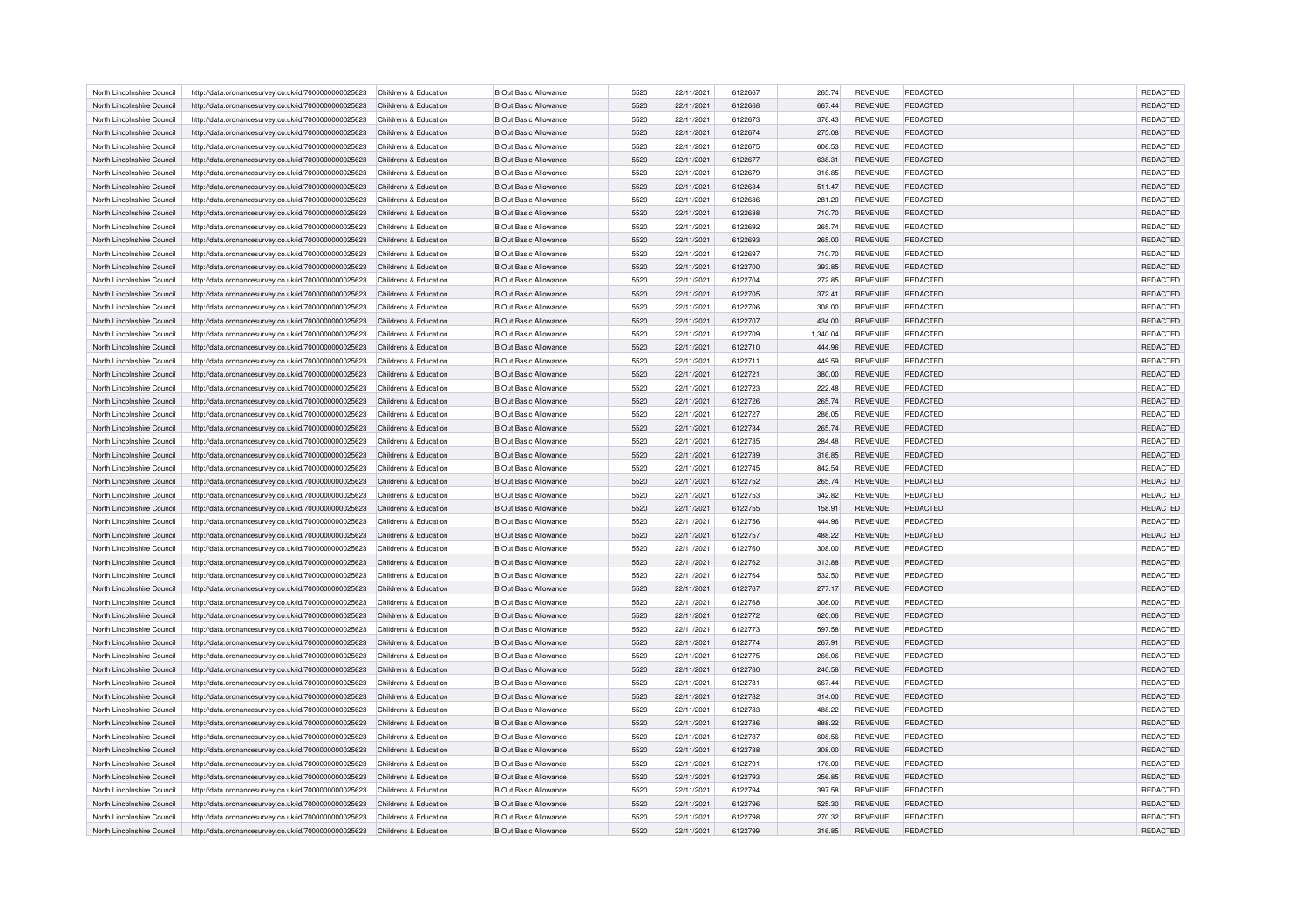| North Lincolnshire Council | http://data.ordnancesurvey.co.uk/id/7000000000025623 | Childrens & Education | <b>B</b> Out Basic Allowance | 5520 | 22/11/2021 | 6122801 | 265.74   | REVENUE        | REDACTED        | <b>REDACTED</b> |
|----------------------------|------------------------------------------------------|-----------------------|------------------------------|------|------------|---------|----------|----------------|-----------------|-----------------|
| North Lincolnshire Council | http://data.ordnancesurvey.co.uk/id/7000000000025623 | Childrens & Education | <b>B</b> Out Basic Allowance | 5520 | 22/11/2021 | 6122802 | 456.85   | <b>REVENUE</b> | REDACTED        | REDACTED        |
| North Lincolnshire Council | http://data.ordnancesurvey.co.uk/id/7000000000025623 | Childrens & Education | B Out Basic Allowance        | 5520 | 22/11/2021 | 6122803 | 596.85   | <b>REVENUE</b> | REDACTED        | REDACTED        |
| North Lincolnshire Council | http://data.ordnancesurvey.co.uk/id/7000000000025623 | Childrens & Education | <b>B</b> Out Basic Allowance | 5520 | 22/11/2021 | 6122805 | 329.00   | <b>REVENUE</b> | <b>REDACTED</b> | REDACTED        |
| North Lincolnshire Council | http://data.ordnancesurvey.co.uk/id/7000000000025623 | Childrens & Education | <b>B</b> Out Basic Allowance | 5520 | 22/11/2021 | 6122810 | 250.01   | <b>REVENUE</b> | REDACTED        | <b>REDACTED</b> |
| North Lincolnshire Council | http://data.ordnancesurvey.co.uk/id/7000000000025623 | Childrens & Education | <b>B Out Basic Allowance</b> | 5520 | 22/11/2021 | 6122811 | 175.10   | <b>REVENUE</b> | REDACTED        | REDACTED        |
| North Lincolnshire Council | http://data.ordnancesurvey.co.uk/id/7000000000025623 | Childrens & Education | B Out Basic Allowance        | 5520 | 22/11/2021 | 6122814 | 312.05   | <b>REVENUE</b> | REDACTED        | <b>REDACTED</b> |
| North Lincolnshire Council | http://data.ordnancesurvey.co.uk/id/7000000000025623 | Childrens & Education | <b>B Out Basic Allowance</b> | 5520 | 22/11/2021 | 6122817 | 272.85   | <b>REVENUE</b> | REDACTED        | REDACTED        |
| North Lincolnshire Council | http://data.ordnancesurvey.co.uk/id/7000000000025623 | Childrens & Education | <b>B Out Basic Allowance</b> | 5520 | 22/11/2021 | 6122819 | 440.84   | <b>REVENUE</b> | REDACTED        | REDACTED        |
| North Lincolnshire Council | http://data.ordnancesurvey.co.uk/id/7000000000025623 | Childrens & Education | B Out Basic Allowance        | 5520 | 22/11/2021 | 6122820 | 419.21   | <b>REVENUE</b> | <b>REDACTED</b> | REDACTED        |
| North Lincolnshire Council | http://data.ordnancesurvey.co.uk/id/7000000000025623 | Childrens & Education | <b>B Out Basic Allowance</b> | 5520 | 22/11/2021 | 6122821 | 842.54   | <b>REVENUE</b> | REDACTED        | <b>REDACTED</b> |
| North Lincolnshire Council | http://data.ordnancesurvey.co.uk/id/7000000000025623 | Childrens & Education | <b>B Out Basic Allowance</b> | 5520 | 22/11/2021 | 6122823 | 292.00   | <b>REVENUE</b> | <b>REDACTED</b> | REDACTED        |
| North Lincolnshire Council | http://data.ordnancesurvey.co.uk/id/7000000000025623 | Childrens & Education | B Out Basic Allowance        | 5520 | 22/11/2021 | 6122824 | 488.22   | <b>REVENUE</b> | REDACTED        | REDACTED        |
| North Lincolnshire Council | http://data.ordnancesurvey.co.uk/id/7000000000025623 | Childrens & Education | <b>B Out Basic Allowance</b> | 5520 | 22/11/2021 | 6122827 | 265.74   | <b>REVENUE</b> | <b>REDACTED</b> | REDACTED        |
| North Lincolnshire Council | http://data.ordnancesurvey.co.uk/id/7000000000025623 | Childrens & Education | B Out Basic Allowance        | 5520 | 22/11/2021 | 6122828 | 308.00   | <b>REVENUE</b> | <b>REDACTED</b> | <b>REDACTED</b> |
|                            |                                                      |                       |                              | 5520 |            |         |          |                |                 |                 |
| North Lincolnshire Council | http://data.ordnancesurvey.co.uk/id/7000000000025623 | Childrens & Education | <b>B Out Basic Allowance</b> |      | 22/11/2021 | 6122829 | 276.00   | <b>REVENUE</b> | REDACTED        | REDACTED        |
| North Lincolnshire Council | http://data.ordnancesurvey.co.uk/id/7000000000025623 | Childrens & Education | B Out Basic Allowance        | 5520 | 22/11/2021 | 6122830 | 397.58   | <b>REVENUE</b> | REDACTED        | REDACTED        |
| North Lincolnshire Council | http://data.ordnancesurvey.co.uk/id/7000000000025623 | Childrens & Education | <b>B Out Basic Allowance</b> | 5520 | 22/11/2021 | 6122831 | 342.82   | <b>REVENUE</b> | <b>REDACTED</b> | REDACTED        |
| North Lincolnshire Council | http://data.ordnancesurvey.co.uk/id/7000000000025623 | Childrens & Education | B Out Basic Allowance        | 5520 | 22/11/2021 | 6122833 | 468.52   | REVENUE        | REDACTED        | REDACTED        |
| North Lincolnshire Council | http://data.ordnancesurvey.co.uk/id/7000000000025623 | Childrens & Education | <b>B Out Basic Allowance</b> | 5520 | 22/11/2021 | 6122842 | 256.85   | <b>REVENUE</b> | REDACTED        | REDACTED        |
| North Lincolnshire Council | http://data.ordnancesurvey.co.uk/id/7000000000025623 | Childrens & Education | B Out Basic Allowance        | 5520 | 22/11/2021 | 6122843 | 175.10   | <b>REVENUE</b> | <b>REDACTED</b> | REDACTED        |
| North Lincolnshire Council | http://data.ordnancesurvey.co.uk/id/7000000000025623 | Childrens & Education | <b>B Out Basic Allowance</b> | 5520 | 22/11/2021 | 6122846 | 154.00   | <b>REVENUE</b> | <b>REDACTED</b> | REDACTED        |
| North Lincolnshire Council | http://data.ordnancesurvey.co.uk/id/7000000000025623 | Childrens & Education | <b>B Out Basic Allowance</b> | 5520 | 22/11/2021 | 6122850 | 414.57   | <b>REVENUE</b> | REDACTED        | REDACTED        |
| North Lincolnshire Council | http://data.ordnancesurvey.co.uk/id/7000000000025623 | Childrens & Education | <b>B Out Basic Allowance</b> | 5520 | 22/11/2021 | 6122853 | 294.00   | <b>REVENUE</b> | <b>REDACTED</b> | <b>REDACTED</b> |
| North Lincolnshire Council | http://data.ordnancesurvey.co.uk/id/7000000000025623 | Childrens & Education | <b>B Out Basic Allowance</b> | 5520 | 22/11/2021 | 6122856 | 572.68   | REVENUE        | <b>REDACTED</b> | REDACTED        |
| North Lincolnshire Council | http://data.ordnancesurvey.co.uk/id/7000000000025623 | Childrens & Education | <b>B Out Basic Allowance</b> | 5520 | 22/11/2021 | 6122859 | 308.00   | <b>REVENUE</b> | <b>REDACTED</b> | REDACTED        |
| North Lincolnshire Council | http://data.ordnancesurvey.co.uk/id/7000000000025623 | Childrens & Education | B Out Basic Allowance        | 5520 | 22/11/2021 | 6122861 | 312.56   | <b>REVENUE</b> | <b>REDACTED</b> | REDACTED        |
| North Lincolnshire Council | http://data.ordnancesurvey.co.uk/id/7000000000025623 | Childrens & Education | <b>B Out Basic Allowance</b> | 5520 | 22/11/2021 | 6122868 | 276.00   | <b>REVENUE</b> | <b>REDACTED</b> | REDACTED        |
| North Lincolnshire Council | http://data.ordnancesurvey.co.uk/id/7000000000025623 | Childrens & Education | <b>B Out Basic Allowance</b> | 5520 | 22/11/2021 | 6122872 | 308.00   | <b>REVENUE</b> | REDACTED        | REDACTED        |
| North Lincolnshire Council | http://data.ordnancesurvey.co.uk/id/7000000000025623 | Childrens & Education | <b>B Out Basic Allowance</b> | 5520 | 22/11/2021 | 6122873 | 292.00   | <b>REVENUE</b> | <b>REDACTED</b> | REDACTED        |
| North Lincolnshire Council | http://data.ordnancesurvey.co.uk/id/7000000000025623 | Childrens & Education | <b>B Out Basic Allowance</b> | 5520 | 29/11/2021 | 6125766 | 1,320.88 | <b>REVENUE</b> | <b>REDACTED</b> | <b>REDACTED</b> |
| North Lincolnshire Council | http://data.ordnancesurvey.co.uk/id/7000000000025623 | Childrens & Education | <b>B Out Basic Allowance</b> | 5520 | 29/11/2021 | 6125769 | 1,322.52 | <b>REVENUE</b> | REDACTED        | REDACTED        |
| North Lincolnshire Council | http://data.ordnancesurvey.co.uk/id/7000000000025623 | Childrens & Education | <b>B Out Basic Allowance</b> | 5520 | 29/11/2021 | 6125771 | 867.44   | <b>REVENUE</b> | <b>REDACTED</b> | REDACTED        |
| North Lincolnshire Council | http://data.ordnancesurvey.co.uk/id/7000000000025623 | Childrens & Education | <b>B Out Basic Allowance</b> | 5520 | 29/11/2021 | 6125773 | 2,243.34 | <b>REVENUE</b> | <b>REDACTED</b> | REDACTED        |
| North Lincolnshire Council | http://data.ordnancesurvey.co.uk/id/7000000000025623 | Childrens & Education | <b>B Out Basic Allowance</b> | 5520 | 29/11/2021 | 6125775 | 431.18   | <b>REVENUE</b> | <b>REDACTED</b> | <b>REDACTED</b> |
| North Lincolnshire Council | http://data.ordnancesurvey.co.uk/id/7000000000025623 | Childrens & Education | <b>B Out Basic Allowance</b> | 5520 | 29/11/2021 | 6125776 | 1,811.03 | <b>REVENUE</b> | <b>REDACTED</b> | REDACTED        |
| North Lincolnshire Council | http://data.ordnancesurvey.co.uk/id/7000000000025623 | Childrens & Education | <b>B Out Basic Allowance</b> | 5520 | 29/11/2021 | 6125778 | 1,127.85 | REVENUE        | <b>REDACTED</b> | REDACTED        |
| North Lincolnshire Council | http://data.ordnancesurvey.co.uk/id/7000000000025623 | Childrens & Education | <b>B Out Basic Allowance</b> | 5520 | 29/11/2021 | 6125780 | 2,657.40 | <b>REVENUE</b> | REDACTED        | REDACTED        |
| North Lincolnshire Council | http://data.ordnancesurvey.co.uk/id/7000000000025623 | Childrens & Education | B Out Basic Allowance        | 5520 | 29/11/2021 | 6125781 | 550.00   | <b>REVENUE</b> | <b>REDACTED</b> | <b>REDACTED</b> |
| North Lincolnshire Council | http://data.ordnancesurvey.co.uk/id/7000000000025623 | Childrens & Education | <b>B Out Basic Allowance</b> | 5520 | 29/11/2021 | 6125782 | 730.85   | <b>REVENUE</b> | <b>REDACTED</b> | REDACTED        |
| North Lincolnshire Council | http://data.ordnancesurvey.co.uk/id/7000000000025623 | Childrens & Education | B Out Basic Allowance        | 5520 | 29/11/2021 | 6125783 | 1,483.67 | <b>REVENUE</b> | <b>REDACTED</b> | <b>REDACTED</b> |
| North Lincolnshire Council | http://data.ordnancesurvey.co.uk/id/7000000000025623 | Childrens & Education | <b>B Out Basic Allowance</b> | 5520 | 29/11/2021 | 6125785 | 1,685.85 | <b>REVENUE</b> | <b>REDACTED</b> | REDACTED        |
| North Lincolnshire Council | http://data.ordnancesurvey.co.uk/id/7000000000025623 | Childrens & Education | B Out Basic Allowance        | 5520 | 29/11/2021 | 6125787 | 542.85   | REVENUE        | <b>REDACTED</b> | REDACTED        |
| North Lincolnshire Council | http://data.ordnancesurvey.co.uk/id/7000000000025623 | Childrens & Education | <b>B Out Basic Allowance</b> | 5520 | 29/11/2021 | 6125789 | 920.82   | <b>REVENUE</b> | <b>REDACTED</b> | REDACTED        |
| North Lincolnshire Council | http://data.ordnancesurvey.co.uk/id/7000000000025623 | Childrens & Education | B Out Basic Allowance        | 5520 | 29/11/2021 | 6125790 | 319.33   | <b>REVENUE</b> | <b>REDACTED</b> | REDACTED        |
| North Lincolnshire Council | http://data.ordnancesurvey.co.uk/id/7000000000025623 | Childrens & Education | <b>B Out Basic Allowance</b> | 5520 | 29/11/2021 | 6125791 | 1,393.59 | <b>REVENUE</b> | <b>REDACTED</b> | REDACTED        |
| North Lincolnshire Council | http://data.ordnancesurvey.co.uk/id/7000000000025623 | Childrens & Education | <b>B Out Basic Allowance</b> | 5520 | 29/11/2021 | 6125793 | 252.68   | <b>REVENUE</b> | REDACTED        | REDACTED        |
| North Lincolnshire Council | http://data.ordnancesurvey.co.uk/id/7000000000025623 | Childrens & Education | <b>B Out Basic Allowance</b> | 5520 | 29/11/2021 | 6125794 | 2,132.10 | <b>REVENUE</b> | <b>REDACTED</b> | REDACTED        |
| North Lincolnshire Council | http://data.ordnancesurvey.co.uk/id/7000000000025623 | Childrens & Education | B Out Basic Allowance        | 5520 | 29/11/2021 | 6125797 | 667.44   | REVENUE        | <b>REDACTED</b> | REDACTED        |
| North Lincolnshire Council | http://data.ordnancesurvey.co.uk/id/7000000000025623 | Childrens & Education | <b>B Out Basic Allowance</b> | 5520 | 29/11/2021 | 6125801 | 253.85   | <b>REVENUE</b> | <b>REDACTED</b> | REDACTED        |
| North Lincolnshire Council | http://data.ordnancesurvey.co.uk/id/7000000000025623 | Childrens & Education | B Out Basic Allowance        | 5520 | 29/11/2021 | 6125802 | 381.53   | <b>REVENUE</b> | <b>REDACTED</b> | REDACTED        |
| North Lincolnshire Council | http://data.ordnancesurvey.co.uk/id/7000000000025623 | Childrens & Education | <b>B Out Basic Allowance</b> | 5520 | 29/11/2021 | 6125803 | 2,757.70 | <b>REVENUE</b> | <b>REDACTED</b> | REDACTED        |
| North Lincolnshire Council | http://data.ordnancesurvey.co.uk/id/7000000000025623 | Childrens & Education | <b>B Out Basic Allowance</b> | 5520 | 29/11/2021 | 6125805 | 318.00   | <b>REVENUE</b> | REDACTED        | REDACTED        |
| North Lincolnshire Council | http://data.ordnancesurvey.co.uk/id/7000000000025623 | Childrens & Education | <b>B Out Basic Allowance</b> | 5520 | 29/11/2021 | 6125809 | 1,011.85 | <b>REVENUE</b> | <b>REDACTED</b> | REDACTED        |
| North Lincolnshire Council | http://data.ordnancesurvey.co.uk/id/7000000000025623 | Childrens & Education | <b>B Out Basic Allowance</b> | 5520 | 29/11/2021 | 6125812 | 282.85   | <b>REVENUE</b> | <b>REDACTED</b> | <b>REDACTED</b> |
| North Lincolnshire Council | http://data.ordnancesurvey.co.uk/id/7000000000025623 | Childrens & Education | <b>B Out Basic Allowance</b> | 5520 | 29/11/2021 | 6125813 | 544.64   | <b>REVENUE</b> | <b>REDACTED</b> | REDACTED        |
|                            |                                                      |                       |                              |      |            |         |          |                |                 |                 |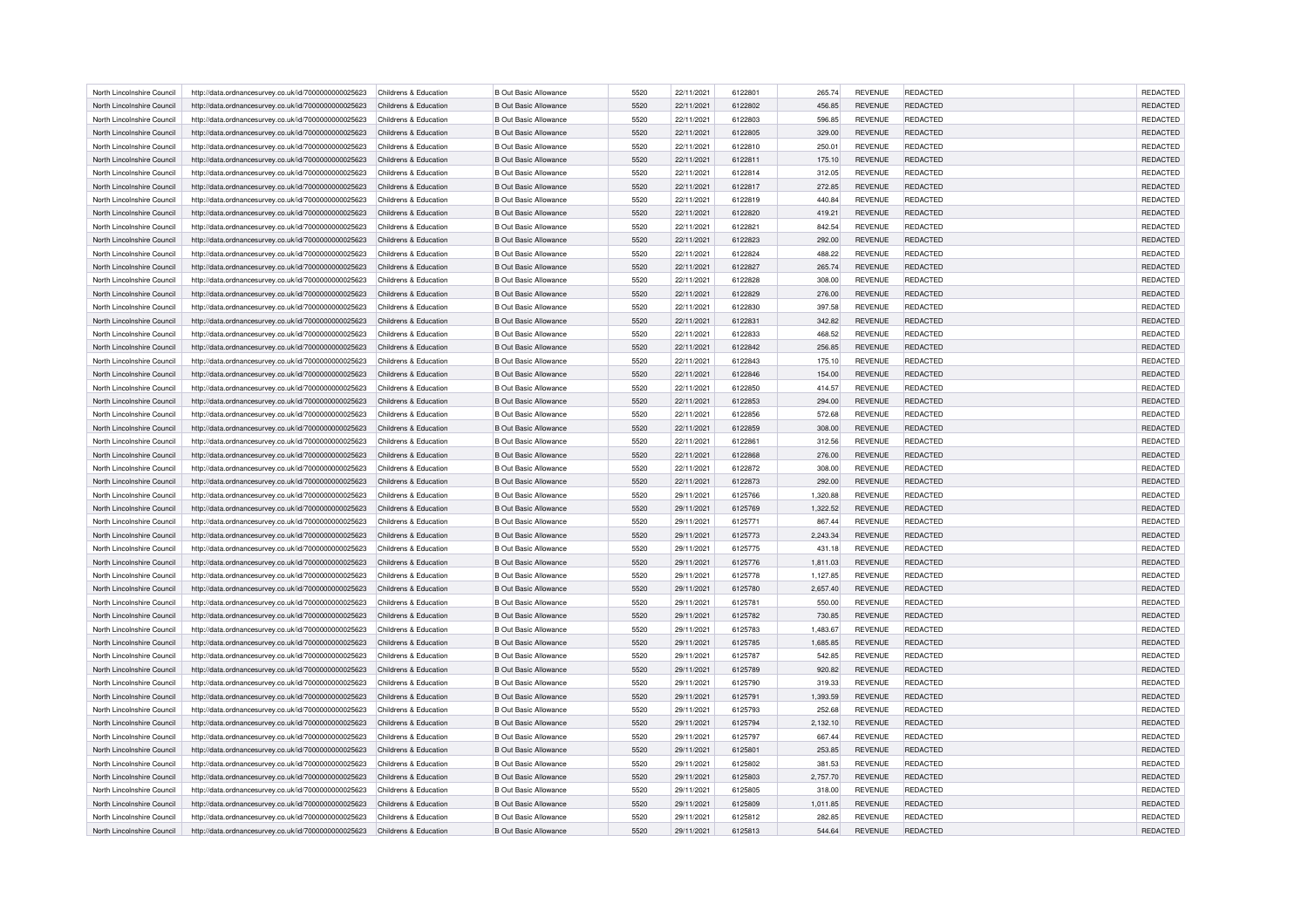| North Lincolnshire Council | http://data.ordnancesurvey.co.uk/id/7000000000025623                                                         | Childrens & Education | <b>B</b> Out Basic Allowance | 5520 | 29/11/2021 | 6125814 | 528.00   | REVENUE        | <b>REDACTED</b> | <b>REDACTED</b> |
|----------------------------|--------------------------------------------------------------------------------------------------------------|-----------------------|------------------------------|------|------------|---------|----------|----------------|-----------------|-----------------|
| North Lincolnshire Council | http://data.ordnancesurvey.co.uk/id/7000000000025623                                                         | Childrens & Education | <b>B</b> Out Basic Allowance | 5520 | 29/11/2021 | 6125815 | 542.85   | <b>REVENUE</b> | REDACTED        | REDACTED        |
| North Lincolnshire Council | http://data.ordnancesurvey.co.uk/id/7000000000025623                                                         | Childrens & Education | B Out Basic Allowance        | 5520 | 29/11/2021 | 6125816 | 469.00   | <b>REVENUE</b> | REDACTED        | REDACTED        |
| North Lincolnshire Council | http://data.ordnancesurvey.co.uk/id/7000000000025623                                                         | Childrens & Education | <b>B Out Basic Allowance</b> | 5520 | 29/11/2021 | 6125817 | 316.85   | <b>REVENUE</b> | <b>REDACTED</b> | REDACTED        |
| North Lincolnshire Council | http://data.ordnancesurvey.co.uk/id/7000000000025623                                                         | Childrens & Education | <b>B</b> Out Basic Allowance | 5520 | 29/11/2021 | 6125818 | 573.36   | <b>REVENUE</b> | REDACTED        | <b>REDACTED</b> |
| North Lincolnshire Council | http://data.ordnancesurvey.co.uk/id/7000000000025623                                                         | Childrens & Education | <b>B Out Basic Allowance</b> | 5520 | 29/11/2021 | 6125819 | 382.49   | <b>REVENUE</b> | REDACTED        | REDACTED        |
| North Lincolnshire Council | http://data.ordnancesurvey.co.uk/id/7000000000025623                                                         | Childrens & Education | B Out Basic Allowance        | 5520 | 29/11/2021 | 6125821 | 579.01   | <b>REVENUE</b> | REDACTED        | <b>REDACTED</b> |
| North Lincolnshire Council | http://data.ordnancesurvey.co.uk/id/7000000000025623                                                         | Childrens & Education | <b>B Out Basic Allowance</b> | 5520 | 29/11/2021 | 6125822 | 262.87   | <b>REVENUE</b> | REDACTED        | REDACTED        |
| North Lincolnshire Council | http://data.ordnancesurvey.co.uk/id/7000000000025623                                                         | Childrens & Education | <b>B Out Basic Allowance</b> | 5520 | 29/11/2021 | 6125823 | 617.41   | <b>REVENUE</b> | REDACTED        | REDACTED        |
| North Lincolnshire Council | http://data.ordnancesurvey.co.uk/id/7000000000025623                                                         | Childrens & Education | B Out Basic Allowance        | 5520 | 29/11/2021 | 6125824 | 889.92   | <b>REVENUE</b> | <b>REDACTED</b> | REDACTED        |
| North Lincolnshire Council | http://data.ordnancesurvey.co.uk/id/7000000000025623                                                         | Childrens & Education | <b>B Out Basic Allowance</b> | 5520 | 29/11/2021 | 6125825 | 878.00   | <b>REVENUE</b> | REDACTED        | <b>REDACTED</b> |
| North Lincolnshire Council | http://data.ordnancesurvey.co.uk/id/7000000000025623                                                         | Childrens & Education | <b>B Out Basic Allowance</b> | 5520 | 29/11/2021 | 6125826 | 3,411.54 | <b>REVENUE</b> | REDACTED        | REDACTED        |
| North Lincolnshire Council |                                                                                                              | Childrens & Education | <b>B Out Basic Allowance</b> | 5520 | 29/11/2021 | 6125829 | 1,682.89 | <b>REVENUE</b> | REDACTED        | REDACTED        |
| North Lincolnshire Council | http://data.ordnancesurvey.co.uk/id/7000000000025623<br>http://data.ordnancesurvey.co.uk/id/7000000000025623 | Childrens & Education | <b>B Out Basic Allowance</b> | 5520 | 29/11/2021 | 6125831 | 797.22   | <b>REVENUE</b> | <b>REDACTED</b> | REDACTED        |
|                            |                                                                                                              |                       |                              |      |            |         |          |                |                 |                 |
| North Lincolnshire Council | http://data.ordnancesurvey.co.uk/id/7000000000025623                                                         | Childrens & Education | B Out Basic Allowance        | 5520 | 29/11/2021 | 6125832 | 2,002.32 | <b>REVENUE</b> | <b>REDACTED</b> | <b>REDACTED</b> |
| North Lincolnshire Council | http://data.ordnancesurvey.co.uk/id/7000000000025623                                                         | Childrens & Education | <b>B Out Basic Allowance</b> | 5520 | 29/11/2021 | 6125836 | 461.85   | REVENUE        | <b>REDACTED</b> | REDACTED        |
| North Lincolnshire Council | http://data.ordnancesurvey.co.uk/id/7000000000025623                                                         | Childrens & Education | B Out Basic Allowance        | 5520 | 29/11/2021 | 6125837 | 1,171.59 | <b>REVENUE</b> | REDACTED        | REDACTED        |
| North Lincolnshire Council | http://data.ordnancesurvey.co.uk/id/7000000000025623                                                         | Childrens & Education | <b>B Out Basic Allowance</b> | 5520 | 29/11/2021 | 6125838 | 275.08   | <b>REVENUE</b> | <b>REDACTED</b> | REDACTED        |
| North Lincolnshire Council | http://data.ordnancesurvey.co.uk/id/7000000000025623                                                         | Childrens & Education | <b>B Out Basic Allowance</b> | 5520 | 29/11/2021 | 6125839 | 1,989.96 | REVENUE        | REDACTED        | REDACTED        |
| North Lincolnshire Council | http://data.ordnancesurvey.co.uk/id/7000000000025623                                                         | Childrens & Education | <b>B Out Basic Allowance</b> | 5520 | 29/11/2021 | 6125841 | 190.70   | <b>REVENUE</b> | REDACTED        | REDACTED        |
| North Lincolnshire Council | http://data.ordnancesurvey.co.uk/id/7000000000025623                                                         | Childrens & Education | B Out Basic Allowance        | 5520 | 29/11/2021 | 6125842 | 1.989.96 | <b>REVENUE</b> | <b>REDACTED</b> | REDACTED        |
| North Lincolnshire Council | http://data.ordnancesurvey.co.uk/id/7000000000025623                                                         | Childrens & Education | <b>B Out Basic Allowance</b> | 5520 | 29/11/2021 | 6125844 | 316.85   | <b>REVENUE</b> | <b>REDACTED</b> | REDACTED        |
| North Lincolnshire Council | http://data.ordnancesurvey.co.uk/id/7000000000025623                                                         | Childrens & Education | <b>B Out Basic Allowance</b> | 5520 | 29/11/2021 | 6125849 | 1,705.68 | <b>REVENUE</b> | REDACTED        | REDACTED        |
| North Lincolnshire Council | http://data.ordnancesurvey.co.uk/id/7000000000025623                                                         | Childrens & Education | <b>B Out Basic Allowance</b> | 5520 | 29/11/2021 | 6125851 | 281.20   | <b>REVENUE</b> | <b>REDACTED</b> | <b>REDACTED</b> |
| North Lincolnshire Council | http://data.ordnancesurvey.co.uk/id/7000000000025623                                                         | Childrens & Education | <b>B Out Basic Allowance</b> | 5520 | 29/11/2021 | 6125853 | 2,132.10 | REVENUE        | <b>REDACTED</b> | REDACTED        |
| North Lincolnshire Council | http://data.ordnancesurvey.co.uk/id/7000000000025623                                                         | Childrens & Education | <b>B Out Basic Allowance</b> | 5520 | 29/11/2021 | 6125856 | 448.00   | <b>REVENUE</b> | <b>REDACTED</b> | REDACTED        |
| North Lincolnshire Council | http://data.ordnancesurvey.co.uk/id/7000000000025623                                                         | Childrens & Education | B Out Basic Allowance        | 5520 | 29/11/2021 | 6125857 | 797.22   | <b>REVENUE</b> | <b>REDACTED</b> | REDACTED        |
| North Lincolnshire Council | http://data.ordnancesurvey.co.uk/id/7000000000025623                                                         | Childrens & Education | <b>B Out Basic Allowance</b> | 5520 | 29/11/2021 | 6125858 | 265.00   | <b>REVENUE</b> | <b>REDACTED</b> | REDACTED        |
| North Lincolnshire Council | http://data.ordnancesurvey.co.uk/id/7000000000025623                                                         | Childrens & Education | <b>B Out Basic Allowance</b> | 5520 | 29/11/2021 | 6125860 | 776.07   | <b>REVENUE</b> | REDACTED        | REDACTED        |
| North Lincolnshire Council | http://data.ordnancesurvey.co.uk/id/7000000000025623                                                         | Childrens & Education | <b>B Out Basic Allowance</b> | 5520 | 29/11/2021 | 6125862 | 2,132.10 | <b>REVENUE</b> | <b>REDACTED</b> | REDACTED        |
| North Lincolnshire Council | http://data.ordnancesurvey.co.uk/id/7000000000025623                                                         | Childrens & Education | <b>B Out Basic Allowance</b> | 5520 | 29/11/2021 | 6125864 | 550.00   | <b>REVENUE</b> | <b>REDACTED</b> | <b>REDACTED</b> |
| North Lincolnshire Council | http://data.ordnancesurvey.co.uk/id/7000000000025623                                                         | Childrens & Education | <b>B Out Basic Allowance</b> | 5520 | 29/11/2021 | 6125865 | 1,279.85 | <b>REVENUE</b> | REDACTED        | REDACTED        |
| North Lincolnshire Council | http://data.ordnancesurvey.co.uk/id/7000000000025623                                                         | Childrens & Education | <b>B Out Basic Allowance</b> | 5520 | 29/11/2021 | 6125867 | 460.41   | <b>REVENUE</b> | <b>REDACTED</b> | REDACTED        |
| North Lincolnshire Council | http://data.ordnancesurvey.co.uk/id/7000000000025623                                                         | Childrens & Education | <b>B Out Basic Allowance</b> | 5520 | 29/11/2021 | 6125869 | 272.85   | <b>REVENUE</b> | <b>REDACTED</b> | REDACTED        |
| North Lincolnshire Council | http://data.ordnancesurvey.co.uk/id/7000000000025623                                                         | Childrens & Education | <b>B Out Basic Allowance</b> | 5520 | 29/11/2021 | 6125870 | 372.41   | <b>REVENUE</b> | <b>REDACTED</b> | <b>REDACTED</b> |
| North Lincolnshire Council | http://data.ordnancesurvey.co.uk/id/7000000000025623                                                         | Childrens & Education | <b>B Out Basic Allowance</b> | 5520 | 29/11/2021 | 6125871 | 308.00   | <b>REVENUE</b> | <b>REDACTED</b> | REDACTED        |
| North Lincolnshire Council | http://data.ordnancesurvey.co.uk/id/7000000000025623                                                         | Childrens & Education | B Out Basic Allowance        | 5520 | 29/11/2021 | 6125872 | 434.00   | REVENUE        | <b>REDACTED</b> | REDACTED        |
| North Lincolnshire Council | http://data.ordnancesurvey.co.uk/id/7000000000025623                                                         | Childrens & Education | <b>B Out Basic Allowance</b> | 5520 | 29/11/2021 | 6125874 | 3,379.44 | <b>REVENUE</b> | REDACTED        | REDACTED        |
| North Lincolnshire Council | http://data.ordnancesurvey.co.uk/id/7000000000025623                                                         | Childrens & Education | B Out Basic Allowance        | 5520 | 29/11/2021 | 6125875 | 1,334.88 | <b>REVENUE</b> | <b>REDACTED</b> | <b>REDACTED</b> |
| North Lincolnshire Council | http://data.ordnancesurvey.co.uk/id/7000000000025623                                                         | Childrens & Education | <b>B Out Basic Allowance</b> | 5520 | 29/11/2021 | 6125876 | 1,333.07 | <b>REVENUE</b> | <b>REDACTED</b> | REDACTED        |
| North Lincolnshire Council | http://data.ordnancesurvey.co.uk/id/7000000000025623                                                         | Childrens & Education | B Out Basic Allowance        | 5520 | 29/11/2021 | 6125881 | 391.23   | REVENUE        | REDACTED        | <b>REDACTED</b> |
| North Lincolnshire Council | http://data.ordnancesurvey.co.uk/id/7000000000025623                                                         | Childrens & Education | <b>B Out Basic Allowance</b> | 5520 | 29/11/2021 | 6125886 | 380.00   | <b>REVENUE</b> | <b>REDACTED</b> | REDACTED        |
| North Lincolnshire Council | http://data.ordnancesurvey.co.uk/id/7000000000025623                                                         | Childrens & Education | B Out Basic Allowance        | 5520 | 29/11/2021 | 6125888 | 667.44   | REVENUE        | <b>REDACTED</b> | REDACTED        |
| North Lincolnshire Council | http://data.ordnancesurvey.co.uk/id/7000000000025623                                                         | Childrens & Education | <b>B Out Basic Allowance</b> | 5520 | 29/11/2021 | 6125891 | 797.22   | <b>REVENUE</b> | <b>REDACTED</b> | REDACTED        |
| North Lincolnshire Council | http://data.ordnancesurvey.co.uk/id/7000000000025623                                                         | Childrens & Education | B Out Basic Allowance        | 5520 | 29/11/2021 | 6125892 | 667.44   | <b>REVENUE</b> | <b>REDACTED</b> | REDACTED        |
| North Lincolnshire Council | http://data.ordnancesurvey.co.uk/id/7000000000025623                                                         | Childrens & Education | <b>B Out Basic Allowance</b> | 5520 | 29/11/2021 | 6125894 | 460.41   | <b>REVENUE</b> | <b>REDACTED</b> | REDACTED        |
| North Lincolnshire Council | http://data.ordnancesurvey.co.uk/id/7000000000025623                                                         | Childrens & Education | <b>B Out Basic Allowance</b> | 5520 | 29/11/2021 | 6125899 | 797.22   | <b>REVENUE</b> | REDACTED        | REDACTED        |
| North Lincolnshire Council | http://data.ordnancesurvey.co.uk/id/7000000000025623                                                         | Childrens & Education | <b>B Out Basic Allowance</b> | 5520 | 29/11/2021 | 6125900 | 284.48   | <b>REVENUE</b> | <b>REDACTED</b> | REDACTED        |
| North Lincolnshire Council | http://data.ordnancesurvey.co.uk/id/7000000000025623                                                         | Childrens & Education | B Out Basic Allowance        | 5520 | 29/11/2021 | 6125904 | 316.85   | REVENUE        | <b>REDACTED</b> | REDACTED        |
| North Lincolnshire Council | http://data.ordnancesurvey.co.uk/id/7000000000025623                                                         | Childrens & Education | <b>B Out Basic Allowance</b> | 5520 | 29/11/2021 | 6125906 | 445.85   | <b>REVENUE</b> | <b>REDACTED</b> | REDACTED        |
| North Lincolnshire Council | http://data.ordnancesurvey.co.uk/id/7000000000025623                                                         | Childrens & Education | B Out Basic Allowance        | 5520 | 29/11/2021 | 6125908 | 392.85   | <b>REVENUE</b> | <b>REDACTED</b> | REDACTED        |
| North Lincolnshire Council | http://data.ordnancesurvey.co.uk/id/7000000000025623                                                         | Childrens & Education | <b>B Out Basic Allowance</b> | 5520 | 29/11/2021 | 6125909 | 378.85   | <b>REVENUE</b> | <b>REDACTED</b> | REDACTED        |
| North Lincolnshire Council | http://data.ordnancesurvey.co.uk/id/7000000000025623                                                         | Childrens & Education | <b>B Out Basic Allowance</b> | 5520 | 29/11/2021 | 6125910 | 1,860.18 | <b>REVENUE</b> | REDACTED        | REDACTED        |
| North Lincolnshire Council | http://data.ordnancesurvey.co.uk/id/7000000000025623                                                         | Childrens & Education | <b>B Out Basic Allowance</b> | 5520 | 29/11/2021 | 6125911 | 347.45   | <b>REVENUE</b> | <b>REDACTED</b> | REDACTED        |
| North Lincolnshire Council |                                                                                                              | Childrens & Education | <b>B Out Basic Allowance</b> | 5520 | 29/11/2021 | 6125912 | 414.00   | <b>REVENUE</b> | <b>REDACTED</b> | <b>REDACTED</b> |
|                            | http://data.ordnancesurvey.co.uk/id/7000000000025623                                                         |                       |                              |      |            |         |          |                |                 | REDACTED        |
| North Lincolnshire Council | http://data.ordnancesurvey.co.uk/id/7000000000025623                                                         | Childrens & Education | <b>B Out Basic Allowance</b> | 5520 | 29/11/2021 | 6125913 | 528.00   | <b>REVENUE</b> | <b>REDACTED</b> |                 |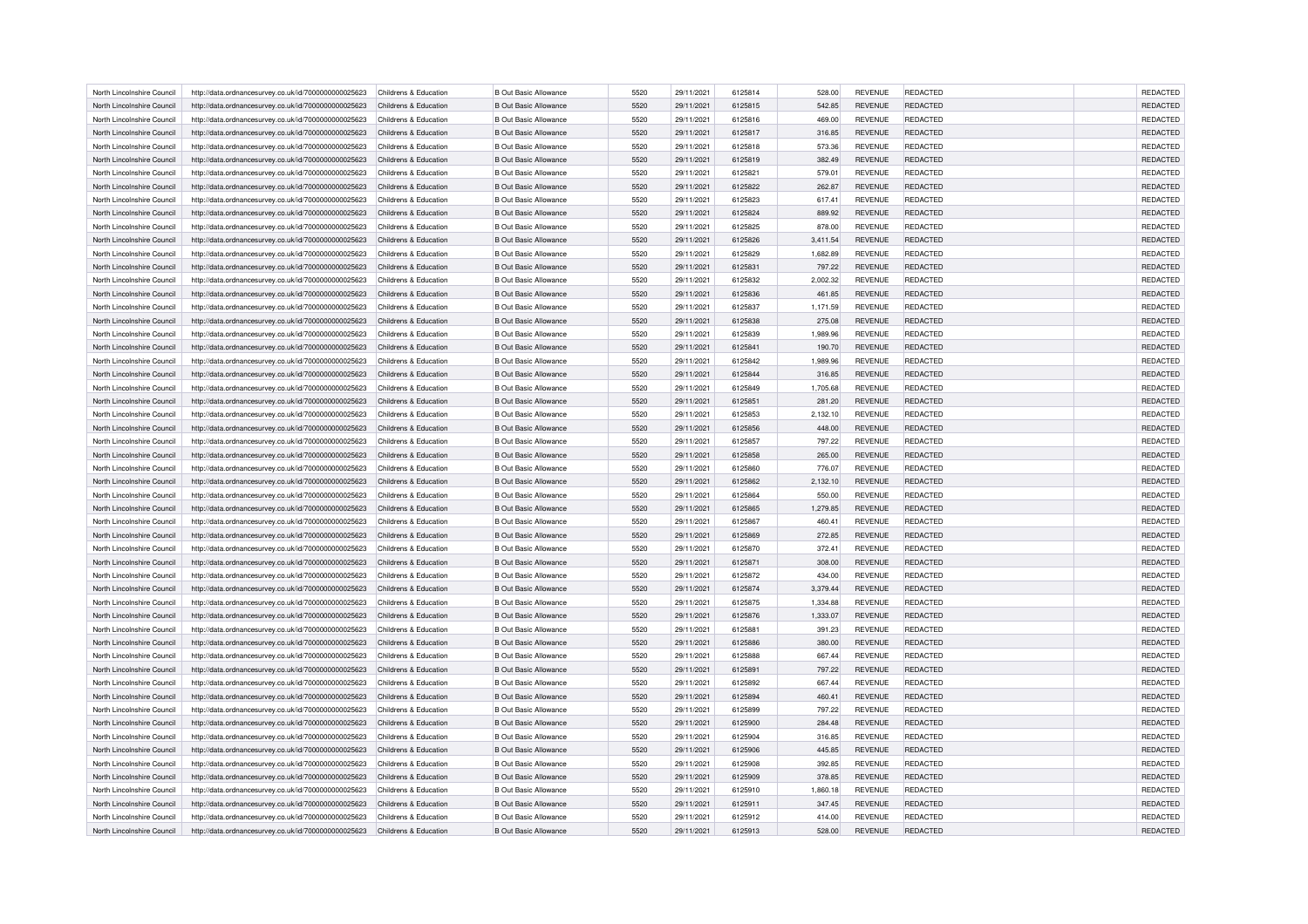| North Lincolnshire Council | http://data.ordnancesurvey.co.uk/id/7000000000025623                                                         | Childrens & Education | <b>B</b> Out Basic Allowance | 5520 | 29/11/2021 | 6125914 | 528.00   | REVENUE        | REDACTED        | <b>REDACTED</b> |
|----------------------------|--------------------------------------------------------------------------------------------------------------|-----------------------|------------------------------|------|------------|---------|----------|----------------|-----------------|-----------------|
| North Lincolnshire Council | http://data.ordnancesurvey.co.uk/id/7000000000025623                                                         | Childrens & Education | <b>B</b> Out Basic Allowance | 5520 | 29/11/2021 | 6125915 | 462.00   | <b>REVENUE</b> | REDACTED        | REDACTED        |
| North Lincolnshire Council | http://data.ordnancesurvey.co.uk/id/7000000000025623                                                         | Childrens & Education | B Out Basic Allowance        | 5520 | 29/11/2021 | 6125917 | 797.22   | <b>REVENUE</b> | REDACTED        | REDACTED        |
| North Lincolnshire Council | http://data.ordnancesurvey.co.uk/id/7000000000025623                                                         | Childrens & Education | <b>B Out Basic Allowance</b> | 5520 | 29/11/2021 | 6125918 | 787.78   | <b>REVENUE</b> | <b>REDACTED</b> | REDACTED        |
| North Lincolnshire Council | http://data.ordnancesurvey.co.uk/id/7000000000025623                                                         | Childrens & Education | <b>B</b> Out Basic Allowance | 5520 | 29/11/2021 | 6125920 | 667.44   | <b>REVENUE</b> | REDACTED        | <b>REDACTED</b> |
| North Lincolnshire Council | http://data.ordnancesurvey.co.uk/id/7000000000025623                                                         | Childrens & Education | <b>B Out Basic Allowance</b> | 5520 | 29/11/2021 | 6125921 | 1,334.88 | <b>REVENUE</b> | REDACTED        | REDACTED        |
| North Lincolnshire Council | http://data.ordnancesurvey.co.uk/id/7000000000025623                                                         | Childrens & Education | B Out Basic Allowance        | 5520 | 29/11/2021 | 6125922 | 1,464.66 | <b>REVENUE</b> | REDACTED        | <b>REDACTED</b> |
| North Lincolnshire Council | http://data.ordnancesurvey.co.uk/id/7000000000025623                                                         | Childrens & Education | <b>B Out Basic Allowance</b> | 5520 | 29/11/2021 | 6125924 | 400.00   | <b>REVENUE</b> | REDACTED        | REDACTED        |
| North Lincolnshire Council | http://data.ordnancesurvey.co.uk/id/7000000000025623                                                         | Childrens & Education | <b>B Out Basic Allowance</b> | 5520 | 29/11/2021 | 6125925 | 924.00   | <b>REVENUE</b> | REDACTED        | REDACTED        |
| North Lincolnshire Council | http://data.ordnancesurvey.co.uk/id/7000000000025623                                                         | Childrens & Education | B Out Basic Allowance        | 5520 | 29/11/2021 | 6125927 | 313.88   | <b>REVENUE</b> | <b>REDACTED</b> | REDACTED        |
| North Lincolnshire Council | http://data.ordnancesurvey.co.uk/id/7000000000025623                                                         | Childrens & Education | <b>B Out Basic Allowance</b> | 5520 | 29/11/2021 | 6125929 | 913.01   | <b>REVENUE</b> | REDACTED        | <b>REDACTED</b> |
| North Lincolnshire Council | http://data.ordnancesurvey.co.uk/id/7000000000025623                                                         | Childrens & Education | <b>B Out Basic Allowance</b> | 5520 | 29/11/2021 | 6125930 | 442.85   | <b>REVENUE</b> | <b>REDACTED</b> | REDACTED        |
| North Lincolnshire Council |                                                                                                              | Childrens & Education | <b>B Out Basic Allowance</b> | 5520 | 29/11/2021 | 6125932 | 277.17   | REVENUE        | REDACTED        | REDACTED        |
| North Lincolnshire Council | http://data.ordnancesurvey.co.uk/id/7000000000025623<br>http://data.ordnancesurvey.co.uk/id/7000000000025623 | Childrens & Education | <b>B Out Basic Allowance</b> | 5520 | 29/11/2021 | 6125933 | 924.00   | <b>REVENUE</b> | <b>REDACTED</b> | REDACTED        |
|                            |                                                                                                              |                       |                              |      |            |         |          |                |                 |                 |
| North Lincolnshire Council | http://data.ordnancesurvey.co.uk/id/7000000000025623                                                         | Childrens & Education | B Out Basic Allowance        | 5520 | 29/11/2021 | 6125937 | 1,860.18 | <b>REVENUE</b> | <b>REDACTED</b> | <b>REDACTED</b> |
| North Lincolnshire Council | http://data.ordnancesurvey.co.uk/id/7000000000025623                                                         | Childrens & Education | <b>B Out Basic Allowance</b> | 5520 | 29/11/2021 | 6125938 | 1,042.54 | REVENUE        | <b>REDACTED</b> | REDACTED        |
| North Lincolnshire Council | http://data.ordnancesurvey.co.uk/id/7000000000025623                                                         | Childrens & Education | B Out Basic Allowance        | 5520 | 29/11/2021 | 6125939 | 267.91   | <b>REVENUE</b> | REDACTED        | REDACTED        |
| North Lincolnshire Council | http://data.ordnancesurvey.co.uk/id/7000000000025623                                                         | Childrens & Education | <b>B Out Basic Allowance</b> | 5520 | 29/11/2021 | 6125940 | 882.06   | <b>REVENUE</b> | <b>REDACTED</b> | REDACTED        |
| North Lincolnshire Council | http://data.ordnancesurvey.co.uk/id/7000000000025623                                                         | Childrens & Education | <b>B Out Basic Allowance</b> | 5520 | 29/11/2021 | 6125943 | 1,244.54 | REVENUE        | REDACTED        | REDACTED        |
| North Lincolnshire Council | http://data.ordnancesurvey.co.uk/id/7000000000025623                                                         | Childrens & Education | <b>B Out Basic Allowance</b> | 5520 | 29/11/2021 | 6125944 | 363.39   | <b>REVENUE</b> | REDACTED        | REDACTED        |
| North Lincolnshire Council | http://data.ordnancesurvey.co.uk/id/7000000000025623                                                         | Childrens & Education | B Out Basic Allowance        | 5520 | 29/11/2021 | 6125946 | 1,050.60 | <b>REVENUE</b> | <b>REDACTED</b> | REDACTED        |
| North Lincolnshire Council | http://data.ordnancesurvey.co.uk/id/7000000000025623                                                         | Childrens & Education | <b>B Out Basic Allowance</b> | 5520 | 29/11/2021 | 6125947 | 2,002.32 | <b>REVENUE</b> | <b>REDACTED</b> | REDACTED        |
| North Lincolnshire Council | http://data.ordnancesurvey.co.uk/id/7000000000025623                                                         | Childrens & Education | <b>B Out Basic Allowance</b> | 5520 | 29/11/2021 | 6125948 | 942.00   | <b>REVENUE</b> | REDACTED        | REDACTED        |
| North Lincolnshire Council | http://data.ordnancesurvey.co.uk/id/7000000000025623                                                         | Childrens & Education | <b>B Out Basic Allowance</b> | 5520 | 29/11/2021 | 6125949 | 1.464.66 | <b>REVENUE</b> | <b>REDACTED</b> | <b>REDACTED</b> |
| North Lincolnshire Council | http://data.ordnancesurvey.co.uk/id/7000000000025623                                                         | Childrens & Education | <b>B Out Basic Allowance</b> | 5520 | 29/11/2021 | 6125952 | 1,864.66 | <b>REVENUE</b> | <b>REDACTED</b> | REDACTED        |
| North Lincolnshire Council | http://data.ordnancesurvey.co.uk/id/7000000000025623                                                         | Childrens & Education | <b>B Out Basic Allowance</b> | 5520 | 29/11/2021 | 6125953 | 1,585.00 | <b>REVENUE</b> | <b>REDACTED</b> | REDACTED        |
| North Lincolnshire Council | http://data.ordnancesurvey.co.uk/id/7000000000025623                                                         | Childrens & Education | B Out Basic Allowance        | 5520 | 29/11/2021 | 6125954 | 924.00   | <b>REVENUE</b> | <b>REDACTED</b> | REDACTED        |
| North Lincolnshire Council | http://data.ordnancesurvey.co.uk/id/7000000000025623                                                         | Childrens & Education | <b>B Out Basic Allowance</b> | 5520 | 29/11/2021 | 6125955 | 667.44   | <b>REVENUE</b> | <b>REDACTED</b> | REDACTED        |
| North Lincolnshire Council | http://data.ordnancesurvey.co.uk/id/7000000000025623                                                         | Childrens & Education | <b>B Out Basic Allowance</b> | 5520 | 29/11/2021 | 6125957 | 528.00   | <b>REVENUE</b> | REDACTED        | REDACTED        |
| North Lincolnshire Council | http://data.ordnancesurvey.co.uk/id/7000000000025623                                                         | Childrens & Education | <b>B Out Basic Allowance</b> | 5520 | 29/11/2021 | 6125958 | 256.85   | <b>REVENUE</b> | <b>REDACTED</b> | REDACTED        |
| North Lincolnshire Council | http://data.ordnancesurvey.co.uk/id/7000000000025623                                                         | Childrens & Education | <b>B Out Basic Allowance</b> | 5520 | 29/11/2021 | 6125959 | 1,192.74 | <b>REVENUE</b> | <b>REDACTED</b> | <b>REDACTED</b> |
| North Lincolnshire Council | http://data.ordnancesurvey.co.uk/id/7000000000025623                                                         | Childrens & Education | <b>B Out Basic Allowance</b> | 5520 | 29/11/2021 | 6125961 | 1,575.90 | <b>REVENUE</b> | REDACTED        | REDACTED        |
| North Lincolnshire Council | http://data.ordnancesurvey.co.uk/id/7000000000025623                                                         | Childrens & Education | <b>B Out Basic Allowance</b> | 5520 | 29/11/2021 | 6125963 | 577.26   | <b>REVENUE</b> | <b>REDACTED</b> | REDACTED        |
| North Lincolnshire Council | http://data.ordnancesurvey.co.uk/id/7000000000025623                                                         | Childrens & Education | <b>B Out Basic Allowance</b> | 5520 | 29/11/2021 | 6125964 | 316.85   | <b>REVENUE</b> | <b>REDACTED</b> | REDACTED        |
| North Lincolnshire Council | http://data.ordnancesurvey.co.uk/id/7000000000025623                                                         | Childrens & Education | <b>B Out Basic Allowance</b> | 5520 | 29/11/2021 | 6125966 | 797.22   | <b>REVENUE</b> | <b>REDACTED</b> | <b>REDACTED</b> |
| North Lincolnshire Council | http://data.ordnancesurvey.co.uk/id/7000000000025623                                                         | Childrens & Education | <b>B Out Basic Allowance</b> | 5520 | 29/11/2021 | 6125967 | 456.85   | <b>REVENUE</b> | <b>REDACTED</b> | REDACTED        |
| North Lincolnshire Council | http://data.ordnancesurvey.co.uk/id/7000000000025623                                                         | Childrens & Education | B Out Basic Allowance        | 5520 | 29/11/2021 | 6125968 | 904.85   | REVENUE        | <b>REDACTED</b> | REDACTED        |
| North Lincolnshire Council | http://data.ordnancesurvey.co.uk/id/7000000000025623                                                         | Childrens & Education | <b>B Out Basic Allowance</b> | 5520 | 29/11/2021 | 6125969 | 462.00   | <b>REVENUE</b> | REDACTED        | REDACTED        |
| North Lincolnshire Council | http://data.ordnancesurvey.co.uk/id/7000000000025623                                                         | Childrens & Education | B Out Basic Allowance        | 5520 | 29/11/2021 | 6125970 | 1,107.00 | <b>REVENUE</b> | <b>REDACTED</b> | <b>REDACTED</b> |
| North Lincolnshire Council | http://data.ordnancesurvey.co.uk/id/7000000000025623                                                         | Childrens & Education | <b>B Out Basic Allowance</b> | 5520 | 29/11/2021 | 6125971 | 332.85   | <b>REVENUE</b> | <b>REDACTED</b> | REDACTED        |
| North Lincolnshire Council | http://data.ordnancesurvey.co.uk/id/7000000000025623                                                         | Childrens & Education | B Out Basic Allowance        | 5520 | 29/11/2021 | 6125975 | 866.01   | <b>REVENUE</b> | <b>REDACTED</b> | <b>REDACTED</b> |
| North Lincolnshire Council | http://data.ordnancesurvey.co.uk/id/7000000000025623                                                         | Childrens & Education | <b>B Out Basic Allowance</b> | 5520 | 29/11/2021 | 6125976 | 525.30   | <b>REVENUE</b> | <b>REDACTED</b> | REDACTED        |
| North Lincolnshire Council | http://data.ordnancesurvey.co.uk/id/7000000000025623                                                         | Childrens & Education | B Out Basic Allowance        | 5520 | 29/11/2021 | 6125979 | 312.05   | REVENUE        | <b>REDACTED</b> | REDACTED        |
| North Lincolnshire Council | http://data.ordnancesurvey.co.uk/id/7000000000025623                                                         | Childrens & Education | <b>B Out Basic Allowance</b> | 5520 | 29/11/2021 | 6125982 | 888.85   | <b>REVENUE</b> | <b>REDACTED</b> | REDACTED        |
| North Lincolnshire Council | http://data.ordnancesurvey.co.uk/id/7000000000025623                                                         | Childrens & Education | B Out Basic Allowance        | 5520 | 29/11/2021 | 6125983 | 525.30   | <b>REVENUE</b> | <b>REDACTED</b> | REDACTED        |
| North Lincolnshire Council | http://data.ordnancesurvey.co.uk/id/7000000000025623                                                         | Childrens & Education | <b>B Out Basic Allowance</b> | 5520 | 29/11/2021 | 6125985 | 1,322.52 | <b>REVENUE</b> | <b>REDACTED</b> | REDACTED        |
| North Lincolnshire Council | http://data.ordnancesurvey.co.uk/id/7000000000025623                                                         | Childrens & Education | <b>B Out Basic Allowance</b> | 5520 | 29/11/2021 | 6125986 | 1,257.63 | <b>REVENUE</b> | REDACTED        | REDACTED        |
| North Lincolnshire Council | http://data.ordnancesurvey.co.uk/id/7000000000025623                                                         | Childrens & Education | <b>B Out Basic Allowance</b> | 5520 | 29/11/2021 | 6125987 | 2,527.62 | <b>REVENUE</b> | <b>REDACTED</b> | REDACTED        |
| North Lincolnshire Council | http://data.ordnancesurvey.co.uk/id/7000000000025623                                                         | Childrens & Education | B Out Basic Allowance        | 5520 | 29/11/2021 | 6125989 | 876.00   | REVENUE        | <b>REDACTED</b> | REDACTED        |
| North Lincolnshire Council | http://data.ordnancesurvey.co.uk/id/7000000000025623                                                         | Childrens & Education | <b>B Out Basic Allowance</b> | 5520 | 29/11/2021 | 6125990 | 1,464.66 | <b>REVENUE</b> | <b>REDACTED</b> | REDACTED        |
| North Lincolnshire Council |                                                                                                              | Childrens & Education | B Out Basic Allowance        | 5520 | 29/11/2021 | 6125991 | 593.85   | <b>REVENUE</b> | <b>REDACTED</b> | REDACTED        |
|                            | http://data.ordnancesurvey.co.uk/id/7000000000025623                                                         |                       |                              |      |            |         |          |                |                 |                 |
| North Lincolnshire Council | http://data.ordnancesurvey.co.uk/id/7000000000025623                                                         | Childrens & Education | <b>B Out Basic Allowance</b> | 5520 | 29/11/2021 | 6125993 | 797.22   | <b>REVENUE</b> | <b>REDACTED</b> | REDACTED        |
| North Lincolnshire Council | http://data.ordnancesurvey.co.uk/id/7000000000025623                                                         | Childrens & Education | <b>B Out Basic Allowance</b> | 5520 | 29/11/2021 | 6125994 | 924.00   | <b>REVENUE</b> | REDACTED        | REDACTED        |
| North Lincolnshire Council | http://data.ordnancesurvey.co.uk/id/7000000000025623                                                         | Childrens & Education | <b>B Out Basic Allowance</b> | 5520 | 29/11/2021 | 6125995 | 828.00   | <b>REVENUE</b> | <b>REDACTED</b> | REDACTED        |
| North Lincolnshire Council | http://data.ordnancesurvey.co.uk/id/7000000000025623                                                         | Childrens & Education | <b>B Out Basic Allowance</b> | 5520 | 29/11/2021 | 6125996 | 1,192.74 | <b>REVENUE</b> | <b>REDACTED</b> | <b>REDACTED</b> |
| North Lincolnshire Council | http://data.ordnancesurvey.co.uk/id/7000000000025623                                                         | Childrens & Education | <b>B Out Basic Allowance</b> | 5520 | 29/11/2021 | 6125997 | 787.78   | <b>REVENUE</b> | <b>REDACTED</b> | REDACTED        |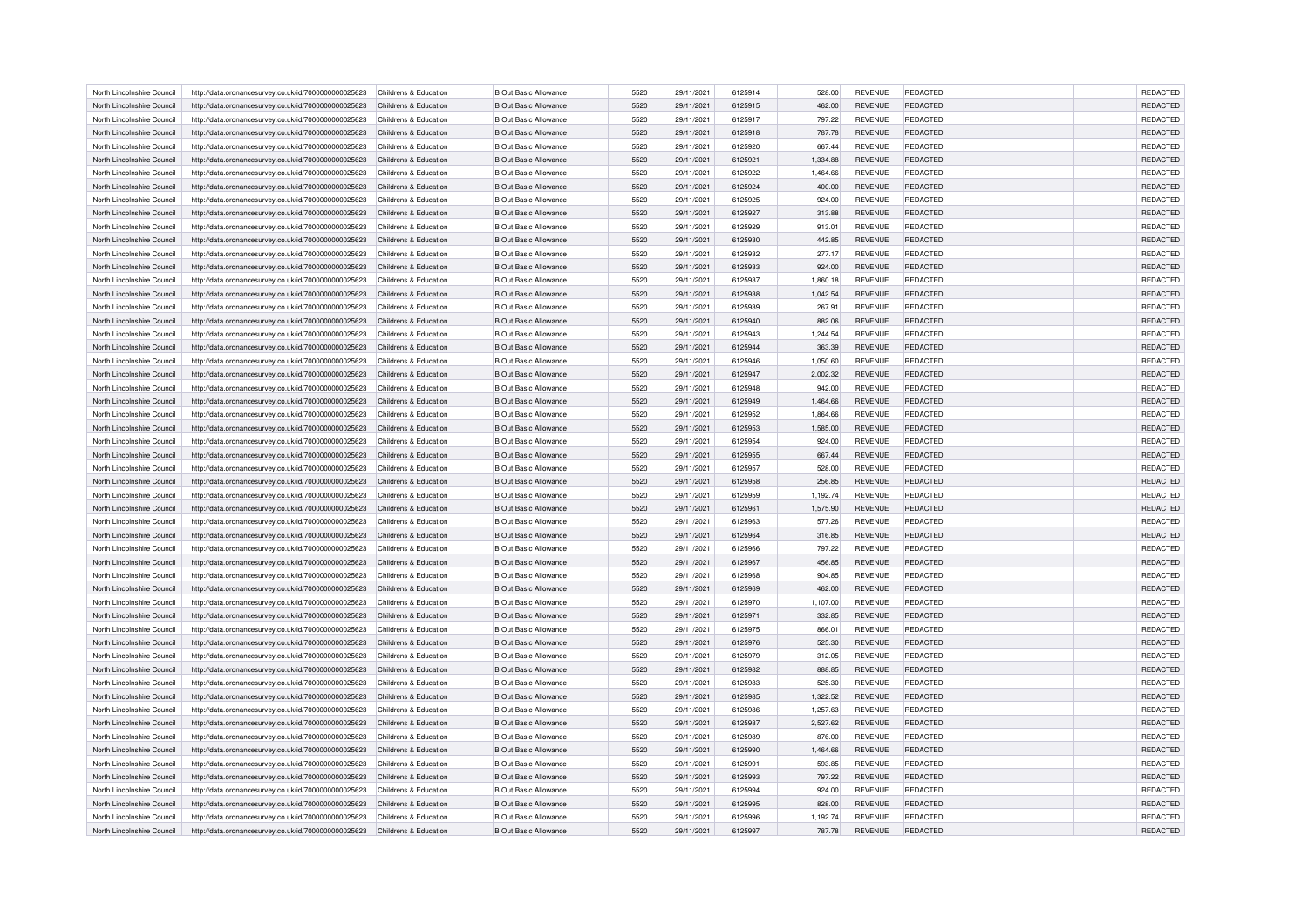| North Lincolnshire Council | http://data.ordnancesurvey.co.uk/id/7000000000025623                                                         | Childrens & Education | <b>B</b> Out Basic Allowance | 5520 | 29/11/2021 | 6125998 | 414.00   | REVENUE        | <b>REDACTED</b> | <b>REDACTED</b> |
|----------------------------|--------------------------------------------------------------------------------------------------------------|-----------------------|------------------------------|------|------------|---------|----------|----------------|-----------------|-----------------|
| North Lincolnshire Council | http://data.ordnancesurvey.co.uk/id/7000000000025623                                                         | Childrens & Education | <b>B Out Basic Allowance</b> | 5520 | 29/11/2021 | 6125999 | 1,475.86 | <b>REVENUE</b> | REDACTED        | REDACTED        |
| North Lincolnshire Council | http://data.ordnancesurvey.co.uk/id/7000000000025623                                                         | Childrens & Education | B Out Basic Allowance        | 5520 | 29/11/2021 | 6126000 | 392.85   | <b>REVENUE</b> | <b>REDACTED</b> | REDACTED        |
| North Lincolnshire Council | http://data.ordnancesurvey.co.uk/id/7000000000025623                                                         | Childrens & Education | <b>B</b> Out Basic Allowance | 5520 | 29/11/2021 | 6126001 | 462.00   | <b>REVENUE</b> | <b>REDACTED</b> | REDACTED        |
| North Lincolnshire Council | http://data.ordnancesurvey.co.uk/id/7000000000025623                                                         | Childrens & Education | <b>B</b> Out Basic Allowance | 5520 | 29/11/2021 | 6126002 | 462.00   | <b>REVENUE</b> | REDACTED        | <b>REDACTED</b> |
| North Lincolnshire Council | http://data.ordnancesurvey.co.uk/id/7000000000025623                                                         | Childrens & Education | <b>B Out Basic Allowance</b> | 5520 | 29/11/2021 | 6126003 | 525.30   | <b>REVENUE</b> | REDACTED        | REDACTED        |
| North Lincolnshire Council | http://data.ordnancesurvey.co.uk/id/7000000000025623                                                         | Childrens & Education | B Out Basic Allowance        | 5520 | 29/11/2021 | 6126004 | 414.00   | <b>REVENUE</b> | REDACTED        | <b>REDACTED</b> |
| North Lincolnshire Council | http://data.ordnancesurvey.co.uk/id/7000000000025623                                                         | Childrens & Education | <b>B Out Basic Allowance</b> | 5520 | 29/11/2021 | 6126005 | 304.85   | <b>REVENUE</b> | REDACTED        | REDACTED        |
| North Lincolnshire Council | http://data.ordnancesurvey.co.uk/id/7000000000025623                                                         | Childrens & Education | <b>B Out Basic Allowance</b> | 5520 | 29/11/2021 | 6126007 | 392.85   | <b>REVENUE</b> | REDACTED        | REDACTED        |
| North Lincolnshire Council | http://data.ordnancesurvey.co.uk/id/7000000000025623                                                         | Childrens & Education | B Out Basic Allowance        | 5520 | 29/11/2021 | 6126008 | 840.85   | <b>REVENUE</b> | <b>REDACTED</b> | REDACTED        |
| North Lincolnshire Council | http://data.ordnancesurvey.co.uk/id/7000000000025623                                                         | Childrens & Education | <b>B Out Basic Allowance</b> | 5520 | 29/11/2021 | 6126009 | 525.30   | <b>REVENUE</b> | REDACTED        | <b>REDACTED</b> |
| North Lincolnshire Council | http://data.ordnancesurvey.co.uk/id/7000000000025623                                                         | Childrens & Education | <b>B Out Basic Allowance</b> | 5520 | 29/11/2021 | 6126010 | 414.00   | <b>REVENUE</b> | <b>REDACTED</b> | REDACTED        |
| North Lincolnshire Council |                                                                                                              | Childrens & Education | B Out Basic Allowance        | 5520 | 29/11/2021 | 6126011 | 414.00   | <b>REVENUE</b> | REDACTED        | REDACTED        |
| North Lincolnshire Council | http://data.ordnancesurvey.co.uk/id/7000000000025623<br>http://data.ordnancesurvey.co.uk/id/7000000000025623 | Childrens & Education | <b>B Out Basic Allowance</b> | 5520 | 29/11/2021 | 6126012 | 462.00   | <b>REVENUE</b> | <b>REDACTED</b> | REDACTED        |
|                            |                                                                                                              |                       |                              |      |            |         |          |                |                 |                 |
| North Lincolnshire Council | http://data.ordnancesurvey.co.uk/id/7000000000025623                                                         | Childrens & Education | B Out Basic Allowance        | 5520 | 29/11/2021 | 6126013 | 528.00   | <b>REVENUE</b> | <b>REDACTED</b> | <b>REDACTED</b> |
| North Lincolnshire Council | http://data.ordnancesurvey.co.uk/id/7000000000025623                                                         | Childrens & Education | <b>B Out Basic Allowance</b> | 5520 | 29/11/2021 | 6126014 | 506.85   | <b>REVENUE</b> | <b>REDACTED</b> | REDACTED        |
| North Lincolnshire Council | http://data.ordnancesurvey.co.uk/id/7000000000025623                                                         | Childrens & Education | B Out Basic Allowance        | 5520 | 29/11/2021 | 6126015 | 942.00   | <b>REVENUE</b> | REDACTED        | REDACTED        |
| North Lincolnshire Council | http://data.ordnancesurvey.co.uk/id/7000000000025623                                                         | Childrens & Education | <b>B Out Basic Allowance</b> | 5520 | 29/11/2021 | 6126016 | 528.00   | <b>REVENUE</b> | <b>REDACTED</b> | REDACTED        |
| North Lincolnshire Council | http://data.ordnancesurvey.co.uk/id/7000000000025623                                                         | Childrens & Education | B Out Basic Allowance        | 5520 | 29/11/2021 | 6126018 | 294.00   | REVENUE        | REDACTED        | REDACTED        |
| North Lincolnshire Council | http://data.ordnancesurvey.co.uk/id/7000000000025623                                                         | Childrens & Education | <b>B Out Basic Allowance</b> | 5520 | 29/11/2021 | 6126019 | 150.08   | <b>REVENUE</b> | REDACTED        | REDACTED        |
| North Lincolnshire Council | http://data.ordnancesurvey.co.uk/id/7000000000025623                                                         | Childrens & Education | B Out Basic Allowance        | 5520 | 29/11/2021 | 6126020 | 462.00   | <b>REVENUE</b> | <b>REDACTED</b> | REDACTED        |
| North Lincolnshire Council | http://data.ordnancesurvey.co.uk/id/7000000000025623                                                         | Childrens & Education | <b>B Out Basic Allowance</b> | 5520 | 29/11/2021 | 6126021 | 1,718.04 | <b>REVENUE</b> | <b>REDACTED</b> | REDACTED        |
| North Lincolnshire Council | http://data.ordnancesurvey.co.uk/id/7000000000025623                                                         | Childrens & Education | <b>B Out Basic Allowance</b> | 5520 | 29/11/2021 | 6126024 | 924.00   | <b>REVENUE</b> | REDACTED        | REDACTED        |
| North Lincolnshire Council | http://data.ordnancesurvey.co.uk/id/7000000000025623                                                         | Childrens & Education | <b>B Out Basic Allowance</b> | 5520 | 29/11/2021 | 6126025 | 414.00   | <b>REVENUE</b> | <b>REDACTED</b> | REDACTED        |
| North Lincolnshire Council | http://data.ordnancesurvey.co.uk/id/7000000000025623                                                         | Childrens & Education | <b>B Out Basic Allowance</b> | 5520 | 29/11/2021 | 6126026 | 312.56   | REVENUE        | <b>REDACTED</b> | REDACTED        |
| North Lincolnshire Council | http://data.ordnancesurvey.co.uk/id/7000000000025623                                                         | Childrens & Education | <b>B Out Basic Allowance</b> | 5520 | 29/11/2021 | 6126029 | 392.85   | <b>REVENUE</b> | <b>REDACTED</b> | REDACTED        |
| North Lincolnshire Council | http://data.ordnancesurvey.co.uk/id/7000000000025623                                                         | Childrens & Education | B Out Basic Allowance        | 5520 | 29/11/2021 | 6126031 | 426.68   | <b>REVENUE</b> | <b>REDACTED</b> | REDACTED        |
| North Lincolnshire Council | http://data.ordnancesurvey.co.uk/id/7000000000025623                                                         | Childrens & Education | <b>B Out Basic Allowance</b> | 5520 | 29/11/2021 | 6126032 | 828.00   | <b>REVENUE</b> | <b>REDACTED</b> | REDACTED        |
| North Lincolnshire Council | http://data.ordnancesurvey.co.uk/id/7000000000025623                                                         | Childrens & Education | <b>B Out Basic Allowance</b> | 5520 | 29/11/2021 | 6126035 | 462.00   | <b>REVENUE</b> | REDACTED        | REDACTED        |
| North Lincolnshire Council | http://data.ordnancesurvey.co.uk/id/7000000000025623                                                         | Childrens & Education | <b>B Out Basic Allowance</b> | 5520 | 29/11/2021 | 6126036 | 924.00   | <b>REVENUE</b> | <b>REDACTED</b> | REDACTED        |
| North Lincolnshire Council | http://data.ordnancesurvey.co.uk/id/7000000000025623                                                         | Childrens & Education | <b>B Out Basic Allowance</b> | 5520 | 29/11/2021 | 6126037 | 876.00   | <b>REVENUE</b> | <b>REDACTED</b> | <b>REDACTED</b> |
| North Lincolnshire Council | http://data.ordnancesurvey.co.uk/id/7000000000025623                                                         | Childrens & Education | <b>B Out Basic Allowance</b> | 5520 | 29/11/2021 | 6126038 | 392.85   | <b>REVENUE</b> | REDACTED        | REDACTED        |
| North Lincolnshire Council | http://data.ordnancesurvey.co.uk/id/7000000000025623                                                         | Childrens & Education | Car And Travel Allowances    | 4306 | 03/11/2021 | 6112882 | 268.62   | <b>REVENUE</b> | <b>REDACTED</b> | REDACTED        |
| North Lincolnshire Council | http://data.ordnancesurvey.co.uk/id/7000000000025623                                                         | Childrens & Education | Car And Travel Allowances    | 4306 | 03/11/2021 | 6113126 | 430.36   | <b>REVENUE</b> | <b>REDACTED</b> | REDACTED        |
| North Lincolnshire Council | http://data.ordnancesurvey.co.uk/id/7000000000025623                                                         | Childrens & Education | Car And Travel Allowances    | 4306 | 03/11/2021 | 6113128 | 370.40   | <b>REVENUE</b> | <b>REDACTED</b> | <b>REDACTED</b> |
| North Lincolnshire Council | http://data.ordnancesurvey.co.uk/id/7000000000025623                                                         | Childrens & Education | Car And Travel Allowances    | 4306 | 03/11/2021 | 6113191 | 445.55   | <b>REVENUE</b> | <b>REDACTED</b> | REDACTED        |
| North Lincolnshire Council | http://data.ordnancesurvey.co.uk/id/7000000000025623                                                         | Childrens & Education | Car And Travel Allowances    | 4306 | 03/11/2021 | 6113217 | 327.14   | REVENUE        | <b>REDACTED</b> | REDACTED        |
| North Lincolnshire Council | http://data.ordnancesurvey.co.uk/id/7000000000025623                                                         | Childrens & Education | <b>Client Related Costs</b>  | 5534 | 01/11/2021 | 6112186 | 65.31    | <b>REVENUE</b> | REDACTED        | REDACTED        |
| North Lincolnshire Council | http://data.ordnancesurvey.co.uk/id/7000000000025623                                                         | Childrens & Education | <b>Client Related Costs</b>  | 5534 | 01/11/2021 | 6112189 | 60.00    | <b>REVENUE</b> | <b>REDACTED</b> | <b>REDACTED</b> |
| North Lincolnshire Council | http://data.ordnancesurvey.co.uk/id/7000000000025623                                                         | Childrens & Education | <b>Client Related Costs</b>  | 5534 | 01/11/2021 | 6112190 | 22.31    | <b>REVENUE</b> | <b>REDACTED</b> | REDACTED        |
| North Lincolnshire Council | http://data.ordnancesurvey.co.uk/id/7000000000025623                                                         | Childrens & Education | <b>Client Related Costs</b>  | 5534 | 01/11/2021 | 6112192 | 122.31   | <b>REVENUE</b> | REDACTED        | <b>REDACTED</b> |
| North Lincolnshire Council | http://data.ordnancesurvey.co.uk/id/7000000000025623                                                         | Childrens & Education | <b>Client Related Costs</b>  | 5534 | 01/11/2021 | 6112194 | 449.98   | <b>REVENUE</b> | <b>REDACTED</b> | REDACTED        |
| North Lincolnshire Council | http://data.ordnancesurvey.co.uk/id/7000000000025623                                                         | Childrens & Education | <b>Client Related Costs</b>  | 5534 | 01/11/2021 | 6112195 | 190.00   | REVENUE        | <b>REDACTED</b> | REDACTED        |
| North Lincolnshire Council | http://data.ordnancesurvey.co.uk/id/7000000000025623                                                         | Childrens & Education | <b>Client Related Costs</b>  | 5534 | 01/11/2021 | 6112197 | 93.74    | <b>REVENUE</b> | <b>REDACTED</b> | REDACTED        |
| North Lincolnshire Council | http://data.ordnancesurvey.co.uk/id/7000000000025623                                                         | Childrens & Education | <b>Client Related Costs</b>  | 5534 | 01/11/2021 | 6112198 | 57.14    | <b>REVENUE</b> | <b>REDACTED</b> | REDACTED        |
| North Lincolnshire Council | http://data.ordnancesurvey.co.uk/id/7000000000025623                                                         | Childrens & Education | <b>Client Related Costs</b>  | 5534 | 01/11/2021 | 6112199 | 262.31   | <b>REVENUE</b> | <b>REDACTED</b> | REDACTED        |
| North Lincolnshire Council | http://data.ordnancesurvey.co.uk/id/7000000000025623                                                         | Childrens & Education | <b>Client Related Costs</b>  | 5534 | 01/11/2021 | 6112210 | 60.00    | <b>REVENUE</b> | REDACTED        | REDACTED        |
| North Lincolnshire Council | http://data.ordnancesurvey.co.uk/id/7000000000025623                                                         | Childrens & Education | <b>Client Related Costs</b>  | 5534 | 01/11/2021 | 6112213 | 90.00    | <b>REVENUE</b> | <b>REDACTED</b> | REDACTED        |
| North Lincolnshire Council | http://data.ordnancesurvey.co.uk/id/7000000000025623                                                         | Childrens & Education | <b>Client Related Costs</b>  | 5534 | 01/11/2021 | 6112216 | 60.00    | REVENUE        | <b>REDACTED</b> | REDACTED        |
| North Lincolnshire Council | http://data.ordnancesurvey.co.uk/id/7000000000025623                                                         | Childrens & Education | <b>Client Related Costs</b>  | 5534 | 01/11/2021 | 6112222 | 97.14    | <b>REVENUE</b> | <b>REDACTED</b> | REDACTED        |
| North Lincolnshire Council | http://data.ordnancesurvey.co.uk/id/7000000000025623                                                         | Childrens & Education | <b>Client Related Costs</b>  | 5534 | 01/11/2021 | 6112245 | 460.00   | <b>REVENUE</b> | <b>REDACTED</b> | REDACTED        |
| North Lincolnshire Council | http://data.ordnancesurvey.co.uk/id/7000000000025623                                                         | Childrens & Education | <b>Client Related Costs</b>  | 5534 | 01/11/2021 | 6112251 | 50.00    | <b>REVENUE</b> | <b>REDACTED</b> | REDACTED        |
| North Lincolnshire Council | http://data.ordnancesurvey.co.uk/id/7000000000025623                                                         | Childrens & Education | <b>Client Related Costs</b>  | 5534 | 01/11/2021 | 6112258 | 51.43    | <b>REVENUE</b> | REDACTED        | REDACTED        |
| North Lincolnshire Council | http://data.ordnancesurvey.co.uk/id/7000000000025623                                                         | Childrens & Education | <b>Client Related Costs</b>  | 5534 | 01/11/2021 | 6112260 | 20.00    | <b>REVENUE</b> | <b>REDACTED</b> | REDACTED        |
| North Lincolnshire Council | http://data.ordnancesurvey.co.uk/id/7000000000025623                                                         | Childrens & Education | <b>Client Related Costs</b>  | 5534 | 01/11/2021 | 6112267 | 180.00   | <b>REVENUE</b> | <b>REDACTED</b> | <b>REDACTED</b> |
|                            |                                                                                                              |                       |                              |      |            |         |          |                |                 | REDACTED        |
| North Lincolnshire Council | http://data.ordnancesurvey.co.uk/id/7000000000025623                                                         | Childrens & Education | <b>Client Related Costs</b>  | 5534 | 01/11/2021 | 6112271 | 190.00   | <b>REVENUE</b> | <b>REDACTED</b> |                 |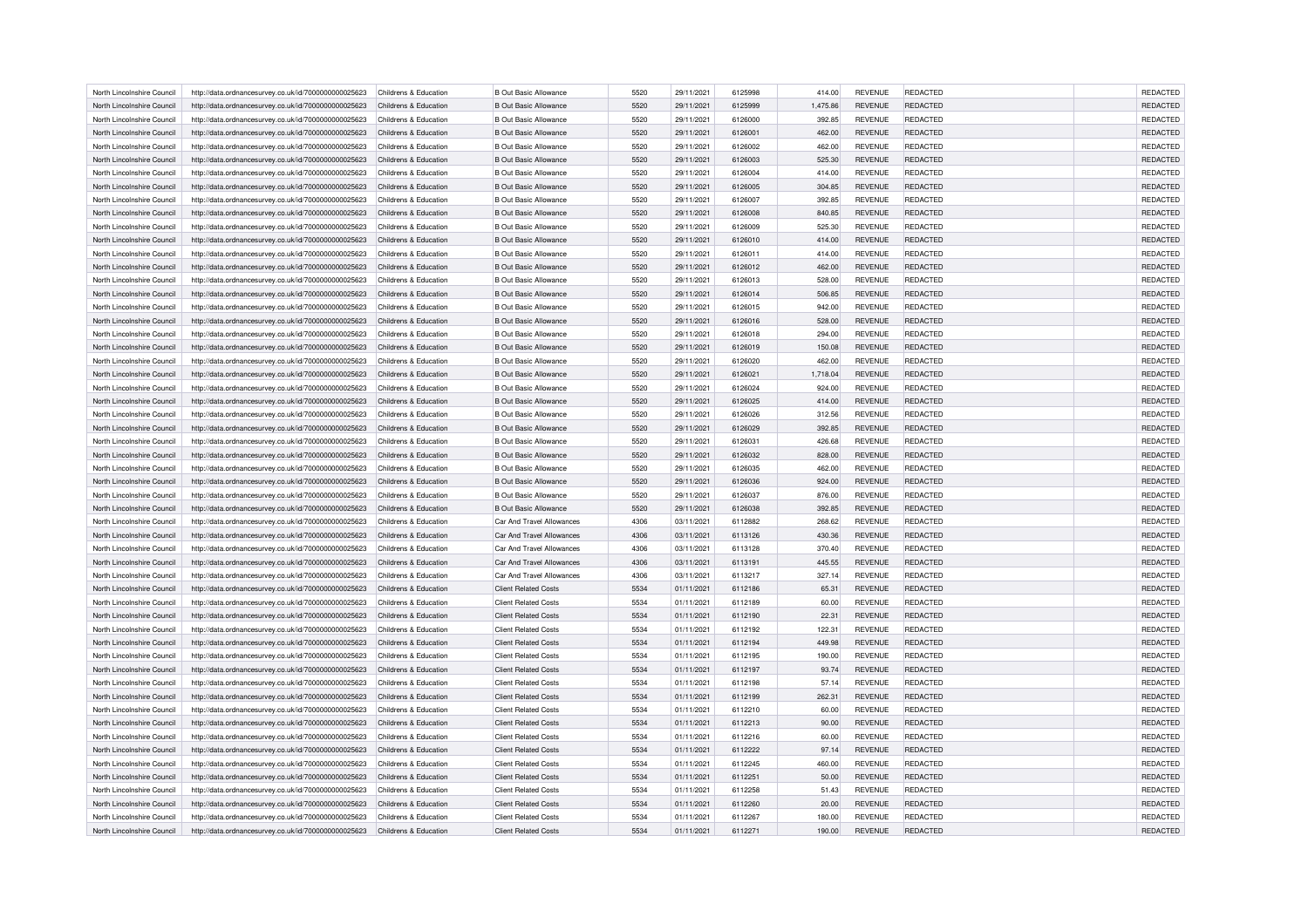| North Lincolnshire Council                               | http://data.ordnancesurvey.co.uk/id/7000000000025623                                                         | Childrens & Education                          | <b>Client Related Costs</b>                                | 5534         | 01/11/2021               | 6112279            | 80.00           | REVENUE        | REDACTED        | REDACTED        |
|----------------------------------------------------------|--------------------------------------------------------------------------------------------------------------|------------------------------------------------|------------------------------------------------------------|--------------|--------------------------|--------------------|-----------------|----------------|-----------------|-----------------|
| North Lincolnshire Council                               | http://data.ordnancesurvey.co.uk/id/7000000000025623                                                         | Childrens & Education                          | <b>Client Related Costs</b>                                | 5534         | 01/11/2021               | 6112291            | 654.28          | <b>REVENUE</b> | REDACTED        | REDACTED        |
| North Lincolnshire Council                               | http://data.ordnancesurvey.co.uk/id/7000000000025623                                                         | Childrens & Education                          | <b>Client Related Costs</b>                                | 5534         | 01/11/2021               | 6112292            | 40.00           | <b>REVENUE</b> | <b>REDACTED</b> | REDACTED        |
| North Lincolnshire Council                               | http://data.ordnancesurvey.co.uk/id/7000000000025623                                                         | Childrens & Education                          | <b>Client Related Costs</b>                                | 5534         | 01/11/2021               | 6112309            | 330.96          | <b>REVENUE</b> | <b>REDACTED</b> | REDACTED        |
| North Lincolnshire Council                               | http://data.ordnancesurvey.co.uk/id/7000000000025623                                                         | Childrens & Education                          | <b>Client Related Costs</b>                                | 5534         | 01/11/2021               | 6112310            | 8.57            | <b>REVENUE</b> | REDACTED        | REDACTED        |
| North Lincolnshire Council                               | http://data.ordnancesurvey.co.uk/id/7000000000025623                                                         | Childrens & Education                          | <b>Client Related Costs</b>                                | 5534         | 01/11/2021               | 6112329            | 300.00          | <b>REVENUE</b> | REDACTED        | REDACTED        |
| North Lincolnshire Council                               | http://data.ordnancesurvey.co.uk/id/7000000000025623                                                         | Childrens & Education                          | <b>Client Related Costs</b>                                | 5534         | 01/11/2021               | 6112333            | 78.48           | <b>REVENUE</b> | REDACTED        | <b>REDACTED</b> |
| North Lincolnshire Council                               | http://data.ordnancesurvey.co.uk/id/7000000000025623                                                         | Childrens & Education                          | <b>Client Related Costs</b>                                | 5534         | 01/11/2021               | 6112336            | 82.31           | <b>REVENUE</b> | REDACTED        | REDACTED        |
| North Lincolnshire Council                               | http://data.ordnancesurvey.co.uk/id/7000000000025623                                                         | Childrens & Education                          | <b>Client Related Costs</b>                                | 5534         | 01/11/2021               | 6112337            | 102.31          | <b>REVENUE</b> | REDACTED        | <b>REDACTED</b> |
| North Lincolnshire Council                               | http://data.ordnancesurvey.co.uk/id/7000000000025623                                                         | Childrens & Education                          | <b>Client Related Costs</b>                                | 5534         | 01/11/2021               | 6112339            | 122.31          | <b>REVENUE</b> | <b>REDACTED</b> | REDACTED        |
| North Lincolnshire Council                               | http://data.ordnancesurvey.co.uk/id/7000000000025623                                                         | Childrens & Education                          | <b>Client Related Costs</b>                                | 5534         | 01/11/2021               | 6112340            | 162.31          | <b>REVENUE</b> | REDACTED        | <b>REDACTED</b> |
| North Lincolnshire Council                               | http://data.ordnancesurvey.co.uk/id/7000000000025623                                                         | Childrens & Education                          | <b>Client Related Costs</b>                                | 5534         | 01/11/2021               | 6112341            | 160.00          | <b>REVENUE</b> | REDACTED        | REDACTED        |
| North Lincolnshire Council                               |                                                                                                              |                                                | <b>Client Related Costs</b>                                | 5534         |                          | 6112348            |                 | <b>REVENUE</b> | REDACTED        | REDACTED        |
| North Lincolnshire Council                               | http://data.ordnancesurvey.co.uk/id/7000000000025623<br>http://data.ordnancesurvey.co.uk/id/7000000000025623 | Childrens & Education<br>Childrens & Education | <b>Client Related Costs</b>                                | 5534         | 01/11/2021<br>01/11/2021 | 6112357            | 40.00<br>130.00 | <b>REVENUE</b> | <b>REDACTED</b> | REDACTED        |
|                                                          |                                                                                                              |                                                |                                                            |              |                          |                    |                 |                |                 |                 |
| North Lincolnshire Council                               | http://data.ordnancesurvey.co.uk/id/7000000000025623                                                         | Childrens & Education                          | <b>Client Related Costs</b>                                | 5534         | 01/11/2021               | 6112362            | 100.00          | <b>REVENUE</b> | REDACTED        | <b>REDACTED</b> |
| North Lincolnshire Council                               | http://data.ordnancesurvey.co.uk/id/7000000000025623                                                         | Childrens & Education                          | <b>Client Related Costs</b>                                | 5534         | 01/11/2021               | 6112367            | 190.00          | <b>REVENUE</b> | <b>REDACTED</b> | REDACTED        |
| North Lincolnshire Council                               | http://data.ordnancesurvey.co.uk/id/7000000000025623                                                         | Childrens & Education                          | <b>Client Related Costs</b>                                | 5534         | 01/11/2021               | 6112369            | 140.00          | <b>REVENUE</b> | <b>REDACTED</b> | REDACTED        |
| North Lincolnshire Council                               | http://data.ordnancesurvey.co.uk/id/7000000000025623                                                         | Childrens & Education                          | <b>Client Related Costs</b>                                | 5534         | 01/11/2021               | 6112373            | 120.00          | <b>REVENUE</b> | <b>REDACTED</b> | REDACTED        |
| North Lincolnshire Council                               | http://data.ordnancesurvey.co.uk/id/7000000000025623                                                         | Childrens & Education                          | <b>Client Related Costs</b>                                | 5534         | 01/11/2021               | 6112377            | 200.00          | REVENUE        | REDACTED        | REDACTED        |
| North Lincolnshire Council                               | http://data.ordnancesurvey.co.uk/id/7000000000025623                                                         | Childrens & Education                          | <b>Client Related Costs</b>                                | 5534         | 01/11/2021               | 6112378            | 25.00           | <b>REVENUE</b> | REDACTED        | REDACTED        |
| North Lincolnshire Council                               | http://data.ordnancesurvey.co.uk/id/7000000000025623                                                         | Childrens & Education                          | <b>Client Related Costs</b>                                | 5534         | 01/11/2021               | 6112380            | 180.00          | <b>REVENUE</b> | REDACTED        | REDACTED        |
| North Lincolnshire Council                               | http://data.ordnancesurvey.co.uk/id/7000000000025623                                                         | Childrens & Education                          | <b>Client Related Costs</b>                                | 5534         | 01/11/2021               | 6112382            | 117.14          | <b>REVENUE</b> | <b>REDACTED</b> | REDACTED        |
| North Lincolnshire Council                               | http://data.ordnancesurvey.co.uk/id/7000000000025623                                                         | Childrens & Education                          | <b>Client Related Costs</b>                                | 5534         | 01/11/2021               | 6112384            | 40.00           | REVENUE        | REDACTED        | REDACTED        |
| North Lincolnshire Council                               | http://data.ordnancesurvey.co.uk/id/7000000000025623                                                         | Childrens & Education                          | <b>Client Related Costs</b>                                | 5534         | 01/11/2021               | 6112387            | 40.00           | <b>REVENUE</b> | <b>REDACTED</b> | <b>REDACTED</b> |
| North Lincolnshire Council                               | http://data.ordnancesurvey.co.uk/id/7000000000025623                                                         | Childrens & Education                          | <b>Client Related Costs</b>                                | 5534         | 01/11/2021               | 6112397            | 75.00           | REVENUE        | REDACTED        | REDACTED        |
| North Lincolnshire Council                               | http://data.ordnancesurvey.co.uk/id/7000000000025623                                                         | Childrens & Education                          | <b>Client Related Costs</b>                                | 5534         | 01/11/2021               | 6112405            | 100.00          | <b>REVENUE</b> | REDACTED        | REDACTED        |
| North Lincolnshire Council                               | http://data.ordnancesurvey.co.uk/id/7000000000025623                                                         | Childrens & Education                          | <b>Client Related Costs</b>                                | 5534         | 01/11/2021               | 6112407            | 10.00           | <b>REVENUE</b> | <b>REDACTED</b> | REDACTED        |
| North Lincolnshire Council                               | http://data.ordnancesurvey.co.uk/id/7000000000025623                                                         | Childrens & Education                          | <b>Client Related Costs</b>                                | 5534         | 01/11/2021               | 6112414            | 40.00           | <b>REVENUE</b> | <b>REDACTED</b> | REDACTED        |
| North Lincolnshire Council                               | http://data.ordnancesurvey.co.uk/id/7000000000025623                                                         | Childrens & Education                          | <b>Client Related Costs</b>                                | 5534         | 01/11/2021               | 6112418            | 80.00           | <b>REVENUE</b> | REDACTED        | REDACTED        |
| North Lincolnshire Council                               | http://data.ordnancesurvey.co.uk/id/7000000000025623                                                         | Childrens & Education                          | <b>Client Related Costs</b>                                | 5534         | 01/11/2021               | 6112431            | 40.00           | <b>REVENUE</b> | REDACTED        | REDACTED        |
| North Lincolnshire Council                               | http://data.ordnancesurvey.co.uk/id/7000000000025623                                                         | Childrens & Education                          | <b>Client Related Costs</b>                                | 5534         | 01/11/2021               | 6112443            | 136.00          | <b>REVENUE</b> | REDACTED        | <b>REDACTED</b> |
| North Lincolnshire Council                               | http://data.ordnancesurvey.co.uk/id/7000000000025623                                                         | Childrens & Education                          | <b>Client Related Costs</b>                                | 5534         | 05/11/2021               | 6114187            | 275.47          | <b>REVENUE</b> | REDACTED        | REDACTED        |
| North Lincolnshire Council                               | http://data.ordnancesurvey.co.uk/id/7000000000025623                                                         | Childrens & Education                          | <b>Client Related Costs</b>                                | 5534         | 08/11/2021               | 6114811            | 22.31           | <b>REVENUE</b> | REDACTED        | REDACTED        |
| North Lincolnshire Council                               | http://data.ordnancesurvey.co.uk/id/7000000000025623                                                         | Childrens & Education                          | <b>Client Related Costs</b>                                | 5534         | 08/11/2021               | 6114814            | 60.00           | <b>REVENUE</b> | <b>REDACTED</b> | REDACTED        |
| North Lincolnshire Council                               | http://data.ordnancesurvey.co.uk/id/7000000000025623                                                         | Childrens & Education                          | <b>Client Related Costs</b>                                | 5534         | 08/11/2021               | 6114816            | 22.31           | <b>REVENUE</b> | REDACTED        | REDACTED        |
| North Lincolnshire Council                               | http://data.ordnancesurvey.co.uk/id/7000000000025623                                                         | Childrens & Education                          | <b>Client Related Costs</b>                                | 5534         | 08/11/2021               | 6114818            | 122.31          | <b>REVENUE</b> | REDACTED        | REDACTED        |
| North Lincolnshire Council                               | http://data.ordnancesurvey.co.uk/id/7000000000025623                                                         | Childrens & Education                          | <b>Client Related Costs</b>                                | 5534         | 08/11/2021               | 6114820            | 77.14           | REVENUE        | <b>REDACTED</b> | REDACTED        |
| North Lincolnshire Council                               | http://data.ordnancesurvey.co.uk/id/7000000000025623                                                         | Childrens & Education                          | <b>Client Related Costs</b>                                | 5534         | 08/11/2021               | 6114821            | 578.58          | <b>REVENUE</b> | REDACTED        | REDACTED        |
| North Lincolnshire Council                               | http://data.ordnancesurvey.co.uk/id/7000000000025623                                                         | Childrens & Education                          | <b>Client Related Costs</b>                                | 5534         | 08/11/2021               | 6114823            | 122.31          | <b>REVENUE</b> | <b>REDACTED</b> | <b>REDACTED</b> |
| North Lincolnshire Council                               | http://data.ordnancesurvey.co.uk/id/7000000000025623                                                         | Childrens & Education                          | <b>Client Related Costs</b>                                | 5534         | 08/11/2021               | 6114825            | 262.31          | <b>REVENUE</b> | REDACTED        | REDACTED        |
| North Lincolnshire Council                               | http://data.ordnancesurvey.co.uk/id/7000000000025623                                                         | Childrens & Education                          | <b>Client Related Costs</b>                                | 5534         | 08/11/2021               | 6114834            | 102.31          | <b>REVENUE</b> | REDACTED        | <b>REDACTED</b> |
| North Lincolnshire Council                               | http://data.ordnancesurvey.co.uk/id/7000000000025623                                                         | Childrens & Education                          | <b>Client Related Costs</b>                                | 5534         | 08/11/2021               | 6114836            | 60.00           | <b>REVENUE</b> | <b>REDACTED</b> | REDACTED        |
| North Lincolnshire Council                               | http://data.ordnancesurvey.co.uk/id/7000000000025623                                                         | Childrens & Education                          | <b>Client Related Costs</b>                                | 5534         | 08/11/2021               | 6114839            | 90.00           | REVENUE        | <b>REDACTED</b> | REDACTED        |
| North Lincolnshire Council                               | http://data.ordnancesurvey.co.uk/id/7000000000025623                                                         | Childrens & Education                          | <b>Client Related Costs</b>                                | 5534         | 08/11/2021               | 6114842            | 60.00           | <b>REVENUE</b> | <b>REDACTED</b> | REDACTED        |
| North Lincolnshire Council                               | http://data.ordnancesurvey.co.uk/id/7000000000025623                                                         | Childrens & Education                          | <b>Client Related Costs</b>                                | 5534         | 08/11/2021               | 6114848            | 80.00           | <b>REVENUE</b> | REDACTED        | REDACTED        |
| North Lincolnshire Council                               | http://data.ordnancesurvey.co.uk/id/7000000000025623                                                         | Childrens & Education                          | <b>Client Related Costs</b>                                | 5534         | 08/11/2021               | 6114871            | 682.86          | <b>REVENUE</b> | <b>REDACTED</b> | REDACTED        |
| North Lincolnshire Council                               | http://data.ordnancesurvey.co.uk/id/7000000000025623                                                         | Childrens & Education                          | <b>Client Related Costs</b>                                | 5534         | 08/11/2021               | 6114878            | 50.00           | <b>REVENUE</b> | REDACTED        | REDACTED        |
| North Lincolnshire Council                               | http://data.ordnancesurvey.co.uk/id/7000000000025623                                                         | Childrens & Education                          | <b>Client Related Costs</b>                                | 5534         | 08/11/2021               | 6114885            | 130.00          | <b>REVENUE</b> | <b>REDACTED</b> | REDACTED        |
| North Lincolnshire Council                               | http://data.ordnancesurvey.co.uk/id/7000000000025623                                                         | Childrens & Education                          | <b>Client Related Costs</b>                                | 5534         | 08/11/2021               | 6114887            | 20.00           | REVENUE        | REDACTED        | REDACTED        |
| North Lincolnshire Council                               | http://data.ordnancesurvey.co.uk/id/7000000000025623                                                         | Childrens & Education                          | <b>Client Related Costs</b>                                | 5534         | 08/11/2021               | 6114894            | 180.00          | <b>REVENUE</b> | REDACTED        | REDACTED        |
| North Lincolnshire Council                               | http://data.ordnancesurvey.co.uk/id/7000000000025623                                                         | Childrens & Education                          | <b>Client Related Costs</b>                                | 5534         | 08/11/2021               | 6114898            | 190.00          | <b>REVENUE</b> | REDACTED        | REDACTED        |
| North Lincolnshire Council                               |                                                                                                              | Childrens & Education                          | <b>Client Related Costs</b>                                | 5534         | 08/11/2021               | 6114906            | 80.00           | <b>REVENUE</b> | <b>REDACTED</b> | REDACTED        |
|                                                          | http://data.ordnancesurvey.co.uk/id/7000000000025623                                                         |                                                |                                                            |              |                          |                    |                 |                |                 |                 |
| North Lincolnshire Council<br>North Lincolnshire Council | http://data.ordnancesurvey.co.uk/id/7000000000025623<br>http://data.ordnancesurvey.co.uk/id/7000000000025623 | Childrens & Education                          | <b>Client Related Costs</b>                                | 5534<br>5534 | 08/11/2021               | 6114918            | 260.00<br>40.00 | <b>REVENUE</b> | REDACTED        | REDACTED        |
|                                                          |                                                                                                              | Childrens & Education                          | <b>Client Related Costs</b><br><b>Client Related Costs</b> | 5534         | 08/11/2021               | 6114919<br>6114935 |                 | <b>REVENUE</b> | REDACTED        | REDACTED        |
| North Lincolnshire Council                               | http://data.ordnancesurvey.co.uk/id/7000000000025623                                                         | Childrens & Education                          |                                                            |              | 08/11/2021               |                    | 585.72          | <b>REVENUE</b> | REDACTED        | <b>REDACTED</b> |
| North Lincolnshire Council                               | http://data.ordnancesurvey.co.uk/id/7000000000025623                                                         | Childrens & Education                          | <b>Client Related Costs</b>                                | 5534         | 08/11/2021               | 6114937            | 48.57           | <b>REVENUE</b> | <b>REDACTED</b> | REDACTED        |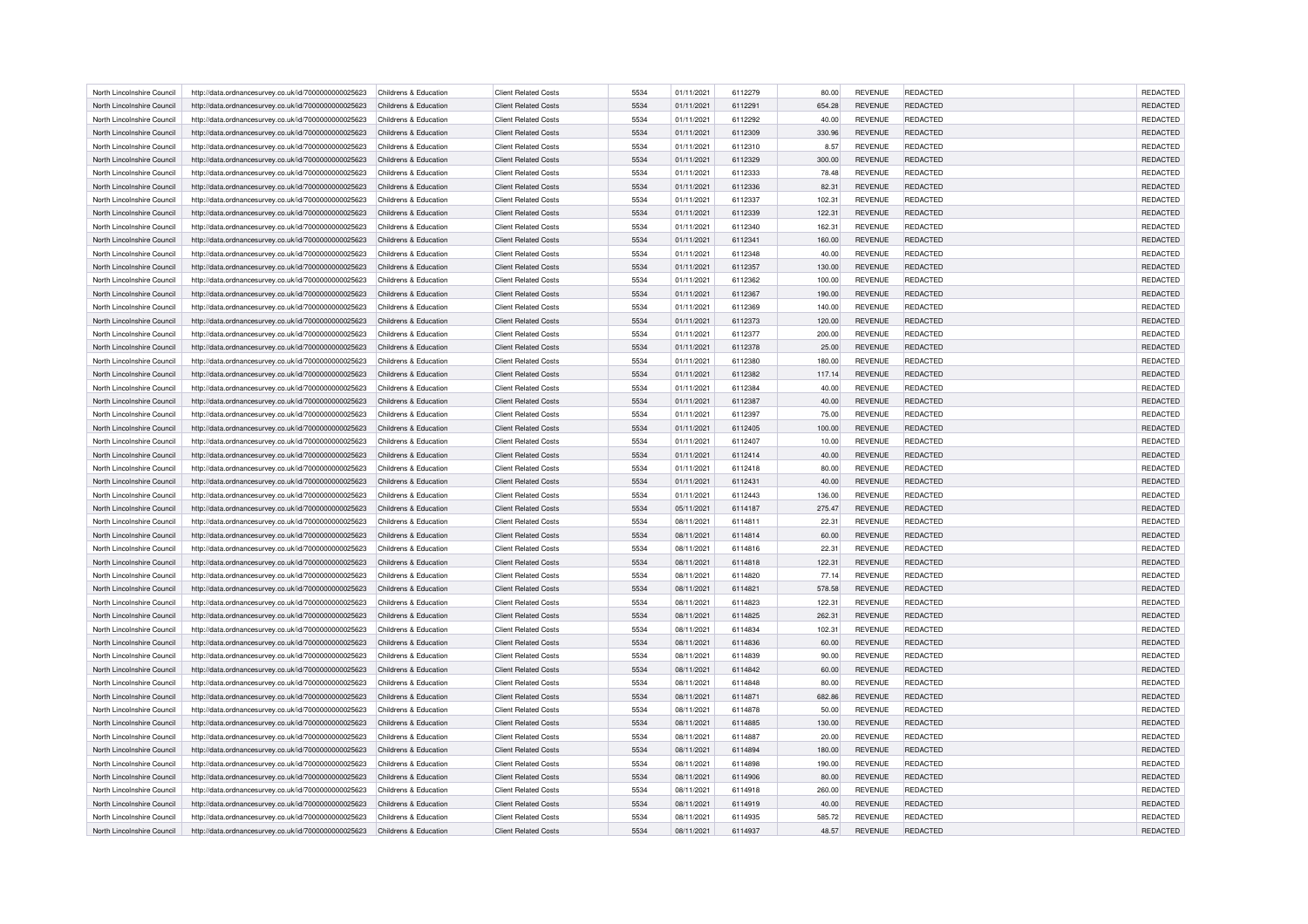| North Lincolnshire Council | http://data.ordnancesurvey.co.uk/id/7000000000025623                                                         | Childrens & Education | <b>Client Related Costs</b> | 5534 | 08/11/2021 | 6114953 | 300.00 | REVENUE        | REDACTED        | REDACTED        |
|----------------------------|--------------------------------------------------------------------------------------------------------------|-----------------------|-----------------------------|------|------------|---------|--------|----------------|-----------------|-----------------|
| North Lincolnshire Council | http://data.ordnancesurvey.co.uk/id/7000000000025623                                                         | Childrens & Education | <b>Client Related Costs</b> | 5534 | 08/11/2021 | 6114957 | 60.00  | <b>REVENUE</b> | REDACTED        | REDACTED        |
| North Lincolnshire Council | http://data.ordnancesurvey.co.uk/id/7000000000025623                                                         | Childrens & Education | <b>Client Related Costs</b> | 5534 | 08/11/2021 | 6114960 | 82.31  | <b>REVENUE</b> | <b>REDACTED</b> | REDACTED        |
| North Lincolnshire Council | http://data.ordnancesurvey.co.uk/id/7000000000025623                                                         | Childrens & Education | <b>Client Related Costs</b> | 5534 | 08/11/2021 | 6114961 | 102.31 | <b>REVENUE</b> | <b>REDACTED</b> | REDACTED        |
| North Lincolnshire Council | http://data.ordnancesurvey.co.uk/id/7000000000025623                                                         | Childrens & Education | <b>Client Related Costs</b> | 5534 | 08/11/2021 | 6114963 | 108.02 | <b>REVENUE</b> | REDACTED        | REDACTED        |
| North Lincolnshire Council | http://data.ordnancesurvey.co.uk/id/7000000000025623                                                         | Childrens & Education | <b>Client Related Costs</b> | 5534 | 08/11/2021 | 6114964 | 162.31 | <b>REVENUE</b> | REDACTED        | REDACTED        |
| North Lincolnshire Council | http://data.ordnancesurvey.co.uk/id/7000000000025623                                                         | Childrens & Education | <b>Client Related Costs</b> | 5534 | 08/11/2021 | 6114965 | 160.00 | <b>REVENUE</b> | REDACTED        | <b>REDACTED</b> |
| North Lincolnshire Council | http://data.ordnancesurvey.co.uk/id/7000000000025623                                                         | Childrens & Education | <b>Client Related Costs</b> | 5534 | 08/11/2021 | 6114972 | 40.00  | <b>REVENUE</b> | REDACTED        | REDACTED        |
| North Lincolnshire Council | http://data.ordnancesurvey.co.uk/id/7000000000025623                                                         | Childrens & Education | <b>Client Related Costs</b> | 5534 | 08/11/2021 | 6114981 | 130.00 | <b>REVENUE</b> | REDACTED        | <b>REDACTED</b> |
| North Lincolnshire Council | http://data.ordnancesurvey.co.uk/id/7000000000025623                                                         | Childrens & Education | <b>Client Related Costs</b> | 5534 | 08/11/2021 | 6114986 | 85.71  | <b>REVENUE</b> | <b>REDACTED</b> | REDACTED        |
| North Lincolnshire Council | http://data.ordnancesurvey.co.uk/id/7000000000025623                                                         | Childrens & Education | <b>Client Related Costs</b> | 5534 | 08/11/2021 | 6114991 | 190.00 | <b>REVENUE</b> | REDACTED        | <b>REDACTED</b> |
| North Lincolnshire Council | http://data.ordnancesurvey.co.uk/id/7000000000025623                                                         | Childrens & Education | <b>Client Related Costs</b> | 5534 | 08/11/2021 | 6114993 | 260.00 | <b>REVENUE</b> | REDACTED        | REDACTED        |
| North Lincolnshire Council |                                                                                                              | Childrens & Education | <b>Client Related Costs</b> | 5534 | 08/11/2021 | 6114997 | 120.00 | <b>REVENUE</b> | REDACTED        | REDACTED        |
| North Lincolnshire Council | http://data.ordnancesurvey.co.uk/id/7000000000025623<br>http://data.ordnancesurvey.co.uk/id/7000000000025623 | Childrens & Education | <b>Client Related Costs</b> | 5534 | 08/11/2021 | 6115001 | 200.00 | <b>REVENUE</b> | <b>REDACTED</b> | REDACTED        |
|                            |                                                                                                              |                       |                             |      |            |         |        |                |                 |                 |
| North Lincolnshire Council | http://data.ordnancesurvey.co.uk/id/7000000000025623                                                         | Childrens & Education | <b>Client Related Costs</b> | 5534 | 08/11/2021 | 6115004 | 180.00 | <b>REVENUE</b> | REDACTED        | <b>REDACTED</b> |
| North Lincolnshire Council | http://data.ordnancesurvey.co.uk/id/7000000000025623                                                         | Childrens & Education | <b>Client Related Costs</b> | 5534 | 08/11/2021 | 6115006 | 120.00 | <b>REVENUE</b> | <b>REDACTED</b> | REDACTED        |
| North Lincolnshire Council | http://data.ordnancesurvey.co.uk/id/7000000000025623                                                         | Childrens & Education | <b>Client Related Costs</b> | 5534 | 08/11/2021 | 6115011 | 40.00  | <b>REVENUE</b> | REDACTED        | REDACTED        |
| North Lincolnshire Council | http://data.ordnancesurvey.co.uk/id/7000000000025623                                                         | Childrens & Education | <b>Client Related Costs</b> | 5534 | 08/11/2021 | 6115029 | 100.00 | <b>REVENUE</b> | <b>REDACTED</b> | REDACTED        |
| North Lincolnshire Council | http://data.ordnancesurvey.co.uk/id/7000000000025623                                                         | Childrens & Education | <b>Client Related Costs</b> | 5534 | 08/11/2021 | 6115031 | 400.00 | REVENUE        | REDACTED        | REDACTED        |
| North Lincolnshire Council | http://data.ordnancesurvey.co.uk/id/7000000000025623                                                         | Childrens & Education | <b>Client Related Costs</b> | 5534 | 08/11/2021 | 6115036 | 360.00 | <b>REVENUE</b> | REDACTED        | REDACTED        |
| North Lincolnshire Council | http://data.ordnancesurvey.co.uk/id/7000000000025623                                                         | Childrens & Education | <b>Client Related Costs</b> | 5534 | 08/11/2021 | 6115037 | 40.00  | <b>REVENUE</b> | REDACTED        | REDACTED        |
| North Lincolnshire Council | http://data.ordnancesurvey.co.uk/id/7000000000025623                                                         | Childrens & Education | <b>Client Related Costs</b> | 5534 | 08/11/2021 | 6115040 | 80.00  | <b>REVENUE</b> | <b>REDACTED</b> | REDACTED        |
| North Lincolnshire Council | http://data.ordnancesurvey.co.uk/id/7000000000025623                                                         | Childrens & Education | <b>Client Related Costs</b> | 5534 | 08/11/2021 | 6115053 | 40.00  | <b>REVENUE</b> | REDACTED        | REDACTED        |
| North Lincolnshire Council | http://data.ordnancesurvey.co.uk/id/7000000000025623                                                         | Childrens & Education | <b>Client Related Costs</b> | 5534 | 08/11/2021 | 6115066 | 152.86 | <b>REVENUE</b> | <b>REDACTED</b> | REDACTED        |
| North Lincolnshire Council | http://data.ordnancesurvey.co.uk/id/7000000000025623                                                         | Childrens & Education | <b>Client Related Costs</b> | 5534 | 10/11/2021 | 6116460 | 700.00 | <b>REVENUE</b> | REDACTED        | REDACTED        |
| North Lincolnshire Council | http://data.ordnancesurvey.co.uk/id/7000000000025623                                                         | Childrens & Education | <b>Client Related Costs</b> | 5534 | 15/11/2021 | 6119093 | 359.45 | <b>REVENUE</b> | REDACTED        | REDACTED        |
| North Lincolnshire Council | http://data.ordnancesurvey.co.uk/id/7000000000025623                                                         | Childrens & Education | <b>Client Related Costs</b> | 5534 | 15/11/2021 | 6119096 | 311.43 | <b>REVENUE</b> | REDACTED        | REDACTED        |
| North Lincolnshire Council | http://data.ordnancesurvey.co.uk/id/7000000000025623                                                         | Childrens & Education | <b>Client Related Costs</b> | 5534 | 15/11/2021 | 6119098 | 22.31  | <b>REVENUE</b> | <b>REDACTED</b> | REDACTED        |
| North Lincolnshire Council | http://data.ordnancesurvey.co.uk/id/7000000000025623                                                         | Childrens & Education | <b>Client Related Costs</b> | 5534 | 15/11/2021 | 6119100 | 122.31 | <b>REVENUE</b> | REDACTED        | REDACTED        |
| North Lincolnshire Council | http://data.ordnancesurvey.co.uk/id/7000000000025623                                                         | Childrens & Education | <b>Client Related Costs</b> | 5534 | 15/11/2021 | 6119102 | 378.57 | <b>REVENUE</b> | REDACTED        | REDACTED        |
| North Lincolnshire Council | http://data.ordnancesurvey.co.uk/id/7000000000025623                                                         | Childrens & Education | <b>Client Related Costs</b> | 5534 | 15/11/2021 | 6119103 | 578.57 | <b>REVENUE</b> | REDACTED        | <b>REDACTED</b> |
| North Lincolnshire Council | http://data.ordnancesurvey.co.uk/id/7000000000025623                                                         | Childrens & Education | <b>Client Related Costs</b> | 5534 | 15/11/2021 | 6119105 | 202.31 | <b>REVENUE</b> | REDACTED        | REDACTED        |
| North Lincolnshire Council | http://data.ordnancesurvey.co.uk/id/7000000000025623                                                         | Childrens & Education | <b>Client Related Costs</b> | 5534 | 15/11/2021 | 6119107 | 262.31 | <b>REVENUE</b> | REDACTED        | REDACTED        |
| North Lincolnshire Council | http://data.ordnancesurvey.co.uk/id/7000000000025623                                                         | Childrens & Education | <b>Client Related Costs</b> | 5534 | 15/11/2021 | 6119116 | 2.31   | <b>REVENUE</b> | <b>REDACTED</b> | REDACTED        |
| North Lincolnshire Council | http://data.ordnancesurvey.co.uk/id/7000000000025623                                                         | Childrens & Education | <b>Client Related Costs</b> | 5534 | 15/11/2021 | 6119118 | 60.00  | <b>REVENUE</b> | REDACTED        | REDACTED        |
| North Lincolnshire Council | http://data.ordnancesurvey.co.uk/id/7000000000025623                                                         | Childrens & Education | <b>Client Related Costs</b> | 5534 | 15/11/2021 | 6119121 | 90.00  | <b>REVENUE</b> | REDACTED        | REDACTED        |
| North Lincolnshire Council | http://data.ordnancesurvey.co.uk/id/7000000000025623                                                         | Childrens & Education | <b>Client Related Costs</b> | 5534 | 15/11/2021 | 6119124 | 60.00  | REVENUE        | <b>REDACTED</b> | REDACTED        |
| North Lincolnshire Council | http://data.ordnancesurvey.co.uk/id/7000000000025623                                                         | Childrens & Education | <b>Client Related Costs</b> | 5534 | 15/11/2021 | 6119130 | 80.00  | <b>REVENUE</b> | REDACTED        | REDACTED        |
| North Lincolnshire Council | http://data.ordnancesurvey.co.uk/id/7000000000025623                                                         | Childrens & Education | <b>Client Related Costs</b> | 5534 | 15/11/2021 | 6119154 | 500.00 | <b>REVENUE</b> | <b>REDACTED</b> | <b>REDACTED</b> |
| North Lincolnshire Council | http://data.ordnancesurvey.co.uk/id/7000000000025623                                                         | Childrens & Education | <b>Client Related Costs</b> | 5534 | 15/11/2021 | 6119160 | 50.00  | <b>REVENUE</b> | REDACTED        | REDACTED        |
| North Lincolnshire Council | http://data.ordnancesurvey.co.uk/id/7000000000025623                                                         | Childrens & Education | <b>Client Related Costs</b> | 5534 | 15/11/2021 | 6119167 | 130.00 | <b>REVENUE</b> | REDACTED        | <b>REDACTED</b> |
| North Lincolnshire Council | http://data.ordnancesurvey.co.uk/id/7000000000025623                                                         | Childrens & Education | <b>Client Related Costs</b> | 5534 | 15/11/2021 | 6119169 | 20.00  | <b>REVENUE</b> | <b>REDACTED</b> | REDACTED        |
| North Lincolnshire Council | http://data.ordnancesurvey.co.uk/id/7000000000025623                                                         | Childrens & Education | <b>Client Related Costs</b> | 5534 | 15/11/2021 | 6119176 | 180.00 | REVENUE        | <b>REDACTED</b> | REDACTED        |
| North Lincolnshire Council | http://data.ordnancesurvey.co.uk/id/7000000000025623                                                         | Childrens & Education | <b>Client Related Costs</b> | 5534 | 15/11/2021 | 6119180 | 35.71  | <b>REVENUE</b> | <b>REDACTED</b> | REDACTED        |
| North Lincolnshire Council | http://data.ordnancesurvey.co.uk/id/7000000000025623                                                         | Childrens & Education | <b>Client Related Costs</b> | 5534 | 15/11/2021 | 6119184 | 114.29 | <b>REVENUE</b> | REDACTED        | REDACTED        |
| North Lincolnshire Council | http://data.ordnancesurvey.co.uk/id/7000000000025623                                                         | Childrens & Education | <b>Client Related Costs</b> | 5534 | 15/11/2021 | 6119189 | 299.64 | <b>REVENUE</b> | <b>REDACTED</b> | REDACTED        |
| North Lincolnshire Council | http://data.ordnancesurvey.co.uk/id/7000000000025623                                                         | Childrens & Education | <b>Client Related Costs</b> | 5534 | 15/11/2021 | 6119201 | 287.43 | <b>REVENUE</b> | REDACTED        | REDACTED        |
| North Lincolnshire Council | http://data.ordnancesurvey.co.uk/id/7000000000025623                                                         | Childrens & Education | <b>Client Related Costs</b> | 5534 | 15/11/2021 | 6119202 | 40.00  | <b>REVENUE</b> | <b>REDACTED</b> | REDACTED        |
| North Lincolnshire Council | http://data.ordnancesurvey.co.uk/id/7000000000025623                                                         | Childrens & Education | <b>Client Related Costs</b> | 5534 | 15/11/2021 | 6119219 | 260.00 | REVENUE        | REDACTED        | REDACTED        |
| North Lincolnshire Council | http://data.ordnancesurvey.co.uk/id/7000000000025623                                                         | Childrens & Education | <b>Client Related Costs</b> | 5534 | 15/11/2021 | 6119238 | 300.00 | <b>REVENUE</b> | REDACTED        | REDACTED        |
| North Lincolnshire Council | http://data.ordnancesurvey.co.uk/id/7000000000025623                                                         | Childrens & Education | <b>Client Related Costs</b> | 5534 | 15/11/2021 | 6119242 | 60.00  | <b>REVENUE</b> | REDACTED        | REDACTED        |
| North Lincolnshire Council |                                                                                                              | Childrens & Education | <b>Client Related Costs</b> | 5534 | 15/11/2021 | 6119245 | 82.31  | <b>REVENUE</b> | <b>REDACTED</b> | REDACTED        |
|                            | http://data.ordnancesurvey.co.uk/id/7000000000025623                                                         |                       |                             |      |            |         |        |                |                 |                 |
| North Lincolnshire Council | http://data.ordnancesurvey.co.uk/id/7000000000025623                                                         | Childrens & Education | <b>Client Related Costs</b> | 5534 | 15/11/2021 | 6119246 | 102.31 | <b>REVENUE</b> | REDACTED        | REDACTED        |
| North Lincolnshire Council | http://data.ordnancesurvey.co.uk/id/7000000000025623                                                         | Childrens & Education | <b>Client Related Costs</b> | 5534 | 15/11/2021 | 6119248 | 122.31 | <b>REVENUE</b> | REDACTED        | REDACTED        |
| North Lincolnshire Council | http://data.ordnancesurvey.co.uk/id/7000000000025623                                                         | Childrens & Education | <b>Client Related Costs</b> | 5534 | 15/11/2021 | 6119249 | 162.31 | <b>REVENUE</b> | REDACTED        | <b>REDACTED</b> |
| North Lincolnshire Council | http://data.ordnancesurvey.co.uk/id/7000000000025623                                                         | Childrens & Education | <b>Client Related Costs</b> | 5534 | 15/11/2021 | 6119250 | 160.00 | <b>REVENUE</b> | <b>REDACTED</b> | REDACTED        |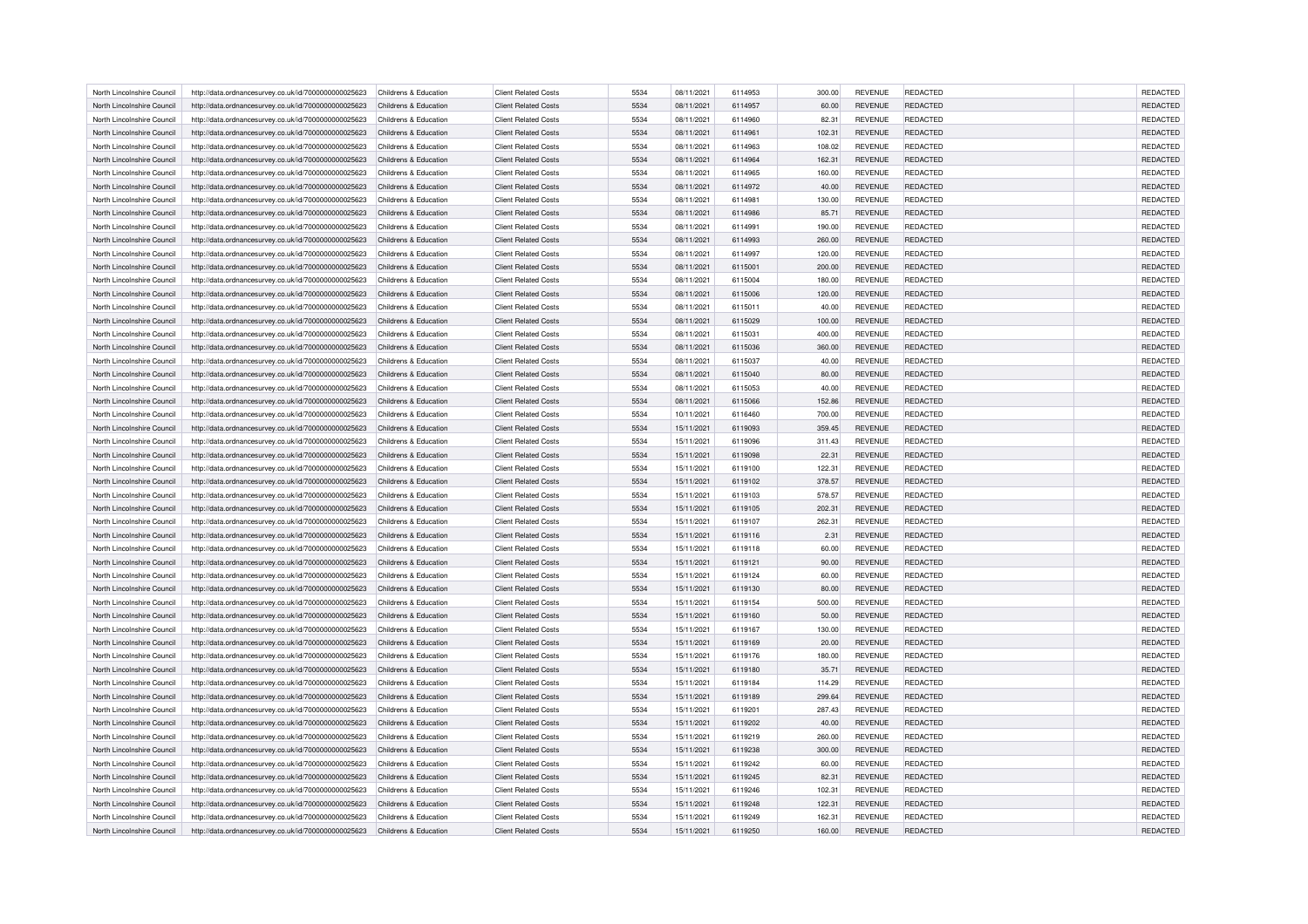| North Lincolnshire Council | http://data.ordnancesurvey.co.uk/id/7000000000025623                                                         | Childrens & Education | <b>Client Related Costs</b> | 5534 | 15/11/2021 | 6119257 | 40.00  | REVENUE        | REDACTED        | REDACTED        |
|----------------------------|--------------------------------------------------------------------------------------------------------------|-----------------------|-----------------------------|------|------------|---------|--------|----------------|-----------------|-----------------|
| North Lincolnshire Council | http://data.ordnancesurvey.co.uk/id/7000000000025623                                                         | Childrens & Education | <b>Client Related Costs</b> | 5534 | 15/11/2021 | 6119265 | 112.86 | <b>REVENUE</b> | REDACTED        | REDACTED        |
| North Lincolnshire Council | http://data.ordnancesurvey.co.uk/id/7000000000025623                                                         | Childrens & Education | <b>Client Related Costs</b> | 5534 | 15/11/2021 | 6119274 | 190.00 | <b>REVENUE</b> | <b>REDACTED</b> | REDACTED        |
| North Lincolnshire Council | http://data.ordnancesurvey.co.uk/id/7000000000025623                                                         | Childrens & Education | <b>Client Related Costs</b> | 5534 | 15/11/2021 | 6119275 | 27.98  | <b>REVENUE</b> | <b>REDACTED</b> | REDACTED        |
| North Lincolnshire Council | http://data.ordnancesurvey.co.uk/id/7000000000025623                                                         | Childrens & Education | <b>Client Related Costs</b> | 5534 | 15/11/2021 | 6119276 | 140.00 | <b>REVENUE</b> | REDACTED        | REDACTED        |
| North Lincolnshire Council | http://data.ordnancesurvey.co.uk/id/7000000000025623                                                         | Childrens & Education | <b>Client Related Costs</b> | 5534 | 15/11/2021 | 6119280 | 120.00 | <b>REVENUE</b> | REDACTED        | REDACTED        |
| North Lincolnshire Council | http://data.ordnancesurvey.co.uk/id/7000000000025623                                                         | Childrens & Education | <b>Client Related Costs</b> | 5534 | 15/11/2021 | 6119285 | 142.86 | <b>REVENUE</b> | REDACTED        | <b>REDACTED</b> |
| North Lincolnshire Council | http://data.ordnancesurvey.co.uk/id/7000000000025623                                                         | Childrens & Education | <b>Client Related Costs</b> | 5534 | 15/11/2021 | 6119287 | 180.00 | <b>REVENUE</b> | REDACTED        | REDACTED        |
| North Lincolnshire Council | http://data.ordnancesurvey.co.uk/id/7000000000025623                                                         | Childrens & Education | <b>Client Related Costs</b> | 5534 | 15/11/2021 | 6119289 | 120.00 | <b>REVENUE</b> | REDACTED        | <b>REDACTED</b> |
| North Lincolnshire Council | http://data.ordnancesurvey.co.uk/id/7000000000025623                                                         | Childrens & Education | <b>Client Related Costs</b> | 5534 | 15/11/2021 | 6119291 | 40.00  | <b>REVENUE</b> | <b>REDACTED</b> | REDACTED        |
| North Lincolnshire Council | http://data.ordnancesurvey.co.uk/id/7000000000025623                                                         | Childrens & Education | <b>Client Related Costs</b> | 5534 | 15/11/2021 | 6119294 | 40.00  | <b>REVENUE</b> | REDACTED        | <b>REDACTED</b> |
| North Lincolnshire Council | http://data.ordnancesurvey.co.uk/id/7000000000025623                                                         | Childrens & Education | <b>Client Related Costs</b> | 5534 | 15/11/2021 | 6119312 | 100.00 | <b>REVENUE</b> | REDACTED        | REDACTED        |
| North Lincolnshire Council |                                                                                                              | Childrens & Education | <b>Client Related Costs</b> | 5534 | 15/11/2021 | 6119314 | 140.00 | <b>REVENUE</b> | REDACTED        | REDACTED        |
| North Lincolnshire Council | http://data.ordnancesurvey.co.uk/id/7000000000025623<br>http://data.ordnancesurvey.co.uk/id/7000000000025623 | Childrens & Education | <b>Client Related Costs</b> | 5534 | 15/11/2021 | 6119320 | 40.00  | <b>REVENUE</b> | REDACTED        | REDACTED        |
|                            |                                                                                                              |                       |                             |      |            |         |        |                |                 |                 |
| North Lincolnshire Council | http://data.ordnancesurvey.co.uk/id/7000000000025623                                                         | Childrens & Education | <b>Client Related Costs</b> | 5534 | 15/11/2021 | 6119323 | 80.00  | <b>REVENUE</b> | REDACTED        | <b>REDACTED</b> |
| North Lincolnshire Council | http://data.ordnancesurvey.co.uk/id/7000000000025623                                                         | Childrens & Education | <b>Client Related Costs</b> | 5534 | 15/11/2021 | 6119342 | 20.00  | <b>REVENUE</b> | <b>REDACTED</b> | REDACTED        |
| North Lincolnshire Council | http://data.ordnancesurvey.co.uk/id/7000000000025623                                                         | Childrens & Education | <b>Client Related Costs</b> | 5534 | 15/11/2021 | 6119350 | 61.88  | REVENUE        | REDACTED        | REDACTED        |
| North Lincolnshire Council | http://data.ordnancesurvey.co.uk/id/7000000000025623                                                         | Childrens & Education | <b>Client Related Costs</b> | 5534 | 19/11/2021 | 6122473 | 221.00 | <b>REVENUE</b> | <b>REDACTED</b> | REDACTED        |
| North Lincolnshire Council | http://data.ordnancesurvey.co.uk/id/7000000000025623                                                         | Childrens & Education | <b>Client Related Costs</b> | 5534 | 22/11/2021 | 6122602 | 285.38 | REVENUE        | REDACTED        | REDACTED        |
| North Lincolnshire Council | http://data.ordnancesurvey.co.uk/id/7000000000025623                                                         | Childrens & Education | <b>Client Related Costs</b> | 5534 | 22/11/2021 | 6122605 | 140.00 | <b>REVENUE</b> | REDACTED        | REDACTED        |
| North Lincolnshire Council | http://data.ordnancesurvey.co.uk/id/7000000000025623                                                         | Childrens & Education | <b>Client Related Costs</b> | 5534 | 22/11/2021 | 6122606 | 22.31  | <b>REVENUE</b> | REDACTED        | REDACTED        |
| North Lincolnshire Council | http://data.ordnancesurvey.co.uk/id/7000000000025623                                                         | Childrens & Education | <b>Client Related Costs</b> | 5534 | 22/11/2021 | 6122608 | 122.31 | <b>REVENUE</b> | <b>REDACTED</b> | REDACTED        |
| North Lincolnshire Council | http://data.ordnancesurvey.co.uk/id/7000000000025623                                                         | Childrens & Education | <b>Client Related Costs</b> | 5534 | 22/11/2021 | 6122610 | 92.13  | <b>REVENUE</b> | REDACTED        | REDACTED        |
| North Lincolnshire Council | http://data.ordnancesurvey.co.uk/id/7000000000025623                                                         | Childrens & Education | <b>Client Related Costs</b> | 5534 | 22/11/2021 | 6122611 | 270.00 | <b>REVENUE</b> | <b>REDACTED</b> | <b>REDACTED</b> |
| North Lincolnshire Council | http://data.ordnancesurvey.co.uk/id/7000000000025623                                                         | Childrens & Education | <b>Client Related Costs</b> | 5534 | 22/11/2021 | 6122613 | 122.31 | REVENUE        | REDACTED        | REDACTED        |
| North Lincolnshire Council | http://data.ordnancesurvey.co.uk/id/7000000000025623                                                         | Childrens & Education | <b>Client Related Costs</b> | 5534 | 22/11/2021 | 6122615 | 262.31 | <b>REVENUE</b> | REDACTED        | REDACTED        |
| North Lincolnshire Council | http://data.ordnancesurvey.co.uk/id/7000000000025623                                                         | Childrens & Education | <b>Client Related Costs</b> | 5534 | 22/11/2021 | 6122624 | 2.31   | <b>REVENUE</b> | REDACTED        | REDACTED        |
| North Lincolnshire Council | http://data.ordnancesurvey.co.uk/id/7000000000025623                                                         | Childrens & Education | <b>Client Related Costs</b> | 5534 | 22/11/2021 | 6122626 | 60.00  | <b>REVENUE</b> | <b>REDACTED</b> | REDACTED        |
| North Lincolnshire Council | http://data.ordnancesurvey.co.uk/id/7000000000025623                                                         | Childrens & Education | <b>Client Related Costs</b> | 5534 | 22/11/2021 | 6122629 | 90.00  | <b>REVENUE</b> | REDACTED        | REDACTED        |
| North Lincolnshire Council | http://data.ordnancesurvey.co.uk/id/7000000000025623                                                         | Childrens & Education | <b>Client Related Costs</b> | 5534 | 22/11/2021 | 6122638 | 80.00  | <b>REVENUE</b> | REDACTED        | REDACTED        |
| North Lincolnshire Council | http://data.ordnancesurvey.co.uk/id/7000000000025623                                                         | Childrens & Education | <b>Client Related Costs</b> | 5534 | 22/11/2021 | 6122662 | 500.00 | <b>REVENUE</b> | REDACTED        | <b>REDACTED</b> |
| North Lincolnshire Council | http://data.ordnancesurvey.co.uk/id/7000000000025623                                                         | Childrens & Education | <b>Client Related Costs</b> | 5534 | 22/11/2021 | 6122668 | 50.00  | <b>REVENUE</b> | REDACTED        | REDACTED        |
| North Lincolnshire Council | http://data.ordnancesurvey.co.uk/id/7000000000025623                                                         | Childrens & Education | <b>Client Related Costs</b> | 5534 | 22/11/2021 | 6122675 | 117.15 | <b>REVENUE</b> | REDACTED        | REDACTED        |
| North Lincolnshire Council | http://data.ordnancesurvey.co.uk/id/7000000000025623                                                         | Childrens & Education | <b>Client Related Costs</b> | 5534 | 22/11/2021 | 6122677 | 17.14  | <b>REVENUE</b> | <b>REDACTED</b> | REDACTED        |
| North Lincolnshire Council | http://data.ordnancesurvey.co.uk/id/7000000000025623                                                         | Childrens & Education | <b>Client Related Costs</b> | 5534 | 22/11/2021 | 6122684 | 132.86 | <b>REVENUE</b> | REDACTED        | REDACTED        |
| North Lincolnshire Council | http://data.ordnancesurvey.co.uk/id/7000000000025623                                                         | Childrens & Education | <b>Client Related Costs</b> | 5534 | 22/11/2021 | 6122688 | 344.29 | <b>REVENUE</b> | REDACTED        | REDACTED        |
| North Lincolnshire Council | http://data.ordnancesurvey.co.uk/id/7000000000025623                                                         | Childrens & Education | <b>Client Related Costs</b> | 5534 | 22/11/2021 | 6122697 | 140.00 | REVENUE        | <b>REDACTED</b> | REDACTED        |
| North Lincolnshire Council | http://data.ordnancesurvey.co.uk/id/7000000000025623                                                         | Childrens & Education | <b>Client Related Costs</b> | 5534 | 22/11/2021 | 6122709 | 200.00 | <b>REVENUE</b> | REDACTED        | REDACTED        |
| North Lincolnshire Council | http://data.ordnancesurvey.co.uk/id/7000000000025623                                                         | Childrens & Education | <b>Client Related Costs</b> | 5534 | 22/11/2021 | 6122710 | 40.00  | <b>REVENUE</b> | <b>REDACTED</b> | <b>REDACTED</b> |
| North Lincolnshire Council | http://data.ordnancesurvey.co.uk/id/7000000000025623                                                         | Childrens & Education | <b>Client Related Costs</b> | 5534 | 22/11/2021 | 6122711 | 34.29  | <b>REVENUE</b> | REDACTED        | REDACTED        |
| North Lincolnshire Council | http://data.ordnancesurvey.co.uk/id/7000000000025623                                                         | Childrens & Education | <b>Client Related Costs</b> | 5534 | 22/11/2021 | 6122723 | 28.66  | <b>REVENUE</b> | REDACTED        | <b>REDACTED</b> |
| North Lincolnshire Council | http://data.ordnancesurvey.co.uk/id/7000000000025623                                                         | Childrens & Education | <b>Client Related Costs</b> | 5534 | 22/11/2021 | 6122726 | 410.00 | <b>REVENUE</b> | <b>REDACTED</b> | REDACTED        |
| North Lincolnshire Council | http://data.ordnancesurvey.co.uk/id/7000000000025623                                                         | Childrens & Education | <b>Client Related Costs</b> | 5534 | 22/11/2021 | 6122745 | 300.00 | REVENUE        | REDACTED        | REDACTED        |
| North Lincolnshire Council | http://data.ordnancesurvey.co.uk/id/7000000000025623                                                         | Childrens & Education | <b>Client Related Costs</b> | 5534 | 22/11/2021 | 6122752 | 82.31  | <b>REVENUE</b> | <b>REDACTED</b> | REDACTED        |
| North Lincolnshire Council | http://data.ordnancesurvey.co.uk/id/7000000000025623                                                         | Childrens & Education | <b>Client Related Costs</b> | 5534 | 22/11/2021 | 6122753 | 102.31 | <b>REVENUE</b> | REDACTED        | REDACTED        |
| North Lincolnshire Council | http://data.ordnancesurvey.co.uk/id/7000000000025623                                                         | Childrens & Education | <b>Client Related Costs</b> | 5534 | 22/11/2021 | 6122755 | 93.74  | <b>REVENUE</b> | <b>REDACTED</b> | REDACTED        |
| North Lincolnshire Council | http://data.ordnancesurvey.co.uk/id/7000000000025623                                                         | Childrens & Education | <b>Client Related Costs</b> | 5534 | 22/11/2021 | 6122756 | 162.31 | <b>REVENUE</b> | REDACTED        | REDACTED        |
| North Lincolnshire Council | http://data.ordnancesurvey.co.uk/id/7000000000025623                                                         | Childrens & Education | <b>Client Related Costs</b> | 5534 | 22/11/2021 | 6122757 | 857.15 | <b>REVENUE</b> | <b>REDACTED</b> | REDACTED        |
| North Lincolnshire Council | http://data.ordnancesurvey.co.uk/id/7000000000025623                                                         | Childrens & Education | <b>Client Related Costs</b> | 5534 | 22/11/2021 | 6122764 | 77.14  | REVENUE        | REDACTED        | REDACTED        |
| North Lincolnshire Council | http://data.ordnancesurvey.co.uk/id/7000000000025623                                                         | Childrens & Education | <b>Client Related Costs</b> | 5534 | 22/11/2021 | 6122772 | 169.99 | <b>REVENUE</b> | REDACTED        | REDACTED        |
| North Lincolnshire Council | http://data.ordnancesurvey.co.uk/id/7000000000025623                                                         | Childrens & Education | <b>Client Related Costs</b> | 5534 | 22/11/2021 | 6122780 | 14.00  | <b>REVENUE</b> | REDACTED        | REDACTED        |
| North Lincolnshire Council | http://data.ordnancesurvey.co.uk/id/7000000000025623                                                         | Childrens & Education | <b>Client Related Costs</b> | 5534 | 22/11/2021 | 6122781 | 190.00 | <b>REVENUE</b> | <b>REDACTED</b> | REDACTED        |
| North Lincolnshire Council | http://data.ordnancesurvey.co.uk/id/7000000000025623                                                         | Childrens & Education | <b>Client Related Costs</b> | 5534 | 22/11/2021 | 6122783 | 140.00 | <b>REVENUE</b> | REDACTED        | REDACTED        |
| North Lincolnshire Council | http://data.ordnancesurvey.co.uk/id/7000000000025623                                                         | Childrens & Education | <b>Client Related Costs</b> | 5534 | 22/11/2021 | 6122787 | 120.00 | <b>REVENUE</b> | REDACTED        | REDACTED        |
| North Lincolnshire Council |                                                                                                              |                       | <b>Client Related Costs</b> | 5534 |            | 6122791 |        |                |                 | <b>REDACTED</b> |
|                            | http://data.ordnancesurvey.co.uk/id/7000000000025623                                                         | Childrens & Education |                             |      | 22/11/2021 |         | 200.00 | <b>REVENUE</b> | REDACTED        |                 |
| North Lincolnshire Council | http://data.ordnancesurvey.co.uk/id/7000000000025623                                                         | Childrens & Education | <b>Client Related Costs</b> | 5534 | 22/11/2021 | 6122794 | 180.00 | <b>REVENUE</b> | <b>REDACTED</b> | REDACTED        |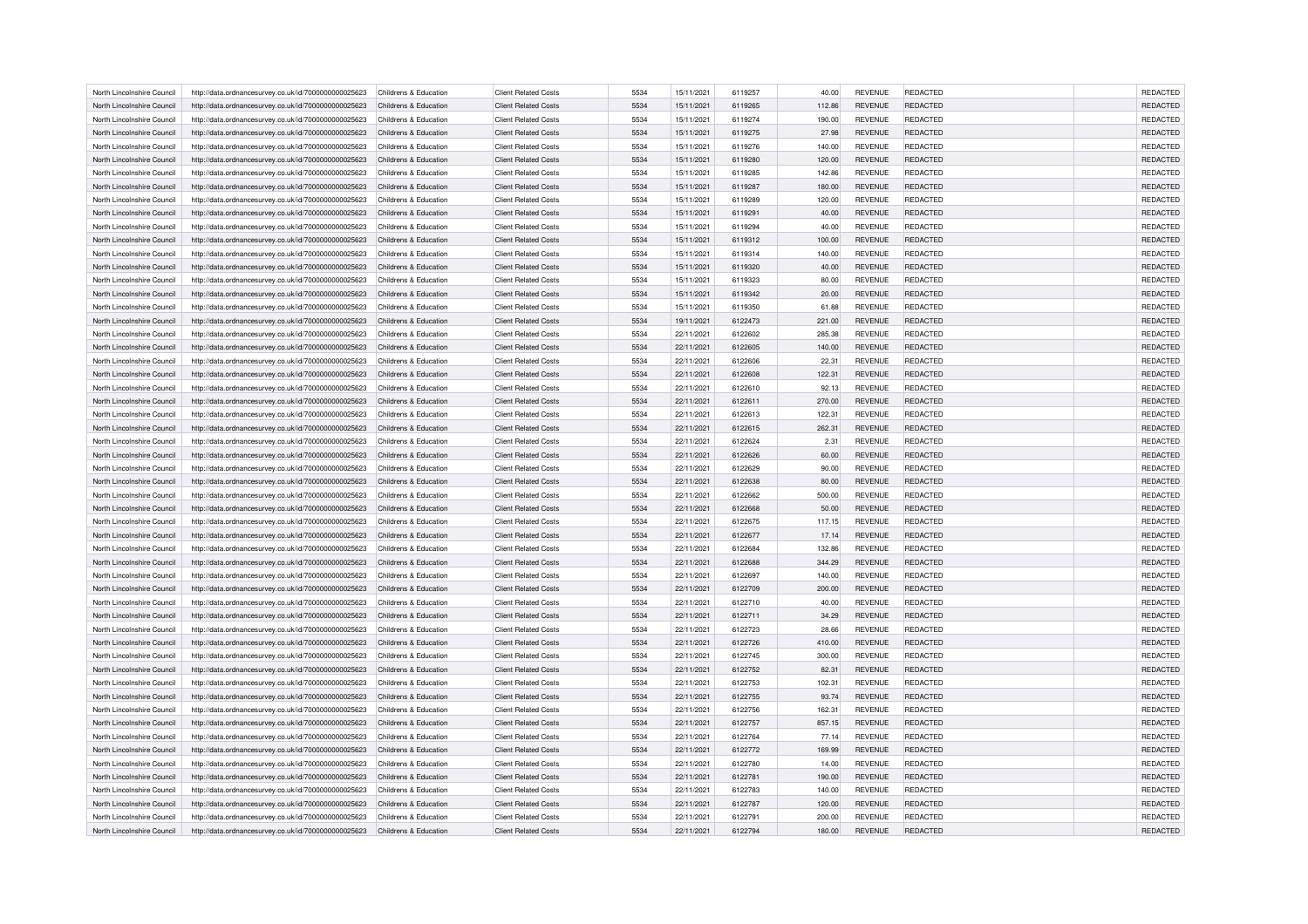| North Lincolnshire Council | http://data.ordnancesurvey.co.uk/id/7000000000025623                                                         | Childrens & Education | <b>Client Related Costs</b> | 5534 | 22/11/2021 | 6122796 | 120.00 | REVENUE        | REDACTED        | REDACTED        |
|----------------------------|--------------------------------------------------------------------------------------------------------------|-----------------------|-----------------------------|------|------------|---------|--------|----------------|-----------------|-----------------|
| North Lincolnshire Council | http://data.ordnancesurvey.co.uk/id/7000000000025623                                                         | Childrens & Education | <b>Client Related Costs</b> | 5534 | 22/11/2021 | 6122798 | 40.00  | <b>REVENUE</b> | REDACTED        | REDACTED        |
| North Lincolnshire Council | http://data.ordnancesurvey.co.uk/id/7000000000025623                                                         | Childrens & Education | <b>Client Related Costs</b> | 5534 | 22/11/2021 | 6122801 | 40.00  | <b>REVENUE</b> | <b>REDACTED</b> | REDACTED        |
| North Lincolnshire Council | http://data.ordnancesurvey.co.uk/id/7000000000025623                                                         | Childrens & Education | <b>Client Related Costs</b> | 5534 | 22/11/2021 | 6122811 | 110.00 | <b>REVENUE</b> | <b>REDACTED</b> | REDACTED        |
| North Lincolnshire Council | http://data.ordnancesurvey.co.uk/id/7000000000025623                                                         | Childrens & Education | <b>Client Related Costs</b> | 5534 | 22/11/2021 | 6122819 | 100.00 | <b>REVENUE</b> | REDACTED        | REDACTED        |
| North Lincolnshire Council | http://data.ordnancesurvey.co.uk/id/7000000000025623                                                         | Childrens & Education | <b>Client Related Costs</b> | 5534 | 22/11/2021 | 6122821 | 140.00 | <b>REVENUE</b> | REDACTED        | REDACTED        |
| North Lincolnshire Council | http://data.ordnancesurvey.co.uk/id/7000000000025623                                                         | Childrens & Education | <b>Client Related Costs</b> | 5534 | 22/11/2021 | 6122827 | 438.57 | <b>REVENUE</b> | REDACTED        | <b>REDACTED</b> |
| North Lincolnshire Council | http://data.ordnancesurvey.co.uk/id/7000000000025623                                                         | Childrens & Education | <b>Client Related Costs</b> | 5534 | 22/11/2021 | 6122830 | 80.00  | <b>REVENUE</b> | REDACTED        | REDACTED        |
| North Lincolnshire Council | http://data.ordnancesurvey.co.uk/id/7000000000025623                                                         | Childrens & Education | <b>Client Related Costs</b> | 5534 | 22/11/2021 | 6122843 | 182.86 | <b>REVENUE</b> | REDACTED        | <b>REDACTED</b> |
| North Lincolnshire Council | http://data.ordnancesurvey.co.uk/id/7000000000025623                                                         | Childrens & Education | <b>Client Related Costs</b> | 5534 | 22/11/2021 | 6122846 | 40.00  | <b>REVENUE</b> | <b>REDACTED</b> | REDACTED        |
| North Lincolnshire Council | http://data.ordnancesurvey.co.uk/id/7000000000025623                                                         | Childrens & Education | <b>Client Related Costs</b> | 5534 | 22/11/2021 | 6122850 | 165.71 | <b>REVENUE</b> | REDACTED        | <b>REDACTED</b> |
| North Lincolnshire Council | http://data.ordnancesurvey.co.uk/id/7000000000025623                                                         | Childrens & Education | <b>Client Related Costs</b> | 5534 | 26/11/2021 | 6124688 | 250.00 | <b>REVENUE</b> | REDACTED        | REDACTED        |
| North Lincolnshire Council |                                                                                                              | Childrens & Education | <b>Client Related Costs</b> | 5534 | 26/11/2021 | 6124689 | 300.00 | <b>REVENUE</b> | REDACTED        | REDACTED        |
| North Lincolnshire Council | http://data.ordnancesurvey.co.uk/id/7000000000025623<br>http://data.ordnancesurvey.co.uk/id/7000000000025623 | Childrens & Education | <b>Client Related Costs</b> | 5534 | 26/11/2021 | 6125018 | 297.20 | <b>REVENUE</b> | REDACTED        | REDACTED        |
|                            |                                                                                                              |                       |                             |      |            |         |        |                |                 |                 |
| North Lincolnshire Council | http://data.ordnancesurvey.co.uk/id/7000000000025623                                                         | Childrens & Education | <b>Client Related Costs</b> | 5534 | 29/11/2021 | 6125766 | 62.31  | <b>REVENUE</b> | REDACTED        | <b>REDACTED</b> |
| North Lincolnshire Council | http://data.ordnancesurvey.co.uk/id/7000000000025623                                                         | Childrens & Education | <b>Client Related Costs</b> | 5534 | 29/11/2021 | 6125769 | 140.00 | <b>REVENUE</b> | <b>REDACTED</b> | REDACTED        |
| North Lincolnshire Council | http://data.ordnancesurvey.co.uk/id/7000000000025623                                                         | Childrens & Education | <b>Client Related Costs</b> | 5534 | 29/11/2021 | 6125771 | 22.31  | <b>REVENUE</b> | REDACTED        | REDACTED        |
| North Lincolnshire Council | http://data.ordnancesurvey.co.uk/id/7000000000025623                                                         | Childrens & Education | <b>Client Related Costs</b> | 5534 | 29/11/2021 | 6125773 | 122.31 | <b>REVENUE</b> | <b>REDACTED</b> | REDACTED        |
| North Lincolnshire Council | http://data.ordnancesurvey.co.uk/id/7000000000025623                                                         | Childrens & Education | <b>Client Related Costs</b> | 5534 | 29/11/2021 | 6125775 | 292.86 | REVENUE        | REDACTED        | REDACTED        |
| North Lincolnshire Council | http://data.ordnancesurvey.co.uk/id/7000000000025623                                                         | Childrens & Education | <b>Client Related Costs</b> | 5534 | 29/11/2021 | 6125776 | 270.00 | <b>REVENUE</b> | REDACTED        | REDACTED        |
| North Lincolnshire Council | http://data.ordnancesurvey.co.uk/id/7000000000025623                                                         | Childrens & Education | <b>Client Related Costs</b> | 5534 | 29/11/2021 | 6125778 | 122.31 | <b>REVENUE</b> | REDACTED        | REDACTED        |
| North Lincolnshire Council | http://data.ordnancesurvey.co.uk/id/7000000000025623                                                         | Childrens & Education | <b>Client Related Costs</b> | 5534 | 29/11/2021 | 6125780 | 262.31 | <b>REVENUE</b> | <b>REDACTED</b> | REDACTED        |
| North Lincolnshire Council | http://data.ordnancesurvey.co.uk/id/7000000000025623                                                         | Childrens & Education | <b>Client Related Costs</b> | 5534 | 29/11/2021 | 6125789 | 2.31   | <b>REVENUE</b> | REDACTED        | REDACTED        |
| North Lincolnshire Council | http://data.ordnancesurvey.co.uk/id/7000000000025623                                                         | Childrens & Education | <b>Client Related Costs</b> | 5534 | 29/11/2021 | 6125791 | 60.00  | <b>REVENUE</b> | <b>REDACTED</b> | REDACTED        |
| North Lincolnshire Council | http://data.ordnancesurvey.co.uk/id/7000000000025623                                                         | Childrens & Education | <b>Client Related Costs</b> | 5534 | 29/11/2021 | 6125794 | 90.00  | REVENUE        | REDACTED        | REDACTED        |
| North Lincolnshire Council | http://data.ordnancesurvey.co.uk/id/7000000000025623                                                         | Childrens & Education | <b>Client Related Costs</b> | 5534 | 29/11/2021 | 6125797 | 60.00  | <b>REVENUE</b> | REDACTED        | REDACTED        |
| North Lincolnshire Council | http://data.ordnancesurvey.co.uk/id/7000000000025623                                                         | Childrens & Education | <b>Client Related Costs</b> | 5534 | 29/11/2021 | 6125803 | 80.00  | <b>REVENUE</b> | REDACTED        | REDACTED        |
| North Lincolnshire Council | http://data.ordnancesurvey.co.uk/id/7000000000025623                                                         | Childrens & Education | <b>Client Related Costs</b> | 5534 | 29/11/2021 | 6125826 | 500.00 | <b>REVENUE</b> | <b>REDACTED</b> | REDACTED        |
| North Lincolnshire Council | http://data.ordnancesurvey.co.uk/id/7000000000025623                                                         | Childrens & Education | <b>Client Related Costs</b> | 5534 | 29/11/2021 | 6125832 | 50.00  | <b>REVENUE</b> | REDACTED        | REDACTED        |
| North Lincolnshire Council | http://data.ordnancesurvey.co.uk/id/7000000000025623                                                         | Childrens & Education | <b>Client Related Costs</b> | 5534 | 29/11/2021 | 6125839 | 130.00 | <b>REVENUE</b> | REDACTED        | REDACTED        |
| North Lincolnshire Council | http://data.ordnancesurvey.co.uk/id/7000000000025623                                                         | Childrens & Education | <b>Client Related Costs</b> | 5534 | 29/11/2021 | 6125841 | 68.57  | <b>REVENUE</b> | REDACTED        | <b>REDACTED</b> |
| North Lincolnshire Council | http://data.ordnancesurvey.co.uk/id/7000000000025623                                                         | Childrens & Education | <b>Client Related Costs</b> | 5534 | 29/11/2021 | 6125842 | 20.00  | <b>REVENUE</b> | REDACTED        | REDACTED        |
| North Lincolnshire Council | http://data.ordnancesurvey.co.uk/id/7000000000025623                                                         | Childrens & Education | <b>Client Related Costs</b> | 5534 | 29/11/2021 | 6125849 | 85.71  | <b>REVENUE</b> | REDACTED        | REDACTED        |
| North Lincolnshire Council | http://data.ordnancesurvey.co.uk/id/7000000000025623                                                         | Childrens & Education | <b>Client Related Costs</b> | 5534 | 29/11/2021 | 6125853 | 190.00 | <b>REVENUE</b> | <b>REDACTED</b> | REDACTED        |
| North Lincolnshire Council | http://data.ordnancesurvey.co.uk/id/7000000000025623                                                         | Childrens & Education | <b>Client Related Costs</b> | 5534 | 29/11/2021 | 6125862 | 128.57 | <b>REVENUE</b> | REDACTED        | REDACTED        |
| North Lincolnshire Council | http://data.ordnancesurvey.co.uk/id/7000000000025623                                                         | Childrens & Education | <b>Client Related Costs</b> | 5534 | 29/11/2021 | 6125874 | 200.00 | <b>REVENUE</b> | REDACTED        | REDACTED        |
| North Lincolnshire Council | http://data.ordnancesurvey.co.uk/id/7000000000025623                                                         | Childrens & Education | <b>Client Related Costs</b> | 5534 | 29/11/2021 | 6125875 | 40.00  | REVENUE        | <b>REDACTED</b> | REDACTED        |
| North Lincolnshire Council | http://data.ordnancesurvey.co.uk/id/7000000000025623                                                         | Childrens & Education | <b>Client Related Costs</b> | 5534 | 29/11/2021 | 6125888 | 200.00 | <b>REVENUE</b> | REDACTED        | REDACTED        |
| North Lincolnshire Council | http://data.ordnancesurvey.co.uk/id/7000000000025623                                                         | Childrens & Education | <b>Client Related Costs</b> | 5534 | 29/11/2021 | 6125891 | 260.00 | <b>REVENUE</b> | <b>REDACTED</b> | <b>REDACTED</b> |
| North Lincolnshire Council | http://data.ordnancesurvey.co.uk/id/7000000000025623                                                         | Childrens & Education | <b>Client Related Costs</b> | 5534 | 29/11/2021 | 6125894 | 20.00  | <b>REVENUE</b> | REDACTED        | REDACTED        |
| North Lincolnshire Council | http://data.ordnancesurvey.co.uk/id/7000000000025623                                                         | Childrens & Education | <b>Client Related Costs</b> | 5534 | 29/11/2021 | 6125910 | 300.00 | <b>REVENUE</b> | REDACTED        | <b>REDACTED</b> |
| North Lincolnshire Council | http://data.ordnancesurvey.co.uk/id/7000000000025623                                                         | Childrens & Education | <b>Client Related Costs</b> | 5534 | 29/11/2021 | 6125914 | 60.00  | <b>REVENUE</b> | <b>REDACTED</b> | REDACTED        |
| North Lincolnshire Council | http://data.ordnancesurvey.co.uk/id/7000000000025623                                                         | Childrens & Education | <b>Client Related Costs</b> | 5534 | 29/11/2021 | 6125917 | 82.31  | REVENUE        | REDACTED        | REDACTED        |
| North Lincolnshire Council | http://data.ordnancesurvey.co.uk/id/7000000000025623                                                         | Childrens & Education | <b>Client Related Costs</b> | 5534 | 29/11/2021 | 6125918 | 102.31 | <b>REVENUE</b> | <b>REDACTED</b> | REDACTED        |
| North Lincolnshire Council | http://data.ordnancesurvey.co.uk/id/7000000000025623                                                         | Childrens & Education | <b>Client Related Costs</b> | 5534 | 29/11/2021 | 6125920 | 50.88  | <b>REVENUE</b> | REDACTED        | REDACTED        |
| North Lincolnshire Council | http://data.ordnancesurvey.co.uk/id/7000000000025623                                                         | Childrens & Education | <b>Client Related Costs</b> | 5534 | 29/11/2021 | 6125921 | 162.31 | <b>REVENUE</b> | <b>REDACTED</b> | REDACTED        |
| North Lincolnshire Council | http://data.ordnancesurvey.co.uk/id/7000000000025623                                                         | Childrens & Education | <b>Client Related Costs</b> | 5534 | 29/11/2021 | 6125922 | 300.00 | <b>REVENUE</b> | REDACTED        | REDACTED        |
| North Lincolnshire Council | http://data.ordnancesurvey.co.uk/id/7000000000025623                                                         | Childrens & Education | <b>Client Related Costs</b> | 5534 | 29/11/2021 | 6125929 | 40.00  | <b>REVENUE</b> | <b>REDACTED</b> | REDACTED        |
| North Lincolnshire Council | http://data.ordnancesurvey.co.uk/id/7000000000025623                                                         | Childrens & Education | <b>Client Related Costs</b> | 5534 | 29/11/2021 | 6125937 | 181.80 | REVENUE        | REDACTED        | REDACTED        |
| North Lincolnshire Council | http://data.ordnancesurvey.co.uk/id/7000000000025623                                                         | Childrens & Education | <b>Client Related Costs</b> | 5534 | 29/11/2021 | 6125947 | 215.74 | <b>REVENUE</b> | REDACTED        | REDACTED        |
| North Lincolnshire Council | http://data.ordnancesurvey.co.uk/id/7000000000025623                                                         | Childrens & Education | <b>Client Related Costs</b> | 5534 | 29/11/2021 | 6125949 | 200.00 | <b>REVENUE</b> | REDACTED        | REDACTED        |
| North Lincolnshire Council | http://data.ordnancesurvey.co.uk/id/7000000000025623                                                         | Childrens & Education | <b>Client Related Costs</b> | 5534 | 29/11/2021 | 6125953 | 120.00 | <b>REVENUE</b> | <b>REDACTED</b> | REDACTED        |
| North Lincolnshire Council | http://data.ordnancesurvey.co.uk/id/7000000000025623                                                         | Childrens & Education | <b>Client Related Costs</b> | 5534 | 29/11/2021 | 6125957 | 200.00 | <b>REVENUE</b> | REDACTED        | REDACTED        |
| North Lincolnshire Council | http://data.ordnancesurvey.co.uk/id/7000000000025623                                                         | Childrens & Education | <b>Client Related Costs</b> | 5534 | 29/11/2021 | 6125959 | 180.00 | <b>REVENUE</b> | REDACTED        | REDACTED        |
| North Lincolnshire Council |                                                                                                              |                       | <b>Client Related Costs</b> | 5534 |            | 6125961 |        |                |                 | <b>REDACTED</b> |
|                            | http://data.ordnancesurvey.co.uk/id/7000000000025623                                                         | Childrens & Education |                             |      | 29/11/2021 |         | 120.00 | <b>REVENUE</b> | REDACTED        |                 |
| North Lincolnshire Council | http://data.ordnancesurvey.co.uk/id/7000000000025623                                                         | Childrens & Education | <b>Client Related Costs</b> | 5534 | 29/11/2021 | 6125963 | 40.00  | <b>REVENUE</b> | <b>REDACTED</b> | REDACTED        |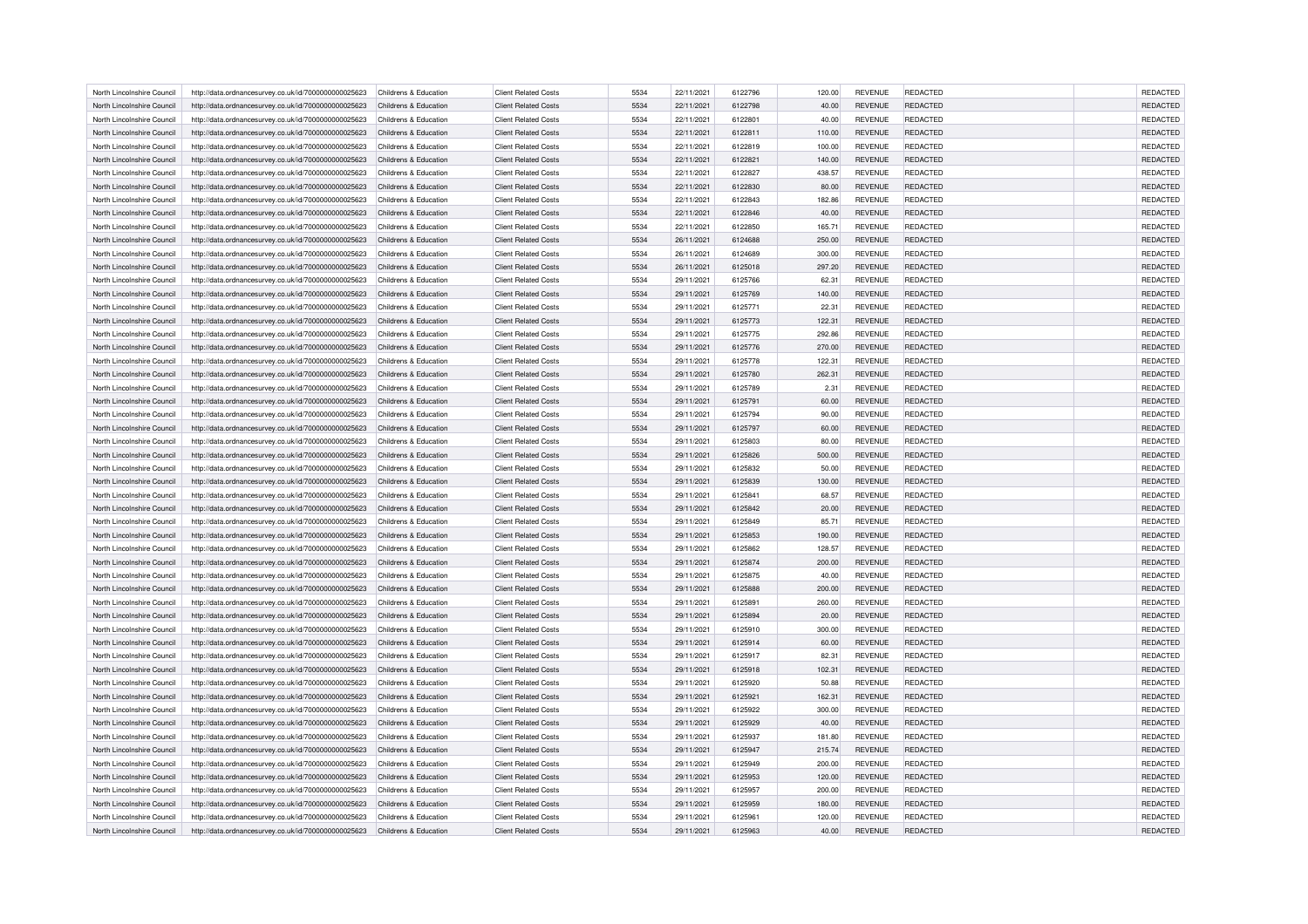| North Lincolnshire Council | http://data.ordnancesurvey.co.uk/id/7000000000025623 | Childrens & Education | <b>Client Related Costs</b>   | 5534 | 29/11/2021 | 6125966 | 40.00    | REVENUE        | <b>REDACTED</b> |         | REDACTED        |
|----------------------------|------------------------------------------------------|-----------------------|-------------------------------|------|------------|---------|----------|----------------|-----------------|---------|-----------------|
| North Lincolnshire Council | http://data.ordnancesurvey.co.uk/id/7000000000025623 | Childrens & Education | <b>Client Related Costs</b>   | 5534 | 29/11/2021 | 6125985 | 100.00   | <b>REVENUE</b> | REDACTED        |         | REDACTED        |
| North Lincolnshire Council | http://data.ordnancesurvey.co.uk/id/7000000000025623 | Childrens & Education | <b>Client Related Costs</b>   | 5534 | 29/11/2021 | 6125987 | 140.00   | <b>REVENUE</b> | <b>REDACTED</b> |         | REDACTED        |
| North Lincolnshire Council | http://data.ordnancesurvey.co.uk/id/7000000000025623 | Childrens & Education | <b>Client Related Costs</b>   | 5534 | 29/11/2021 | 6125993 | 40.00    | <b>REVENUE</b> | <b>REDACTED</b> |         | REDACTED        |
| North Lincolnshire Council | http://data.ordnancesurvey.co.uk/id/7000000000025623 | Childrens & Education | <b>Client Related Costs</b>   | 5534 | 29/11/2021 | 6125996 | 80.00    | <b>REVENUE</b> | REDACTED        |         | REDACTED        |
| North Lincolnshire Council | http://data.ordnancesurvey.co.uk/id/7000000000025623 | Childrens & Education | <b>Client Related Costs</b>   | 5534 | 29/11/2021 | 6126009 | 40.00    | <b>REVENUE</b> | REDACTED        |         | REDACTED        |
| North Lincolnshire Council | http://data.ordnancesurvey.co.uk/id/7000000000025623 | Childrens & Education | <b>Client Related Costs</b>   | 5534 | 29/11/2021 | 6126012 | 40.00    | <b>REVENUE</b> | REDACTED        |         | <b>REDACTED</b> |
| North Lincolnshire Council | http://data.ordnancesurvey.co.uk/id/7000000000025623 | Childrens & Education | <b>Client Related Costs</b>   | 5534 | 29/11/2021 | 6126015 | 131.43   | <b>REVENUE</b> | REDACTED        |         | REDACTED        |
| North Lincolnshire Council | http://data.ordnancesurvey.co.uk/id/7000000000025623 | Childrens & Education | <b>Client Related Costs</b>   | 5534 | 29/11/2021 | 6126016 | 442.86   | <b>REVENUE</b> | REDACTED        |         | REDACTED        |
| North Lincolnshire Council | http://data.ordnancesurvey.co.uk/id/7000000000025623 | Childrens & Education | <b>Client Related Costs</b>   | 5534 | 29/11/2021 | 6126019 | 85.72    | <b>REVENUE</b> | <b>REDACTED</b> |         | REDACTED        |
| North Lincolnshire Council | http://data.ordnancesurvey.co.uk/id/7000000000025623 | Childrens & Education | <b>Client Related Costs</b>   | 5534 | 29/11/2021 | 6126025 | 207.00   | <b>REVENUE</b> | REDACTED        |         | <b>REDACTED</b> |
| North Lincolnshire Council | http://data.ordnancesurvey.co.uk/id/7000000000025623 | Childrens & Education | <b>Client Transport Costs</b> | 6092 | 01/11/2021 | 6112267 | 222.70   | <b>REVENUE</b> | REDACTED        |         | REDACTED        |
| North Lincolnshire Council |                                                      |                       |                               |      |            |         |          | <b>REVENUE</b> |                 |         |                 |
|                            | http://data.ordnancesurvey.co.uk/id/7000000000025623 | Childrens & Education | <b>Client Transport Costs</b> | 6092 | 01/11/2021 | 6112310 | 514.80   |                | REDACTED        |         | REDACTED        |
| North Lincolnshire Council | http://data.ordnancesurvey.co.uk/id/7000000000025623 | Childrens & Education | <b>Client Transport Costs</b> | 6092 | 01/11/2021 | 6112339 | 51.60    | <b>REVENUE</b> | REDACTED        |         | REDACTED        |
| North Lincolnshire Council | http://data.ordnancesurvey.co.uk/id/7000000000025623 | Childrens & Education | <b>Client Transport Costs</b> | 6092 | 01/11/2021 | 6112340 | 416.25   | <b>REVENUE</b> | REDACTED        |         | <b>REDACTED</b> |
| North Lincolnshire Council | http://data.ordnancesurvey.co.uk/id/7000000000025623 | Childrens & Education | <b>Client Transport Costs</b> | 6092 | 01/11/2021 | 6112378 | 295.20   | <b>REVENUE</b> | REDACTED        |         | REDACTED        |
| North Lincolnshire Council | http://data.ordnancesurvey.co.uk/id/7000000000025623 | Childrens & Education | <b>Client Transport Costs</b> | 6092 | 01/11/2021 | 6112431 | 351.00   | <b>REVENUE</b> | REDACTED        |         | REDACTED        |
| North Lincolnshire Council | http://data.ordnancesurvey.co.uk/id/7000000000025623 | Childrens & Education | <b>Client Transport Costs</b> | 6092 | 01/11/2021 | 6112448 | 186.30   | <b>REVENUE</b> | REDACTED        |         | REDACTED        |
| North Lincolnshire Council | http://data.ordnancesurvey.co.uk/id/7000000000025623 | Childrens & Education | <b>Client Transport Costs</b> | 6092 | 05/11/2021 | 6113717 | 522.45   | REVENUE        | REDACTED        |         | REDACTED        |
| North Lincolnshire Council | http://data.ordnancesurvey.co.uk/id/7000000000025623 | Childrens & Education | <b>Client Transport Costs</b> | 6092 | 05/11/2021 | 6113728 | 344.25   | <b>REVENUE</b> | REDACTED        |         | REDACTED        |
| North Lincolnshire Council | http://data.ordnancesurvey.co.uk/id/7000000000025623 | Childrens & Education | <b>Client Transport Costs</b> | 6092 | 05/11/2021 | 6113735 | 858.80   | <b>REVENUE</b> | REDACTED        |         | REDACTED        |
| North Lincolnshire Council | http://data.ordnancesurvey.co.uk/id/7000000000025623 | Childrens & Education | <b>Client Transport Costs</b> | 6092 | 05/11/2021 | 6114013 | 723.60   | <b>REVENUE</b> | <b>REDACTED</b> |         | REDACTED        |
| North Lincolnshire Council | http://data.ordnancesurvey.co.uk/id/7000000000025623 | Childrens & Education | <b>Client Transport Costs</b> | 6092 | 08/11/2021 | 6114894 | 65.70    | REVENUE        | REDACTED        |         | REDACTED        |
| North Lincolnshire Council | http://data.ordnancesurvey.co.uk/id/7000000000025623 | Childrens & Education | <b>Client Transport Costs</b> | 6092 | 08/11/2021 | 6114898 | 561.60   | <b>REVENUE</b> | <b>REDACTED</b> |         | <b>REDACTED</b> |
| North Lincolnshire Council | http://data.ordnancesurvey.co.uk/id/7000000000025623 | Childrens & Education | <b>Client Transport Costs</b> | 6092 | 08/11/2021 | 6114937 | 423.90   | REVENUE        | REDACTED        |         | REDACTED        |
| North Lincolnshire Council | http://data.ordnancesurvey.co.uk/id/7000000000025623 | Childrens & Education | <b>Client Transport Costs</b> | 6092 | 08/11/2021 | 6114993 | 233.20   | <b>REVENUE</b> | REDACTED        |         | REDACTED        |
| North Lincolnshire Council | http://data.ordnancesurvey.co.uk/id/7000000000025623 | Childrens & Education | <b>Client Transport Costs</b> | 6092 | 08/11/2021 | 6115047 | 441.90   | <b>REVENUE</b> | REDACTED        |         | REDACTED        |
| North Lincolnshire Council | http://data.ordnancesurvey.co.uk/id/7000000000025623 | Childrens & Education | <b>Client Transport Costs</b> | 6092 | 08/11/2021 | 6115053 | 141.60   | <b>REVENUE</b> | REDACTED        |         | REDACTED        |
| North Lincolnshire Council | http://data.ordnancesurvey.co.uk/id/7000000000025623 | Childrens & Education | <b>Client Transport Costs</b> | 6092 | 08/11/2021 | 6115066 | 339.30   | <b>REVENUE</b> | REDACTED        |         | REDACTED        |
| North Lincolnshire Council | http://data.ordnancesurvey.co.uk/id/7000000000025623 | Childrens & Education | <b>Client Transport Costs</b> | 6092 | 15/11/2021 | 6119105 | 18.90    | <b>REVENUE</b> | REDACTED        |         | REDACTED        |
| North Lincolnshire Council | http://data.ordnancesurvey.co.uk/id/7000000000025623 | Childrens & Education | <b>Client Transport Costs</b> | 6092 | 15/11/2021 | 6119242 | 58.05    | <b>REVENUE</b> | REDACTED        |         | <b>REDACTED</b> |
| North Lincolnshire Council | http://data.ordnancesurvey.co.uk/id/7000000000025623 | Childrens & Education | <b>Client Transport Costs</b> | 6092 | 15/11/2021 | 6119342 | 261.90   | <b>REVENUE</b> | REDACTED        |         | REDACTED        |
| North Lincolnshire Council | http://data.ordnancesurvey.co.uk/id/7000000000025623 | Childrens & Education | <b>Client Transport Costs</b> | 6092 | 15/11/2021 | 6119350 | 258.75   | <b>REVENUE</b> | REDACTED        |         | REDACTED        |
| North Lincolnshire Council | http://data.ordnancesurvey.co.uk/id/7000000000025623 | Childrens & Education | <b>Client Transport Costs</b> | 6092 | 22/11/2021 | 6122602 | 66.00    | <b>REVENUE</b> | <b>REDACTED</b> |         | REDACTED        |
| North Lincolnshire Council | http://data.ordnancesurvey.co.uk/id/7000000000025623 | Childrens & Education | <b>Client Transport Costs</b> | 6092 | 22/11/2021 | 6122723 | 54.90    | <b>REVENUE</b> | REDACTED        |         | REDACTED        |
| North Lincolnshire Council | http://data.ordnancesurvey.co.uk/id/7000000000025623 | Childrens & Education | <b>Client Transport Costs</b> | 6092 | 22/11/2021 | 6122757 | 124.65   | <b>REVENUE</b> | REDACTED        |         | REDACTED        |
| North Lincolnshire Council | http://data.ordnancesurvey.co.uk/id/7000000000025623 | Childrens & Education | <b>Client Transport Costs</b> | 6092 | 22/11/2021 | 6122772 | 496.80   | REVENUE        | REDACTED        |         | REDACTED        |
| North Lincolnshire Council | http://data.ordnancesurvey.co.uk/id/7000000000025623 | Childrens & Education | <b>Client Transport Costs</b> | 6092 | 22/11/2021 | 6122780 | 94.14    | <b>REVENUE</b> | REDACTED        |         | REDACTED        |
| North Lincolnshire Council | http://data.ordnancesurvey.co.uk/id/7000000000025623 | Childrens & Education | <b>Client Transport Costs</b> | 6092 | 22/11/2021 | 6122843 | 117.00   | <b>REVENUE</b> | <b>REDACTED</b> |         | <b>REDACTED</b> |
| North Lincolnshire Council | http://data.ordnancesurvey.co.uk/id/7000000000025623 | Childrens & Education | <b>Client Transport Costs</b> | 6092 | 22/11/2021 | 6122846 | 504.00   | <b>REVENUE</b> | REDACTED        |         | REDACTED        |
| North Lincolnshire Council | http://data.ordnancesurvey.co.uk/id/7000000000025623 | Childrens & Education | <b>Client Transport Costs</b> | 6092 | 29/11/2021 | 6125769 | 27.10    | <b>REVENUE</b> | REDACTED        |         | <b>REDACTED</b> |
| North Lincolnshire Council | http://data.ordnancesurvey.co.uk/id/7000000000025623 | Childrens & Education | <b>Client Transport Costs</b> | 6092 | 29/11/2021 | 6126009 | 117.00   | <b>REVENUE</b> | REDACTED        |         | REDACTED        |
|                            |                                                      |                       |                               |      |            |         |          |                |                 |         | REDACTED        |
| North Lincolnshire Council | http://data.ordnancesurvey.co.uk/id/7000000000025623 | Childrens & Education | <b>Client Transport Costs</b> | 6092 | 29/11/2021 | 6126019 | 81.00    | REVENUE        | REDACTED        |         |                 |
| North Lincolnshire Council | http://data.ordnancesurvey.co.uk/id/7000000000025623 | Childrens & Education | Direct Payments To Clients    | 6012 | 10/11/2021 | 6114578 | 324.00   | <b>REVENUE</b> | <b>REDACTED</b> |         | REDACTED        |
| North Lincolnshire Council | http://data.ordnancesurvey.co.uk/id/7000000000025623 | Childrens & Education | Direct Payments To Clients    | 6012 | 10/11/2021 | 6114579 | 252.00   | <b>REVENUE</b> | REDACTED        |         | REDACTED        |
| North Lincolnshire Council | http://data.ordnancesurvey.co.uk/id/7000000000025623 | Childrens & Education | Direct Payments To Clients    | 6012 | 10/11/2021 | 6114581 | 288.00   | <b>REVENUE</b> | <b>REDACTED</b> |         | REDACTED        |
| North Lincolnshire Council | http://data.ordnancesurvey.co.uk/id/7000000000025623 | Childrens & Education | Direct Payments To Clients    | 6012 | 10/11/2021 | 6114582 | 720.00   | <b>REVENUE</b> | REDACTED        |         | REDACTED        |
| North Lincolnshire Council | http://data.ordnancesurvey.co.uk/id/7000000000025623 | Childrens & Education | Direct Payments To Clients    | 6012 | 10/11/2021 | 6114583 | 1,260.00 | <b>REVENUE</b> | <b>REDACTED</b> |         | REDACTED        |
| North Lincolnshire Council | http://data.ordnancesurvey.co.uk/id/7000000000025623 | Childrens & Education | Direct Payments To Clients    | 6012 | 10/11/2021 | 6114591 | 324.00   | REVENUE        | REDACTED        |         | REDACTED        |
| North Lincolnshire Council | http://data.ordnancesurvey.co.uk/id/7000000000025623 | Childrens & Education | Direct Payments To Clients    | 6012 | 10/11/2021 | 6116455 | 774.00   | <b>REVENUE</b> | REDACTED        | 7605054 | REDACTED        |
| North Lincolnshire Council | http://data.ordnancesurvey.co.uk/id/7000000000025623 | Childrens & Education | Other Supplies & Services     | 5799 | 12/11/2021 | 6118197 | 5.000.00 | <b>REVENUE</b> | REDACTED        |         | REDACTED        |
| North Lincolnshire Council | http://data.ordnancesurvey.co.uk/id/7000000000025623 | Childrens & Education | Other Supplies & Services     | 5799 | 17/11/2021 | 6120363 | 523.30   | <b>REVENUE</b> | REDACTED        |         | REDACTED        |
| North Lincolnshire Council | http://data.ordnancesurvey.co.uk/id/7000000000025623 | Childrens & Education | Payments To Private Orgs      | 6002 | 05/11/2021 | 6113761 | 269.40   | <b>REVENUE</b> | REDACTED        |         | REDACTED        |
| North Lincolnshire Council | http://data.ordnancesurvey.co.uk/id/7000000000025623 | Childrens & Education | Payments To Private Orgs      | 6002 | 24/11/2021 | 6123462 | 2,600.00 | <b>REVENUE</b> | REDACTED        |         | REDACTED        |
| North Lincolnshire Council | http://data.ordnancesurvey.co.uk/id/7000000000025623 | Childrens & Education | Payments To Private Orgs      | 6002 | 24/11/2021 | 6123464 | 2,400.00 | <b>REVENUE</b> | REDACTED        |         | <b>REDACTED</b> |
| North Lincolnshire Council | http://data.ordnancesurvey.co.uk/id/7000000000025623 | Childrens & Education | Payments To Private Orgs      | 6002 | 24/11/2021 | 6123465 | 1,300.00 | <b>REVENUE</b> | <b>REDACTED</b> |         | REDACTED        |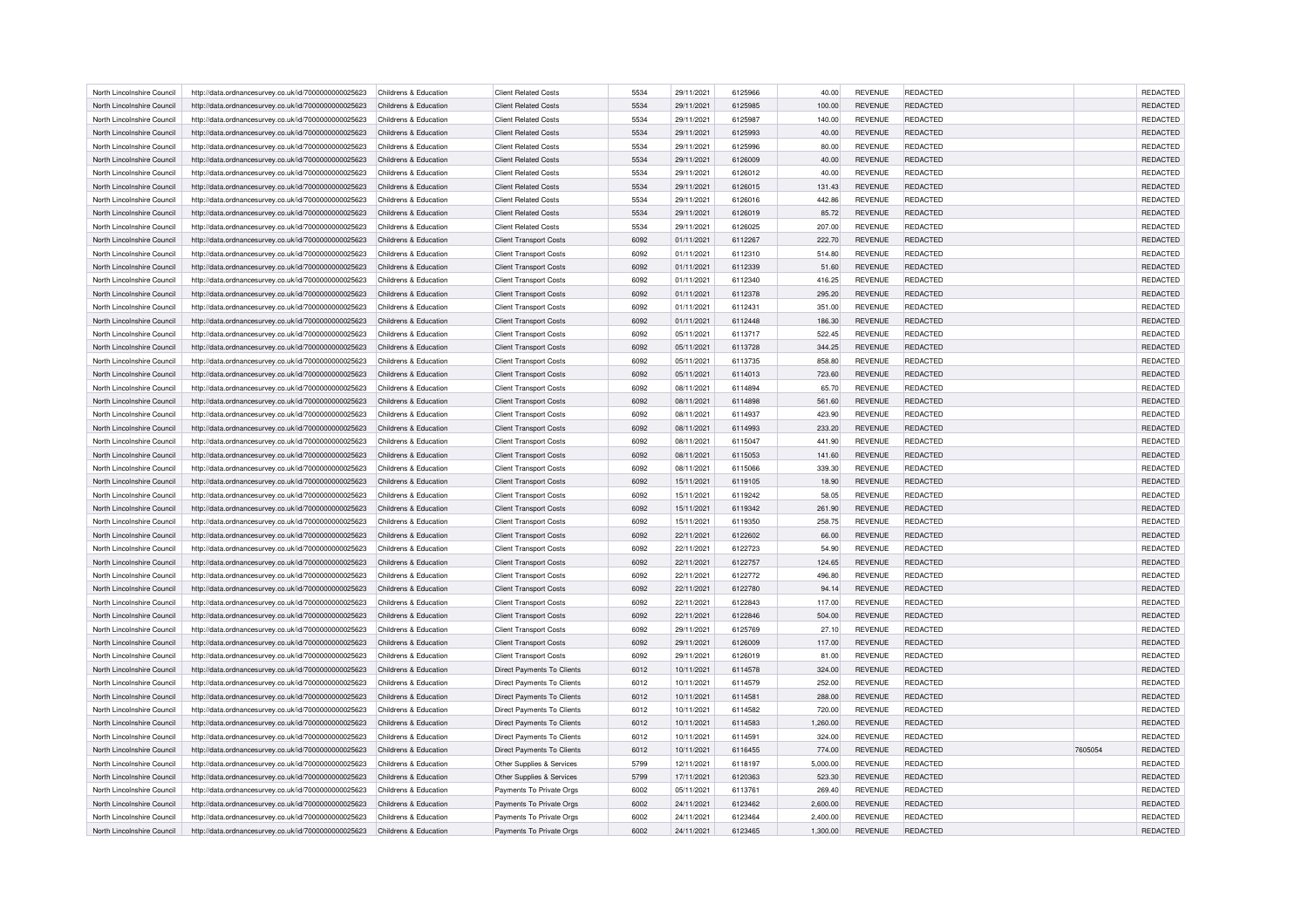| North Lincolnshire Council                               | http://data.ordnancesurvey.co.uk/id/7000000000025623                                                         | Corporate And Democratic Core                            | Other Supplies & Services | 5799          | 10/11/2021 | 6116333 | $\Omega$ | REVENUE        | REDACTED        | REDACTED |
|----------------------------------------------------------|--------------------------------------------------------------------------------------------------------------|----------------------------------------------------------|---------------------------|---------------|------------|---------|----------|----------------|-----------------|----------|
| North Lincolnshire Council                               | http://data.ordnancesurvey.co.uk/id/7000000000025623                                                         | Corporate And Democratic Core                            | Other Supplies & Services | 5799          | 10/11/2021 | 6116334 | $\circ$  | <b>REVENUE</b> | <b>REDACTED</b> | REDACTED |
| North Lincolnshire Council                               | http://data.ordnancesurvey.co.uk/id/7000000000025623                                                         | Council Tax Payers Account                               | Refunds                   | <b>REFUND</b> | 01/11/2021 | 6112741 | 798.65   |                | <b>REDACTED</b> | REDACTED |
| North Lincolnshire Council                               | http://data.ordnancesurvey.co.uk/id/7000000000025623                                                         | Council Tax Payers Account                               | Refunds                   | <b>REFUND</b> | 01/11/2021 | 6112748 | 1,131.02 |                | REDACTED        | REDACTED |
| North Lincolnshire Council                               | http://data.ordnancesurvey.co.uk/id/7000000000025623                                                         | Council Tax Payers Account                               | Refunds                   | <b>REFUND</b> | 01/11/2021 | 6112750 | 250.34   |                | REDACTED        | REDACTED |
| North Lincolnshire Council                               | http://data.ordnancesurvey.co.uk/id/7000000000025623                                                         | Council Tax Payers Account                               | Refunds                   | <b>REFUND</b> | 01/11/2021 | 6112751 | 341.77   |                | REDACTED        | REDACTED |
| North Lincolnshire Council                               | http://data.ordnancesurvey.co.uk/id/7000000000025623                                                         | Council Tax Payers Account                               | Refunds                   | <b>REFUND</b> | 01/11/2021 | 6112752 | 324.17   |                | REDACTED        | REDACTED |
| North Lincolnshire Council                               | http://data.ordnancesurvey.co.uk/id/7000000000025623                                                         | Council Tax Payers Account                               | Refunds                   | <b>REFUND</b> | 01/11/2021 | 6112753 | 272.34   |                | REDACTED        | REDACTED |
| North Lincolnshire Council                               | http://data.ordnancesurvey.co.uk/id/7000000000025623                                                         | Council Tax Payers Account                               | Refunds                   | <b>REFUND</b> | 01/11/2021 | 6112757 | 288.32   |                | REDACTED        | REDACTED |
| North Lincolnshire Council                               | http://data.ordnancesurvey.co.uk/id/7000000000025623                                                         | Council Tax Payers Account                               | Refunds                   | <b>REFUND</b> | 04/11/2021 | 6113870 | 622.64   |                | REDACTED        | REDACTED |
| North Lincolnshire Council                               | http://data.ordnancesurvey.co.uk/id/7000000000025623                                                         | Council Tax Payers Account                               | Refunds                   | <b>REFUND</b> | 04/11/2021 | 6113874 | 668.77   |                | REDACTED        | REDACTED |
| North Lincolnshire Council                               | http://data.ordnancesurvey.co.uk/id/7000000000025623                                                         | Council Tax Payers Account                               | Refunds                   | <b>REFUND</b> | 04/11/2021 | 6113875 | 261.98   |                | REDACTED        | REDACTED |
| North Lincolnshire Council                               | http://data.ordnancesurvey.co.uk/id/7000000000025623                                                         | Council Tax Payers Account                               | Refunds                   | <b>REFUND</b> | 04/11/2021 | 6113876 | 643.91   |                | <b>REDACTED</b> | REDACTED |
| North Lincolnshire Council                               | http://data.ordnancesurvey.co.uk/id/7000000000025623                                                         | Council Tax Pavers Account                               | Refunds                   | <b>REFUND</b> | 04/11/2021 | 6113879 | 287.29   |                | REDACTED        | REDACTED |
| North Lincolnshire Council                               | http://data.ordnancesurvey.co.uk/id/7000000000025623                                                         | Council Tax Payers Account                               | Refunds                   | <b>REFUND</b> | 04/11/2021 | 6113880 | 4,598.02 |                | <b>REDACTED</b> | REDACTED |
| North Lincolnshire Council                               | http://data.ordnancesurvey.co.uk/id/7000000000025623                                                         | Council Tax Payers Account                               | Refunds                   | <b>REFUND</b> | 04/11/2021 | 6113886 | 394.17   |                | REDACTED        | REDACTED |
| North Lincolnshire Council                               | http://data.ordnancesurvey.co.uk/id/7000000000025623                                                         | Council Tax Payers Account                               | Refunds                   | <b>REFUND</b> | 04/11/2021 | 6113888 | 444.20   |                | <b>REDACTED</b> | REDACTED |
| North Lincolnshire Council                               | http://data.ordnancesurvey.co.uk/id/7000000000025623                                                         | Council Tax Payers Account                               | Refunds                   | <b>REFUND</b> | 04/11/2021 | 6113892 | 400.50   |                | <b>REDACTED</b> | REDACTED |
| North Lincolnshire Council                               | http://data.ordnancesurvey.co.uk/id/7000000000025623                                                         | Council Tax Payers Account                               | Refunds                   | <b>REFUND</b> | 04/11/2021 | 6113899 | 635.61   |                | <b>REDACTED</b> | REDACTED |
| North Lincolnshire Council                               | http://data.ordnancesurvey.co.uk/id/7000000000025623                                                         | Council Tax Payers Account                               | Refunds                   | <b>REFUND</b> | 08/11/2021 | 6115372 | 272.37   |                | REDACTED        | REDACTED |
| North Lincolnshire Council                               | http://data.ordnancesurvey.co.uk/id/7000000000025623                                                         | Council Tax Payers Account                               | Refunds                   | <b>REFUND</b> | 08/11/2021 | 6115376 | 278.02   |                | <b>REDACTED</b> | REDACTED |
| North Lincolnshire Council                               | http://data.ordnancesurvey.co.uk/id/7000000000025623                                                         | Council Tax Payers Account                               | Refunds                   | <b>REFUND</b> | 08/11/2021 | 6115380 | 560.24   |                | <b>REDACTED</b> | REDACTED |
| North Lincolnshire Council                               | http://data.ordnancesurvey.co.uk/id/7000000000025623                                                         | Council Tax Payers Account                               | Refunds                   | <b>REFUND</b> | 08/11/2021 | 6115385 | 326.19   |                | <b>REDACTED</b> | REDACTED |
| North Lincolnshire Council                               | http://data.ordnancesurvey.co.uk/id/7000000000025623                                                         | Council Tax Payers Account                               | Refunds                   | <b>REFUND</b> | 08/11/2021 | 6115386 | 722.56   |                | <b>REDACTED</b> | REDACTED |
| North Lincolnshire Council                               | http://data.ordnancesurvey.co.uk/id/7000000000025623                                                         | Council Tax Payers Account                               | Refunds                   | <b>REFUND</b> | 08/11/2021 | 6115389 | 343.50   |                | REDACTED        | REDACTED |
| North Lincolnshire Council                               | http://data.ordnancesurvey.co.uk/id/7000000000025623                                                         | Council Tax Payers Account                               | Refunds                   | <b>REFUND</b> | 08/11/2021 | 6115390 | 269.28   |                | REDACTED        | REDACTED |
| North Lincolnshire Council                               | http://data.ordnancesurvey.co.uk/id/7000000000025623                                                         | Council Tax Payers Account                               | Refunds                   | <b>REFUND</b> | 08/11/2021 | 6115391 | 479.56   |                | <b>REDACTED</b> | REDACTED |
| North Lincolnshire Council                               | http://data.ordnancesurvey.co.uk/id/7000000000025623                                                         | Council Tax Payers Account                               | Refunds                   | <b>REFUND</b> | 08/11/2021 | 6115394 | 473.38   |                | <b>REDACTED</b> | REDACTED |
| North Lincolnshire Council                               | http://data.ordnancesurvey.co.uk/id/7000000000025623                                                         | Council Tax Payers Account                               | Refunds                   | <b>REFUND</b> | 08/11/2021 | 6115395 | 644.00   |                | <b>REDACTED</b> | REDACTED |
| North Lincolnshire Council                               | http://data.ordnancesurvey.co.uk/id/7000000000025623                                                         | Council Tax Payers Account                               | Refunds                   | <b>REFUND</b> | 08/11/2021 | 6115400 | 1,370.97 |                | REDACTED        | REDACTED |
| North Lincolnshire Council                               | http://data.ordnancesurvey.co.uk/id/7000000000025623                                                         | Council Tax Payers Account                               | Refunds                   | <b>REFUND</b> | 08/11/2021 | 6115406 | 466.81   |                | <b>REDACTED</b> | REDACTED |
| North Lincolnshire Council                               | http://data.ordnancesurvey.co.uk/id/7000000000025623                                                         | Council Tax Payers Account                               | Refunds                   | <b>REFUND</b> | 08/11/2021 | 6115408 | 533.31   |                | REDACTED        | REDACTED |
| North Lincolnshire Council                               | http://data.ordnancesurvey.co.uk/id/7000000000025623                                                         | Council Tax Payers Account                               | Refunds                   | <b>REFUND</b> | 08/11/2021 | 6115411 | 1,493.23 |                | REDACTED        | REDACTED |
| North Lincolnshire Council                               | http://data.ordnancesurvey.co.uk/id/7000000000025623                                                         | Council Tax Payers Account                               | Refunds                   | <b>REFUND</b> | 08/11/2021 | 6115412 | 2,116.03 |                | <b>REDACTED</b> | REDACTED |
| North Lincolnshire Council                               | http://data.ordnancesurvey.co.uk/id/7000000000025623                                                         | Council Tax Payers Account                               | Refunds                   | <b>REFUND</b> | 11/11/2021 | 6118207 | 289.92   |                | REDACTED        | REDACTED |
| North Lincolnshire Council                               | http://data.ordnancesurvey.co.uk/id/7000000000025623                                                         | Council Tax Payers Account                               | Refunds                   | <b>REFUND</b> | 11/11/2021 | 6118208 | 351.17   |                | REDACTED        | REDACTED |
| North Lincolnshire Council                               | http://data.ordnancesurvey.co.uk/id/7000000000025623                                                         | Council Tax Payers Account                               | Refunds                   | <b>REFUND</b> | 11/11/2021 | 6118209 | 534.69   |                | REDACTED        | REDACTED |
| North Lincolnshire Council                               | http://data.ordnancesurvey.co.uk/id/7000000000025623                                                         | <b>Council Tax Payers Account</b>                        | Refunds                   | <b>REFUND</b> | 11/11/2021 | 6118211 | 7,914.31 |                | <b>REDACTED</b> | REDACTED |
| North Lincolnshire Council                               | http://data.ordnancesurvey.co.uk/id/7000000000025623                                                         | Council Tax Payers Account                               | Refunds                   | REFUND        | 11/11/2021 | 6118213 | 467.34   |                | <b>REDACTED</b> | REDACTED |
| North Lincolnshire Council                               | http://data.ordnancesurvey.co.uk/id/7000000000025623                                                         | Council Tax Payers Account                               | Refunds                   | <b>REFUND</b> | 11/11/2021 | 6118215 | 276.01   |                | REDACTED        | REDACTED |
| North Lincolnshire Council                               | http://data.ordnancesurvey.co.uk/id/7000000000025623                                                         | Council Tax Payers Account                               | Refunds                   | <b>REFUND</b> | 11/11/2021 | 6118217 | 350.48   |                | <b>REDACTED</b> | REDACTED |
| North Lincolnshire Council                               | http://data.ordnancesurvey.co.uk/id/7000000000025623                                                         | Council Tax Payers Account                               | Refunds                   | <b>REFUND</b> | 11/11/2021 | 6118220 | 473.32   |                | <b>REDACTED</b> | REDACTED |
| North Lincolnshire Council                               | http://data.ordnancesurvey.co.uk/id/7000000000025623                                                         | Council Tax Payers Account                               | Refunds                   | <b>REFUND</b> | 11/11/2021 | 6118221 | 377.00   |                | <b>REDACTED</b> | REDACTED |
| North Lincolnshire Council                               | http://data.ordnancesurvey.co.uk/id/7000000000025623                                                         | Council Tax Payers Account                               | Refunds                   | <b>REFUND</b> | 11/11/2021 | 6118230 | 998.68   |                | REDACTED        | REDACTED |
| North Lincolnshire Council                               | http://data.ordnancesurvey.co.uk/id/7000000000025623                                                         | Council Tax Payers Account                               | Refunds                   | REFUND        | 11/11/2021 | 6118233 | 1,866.16 |                | <b>REDACTED</b> | REDACTED |
| North Lincolnshire Council                               | http://data.ordnancesurvey.co.uk/id/7000000000025623                                                         | Council Tax Payers Account                               | Refunds                   | <b>REFUND</b> | 11/11/2021 | 6118234 | 1,003.21 |                | REDACTED        | REDACTED |
|                                                          |                                                                                                              |                                                          | Refunds                   | <b>REFUND</b> | 11/11/2021 | 6118237 | 274.79   |                | <b>REDACTED</b> | REDACTED |
| North Lincolnshire Council<br>North Lincolnshire Council | http://data.ordnancesurvey.co.uk/id/7000000000025623<br>http://data.ordnancesurvey.co.uk/id/7000000000025623 | Council Tax Payers Account<br>Council Tax Payers Account | Refunds                   | <b>REFUND</b> | 11/11/2021 | 6118244 | 312.43   |                | <b>REDACTED</b> | REDACTED |
| North Lincolnshire Council                               | http://data.ordnancesurvey.co.uk/id/7000000000025623                                                         | Council Tax Payers Account                               | Refunds                   | <b>REFUND</b> | 11/11/2021 | 6118252 | 257.46   |                | REDACTED        | REDACTED |
| North Lincolnshire Council                               | http://data.ordnancesurvey.co.uk/id/7000000000025623                                                         | Council Tax Payers Account                               | Refunds                   | <b>REFUND</b> | 11/11/2021 | 6118255 | 266.19   |                | REDACTED        | REDACTED |
| North Lincolnshire Council                               | http://data.ordnancesurvey.co.uk/id/7000000000025623                                                         | Council Tax Payers Account                               | Refunds                   | <b>REFUND</b> | 11/11/2021 | 6118258 | 252.40   |                | <b>REDACTED</b> | REDACTED |
| North Lincolnshire Council                               | http://data.ordnancesurvey.co.uk/id/7000000000025623                                                         | Council Tax Payers Account                               | Refunds                   | <b>REFUND</b> | 11/11/2021 | 6118261 | 474.18   |                | <b>REDACTED</b> | REDACTED |
| North Lincolnshire Council                               | http://data.ordnancesurvey.co.uk/id/7000000000025623                                                         | Council Tax Payers Account                               | Refunds                   | <b>REFUND</b> | 11/11/2021 | 6118262 | 251.13   |                | <b>REDACTED</b> | REDACTED |
| North Lincolnshire Council                               | http://data.ordnancesurvey.co.uk/id/7000000000025623                                                         | Council Tax Payers Account                               | Refunds                   | <b>REFUND</b> | 11/11/2021 | 6118263 | 342.46   |                | REDACTED        | REDACTED |
| North Lincolnshire Council                               | http://data.ordnancesurvey.co.uk/id/7000000000025623                                                         | Council Tax Payers Account                               | Refunds                   | <b>REFUND</b> | 15/11/2021 | 6119007 | 383.51   |                | REDACTED        | REDACTED |
| North Lincolnshire Council                               | http://data.ordnancesurvey.co.uk/id/7000000000025623                                                         | Council Tax Payers Account                               | Refunds                   | <b>REFUND</b> | 15/11/2021 | 6119010 | 261.81   |                | REDACTED        | REDACTED |
|                                                          |                                                                                                              |                                                          |                           |               |            |         |          |                |                 |          |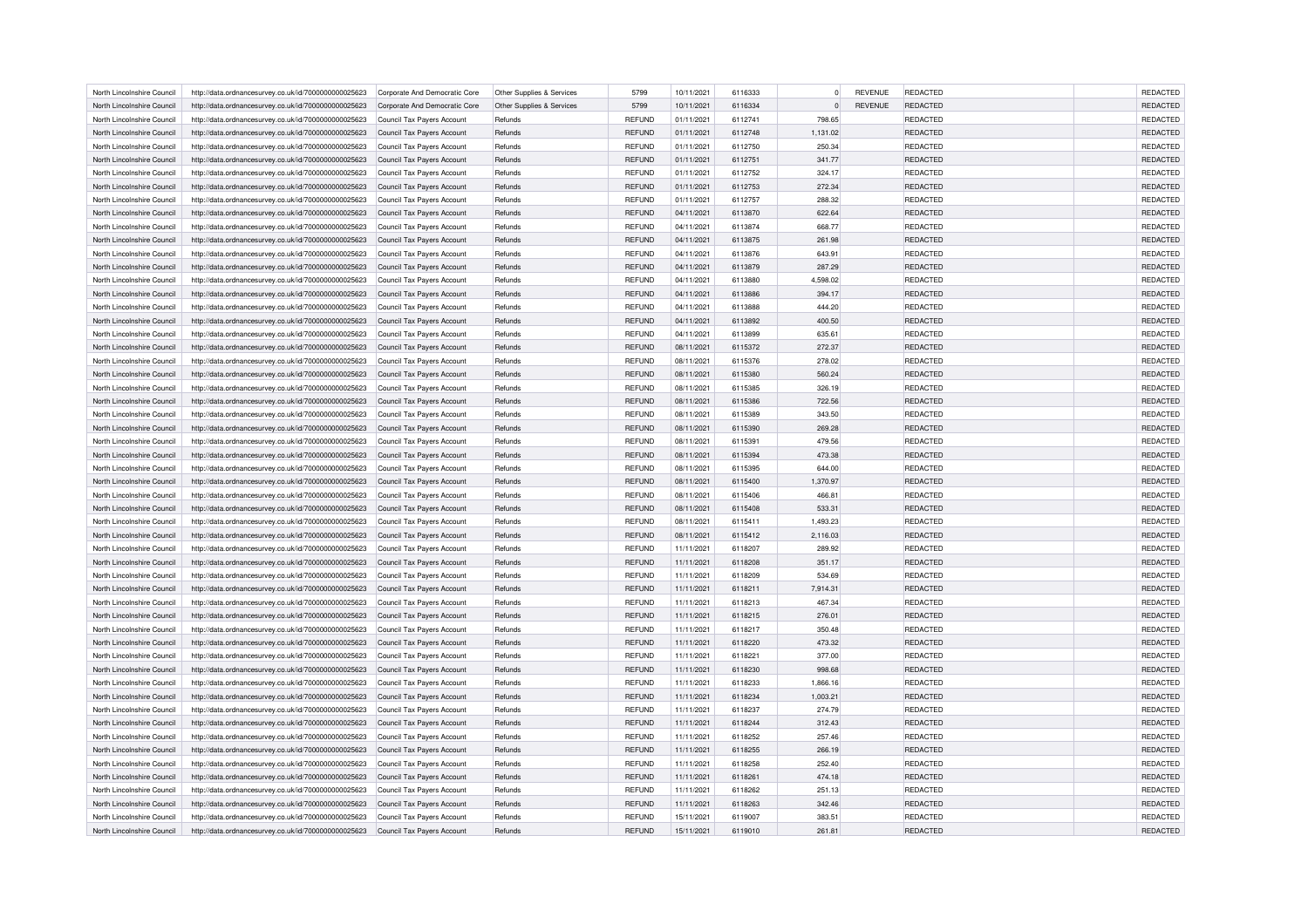| North Lincolnshire Council | http://data.ordnancesurvey.co.uk/id/7000000000025623 | Council Tax Payers Account        | Refunds | <b>REFUND</b> | 15/11/2021 | 6119011 | 272.98   | REDACTED        | REDACTED             |
|----------------------------|------------------------------------------------------|-----------------------------------|---------|---------------|------------|---------|----------|-----------------|----------------------|
| North Lincolnshire Council | http://data.ordnancesurvey.co.uk/id/7000000000025623 | Council Tax Payers Account        | Refunds | <b>REFUND</b> | 15/11/2021 | 6119012 | 425.88   | <b>REDACTED</b> | REDACTED             |
| North Lincolnshire Council | http://data.ordnancesurvey.co.uk/id/7000000000025623 | Council Tax Payers Account        | Refunds | <b>REFUND</b> | 15/11/2021 | 6119013 | 401.28   | <b>REDACTED</b> | REDACTED             |
| North Lincolnshire Council | http://data.ordnancesurvey.co.uk/id/7000000000025623 | Council Tax Payers Account        | Refunds | <b>REFUND</b> | 15/11/2021 | 6119015 | 369.40   | <b>REDACTED</b> | REDACTED             |
| North Lincolnshire Council | http://data.ordnancesurvey.co.uk/id/7000000000025623 | Council Tax Payers Account        | Refunds | <b>REFUND</b> | 15/11/2021 | 6119023 | 251.41   | <b>REDACTED</b> | REDACTED             |
| North Lincolnshire Council | http://data.ordnancesurvey.co.uk/id/7000000000025623 | Council Tax Payers Account        | Refunds | <b>REFUND</b> | 15/11/2021 | 6119025 | 280.97   | REDACTED        | REDACTED             |
| North Lincolnshire Council | http://data.ordnancesurvey.co.uk/id/7000000000025623 | Council Tax Payers Account        | Refunds | <b>REFUND</b> | 15/11/2021 | 6119027 | 300.28   | <b>REDACTED</b> | <b>REDACTED</b>      |
| North Lincolnshire Council | http://data.ordnancesurvey.co.uk/id/7000000000025623 | Council Tax Pavers Account        | Refunds | <b>REFUND</b> | 15/11/2021 | 6119028 | 889.68   | <b>REDACTED</b> | REDACTED             |
| North Lincolnshire Council | http://data.ordnancesurvey.co.uk/id/7000000000025623 | Council Tax Payers Account        | Refunds | <b>REFUND</b> | 15/11/2021 | 6119029 | 546.42   | <b>REDACTED</b> | REDACTED             |
| North Lincolnshire Council | http://data.ordnancesurvey.co.uk/id/7000000000025623 | Council Tax Payers Account        | Refunds | <b>REFUND</b> | 15/11/2021 | 6119032 | 407.90   | REDACTED        | REDACTED             |
| North Lincolnshire Council | http://data.ordnancesurvey.co.uk/id/7000000000025623 | Council Tax Pavers Account        | Refunds | <b>REFUND</b> | 15/11/2021 | 6119034 | 467.41   | <b>REDACTED</b> | <b>REDACTED</b>      |
| North Lincolnshire Council | http://data.ordnancesurvey.co.uk/id/7000000000025623 | Council Tax Payers Account        | Refunds | <b>REFUND</b> | 15/11/2021 | 6119038 | 501.63   | <b>REDACTED</b> | REDACTED             |
| North Lincolnshire Council | http://data.ordnancesurvey.co.uk/id/7000000000025623 | Council Tax Payers Account        | Refunds | <b>REFUND</b> | 15/11/2021 | 6119044 | 499.07   | <b>REDACTED</b> | REDACTED             |
| North Lincolnshire Council | http://data.ordnancesurvey.co.uk/id/7000000000025623 | Council Tax Payers Account        | Refunds | <b>REFUND</b> | 18/11/2021 | 6121717 | 274.71   | <b>REDACTED</b> | REDACTED             |
| North Lincolnshire Council | http://data.ordnancesurvey.co.uk/id/7000000000025623 | Council Tax Payers Account        | Refunds | <b>REFUND</b> | 18/11/2021 | 6121718 | 268.39   | <b>REDACTED</b> | <b>REDACTED</b>      |
| North Lincolnshire Council | http://data.ordnancesurvey.co.uk/id/7000000000025623 | Council Tax Payers Account        | Refunds | <b>REFUND</b> | 18/11/2021 | 6121719 | 392.29   | REDACTED        | REDACTED             |
| North Lincolnshire Council | http://data.ordnancesurvey.co.uk/id/7000000000025623 | Council Tax Payers Account        | Refunds | <b>REFUND</b> | 18/11/2021 | 6121722 | 707.88   | <b>REDACTED</b> | REDACTED             |
| North Lincolnshire Council | http://data.ordnancesurvey.co.uk/id/7000000000025623 | <b>Council Tax Payers Account</b> | Refunds | <b>REFUND</b> | 18/11/2021 | 6121727 | 545.07   | <b>REDACTED</b> | REDACTED             |
| North Lincolnshire Council | http://data.ordnancesurvey.co.uk/id/7000000000025623 | Council Tax Payers Account        | Refunds | <b>REFUND</b> | 18/11/2021 | 6121728 | 477.71   | <b>REDACTED</b> | REDACTED             |
| North Lincolnshire Council | http://data.ordnancesurvey.co.uk/id/7000000000025623 |                                   | Refunds | <b>REFUND</b> | 18/11/2021 | 6121730 | 907.19   | <b>REDACTED</b> | REDACTED             |
| North Lincolnshire Council | http://data.ordnancesurvey.co.uk/id/7000000000025623 | Council Tax Payers Account        | Refunds | <b>REFUND</b> | 18/11/2021 | 6121731 | 317.24   | <b>REDACTED</b> | REDACTED             |
|                            |                                                      | Council Tax Payers Account        | Refunds | <b>REFUND</b> | 18/11/2021 | 6121732 | 384.47   | <b>REDACTED</b> | REDACTED             |
| North Lincolnshire Council | http://data.ordnancesurvey.co.uk/id/7000000000025623 | Council Tax Payers Account        |         |               |            |         |          |                 |                      |
| North Lincolnshire Council | http://data.ordnancesurvey.co.uk/id/7000000000025623 | Council Tax Payers Account        | Refunds | <b>REFUND</b> | 18/11/2021 | 6121739 | 487.94   | <b>REDACTED</b> | REDACTED             |
| North Lincolnshire Council | http://data.ordnancesurvey.co.uk/id/7000000000025623 | Council Tax Payers Account        | Refunds | <b>REFUND</b> | 18/11/2021 | 6121741 | 1,011.50 | <b>REDACTED</b> | REDACTED             |
| North Lincolnshire Council | http://data.ordnancesurvey.co.uk/id/7000000000025623 | Council Tax Payers Account        | Refunds | <b>REFUND</b> | 18/11/2021 | 6121742 | 334.89   | REDACTED        | REDACTED             |
| North Lincolnshire Council | http://data.ordnancesurvey.co.uk/id/7000000000025623 | Council Tax Pavers Account        | Refunds | <b>REFUND</b> | 18/11/2021 | 6121743 | 558.96   | <b>REDACTED</b> | REDACTED             |
| North Lincolnshire Council | http://data.ordnancesurvey.co.uk/id/7000000000025623 | Council Tax Payers Account        | Refunds | <b>REFUND</b> | 18/11/2021 | 6121747 | 290.44   | <b>REDACTED</b> | REDACTED             |
| North Lincolnshire Council | http://data.ordnancesurvey.co.uk/id/7000000000025623 | Council Tax Payers Account        | Refunds | <b>REFUND</b> | 18/11/2021 | 6121748 | 321.64   | REDACTED        | REDACTED             |
| North Lincolnshire Council | http://data.ordnancesurvey.co.uk/id/7000000000025623 | Council Tax Pavers Accoun         | Refunds | <b>REFUND</b> | 18/11/2021 | 6121749 | 1,298.48 | <b>REDACTED</b> | REDACTED             |
| North Lincolnshire Council | http://data.ordnancesurvey.co.uk/id/7000000000025623 | Council Tax Payers Account        | Refunds | <b>REFUND</b> | 18/11/2021 | 6121751 | 265.64   | <b>REDACTED</b> | REDACTED             |
| North Lincolnshire Council | http://data.ordnancesurvey.co.uk/id/7000000000025623 | Council Tax Payers Account        | Refunds | <b>REFUND</b> | 18/11/2021 | 6121754 | 401.87   | REDACTED        | REDACTED             |
| North Lincolnshire Council | http://data.ordnancesurvey.co.uk/id/7000000000025623 | Council Tax Payers Account        | Refunds | <b>REFUND</b> | 18/11/2021 | 6121759 | 767.38   | REDACTED        | REDACTED             |
| North Lincolnshire Council | http://data.ordnancesurvey.co.uk/id/7000000000025623 | Council Tax Payers Account        | Refunds | <b>REFUND</b> | 22/11/2021 | 6123154 | 772.09   | REDACTED        | <b>REDACTED</b>      |
| North Lincolnshire Council | http://data.ordnancesurvey.co.uk/id/7000000000025623 | Council Tax Payers Account        | Refunds | <b>REFUND</b> | 22/11/2021 | 6123155 | 470.04   | <b>REDACTED</b> | REDACTED             |
| North Lincolnshire Council | http://data.ordnancesurvey.co.uk/id/7000000000025623 | Council Tax Payers Account        | Refunds | <b>REFUND</b> |            |         |          | <b>REDACTED</b> |                      |
| North Lincolnshire Council | http://data.ordnancesurvey.co.uk/id/7000000000025623 |                                   |         |               | 22/11/2021 | 6123159 | 519.53   |                 | REDACTED             |
| North Lincolnshire Council |                                                      | Council Tax Payers Account        | Refunds | <b>REFUND</b> | 22/11/2021 | 6123160 | 359.19   | <b>REDACTED</b> | REDACTED             |
|                            | http://data.ordnancesurvey.co.uk/id/7000000000025623 | Council Tax Payers Account        | Refunds | <b>REFUND</b> | 22/11/2021 | 6123161 | 417.78   | <b>REDACTED</b> | <b>REDACTED</b>      |
| North Lincolnshire Council | http://data.ordnancesurvey.co.uk/id/7000000000025623 | Council Tax Payers Account        | Refunds | <b>REFUND</b> | 22/11/2021 | 6123163 | 268.34   | <b>REDACTED</b> | REDACTED             |
| North Lincolnshire Council | http://data.ordnancesurvey.co.uk/id/7000000000025623 | Council Tax Payers Account        | Refunds | <b>REFUND</b> | 22/11/2021 | 6123164 | 260.41   | REDACTED        | REDACTED             |
| North Lincolnshire Council | http://data.ordnancesurvey.co.uk/id/7000000000025623 | Council Tax Payers Account        | Refunds | <b>REFUND</b> | 22/11/2021 | 6123168 | 299.32   | <b>REDACTED</b> | REDACTED             |
| North Lincolnshire Council | http://data.ordnancesurvey.co.uk/id/7000000000025623 | Council Tax Payers Account        | Refunds | <b>REFUND</b> | 22/11/2021 | 6123169 | 409.41   | <b>REDACTED</b> | REDACTED             |
| North Lincolnshire Council | http://data.ordnancesurvey.co.uk/id/7000000000025623 | Council Tax Payers Account        | Refunds | <b>REFUND</b> | 22/11/2021 | 6123171 | 419.16   | <b>REDACTED</b> | REDACTED             |
| North Lincolnshire Council | http://data.ordnancesurvey.co.uk/id/7000000000025623 | Council Tax Payers Account        | Refunds | <b>REFUND</b> | 22/11/2021 | 6123173 | 1,111.12 | <b>REDACTED</b> | REDACTED             |
| North Lincolnshire Council | http://data.ordnancesurvey.co.uk/id/7000000000025623 | Council Tax Pavers Account        | Refunds | <b>REFUND</b> | 22/11/2021 | 6123177 | 264.39   | <b>REDACTED</b> | REDACTED             |
| North Lincolnshire Council | http://data.ordnancesurvey.co.uk/id/7000000000025623 | Council Tax Payers Account        | Refunds | <b>REFUND</b> | 22/11/2021 | 6123179 | 583.72   | REDACTED        | REDACTED             |
| North Lincolnshire Council | http://data.ordnancesurvey.co.uk/id/7000000000025623 | Council Tax Payers Account        | Refunds | <b>REFUND</b> | 22/11/2021 | 6123181 | 332.04   | REDACTED        | REDACTED             |
| North Lincolnshire Council | http://data.ordnancesurvey.co.uk/id/7000000000025623 | Council Tax Payers Account        | Refunds | <b>REFUND</b> | 22/11/2021 | 6123182 | 379.78   | <b>REDACTED</b> | REDACTED             |
| North Lincolnshire Council | http://data.ordnancesurvey.co.uk/id/7000000000025623 | Council Tax Payers Account        | Refunds | <b>REFUND</b> | 22/11/2021 | 6123185 | 281.82   | <b>REDACTED</b> | REDACTED             |
| North Lincolnshire Council | http://data.ordnancesurvey.co.uk/id/7000000000025623 | Council Tax Payers Account        | Refunds | <b>REFUND</b> | 22/11/2021 | 6123187 | 631.60   | REDACTED        | REDACTED             |
| North Lincolnshire Council | http://data.ordnancesurvey.co.uk/id/7000000000025623 | Council Tax Payers Account        | Refunds | <b>REFUND</b> | 22/11/2021 | 6123191 | 6,088.98 | REDACTED        | REDACTED             |
| North Lincolnshire Council | http://data.ordnancesurvey.co.uk/id/7000000000025623 | Council Tax Payers Account        | Refunds | <b>REFUND</b> | 25/11/2021 | 6124692 | 321.39   | REDACTED        | <b>REDACTED</b>      |
| North Lincolnshire Council | http://data.ordnancesurvey.co.uk/id/7000000000025623 | Council Tax Payers Account        | Refunds | <b>REFUND</b> | 25/11/2021 | 6124693 | 384.15   | REDACTED        | REDACTED             |
| North Lincolnshire Council | http://data.ordnancesurvey.co.uk/id/7000000000025623 | Council Tax Payers Account        | Refunds | <b>REFUND</b> | 25/11/2021 | 6124694 | 729.70   | <b>REDACTED</b> | REDACTED             |
| North Lincolnshire Council | http://data.ordnancesurvey.co.uk/id/7000000000025623 | Council Tax Payers Account        | Refunds | <b>REFUND</b> | 25/11/2021 | 6124699 | 590.54   | REDACTED        | REDACTED             |
| North Lincolnshire Council | http://data.ordnancesurvey.co.uk/id/7000000000025623 | Council Tax Pavers Account        | Refunds | <b>REFUND</b> | 25/11/2021 | 6124702 | 743.62   | <b>REDACTED</b> | REDACTED<br>REDACTED |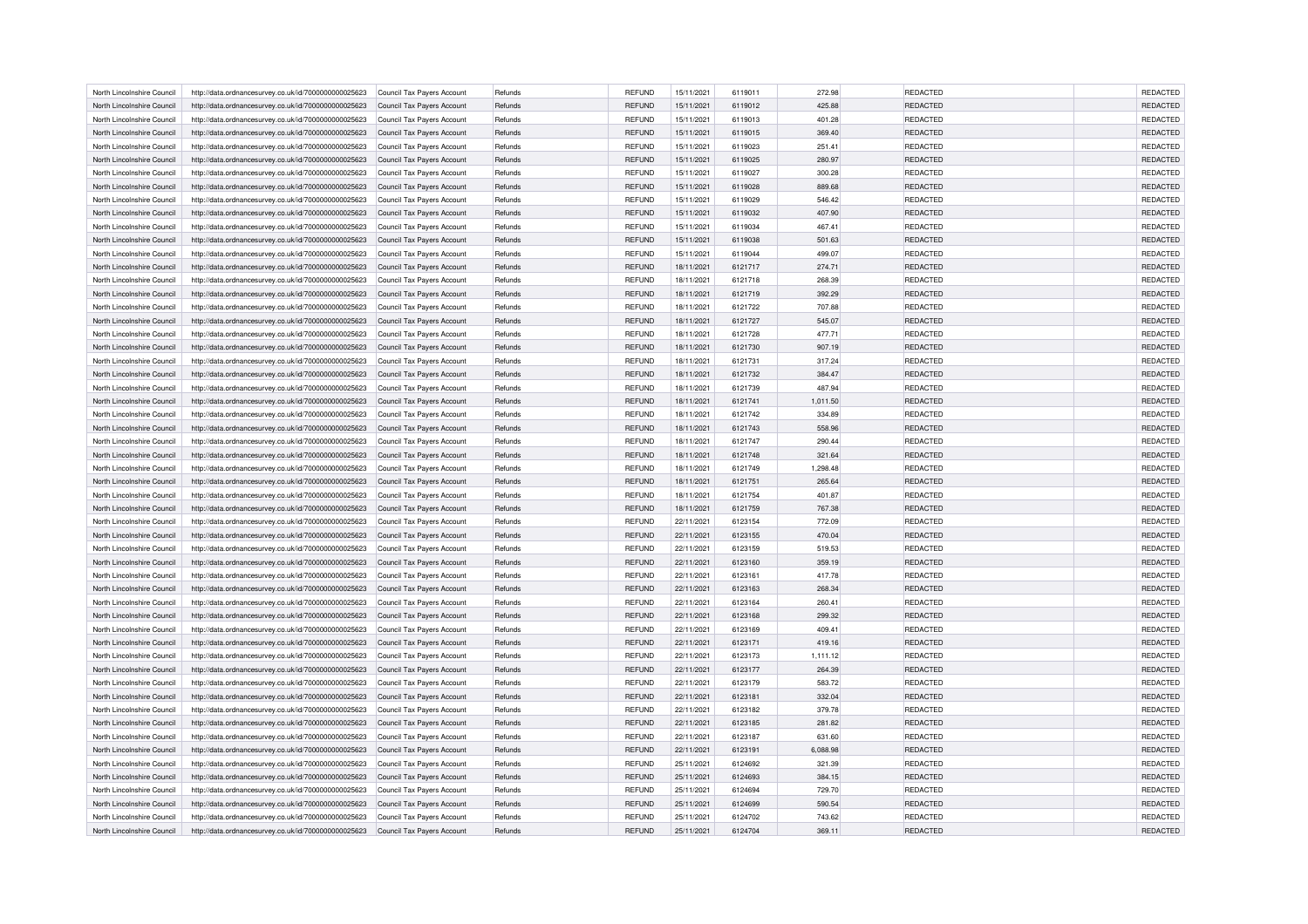| North Lincolnshire Council                               | http://data.ordnancesurvey.co.uk/id/7000000000025623                                                         | Council Tax Payers Account                               | Refunds                                              | <b>REFUND</b> | 25/11/2021               | 6124707            | 325.05             |                                  | REDACTED                           |                   | REDACTED                    |
|----------------------------------------------------------|--------------------------------------------------------------------------------------------------------------|----------------------------------------------------------|------------------------------------------------------|---------------|--------------------------|--------------------|--------------------|----------------------------------|------------------------------------|-------------------|-----------------------------|
| North Lincolnshire Council                               | http://data.ordnancesurvey.co.uk/id/7000000000025623                                                         | Council Tax Payers Account                               | Refunds                                              | <b>REFUND</b> | 25/11/2021               | 6124710            | 429.76             |                                  | <b>REDACTED</b>                    |                   | REDACTED                    |
| North Lincolnshire Council                               | http://data.ordnancesurvey.co.uk/id/7000000000025623                                                         | Council Tax Payers Account                               | Refunds                                              | <b>REFUND</b> | 25/11/2021               | 6124711            | 777.01             |                                  | <b>REDACTED</b>                    |                   | REDACTED                    |
| North Lincolnshire Council                               | http://data.ordnancesurvey.co.uk/id/7000000000025623                                                         | Council Tax Payers Account                               | Refunds                                              | <b>REFUND</b> | 25/11/2021               | 6124713            | 430.92             |                                  | <b>REDACTED</b>                    |                   | REDACTED                    |
| North Lincolnshire Council                               | http://data.ordnancesurvey.co.uk/id/7000000000025623                                                         | Council Tax Payers Account                               | Refunds                                              | <b>REFUND</b> | 25/11/2021               | 6124715            | 385.87             |                                  | <b>REDACTED</b>                    |                   | REDACTED                    |
| North Lincolnshire Council                               | http://data.ordnancesurvey.co.uk/id/7000000000025623                                                         | Council Tax Payers Account                               | Refunds                                              | <b>REFUND</b> | 25/11/2021               | 6124717            | 325.72             |                                  | REDACTED                           |                   | REDACTED                    |
| North Lincolnshire Council                               | http://data.ordnancesurvey.co.uk/id/7000000000025623                                                         | Council Tax Payers Account                               | Refunds                                              | <b>REFUND</b> | 25/11/2021               | 6124719            | 427.45             |                                  | <b>REDACTED</b>                    |                   | <b>REDACTED</b>             |
| North Lincolnshire Council                               | http://data.ordnancesurvey.co.uk/id/7000000000025623                                                         | Council Tax Payers Account                               | Refunds                                              | <b>REFUND</b> | 25/11/2021               | 6124722            | 406.58             |                                  | <b>REDACTED</b>                    |                   | REDACTED                    |
| North Lincolnshire Council                               | http://data.ordnancesurvey.co.uk/id/7000000000025623                                                         | Council Tax Payers Account                               | Refunds                                              | <b>REFUND</b> | 25/11/2021               | 6124723            | 1,224.59           |                                  | REDACTED                           |                   | REDACTED                    |
| North Lincolnshire Council                               | http://data.ordnancesurvey.co.uk/id/7000000000025623                                                         | Council Tax Payers Account                               | Refunds                                              | <b>REFUND</b> | 29/11/2021               | 6125665            | 976.51             |                                  | <b>REDACTED</b>                    |                   | REDACTED                    |
| North Lincolnshire Council                               | http://data.ordnancesurvey.co.uk/id/7000000000025623                                                         | Council Tax Payers Account                               | Refunds                                              | <b>REFUND</b> | 29/11/2021               | 6125666            | 437.21             |                                  | <b>REDACTED</b>                    |                   | REDACTED                    |
| North Lincolnshire Council                               | http://data.ordnancesurvey.co.uk/id/7000000000025623                                                         | Council Tax Payers Account                               | Refunds                                              | <b>REFUND</b> | 29/11/2021               | 6125672            | 324.22             |                                  | REDACTED                           |                   | REDACTED                    |
| North Lincolnshire Council                               |                                                                                                              |                                                          | Refunds                                              | REFUND        | 29/11/2021               | 6125675            | 279.85             |                                  | REDACTED                           |                   | REDACTED                    |
| North Lincolnshire Council                               | http://data.ordnancesurvey.co.uk/id/7000000000025623<br>http://data.ordnancesurvey.co.uk/id/7000000000025623 | Council Tax Payers Account<br>Council Tax Payers Account | Refunds                                              | <b>REFUND</b> | 29/11/2021               | 6125676            | 449.87             |                                  | <b>REDACTED</b>                    |                   | REDACTED                    |
|                                                          |                                                                                                              |                                                          |                                                      |               |                          |                    |                    |                                  |                                    |                   |                             |
| North Lincolnshire Council                               | http://data.ordnancesurvey.co.uk/id/7000000000025623                                                         | Council Tax Payers Account                               | Refunds                                              | REFUND        | 29/11/2021               | 6125685            | 252.44             |                                  | <b>REDACTED</b>                    |                   | <b>REDACTED</b>             |
| North Lincolnshire Council                               | http://data.ordnancesurvey.co.uk/id/7000000000025623                                                         | Council Tax Payers Account                               | Refunds                                              | REFUND        | 29/11/2021               | 6125689            | 410.63             |                                  | REDACTED                           |                   | REDACTED                    |
| North Lincolnshire Council                               | http://data.ordnancesurvey.co.uk/id/7000000000025623                                                         | Culture, Env, Reg & Planning Cap                         | <b>Improvement Grants</b>                            | A088          | 03/11/2021               | 6112160            | 5,600.00           | CAPITAL                          | REDACTED                           |                   | REDACTED                    |
| North Lincolnshire Council                               | http://data.ordnancesurvey.co.uk/id/7000000000025623                                                         | Culture, Env, Reg & Planning Cap                         | <b>Improvement Grants</b>                            | A088          | 03/11/2021               | 6112161            | 2,700.00           | CAPITAL                          | <b>REDACTED</b>                    |                   | REDACTED                    |
| North Lincolnshire Council                               | http://data.ordnancesurvey.co.uk/id/7000000000025623                                                         | Culture, Env, Reg & Planning Cap                         | Improvement Grants                                   | A088          | 03/11/2021               | 6112162            | 16,740.56          | CAPITAL                          | REDACTED                           |                   | REDACTED                    |
| North Lincolnshire Council                               | http://data.ordnancesurvey.co.uk/id/7000000000025623                                                         | Culture, Env, Reg & Planning Cap                         | <b>Improvement Grants</b>                            | A088          | 03/11/2021               | 6112163            | 483.79             | CAPITAL                          | REDACTED                           |                   | REDACTED                    |
| North Lincolnshire Council                               | http://data.ordnancesurvey.co.uk/id/7000000000025623                                                         | Culture, Env, Reg & Planning Cap                         | <b>Improvement Grants</b>                            | A088          | 03/11/2021               | 6112164            | 808.65             | CAPITAL                          | <b>REDACTED</b>                    |                   | REDACTED                    |
| North Lincolnshire Council                               | http://data.ordnancesurvey.co.uk/id/7000000000025623                                                         | Culture, Env, Reg & Planning Cap                         | Improvement Grants                                   | A088          | 17/11/2021               | 6120427            | 274.00             | CAPITAL                          | REDACTED                           |                   | REDACTED                    |
| North Lincolnshire Council                               | http://data.ordnancesurvey.co.uk/id/7000000000025623                                                         | <b>Culture &amp; Related Services</b>                    | Exhibitions/Events                                   | 5709          | 03/11/2021               | 6112869            | 712.91             | REVENUE                          | REDACTED                           |                   | REDACTED                    |
| North Lincolnshire Council                               | http://data.ordnancesurvey.co.uk/id/7000000000025623                                                         | Culture & Related Services                               | Exhibitions/Events                                   | 5709          | 17/11/2021               | 6120913            | 459.80             | <b>REVENUE</b>                   | <b>REDACTED</b>                    |                   | REDACTED                    |
| North Lincolnshire Council                               | http://data.ordnancesurvey.co.uk/id/7000000000025623                                                         | <b>Culture &amp; Related Services</b>                    | Other Professional Fees                              | 5829          | 17/11/2021               | 6120921            | 500.00             | <b>REVENUE</b>                   | REDACTED                           |                   | REDACTED                    |
| North Lincolnshire Council                               | http://data.ordnancesurvey.co.uk/id/7000000000025623                                                         | <b>Culture &amp; Related Services</b>                    | Other Professional Fees                              | 5829          | 19/11/2021               | 6121888            | 500.00             | <b>REVENUE</b>                   | REDACTED                           |                   | REDACTED                    |
| North Lincolnshire Council                               | http://data.ordnancesurvey.co.uk/id/7000000000025623                                                         | Fin&Inv I&E                                              | Other Supplies & Services                            | 5799          | 05/11/2021               | 6113601            | 209.00             | <b>REVENUE</b>                   | <b>REDACTED</b>                    |                   | REDACTED                    |
| North Lincolnshire Council                               | http://data.ordnancesurvey.co.uk/id/7000000000025623                                                         | Fin&Inv I&E                                              | Other Supplies & Services                            | 5799          | 10/11/2021               | 6115369            | 321.20             | <b>REVENUE</b>                   | <b>REDACTED</b>                    |                   | REDACTED                    |
| North Lincolnshire Council                               | http://data.ordnancesurvey.co.uk/id/7000000000025623                                                         | <b>Housing Services</b>                                  | Gen Office Exp (Incl Postage)                        | 5603          | 12/11/2021               | 6118437            | 900.06             | REVENUE                          | <b>REDACTED</b>                    |                   | REDACTED                    |
| North Lincolnshire Council                               | http://data.ordnancesurvey.co.uk/id/7000000000025623                                                         | Nndr Payers Account                                      | Refunds                                              | <b>REFUND</b> | 01/11/2021               | 6112838            | $-861.08$          |                                  | <b>REDACTED</b>                    |                   | REDACTED                    |
| North Lincolnshire Council                               | http://data.ordnancesurvey.co.uk/id/7000000000025623                                                         | Nndr Payers Account                                      | Refunds                                              | REFUND        | 05/11/2021               | 6114249            | 2,273.88           |                                  | <b>REDACTED</b>                    |                   | <b>REDACTED</b>             |
| North Lincolnshire Council                               | http://data.ordnancesurvey.co.uk/id/7000000000025623                                                         | <b>Nndr Pavers Account</b>                               | Refunds                                              | <b>REFUND</b> | 05/11/2021               | 6114250            | 16,898.00          |                                  | <b>REDACTED</b>                    |                   | REDACTED                    |
| North Lincolnshire Council                               | http://data.ordnancesurvey.co.uk/id/7000000000025623                                                         | Nndr Payers Account                                      | Refunds                                              | <b>REFUND</b> | 05/11/2021               | 6114251            | 2,472.22           |                                  | <b>REDACTED</b>                    |                   | REDACTED                    |
| North Lincolnshire Council                               | http://data.ordnancesurvey.co.uk/id/7000000000025623                                                         | Nndr Payers Account                                      |                                                      |               |                          |                    |                    |                                  |                                    |                   |                             |
| North Lincolnshire Council                               |                                                                                                              |                                                          | Refunds                                              | <b>REFUND</b> | 12/11/2021               | 6118663            | 1,822.00           |                                  | <b>REDACTED</b>                    |                   | REDACTED                    |
|                                                          | http://data.ordnancesurvey.co.uk/id/7000000000025623                                                         | Nndr Pavers Account                                      | Refunds                                              | <b>REFUND</b> | 12/11/2021               | 6118665            | 1,786.08           |                                  | <b>REDACTED</b>                    |                   | REDACTED                    |
| North Lincolnshire Council                               |                                                                                                              |                                                          | Refunds                                              | <b>REFUND</b> | 12/11/2021               | 6118666            | 586.80             |                                  | <b>REDACTED</b>                    |                   | REDACTED                    |
|                                                          | http://data.ordnancesurvey.co.uk/id/7000000000025623                                                         | Nndr Payers Account                                      |                                                      |               |                          | 6118667            |                    |                                  |                                    |                   |                             |
| North Lincolnshire Council                               | http://data.ordnancesurvey.co.uk/id/7000000000025623                                                         | Nndr Payers Account                                      | Refunds                                              | REFUND        | 12/11/2021               |                    | 10,351.07          |                                  | REDACTED                           |                   | REDACTED                    |
| North Lincolnshire Council                               | http://data.ordnancesurvey.co.uk/id/7000000000025623                                                         | Nndr Payers Account                                      | Refunds                                              | <b>REFUND</b> | 12/11/2021               | 6118670            | 1,345.24           |                                  | <b>REDACTED</b>                    |                   | REDACTED                    |
| North Lincolnshire Council                               | http://data.ordnancesurvey.co.uk/id/7000000000025623                                                         | Nndr Payers Account                                      | Refunds                                              | REFUND        | 12/11/2021               | 6118671            | 667.60             |                                  | <b>REDACTED</b>                    |                   | <b>REDACTED</b>             |
| North Lincolnshire Council                               | http://data.ordnancesurvey.co.uk/id/7000000000025623                                                         | Nndr Payers Account                                      | Refunds                                              | <b>REFUND</b> | 12/11/2021               | 6118672            | 2,912.46           |                                  | <b>REDACTED</b>                    |                   | REDACTED                    |
| North Lincolnshire Council                               | http://data.ordnancesurvey.co.uk/id/7000000000025623                                                         | Nndr Payers Account                                      | Refunds                                              | <b>REFUND</b> | 12/11/2021               | 6118673            | 400.00             |                                  | <b>REDACTED</b>                    |                   | <b>REDACTED</b>             |
| North Lincolnshire Council                               | http://data.ordnancesurvey.co.uk/id/7000000000025623                                                         | Nndr Payers Account                                      | Refunds                                              | <b>REFUND</b> | 19/11/2021               | 6122140            | 843.57             |                                  | <b>REDACTED</b>                    |                   | REDACTED                    |
| North Lincolnshire Council                               | http://data.ordnancesurvey.co.uk/id/7000000000025623                                                         | Nndr Payers Account                                      | Refunds                                              | REFUND        | 26/11/2021               | 6125291            | 3,950.44           |                                  | <b>REDACTED</b>                    |                   | REDACTED                    |
| North Lincolnshire Council                               | http://data.ordnancesurvey.co.uk/id/7000000000025623                                                         | Nndr Payers Account                                      | Refunds                                              | <b>REFUND</b> | 26/11/2021               | 6125292            | 4,143.39           |                                  | <b>REDACTED</b>                    |                   | REDACTED                    |
| North Lincolnshire Council                               | http://data.ordnancesurvey.co.uk/id/7000000000025623                                                         | Nndr Payers Account                                      | Refunds                                              | REFUND        | 26/11/2021               | 6125294            | 7,329.32           |                                  | <b>REDACTED</b>                    |                   | REDACTED                    |
| North Lincolnshire Council                               | http://data.ordnancesurvey.co.uk/id/7000000000025623                                                         | Other Expenditure & Income                               | Payments To Private Orgs                             | 6002          | 03/11/2021               | 6112849            | 3,847.99           | <b>REVENUE</b>                   | REDACTED                           |                   | REDACTED                    |
| North Lincolnshire Council                               | http://data.ordnancesurvey.co.uk/id/7000000000025623                                                         | Other Expenditure & Income                               | Payments To Private Orgs                             | 6002          | 10/11/2021               | 6115920            | 382.00             | REVENUE                          | REDACTED                           |                   | REDACTED                    |
| North Lincolnshire Council                               | http://data.ordnancesurvey.co.uk/id/7000000000025623                                                         | Other Expenditure & Income                               | Payments To Private Orgs                             | 6002          | 19/11/2021               | 6121466            | 18,186.32          | <b>REVENUE</b>                   | <b>REDACTED</b>                    | 08596756          | REDACTED                    |
| North Lincolnshire Council                               | http://data.ordnancesurvey.co.uk/id/7000000000025623                                                         | Other Expenditure & Income                               | Payments To Private Orgs                             | 6002          | 19/11/2021               | 6121476            | 10,251.74          | REVENUE                          | <b>REDACTED</b>                    |                   | REDACTED                    |
| North Lincolnshire Council                               | http://data.ordnancesurvey.co.uk/id/7000000000025623                                                         | Other Expenditure & Income                               | Payments To Private Orgs                             | 6002          | 19/11/2021               | 6121639            | 500.00             | <b>REVENUE</b>                   | REDACTED                           |                   | REDACTED                    |
| North Lincolnshire Council                               | http://data.ordnancesurvey.co.uk/id/7000000000025623                                                         | Other Expenditure & Income                               | Payments To Private Orgs                             | 6002          | 19/11/2021               | 6121641            | 300.00             | <b>REVENUE</b>                   | <b>REDACTED</b>                    |                   | REDACTED                    |
| North Lincolnshire Council                               | http://data.ordnancesurvey.co.uk/id/7000000000025623                                                         | Other Expenditure & Income                               | Payments To Private Orgs                             | 6002          | 19/11/2021               | 6121793            | 2,150.00           | <b>REVENUE</b>                   | <b>REDACTED</b>                    |                   | REDACTED                    |
| North Lincolnshire Council                               | http://data.ordnancesurvey.co.uk/id/7000000000025623                                                         | Other Expenditure & Income                               | Payments To Private Orgs                             | 6002          | 19/11/2021               | 6121985            | 560.00             | REVENUE                          | REDACTED                           |                   | REDACTED                    |
| North Lincolnshire Council                               | http://data.ordnancesurvey.co.uk/id/7000000000025623                                                         | Other Expenditure & Income                               | Payments To Private Orgs                             | 6002          | 24/11/2021               | 6122563            | 500.00             | <b>REVENUE</b>                   | <b>REDACTED</b>                    |                   | REDACTED                    |
| North Lincolnshire Council<br>North Lincolnshire Council | http://data.ordnancesurvey.co.uk/id/7000000000025623<br>http://data.ordnancesurvey.co.uk/id/7000000000025623 | Other Expenditure & Income<br>Other Expenditure & Income | Payments To Private Orgs<br>Payments To Private Orgs | 6002<br>6002  | 24/11/2021<br>24/11/2021 | 6124394<br>6124443 | 1,095.60<br>339.60 | <b>REVENUE</b><br><b>REVENUE</b> | <b>REDACTED</b><br><b>REDACTED</b> | 27662<br>02779611 | <b>REDACTED</b><br>REDACTED |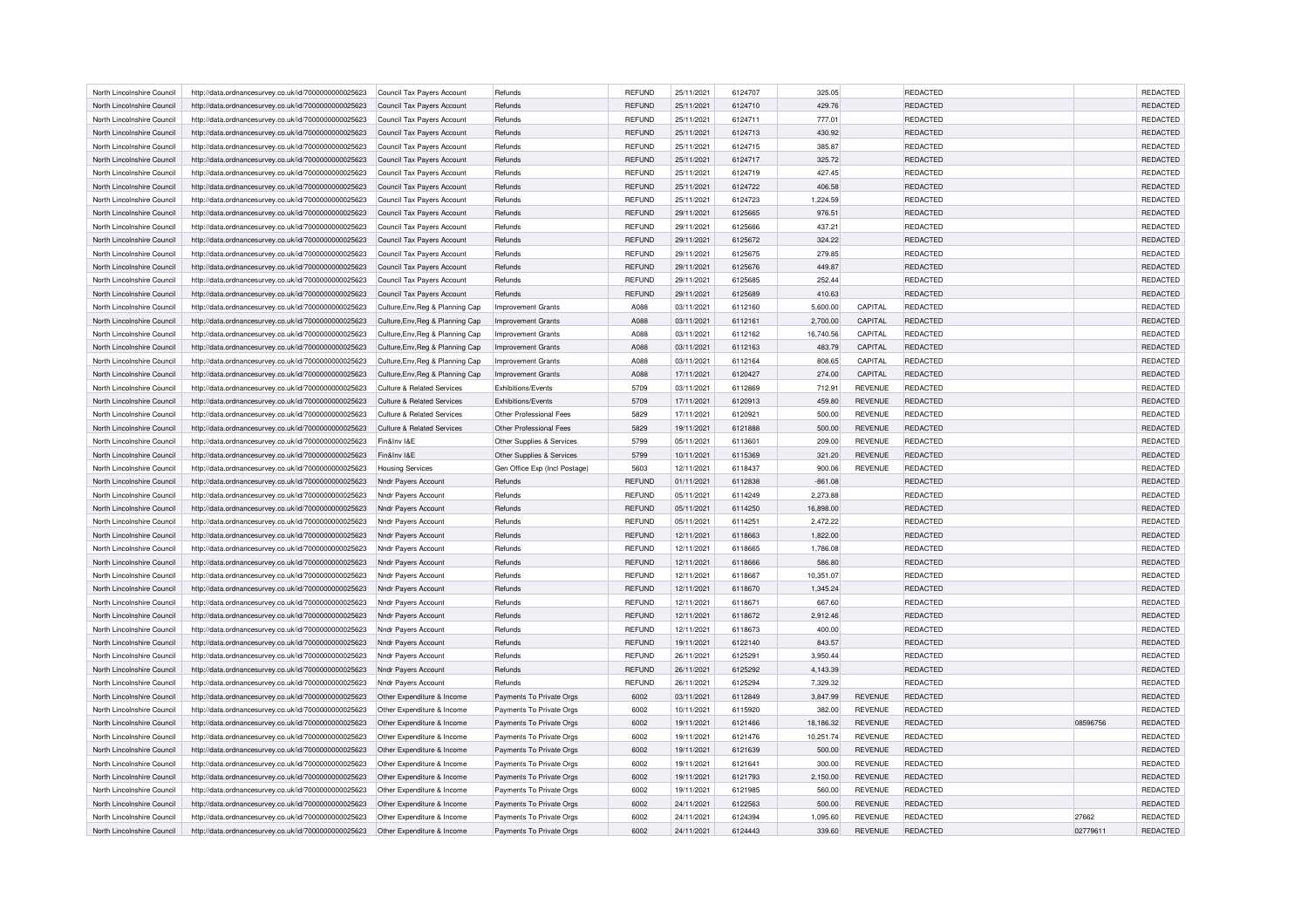| North Lincolnshire Council                               | http://data.ordnancesurvey.co.uk/id/7000000000025623                                                         | Other Expenditure & Income            | Payments To Private Orgs                                           | 6002         | 01/12/2021               | 6126348            | 464.00           | REVENUE                          | <b>REDACTED</b>             |        | <b>REDACTED</b>      |
|----------------------------------------------------------|--------------------------------------------------------------------------------------------------------------|---------------------------------------|--------------------------------------------------------------------|--------------|--------------------------|--------------------|------------------|----------------------------------|-----------------------------|--------|----------------------|
| North Lincolnshire Council                               | http://data.ordnancesurvey.co.uk/id/7000000000025623                                                         | <b>Planning Services</b>              | Other Supplies & Services                                          | 5799         | 10/11/2021               | 6115368            | 250.00           | <b>REVENUE</b>                   | REDACTED                    |        | REDACTED             |
| North Lincolnshire Council                               | http://data.ordnancesurvey.co.uk/id/7000000000025623                                                         | Planning Services                     | Other Supplies & Services                                          | 5799         | 17/11/2021               | 6120432            | 250.00           | <b>REVENUE</b>                   | <b>REDACTED</b>             |        | REDACTED             |
| North Lincolnshire Council                               | http://data.ordnancesurvey.co.uk/id/7000000000025623                                                         | Public Health                         | Direct Payments To Clients                                         | 6012         | 17/11/2021               | 6121008            | 104,080.00       | <b>REVENUE</b>                   | <b>REDACTED</b>             | 519500 | REDACTED             |
| North Lincolnshire Council                               | http://data.ordnancesurvey.co.uk/id/7000000000025623                                                         | Public Health                         | <b>Direct Payments To Clients</b>                                  | 6012         | 17/11/2021               | 6121021            | 86,630.40        | <b>REVENUE</b>                   | REDACTED                    |        | REDACTED             |
| North Lincolnshire Council                               | http://data.ordnancesurvey.co.uk/id/7000000000025623                                                         | Public Health                         | Test And Trace Discretionary                                       | 6093         | 02/11/2021               | 6113230            | 500.00           | <b>REVENUE</b>                   | REDACTED                    |        | REDACTED             |
| North Lincolnshire Council                               | http://data.ordnancesurvey.co.uk/id/7000000000025623                                                         | Public Health                         | <b>Test And Trace Discretionary</b>                                | 6093         | 02/11/2021               | 6113232            | 500.00           | <b>REVENUE</b>                   | REDACTED                    |        | REDACTED             |
| North Lincolnshire Council                               | http://data.ordnancesurvey.co.uk/id/7000000000025623                                                         | Public Health                         | <b>Test And Trace Discretionary</b>                                | 6093         | 02/11/2021               | 6113234            | 500.00           | <b>REVENUE</b>                   | REDACTED                    |        | REDACTED             |
| North Lincolnshire Council                               | http://data.ordnancesurvey.co.uk/id/7000000000025623                                                         | Public Health                         | Test And Trace Discretionary                                       | 6093         | 03/11/2021               | 6113799            | 500.00           | <b>REVENUE</b>                   | REDACTED                    |        | REDACTED             |
| North Lincolnshire Council                               | http://data.ordnancesurvey.co.uk/id/7000000000025623                                                         | Public Health                         | <b>Test And Trace Discretionary</b>                                | 6093         | 03/11/2021               | 6113801            | 500.00           | <b>REVENUE</b>                   | <b>REDACTED</b>             |        | REDACTED             |
| North Lincolnshire Council                               | http://data.ordnancesurvey.co.uk/id/7000000000025623                                                         | Public Health                         | <b>Test And Trace Discretionary</b>                                | 6093         | 04/11/2021               | 6114004            | 500.00           | <b>REVENUE</b>                   | REDACTED                    |        | <b>REDACTED</b>      |
| North Lincolnshire Council                               | http://data.ordnancesurvey.co.uk/id/7000000000025623                                                         | Public Health                         | Test And Trace Discretionary                                       | 6093         | 08/11/2021               | 6115603            | 500.00           | <b>REVENUE</b>                   | REDACTED                    |        | REDACTED             |
| North Lincolnshire Council                               |                                                                                                              | Public Health                         | <b>Test And Trace Discretionary</b>                                | 6093         | 08/11/2021               | 6115609            | 500.00           | <b>REVENUE</b>                   | REDACTED                    |        | REDACTED             |
| North Lincolnshire Council                               | http://data.ordnancesurvey.co.uk/id/7000000000025623<br>http://data.ordnancesurvey.co.uk/id/7000000000025623 | Public Health                         | <b>Test And Trace Discretionary</b>                                | 6093         | 09/11/2021               | 6116359            | 500.00           | <b>REVENUE</b>                   | REDACTED                    |        | REDACTED             |
|                                                          |                                                                                                              |                                       |                                                                    |              |                          |                    |                  |                                  |                             |        |                      |
| North Lincolnshire Council                               | http://data.ordnancesurvey.co.uk/id/7000000000025623                                                         | Public Health                         | <b>Test And Trace Discretionary</b>                                | 6093         | 10/11/2021               | 6118106            | 500.00           | <b>REVENUE</b>                   | REDACTED                    |        | <b>REDACTED</b>      |
| North Lincolnshire Council                               | http://data.ordnancesurvey.co.uk/id/7000000000025623                                                         | Public Health                         | <b>Test And Trace Discretionary</b>                                | 6093         | 10/11/2021               | 6118107            | 500.00           | <b>REVENUE</b>                   | <b>REDACTED</b>             |        | REDACTED             |
| North Lincolnshire Council                               | http://data.ordnancesurvey.co.uk/id/7000000000025623                                                         | Public Health                         | <b>Test And Trace Discretionary</b>                                | 6093         | 10/11/2021               | 6118108            | 500.00           | REVENUE                          | <b>REDACTED</b>             |        | REDACTED             |
| North Lincolnshire Council                               | http://data.ordnancesurvey.co.uk/id/7000000000025623                                                         | Public Health                         | <b>Test And Trace Discretionary</b>                                | 6093         | 11/11/2021               | 6118414            | 500.00           | <b>REVENUE</b>                   | REDACTED                    |        | REDACTED             |
| North Lincolnshire Council                               | http://data.ordnancesurvey.co.uk/id/7000000000025623                                                         | Public Health                         | <b>Test And Trace Discretionary</b>                                | 6093         | 12/11/2021               | 6118931            | 500.00           | REVENUE                          | REDACTED                    |        | REDACTED             |
| North Lincolnshire Council                               | http://data.ordnancesurvey.co.uk/id/7000000000025623                                                         | Public Health                         | <b>Test And Trace Discretionary</b>                                | 6093         | 15/11/2021               | 6120374            | 500.00           | <b>REVENUE</b>                   | REDACTED                    |        | REDACTED             |
| North Lincolnshire Council                               | http://data.ordnancesurvey.co.uk/id/7000000000025623                                                         | Public Health                         | <b>Test And Trace Discretionary</b>                                | 6093         | 15/11/2021               | 6120375            | 500.00           | <b>REVENUE</b>                   | REDACTED                    |        | REDACTED             |
| North Lincolnshire Council                               | http://data.ordnancesurvey.co.uk/id/7000000000025623                                                         | Public Health                         | <b>Test And Trace Discretionary</b>                                | 6093         | 17/11/2021               | 6121561            | 500.00           | <b>REVENUE</b>                   | <b>REDACTED</b>             |        | REDACTED             |
| North Lincolnshire Council                               | http://data.ordnancesurvey.co.uk/id/7000000000025623                                                         | <b>Public Health</b>                  | <b>Test And Trace Discretionary</b>                                | 6093         | 17/11/2021               | 6121562            | 500.00           | <b>REVENUE</b>                   | REDACTED                    |        | REDACTED             |
| North Lincolnshire Council                               | http://data.ordnancesurvey.co.uk/id/7000000000025623                                                         | Public Health                         | <b>Test And Trace Discretionary</b>                                | 6093         | 17/11/2021               | 6121564            | 500.00           | <b>REVENUE</b>                   | <b>REDACTED</b>             |        | REDACTED             |
| North Lincolnshire Council                               | http://data.ordnancesurvey.co.uk/id/7000000000025623                                                         | Public Health                         | <b>Test And Trace Discretionary</b>                                | 6093         | 17/11/2021               | 6121565            | 500.00           | REVENUE                          | REDACTED                    |        | REDACTED             |
| North Lincolnshire Council                               | http://data.ordnancesurvey.co.uk/id/7000000000025623                                                         | Public Health                         | <b>Test And Trace Discretionary</b>                                | 6093         | 17/11/2021               | 6121566            | 500.00           | <b>REVENUE</b>                   | REDACTED                    |        | REDACTED             |
| North Lincolnshire Council                               | http://data.ordnancesurvey.co.uk/id/7000000000025623                                                         | Public Health                         | <b>Test And Trace Discretionary</b>                                | 6093         | 18/11/2021               | 6121848            | 500.00           | <b>REVENUE</b>                   | <b>REDACTED</b>             |        | REDACTED             |
| North Lincolnshire Council                               | http://data.ordnancesurvey.co.uk/id/7000000000025623                                                         | Public Health                         | <b>Test And Trace Discretionary</b>                                | 6093         | 18/11/2021               | 6121849            | 500.00           | <b>REVENUE</b>                   | <b>REDACTED</b>             |        | REDACTED             |
| North Lincolnshire Council                               | http://data.ordnancesurvey.co.uk/id/7000000000025623                                                         | Public Health                         | <b>Test And Trace Discretionary</b>                                | 6093         | 18/11/2021               | 6121852            | 500.00           | <b>REVENUE</b>                   | REDACTED                    |        | REDACTED             |
| North Lincolnshire Council                               | http://data.ordnancesurvey.co.uk/id/7000000000025623                                                         | Public Health                         | Test And Trace Discretionary                                       | 6093         | 18/11/2021               | 6121855            | 500.00           | <b>REVENUE</b>                   | REDACTED                    |        | REDACTED             |
| North Lincolnshire Council                               | http://data.ordnancesurvey.co.uk/id/7000000000025623                                                         | Public Health                         | <b>Test And Trace Discretionary</b>                                | 6093         | 19/11/2021               | 6122542            | 500.00           | <b>REVENUE</b>                   | REDACTED                    |        | REDACTED             |
| North Lincolnshire Council                               | http://data.ordnancesurvey.co.uk/id/7000000000025623                                                         | Public Health                         | <b>Test And Trace Discretionary</b>                                | 6093         | 22/11/2021               | 6123363            | 500.00           | <b>REVENUE</b>                   | REDACTED                    |        | REDACTED             |
| North Lincolnshire Council                               | http://data.ordnancesurvey.co.uk/id/7000000000025623                                                         | Public Health                         | Test And Trace Discretionary                                       | 6093         | 22/11/2021               | 6123364            | 500.00           | <b>REVENUE</b>                   | REDACTED                    |        | REDACTED             |
| North Lincolnshire Council                               | http://data.ordnancesurvey.co.uk/id/7000000000025623                                                         | Public Health                         | <b>Test And Trace Discretionary</b>                                | 6093         | 22/11/2021               | 6123366            | 500.00           | <b>REVENUE</b>                   | <b>REDACTED</b>             |        | REDACTED             |
| North Lincolnshire Council                               | http://data.ordnancesurvey.co.uk/id/7000000000025623                                                         | Public Health                         | <b>Test And Trace Discretionary</b>                                | 6093         | 22/11/2021               | 6123368            | 500.00           | <b>REVENUE</b>                   | REDACTED                    |        | <b>REDACTED</b>      |
| North Lincolnshire Council                               | http://data.ordnancesurvey.co.uk/id/7000000000025623                                                         | Public Health                         | Test And Trace Discretionary                                       | 6093         | 23/11/2021               | 6123574            | 500.00           | <b>REVENUE</b>                   | REDACTED                    |        | REDACTED             |
| North Lincolnshire Council                               | http://data.ordnancesurvey.co.uk/id/7000000000025623                                                         | Public Health                         | <b>Test And Trace Discretionary</b>                                | 6093         | 24/11/2021               | 6124106            | 500.00           | REVENUE                          | <b>REDACTED</b>             |        | REDACTED             |
| North Lincolnshire Council                               | http://data.ordnancesurvey.co.uk/id/7000000000025623                                                         | Public Health                         | <b>Test And Trace Discretionary</b>                                | 6093         | 24/11/2021               | 6124107            | 500.00           | <b>REVENUE</b>                   | REDACTED                    |        | REDACTED             |
| North Lincolnshire Council                               | http://data.ordnancesurvey.co.uk/id/7000000000025623                                                         | Public Health                         | <b>Test And Trace Discretionary</b>                                | 6093         | 24/11/2021               | 6124108            | 500.00           | <b>REVENUE</b>                   | <b>REDACTED</b>             |        | REDACTED             |
| North Lincolnshire Council                               | http://data.ordnancesurvey.co.uk/id/7000000000025623                                                         | Public Health                         | <b>Test And Trace Discretionary</b>                                | 6093         | 25/11/2021               | 6124812            | 500.00           | <b>REVENUE</b>                   | REDACTED                    |        | REDACTED             |
| North Lincolnshire Council                               | http://data.ordnancesurvey.co.uk/id/7000000000025623                                                         | Public Health                         | <b>Test And Trace Discretionary</b>                                | 6093         | 25/11/2021               | 6124813            | 500.00           | <b>REVENUE</b>                   | REDACTED                    |        | <b>REDACTED</b>      |
| North Lincolnshire Council                               | http://data.ordnancesurvey.co.uk/id/7000000000025623                                                         | Public Health                         | <b>Test And Trace Discretionary</b>                                | 6093         | 30/11/2021               | 6126658            | 500.00           | <b>REVENUE</b>                   | <b>REDACTED</b>             |        | REDACTED             |
| North Lincolnshire Council                               | http://data.ordnancesurvey.co.uk/id/7000000000025623                                                         | Public Health                         | <b>Test And Trace Discretionary</b>                                | 6093         | 30/11/2021               | 6126659            | 500.00           | REVENUE                          | REDACTED                    |        | REDACTED             |
| North Lincolnshire Council                               | http://data.ordnancesurvey.co.uk/id/7000000000025623                                                         | Public Health                         | <b>Test And Trace Mandatory</b>                                    | 6091         | 01/11/2021               | 6112889            | 500.00           | <b>REVENUE</b>                   | <b>REDACTED</b>             |        | REDACTED             |
| North Lincolnshire Council                               | http://data.ordnancesurvey.co.uk/id/7000000000025623                                                         | Public Health                         | <b>Test And Trace Mandatory</b>                                    | 6091         | 01/11/2021               | 6112890            | 500.00           | <b>REVENUE</b>                   | REDACTED                    |        | REDACTED             |
| North Lincolnshire Council                               | http://data.ordnancesurvey.co.uk/id/7000000000025623                                                         | Public Health                         | <b>Test And Trace Mandatory</b>                                    | 6091         | 01/11/2021               | 6112891            | 500.00           | <b>REVENUE</b>                   | <b>REDACTED</b>             |        | REDACTED             |
|                                                          |                                                                                                              |                                       |                                                                    |              |                          |                    |                  |                                  |                             |        |                      |
| North Lincolnshire Council<br>North Lincolnshire Council | http://data.ordnancesurvey.co.uk/id/7000000000025623<br>http://data.ordnancesurvey.co.uk/id/7000000000025623 | <b>Public Health</b><br>Public Health | <b>Test And Trace Mandatory</b><br><b>Test And Trace Mandatory</b> | 6091<br>6091 | 01/11/2021<br>01/11/2021 | 6112892<br>6112893 | 500.00<br>500.00 | <b>REVENUE</b><br><b>REVENUE</b> | REDACTED<br><b>REDACTED</b> |        | REDACTED<br>REDACTED |
|                                                          |                                                                                                              |                                       |                                                                    |              |                          |                    |                  |                                  |                             |        |                      |
| North Lincolnshire Council                               | http://data.ordnancesurvey.co.uk/id/7000000000025623                                                         | Public Health                         | <b>Test And Trace Mandatory</b>                                    | 6091         | 01/11/2021               | 6112894            | 500.00           | REVENUE                          | REDACTED                    |        | REDACTED             |
| North Lincolnshire Council                               | http://data.ordnancesurvey.co.uk/id/7000000000025623                                                         | Public Health                         | <b>Test And Trace Mandatory</b>                                    | 6091         | 01/11/2021               | 6112895            | 500.00           | <b>REVENUE</b>                   | <b>REDACTED</b>             |        | REDACTED             |
| North Lincolnshire Council                               | http://data.ordnancesurvey.co.uk/id/7000000000025623                                                         | Public Health                         | <b>Test And Trace Mandatory</b>                                    | 6091         | 02/11/2021               | 6113227            | 500.00           | <b>REVENUE</b>                   | <b>REDACTED</b>             |        | REDACTED             |
| North Lincolnshire Council                               | http://data.ordnancesurvey.co.uk/id/7000000000025623                                                         | Public Health                         | <b>Test And Trace Mandatory</b>                                    | 6091         | 02/11/2021               | 6113228            | 500.00           | <b>REVENUE</b>                   | <b>REDACTED</b>             |        | REDACTED             |
| North Lincolnshire Council                               | http://data.ordnancesurvey.co.uk/id/7000000000025623                                                         | Public Health                         | <b>Test And Trace Mandatory</b>                                    | 6091         | 02/11/2021               | 6113229            | 500.00           | <b>REVENUE</b>                   | REDACTED                    |        | REDACTED             |
| North Lincolnshire Council                               | http://data.ordnancesurvey.co.uk/id/7000000000025623                                                         | Public Health                         | <b>Test And Trace Mandatory</b>                                    | 6091         | 02/11/2021               | 6113231            | 500.00           | <b>REVENUE</b>                   | <b>REDACTED</b>             |        | REDACTED             |
| North Lincolnshire Council                               | http://data.ordnancesurvey.co.uk/id/7000000000025623                                                         | Public Health                         | <b>Test And Trace Mandatory</b>                                    | 6091         | 02/11/2021               | 6113233            | 500.00           | <b>REVENUE</b>                   | <b>REDACTED</b>             |        | REDACTED             |
| North Lincolnshire Council                               | http://data.ordnancesurvey.co.uk/id/7000000000025623                                                         | Public Health                         | <b>Test And Trace Mandatory</b>                                    | 6091         | 03/11/2021               | 6113798            | 500.00           | <b>REVENUE</b>                   | <b>REDACTED</b>             |        | REDACTED             |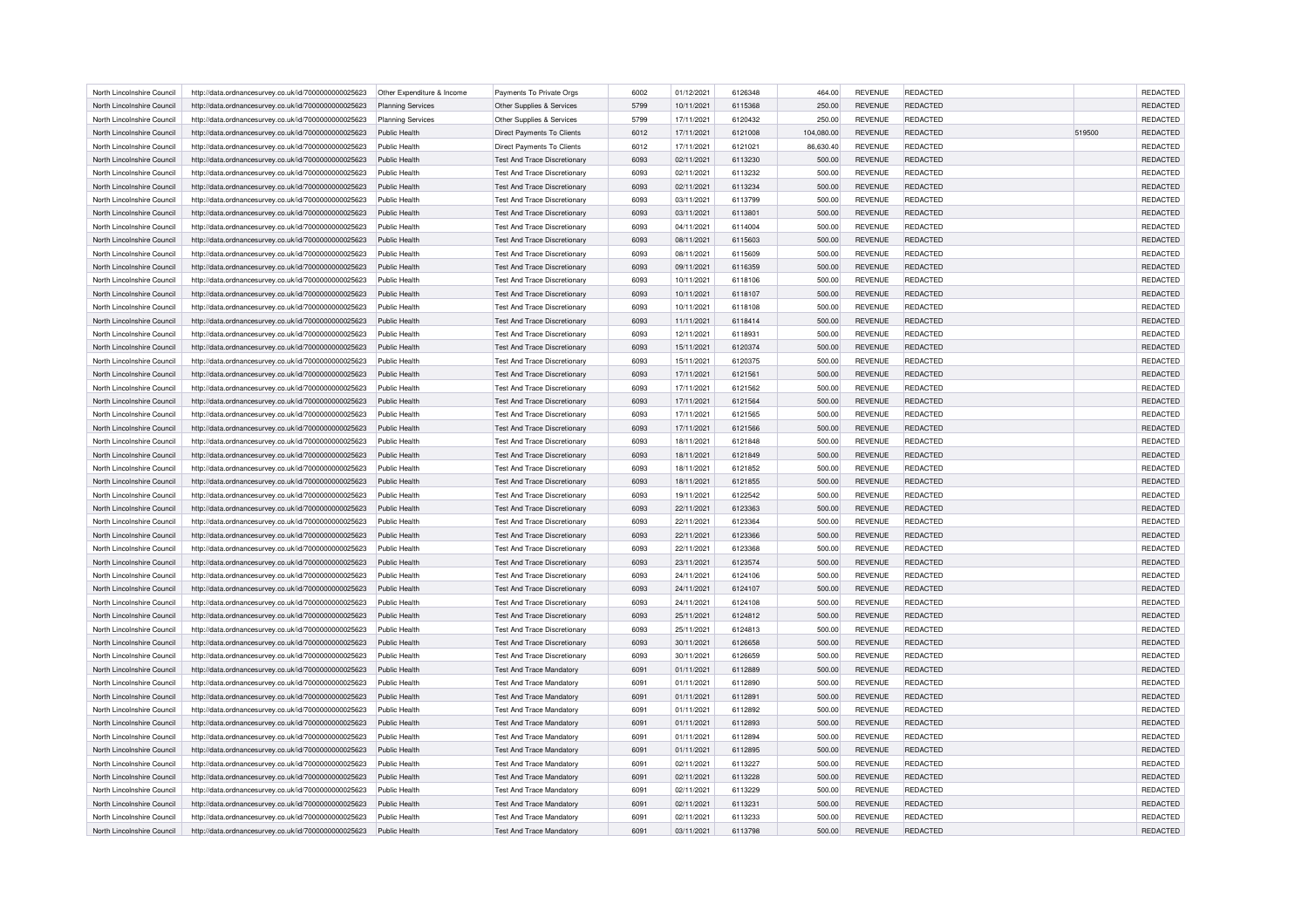| North Lincolnshire Council | http://data.ordnancesurvey.co.uk/id/7000000000025623 | Public Health                    | <b>Test And Trace Mandatory</b>       | 6091 | 03/11/2021 | 6113800 | 500.00      | <b>REVENUE</b> | <b>REDACTED</b>                |           | REDACTED        |
|----------------------------|------------------------------------------------------|----------------------------------|---------------------------------------|------|------------|---------|-------------|----------------|--------------------------------|-----------|-----------------|
| North Lincolnshire Council | http://data.ordnancesurvey.co.uk/id/7000000000025623 | Public Health                    | <b>Test And Trace Mandatory</b>       | 6091 | 04/11/2021 | 6114000 | 500.00      | REVENUE        | <b>REDACTED</b>                |           | REDACTED        |
| North Lincolnshire Council | http://data.ordnancesurvey.co.uk/id/7000000000025623 | Public Health                    | <b>Test And Trace Mandatory</b>       | 6091 | 04/11/2021 | 6114001 | 500.00      | <b>REVENUE</b> | REDACTED                       |           | <b>REDACTED</b> |
| North Lincolnshire Council | http://data.ordnancesurvey.co.uk/id/7000000000025623 | Public Health                    | <b>Test And Trace Mandatory</b>       | 6091 | 04/11/2021 | 6114002 | 500.00      | <b>REVENUE</b> | <b>REDACTED</b>                |           | REDACTED        |
| North Lincolnshire Council | http://data.ordnancesurvey.co.uk/id/7000000000025623 | Public Health                    | <b>Test And Trace Mandatory</b>       | 6091 | 04/11/2021 | 6114003 | 500.00      | <b>REVENUE</b> | REDACTED                       |           | REDACTED        |
| North Lincolnshire Council | http://data.ordnancesurvey.co.uk/id/7000000000025623 | Public Health                    | <b>Test And Trace Mandatory</b>       | 6091 | 05/11/2021 | 6114573 | 500.00      | <b>REVENUE</b> | REDACTED                       |           | REDACTED        |
| North Lincolnshire Council | http://data.ordnancesurvey.co.uk/id/7000000000025623 | Public Health                    | <b>Test And Trace Mandatory</b>       | 6091 | 05/11/2021 | 6114574 | 500.00      | <b>REVENUE</b> | REDACTED                       |           | REDACTED        |
| North Lincolnshire Council | http://data.ordnancesurvey.co.uk/id/7000000000025623 | Public Health                    | <b>Test And Trace Mandatory</b>       | 6091 | 08/11/2021 | 6115604 | 500.00      | REVENUE        | <b>REDACTED</b>                |           | REDACTED        |
| North Lincolnshire Council | http://data.ordnancesurvey.co.uk/id/7000000000025623 | Public Health                    | <b>Test And Trace Mandatory</b>       | 6091 | 08/11/2021 | 6115606 | 500.00      | <b>REVENUE</b> | REDACTED                       |           | REDACTED        |
| North Lincolnshire Council | http://data.ordnancesurvey.co.uk/id/7000000000025623 | Public Health                    | <b>Test And Trace Mandatory</b>       | 6091 | 08/11/2021 | 6115607 | 500.00      | <b>REVENUE</b> | <b>REDACTED</b>                |           | REDACTED        |
| North Lincolnshire Council | http://data.ordnancesurvey.co.uk/id/7000000000025623 | Public Health                    | <b>Test And Trace Mandatory</b>       | 6091 | 09/11/2021 | 6116360 | 500.00      | <b>REVENUE</b> | <b>REDACTED</b>                |           | REDACTED        |
| North Lincolnshire Council | http://data.ordnancesurvey.co.uk/id/7000000000025623 | Public Health                    | Test And Trace Mandatory              | 6091 | 09/11/2021 | 6116361 | 500.00      | <b>REVENUE</b> | <b>REDACTED</b>                |           | REDACTED        |
| North Lincolnshire Council | http://data.ordnancesurvey.co.uk/id/7000000000025623 | Public Health                    | <b>Test And Trace Mandatory</b>       | 6091 | 11/11/2021 | 6118412 | 500.00      | <b>REVENUE</b> | <b>REDACTED</b>                |           | REDACTED        |
| North Lincolnshire Council | http://data.ordnancesurvey.co.uk/id/7000000000025623 | Public Health                    | <b>Test And Trace Mandatory</b>       | 6091 | 11/11/2021 | 6118413 | 500.00      | <b>REVENUE</b> | REDACTED                       |           | REDACTED        |
| North Lincolnshire Council | http://data.ordnancesurvey.co.uk/id/7000000000025623 | Public Health                    | <b>Test And Trace Mandatory</b>       | 6091 | 11/11/2021 | 6118415 | 500.00      | <b>REVENUE</b> | <b>REDACTED</b>                |           | REDACTED        |
| North Lincolnshire Council | http://data.ordnancesurvey.co.uk/id/7000000000025623 | Public Health                    | <b>Test And Trace Mandatory</b>       | 6091 | 12/11/2021 | 6118929 | 500.00      | <b>REVENUE</b> | <b>REDACTED</b>                |           | REDACTED        |
| North Lincolnshire Council | http://data.ordnancesurvey.co.uk/id/7000000000025623 | Public Health                    | <b>Test And Trace Mandatory</b>       | 6091 | 12/11/2021 | 6118930 | 500.00      | REVENUE        | REDACTED                       |           | REDACTED        |
| North Lincolnshire Council | http://data.ordnancesurvey.co.uk/id/7000000000025623 | Public Health                    | <b>Test And Trace Mandatory</b>       | 6091 | 16/11/2021 | 6120835 | 500.00      | <b>REVENUE</b> | <b>REDACTED</b>                |           | REDACTED        |
| North Lincolnshire Council | http://data.ordnancesurvey.co.uk/id/7000000000025623 | Public Health                    | <b>Test And Trace Mandatory</b>       | 6091 | 16/11/2021 | 6120836 | 500.00      | REVENUE        | REDACTED                       |           | REDACTED        |
| North Lincolnshire Council | http://data.ordnancesurvey.co.uk/id/7000000000025623 | Public Health                    | <b>Test And Trace Mandatory</b>       | 6091 | 16/11/2021 | 6120837 | 500.00      | <b>REVENUE</b> | <b>REDACTED</b>                |           | REDACTED        |
| North Lincolnshire Council | http://data.ordnancesurvey.co.uk/id/7000000000025623 | Public Health                    | <b>Test And Trace Mandatory</b>       | 6091 | 17/11/2021 | 6121563 | 500.00      | <b>REVENUE</b> | <b>REDACTED</b>                |           | REDACTED        |
| North Lincolnshire Council | http://data.ordnancesurvey.co.uk/id/7000000000025623 | Public Health                    | <b>Test And Trace Mandatory</b>       | 6091 | 18/11/2021 | 6121847 | 500.00      | REVENUE        | <b>REDACTED</b>                |           | REDACTED        |
| North Lincolnshire Council | http://data.ordnancesurvey.co.uk/id/7000000000025623 | Public Health                    | <b>Test And Trace Mandatory</b>       | 6091 | 18/11/2021 | 6121850 | 500.00      | <b>REVENUE</b> | <b>REDACTED</b>                |           | REDACTED        |
| North Lincolnshire Council | http://data.ordnancesurvey.co.uk/id/7000000000025623 | Public Health                    | <b>Test And Trace Mandatory</b>       | 6091 | 18/11/2021 | 6121851 | 500.00      | <b>REVENUE</b> | <b>REDACTED</b>                |           | REDACTED        |
| North Lincolnshire Council | http://data.ordnancesurvey.co.uk/id/7000000000025623 | Public Health                    | <b>Test And Trace Mandatory</b>       | 6091 | 18/11/2021 | 6121853 | 500.00      | <b>REVENUE</b> | <b>REDACTED</b>                |           | REDACTED        |
| North Lincolnshire Council | http://data.ordnancesurvey.co.uk/id/7000000000025623 | Public Health                    | <b>Test And Trace Mandatory</b>       | 6091 | 18/11/2021 | 6121854 | 500.00      | <b>REVENUE</b> | <b>REDACTED</b>                |           | REDACTED        |
| North Lincolnshire Council | http://data.ordnancesurvey.co.uk/id/7000000000025623 | Public Health                    | <b>Test And Trace Mandatory</b>       | 6091 | 18/11/2021 | 6121856 | 500.00      | <b>REVENUE</b> | <b>REDACTED</b>                |           | REDACTED        |
| North Lincolnshire Council | http://data.ordnancesurvey.co.uk/id/7000000000025623 | Public Health                    | <b>Test And Trace Mandatory</b>       | 6091 | 19/11/2021 | 6122544 | 500.00      | <b>REVENUE</b> | <b>REDACTED</b>                |           | REDACTED        |
| North Lincolnshire Council | http://data.ordnancesurvey.co.uk/id/7000000000025623 | Public Health                    | <b>Test And Trace Mandatory</b>       | 6091 | 22/11/2021 | 6123365 | 500.00      | <b>REVENUE</b> | <b>REDACTED</b>                |           | REDACTED        |
| North Lincolnshire Council | http://data.ordnancesurvey.co.uk/id/7000000000025623 | Public Health                    | <b>Test And Trace Mandatory</b>       | 6091 | 22/11/2021 | 6123367 | 500.00      | <b>REVENUE</b> | <b>REDACTED</b>                |           | REDACTED        |
| North Lincolnshire Council | http://data.ordnancesurvey.co.uk/id/7000000000025623 | Public Health                    | <b>Test And Trace Mandatory</b>       | 6091 | 22/11/2021 | 6123369 | 500.00      | REVENUE        | <b>REDACTED</b>                |           | REDACTED        |
| North Lincolnshire Council | http://data.ordnancesurvey.co.uk/id/7000000000025623 | Public Health                    | <b>Test And Trace Mandatory</b>       | 6091 | 22/11/2021 | 6123370 | 500.00      | <b>REVENUE</b> | <b>REDACTED</b>                |           | REDACTED        |
| North Lincolnshire Council | http://data.ordnancesurvey.co.uk/id/7000000000025623 | Public Health                    | <b>Test And Trace Mandatory</b>       | 6091 | 22/11/2021 | 6123371 | 500.00      | <b>REVENUE</b> | <b>REDACTED</b>                |           | REDACTED        |
| North Lincolnshire Council | http://data.ordnancesurvey.co.uk/id/7000000000025623 | Public Health                    | <b>Test And Trace Mandatory</b>       | 6091 | 23/11/2021 | 6123573 | 500.00      | REVENUE        | <b>REDACTED</b>                |           | REDACTED        |
| North Lincolnshire Council | http://data.ordnancesurvey.co.uk/id/7000000000025623 | Corporate And Democratic Core    | Telephone Rent/Calls                  | 5403 | 19/12/2021 | 6124093 | $-342.24$   | <b>REVENUE</b> | Redcentric Solutions Ltd       | 08322856. | <b>RED0136D</b> |
| North Lincolnshire Council | http://data.ordnancesurvey.co.uk/id/7000000000025623 | Corporate And Democratic Core    | Telephone Rent/Calls                  | 5403 | 19/12/2021 | 6124094 | $-578.91$   | <b>REVENUE</b> | Redcentric Solutions Ltd       | 08322856  | <b>RED0136D</b> |
| North Lincolnshire Council | http://data.ordnancesurvey.co.uk/id/7000000000025623 | Corporate And Democratic Core    | Telephone Rent/Calls                  | 5403 | 22/12/2021 | 6124091 | $-697.00$   | REVENUE        | Redcentric Solutions Ltd       | 08322856  | RED0136D        |
| North Lincolnshire Council | http://data.ordnancesurvey.co.uk/id/7000000000025623 | Corporate And Democratic Core    | Telephone Rent/Calls                  | 5403 | 22/12/2021 | 6124092 | $-1,299.21$ | <b>REVENUE</b> | Redcentric Solutions Ltd       | 08322856  | <b>RED0136D</b> |
| North Lincolnshire Council | http://data.ordnancesurvey.co.uk/id/7000000000025623 | Environmental & Regulatory Svs   | Payments To Private Orgs              | 6002 | 10/11/2021 | 6113946 | 1,440.00    | <b>REVENUE</b> | Refood Uk Ltd                  | 06561170  | <b>REF0100F</b> |
| North Lincolnshire Council | http://data.ordnancesurvey.co.uk/id/7000000000025623 | Fin&Inv I&E                      | Other Supplies & Services             | 5799 | 10/11/2021 | 6115495 | 699.03      | <b>REVENUE</b> | Rentokil Initial Uk Ltd        |           | <b>REN0001N</b> |
| North Lincolnshire Council | http://data.ordnancesurvey.co.uk/id/7000000000025623 | Culture & Related Services       | Other Supplies & Services             | 5799 | 03/11/2021 | 6112975 | 3,495.00    | <b>REVENUE</b> | Replay Maintenance Ltd         | 2559199   | <b>REP0018P</b> |
| North Lincolnshire Council | http://data.ordnancesurvey.co.uk/id/7000000000025623 | Culture & Related Services       | Exhibitions/Events                    | 5709 | 17/11/2021 | 6116418 | 2,765.00    | <b>REVENUE</b> | Replicawarehouse               |           | <b>REP0147P</b> |
| North Lincolnshire Council | http://data.ordnancesurvey.co.uk/id/7000000000025623 | Environmental & Regulatory Svs   | Payments To Private Orgs              | 6002 | 05/11/2021 | 6113957 | 679.59      | REVENUE        | Restore Datashred Ltd          | 9969408   | <b>SEC0007C</b> |
| North Lincolnshire Council | http://data.ordnancesurvey.co.uk/id/7000000000025623 | Environmental & Regulatory Svs   | Payments To Private Orgs              | 6002 | 19/11/2021 | 6120300 | 997.08      | <b>REVENUE</b> | Restore Datashred Ltd          | 9969408   | <b>SEC0007C</b> |
| North Lincolnshire Council | http://data.ordnancesurvey.co.uk/id/7000000000025623 | Environmental & Regulatory Svs   | Payments To Private Orgs (Inv)        | 6026 | 10/11/2021 | 6114150 | 3,750.00    | <b>REVENUE</b> | Review & Investigation Limited | 07037678  | <b>REV0005V</b> |
| North Lincolnshire Council | http://data.ordnancesurvey.co.uk/id/7000000000025623 | <b>Planning Services</b>         | Other Supplies & Services             | 5799 | 24/11/2021 | 6123235 | 941.16      | <b>REVENUE</b> | R-Fyolution                    |           | REV005V         |
| North Lincolnshire Council | http://data.ordnancesurvey.co.uk/id/7000000000025623 | Adult Social Care                | Repair & Maintenance Costs            | 3000 | 12/11/2021 | 6118180 | 178.00      | <b>REVENUE</b> | Rex Group Services Ltd         | 1534914   | <b>REX0004X</b> |
| North Lincolnshire Council | http://data.ordnancesurvey.co.uk/id/7000000000025623 | Adult Social Care                | Repair & Maintenance Costs            | 3000 | 12/11/2021 | 6118180 | 178.00      | <b>REVENUE</b> | Rex Group Services Ltd         | 1534914   | <b>REX0004X</b> |
| North Lincolnshire Council | http://data.ordnancesurvey.co.uk/id/7000000000025623 | Central Services To Public       | Repair & Maintenance Costs            | 3000 | 12/11/2021 | 6118180 | $\Omega$    | REVENUE        | Rex Group Services Ltd         | 1534914   | <b>REX0004X</b> |
| North Lincolnshire Council | http://data.ordnancesurvey.co.uk/id/7000000000025623 | Childrens & Education            | <b>Benair &amp; Maintenance Costs</b> | 3000 | 12/11/2021 | 6118180 | 2.002.50    | <b>REVENUE</b> | <b>Rex Group Services Ltd</b>  | 1534914   | <b>REX0004X</b> |
| North Lincolnshire Council | http://data.ordnancesurvey.co.uk/id/7000000000025623 | Childrens & Education            | Repair & Maintenance Costs            | 3000 | 12/11/2021 | 6118180 | 89.00       | <b>REVENUE</b> | Rex Group Services Ltd         | 1534914   | <b>REX0004X</b> |
| North Lincolnshire Council | http://data.ordnancesurvey.co.uk/id/7000000000025623 | Corporate And Democratic Core    | Repair & Maintenance Costs            | 3000 | 10/11/2021 | 6114719 | $\Omega$    | REVENUE        | Rex Group Services Ltd         | 1534914   | <b>REX0004X</b> |
| North Lincolnshire Council | http://data.ordnancesurvey.co.uk/id/7000000000025623 | Corporate And Democratic Core    | <b>Benair &amp; Maintenance Costs</b> | 3000 | 10/11/2021 | 6114721 | $\Omega$    | <b>REVENUE</b> | <b>Rex Group Services Ltd</b>  | 1534914   | <b>REX0004X</b> |
| North Lincolnshire Council | http://data.ordnancesurvey.co.uk/id/7000000000025623 | Corporate And Democratic Core    | Repair & Maintenance Costs            | 3000 | 12/11/2021 | 6118180 | 445.00      | <b>REVENUE</b> | Rex Group Services Ltd         | 1534914   | <b>REX0004X</b> |
| North Lincolnshire Council | http://data.ordnancesurvey.co.uk/id/7000000000025623 | Culture, Env, Reg & Planning Cap | Other Costs                           | A085 | 26/11/2021 | 6124864 | 5.166.45    | CAPITAL        | Rex Group Services Ltd         | 1534914   | <b>REX0004X</b> |
| North Lincolnshire Council | http://data.ordnancesurvey.co.uk/id/7000000000025623 | Culture & Related Services       | Repair & Maintenance Costs            | 3000 | 10/11/2021 | 6114719 | 979.00      | <b>REVENUE</b> | <b>Rex Group Services Ltd</b>  | 1534914   | <b>REX0004X</b> |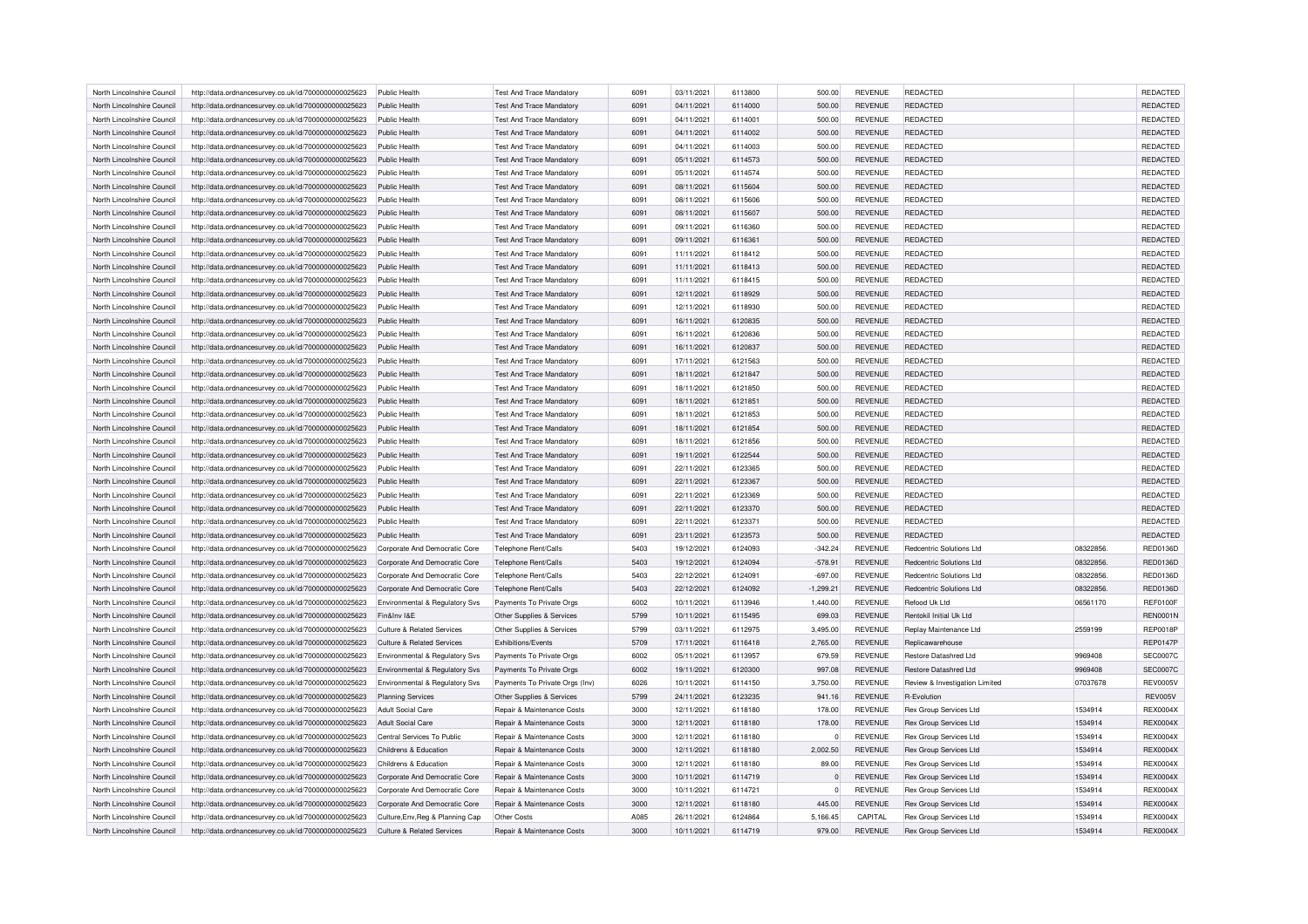| North Lincolnshire Council                               | http://data.ordnancesurvey.co.uk/id/7000000000025623 | Culture & Related Services                | Repair & Maintenance Costs    | 3000 | 10/11/2021 | 6114721 | 89.00              | REVENUE        | Rex Group Services Ltd                       | 1534914  | <b>REX0004X</b> |
|----------------------------------------------------------|------------------------------------------------------|-------------------------------------------|-------------------------------|------|------------|---------|--------------------|----------------|----------------------------------------------|----------|-----------------|
| North Lincolnshire Council                               | http://data.ordnancesurvey.co.uk/id/7000000000025623 | <b>Culture &amp; Related Services</b>     | Repair & Maintenance Costs    | 3000 | 12/11/2021 | 6118180 | 2,843.50           | <b>REVENUE</b> | Rex Group Services Ltd                       | 1534914  | <b>REX0004X</b> |
| North Lincolnshire Council                               | http://data.ordnancesurvey.co.uk/id/7000000000025623 | Environmental & Regulatory Sys            | Repair & Maintenance Costs    | 3000 | 12/11/2021 | 6118180 | 356.00             | <b>REVENUE</b> | <b>Rex Group Services Ltd</b>                | 1534914  | <b>REX0004X</b> |
| North Lincolnshire Council                               | http://data.ordnancesurvey.co.uk/id/7000000000025623 | Fin&Inv I&E                               | Repair & Maintenance Costs    | 3000 | 12/11/2021 | 6118180 | 89.00              | <b>REVENUE</b> | Rex Group Services Ltd                       | 1534914  | <b>REX0004X</b> |
| North Lincolnshire Council                               | http://data.ordnancesurvey.co.uk/id/7000000000025623 | Highways & Transport                      | Repair & Maintenance Costs    | 3000 | 12/11/2021 | 6118180 | 178.00             | <b>REVENUE</b> | Rex Group Services Ltd                       | 1534914  | <b>REX0004X</b> |
| North Lincolnshire Council                               | http://data.ordnancesurvey.co.uk/id/7000000000025623 | Highways & Transport                      | Repair & Maintenance Costs    | 3000 | 12/11/2021 | 6118180 | 89.00              | <b>REVENUE</b> | <b>Rex Group Services Ltd</b>                | 1534914  | <b>REX0004X</b> |
| North Lincolnshire Council                               | http://data.ordnancesurvey.co.uk/id/7000000000025623 | Non Distributed Costs                     | Repair & Maintenance Costs    | 3000 | 12/11/2021 | 6118180 | 979.00             | <b>REVENUE</b> | Rex Group Services Ltd                       | 1534914  | <b>REX0004X</b> |
| North Lincolnshire Council                               | http://data.ordnancesurvey.co.uk/id/7000000000025623 | <b>Culture &amp; Related Services</b>     | Materials                     | 5004 | 19/11/2021 | 6103849 | 493.75             | <b>REVENUE</b> | Rigby Taylor Ltd                             | 00157345 | RIG0001G        |
| North Lincolnshire Council                               | http://data.ordnancesurvey.co.uk/id/7000000000025623 | <b>Culture &amp; Related Services</b>     | Materials                     | 5004 | 19/11/2021 | 6106644 | 483.00             | <b>REVENUE</b> | Rigby Taylor Ltd                             | 00157345 | RIG0001G        |
| North Lincolnshire Council                               | http://data.ordnancesurvey.co.uk/id/7000000000025623 | Culture & Related Services                | Equipment Purchase            | 5001 | 05/11/2021 | 6084403 | 904.95             | <b>REVENUE</b> | <b>Right Action Limited</b>                  | 1991648  | <b>NOR0389F</b> |
| North Lincolnshire Council                               | http://data.ordnancesurvey.co.uk/id/7000000000025623 | Non Distributed Costs                     | Other Supplies & Services     | 5799 | 12/11/2021 | 6116927 | 955.00             | <b>REVENUE</b> | <b>Rightmove Group Limited</b>               | 03997679 | RIG0015G        |
| North Lincolnshire Council                               | http://data.ordnancesurvey.co.uk/id/7000000000025623 | Non Distributed Costs                     | Other Supplies & Services     | 5799 | 01/12/2021 | 6123497 | 955.00             | <b>REVENUE</b> | <b>Rightmove Group Limited</b>               | 03997679 | <b>RIG0015G</b> |
| North Lincolnshire Council                               |                                                      | <b>Culture &amp; Related Services</b>     | Materials                     | 5004 | 05/11/2021 | 6113809 |                    | <b>REVENUE</b> |                                              |          | <b>PAR0006F</b> |
|                                                          | http://data.ordnancesurvey.co.uk/id/7000000000025623 |                                           |                               |      |            |         | 216.65             |                | Ripon Farm Services                          | 3973430  |                 |
| North Lincolnshire Council                               | http://data.ordnancesurvey.co.uk/id/7000000000025623 | <b>Culture &amp; Related Services</b>     | Materials                     | 5004 | 19/11/2021 | 6106646 | 290.40             | <b>REVENUE</b> | <b>Ripon Farm Services</b>                   | 3973430  | <b>PAR0006F</b> |
| North Lincolnshire Council                               | http://data.ordnancesurvey.co.uk/id/7000000000025623 | Environmental & Regulatory Svs            | Vehicle Hire                  | 4101 | 10/11/2021 | 6116828 | 3,586.00           | <b>REVENUE</b> | Riverside Truck Rental Ltd                   | 3190863  | <b>RIV0019V</b> |
| North Lincolnshire Council                               | http://data.ordnancesurvey.co.uk/id/7000000000025623 | <b>Environmental &amp; Regulatory Svs</b> | Vehicle Hire                  | 4101 | 10/11/2021 | 6116830 | 2,934.00           | <b>REVENUE</b> | Riverside Truck Rental Ltd                   | 3190863  | <b>RIV0019V</b> |
| North Lincolnshire Council                               | http://data.ordnancesurvey.co.uk/id/7000000000025623 | Highways & Transport                      | Vehicle Hire                  | 4101 | 10/11/2021 | 6116829 | 4,378.00           | <b>REVENUE</b> | Riverside Truck Rental Ltd                   | 3190863  | <b>RIV0019V</b> |
| North Lincolnshire Council                               | http://data.ordnancesurvey.co.uk/id/7000000000025623 | Highways & Transport                      | Vehicle Hire                  | 4101 | 19/11/2021 | 6122109 | 3,080.00           | <b>REVENUE</b> | Riverside Truck Rental Ltd                   | 3190863  | <b>RIV0019V</b> |
| North Lincolnshire Council                               | http://data.ordnancesurvey.co.uk/id/7000000000025623 | Highways & Transport                      | Vehicle Hire                  | 4101 | 19/11/2021 | 6122110 | 2,940.00           | <b>REVENUE</b> | Riverside Truck Rental Ltd                   | 3190863  | <b>RIV0019V</b> |
| North Lincolnshire Council                               | http://data.ordnancesurvey.co.uk/id/7000000000025623 | Highways & Transport                      | Vehicle Hire                  | 4101 | 19/11/2021 | 6122111 | 4,179.00           | <b>REVENUE</b> | Riverside Truck Rental Ltd                   | 3190863  | <b>RIV0019V</b> |
| North Lincolnshire Council                               | http://data.ordnancesurvey.co.uk/id/7000000000025623 | Public Health                             | Other Supplies & Services     | 5799 | 03/11/2021 | 6102142 | 1,925.00           | <b>REVENUE</b> | Roadcone Ltd                                 | 12607435 | <b>TRA0299A</b> |
| North Lincolnshire Council                               | http://data.ordnancesurvey.co.uk/id/7000000000025623 | Public Health                             | Other Supplies & Services     | 5799 | 17/11/2021 | 6103851 | 4,135.00           | <b>REVENUE</b> | Roadcone Ltd                                 | 12607435 | <b>TRA0299A</b> |
| North Lincolnshire Council                               | http://data.ordnancesurvey.co.uk/id/7000000000025623 | Public Health                             | Other Supplies & Services     | 5799 | 19/11/2021 | 6105914 | 5,635.00           | <b>REVENUE</b> | Roadcone Ltd                                 | 12607435 | <b>TRA0299A</b> |
| North Lincolnshire Council                               | http://data.ordnancesurvey.co.uk/id/7000000000025623 | Adult Social Care Capital                 | Other Costs                   | A085 | 01/12/2021 | 6125581 | 856.20             | CAPITAL        | Roma Medical Ltd                             |          | ROM0012M        |
| North Lincolnshire Council                               | http://data.ordnancesurvey.co.uk/id/7000000000025623 | <b>Adult Social Care</b>                  | <b>Equipment Purchase</b>     | 5001 | 26/11/2021 | 6124613 | 2,123.14           | <b>REVENUE</b> | Rompa Ltd                                    | 04011415 | ROM0016M        |
| North Lincolnshire Council                               | http://data.ordnancesurvey.co.uk/id/7000000000025623 | Central Services To Public                | Repair & Maintenance Costs    | 3000 | 10/11/2021 | 6115889 | $\mathbf 0$        | <b>REVENUE</b> | Rospa Playsafety                             |          | <b>PLA0184A</b> |
| North Lincolnshire Council                               | http://data.ordnancesurvey.co.uk/id/7000000000025623 | Childrens & Education                     | Repair & Maintenance Costs    | 3000 | 10/11/2021 | 6115889 | 380.00             | <b>REVENUE</b> | Rospa Playsafety                             |          | <b>PLA0184A</b> |
| North Lincolnshire Council                               | http://data.ordnancesurvey.co.uk/id/7000000000025623 | Corporate And Democratic Core             | Repair & Maintenance Costs    | 3000 | 26/11/2021 | 6124634 | $\mathbf 0$        | <b>REVENUE</b> | Rospa Playsafety                             |          | <b>PLA0184A</b> |
| North Lincolnshire Council                               | http://data.ordnancesurvey.co.uk/id/7000000000025623 | <b>Culture &amp; Related Services</b>     | Repair & Maintenance Costs    | 3000 | 10/11/2021 | 6115889 | 190.00             | <b>REVENUE</b> | Rospa Playsafety                             |          | <b>PLA0184A</b> |
| North Lincolnshire Council                               | http://data.ordnancesurvey.co.uk/id/7000000000025623 | Non Distributed Costs                     | Repair & Maintenance Costs    | 3000 | 10/11/2021 | 6115889 | 190.00             | <b>REVENUE</b> | Rospa Playsafety                             |          | <b>PLA0184A</b> |
| North Lincolnshire Council                               | http://data.ordnancesurvey.co.uk/id/7000000000025623 | Corporate And Democratic Core             | Other Supplies & Services     | 5799 | 01/12/2021 | 6126512 | 280.00             | <b>REVENUE</b> | Royal British Legion Poppy Appeal            |          | <b>RBL0003L</b> |
| North Lincolnshire Council                               | http://data.ordnancesurvey.co.uk/id/7000000000025623 | Central Services To Public                | Gen Office Exp (Incl Postage) | 5603 | 17/11/2021 | 6118961 | 1,191.75           | <b>REVENUE</b> | Royal Mail Group Plc                         | 4138203  | ROY0021Y        |
| North Lincolnshire Council                               | http://data.ordnancesurvey.co.uk/id/7000000000025623 | Fin&Inv I&E                               | Other Supplies & Services     | 5799 | 01/12/2021 | 6125471 | 787.00             | <b>REVENUE</b> | Royal Mail Retail                            |          | ROY0162Y        |
| North Lincolnshire Council                               | http://data.ordnancesurvey.co.uk/id/7000000000025623 | <b>Culture &amp; Related Services</b>     | Exhibitions/Events            | 5709 | 08/12/2021 | 6126522 | 275.00             | <b>REVENUE</b> | R & R Studio                                 |          | RRS0001S        |
| North Lincolnshire Council                               | http://data.ordnancesurvey.co.uk/id/7000000000025623 | <b>Culture &amp; Related Services</b>     | Equipment Hire/Rent           | 5002 | 17/11/2021 | 6118167 | 1,075.00           | <b>REVENUE</b> | <b>Russell Groundcare</b>                    | 178738   | <b>RUS0130S</b> |
| North Lincolnshire Council                               | http://data.ordnancesurvey.co.uk/id/7000000000025623 | Culture & Related Services                | Equipment Hire/Rent           | 5002 | 17/11/2021 | 6118178 | 1,890.00           | <b>REVENUE</b> | <b>Russell Groundcare</b>                    | 178738   | <b>RUS0130S</b> |
| North Lincolnshire Council                               | http://data.ordnancesurvey.co.uk/id/7000000000025623 | <b>Culture &amp; Related Services</b>     | Equipment Hire/Rent           | 5002 | 17/11/2021 | 6118179 | 1,659.00           | <b>REVENUE</b> | <b>Russell Groundcare</b>                    | 178738   | RUS0130S        |
| North Lincolnshire Council                               | http://data.ordnancesurvey.co.uk/id/7000000000025623 | <b>Culture &amp; Related Services</b>     | <b>Equipment Purchase</b>     | 5001 | 17/11/2021 | 6107770 | 3,595.00           | <b>REVENUE</b> | Russell Groundcare                           | 178738   | <b>RUS0130S</b> |
| North Lincolnshire Council                               | http://data.ordnancesurvey.co.uk/id/7000000000025623 | Culture & Related Services                | <b>Equipment Purchase</b>     | 5001 | 17/11/2021 | 6118157 | 1,890.00           | <b>REVENUE</b> | <b>Russell Groundcare</b>                    | 178738   | <b>RUS0130S</b> |
| North Lincolnshire Council                               | http://data.ordnancesurvey.co.uk/id/7000000000025623 | <b>Culture &amp; Related Services</b>     | <b>Equipment Purchase</b>     | 5001 | 17/11/2021 | 6118163 | 1,890.00           | <b>REVENUE</b> | <b>Russell Groundcare</b>                    | 178738   | <b>RUS0130S</b> |
| North Lincolnshire Council                               | http://data.ordnancesurvey.co.uk/id/7000000000025623 | <b>Culture &amp; Related Services</b>     | Equipment Purchase            | 5001 | 01/12/2021 | 6116922 | 471.08             | <b>REVENUE</b> | <b>Russell Groundcare</b>                    | 178738   | <b>RUS0130S</b> |
| North Lincolnshire Council                               |                                                      |                                           |                               | 5001 | 01/12/2021 | 6116924 |                    | <b>REVENUE</b> | <b>Russell Groundcare</b>                    | 178738   | <b>RUS0130S</b> |
|                                                          | http://data.ordnancesurvey.co.uk/id/7000000000025623 | Culture & Related Services                | Equipment Purchase            | 5799 | 17/11/2021 | 6120525 | 209.76<br>1,150.00 | <b>REVENUE</b> | <b>SACSPA</b>                                |          | SAC0003C        |
| North Lincolnshire Council<br>North Lincolnshire Council | http://data.ordnancesurvey.co.uk/id/7000000000025623 | <b>Culture &amp; Related Services</b>     | Other Supplies & Services     | 6002 |            | 6115922 |                    | <b>REVENUE</b> | S A Greenfield                               |          |                 |
|                                                          | http://data.ordnancesurvey.co.uk/id/7000000000025623 | Environmental & Regulatory Svs            | Payments To Private Orgs      |      | 10/11/2021 |         | 2,578.50           |                |                                              |          | GRA0228A        |
| North Lincolnshire Council                               | http://data.ordnancesurvey.co.uk/id/7000000000025623 | Culture & Related Services                | Provisions                    | 5201 | 03/11/2021 | 6112947 | 289.15             | <b>REVENUE</b> | Samba Catering                               |          | SAM0099N        |
| North Lincolnshire Council                               | http://data.ordnancesurvey.co.uk/id/7000000000025623 | Culture & Related Services                | Provisions                    | 5201 | 10/11/2021 | 6112951 | 289.15             | <b>REVENUE</b> | Samba Catering                               |          | SAM0099M        |
| North Lincolnshire Council                               | http://data.ordnancesurvey.co.uk/id/7000000000025623 | Culture & Related Services                | Provisions                    | 5201 | 24/11/2021 | 6122521 | 289.15             | <b>REVENUE</b> | Samba Catering                               |          | SAM0099M        |
| North Lincolnshire Council                               | http://data.ordnancesurvey.co.uk/id/7000000000025623 | Culture & Related Services                | Provisions                    | 5201 | 24/11/2021 | 6122522 | 254.45             | <b>REVENUE</b> | Samba Catering                               |          | SAM0099N        |
| North Lincolnshire Council                               | http://data.ordnancesurvey.co.uk/id/7000000000025623 | <b>Adult Social Care</b>                  | Recruitment Costs And Dbs     | 2004 | 17/11/2021 | 6120968 | 7,302.87           | <b>REVENUE</b> | Sanderson Executive Limited                  |          | <b>SAN1050N</b> |
| North Lincolnshire Council                               | http://data.ordnancesurvey.co.uk/id/7000000000025623 | Childrens & Education                     | Payments To Private Orgs      | 6002 | 03/11/2021 | 6112941 | 600.00             | <b>REVENUE</b> | Scawby Primary School Fund                   |          | <b>SCA0007A</b> |
| North Lincolnshire Council                               | http://data.ordnancesurvey.co.uk/id/7000000000025623 | Support Servs Capital                     | It Equipment                  | A098 | 01/12/2021 | 6123751 | 275.00             | CAPITAL        | <b>Sccm Consultants</b>                      |          | SCC0003C        |
| North Lincolnshire Council                               | http://data.ordnancesurvey.co.uk/id/7000000000025623 | <b>Planning Services</b>                  | Payments To Voluntary Orgs    | 6001 | 17/11/2021 | 6120426 | 819.00             | <b>REVENUE</b> | Scunthorpe Co-Op Junior Choir                |          | SCU0262L        |
| North Lincolnshire Council                               | http://data.ordnancesurvey.co.uk/id/7000000000025623 | Environmental & Regulatory Svs            | Other Supplies & Services     | 5799 | 26/11/2021 | 6124914 | 467.91             | <b>REVENUE</b> | Scunthorpe & District Citizens Advice Bureau |          | <b>SCU0018U</b> |
| North Lincolnshire Council                               | http://data.ordnancesurvey.co.uk/id/7000000000025623 | Environmental & Regulatory Svs            | Other Supplies & Services     | 5799 | 26/11/2021 | 6124915 | 467.91             | <b>REVENUE</b> | Scunthorpe & District Citizens Advice Bureau |          | <b>SCU0018L</b> |
| North Lincolnshire Council                               | http://data.ordnancesurvey.co.uk/id/7000000000025623 | Public Health                             | Payments To Voluntary Orgs    | 6001 | 01/12/2021 | 6126641 | 115,000.00         | <b>REVENUE</b> | Scunthorpe & District Citizens Advice Bureau |          | SCU0018L        |
| North Lincolnshire Council                               | http://data.ordnancesurvey.co.uk/id/7000000000025623 | Environmental & Regulatory Svs            | Equipment Purchase            | 5001 | 01/12/2021 | 6126580 | 358.50             | <b>REVENUE</b> | Scunthorpe Lawnmowers Limited                | 6750913  | SCU0006U        |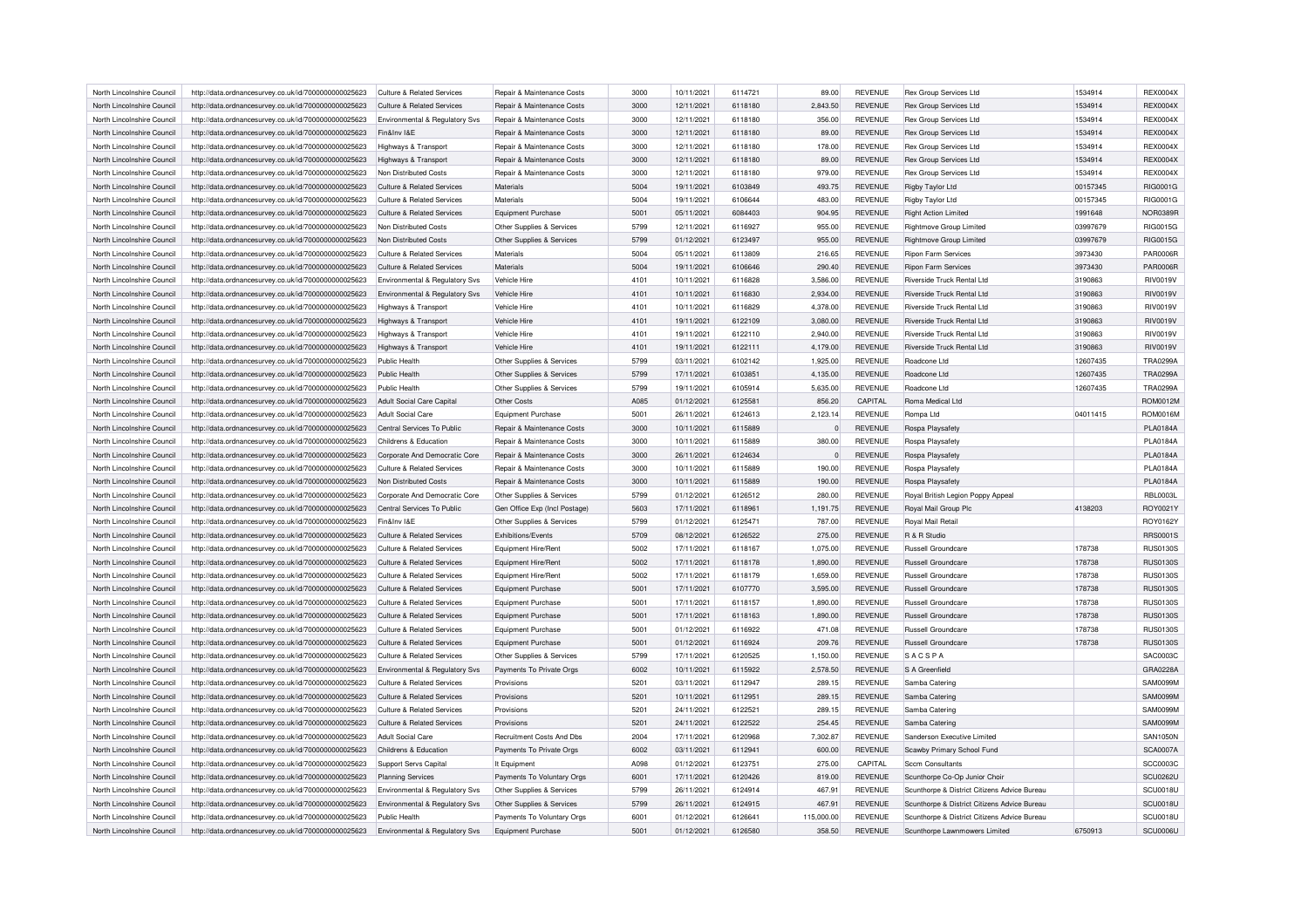| North Lincolnshire Council | http://data.ordnancesurvey.co.uk/id/7000000000025623 | Adult Social Care                     | Equipment Purchase            | 5001 | 10/11/2021 | 6116355 | 285.00    | <b>REVENUE</b> | Scunthorpe Mobility                    |          | SCU0261U        |
|----------------------------|------------------------------------------------------|---------------------------------------|-------------------------------|------|------------|---------|-----------|----------------|----------------------------------------|----------|-----------------|
| North Lincolnshire Council | http://data.ordnancesurvey.co.uk/id/7000000000025623 | <b>Planning Services</b>              | Other Supplies & Services     | 5799 | 24/11/2021 | 6123327 | 941.16    | <b>REVENUE</b> | Scunthorpe Sheet Metal (2010) Ltd      |          | SCU0333U        |
| North Lincolnshire Council | http://data.ordnancesurvey.co.uk/id/7000000000025623 | Corporate And Democratic Core         | Other Professional Fees       | 5829 | 10/11/2021 | 6116379 | 309.00    | <b>REVENUE</b> | Security Plus Limited                  | 1325489  | <b>SEC0017C</b> |
| North Lincolnshire Council | http://data.ordnancesurvey.co.uk/id/7000000000025623 | Corporate And Democratic Core         | Other Professional Fees       | 5829 | 17/11/2021 | 6118982 | 714.75    | <b>REVENUE</b> | <b>Security Plus Limited</b>           | 1325489  | <b>SEC0017C</b> |
| North Lincolnshire Council | http://data.ordnancesurvey.co.uk/id/7000000000025623 | <b>Culture &amp; Related Services</b> | Stock Purchases & Adjustments | 5030 | 05/11/2021 | 6113839 | 400.00    | <b>REVENUE</b> | Security Plus Ltd                      |          | <b>PLU0165U</b> |
| North Lincolnshire Council | http://data.ordnancesurvey.co.uk/id/7000000000025623 | <b>Culture &amp; Related Services</b> | Stock Purchases & Adjustments | 5030 | 24/11/2021 | 6123430 | 500.00    | <b>REVENUE</b> | Security Plus Ltd                      |          | <b>PLU0165U</b> |
| North Lincolnshire Council | http://data.ordnancesurvey.co.uk/id/7000000000025623 | <b>Culture &amp; Related Services</b> | Stock Purchases & Adjustments | 5030 | 01/12/2021 | 6126373 | 1,270.00  | <b>REVENUE</b> | Security Plus Ltd                      |          | <b>PLU0165U</b> |
| North Lincolnshire Council | http://data.ordnancesurvey.co.uk/id/7000000000025623 | <b>Planning Services</b>              | Other Supplies & Services     | 5799 | 24/11/2021 | 6123236 | 716.39    | REVENUE        | S & E Mechanical & Fab Serv Ltd        |          | S&E0002E        |
| North Lincolnshire Council | http://data.ordnancesurvey.co.uk/id/7000000000025623 | <b>Planning Services</b>              | Other Supplies & Services     | 5799 | 26/11/2021 | 6124680 | 1,010.75  | <b>REVENUE</b> | S & E Mechanical & Fab Serv Ltd        |          | S&E0002E        |
| North Lincolnshire Council | http://data.ordnancesurvey.co.uk/id/7000000000025623 | Environmental & Regulatory Svs        | Fuel                          | 4001 | 19/11/2021 | 6121457 | 220.93    | <b>REVENUE</b> | Sentex Trading Ltd                     | 4572423  | FRI0004I        |
| North Lincolnshire Council | http://data.ordnancesurvey.co.uk/id/7000000000025623 | Corporate And Democratic Core         | Course Fees/Training          | 2002 | 10/11/2021 | 6114638 | 670.00    | REVENUE        | Sheffield Hallam University            |          | SHE0005E        |
| North Lincolnshire Council | http://data.ordnancesurvey.co.uk/id/7000000000025623 | Corporate And Democratic Core         | <b>Course Fees/Training</b>   | 2002 | 10/11/2021 | 6114642 | 670.00    | <b>REVENUE</b> | Sheffield Hallam University            |          | SHE0005E        |
|                            |                                                      |                                       |                               |      |            |         |           |                |                                        |          | SHE0005E        |
| North Lincolnshire Council | http://data.ordnancesurvey.co.uk/id/7000000000025623 | Corporate And Democratic Core         | <b>Course Fees/Training</b>   | 2002 | 10/11/2021 | 6114643 | 670.00    | <b>REVENUE</b> | Sheffield Hallam University            |          |                 |
| North Lincolnshire Council | http://data.ordnancesurvey.co.uk/id/7000000000025623 | Corporate And Democratic Core         | <b>Course Fees/Training</b>   | 2002 | 10/11/2021 | 6114645 | 670.00    | <b>REVENUE</b> | Sheffield Hallam University            |          | SHE0005E        |
| North Lincolnshire Council | http://data.ordnancesurvey.co.uk/id/7000000000025623 | Childrens & Education                 | <b>Client Transport Costs</b> | 6092 | 17/11/2021 | 6120342 | 984.00    | <b>REVENUE</b> | Shelley'S Taxis Ltd                    | 7169676  | <b>SHE0127E</b> |
| North Lincolnshire Council | http://data.ordnancesurvey.co.uk/id/7000000000025623 | <b>Highways &amp; Transport</b>       | Other Professional Fees       | 5829 | 24/11/2021 | 6123514 | 400.00    | <b>REVENUE</b> | Shield Security Services(Yorkshire)Ltd | 4464684  | SHI0015I        |
| North Lincolnshire Council | http://data.ordnancesurvey.co.uk/id/7000000000025623 | Public Health                         | Other Supplies & Services     | 5799 | 26/11/2021 | 6124860 | 11,081.50 | <b>REVENUE</b> | Shield Security Services(Yorkshire)Ltd | 4464684  | SHI0015I        |
| North Lincolnshire Council | http://data.ordnancesurvey.co.uk/id/7000000000025623 | Environmental & Regulatory Svs        | Other Supplies & Services     | 5799 | 24/11/2021 | 6122557 | 400.00    | <b>REVENUE</b> | Shield Security (Yorkshire) Ltd        | 4464684  | SHI01511        |
| North Lincolnshire Council | http://data.ordnancesurvey.co.uk/id/7000000000025623 | Environmental & Regulatory Svs        | Other Supplies & Services     | 5799 | 01/12/2021 | 6126552 | 707.63    | <b>REVENUE</b> | Shield Security (Yorkshire) Ltd        | 4464684  | SHI0151I        |
| North Lincolnshire Council | http://data.ordnancesurvey.co.uk/id/7000000000025623 | Environmental & Regulatory Svs        | Other Supplies & Services     | 5799 | 01/12/2021 | 6126553 | 952.50    | <b>REVENUE</b> | Shield Security (Yorkshire) Ltd        | 4464684  | SHI01511        |
| North Lincolnshire Council | http://data.ordnancesurvey.co.uk/id/7000000000025623 | Environmental & Regulatory Svs        | Other Supplies & Services     | 5799 | 01/12/2021 | 6126555 | 387.50    | <b>REVENUE</b> | Shield Security (Yorkshire) Ltd        | 4464684  | SHI0151I        |
| North Lincolnshire Council | http://data.ordnancesurvey.co.uk/id/7000000000025623 | Environmental & Regulatory Svs        | Other Supplies & Services     | 5799 | 01/12/2021 | 6126558 | 387.50    | <b>REVENUE</b> | Shield Security (Yorkshire) Ltd        | 4464684  | SHI0151I        |
| North Lincolnshire Council | http://data.ordnancesurvey.co.uk/id/7000000000025623 | Environmental & Regulatory Svs        | Other Supplies & Services     | 5799 | 01/12/2021 | 6126561 | 387.50    | REVENUE        | Shield Security (Yorkshire) Ltd        | 4464684  | SHI0151I        |
| North Lincolnshire Council | http://data.ordnancesurvey.co.uk/id/7000000000025623 | Public Health                         | Other Supplies & Services     | 5799 | 10/11/2021 | 6102096 | 3,900.00  | <b>REVENUE</b> | Shift Traffic Events Ltd               | 9157684  | SHI0165I        |
| North Lincolnshire Council | http://data.ordnancesurvey.co.uk/id/7000000000025623 | Adult Social Care                     | Payments To Private Orgs      | 6002 | 01/12/2021 | 6125433 | 446.00    | <b>REVENUE</b> | Shining Little Stars T/A               |          | LIT0060T        |
| North Lincolnshire Council | http://data.ordnancesurvey.co.uk/id/7000000000025623 | Childrens & Education                 | <b>Client Related Costs</b>   | 5534 | 12/11/2021 | 6118467 | 871.50    | REVENUE        | Shining Little Stars T/A               |          | LIT0060T        |
| North Lincolnshire Council | http://data.ordnancesurvey.co.uk/id/7000000000025623 | Childrens & Education                 | <b>Client Related Costs</b>   | 5534 | 12/11/2021 | 6118469 | 474.00    | <b>REVENUE</b> | Shining Little Stars T/A               |          | LIT0060T        |
| North Lincolnshire Council | http://data.ordnancesurvey.co.uk/id/7000000000025623 | Childrens & Education                 | Payments To Private Orgs      | 6002 | 12/11/2021 | 6118469 | 83.00     | <b>REVENUE</b> | Shining Little Stars T/A               |          | <b>LIT0060T</b> |
| North Lincolnshire Council | http://data.ordnancesurvey.co.uk/id/7000000000025623 | <b>Planning Services</b>              | Other Supplies & Services     | 5799 | 05/11/2021 | 6113984 | 716.39    | REVENUE        | Sidetarget Ltd                         | 2236528  | SID0080D        |
| North Lincolnshire Council | http://data.ordnancesurvey.co.uk/id/7000000000025623 | Culture & Related Services            | Materials                     | 5004 | 19/11/2021 | 6120568 | 291.55    | <b>REVENUE</b> | Silica Lodge Garden Centre             |          | LOD0012D        |
| North Lincolnshire Council | http://data.ordnancesurvey.co.uk/id/7000000000025623 | <b>Culture &amp; Related Services</b> | Materials                     | 5004 | 19/11/2021 | 6120571 | 327.23    | <b>REVENUE</b> | Silica Lodge Garden Centre             |          | LOD0012D        |
| North Lincolnshire Council | http://data.ordnancesurvey.co.uk/id/7000000000025623 | Culture & Related Services            | Materials                     | 5004 | 19/11/2021 | 6120573 | 277.66    | REVENUE        | Silica Lodge Garden Centre             |          | LOD0012D        |
| North Lincolnshire Council | http://data.ordnancesurvey.co.uk/id/7000000000025623 | Environmental & Regulatory Svs        | Materials                     | 5004 | 17/11/2021 | 6115737 | 1.007.42  | <b>REVENUE</b> | Silica Lodge Garden Centre             |          | LOD0012D        |
| North Lincolnshire Council | http://data.ordnancesurvey.co.uk/id/7000000000025623 | <b>Adult Social Care Capital</b>      | <b>Other Costs</b>            | A085 | 10/11/2021 | 6114548 | 2,227.50  | CAPITAL        | Simply Med                             |          | <b>SIM0082M</b> |
| North Lincolnshire Council | http://data.ordnancesurvey.co.uk/id/7000000000025623 | Corporate And Democratic Core         | Course Fees/Training          | 2002 | 01/12/2021 | 6123426 | 280.00    | REVENUE        | Singleton Training Services Ltd        | 10342013 | <b>SIN0072N</b> |
| North Lincolnshire Council | http://data.ordnancesurvey.co.uk/id/7000000000025623 | <b>Adult Social Care</b>              | Course Fees/Training          | 2002 | 05/11/2021 | 6114016 | 331.00    | <b>REVENUE</b> | <b>Sih Training Services</b>           |          | SJH0001H        |
| North Lincolnshire Council |                                                      | <b>Culture &amp; Related Services</b> |                               | 5001 | 19/11/2021 | 6121097 | 585.00    | <b>REVENUE</b> | Skuma Timba Limited                    | 6176953  | <b>SKU0001U</b> |
|                            | http://data.ordnancesurvey.co.uk/id/7000000000025623 |                                       | <b>Equipment Purchase</b>     |      |            |         |           |                |                                        |          |                 |
| North Lincolnshire Council | http://data.ordnancesurvey.co.uk/id/7000000000025623 | Childrens & Education                 | Payments To Private Orgs      | 6002 | 10/11/2021 | 6115514 | 354.00    | REVENUE        | Smg (Uk) Ltd                           | 821116   | SMG0022G        |
| North Lincolnshire Council | http://data.ordnancesurvey.co.uk/id/7000000000025623 | Other Expenditure & Income            | Payments To Private Orgs      | 6002 | 10/11/2021 | 6116445 | 1,184.50  | <b>REVENUE</b> | Smg (Uk) Ltd                           | 821116   | SMG0001G        |
| North Lincolnshire Council | http://data.ordnancesurvey.co.uk/id/7000000000025623 | Corporate And Democratic Core         | Clothing, Uniforms & Laundry  | 5301 | 24/11/2021 | 6123663 | 6,407.45  | <b>REVENUE</b> | Smi Group                              | 07644080 | <b>SMI09601</b> |
| North Lincolnshire Council | http://data.ordnancesurvey.co.uk/id/7000000000025623 | Corporate And Democratic Core         | Clothing, Uniforms & Laundry  | 5301 | 24/11/2021 | 6123666 | 1,326.12  | <b>REVENUE</b> | Smi Group                              | 07644080 | <b>SMI09601</b> |
| North Lincolnshire Council | http://data.ordnancesurvey.co.uk/id/7000000000025623 | Corporate And Democratic Core         | Clothing, Uniforms & Laundry  | 5301 | 01/12/2021 | 6125538 | 771.74    | <b>REVENUE</b> | Smi Group                              | 07644080 | <b>SMI09601</b> |
| North Lincolnshire Council | http://data.ordnancesurvey.co.uk/id/7000000000025623 | Corporate And Democratic Core         | Clothing, Uniforms & Laundry  | 5301 | 01/12/2021 | 6125543 | 235.17    | <b>REVENUE</b> | Smi Group                              | 07644080 | <b>SMI09601</b> |
| North Lincolnshire Council | http://data.ordnancesurvey.co.uk/id/7000000000025623 | Corporate And Democratic Core         | Clothing, Uniforms & Laundry  | 5301 | 01/12/2021 | 6125544 | 303.47    | REVENUE        | Smi Group                              | 07644080 | <b>SMI09601</b> |
| North Lincolnshire Council | http://data.ordnancesurvey.co.uk/id/7000000000025623 | Corporate And Democratic Core         | Clothing, Uniforms & Laundry  | 5301 | 01/12/2021 | 6125545 | 246.60    | <b>REVENUE</b> | Smi Group                              | 07644080 | SMI09601        |
| North Lincolnshire Council | http://data.ordnancesurvey.co.uk/id/7000000000025623 | Corporate And Democratic Core         | Clothing, Uniforms & Laundry  | 5301 | 01/12/2021 | 6125551 | 494.50    | <b>REVENUE</b> | Smi Group                              | 07644080 | <b>SMI09601</b> |
| North Lincolnshire Council | http://data.ordnancesurvey.co.uk/id/7000000000025623 | Corporate And Democratic Core         | Clothing, Uniforms & Laundry  | 5301 | 01/12/2021 | 6125554 | 822.20    | <b>REVENUE</b> | Smi Group                              | 07644080 | <b>SMI09601</b> |
| North Lincolnshire Council | http://data.ordnancesurvey.co.uk/id/7000000000025623 | Corporate And Democratic Core         | Repair & Maintenance Costs    | 3000 | 10/11/2021 | 6114055 | 257.00    | <b>REVENUE</b> | Smi Group                              | 07644080 | <b>SMI09601</b> |
| North Lincolnshire Council | http://data.ordnancesurvey.co.uk/id/7000000000025623 | Corporate And Democratic Core         | Fees & Charges Income         | 9002 | 17/11/2021 | 6118900 | 247.42    | <b>REVENUE</b> | Sodexo Motivation Solutions Ltd        | 2680629  | P&M0002N        |
| North Lincolnshire Council | http://data.ordnancesurvey.co.uk/id/7000000000025623 | Public Health                         | Materials                     | 5004 | 24/11/2021 | 6123422 | 579.80    | <b>REVENUE</b> | Solon Security Ltd                     | 03065075 | SOL0070L        |
| North Lincolnshire Council | http://data.ordnancesurvey.co.uk/id/7000000000025623 | <b>Adult Social Care</b>              | Payments To Private Orgs      | 6002 | 10/11/2021 | 6116444 | 614.90    | <b>REVENUE</b> | Solo Support Services                  |          | SOL0199L        |
| North Lincolnshire Council | http://data.ordnancesurvey.co.uk/id/7000000000025623 | <b>Planning Services</b>              | Other Supplies & Services     | 5799 | 17/11/2021 | 6120297 | 1,500.00  | <b>REVENUE</b> | Solutions Pledge2learn                 | 12454511 | <b>PLE0041E</b> |
| North Lincolnshire Council | http://data.ordnancesurvey.co.uk/id/7000000000025623 | <b>Planning Services</b>              | Other Supplies & Services     | 5799 | 24/11/2021 | 6123234 | 716.39    | <b>REVENUE</b> | Solutions Pledge2learn                 | 12454511 | <b>PLE0041E</b> |
| North Lincolnshire Council | http://data.ordnancesurvey.co.uk/id/7000000000025623 | Culture & Related Services            | Equipment Purchase            | 5001 | 10/11/2021 | 6114647 | 232.66    | <b>REVENUE</b> | Sound Dynamics                         |          | SOU0192L        |
| North Lincolnshire Council | http://data.ordnancesurvey.co.uk/id/7000000000025623 | <b>Adult Social Care</b>              | Payments To Health Providers  | 6019 | 24/11/2021 | 6122528 | 1,604.57  | <b>REVENUE</b> | South Axholme Practice                 |          | SOU0151L        |
| North Lincolnshire Council | http://data.ordnancesurvey.co.uk/id/7000000000025623 | Fin&Inv I&E                           | Electricity                   | 3102 | 17/11/2021 | 6120481 | 4,771.31  | <b>REVENUE</b> | Southern Electric                      | 02716495 | SOU0074U        |
|                            |                                                      |                                       |                               |      |            |         |           |                |                                        |          |                 |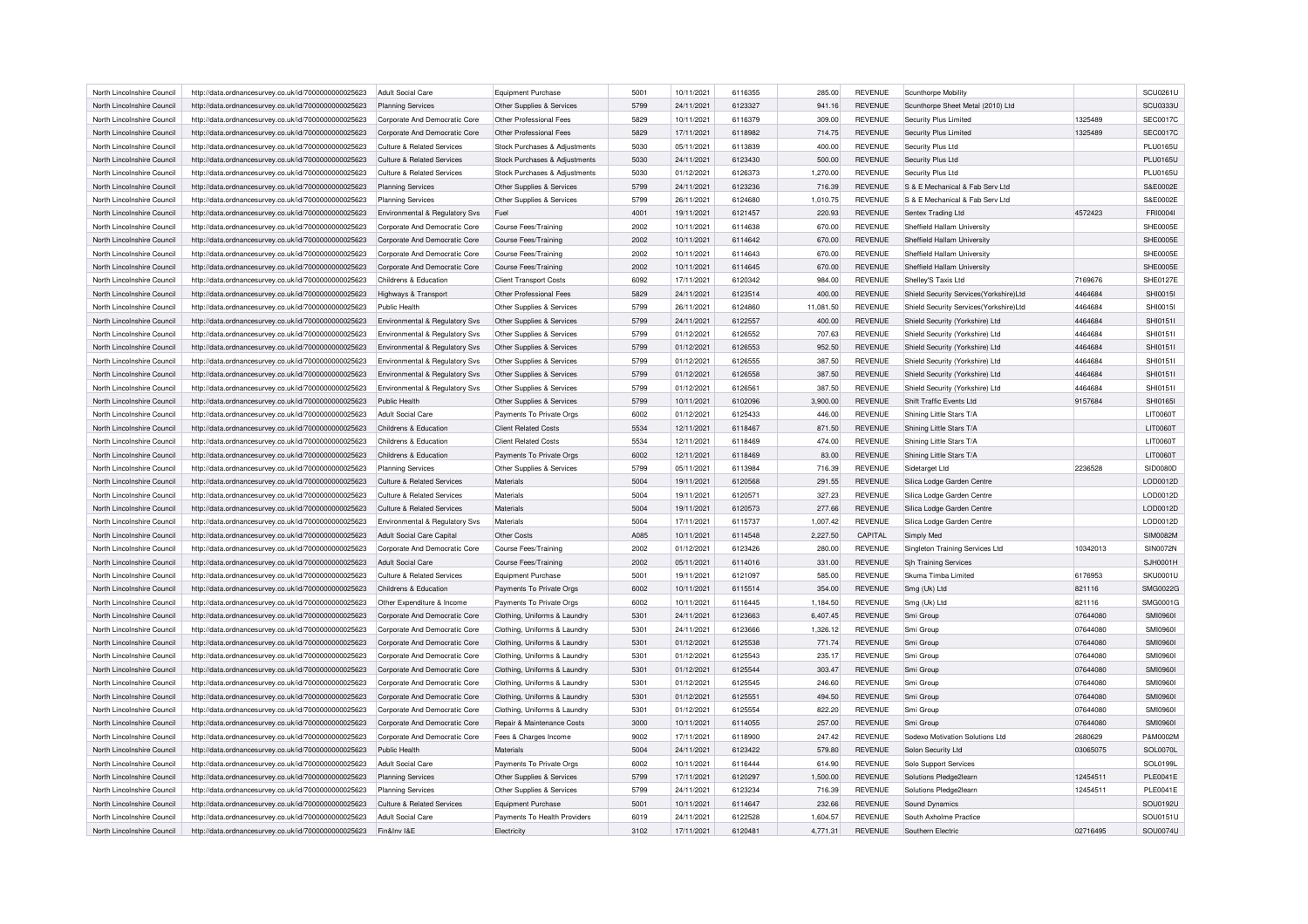| North Lincolnshire Council | http://data.ordnancesurvey.co.uk/id/7000000000025623 | <b>Planning Services</b>                   | Other Supplies & Services      | 5799 | 05/11/2021 | 6113985 | 941.16    | <b>REVENUE</b> | Southern Trident Limited                      | 10980141 | <b>TRI0027I</b> |
|----------------------------|------------------------------------------------------|--------------------------------------------|--------------------------------|------|------------|---------|-----------|----------------|-----------------------------------------------|----------|-----------------|
| North Lincolnshire Council | http://data.ordnancesurvey.co.uk/id/7000000000025623 | <b>Planning Services</b>                   | Other Supplies & Services      | 5799 | 26/11/2021 | 6124678 | 1,010.75  | <b>REVENUE</b> | Southern Trident Limited                      | 10980141 | <b>TRI0027I</b> |
| North Lincolnshire Council | http://data.ordnancesurvey.co.uk/id/7000000000025623 | Corporate And Democratic Core              | Course Fees/Training           | 2002 | 17/11/2021 | 6121015 | 1,937.31  | <b>REVENUE</b> | South Staff & Shropshire Healthcare           |          | SOU0116U        |
| North Lincolnshire Council | http://data.ordnancesurvey.co.uk/id/7000000000025623 | Corporate And Democratic Core              | Course Fees/Training           | 2002 | 17/11/2021 | 6121016 | 1,900.96  | <b>REVENUE</b> | South Staff & Shropshire Healthcare           |          | SOU0116L        |
| North Lincolnshire Council | http://data.ordnancesurvey.co.uk/id/7000000000025623 | Corporate And Democratic Core              | <b>Course Fees/Training</b>    | 2002 | 26/11/2021 | 6121017 | 1,982.10  | <b>REVENUE</b> | South Staff & Shropshire Healthcare           |          | SOU0116L        |
| North Lincolnshire Council | http://data.ordnancesurvey.co.uk/id/7000000000025623 | Culture & Related Services                 | Stock Purchases & Adjustments  | 5030 | 03/11/2021 | 6112998 | 224.52    | <b>REVENUE</b> | Splash About International Ltd                |          | SPL0006L        |
| North Lincolnshire Council | http://data.ordnancesurvey.co.uk/id/7000000000025623 | <b>Culture &amp; Related Services</b>      | Stock Purchases & Adjustments  | 5030 | 12/11/2021 | 6114614 | 381.96    | <b>REVENUE</b> | Splash About International Ltd                |          | SPL0006L        |
| North Lincolnshire Council | http://data.ordnancesurvey.co.uk/id/7000000000025623 | <b>Culture &amp; Related Services</b>      | Stock Purchases & Adjustments  | 5030 | 17/11/2021 | 6115496 | 1,121.24  | <b>REVENUE</b> | Splash About International Ltd                |          | SPL0006L        |
| North Lincolnshire Council | http://data.ordnancesurvey.co.uk/id/7000000000025623 | Environmental & Regulatory Svs             | Other Professional Fees        | 5829 | 17/11/2021 | 6120301 | 1,519.18  | <b>REVENUE</b> | Srcl Ltd (Mediaburst)                         | 03226910 | <b>WHI0238I</b> |
| North Lincolnshire Council | http://data.ordnancesurvey.co.uk/id/7000000000025623 | <b>Environmental &amp; Regulatory Svs</b>  | Other Supplies & Services      | 5799 | 10/11/2021 | 6115710 | $\Omega$  | <b>REVENUE</b> | Srp Hire Solutions Ltd                        | 06087866 | <b>SRP0001F</b> |
| North Lincolnshire Council | http://data.ordnancesurvey.co.uk/id/7000000000025623 | Environmental & Regulatory Svs             | Other Supplies & Services      | 5799 | 10/11/2021 | 6115713 | $\Omega$  | <b>REVENUE</b> | Srp Hire Solutions Ltd                        | 06087866 | <b>SRP0001F</b> |
| North Lincolnshire Council | http://data.ordnancesurvey.co.uk/id/7000000000025623 | Environmental & Regulatory Svs             | Other Supplies & Services      | 5799 | 10/11/2021 | 6115715 | $\Omega$  | <b>REVENUE</b> | Srp Hire Solutions Ltd                        | 06087866 | <b>SRP0001F</b> |
| North Lincolnshire Council | http://data.ordnancesurvey.co.uk/id/7000000000025623 | Environmental & Regulatory Svs             | Other Supplies & Services      | 5799 | 10/11/2021 | 6115718 | $\Omega$  | <b>REVENUE</b> | Srp Hire Solutions Ltd                        | 06087866 | <b>SRP0001F</b> |
|                            |                                                      | Public Health                              |                                | 5799 | 10/11/2021 | 6115710 | 664.00    |                |                                               |          | <b>SRP0001F</b> |
| North Lincolnshire Council | http://data.ordnancesurvey.co.uk/id/7000000000025623 |                                            | Other Supplies & Services      |      |            |         |           | <b>REVENUE</b> | Srp Hire Solutions Ltd                        | 06087866 |                 |
| North Lincolnshire Council | http://data.ordnancesurvey.co.uk/id/7000000000025623 | Public Health                              | Other Supplies & Services      | 5799 | 10/11/2021 | 6115713 | 472.00    | <b>REVENUE</b> | Srp Hire Solutions Ltd                        | 06087866 | <b>SRP0001F</b> |
| North Lincolnshire Council | http://data.ordnancesurvey.co.uk/id/7000000000025623 | Public Health                              | Other Supplies & Services      | 5799 | 10/11/2021 | 6115715 | 250.00    | <b>REVENUE</b> | Srp Hire Solutions Ltd                        | 06087866 | SRP0001F        |
| North Lincolnshire Council | http://data.ordnancesurvey.co.uk/id/7000000000025623 | Public Health                              | Other Supplies & Services      | 5799 | 10/11/2021 | 6115718 | 250.00    | <b>REVENUE</b> | Srp Hire Solutions Ltd                        | 06087866 | SRP0001P        |
| North Lincolnshire Council | http://data.ordnancesurvey.co.uk/id/7000000000025623 | Disbursements To Businesses                | <b>Business Support Grants</b> | 6090 | 26/11/2021 | 6124908 | 1,000.00  | <b>REVENUE</b> | Ssp Elite Ltd                                 |          | CD069820        |
| North Lincolnshire Council | http://data.ordnancesurvey.co.uk/id/7000000000025623 | Childrens & Education                      | Home To School Transport       | 4201 | 03/11/2021 | 6112828 | 5,180.00  | <b>REVENUE</b> | Stagecoach Services Limited                   | 2818654  | <b>LIN0118N</b> |
| North Lincolnshire Council | http://data.ordnancesurvey.co.uk/id/7000000000025623 | Highways & Transport                       | <b>Concessionary Fares</b>     | 6010 | 17/11/2021 | 6121009 | 81,377.00 | <b>REVENUE</b> | Stagecoach Services Limited                   | 2818654  | <b>LIN0118N</b> |
| North Lincolnshire Council | http://data.ordnancesurvey.co.uk/id/7000000000025623 | Highways & Transport                       | Passenger Transport            | 6011 | 08/12/2021 | 6126508 | 525.40    | <b>REVENUE</b> | <b>Stagecoach Services Ltd</b>                | 2818654  | STA0274A        |
| North Lincolnshire Council | http://data.ordnancesurvey.co.uk/id/7000000000025623 | Childrens & Education                      | Payments To Private Orgs       | 6002 | 12/11/2021 | 6118478 | 13,045.32 | <b>REVENUE</b> | St Augustine Webster Cath. Prim. Vol. Academy |          | <b>STA0465A</b> |
| North Lincolnshire Council | http://data.ordnancesurvey.co.uk/id/7000000000025623 | Childrens & Education                      | Payments To Private Orgs       | 6002 | 05/11/2021 | 6113755 | 436.59    | <b>REVENUE</b> | St. Bernadette'S Catholic Prim. Vol. Academy  |          | STB0030B        |
| North Lincolnshire Council | http://data.ordnancesurvey.co.uk/id/7000000000025623 | Childrens & Education                      | Payments To Private Orgs       | 6002 | 12/11/2021 | 6118477 | 10,150.00 | <b>REVENUE</b> | St. Bernadette'S Catholic Prim. Vol. Academy  |          | STB0030B        |
| North Lincolnshire Council | http://data.ordnancesurvey.co.uk/id/7000000000025623 | <b>Culture &amp; Related Services</b>      | Exhibitions/Events             | 5709 | 01/12/2021 | 6125350 | 408.95    | <b>REVENUE</b> | Stephen Larde                                 |          | <b>LAR0039R</b> |
| North Lincolnshire Council | http://data.ordnancesurvey.co.uk/id/7000000000025623 | Adult Social Care                          | Repair & Maintenance Costs     | 3000 | 19/11/2021 | 6120833 | 112.20    | <b>REVENUE</b> | Steve Ball Joinery Ltd                        | 3682402  | <b>BAL0025L</b> |
| North Lincolnshire Council | http://data.ordnancesurvey.co.uk/id/7000000000025623 | Adult Social Care Capita                   | Building/Construction          | A082 | 26/11/2021 | 6124658 | 8,661.00  | CAPITAL        | Steve Ball Joinery Ltd                        | 3682402  | <b>BAL0025L</b> |
| North Lincolnshire Council | http://data.ordnancesurvey.co.uk/id/7000000000025623 | Childrens & Education                      | Repair & Maintenance Costs     | 3000 | 19/11/2021 | 6120833 | 544.67    | <b>REVENUE</b> | Steve Ball Joinery Ltd                        | 3682402  | <b>BAL0025L</b> |
| North Lincolnshire Council | http://data.ordnancesurvey.co.uk/id/7000000000025623 | Corporate And Democratic Core              | Equipment Purchase             | 5001 | 19/11/2021 | 6120833 | 2.593.10  | <b>REVENUE</b> | Steve Ball Joinery Ltd                        | 3682402  | <b>BAL0025L</b> |
|                            |                                                      |                                            |                                |      |            |         |           |                |                                               |          |                 |
| North Lincolnshire Council | http://data.ordnancesurvey.co.uk/id/7000000000025623 | Culture, Env, Reg & Planning Cap           | Building/Construction          | A082 | 17/11/2021 | 6118644 | 17,951.74 | CAPITAL        | Steve Ball Joinery Ltd                        | 3682402  | <b>BAL0025L</b> |
| North Lincolnshire Council | http://data.ordnancesurvey.co.uk/id/7000000000025623 | Culture, Env, Reg & Planning Cap           | Building/Construction          | A082 | 17/11/2021 | 6118647 | 12,739.13 | CAPITAL        | Steve Ball Joinery Ltd                        | 3682402  | <b>BAL0025L</b> |
| North Lincolnshire Council | http://data.ordnancesurvey.co.uk/id/7000000000025623 | Culture & Related Services                 | Equipment Maint.& Repair       | 5003 | 19/11/2021 | 6120833 | 98.07     | <b>REVENUE</b> | Steve Ball Joinery Ltd                        | 3682402  | <b>BAL0025L</b> |
| North Lincolnshire Council | http://data.ordnancesurvey.co.uk/id/7000000000025623 | Culture & Related Services                 | Equipment Maint.& Repair       | 5003 | 26/11/2021 | 6124657 | 776.25    | <b>REVENUE</b> | Steve Ball Joinery Ltd                        | 3682402  | <b>BAL0025L</b> |
| North Lincolnshire Council | http://data.ordnancesurvey.co.uk/id/7000000000025623 | <b>Culture &amp; Related Services</b>      | Repair & Maintenance Costs     | 3000 | 03/11/2021 | 6112961 | 4,212.92  | <b>REVENUE</b> | Steve Ball Joinery Ltd                        | 3682402  | <b>BAL0025L</b> |
| North Lincolnshire Council | http://data.ordnancesurvey.co.uk/id/7000000000025623 | <b>Culture &amp; Related Services</b>      | Repair & Maintenance Costs     | 3000 | 10/11/2021 | 6115757 | 1,401.50  | <b>REVENUE</b> | Steve Ball Joinery Ltd                        | 3682402  | <b>BAL0025L</b> |
| North Lincolnshire Council | http://data.ordnancesurvey.co.uk/id/7000000000025623 | <b>Culture &amp; Related Services</b>      | Repair & Maintenance Costs     | 3000 | 19/11/2021 | 6120833 | 1,081.56  | <b>REVENUE</b> | Steve Ball Joinery Ltd                        | 3682402  | <b>BAL0025L</b> |
| North Lincolnshire Council | http://data.ordnancesurvey.co.uk/id/7000000000025623 | Environmental & Regulatory Svs             | Repair & Maintenance Costs     | 3000 | 19/11/2021 | 6120833 | 208.06    | <b>REVENUE</b> | Steve Ball Joinery Ltd                        | 3682402  | <b>BAL0025L</b> |
| North Lincolnshire Council | http://data.ordnancesurvey.co.uk/id/7000000000025623 | Fin&Inv I&E                                | Repair & Maintenance Costs     | 3000 | 03/11/2021 | 6112955 | 2,585.00  | <b>REVENUE</b> | Steve Ball Joinery Ltd                        | 3682402  | <b>BAL0025L</b> |
| North Lincolnshire Council | http://data.ordnancesurvey.co.uk/id/7000000000025623 | Fin&Inv I&F                                | Repair & Maintenance Costs     | 3000 | 19/11/2021 | 6120833 | 566.61    | <b>REVENUE</b> | Steve Ball Joinery Ltd                        | 3682402  | <b>BAL0025L</b> |
| North Lincolnshire Council | http://data.ordnancesurvey.co.uk/id/7000000000025623 | Fin&Inv I&F                                | Repair & Maintenance Costs     | 3000 | 19/11/2021 | 6120833 | 93.74     | <b>REVENUE</b> | Steve Ball Joinery Ltd                        | 3682402  | <b>BAL0025L</b> |
| North Lincolnshire Council | http://data.ordnancesurvey.co.uk/id/7000000000025623 | Highways & Transport                       | Repair & Maintenance Costs     | 3000 | 19/11/2021 | 6120833 | 1,044.89  | REVENUE        | Steve Ball Joinery Ltd                        | 3682402  | <b>BAL0025L</b> |
|                            |                                                      |                                            |                                | 3000 | 19/11/2021 | 6120833 |           |                |                                               |          | <b>BAL0025L</b> |
| North Lincolnshire Council | http://data.ordnancesurvey.co.uk/id/7000000000025623 | Highways & Transport                       | Repair & Maintenance Costs     | 3000 |            | 6120833 | 134.51    | <b>REVENUE</b> | Steve Ball Joinery Ltd                        | 3682402  | <b>BAL0025L</b> |
| North Lincolnshire Council | http://data.ordnancesurvey.co.uk/id/7000000000025623 | <b>Planning Services</b>                   | Repair & Maintenance Costs     |      | 19/11/2021 |         | 69.82     | <b>REVENUE</b> | Steve Ball Joinery Ltd                        | 3682402  |                 |
| North Lincolnshire Council | http://data.ordnancesurvey.co.uk/id/7000000000025623 | Childrens & Education                      | Payments To Private Orgs       | 6002 | 03/11/2021 | 6112942 | 291.00    | <b>REVENUE</b> | St Lawrence Academy                           |          | STL0003L        |
| North Lincolnshire Council | http://data.ordnancesurvey.co.uk/id/7000000000025623 | <b>Planning Services</b>                   | Payments To Voluntary Orgs     | 6001 | 03/11/2021 | 6112858 | 515.59    | <b>REVENUE</b> | St Marks Community Fund                       |          | STM0180N        |
| North Lincolnshire Council | http://data.ordnancesurvey.co.uk/id/7000000000025623 | <b>Planning Services</b>                   | Payments To Voluntary Orgs     | 6001 | 10/11/2021 | 6115810 | 1,052.00  | <b>REVENUE</b> | St Marks Community Fund                       |          | <b>STM0180M</b> |
| North Lincolnshire Council | http://data.ordnancesurvey.co.uk/id/7000000000025623 | <b>Planning Services</b>                   | Payments To Voluntary Orgs     | 6001 | 10/11/2021 | 6115925 | 1,380.97  | <b>REVENUE</b> | St Marks Community Fund                       |          | <b>STM0180M</b> |
| North Lincolnshire Council | http://data.ordnancesurvey.co.uk/id/7000000000025623 | <b>Planning Services</b>                   | Payments To Voluntary Orgs     | 6001 | 17/11/2021 | 6120419 | 1,250.00  | <b>REVENUE</b> | St Marks Community Fund                       |          | STM0180N        |
| North Lincolnshire Council | http://data.ordnancesurvey.co.uk/id/7000000000025623 | Childrens & Education                      | Payments To Private Orgs       | 6002 | 03/11/2021 | 6112943 | 600.00    | <b>REVENUE</b> | St. Mary'S Catholic Primary Vol. Academy      |          | STM0020N        |
| North Lincolnshire Council | http://data.ordnancesurvey.co.uk/id/7000000000025623 | Childrens & Education                      | Other Supplies & Services      | 5799 | 17/11/2021 | 6120901 | 304.00    | <b>REVENUE</b> | <b>Street Beat College</b>                    | 08387440 | STR0023R        |
| North Lincolnshire Council | http://data.ordnancesurvey.co.uk/id/7000000000025623 | Childrens & Education                      | Other Supplies & Services      | 5799 | 17/11/2021 | 6120902 | 304.00    | <b>REVENUE</b> | <b>Street Beat College</b>                    | 08387440 | STR0023R        |
| North Lincolnshire Council | http://data.ordnancesurvey.co.uk/id/7000000000025623 | Childrens & Education                      | Other Supplies & Services      | 5799 | 19/11/2021 | 6121883 | 380.00    | <b>REVENUE</b> | <b>Street Beat College</b>                    | 08387440 | STR0023R        |
| North Lincolnshire Council | http://data.ordnancesurvey.co.uk/id/7000000000025623 | Childrens & Education                      | Payments To Private Orgs       | 6002 | 05/11/2021 | 6113634 | 280.00    | <b>REVENUE</b> | <b>Street Beat College</b>                    | 08387440 | STR0023R        |
| North Lincolnshire Council | http://data.ordnancesurvey.co.uk/id/7000000000025623 | Culture & Related Services                 | Other Professional Fees        | 5829 | 10/11/2021 | 6115636 | 277.50    | <b>REVENUE</b> | <b>Street Beat College</b>                    | 08387440 | STR0023R        |
| North Lincolnshire Council | http://data.ordnancesurvey.co.uk/id/7000000000025623 | Childrens & Education                      | Payments To Private Orgs       | 6002 | 05/11/2021 | 6113632 | 980.00    | <b>REVENUE</b> | Street Beat Dance Academy                     |          | STR0143R        |
| North Lincolnshire Council | http://data.ordnancesurvey.co.uk/id/7000000000025623 | <b>Environmental &amp; Requiatory Sys.</b> | Other Supplies & Services      | 5799 | 10/11/2021 | 6115675 | 2.500.00  | <b>REVENUE</b> | Strinefast                                    |          | STR0001R        |
|                            |                                                      |                                            |                                |      |            |         |           |                |                                               |          |                 |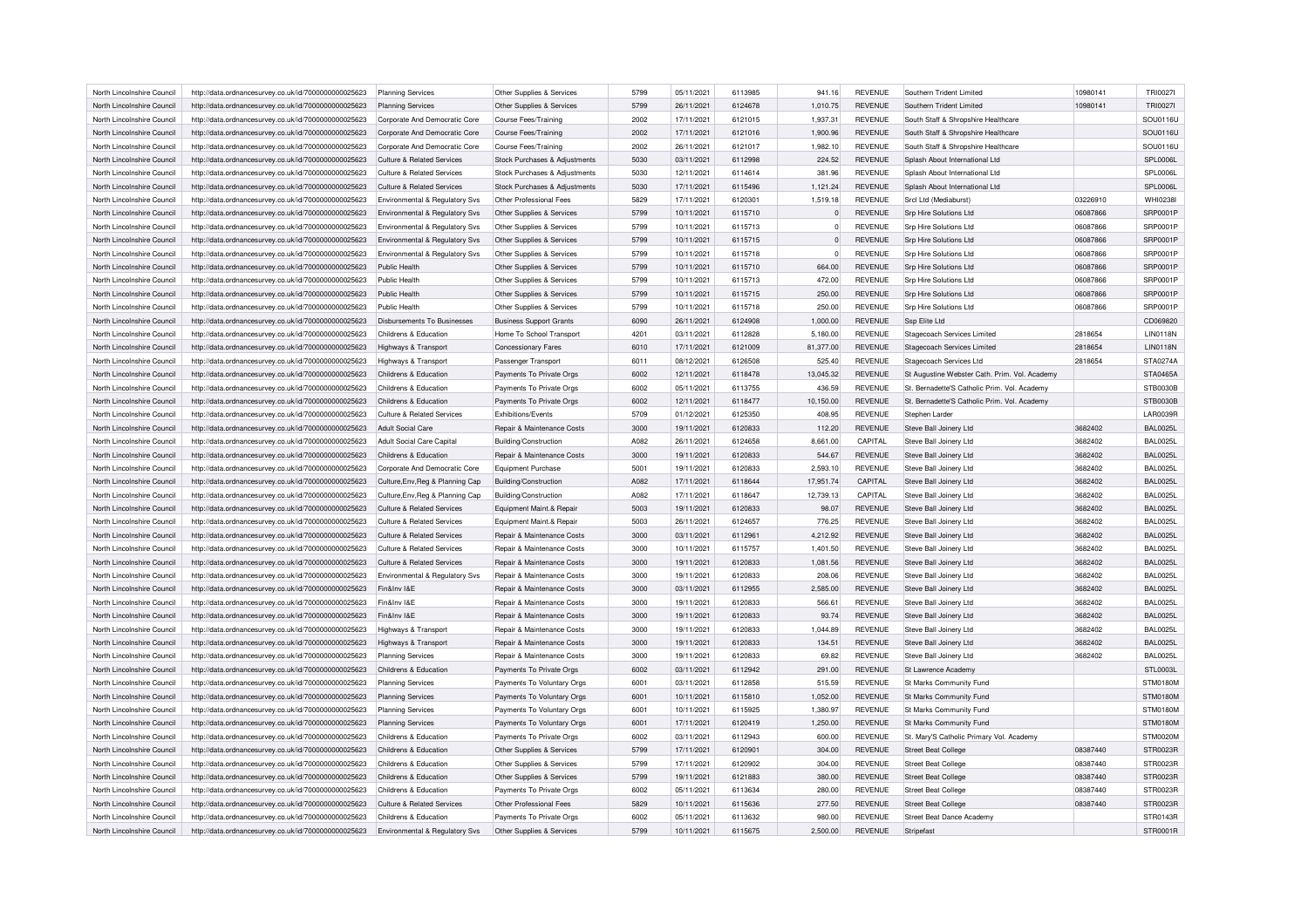| North Lincolnshire Council | http://data.ordnancesurvey.co.uk/id/7000000000025623 | <b>Adult Social Care</b>              | Payments To Private Orgs      | 6002 | 19/11/2021 | 6121504 | 15,670.00 | <b>REVENUE</b> | Sure Group                                   |          | SUR0099R        |
|----------------------------|------------------------------------------------------|---------------------------------------|-------------------------------|------|------------|---------|-----------|----------------|----------------------------------------------|----------|-----------------|
| North Lincolnshire Council | http://data.ordnancesurvey.co.uk/id/7000000000025623 | Other Expenditure & Income            | Payments To Private Orgs      | 6002 | 19/11/2021 | 6121504 | 12,060.00 | <b>REVENUE</b> | Sure Group                                   |          | SUR0099R        |
| North Lincolnshire Council |                                                      |                                       |                               | 5603 | 10/11/2021 | 6113616 |           | <b>REVENUE</b> |                                              | 3890167  | SYS0015S        |
|                            | http://data.ordnancesurvey.co.uk/id/7000000000025623 | Corporate And Democratic Core         | Gen Office Exp (Incl Postage) | 5603 |            | 612546  | 4,120.00  |                | Systematic Print Management Ltd              | 3890167  | <b>SYS0015S</b> |
| North Lincolnshire Council | http://data.ordnancesurvey.co.uk/id/7000000000025623 | Corporate And Democratic Core         | Gen Office Exp (Incl Postage) |      | 01/12/2021 |         | 216.00    | <b>REVENUE</b> | Systematic Print Management Ltd              |          |                 |
| North Lincolnshire Council | http://data.ordnancesurvey.co.uk/id/7000000000025623 | Corporate And Democratic Core         | Gen Office Exp (Incl Postage) | 5603 | 03/12/2021 | 6124597 | 387.00    | <b>REVENUE</b> | Systematic Print Management Ltd              | 3890167  | SYS0015S        |
| North Lincolnshire Council | http://data.ordnancesurvey.co.uk/id/7000000000025623 | Childrens & Education                 | <b>Client Related Costs</b>   | 5534 | 26/11/2021 | 6124912 | 1,240.00  | <b>REVENUE</b> | <b>Talegate Theatre</b>                      |          | <b>TAL0004L</b> |
| North Lincolnshire Council | http://data.ordnancesurvey.co.uk/id/7000000000025623 | Environmental & Regulatory Svs        | Materials                     | 5004 | 10/11/2021 | 6116846 | 417.85    | <b>REVENUE</b> | T C Harrison Group Ltd                       |          | <b>TCH0005H</b> |
| North Lincolnshire Council | http://data.ordnancesurvey.co.uk/id/7000000000025623 | Environmental & Regulatory Svs        | Materials                     | 5004 | 19/11/2021 | 6122112 | 537.62    | <b>REVENUE</b> | T C Harrison Group Ltd                       |          | TCH0005H        |
| North Lincolnshire Council | http://data.ordnancesurvey.co.uk/id/7000000000025623 | Childrens & Education                 | <b>Course Fees/Training</b>   | 2002 | 26/11/2021 | 6124609 | 2,050.00  | <b>REVENUE</b> | Team Teach I td                              | 03770582 | <b>TEA0015A</b> |
| North Lincolnshire Council | http://data.ordnancesurvey.co.uk/id/7000000000025623 | Environmental & Regulatory Svs        | It Software-Purchase          | 5051 | 03/12/2021 | 6123552 | 415.00    | <b>REVENUE</b> | <b>Texthelp Ltd</b>                          | NI 31186 | <b>TEX0120X</b> |
| North Lincolnshire Council | http://data.ordnancesurvey.co.uk/id/7000000000025623 | Children & Education Capital          | Building/Construction         | A082 | 19/11/2021 | 6121982 | 48,316.01 | CAPITAL        | T G Sowerby Developments Ltd                 | 01511090 | SOW0001W        |
| North Lincolnshire Council | http://data.ordnancesurvey.co.uk/id/7000000000025623 | Childrens & Education                 | Payments To Private Orgs      | 6002 | 19/11/2021 | 6118435 | 400.00    | <b>REVENUE</b> | The Axholme Academy                          |          | <b>AXH0012H</b> |
| North Lincolnshire Council | http://data.ordnancesurvey.co.uk/id/7000000000025623 | <b>Adult Social Care</b>              | Payments To Health Providers  | 6019 | 10/11/2021 | 6114565 | 338.36    | <b>REVENUE</b> | The Birches Medical Practice                 |          | <b>BIR0224R</b> |
| North Lincolnshire Council | http://data.ordnancesurvey.co.uk/id/7000000000025623 | Public Health                         | Payments To Health Providers  | 6019 | 10/11/2021 | 6114565 | 180.00    | <b>REVENUE</b> | The Birches Medical Practice                 |          | <b>BIR0224R</b> |
| North Lincolnshire Council | http://data.ordnancesurvey.co.uk/id/7000000000025623 | <b>Housing Services</b>               | Other Supplies & Services     | 5799 | 19/11/2021 | 6121969 | 4,200.00  | <b>REVENUE</b> | The Cocked Hat Hotel                         |          | COC0002C        |
| North Lincolnshire Council | http://data.ordnancesurvey.co.uk/id/7000000000025623 | Environmental & Regulatory Svs        | Other Professional Fees       | 5829 | 01/12/2021 | 6123543 | 519.25    | <b>REVENUE</b> | The Columbaria Company                       | 890557   | COL0332L        |
| North Lincolnshire Council | http://data.ordnancesurvey.co.uk/id/7000000000025623 | <b>Adult Social Care</b>              | Payments To Private Orgs      | 6002 | 19/11/2021 | 6121480 | 2,160.00  | <b>REVENUE</b> | The Croft Community (Camphill Village Trust) |          | CVT0001T        |
| North Lincolnshire Council | http://data.ordnancesurvey.co.uk/id/7000000000025623 | Fin&Inv I&E                           | Other Supplies & Services     | 5799 | 01/12/2021 | 6125458 | 3,766.34  | <b>REVENUE</b> | The Essential Partnership Ltd                | 7933055  | <b>ESS0130S</b> |
| North Lincolnshire Council | http://data.ordnancesurvey.co.uk/id/7000000000025623 | Other Expenditure & Income            | <b>Client Related Costs</b>   | 5534 | 19/11/2021 | 6121934 | 650.00    | <b>REVENUE</b> | The Family Place Ltd                         | 08666044 | <b>FAM0080M</b> |
| North Lincolnshire Council | http://data.ordnancesurvey.co.uk/id/7000000000025623 | <b>Housing Services</b>               | Other Supplies & Services     | 5799 | 19/11/2021 | 6121972 | 3,000.00  | <b>REVENUE</b> | The Forge Project Ltd                        | 05549681 | <b>FOR0448R</b> |
| North Lincolnshire Council | http://data.ordnancesurvey.co.uk/id/7000000000025623 | <b>Housing Services</b>               | Other Supplies & Services     | 5799 | 19/11/2021 | 6121974 | 13,921.00 | <b>REVENUE</b> | The Forge Project Ltd                        | 05549681 | <b>FOR0448R</b> |
| North Lincolnshire Council | http://data.ordnancesurvey.co.uk/id/7000000000025623 | <b>Housing Services</b>               | Other Supplies & Services     | 5799 | 19/11/2021 | 6121977 | 13,921.00 | <b>REVENUE</b> | The Forge Project Ltd                        | 05549681 | <b>FOR0448R</b> |
| North Lincolnshire Council | http://data.ordnancesurvey.co.uk/id/7000000000025623 | <b>Adult Social Care Capital</b>      | Other Costs                   | A085 | 17/11/2021 | 6120366 | 1,171.30  | CAPITAL        | The Helping Hand Co Ledbury Ltd              | 2172956  | <b>HEL0001L</b> |
|                            |                                                      |                                       |                               |      |            |         |           |                |                                              |          |                 |
| North Lincolnshire Council | http://data.ordnancesurvey.co.uk/id/7000000000025623 | Adult Social Care Capital             | Other Costs                   | A085 | 17/11/2021 | 6120371 | 449.60    | CAPITAL        | The Helping Hand Co Ledbury Ltd              | 2172956  | <b>HEL0001L</b> |
| North Lincolnshire Council | http://data.ordnancesurvey.co.uk/id/7000000000025623 | Corporate And Democratic Core         | Licenses, Subs & Memberships  | 5510 | 10/11/2021 | 6114258 | 2,448.00  | <b>REVENUE</b> | The Law Society                              |          | LAW0096W        |
| North Lincolnshire Council | http://data.ordnancesurvey.co.uk/id/7000000000025623 | Adult Social Care                     | Payments To Health Providers  | 6019 | 26/11/2021 | 6125000 | 235.31    | <b>REVENUE</b> | The Oswald Road Medical Centre               |          | OSW0002W        |
| North Lincolnshire Council | http://data.ordnancesurvey.co.uk/id/7000000000025623 | Public Health                         | Payments To Health Providers  | 6019 | 26/11/2021 | 6125000 | 20.00     | <b>REVENUE</b> | The Oswald Road Medical Centre               |          | OSW0002W        |
| North Lincolnshire Council | http://data.ordnancesurvey.co.uk/id/7000000000025623 | Childrens & Education                 | Equipment Purchase            | 5001 | 10/11/2021 | 6116450 | 391.98    | <b>REVENUE</b> | The Rose Learning Trust                      |          | CRO0346O        |
| North Lincolnshire Council | http://data.ordnancesurvey.co.uk/id/7000000000025623 | Childrens & Education                 | Payments To Private Orgs      | 6002 | 03/11/2021 | 6112936 | 630.00    | <b>REVENUE</b> | The Vale Academy                             |          | <b>VAL0003L</b> |
| North Lincolnshire Council | http://data.ordnancesurvey.co.uk/id/7000000000025623 | Childrens & Education                 | Payments To Private Orgs      | 6002 | 24/11/2021 | 6123553 | 1,157.00  | <b>REVENUE</b> | The Vale Academy                             |          | <b>VAL0003L</b> |
| North Lincolnshire Council | http://data.ordnancesurvey.co.uk/id/7000000000025623 | Childrens & Education                 | Other Professional Fees       | 5829 | 12/11/2021 | 6118368 | 512.89    | <b>REVENUE</b> | The Wortley House Hotel                      | 4792332  | WOR0009F        |
| North Lincolnshire Council | http://data.ordnancesurvey.co.uk/id/7000000000025623 | <b>Culture &amp; Related Services</b> | <b>Catering Contract</b>      | 5204 | 19/11/2021 | 6121951 | 2,282.22  | <b>REVENUE</b> | The Wortley House Hotel                      | 4792332  | WOR0009F        |
| North Lincolnshire Council | http://data.ordnancesurvey.co.uk/id/7000000000025623 | Culture & Related Services            | <b>Catering Contract</b>      | 5204 | 19/11/2021 | 6121952 | 2.901.42  | <b>REVENUE</b> | The Wortley House Hotel                      | 4792332  | WOR0009R        |
| North Lincolnshire Council | http://data.ordnancesurvey.co.uk/id/7000000000025623 | Culture & Related Services            | <b>Catering Contract</b>      | 5204 | 19/11/2021 | 6121953 | 2,836.89  | <b>REVENUE</b> | The Wortley House Hotel                      | 4792332  | WOR0009F        |
| North Lincolnshire Council | http://data.ordnancesurvey.co.uk/id/7000000000025623 | <b>Culture &amp; Related Services</b> | Provisions                    | 5201 | 10/11/2021 | 6116383 | 1,083.56  | <b>REVENUE</b> | The Wortley House Hotel                      | 4792332  | WOR0009R        |
| North Lincolnshire Council | http://data.ordnancesurvey.co.uk/id/7000000000025623 | Other Expenditure & Income            | Payments To Private Orgs      | 6002 | 01/12/2021 | 6126503 | 1.106.68  | <b>REVENUE</b> | The Wortley House Hotel                      | 4792332  | WOR0009R        |
| North Lincolnshire Council | http://data.ordnancesurvey.co.uk/id/7000000000025623 | Environmental & Regulatory Svs        | Other Professional Fees       | 5829 | 10/11/2021 | 6114478 | 450.00    | <b>REVENUE</b> | The Yahoo Company                            | 3569494  | <b>WES0387S</b> |
| North Lincolnshire Council | http://data.ordnancesurvey.co.uk/id/7000000000025623 | Environmental & Regulatory Svs        | Other Professional Fees       | 5829 | 10/11/2021 | 6114481 | 210.00    | <b>REVENUE</b> | The Yahoo Company                            | 3569494  | <b>WES0387S</b> |
| North Lincolnshire Council | http://data.ordnancesurvey.co.uk/id/7000000000025623 | Corporate And Democratic Core         | Other Supplies & Services     | 5799 | 01/12/2021 | 6121869 | 3,712.80  | <b>REVENUE</b> | Tiaa I td                                    | 04546319 | <b>TIA0002A</b> |
| North Lincolnshire Council | http://data.ordnancesurvey.co.uk/id/7000000000025623 | <b>Planning Services</b>              | Equipment Purchase            | 5001 | 24/11/2021 | 6123531 | 2,000.00  | <b>REVENUE</b> | <b>Timber Transformers</b>                   |          | <b>TIM0065M</b> |
| North Lincolnshire Council | http://data.ordnancesurvey.co.uk/id/7000000000025623 | <b>Planning Services</b>              | <b>Equipment Purchase</b>     | 5001 | 01/12/2021 | 6123532 | 370.00    | <b>REVENUE</b> | <b>Timber Transformers</b>                   |          | <b>TIM0065M</b> |
| North Lincolnshire Council | http://data.ordnancesurvey.co.uk/id/7000000000025623 | <b>Adult Social Care</b>              | Vehicle Hire                  | 4101 | 10/11/2021 | 6116861 | 837.00    | <b>REVENUE</b> | Tjs Hire Co (Humberside) Ltd                 | 1364047  | <b>TJS0001S</b> |
| North Lincolnshire Council | http://data.ordnancesurvey.co.uk/id/7000000000025623 | Childrens & Education                 | Vehicle Hire                  | 4101 | 10/11/2021 | 6116859 | 742.83    | REVENUE        | Tjs Hire Co (Humberside) Ltd                 | 1364047  | <b>TJS0001S</b> |
| North Lincolnshire Council | http://data.ordnancesurvey.co.uk/id/7000000000025623 | Childrens & Education                 | Vehicle Hire                  | 4101 | 10/11/2021 | 6116868 | 788.54    | <b>REVENUE</b> | Tjs Hire Co (Humberside) Ltd                 | 1364047  | <b>TJS0001S</b> |
| North Lincolnshire Council |                                                      | Culture & Related Services            | Other Vehicle Costs           | 4005 | 10/11/2021 | 6116848 | 797.14    | <b>REVENUE</b> | Tis Hire Co (Humberside) Ltd                 | 1364047  | <b>TJS0001S</b> |
|                            | http://data.ordnancesurvey.co.uk/id/7000000000025623 |                                       |                               |      |            |         |           |                |                                              |          |                 |
| North Lincolnshire Council | http://data.ordnancesurvey.co.uk/id/7000000000025623 | Culture & Related Services            | <b>Other Vehicle Costs</b>    | 4005 | 10/11/2021 | 6116855 | 819.29    | <b>REVENUE</b> | Tjs Hire Co (Humberside) Ltd                 | 1364047  | <b>TJS0001S</b> |
| North Lincolnshire Council | http://data.ordnancesurvey.co.uk/id/7000000000025623 | Culture & Related Services            | Other Vehicle Costs           | 4005 | 10/11/2021 | 6116860 | 797.14    | <b>REVENUE</b> | Tis Hire Co (Humberside) Ltd                 | 1364047  | <b>TJS0001S</b> |
| North Lincolnshire Council | http://data.ordnancesurvey.co.uk/id/7000000000025623 | Culture & Related Services            | Other Vehicle Costs           | 4005 | 10/11/2021 | 6116865 | 819.29    | <b>REVENUE</b> | Tjs Hire Co (Humberside) Ltd                 | 1364047  | <b>TJS0001S</b> |
| North Lincolnshire Council | http://data.ordnancesurvey.co.uk/id/7000000000025623 | <b>Culture &amp; Related Services</b> | Vehicle Hire                  | 4101 | 10/11/2021 | 6116854 | 797.14    | <b>REVENUE</b> | Tjs Hire Co (Humberside) Ltd                 | 1364047  | <b>TJS0001S</b> |
| North Lincolnshire Council | http://data.ordnancesurvey.co.uk/id/7000000000025623 | <b>Culture &amp; Related Services</b> | Vehicle Hire                  | 4101 | 10/11/2021 | 6116866 | 797.14    | <b>REVENUE</b> | Tjs Hire Co (Humberside) Ltd                 | 1364047  | <b>TJS0001S</b> |
| North Lincolnshire Council | http://data.ordnancesurvey.co.uk/id/7000000000025623 | Environmental & Regulatory Svs        | Vehicle Hire                  | 4101 | 10/11/2021 | 6116849 | 819.29    | <b>REVENUE</b> | Tis Hire Co (Humberside) Ltd                 | 1364047  | <b>TJS0001S</b> |
| North Lincolnshire Council | http://data.ordnancesurvey.co.uk/id/7000000000025623 | Environmental & Regulatory Svs        | Vehicle Hire                  | 4101 | 10/11/2021 | 6116851 | 442.86    | <b>REVENUE</b> | Tjs Hire Co (Humberside) Ltd                 | 1364047  | <b>TJS0001S</b> |
| North Lincolnshire Council | http://data.ordnancesurvey.co.uk/id/7000000000025623 | Environmental & Regulatory Svs        | Vehicle Hire                  | 4101 | 10/11/2021 | 6116856 | 819.29    | <b>REVENUE</b> | Tjs Hire Co (Humberside) Ltd                 | 1364047  | <b>TJS0001S</b> |
| North Lincolnshire Council | http://data.ordnancesurvey.co.uk/id/7000000000025623 | Environmental & Regulatory Sys        | Vehicle Hire                  | 4101 | 10/11/2021 | 6116864 | 687.14    | <b>REVENUE</b> | Tis Hire Co (Humberside) Ltd                 | 1364047  | <b>TJS0001S</b> |
| North Lincolnshire Council | http://data.ordnancesurvey.co.uk/id/7000000000025623 | Fin&Inv I&F                           | Other Vehicle Costs           | 4005 | 10/11/2021 | 6116853 | 531.43    | <b>REVENUE</b> | Tjs Hire Co (Humberside) Ltd                 | 1364047  | <b>TJS0001S</b> |
| North Lincolnshire Council | http://data.ordnancesurvey.co.uk/id/7000000000025623 | Highways & Transport                  | Vehicle Hire                  | 4101 | 10/11/2021 | 6116847 | 531.43    | <b>REVENUE</b> | Tis Hire Co (Humberside) Ltd                 | 1364047  | <b>TJS0001S</b> |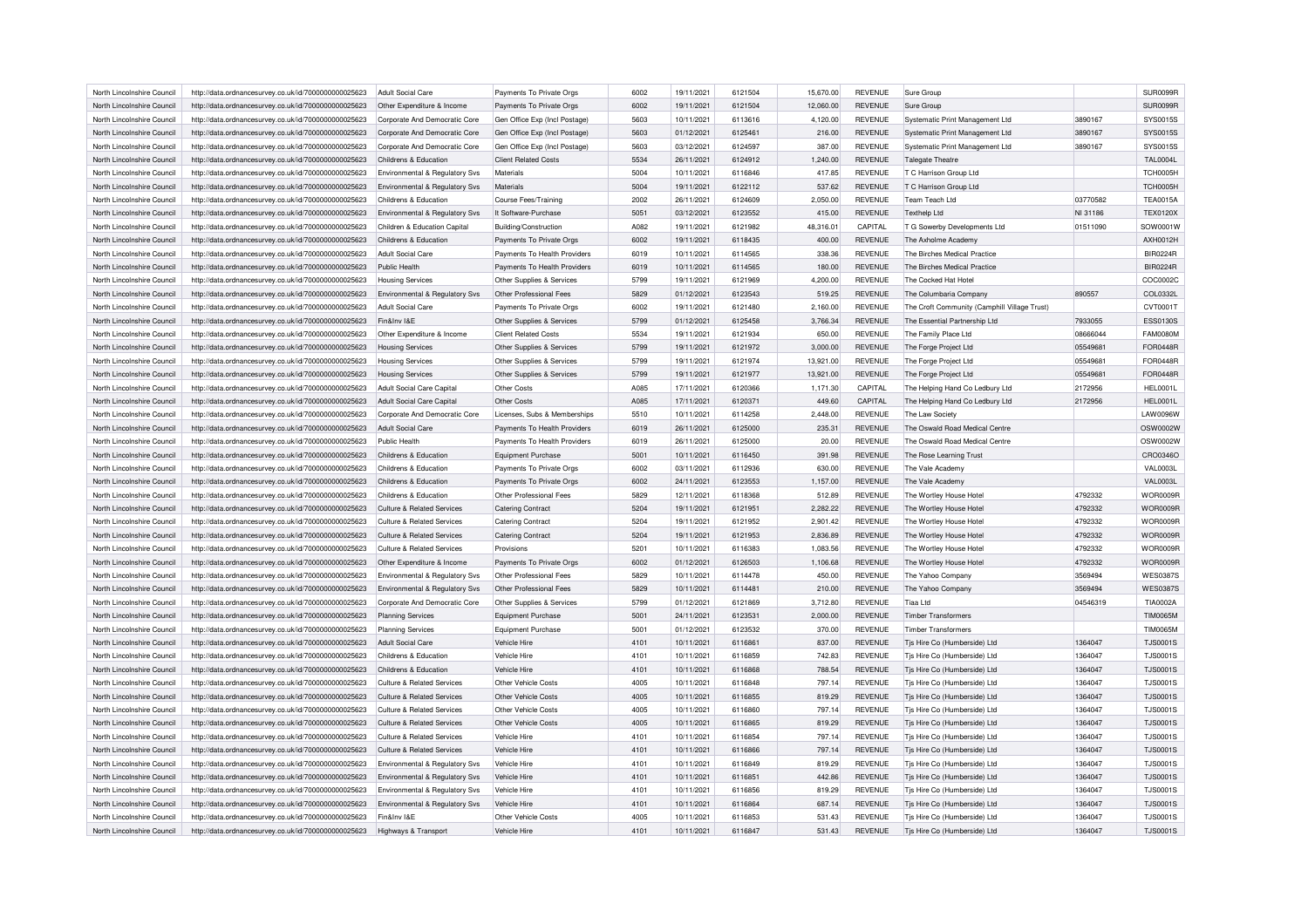| North Lincolnshire Council                               | http://data.ordnancesurvey.co.uk/id/7000000000025623                                                         | Highways & Transport                                             | Vehicle Hire                          | 4101         | 10/11/2021               | 6116850            | 797.14           | <b>REVENUE</b>                   | Tjs Hire Co (Humberside) Ltd                                             | 1364047              | <b>TJS0001S</b>                    |
|----------------------------------------------------------|--------------------------------------------------------------------------------------------------------------|------------------------------------------------------------------|---------------------------------------|--------------|--------------------------|--------------------|------------------|----------------------------------|--------------------------------------------------------------------------|----------------------|------------------------------------|
| North Lincolnshire Council                               | http://data.ordnancesurvey.co.uk/id/7000000000025623                                                         | Highways & Transport                                             | Vehicle Hire                          | 4101         | 10/11/2021               | 6116852            | 837.00           | <b>REVENUE</b>                   | Tjs Hire Co (Humberside) Ltd                                             | 1364047              | <b>TJS0001S</b>                    |
| North Lincolnshire Council                               | http://data.ordnancesurvey.co.uk/id/7000000000025623                                                         | Highways & Transport                                             | Vehicle Hire                          | 4101         | 10/11/2021               | 6116857            | 797.14           | <b>REVENUE</b>                   | Tis Hire Co (Humberside) Ltd                                             | 1364047              | <b>TJS0001S</b>                    |
| North Lincolnshire Council                               | http://data.ordnancesurvey.co.uk/id/7000000000025623                                                         | Highways & Transport                                             | Vehicle Hire                          | 4101         | 10/11/2021               | 6116858            | 420.67           | <b>REVENUE</b>                   | Tis Hire Co (Humberside) Ltd                                             | 1364047              | <b>TJS0001S</b>                    |
| North Lincolnshire Council                               | http://data.ordnancesurvey.co.uk/id/7000000000025623                                                         | Highways & Transport                                             | Vehicle Hire                          | 4101         | 10/11/2021               | 6116862            | 837.00           | <b>REVENUE</b>                   | Tjs Hire Co (Humberside) Ltd                                             | 1364047              | <b>TJS0001S</b>                    |
| North Lincolnshire Council                               | http://data.ordnancesurvey.co.uk/id/7000000000025623                                                         | Childrens & Education                                            | Equipment Purchase                    | 5001         | 01/12/2021               | 6123755            | 4,120.00         | <b>REVENUE</b>                   | <b>Total Computer Networks Ltd</b>                                       | 04858126             | <b>TOT0031T</b>                    |
| North Lincolnshire Council                               | http://data.ordnancesurvey.co.uk/id/7000000000025623                                                         | Support Servs Capital                                            | It Equipment                          | A098         | 05/11/2021               | 6113833            | 420.00           | CAPITAL                          | <b>Total Computer Networks Ltd</b>                                       | 04858126             | TOT0031T                           |
| North Lincolnshire Council                               | http://data.ordnancesurvey.co.uk/id/7000000000025623                                                         | <b>Support Servs Capital</b>                                     | It Equipment                          | A098         | 05/11/2021               | 6113865            | 3,760.00         | CAPITAL                          | <b>Total Computer Networks Ltd</b>                                       | 04858126             | <b>TOT0031T</b>                    |
| North Lincolnshire Council                               | http://data.ordnancesurvey.co.uk/id/7000000000025623                                                         | Support Servs Capital                                            | It Equipment                          | A098         | 10/11/2021               | 6113810            | 4,700.00         | CAPITAL                          | <b>Total Computer Networks Ltd</b>                                       | 04858126             | TOT0031T                           |
| North Lincolnshire Council                               | http://data.ordnancesurvey.co.uk/id/7000000000025623                                                         | Support Servs Capital                                            | It Equipment                          | A098         | 19/11/2021               | 6118470            | 3,420.00         | CAPITAL                          | <b>Total Computer Networks Ltd</b>                                       | 04858126             | <b>TOT0031T</b>                    |
| North Lincolnshire Council                               | http://data.ordnancesurvey.co.uk/id/7000000000025623                                                         | Support Servs Capital                                            | It Equipment                          | A098         | 24/11/2021               | 6123754            | 576.00           | CAPITAL                          | <b>Total Computer Networks Ltd</b>                                       | 04858126             | TOT0031T                           |
| North Lincolnshire Council                               | http://data.ordnancesurvey.co.uk/id/7000000000025623                                                         | Support Servs Capital                                            | It Equipment                          | A098         | 01/12/2021               | 6123757            | 5,750.00         | CAPITAL                          | <b>Total Computer Networks Ltd</b>                                       | 04858126             | TOT0031T                           |
| North Lincolnshire Council                               |                                                                                                              |                                                                  |                                       | A098         | 01/12/2021               | 6123758            | 295.00           | CAPITAL                          |                                                                          | 04858126             | TOT0031T                           |
| North Lincolnshire Council                               | http://data.ordnancesurvey.co.uk/id/7000000000025623<br>http://data.ordnancesurvey.co.uk/id/7000000000025623 | Support Servs Capital<br>Support Servs Capital                   | It Equipment<br>It Equipment          | A098         | 01/12/2021               | 6123759            | 1,600.00         | CAPITAL                          | <b>Total Computer Networks Ltd</b><br><b>Total Computer Networks Ltd</b> | 04858126             | <b>TOT0031T</b>                    |
|                                                          |                                                                                                              |                                                                  |                                       |              |                          |                    |                  |                                  |                                                                          |                      |                                    |
| North Lincolnshire Council                               | http://data.ordnancesurvey.co.uk/id/7000000000025623                                                         | <b>Adult Social Care</b>                                         | Repair & Maintenance Costs            | 3000         | 19/11/2021               | 6120839            | 74.10            | <b>REVENUE</b>                   | Townsend Elec. Serv. - Mechanical                                        |                      | <b>TOW0600W</b>                    |
| North Lincolnshire Council                               | http://data.ordnancesurvey.co.uk/id/7000000000025623                                                         | <b>Adult Social Care</b>                                         | Repair & Maintenance Costs            | 3000         | 19/11/2021               | 6120839            | 353.34           | REVENUE                          | Townsend Elec. Serv. - Mechanical                                        |                      | <b>TOW0600W</b>                    |
| North Lincolnshire Council                               | http://data.ordnancesurvey.co.uk/id/7000000000025623                                                         | Childrens & Education                                            | Repair & Maintenance Costs            | 3000         | 19/11/2021               | 6120839            | 530.67           | <b>REVENUE</b>                   | Townsend Flec. Serv. - Mechanical                                        |                      | TOW0600W                           |
| North Lincolnshire Council                               | http://data.ordnancesurvey.co.uk/id/7000000000025623                                                         | Corporate And Democratic Core                                    | <b>Benair &amp; Maintenance Costs</b> | 3000         | 03/11/2021               | 6111903            | $\Omega$         | <b>REVENUE</b>                   | Townsend Elec. Serv. - Mechanical                                        |                      | <b>TOW0600W</b>                    |
| North Lincolnshire Council                               | http://data.ordnancesurvey.co.uk/id/7000000000025623                                                         | Corporate And Democratic Core                                    | Repair & Maintenance Costs            | 3000         | 10/11/2021               | 6115868            | $\Omega$         | REVENUE                          | Townsend Elec. Serv. - Mechanical                                        |                      | <b>TOW0600W</b>                    |
| North Lincolnshire Council                               | http://data.ordnancesurvey.co.uk/id/7000000000025623                                                         | Corporate And Democratic Core                                    | Repair & Maintenance Costs            | 3000         | 19/11/2021               | 6120839            | 5,139.58         | <b>REVENUE</b>                   | Townsend Elec. Serv. - Mechanical                                        |                      | <b>TOW0600W</b>                    |
| North Lincolnshire Council                               | http://data.ordnancesurvey.co.uk/id/7000000000025623                                                         | Culture & Related Services                                       | Repair & Maintenance Costs            | 3000         | 10/11/2021               | 6115868            | 240.66           | <b>REVENUE</b>                   | Townsend Elec. Serv. - Mechanical                                        |                      | <b>TOW0600W</b>                    |
| North Lincolnshire Council                               | http://data.ordnancesurvey.co.uk/id/7000000000025623                                                         | Culture & Related Services                                       | Repair & Maintenance Costs            | 3000         | 19/11/2021               | 6120839            | 2,549.02         | <b>REVENUE</b>                   | Townsend Elec, Serv. - Mechanical                                        |                      | <b>TOW0600W</b>                    |
| North Lincolnshire Council                               | http://data.ordnancesurvey.co.uk/id/7000000000025623                                                         | Highways & Transport                                             | Repair & Maintenance Costs            | 3000         | 19/11/2021               | 6120839            | 123.67           | <b>REVENUE</b>                   | Townsend Elec. Serv. - Mechanical                                        |                      | <b>TOW0600W</b>                    |
| North Lincolnshire Council                               | http://data.ordnancesurvey.co.uk/id/7000000000025623                                                         | <b>Planning Services</b>                                         | Repair & Maintenance Costs            | 3000         | 19/11/2021               | 6120839            | 127.78           | <b>REVENUE</b>                   | Townsend Elec. Serv. - Mechanical                                        |                      | <b>TOW0600W</b>                    |
| North Lincolnshire Council                               | http://data.ordnancesurvey.co.uk/id/7000000000025623                                                         | Childrens & Education                                            | Repair & Maintenance Costs            | 3000         | 19/11/2021               | 6120838            | 175.80           | REVENUE                          | <b>Townsend Electrical Services</b>                                      |                      | <b>TOW0097W</b>                    |
| North Lincolnshire Council                               | http://data.ordnancesurvey.co.uk/id/7000000000025623                                                         | Environmental & Regulatory Svs                                   | Repair & Maintenance Costs            | 3000         | 10/11/2021               | 6114692            | 7,189.28         | <b>REVENUE</b>                   | <b>Townsend Electrical Services</b>                                      |                      | TOW0097W                           |
| North Lincolnshire Council                               | http://data.ordnancesurvey.co.uk/id/7000000000025623                                                         | Environmental & Regulatory Sys                                   | Repair & Maintenance Costs            | 3000         | 19/11/2021               | 6120838            | 141.77           | <b>REVENUE</b>                   | <b>Townsend Electrical Services</b>                                      |                      | <b>TOW0097W</b>                    |
| North Lincolnshire Council                               | http://data.ordnancesurvey.co.uk/id/7000000000025623                                                         | Fin&Inv I&E                                                      | Repair & Maintenance Costs            | 3000         | 19/11/2021               | 6120838            | 55.43            | <b>REVENUE</b>                   | <b>Townsend Electrical Services</b>                                      |                      | <b>TOW0097W</b>                    |
| North Lincolnshire Council                               | http://data.ordnancesurvey.co.uk/id/7000000000025623                                                         | <b>Culture &amp; Related Services</b>                            | Other Vehicle Costs                   | 4005         | 10/11/2021               | 6116869            | 381.66           | <b>REVENUE</b>                   | Tracker Network (Uk) Ltd                                                 | 2632771              | <b>TRA0013A</b>                    |
| North Lincolnshire Council                               | http://data.ordnancesurvey.co.uk/id/7000000000025623                                                         | Childrens & Education                                            | <b>Examination Fees</b>               | 5730         | 03/11/2021               | 6112853            | 240.00           | <b>REVENUE</b>                   | <b>Training Qualifications Uk Ltd</b>                                    | 07827508             | <b>TRA1020A</b>                    |
| North Lincolnshire Council                               | http://data.ordnancesurvey.co.uk/id/7000000000025623                                                         | Environmental & Regulatory Svs                                   | Payments To Private Orgs              | 6002         | 03/11/2021               | 6112905            | 345,493.57       | <b>REVENUE</b>                   | Transwaste Recycling And Aggregates Ltd                                  | 3863280              | <b>TRA0252A</b>                    |
| North Lincolnshire Council                               | http://data.ordnancesurvey.co.uk/id/7000000000025623                                                         | Environmental & Regulatory Svs                                   | Payments To Private Orgs              | 6002         | 03/11/2021               | 6112915            | 6,197.64         | <b>REVENUE</b>                   | Transwaste Recycling And Aggregates Ltd                                  | 3863280              | <b>TRA0252A</b>                    |
| North Lincolnshire Council                               | http://data.ordnancesurvey.co.uk/id/7000000000025623                                                         | Environmental & Regulatory Svs                                   | Payments To Private Orgs              | 6002         | 19/11/2021               | 6121101            | 350,239.19       | <b>REVENUE</b>                   | Transwaste Recycling And Aggregates Ltd                                  | 3863280              | <b>TRA0252A</b>                    |
| North Lincolnshire Council                               | http://data.ordnancesurvey.co.uk/id/7000000000025623                                                         |                                                                  |                                       |              |                          |                    |                  | <b>REVENUE</b>                   | Transwaste Recycling And Aggregates Ltd                                  |                      |                                    |
| North Lincolnshire Council                               |                                                                                                              |                                                                  | Payments To Private Orgs              | 6002         | 19/11/2021               | 6121102            | 5.308.33         |                                  |                                                                          | 3863280              | <b>TRA0252A</b>                    |
|                                                          | http://data.ordnancesurvey.co.uk/id/7000000000025623                                                         | Environmental & Regulatory Svs<br>Environmental & Regulatory Svs | Payments To Private Orgs              | 6002         | 01/12/2021               | 6124878            | 15,240.72        | <b>REVENUE</b>                   | Transwaste Recycling And Aggregates Ltd                                  | 3863280              | <b>TRA0252A</b>                    |
| North Lincolnshire Council                               | http://data.ordnancesurvey.co.uk/id/7000000000025623                                                         | Central Services To Public                                       | Repair & Maintenance Costs            | 3000         | 12/11/2021               | 6118182            | $\Omega$         | <b>REVENUE</b>                   |                                                                          | 04394681             | <b>TRE0071E</b>                    |
| North Lincolnshire Council                               |                                                                                                              | Corporate And Democratic Core                                    |                                       | 3000         |                          | 6115847            | $\Omega$         |                                  | Trent Valley Refrigeration Ltd                                           |                      | <b>TRE0071E</b>                    |
|                                                          | http://data.ordnancesurvey.co.uk/id/7000000000025623                                                         |                                                                  | Repair & Maintenance Costs            |              | 10/11/2021               |                    |                  | REVENUE                          | Trent Valley Refrigeration Ltd                                           | 04394681             |                                    |
| North Lincolnshire Council                               | http://data.ordnancesurvey.co.uk/id/7000000000025623                                                         | <b>Culture &amp; Related Services</b>                            | Repair & Maintenance Costs            | 3000         | 10/11/2021               | 6114787            | 1,997.35         | <b>REVENUE</b>                   | <b>Trent Valley Refrigeration Ltd</b>                                    | 04394681             | <b>TRE0071E</b>                    |
| North Lincolnshire Council                               | http://data.ordnancesurvey.co.uk/id/7000000000025623                                                         | <b>Culture &amp; Related Services</b>                            | <b>Benair &amp; Maintenance Costs</b> | 3000         | 12/11/2021               | 6118182            | 367.00           | <b>REVENUE</b>                   | Trent Valley Refrigeration Ltd                                           | 04394681             | <b>TRE0071E</b>                    |
| North Lincolnshire Council                               | http://data.ordnancesurvey.co.uk/id/7000000000025623                                                         | <b>Housing Services</b>                                          | Other Supplies & Services             | 5799         | 10/11/2021               | 6116354            | 4,539.00         | <b>REVENUE</b>                   | Triangle                                                                 | 07039452             | <b>TRI00261</b>                    |
| North Lincolnshire Council                               | http://data.ordnancesurvey.co.uk/id/7000000000025623                                                         | Highways & Transport                                             | Equipment Maint.& Repair              | 5003         | 17/11/2021               | 6105132            | 509.94           | <b>REVENUE</b>                   | <b>Truck Loaders Limited</b>                                             | 5168548              | <b>TRU0048U</b>                    |
| North Lincolnshire Council                               | http://data.ordnancesurvey.co.uk/id/7000000000025623                                                         | Highways & Transport                                             | Other Supplies & Services             | 5799         | 17/11/2021               | 6105897            | 1,770.00         | <b>REVENUE</b>                   | Tuff-Trax Ltd                                                            |                      | <b>TUF0010F</b>                    |
| North Lincolnshire Council                               | http://data.ordnancesurvey.co.uk/id/7000000000025623                                                         | Highways & Transport                                             | Other Supplies & Services             | 5799         | 17/11/2021               | 6105900            | 1,900.00         | <b>REVENUE</b>                   | <b>Tuff-Trax Ltd</b>                                                     |                      | <b>TUF0010F</b>                    |
| North Lincolnshire Council                               | http://data.ordnancesurvey.co.uk/id/7000000000025623                                                         | Environmental & Regulatory Svs                                   | Equipment Purchase                    | 5001         | 24/11/2021               | 6122559            | 646.80           | <b>REVENUE</b>                   | Tunstall Healthcare (Uk) Ltd                                             | 1332249              | <b>TUN0021N</b>                    |
| North Lincolnshire Council                               | http://data.ordnancesurvey.co.uk/id/7000000000025623                                                         | Environmental & Regulatory Svs                                   | Equipment Purchase                    | 5001         | 24/11/2021               | 6122561            | 400.00           | <b>REVENUE</b>                   | Tunstall Healthcare (Uk) Ltd                                             | 1332249              | <b>TUN0021N</b>                    |
| North Lincolnshire Council                               | http://data.ordnancesurvey.co.uk/id/7000000000025623                                                         | Adult Social Care                                                | Provisions                            | 5201         | 05/11/2021               | 6113698            | 349.78           | <b>REVENUE</b>                   | <b>Turner Price Ltd</b>                                                  | 02732141             | <b>TUR0245R</b>                    |
| North Lincolnshire Council                               | http://data.ordnancesurvey.co.uk/id/7000000000025623                                                         | <b>Adult Social Care</b>                                         | Provisions                            | 5201         | 26/11/2021               | 6121675            | 628.89           | <b>REVENUE</b>                   | Turner Price Ltd                                                         | 02732141             | <b>TUR0245R</b>                    |
| North Lincolnshire Council                               | http://data.ordnancesurvey.co.uk/id/7000000000025623                                                         | Adult Social Care                                                | Provisions                            | 5201         | 26/11/2021               | 6123460            | 564.40           | <b>REVENUE</b>                   | Turner Price Ltd                                                         | 02732141             | <b>TUR0245R</b>                    |
| North Lincolnshire Council                               | http://data.ordnancesurvey.co.uk/id/7000000000025623                                                         | <b>Adult Social Care</b>                                         | Provisions                            | 5201         | 26/11/2021               | 6123473            | 396.32           | <b>REVENUE</b>                   | Turner Price Ltd                                                         | 02732141             | <b>TUR0245R</b>                    |
| North Lincolnshire Council                               | http://data.ordnancesurvey.co.uk/id/7000000000025623                                                         | <b>Culture &amp; Related Services</b>                            | Provisions                            | 5201         | 03/11/2021               | 6111941            | 226.48           | <b>REVENUE</b>                   | Turner Price Ltd                                                         | 02732141             | <b>TUR0245R</b>                    |
| North Lincolnshire Council                               | http://data.ordnancesurvey.co.uk/id/7000000000025623                                                         | <b>Culture &amp; Related Services</b>                            | Provisions                            | 5201         | 05/11/2021               | 6113173            | 299.53           | <b>REVENUE</b>                   | <b>Turner Price Ltd</b>                                                  | 02732141             | <b>TUR0245R</b>                    |
| North Lincolnshire Council                               | http://data.ordnancesurvey.co.uk/id/7000000000025623                                                         | Culture & Related Services                                       | Provisions                            | 5201         | 05/11/2021               | 6113175            | 646.08           | <b>REVENUE</b>                   | Turner Price Ltd                                                         | 02732141             | <b>TUR0245R</b>                    |
| North Lincolnshire Council                               | http://data.ordnancesurvey.co.uk/id/7000000000025623                                                         | <b>Culture &amp; Related Services</b>                            | Provisions                            | 5201         | 26/11/2021               | 6114605            | 509.13           | <b>REVENUE</b>                   | Turner Price Ltd                                                         | 02732141             | <b>TUR0245R</b>                    |
| North Lincolnshire Council                               | http://data.ordnancesurvey.co.uk/id/7000000000025623                                                         | <b>Culture &amp; Related Services</b>                            | Provisions                            | 5201         | 26/11/2021               | 6122520            | 335.42           | <b>REVENUE</b>                   | Turner Price Ltd                                                         | 02732141             | <b>TUR0245R</b>                    |
| North Lincolnshire Council<br>North Lincolnshire Council | http://data.ordnancesurvey.co.uk/id/7000000000025623<br>http://data.ordnancesurvey.co.uk/id/7000000000025623 | Culture & Related Services<br>Fin&Inv I&E                        | Provisions<br>Provisions              | 5201<br>5201 | 26/11/2021<br>10/11/2021 | 6123506<br>6116664 | 238.54<br>308.07 | <b>REVENUE</b><br><b>REVENUE</b> | Turner Price I td<br>Turner Price Ltd                                    | 02732141<br>02732141 | <b>TUR0245R</b><br><b>TUR0245R</b> |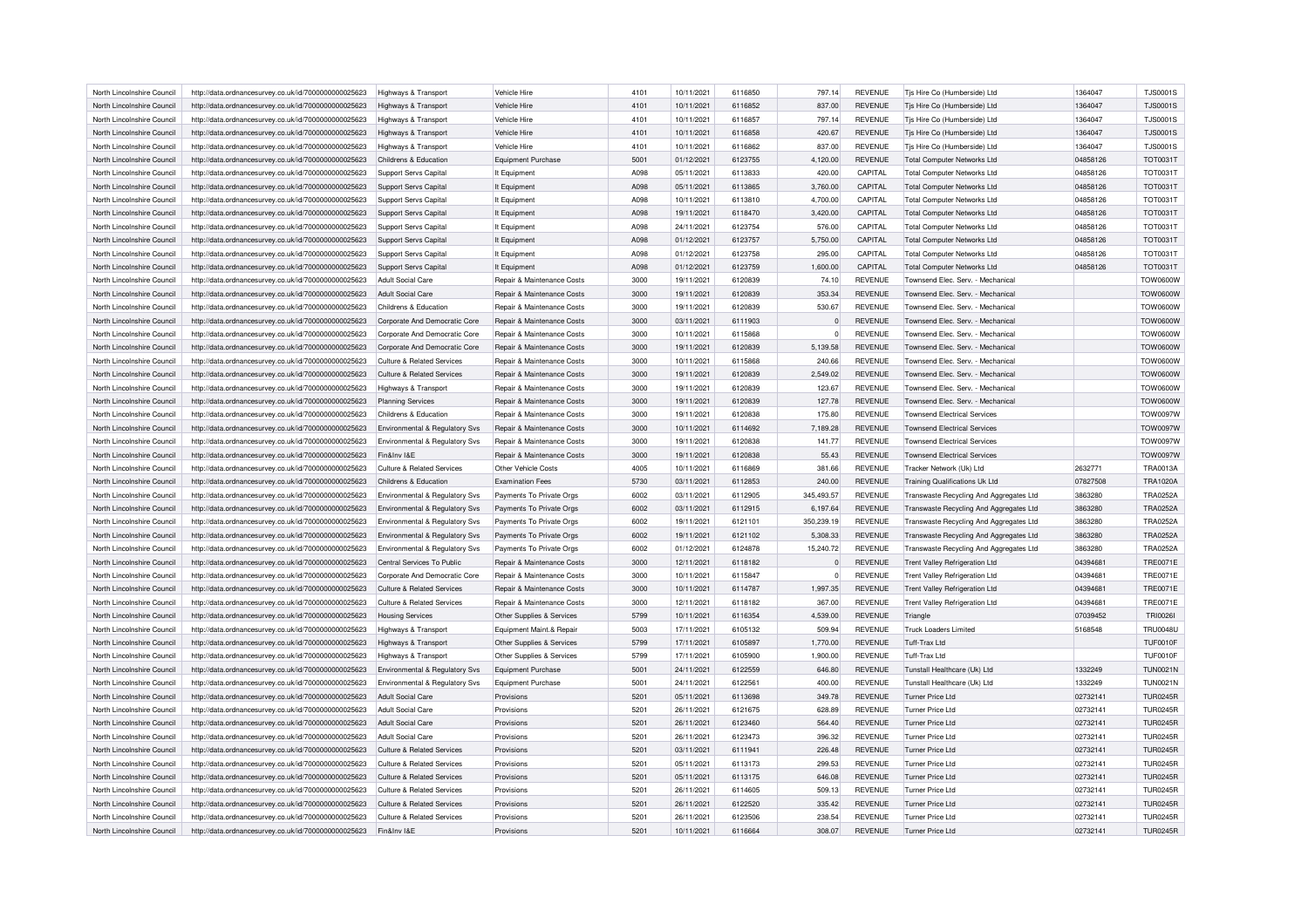| North Lincolnshire Council | http://data.ordnancesurvey.co.uk/id/7000000000025623 | Fin&Inv I&F | Provisions | 5201 | 10/11/2021 | 6116666 | 255.35 | <b>REVENUE</b> | Turner Price I td       | 02732141 | <b>TUR0245R</b> |
|----------------------------|------------------------------------------------------|-------------|------------|------|------------|---------|--------|----------------|-------------------------|----------|-----------------|
| North Lincolnshire Council | http://data.ordnancesurvey.co.uk/id/7000000000025623 | Fin&Inv I&E | Provisions | 5201 | 10/11/2021 | 6116675 | 251.47 | REVENUE        | Turner Price Ltd        | 02732141 | <b>TUR0245R</b> |
| North Lincolnshire Council | http://data.ordnancesurvey.co.uk/id/7000000000025623 | Fin&Inv I&F | Provisions | 5201 | 10/11/2021 | 6116678 | 255.29 | <b>REVENUE</b> | Turner Price Ltd        | 02732141 | <b>TUR0245R</b> |
| North Lincolnshire Council | http://data.ordnancesurvey.co.uk/id/7000000000025623 | Fin&Inv I&F | Provisions | 5201 | 10/11/2021 | 6116680 | 288.66 | <b>REVENUE</b> | Turner Price I td       | 02732141 | <b>TUR0245R</b> |
| North Lincolnshire Council | http://data.ordnancesurvey.co.uk/id/7000000000025623 | Fin&Inv I&E | Provisions | 5201 | 10/11/2021 | 6116685 | 274.19 | <b>REVENUE</b> | <b>Turner Price Ltd</b> | 02732141 | <b>TUR0245R</b> |
| North Lincolnshire Council | http://data.ordnancesurvey.co.uk/id/7000000000025623 | Fin&Inv I&E | Provisions | 5201 | 10/11/2021 | 6116686 | 254.70 | <b>REVENUE</b> | Turner Price I td       | 02732141 | <b>TUR0245R</b> |
| North Lincolnshire Council | http://data.ordnancesurvey.co.uk/id/7000000000025623 | Fin&Inv I&F | Provisions | 5201 | 10/11/2021 | 6116687 | 319.53 | <b>REVENUE</b> | Turner Price I td       | 02732141 | <b>TUR0245R</b> |
| North Lincolnshire Council | http://data.ordnancesurvey.co.uk/id/7000000000025623 | Fin&Inv I&E | Provisions | 5201 | 10/11/2021 | 6116696 | 398.71 | <b>REVENUE</b> | <b>Turner Price Ltd</b> | 02732141 | <b>TUR0245R</b> |
| North Lincolnshire Council | http://data.ordnancesurvey.co.uk/id/7000000000025623 | Fin&Inv I&F | Provisions | 5201 | 10/11/2021 | 6116706 | 377.88 | RFVFNUF        | <b>Turner Price Ltd</b> | 02732141 | <b>TUR0245R</b> |
| North Lincolnshire Council | http://data.ordnancesurvey.co.uk/id/7000000000025623 | Fin&Inv I&F | Provisions | 5201 | 10/11/2021 | 6116707 | 644.32 | <b>REVENUE</b> | Turner Price I td       | 02732141 | <b>TUR0245R</b> |
| North Lincolnshire Council | http://data.ordnancesurvey.co.uk/id/7000000000025623 | Fin&Inv I&E | Provisions | 5201 | 10/11/2021 | 6116708 | 251.67 | <b>REVENUE</b> | <b>Turner Price Ltd</b> | 02732141 | <b>TUR0245R</b> |
| North Lincolnshire Council | http://data.ordnancesurvey.co.uk/id/7000000000025623 | Fin&Inv I&E | Provisions | 5201 | 10/11/2021 | 6116714 | 320.18 | <b>REVENUE</b> | Turner Price Ltd        | 02732141 | <b>TUR0245R</b> |
| North Lincolnshire Council | http://data.ordnancesurvey.co.uk/id/7000000000025623 | Fin&Inv I&F | Provisions | 5201 | 10/11/2021 | 6116715 | 361.23 | <b>REVENUE</b> | Turner Price I td       | 02732141 | <b>TUR0245R</b> |
| North Lincolnshire Council | http://data.ordnancesurvey.co.uk/id/7000000000025623 | Fin&Inv I&E | Provisions | 5201 | 10/11/2021 | 6116719 | 318.22 | <b>REVENUE</b> | <b>Turner Price Ltd</b> | 02732141 | <b>TUR0245R</b> |
| North Lincolnshire Council | http://data.ordnancesurvey.co.uk/id/7000000000025623 | Fin&Inv I&E | Provisions | 5201 | 10/11/2021 | 6116722 | 349.88 | <b>REVENUE</b> | Turner Price Ltd        | 02732141 | <b>TUR0245R</b> |
| North Lincolnshire Council | http://data.ordnancesurvey.co.uk/id/7000000000025623 | Fin&Inv I&E | Provisions | 5201 | 10/11/2021 | 6116723 | 372.62 | <b>REVENUE</b> | <b>Turner Price Ltd</b> | 02732141 | <b>TUR0245R</b> |
| North Lincolnshire Council | http://data.ordnancesurvey.co.uk/id/7000000000025623 | Fin&Inv I&E | Provisions | 5201 | 10/11/2021 | 6116728 | 270.63 | REVENUE        | Turner Price Ltd        | 02732141 | <b>TUR0245R</b> |
| North Lincolnshire Council | http://data.ordnancesurvey.co.uk/id/7000000000025623 | Fin&Inv I&E | Provisions | 5201 | 12/11/2021 | 6118397 | 266.55 | <b>REVENUE</b> | Turner Price Ltd        | 02732141 | <b>TUR0245R</b> |
| North Lincolnshire Council | http://data.ordnancesurvey.co.uk/id/7000000000025623 | Fin&Inv I&F | Provisions | 5201 | 12/11/2021 | 6118399 | 295.91 | <b>REVENUE</b> | <b>Turner Price Ltd</b> | 02732141 | <b>TUR0245R</b> |
| North Lincolnshire Council | http://data.ordnancesurvey.co.uk/id/7000000000025623 | Fin&Inv I&E | Provisions | 5201 | 17/11/2021 | 6120746 | 333.54 | <b>REVENUE</b> | Turner Price Ltd        | 02732141 | <b>TUR0245R</b> |
| North Lincolnshire Council | http://data.ordnancesurvey.co.uk/id/7000000000025623 | Fin&Inv I&E | Provisions | 5201 | 17/11/2021 | 6120763 | 432.62 | <b>REVENUE</b> | Turner Price Ltd        | 02732141 | <b>TUR0245R</b> |
| North Lincolnshire Council | http://data.ordnancesurvey.co.uk/id/7000000000025623 | Fin&Inv I&F | Provisions | 5201 | 17/11/2021 | 6120766 | 384.97 | <b>REVENUE</b> | <b>Turner Price Ltd</b> | 02732141 | <b>TUR0245R</b> |
| North Lincolnshire Council | http://data.ordnancesurvey.co.uk/id/7000000000025623 | Fin&Inv I&E | Provisions | 5201 | 17/11/2021 | 6120767 | 295.21 | <b>REVENUE</b> | Turner Price Ltd        | 02732141 | <b>TUR0245R</b> |
| North Lincolnshire Council | http://data.ordnancesurvey.co.uk/id/7000000000025623 | Fin&Inv I&E | Provisions | 5201 | 17/11/2021 | 6120769 | 336.67 | <b>REVENUE</b> | Turner Price Ltd        | 02732141 | <b>TUR0245R</b> |
| North Lincolnshire Council | http://data.ordnancesurvey.co.uk/id/7000000000025623 | Fin&Inv I&F | Provisions | 5201 | 17/11/2021 | 6120771 | 297.01 | <b>REVENUE</b> | Turner Price I td       | 02732141 | <b>TUR0245R</b> |
| North Lincolnshire Council | http://data.ordnancesurvey.co.uk/id/7000000000025623 | Fin&Inv I&E | Provisions | 5201 | 17/11/2021 | 6120775 | 251.13 | <b>REVENUE</b> | Turner Price Ltd        | 02732141 | <b>TUR0245R</b> |
| North Lincolnshire Council | http://data.ordnancesurvey.co.uk/id/7000000000025623 | Fin&Inv I&E | Provisions | 5201 | 17/11/2021 | 6120781 | 508.17 | <b>REVENUE</b> | Turner Price Ltd        | 02732141 | <b>TUR0245R</b> |
| North Lincolnshire Council | http://data.ordnancesurvey.co.uk/id/7000000000025623 | Fin&Inv I&E | Provisions | 5201 | 17/11/2021 | 6120782 | 318.52 | <b>REVENUE</b> | <b>Turner Price Ltd</b> | 02732141 | <b>TUR0245R</b> |
| North Lincolnshire Council | http://data.ordnancesurvey.co.uk/id/7000000000025623 | Fin&Inv I&E | Provisions | 5201 | 17/11/2021 | 6120786 | 261.94 | <b>REVENUE</b> | Turner Price Ltd        | 02732141 | <b>TUR0245R</b> |
| North Lincolnshire Council | http://data.ordnancesurvey.co.uk/id/7000000000025623 | Fin&Inv I&E | Provisions | 5201 | 17/11/2021 | 6120787 | 323.30 | <b>REVENUE</b> | Turner Price Ltd        | 02732141 | <b>TUR0245R</b> |
| North Lincolnshire Council | http://data.ordnancesurvey.co.uk/id/7000000000025623 | Fin&Inv I&E | Provisions | 5201 | 17/11/2021 | 6120789 | 616.44 | <b>REVENUE</b> | <b>Turner Price Ltd</b> | 02732141 | <b>TUR0245R</b> |
| North Lincolnshire Council | http://data.ordnancesurvey.co.uk/id/7000000000025623 | Fin&Inv I&E | Provisions | 5201 | 17/11/2021 | 6120795 | 606.75 | <b>REVENUE</b> | Turner Price Ltd        | 02732141 | <b>TUR0245R</b> |
| North Lincolnshire Council | http://data.ordnancesurvey.co.uk/id/7000000000025623 | Fin&Inv I&E | Provisions | 5201 | 17/11/2021 | 6120801 | 305.52 | <b>REVENUE</b> | Turner Price Ltd        | 02732141 | <b>TUR0245R</b> |
| North Lincolnshire Council | http://data.ordnancesurvey.co.uk/id/7000000000025623 | Fin&Inv I&E | Provisions | 5201 | 17/11/2021 | 6120802 | 300.06 | <b>REVENUE</b> | <b>Turner Price Ltd</b> | 02732141 | <b>TUR0245R</b> |
| North Lincolnshire Council | http://data.ordnancesurvey.co.uk/id/7000000000025623 | Fin&Inv I&E | Provisions | 5201 | 17/11/2021 | 6120804 | 350.91 | <b>REVENUE</b> | Turner Price Ltd        | 02732141 | <b>TUR0245R</b> |
| North Lincolnshire Council | http://data.ordnancesurvey.co.uk/id/7000000000025623 | Fin&Inv I&F | Provisions | 5201 | 17/11/2021 | 6120819 | 494.54 | <b>REVENUE</b> | Turner Price Ltd        | 02732141 | <b>TUR0245R</b> |
| North Lincolnshire Council | http://data.ordnancesurvey.co.uk/id/7000000000025623 | Fin&Inv I&E | Provisions | 5201 | 17/11/2021 | 6120824 | 285.15 | <b>REVENUE</b> | Turner Price Ltd        | 02732141 | <b>TUR0245R</b> |
| North Lincolnshire Council | http://data.ordnancesurvey.co.uk/id/7000000000025623 | Fin&Inv I&F | Provisions | 5201 | 24/11/2021 | 6123571 | 312.29 | <b>REVENUE</b> | Turner Price Ltd        | 02732141 | <b>TUR0245R</b> |
| North Lincolnshire Council | http://data.ordnancesurvey.co.uk/id/7000000000025623 | Fin&Inv I&E | Provisions | 5201 | 26/11/2021 | 6124259 | 260.97 | <b>REVENUE</b> | Turner Price Ltd        | 02732141 | <b>TUR0245R</b> |
| North Lincolnshire Council | http://data.ordnancesurvey.co.uk/id/7000000000025623 | Fin&Inv I&E | Provisions | 5201 | 26/11/2021 | 6124260 | 283.66 | <b>REVENUE</b> | Turner Price Ltd        | 02732141 | <b>TUR0245R</b> |
| North Lincolnshire Council | http://data.ordnancesurvey.co.uk/id/7000000000025623 | Fin&Inv I&E | Provisions | 5201 | 26/11/2021 | 6124261 | 477.04 | <b>REVENUE</b> | Turner Price Ltd        | 02732141 | <b>TUR0245R</b> |
| North Lincolnshire Council | http://data.ordnancesurvey.co.uk/id/7000000000025623 | Fin&Inv I&E | Provisions | 5201 | 26/11/2021 | 6124264 | 278.18 | <b>REVENUE</b> | Turner Price Ltd        | 02732141 | <b>TUR0245R</b> |
| North Lincolnshire Council | http://data.ordnancesurvey.co.uk/id/7000000000025623 | Fin&Inv I&E | Provisions | 5201 | 26/11/2021 | 6124266 | 299.86 | <b>REVENUE</b> | <b>Turner Price Ltd</b> | 02732141 | <b>TUR0245R</b> |
| North Lincolnshire Council | http://data.ordnancesurvey.co.uk/id/7000000000025623 | Fin&Inv I&E | Provisions | 5201 | 26/11/2021 | 6124267 | 328.34 | <b>REVENUE</b> | Turner Price Ltd        | 02732141 | <b>TUR0245R</b> |
| North Lincolnshire Council | http://data.ordnancesurvey.co.uk/id/7000000000025623 | Fin&Inv I&E | Provisions | 5201 | 26/11/2021 | 6124272 | 250.50 | <b>REVENUE</b> | Turner Price Ltd        | 02732141 | <b>TUR0245R</b> |
| North Lincolnshire Council | http://data.ordnancesurvey.co.uk/id/7000000000025623 | Fin&Inv I&E | Provisions | 5201 | 26/11/2021 | 6124273 | 270.77 | <b>REVENUE</b> | <b>Turner Price Ltd</b> | 02732141 | <b>TUR0245R</b> |
| North Lincolnshire Council | http://data.ordnancesurvey.co.uk/id/7000000000025623 | Fin&Inv I&E | Provisions | 5201 | 26/11/2021 | 6124274 | 335.57 | <b>REVENUE</b> | Turner Price Ltd        | 02732141 | <b>TUR0245R</b> |
| North Lincolnshire Council | http://data.ordnancesurvey.co.uk/id/7000000000025623 | Fin&Inv I&E | Provisions | 5201 | 26/11/2021 | 6124277 | 566.96 | <b>REVENUE</b> | Turner Price Ltd        | 02732141 | <b>TUR0245R</b> |
| North Lincolnshire Council | http://data.ordnancesurvey.co.uk/id/7000000000025623 | Fin&Inv I&E | Provisions | 5201 | 26/11/2021 | 6124297 | 380.81 | <b>REVENUE</b> | <b>Turner Price Ltd</b> | 02732141 | <b>TUR0245R</b> |
| North Lincolnshire Council | http://data.ordnancesurvey.co.uk/id/7000000000025623 | Fin&Inv I&E | Provisions | 5201 | 26/11/2021 | 6124300 | 358.99 | <b>REVENUE</b> | Turner Price Ltd        | 02732141 | <b>TUR0245R</b> |
| North Lincolnshire Council | http://data.ordnancesurvey.co.uk/id/7000000000025623 | Fin&Inv I&E | Provisions | 5201 | 26/11/2021 | 6124307 | 349.20 | <b>REVENUE</b> | Turner Price Ltd        | 02732141 | <b>TUR0245R</b> |
| North Lincolnshire Council | http://data.ordnancesurvey.co.uk/id/7000000000025623 | Fin&Inv I&E | Provisions | 5201 | 26/11/2021 | 6124309 | 273.57 | <b>REVENUE</b> | <b>Turner Price Ltd</b> | 02732141 | <b>TUR0245R</b> |
| North Lincolnshire Council | http://data.ordnancesurvey.co.uk/id/7000000000025623 | Fin&Inv I&E | Provisions | 5201 | 26/11/2021 | 6124310 | 263.14 | <b>REVENUE</b> | Turner Price Ltd        | 02732141 | <b>TUR0245R</b> |
| North Lincolnshire Council | http://data.ordnancesurvey.co.uk/id/7000000000025623 | Fin&Inv I&E | Provisions | 5201 | 26/11/2021 | 6124311 | 265.26 | <b>REVENUE</b> | Turner Price Ltd        | 02732141 | <b>TUR0245R</b> |
| North Lincolnshire Council | http://data.ordnancesurvey.co.uk/id/7000000000025623 | Fin&Inv I&E | Provisions | 5201 | 26/11/2021 | 6124312 | 267.24 | <b>REVENUE</b> | <b>Turner Price Ltd</b> | 02732141 | <b>TUR0245R</b> |
| North Lincolnshire Council | http://data.ordnancesurvey.co.uk/id/7000000000025623 | Fin&Inv I&E | Provisions | 5201 | 26/11/2021 | 6124313 | 263.65 | <b>REVENUE</b> | Turner Price Ltd        | 02732141 | <b>TUR0245R</b> |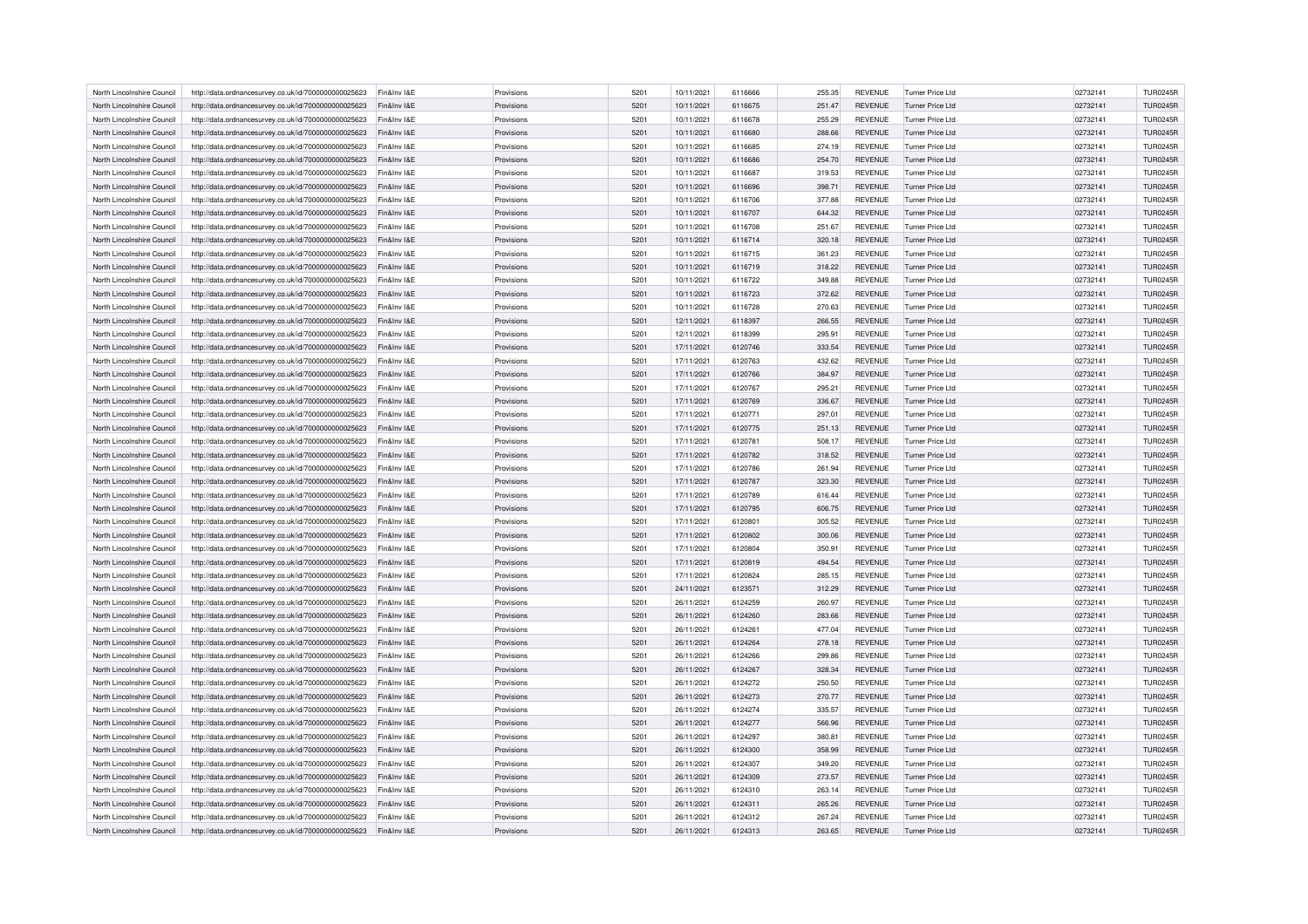| North Lincolnshire Council | http://data.ordnancesurvey.co.uk/id/7000000000025623 | Fin&Inv I&E                           | Provisions                     | 5201 | 26/11/2021 | 6124318 | 307.03    | <b>REVENUE</b> | Turner Price Ltd                      | 02732141  | <b>TUR0245R</b> |
|----------------------------|------------------------------------------------------|---------------------------------------|--------------------------------|------|------------|---------|-----------|----------------|---------------------------------------|-----------|-----------------|
| North Lincolnshire Council | http://data.ordnancesurvey.co.uk/id/7000000000025623 | Fin&Inv I&E                           | Provisions                     | 5201 | 26/11/2021 | 6124320 | 267.93    | <b>REVENUE</b> | <b>Turner Price Ltd</b>               | 02732141  | <b>TUR0245R</b> |
| North Lincolnshire Council | http://data.ordnancesurvey.co.uk/id/7000000000025623 | Fin&Inv I&E                           | Provisions                     | 5201 | 26/11/2021 | 6124332 | 253.83    | <b>REVENUE</b> | Turner Price Ltd                      | 02732141  | <b>TUR0245R</b> |
| North Lincolnshire Council | http://data.ordnancesurvey.co.uk/id/7000000000025623 | Fin&Inv I&E                           | Provisions                     | 5201 | 26/11/2021 | 6124335 | 483.13    | <b>REVENUE</b> | Turner Price Ltd                      | 02732141  | <b>TUR0245R</b> |
|                            |                                                      | Fin&Inv I&F                           |                                |      |            | 6124339 |           |                |                                       |           | <b>TUR0245R</b> |
| North Lincolnshire Council | http://data.ordnancesurvey.co.uk/id/7000000000025623 |                                       | Provisions                     | 5201 | 26/11/2021 |         | 260.71    | REVENUE        | Turner Price Ltd                      | 02732141  |                 |
| North Lincolnshire Council | http://data.ordnancesurvey.co.uk/id/7000000000025623 | Fin&Inv I&E                           | Provisions                     | 5201 | 26/11/2021 | 6124341 | 378.21    | <b>REVENUE</b> | Turner Price Ltd                      | 02732141  | <b>TUR0245R</b> |
| North Lincolnshire Council | http://data.ordnancesurvey.co.uk/id/7000000000025623 | Fin&Inv I&E                           | Provisions                     | 5201 | 01/12/2021 | 6125383 | 398.31    | <b>REVENUE</b> | Turner Price Ltd                      | 02732141  | <b>TUR0245R</b> |
| North Lincolnshire Council | http://data.ordnancesurvey.co.uk/id/7000000000025623 | Fin&Inv I&F                           | Provisions                     | 5201 | 01/12/2021 | 6125385 | 297.53    | <b>REVENUE</b> | <b>Turner Price Ltd</b>               | 02732141  | <b>TUR0245R</b> |
| North Lincolnshire Council | http://data.ordnancesurvey.co.uk/id/7000000000025623 | <b>Housing Services</b>               | Other Supplies & Services      | 5799 | 24/11/2021 | 6123336 | 5,871.57  | <b>REVENUE</b> | Tyt Investments I imited              |           | <b>LAN0021N</b> |
| North Lincolnshire Council | http://data.ordnancesurvey.co.uk/id/7000000000025623 | Culture & Related Services            | Fuel                           | 4001 | 24/11/2021 | 6121542 | 588.52    | <b>REVENUE</b> | Uk Fuels Ltd                          | 2212080   | <b>UKF0001F</b> |
| North Lincolnshire Council | http://data.ordnancesurvey.co.uk/id/7000000000025623 | Highways & Transport                  | Fuel                           | 4001 | 24/11/2021 | 6121542 | 96.86     | <b>REVENUE</b> | Uk Fuels I td                         | 2212080   | <b>UKF0001F</b> |
| North Lincolnshire Council | http://data.ordnancesurvey.co.uk/id/7000000000025623 | <b>Culture &amp; Related Services</b> | Books (Libraries+Schools Only) | 5005 | 24/11/2021 | 6122556 | 1.636.18  | <b>REVENUE</b> | Ulverscroft Large Print Books Ltd     | 1068776   | <b>ULV0001V</b> |
| North Lincolnshire Council | http://data.ordnancesurvey.co.uk/id/7000000000025623 | <b>Culture &amp; Related Services</b> | Books (Libraries+Schools Only) | 5005 | 24/11/2021 | 6123495 | 388.80    | <b>REVENUE</b> | Ulverscroft Large Print Books Ltd     | 1068776   | <b>ULV0001V</b> |
| North Lincolnshire Council | http://data.ordnancesurvey.co.uk/id/7000000000025623 | Culture & Related Services            | Books (Libraries+Schools Only) | 5005 | 26/11/2021 | 6124098 | 498.31    | <b>REVENUE</b> | Ulverscroft Large Print Books Ltd     | 1068776   | <b>ULV0001V</b> |
| North Lincolnshire Council | http://data.ordnancesurvey.co.uk/id/7000000000025623 | Environmental & Regulatory Svs        | Other Vehicle Costs            | 4005 | 10/11/2021 | 6116875 | 414.88    | <b>REVENUE</b> | Uniloads Ltd                          | 139768    | <b>UNI01091</b> |
| North Lincolnshire Council | http://data.ordnancesurvey.co.uk/id/7000000000025623 | Environmental & Regulatory Svs        | Other Vehicle Costs            | 4005 | 10/11/2021 | 6116876 | 511.33    | <b>REVENUE</b> | <b>Uniloads Ltd</b>                   | 139768    | <b>UNI0109I</b> |
| North Lincolnshire Council | http://data.ordnancesurvey.co.uk/id/7000000000025623 | Highways & Transport                  | Other Vehicle Costs            | 4005 | 10/11/2021 | 6116877 | 512.37    | REVENUE        | <b>Uniloads Ltd</b>                   | 139768    | <b>UNI01091</b> |
| North Lincolnshire Council | http://data.ordnancesurvey.co.uk/id/7000000000025623 | Corporate And Democratic Core         | Fees & Charges Income          | 9002 | 10/11/2021 | 6115880 | $-223.35$ | <b>REVENUE</b> | Unison                                |           | <b>UNI0003I</b> |
| North Lincolnshire Council | http://data.ordnancesurvey.co.uk/id/7000000000025623 | <b>Culture &amp; Related Services</b> | Materials                      | 5004 | 10/11/2021 | 6115620 | 674.94    | REVENUE        | <b>Univar Limited</b>                 | 24134696  | UNI0291I        |
| North Lincolnshire Council | http://data.ordnancesurvey.co.uk/id/7000000000025623 | <b>Culture &amp; Related Services</b> | Materials                      | 5004 | 24/11/2021 | 6123485 | 638.19    | <b>REVENUE</b> | <b>Univar Limited</b>                 | 24134696  | <b>UNI0291I</b> |
| North Lincolnshire Council | http://data.ordnancesurvey.co.uk/id/7000000000025623 | <b>Culture &amp; Related Services</b> | Materials                      | 5004 | 24/11/2021 | 6123488 | 231.44    | <b>REVENUE</b> | <b>I Inivar Limited</b>               | 24134696  | UNI0291I        |
|                            |                                                      |                                       | Materials                      | 5004 |            |         |           |                |                                       |           | <b>UNI0291I</b> |
| North Lincolnshire Council | http://data.ordnancesurvey.co.uk/id/7000000000025623 | <b>Culture &amp; Related Services</b> |                                |      | 01/12/2021 | 6126523 | 701.46    | <b>REVENUE</b> | <b>Univar Limited</b>                 | 24134696  |                 |
| North Lincolnshire Council | http://data.ordnancesurvey.co.uk/id/7000000000025623 | <b>Adult Social Care</b>              | Other Supplies & Services      | 5799 | 24/11/2021 | 6123406 | 702.00    | <b>REVENUE</b> | University Hospitals Birmingham Nhsft |           | <b>HEA0265A</b> |
| North Lincolnshire Council | http://data.ordnancesurvey.co.uk/id/7000000000025623 | Corporate And Democratic Core         | Course Fees/Training           | 2002 | 17/11/2021 | 611889  | 905.00    | <b>REVENUE</b> | University Of Derby                   | 3079282   | <b>UNI0400I</b> |
| North Lincolnshire Council | http://data.ordnancesurvey.co.uk/id/7000000000025623 | Corporate And Democratic Core         | Course Fees/Training           | 2002 | 17/11/2021 | 6118893 | 3,700.00  | <b>REVENUE</b> | University Of Derby                   | 3079282   | <b>UNI0400I</b> |
| North Lincolnshire Council | http://data.ordnancesurvey.co.uk/id/7000000000025623 | Childrens & Education                 | <b>Course Fees/Training</b>    | 2002 | 10/12/2021 | 6126529 | 900.00    | <b>REVENUE</b> | University Of Hertfordshire           |           | <b>UNI02041</b> |
| North Lincolnshire Council | http://data.ordnancesurvey.co.uk/id/7000000000025623 | Corporate And Democratic Core         | Course Fees/Training           | 2002 | 10/11/2021 | 6114678 | 325.00    | <b>REVENUE</b> | University Of Lincoln                 |           | <b>UNI0015I</b> |
| North Lincolnshire Council | http://data.ordnancesurvey.co.uk/id/7000000000025623 | Childrens & Education                 | Payments To Private Orgs       | 6002 | 01/12/2021 | 6126528 | 16,950.00 | <b>REVENUE</b> | University Of Sheffield               |           | <b>UNI00661</b> |
| North Lincolnshire Council | http://data.ordnancesurvey.co.uk/id/7000000000025623 | Highways & Transport                  | Other Supplies & Services      | 5799 | 17/11/2021 | 6118177 | 35.594.60 | <b>REVENUE</b> | Vaisala Tmi Ltd                       |           | <b>VAL0013L</b> |
| North Lincolnshire Council | http://data.ordnancesurvey.co.uk/id/7000000000025623 | Culture & Related Services            | Provisions                     | 5201 | 19/11/2021 | 6121837 | 377.40    | <b>REVENUE</b> | <b>Vending Enterprises</b>            | 00978024  | <b>VEN0002N</b> |
| North Lincolnshire Council | http://data.ordnancesurvey.co.uk/id/7000000000025623 | <b>Culture &amp; Related Services</b> | Provisions                     | 5201 | 26/11/2021 | 6121838 | 687.20    | REVENUE        | <b>Vending Enterprises</b>            | 00978024  | <b>VEN0002N</b> |
| North Lincolnshire Council | http://data.ordnancesurvey.co.uk/id/7000000000025623 | Fin&Inv I&F                           | Equipment Hire/Rent            | 5002 | 12/11/2021 | 6118401 | 401.67    | <b>REVENUE</b> | <b>Vending Enterprises</b>            | 00978024  | <b>VEN0002N</b> |
| North Lincolnshire Council | http://data.ordnancesurvey.co.uk/id/7000000000025623 | Fin&Inv I&E                           | Equipment Hire/Rent            | 5002 | 12/11/2021 | 6118402 | 292.34    | <b>REVENUE</b> | <b>Vending Enterprises</b>            | 00978024  | <b>VEN0002N</b> |
| North Lincolnshire Council | http://data.ordnancesurvey.co.uk/id/7000000000025623 | Environmental & Regulatory Svs        | Other Premises Costs           | 3390 | 19/11/2021 | 6121458 | 3,380.00  | <b>REVENUE</b> | Veolia Es (Uk) Ltd                    | 2481991   | <b>CLE0001E</b> |
| North Lincolnshire Council | http://data.ordnancesurvey.co.uk/id/7000000000025623 | <b>Culture &amp; Related Services</b> | <b>Heating Fuels</b>           | 3104 | 03/11/2021 | 6111904 | 3,228.06  | <b>REVENUE</b> | Verdenergy (Yorkshire) Ltd            | 09563853  | <b>VER0165R</b> |
| North Lincolnshire Council | http://data.ordnancesurvey.co.uk/id/7000000000025623 | <b>Culture &amp; Related Services</b> | <b>Heating Fuels</b>           | 3104 | 10/11/2021 | 6115806 | 2.430.90  | <b>REVENUE</b> | Verdenergy (Yorkshire) Ltd            | 09563853  | <b>VER0165R</b> |
| North Lincolnshire Council | http://data.ordnancesurvey.co.uk/id/7000000000025623 | <b>Culture &amp; Related Services</b> | <b>Heating Fuels</b>           | 3104 | 17/11/2021 | 6120854 | 2,746.20  | <b>REVENUE</b> | Verdenergy (Yorkshire) Ltd            | 09563853  | <b>VER0165R</b> |
| North Lincolnshire Council | http://data.ordnancesurvey.co.uk/id/7000000000025623 | <b>Culture &amp; Related Services</b> | <b>Heating Fuels</b>           | 3104 | 17/11/2021 | 6120863 | 2,198.76  | <b>REVENUE</b> | Verdenergy (Yorkshire) Ltd            | 09563853  | <b>VER0165R</b> |
| North Lincolnshire Council | http://data.ordnancesurvey.co.uk/id/7000000000025623 | <b>Culture &amp; Related Services</b> | <b>Heating Fuels</b>           | 3104 | 01/12/2021 | 6125572 | 3,057.24  | <b>REVENUE</b> | Verdenergy (Yorkshire) Ltd            | 09563853  | <b>VER0165R</b> |
| North Lincolnshire Council | http://data.ordnancesurvey.co.uk/id/7000000000025623 | <b>Culture &amp; Related Services</b> | <b>Equipment Hire/Rent</b>     | 5002 | 03/11/2021 | 6112999 | 458.50    | <b>REVENUE</b> | Verifone Services Uk & Ireland Ltd    | 2747866   | <b>VER0006R</b> |
|                            |                                                      |                                       |                                |      |            | 6123481 |           | <b>REVENUE</b> |                                       |           | <b>VER0006R</b> |
| North Lincolnshire Council | http://data.ordnancesurvey.co.uk/id/7000000000025623 | <b>Culture &amp; Related Services</b> | Equipment Hire/Rent            | 5002 | 26/11/2021 |         | 458.50    |                | Verifone Services Uk & Ireland Ltd    | 2747866   |                 |
| North Lincolnshire Council | http://data.ordnancesurvey.co.uk/id/7000000000025623 | Environmental & Regulatory Svs        | Equipment Maint.& Repair       | 5003 | 24/11/2021 | 6122566 | 900.00    | <b>REVENUE</b> | Videcom Security Ltd                  | 427189924 | VID0021D        |
| North Lincolnshire Council | http://data.ordnancesurvey.co.uk/id/7000000000025623 | Environmental & Regulatory Svs        | Other Premises Costs           | 3390 | 17/11/2021 | 6120850 | 707.45    | REVENUE        | Videcom Security Ltd                  | 427189924 | VID0021D        |
| North Lincolnshire Council | http://data.ordnancesurvey.co.uk/id/7000000000025623 | Childrens & Education                 | <b>Client Related Costs</b>    | 5534 | 10/11/2021 | 6115930 | 281.74    | <b>REVENUE</b> | Viking Hardware Ltd                   | 03016279  | <b>VIK0007K</b> |
| North Lincolnshire Council | http://data.ordnancesurvey.co.uk/id/7000000000025623 | Environmental & Regulatory Svs        | Equipment Purchase             | 5001 | 10/11/2021 | 6113977 | 520.42    | <b>REVENUE</b> | Viking Hardware Ltd                   | 03016279  | <b>VIK0007K</b> |
| North Lincolnshire Council | http://data.ordnancesurvey.co.uk/id/7000000000025623 | Adult Social Care                     | Pay - Agency                   | 0131 | 10/11/2021 | 6116350 | 275.51    | <b>REVENUE</b> | Vision Rehabilitation                 | 9144893   | <b>VIS0163S</b> |
| North Lincolnshire Council | http://data.ordnancesurvey.co.uk/id/7000000000025623 | <b>Adult Social Care</b>              | Pay - Agency                   | 0131 | 10/11/2021 | 6116353 | 1,083.57  | <b>REVENUE</b> | Vision Rehabilitation                 | 9144893   | <b>VIS0163S</b> |
| North Lincolnshire Council | http://data.ordnancesurvey.co.uk/id/7000000000025623 | <b>Adult Social Care</b>              | Pay - Agency                   | 0131 | 19/11/2021 | 6121536 | 800.69    | <b>REVENUE</b> | Vision Rehabilitation                 | 9144893   | <b>VIS0163S</b> |
| North Lincolnshire Council | http://data.ordnancesurvey.co.uk/id/7000000000025623 | Adult Social Care                     | Pay - Agency                   | 0131 | 24/11/2021 | 6121537 | 390.00    | <b>REVENUE</b> | <b>Vision Rehabilitation</b>          | 9144893   | <b>VIS0163S</b> |
| North Lincolnshire Council | http://data.ordnancesurvey.co.uk/id/7000000000025623 | <b>Planning Services</b>              | Pay - Agency                   | 0131 | 24/11/2021 | 6123333 | 1,602.11  | <b>REVENUE</b> | <b>Vivid Resourcing</b>               | 08067630  | VIV006V         |
| North Lincolnshire Council | http://data.ordnancesurvey.co.uk/id/7000000000025623 | <b>Planning Services</b>              | Other Vehicle Costs            | 4005 | 10/11/2021 | 6116881 | 299.07    | <b>REVENUE</b> | Vmoto Uk                              | 09524709  | VMO0001O        |
| North Lincolnshire Council | http://data.ordnancesurvey.co.uk/id/7000000000025623 | Corporate And Democratic Core         | Telephone Rent/Calls           | 5403 | 03/11/2021 | 6112789 | 6,186.15  | <b>REVENUE</b> | Vodafone Uk                           | 1471587   | <b>VOD0016D</b> |
| North Lincolnshire Council | http://data.ordnancesurvey.co.uk/id/7000000000025623 | Corporate And Democratic Core         | Course Fees/Training           | 2002 | 10/11/2021 | 6115459 | 600.00    | REVENUE        | <b>Wakefield Council</b>              |           | CIT0057T        |
| North Lincolnshire Council | http://data.ordnancesurvey.co.uk/id/7000000000025623 | Childrens & Education                 | <b>Client Related Costs</b>    | 5534 | 10/11/2021 | 6115727 | 2.270.83  | <b>REVENUE</b> | Walshe'S Property Ltd                 |           | WAL0473L        |
| North Lincolnshire Council | http://data.ordnancesurvey.co.uk/id/7000000000025623 | Childrens & Education                 | <b>Client Related Costs</b>    | 5534 | 24/11/2021 | 6122584 | 8,665.00  | <b>REVENUE</b> | Walshe'S Property Ltd                 |           | <b>WAL0473L</b> |
| North Lincolnshire Council | http://data.ordnancesurvey.co.uk/id/7000000000025623 | <b>Housing Services</b>               | Other Supplies & Services      | 5799 | 12/11/2021 | 6116926 | 3,025.00  | <b>REVENUE</b> | Walshe'S Property Ltd                 |           | WAL0473L        |
|                            |                                                      |                                       |                                |      |            |         |           |                |                                       |           |                 |